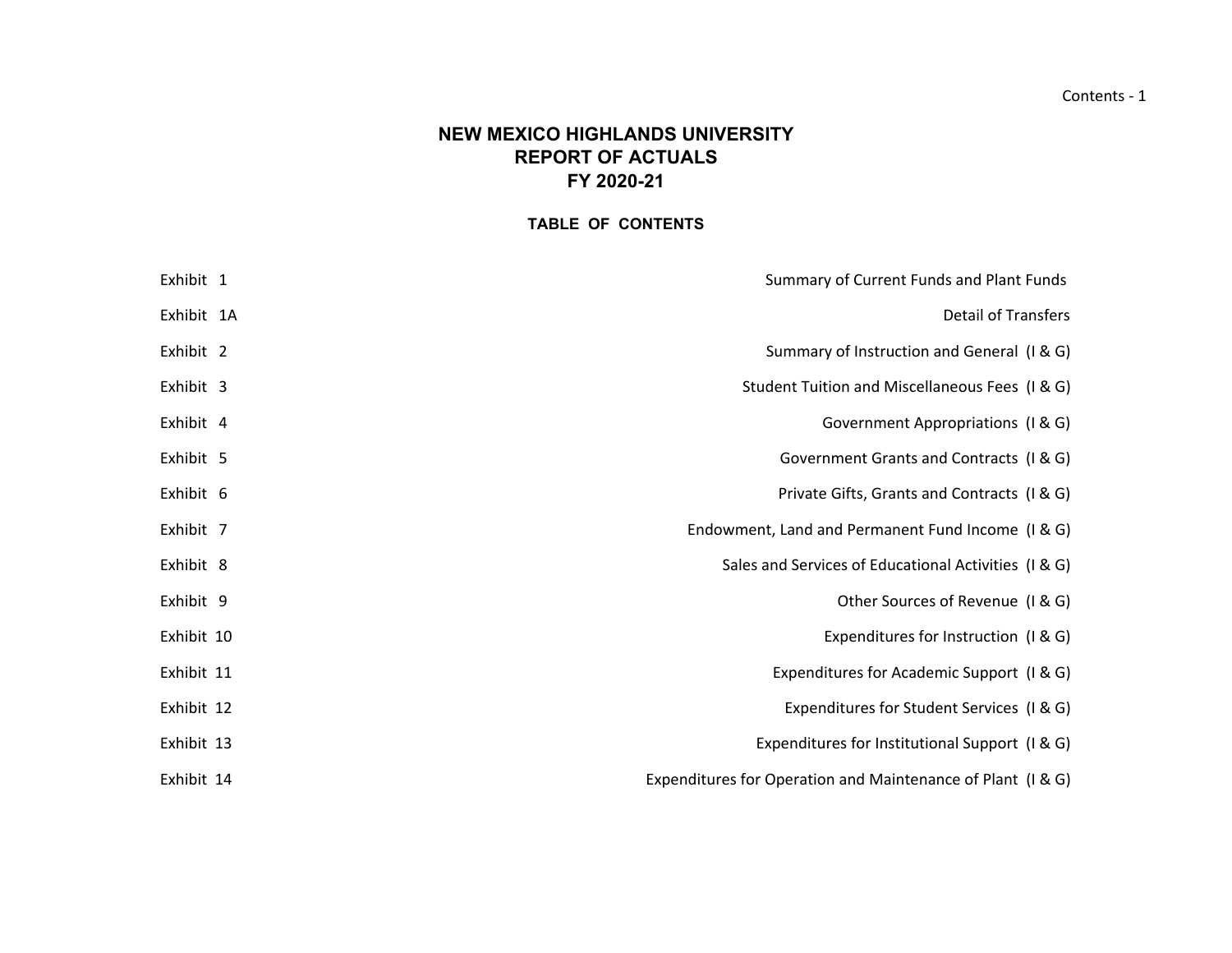# **NEW MEXICO HIGHLANDS UNIVERSITYREPORT OF ACTUALS FY 2020-21**

#### **TABLE OF CONTENTS**

| Exhibit 15  | <b>Student Social and Cultural Activities</b>                |
|-------------|--------------------------------------------------------------|
| Exhibit 16  | Research                                                     |
| Exhibit 17  | <b>Public Service</b>                                        |
| Exhibit 18  | <b>Internal Service Department</b>                           |
| Exhibit 19  | Student Aid, Grants and Stipends                             |
| Exhibit 20  | <b>Auxiliary Enterprises</b>                                 |
| Exhibit 21  | Intercollegiate Athletics                                    |
| Exhibit 22  | Independent Operations (Not Applicable)                      |
| Exhibit I   | Capital Outlay                                               |
| Exhibit II  | Renewals and Replacements                                    |
| Exhibit III | Retirement of Indebtedness                                   |
| Exhibit a   | Summary of Current Funds Revenue by Source                   |
| Exhibit b   | Summary of Salaries in All Current Funds                     |
| Exhibit c   | Proposed Salary Increase                                     |
| Exhibit d   | <b>Tuition and Required Fees</b>                             |
| Exhibit e   | Salaries of Principal Officers                               |
| ExpSum      | Summary of Current Funds Expenditures (Supplemental Exhibit) |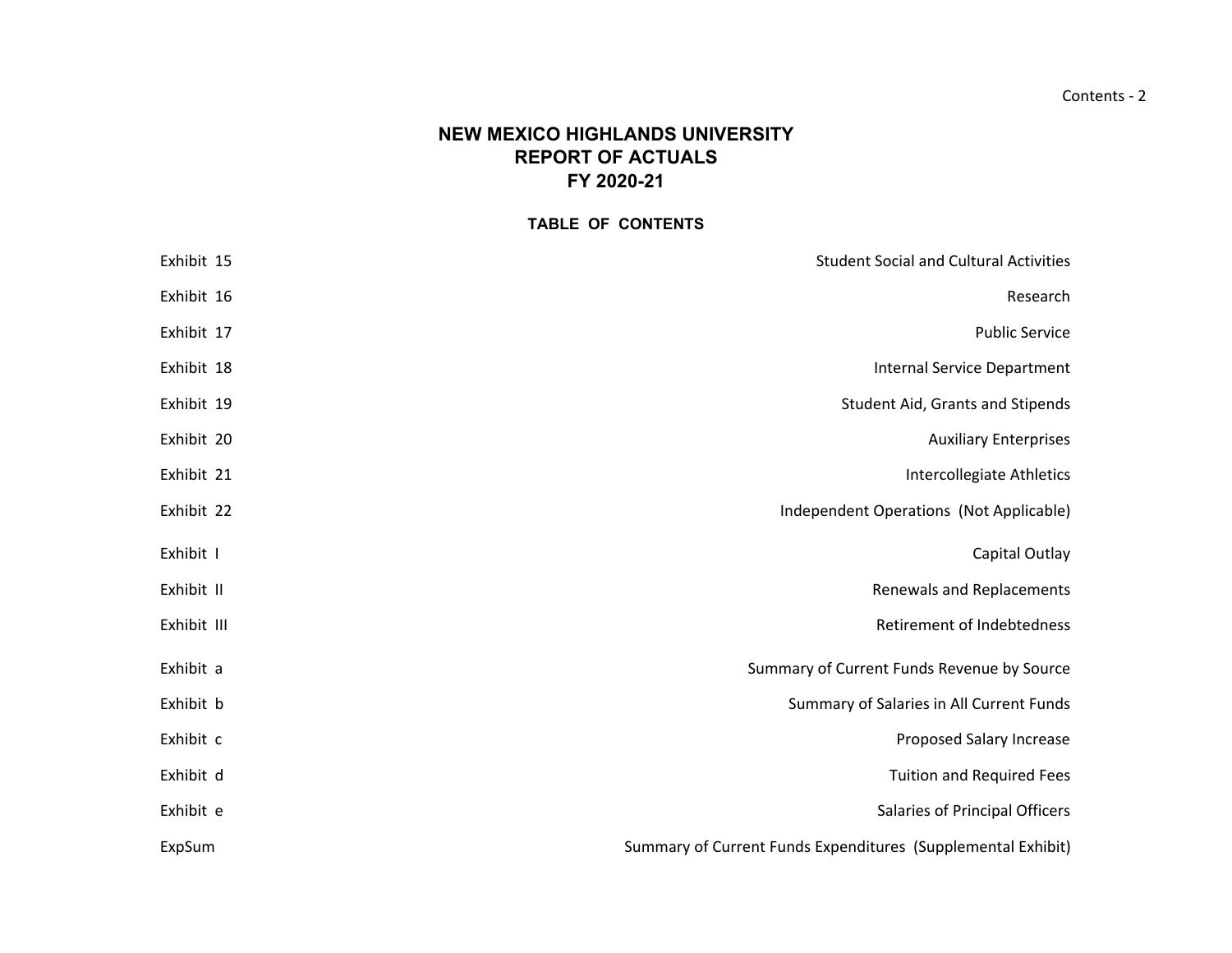# **NEW MEXICO HIGHLANDS UNIVERSITY EXHIBIT 1 - SUMMARY OF CURRENT FUNDS AND PLANT FUNDS**

|                                                                | Original Budget 2019-20 |                         |            | <b>Estimated Actuals 2019-20</b> |            |                         |            | <b>Unaudited Actuals 2019-20</b> |            |                         |
|----------------------------------------------------------------|-------------------------|-------------------------|------------|----------------------------------|------------|-------------------------|------------|----------------------------------|------------|-------------------------|
|                                                                | Unrestricted            | Restricted              |            | Unrestricted                     |            | Restricted              |            | Unrestricted                     |            | Restricted              |
|                                                                | Amount<br><b>FTE</b>    | Amount<br><b>FTE</b>    | <b>FTE</b> | Amount                           | <b>FTE</b> | Amount                  | <b>FTE</b> | Amount                           | <b>FTE</b> | Amount                  |
| <b>REVENUES:</b>                                               |                         |                         |            |                                  |            |                         |            |                                  |            |                         |
| <b>Instruction and General</b>                                 | 42,558,771              | 628,413                 |            | 42,826,701                       |            | 657,249                 |            | 43,063,252                       |            | 330,269                 |
| <b>Student Social and Cultural</b>                             | 1,007,600               | 32,339                  |            | 984,637                          |            | 32,339                  |            | 961,846                          |            | 21,729                  |
| Research                                                       |                         | 2,343,311               |            |                                  |            | 5,095,364               |            | 282                              |            | 1,092,525               |
| <b>Public Service</b>                                          | 1,351,830               | 8,089,791               |            | 1,352,902                        |            | 7,535,270               |            | 1,352,901                        |            | 4,604,015               |
| Internal Service Dept.                                         | 13,000                  | 40,916                  |            | 8,500                            |            | 40,916                  |            | 8,627                            |            | 30,240                  |
| Student Financial Aid<br><b>Auxiliary Enterprises</b>          | n<br>4,236,320          | 7,410,689<br>9,020      |            | 3,158,298                        |            | 9,527,793<br>29,183     |            | 934<br>3,017,221                 |            | 8,349,962<br>28,467     |
| Intercollegiate Athletics                                      | 3,168,700               | 14,556                  |            | 3,270,042                        |            | 14,556                  |            | 3,269,606                        |            | 8,734                   |
| <b>Independent Operations</b>                                  | $\Omega$                | $\Omega$                |            |                                  |            | 0                       |            |                                  |            | $\mathbf 0$             |
| <b>Subtotal Current Funds</b>                                  | 52,336,221              | 18,569,035              |            | 51,601,080                       |            | 22,932,670              |            | 51,674,670                       |            | 14,465,940              |
| Capital Outlay                                                 | 4,000,000               | $\mathbf 0$             |            | 7,814,670                        |            | $\Omega$                |            | 4,670,486                        |            | $\Omega$                |
| Renewals & Replacements                                        |                         | $\Omega$                |            |                                  |            | 0                       |            |                                  |            | $\Omega$                |
| Retirement of Indebtedness                                     | 1,000,000               | 0                       |            | 1,317,436                        |            | 0                       |            | 1,377,241                        |            | $\Omega$                |
| <b>Subtotal Plant Funds</b>                                    | 5,000,000               | $\mathbf 0$             |            | 9,132,106                        |            | $\mathbf 0$             |            | 6,047,728                        |            | $\mathbf 0$             |
| <b>TOTAL REVENUES</b>                                          | 57,336,221              | 18,569,035              |            | 60,733,186                       |            | 22,932,670              |            | 57,722,398                       |            | 14,465,940              |
| <b>BEGINNING BALANCES:</b>                                     |                         |                         |            |                                  |            |                         |            |                                  |            |                         |
| <b>Instruction and General</b>                                 | 7,063,822               | 108,199                 |            | 11,119,603                       |            | 0                       |            | 11,119,603                       |            | $\Omega$                |
| Student Social and Cultural                                    | 63,702                  | 47,257                  |            | 760,331                          |            | $\Omega$                |            | 760,331<br>(689, 226)            |            | $\Omega$                |
| Research<br><b>Public Service</b>                              | (181, 919)<br>247,282   | (2,694)<br>2,694        |            | (689, 226)<br>459,460            |            | 374,885<br>630,698      |            | 459,460                          |            | 374,885<br>630,698      |
| Internal Service Dept.                                         | 287,745                 | $\Omega$                |            | 71,605                           |            | n                       |            | 71,605                           |            | $\Omega$                |
| <b>Student Financial Aid</b>                                   | 249,380                 | $\Omega$                |            | 451,164                          |            | n                       |            | 451,164                          |            | $\Omega$                |
| <b>Auxiliary Enterprises</b>                                   | (2, 273, 419)           | $\Omega$                |            | (2,614,211)                      |            | $\Omega$                |            | (2,614,211)                      |            | $\Omega$                |
| Intercollegiate Athletics                                      | 227,956                 | $\Omega$                |            | 68,712                           |            | 0                       |            | 68,712                           |            | $\Omega$                |
| <b>Independent Operations</b><br><b>Subtotal Current Funds</b> | 5,684,549               | 155,456                 |            | 9,627,438                        |            | 1,005,583               |            | 9,627,438                        |            | 1,005,583               |
| Capital Outlay                                                 | 7,229,317               |                         |            | 4,320,749                        |            |                         |            | 4,320,749                        |            |                         |
| Renewals & Replacements                                        | 219,187                 |                         |            | 795,119                          |            |                         |            | 795,119                          |            |                         |
| Retirement of Indebtedness                                     | 4,552,355               |                         |            | 5,252,208                        |            |                         |            | 5,252,208                        |            |                         |
| <b>Subtotal Plant Funds</b>                                    | 12,000,859              | 0                       |            | 10,368,075                       |            | 0                       |            | 10,368,075                       |            | 0                       |
| TOTAL BEGINNING BALANCES                                       | 17,685,408              | 155,456                 |            | 19,995,513                       |            | 1,005,583               |            | 19,995,513                       |            | 1,005,583               |
| <b>TOTAL AVAILABLE:</b>                                        |                         |                         |            |                                  |            |                         |            |                                  |            |                         |
| <b>Instruction and General</b>                                 | 49,622,593              | 736,612                 |            | 53,946,304                       |            | 657,249                 |            | 54,182,855                       |            | 330,269                 |
| <b>Student Social and Cultural</b>                             | 1,071,302               | 79,596                  |            | 1,744,968                        |            | 32,339                  |            | 1,722,177                        |            | 21,729                  |
| Research<br><b>Public Service</b>                              | (181, 919)<br>1,599,112 | 2,340,617<br>8,092,485  |            | (689, 226)<br>1,812,362          |            | 5,470,249<br>8,165,968  |            | (688, 944)<br>1,812,361          |            | 1,467,409<br>5,234,713  |
| Internal Service Dept.                                         | 300,745                 | 40,916                  |            | 80,105                           |            | 40,916                  |            | 80,233                           |            | 30,240                  |
| <b>Student Financial Aid</b>                                   | 249.380                 | 7,410,689               |            | 451.164                          |            | 9,527,793               |            | 452.098                          |            | 8,349,962               |
| <b>Auxiliary Enterprises</b>                                   | 1,962,901               | 9,020                   |            | 544,087                          |            | 29,183                  |            | 403,009                          |            | 28,467                  |
| Intercollegiate Athletics                                      | 3,396,656               | 14,556                  |            | 3,338,754                        |            | 14,556                  |            | 3,338,318                        |            | 8,734                   |
| <b>Independent Operations</b>                                  |                         |                         |            |                                  |            |                         |            |                                  |            |                         |
| <b>Subtotal Current Funds</b>                                  | 58,020,770              | 18,724,491              |            | 61,228,518                       |            | 23,938,252              |            | 61,302,107                       |            | 15,471,523              |
| Capital Outlay<br>Renewals & Replacements                      | 11,229,317<br>219,187   | $\mathbf 0$<br>$\Omega$ |            | 12,135,419<br>795,119            |            | $\mathbf 0$<br>$\Omega$ |            | 8,991,235<br>795,119             |            | $\mathbf 0$<br>$\Omega$ |
| Retirement of Indebtedness                                     | 5,552,355               | 0                       |            | 6,569,644                        |            | 0                       |            | 6,629,449                        |            | 0                       |
| <b>Subtotal Plant Funds</b>                                    | 17,000,859              | 0                       |            | 19,500,182                       |            | $\mathbf 0$             |            | 16,415,803                       |            | 0                       |
| <b>TOTAL AVAILABLE</b>                                         | 75,021,629              | 18,724,491              |            | 80,728,699                       |            | 23,938,252              |            | 77,717,910                       |            | 15,471,523              |
|                                                                |                         |                         |            |                                  |            |                         |            |                                  |            |                         |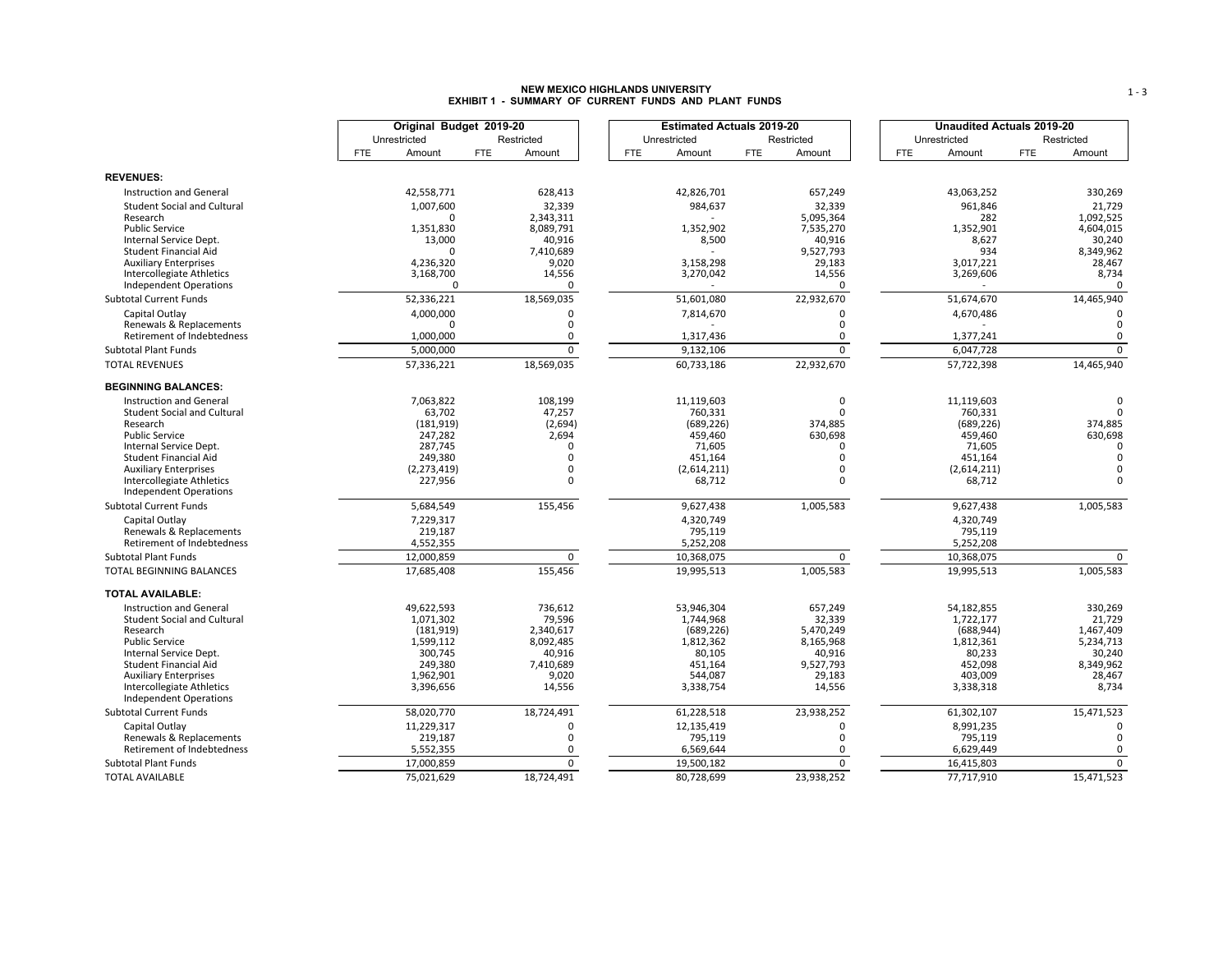# **NEW MEXICO HIGHLANDS UNIVERSITY EXHIBIT 1 - SUMMARY OF CURRENT FUNDS AND PLANT FUNDS**

|                                                                                                                                               |                                 | Original Budget 2019-20                          |                                  |                                             |                                  | <b>Estimated Actuals 2019-20</b>                 |                                  |                                             |                                  | <b>Unaudited Actuals 2019-20</b>                 |                                  |                                             |
|-----------------------------------------------------------------------------------------------------------------------------------------------|---------------------------------|--------------------------------------------------|----------------------------------|---------------------------------------------|----------------------------------|--------------------------------------------------|----------------------------------|---------------------------------------------|----------------------------------|--------------------------------------------------|----------------------------------|---------------------------------------------|
|                                                                                                                                               |                                 | Unrestricted                                     |                                  | Restricted                                  |                                  | Unrestricted                                     |                                  | Restricted                                  |                                  | Unrestricted                                     |                                  | Restricted                                  |
|                                                                                                                                               | <b>FTE</b>                      | Amount                                           | <b>FTE</b>                       | Amount                                      | <b>FTE</b>                       | Amount                                           | <b>FTE</b>                       | Amount                                      | <b>FTE</b>                       | Amount                                           | <b>FTE</b>                       | Amount                                      |
| <b>EXPENDITURES:</b>                                                                                                                          |                                 |                                                  |                                  |                                             |                                  |                                                  |                                  |                                             |                                  |                                                  |                                  |                                             |
| <b>Instruction and General</b><br><b>Student Social and Cultural</b><br>Research<br><b>Public Service</b>                                     | 522.68<br>10.85<br>3.25<br>6.50 | 41,399,773<br>1,081,828<br>320,119<br>774,114    | 13.95<br>1.80<br>10.78<br>127.00 | 628.413<br>32,339<br>2,343,311<br>8,089,791 | 812.00<br>33.00<br>4.00<br>18.00 | 40,665,882<br>1,456,870<br>342,379<br>1,385,635  | 13.95<br>1.80<br>10.78<br>127.00 | 657,249<br>32,339<br>5,095,365<br>7,535,271 | 764.50<br>26.00<br>4.00<br>18.00 | 36.567.545<br>1,120,286<br>271,347<br>904,443    | 13.35<br>1.80<br>10.78<br>127.00 | 330,269<br>21,729<br>1,092,525<br>4,604,015 |
| Internal Service Dept.<br>Student Financial Aid<br><b>Auxiliary Enterprises</b><br>Intercollegiate Athletics<br><b>Independent Operations</b> | 27.31<br>0.00<br>22.00<br>44.38 | 2,615,771<br>1,005,385<br>3,332,715<br>3,168,700 | 1.20<br>0.00<br>0.30<br>0.60     | 40,916<br>7,410,689<br>9,020<br>14,556      | 42.00<br>0.00<br>33.00<br>33.00  | 2,764,202<br>1,205,385<br>2,456,923<br>3,162,261 | 1.20<br>0.00<br>0.00<br>0.00     | 40,916<br>9,527,793<br>29,183<br>14,556     | 42.00<br>0.00<br>33.00<br>33.00  | 2,104,457<br>1,143,778<br>2,124,709<br>3,084,306 | 1.20<br>0.00<br>0.00<br>0.00     | 30,240<br>8,313,609<br>28,467<br>8,734      |
| <b>Subtotal Current Funds</b>                                                                                                                 | 636.97                          | 53,698,405                                       | 155.63                           | 18,569,035                                  | 975.00                           | 53,439,537                                       | 154.73                           | 22,932,672                                  | 920.50                           | 47,320,871                                       | 154.13                           | 14,429,587                                  |
| Capital Outlay<br>Renewals & Replacements<br>Retirement of Indebtedness                                                                       | 0.00<br>0.00<br>0.00            | 4,272,385<br>1,296,022<br>2,302,229              | 0.00<br>0.00<br>0.00             | 0<br>0<br>0                                 | 0.00<br>0.00<br>0.00             | 10,290,160<br>1,828,611<br>2,118,341             | 0.00<br>0.00<br>0.00             | $\Omega$<br>0<br>0                          | 0.00<br>0.00<br>0.00             | 5,838,833<br>1,239,743<br>1,115,876              | 0.00<br>0.00<br>0.00             | $\Omega$<br>0                               |
| <b>Subtotal Plant Funds</b>                                                                                                                   | 0.00                            | 7,870,636                                        | 0.00                             | 0                                           | 0.00                             | 14,237,111                                       | 0.00                             | $\mathbf 0$                                 | 0.00                             | 8,194,452                                        | 0.00                             | $\mathbf 0$                                 |
| <b>TOTAL EXPENDITURES</b>                                                                                                                     | 636.97                          | 61,569,041                                       | 155.63                           | 18,569,035                                  | 975.00                           | 67,676,648                                       | 154.73                           | 22,932,672                                  | 920.50                           | 55,515,323                                       | 154.13                           | 14,429,587                                  |
| TRANSFERS IN (OUT):                                                                                                                           |                                 |                                                  |                                  |                                             |                                  |                                                  |                                  |                                             |                                  |                                                  |                                  |                                             |
| <b>Instruction and General</b><br><b>Student Social and Cultural</b><br>Research                                                              |                                 | (5,820,300)<br>42,000<br>533,700                 |                                  | 0<br>0<br>O                                 |                                  | (7,099,531)<br>42,000<br>1,031,605               |                                  | $\Omega$<br>$\Omega$<br>$\Omega$            |                                  | (6,868,800)<br>42,000<br>960,700                 |                                  | $\Omega$<br>$\Omega$<br>$\Omega$            |
| <b>Public Service</b>                                                                                                                         |                                 | 42,480                                           |                                  | U                                           |                                  | 42,480                                           |                                  | $\Omega$                                    |                                  | 42,480                                           |                                  | $\Omega$                                    |
| Internal Service Dept.                                                                                                                        |                                 | 2,602,770                                        |                                  | O                                           |                                  | 2,684,096                                        |                                  | $\Omega$                                    |                                  | 2,024,270                                        |                                  | $\Omega$                                    |
| Student Financial Aid<br><b>Auxiliary Enterprises</b><br><b>Intercollegiate Athletics</b><br><b>Independent Operations</b>                    |                                 | 1,005,385<br>(945, 208)<br>0                     |                                  | 0<br>O<br>$\Omega$                          |                                  | 1,205,385<br>(445, 208)                          |                                  | $\Omega$<br>$\Omega$<br>$\Omega$            |                                  | 1,205,385<br>(445, 208)                          |                                  | $\Omega$<br>$\mathbf 0$<br>$\Omega$         |
| <b>Subtotal Current Funds</b>                                                                                                                 |                                 | (2,539,173)                                      |                                  | $\mathbf 0$                                 |                                  | (2,539,173)                                      |                                  | $\mathbf 0$                                 |                                  | (3,039,173)                                      |                                  | $\mathbf 0$                                 |
| Capital Outlay<br>Renewals & Replacements                                                                                                     |                                 | $\Omega$<br>1,296,022                            |                                  | 0<br>$\Omega$                               |                                  | 1,296,022                                        |                                  | $\mathbf 0$<br>$\Omega$                     |                                  | 500,000<br>1,296,022                             |                                  | $\mathbf 0$<br>$\mathbf 0$                  |
| Retirement of Indebtedness                                                                                                                    |                                 | 1,243,151                                        |                                  | 0                                           |                                  | 1,243,151                                        |                                  | 0                                           |                                  | 1,243,151                                        |                                  | $\mathbf 0$                                 |
| <b>Subtotal Plant Funds</b>                                                                                                                   |                                 | 2,539,173                                        |                                  | 0                                           |                                  | 2,539,173                                        |                                  | $\pmb{0}$                                   |                                  | 3,039,173                                        |                                  | $\pmb{0}$                                   |
| <b>NET TRANSFERS</b>                                                                                                                          |                                 | $\mathbf 0$                                      |                                  | $\Omega$                                    |                                  |                                                  |                                  | $\overline{0}$                              |                                  |                                                  |                                  | $\mathbf 0$                                 |
| <b>ENDING BALANCES:</b>                                                                                                                       |                                 |                                                  |                                  |                                             |                                  |                                                  |                                  |                                             |                                  |                                                  |                                  |                                             |
| <b>Instruction and General</b><br><b>Student Social and Cultural</b>                                                                          |                                 | 2,402,521<br>31,475                              |                                  | 108,199<br>47,257                           |                                  | 6,180,890<br>330,098                             |                                  | 0<br>$\Omega$                               |                                  | 10,746,510<br>643,891                            |                                  | $\Omega$                                    |
| Research                                                                                                                                      |                                 | 31,662                                           |                                  | (2,694)                                     |                                  | (0)                                              |                                  | 374,885                                     |                                  | 409                                              |                                  | 374,886                                     |
| <b>Public Service</b>                                                                                                                         |                                 | 867,478                                          |                                  | 2,694                                       |                                  | 469,207                                          |                                  | 630,698<br>$\Omega$                         |                                  | 950,398                                          |                                  | 630,699<br>$\Omega$                         |
| Internal Service Dept.<br>Student Financial Aid                                                                                               |                                 | 287,745<br>249,380                               |                                  | $\Omega$<br>0                               |                                  | (0)<br>451,164                                   |                                  | $\Omega$                                    |                                  | 46<br>513,705                                    |                                  | 36,353                                      |
| <b>Auxiliary Enterprises</b>                                                                                                                  |                                 | (2,315,023)                                      |                                  | $\Omega$                                    |                                  | (2,358,044)                                      |                                  | $\Omega$                                    |                                  | (2, 166, 907)                                    |                                  | n                                           |
| Intercollegiate Athletics<br><b>Independent Operations</b>                                                                                    |                                 | 227,956                                          |                                  | 0                                           |                                  | 176,493                                          |                                  | $\Omega$                                    |                                  | 254,012                                          |                                  | $\Omega$                                    |
| <b>Subtotal Current Funds</b>                                                                                                                 |                                 | 1,783,193                                        | 3.3%                             | 155,456                                     |                                  | 5,249,808                                        | 9.8%                             | 1,005,583                                   |                                  | 10,942,063                                       | 23.1%                            | 1,041,938                                   |
| Capital Outlay<br>Renewals & Replacements                                                                                                     |                                 | 6,956,932<br>219,187                             |                                  | 0<br>$\Omega$                               |                                  | 1,845,259<br>262,530                             |                                  | $\Omega$<br>$\Omega$                        |                                  | 3,652,402<br>851,398                             |                                  | $\Omega$<br>$\Omega$                        |
| Retirement of Indebtedness                                                                                                                    |                                 | 4,493,277                                        |                                  | 0                                           |                                  | 5,694,454                                        |                                  | 0                                           |                                  | 6,756,724                                        |                                  | $\mathbf 0$                                 |
| <b>Subtotal Plant Funds</b>                                                                                                                   |                                 | 11,669,396                                       |                                  | 0                                           |                                  | 7,802,243                                        |                                  | $\mathbf 0$                                 |                                  | 11,260,524                                       |                                  | $\mathbf 0$                                 |
| <b>TOTAL ENDING BALANCES</b>                                                                                                                  |                                 | 13,452,588                                       |                                  | 155,456                                     |                                  | 13,052,051                                       |                                  | 1,005,583                                   |                                  | 22,202,587                                       |                                  | 1,041,938                                   |
| TOT EXP, TRANSF & BAL                                                                                                                         |                                 | 75,021,629                                       |                                  | 18,724,491                                  |                                  | 80,728,699                                       |                                  | 23,938,254                                  |                                  | 77,717,910                                       |                                  | 15,471,525                                  |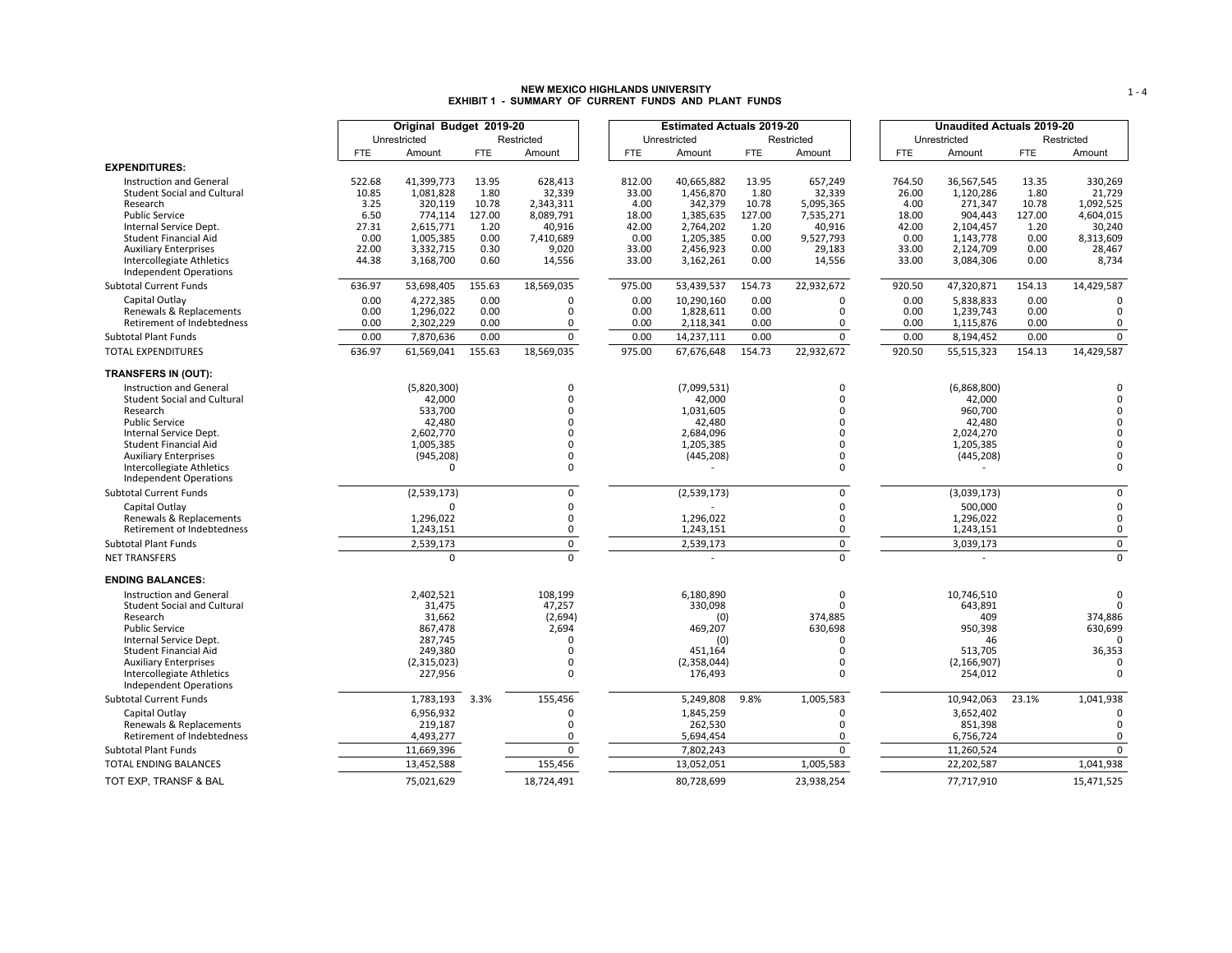#### **NEW MEXICO HIGHLANDS UNIVERSITY EXHIBIT 1ADETAIL OF TRANSFERS**

|                                                            |          | Original Budget 2019-20 |                      |            |               | <b>Estimated Actuals 2019-20</b> | <b>Unaudited Actuals 2019-20</b> |                      |
|------------------------------------------------------------|----------|-------------------------|----------------------|------------|---------------|----------------------------------|----------------------------------|----------------------|
|                                                            |          | Unrestricted            | Restricted           |            | Unrestricted  | Restricted                       | Unrestricted                     | Restricted           |
|                                                            |          | Amount<br>FTE           | <b>FTE</b><br>Amount | <b>FTE</b> | Amount        | <b>FTE</b><br>Amount             | Amount<br><b>FTE</b>             | <b>FTE</b><br>Amount |
| <b>INSTRUCTION &amp; GENERAL - FROM (TO)</b>               |          |                         |                      |            |               |                                  |                                  |                      |
| Financial Aid - 3% Scholarship                             | Exh. 19  | 343,174                 |                      |            | 343,174       |                                  | 343,174                          |                      |
| <b>Building Renewals - State Appropr</b>                   | Exh. II  | 1,187,527               |                      |            | 1,187,527     |                                  | 1,187,527                        |                      |
| Equipment Replacem - State Appropr                         | Exh. II  | 108,495                 |                      |            | 108,495       |                                  | 108,495                          |                      |
| Retirement of Indebtedness                                 | Exh. III | 0                       |                      |            | 0             |                                  | $\Omega$                         |                      |
| <b>Student Social and Cultrual</b>                         | Exh 15   | 42,000                  |                      |            | 42,000        |                                  | 42,000                           |                      |
| Research                                                   | Exh. 16  | 533,700                 |                      |            | 1,031,605     |                                  | 960,700                          |                      |
| <b>Public Service</b>                                      | Exh. 17  | 42,480                  |                      |            | 42,480        |                                  | 42,480                           |                      |
| Internal Service Dept.                                     | Exh. 18  | 2,602,770               |                      |            | 2,684,096     |                                  | 2,024,270                        |                      |
| Financial Aid - SEOG Match                                 | Exh. 19  | 62,211                  |                      |            | 62,211        |                                  | 62,211                           |                      |
| Financial Aid - NMHU Scholarships                          | Exh. 19  | 600,000                 |                      |            | 800,000       |                                  | 800,000                          |                      |
| <b>Auxiliary Enterprises</b>                               | Exh. 20  | 297,943                 |                      |            | 797,943       |                                  | 797,943                          |                      |
| Intercollegiate Athletics                                  | Exh. 21  | 0                       |                      |            | 0             |                                  | 0                                |                      |
| Capital Outlay                                             | Exh. I   |                         |                      |            | 0             |                                  | 500,000                          |                      |
| TOTAL FROM (TO) 1& G                                       |          | 5,820,300               |                      |            | 7,099,531     |                                  | 6,868,800                        |                      |
| <b>NET TRANSFERS IN (OUT)</b>                              |          |                         |                      |            |               |                                  |                                  |                      |
| Instruction & General (per above)                          | Exh. 2   | (5,820,300)             |                      |            | (7,099,531)   |                                  | (6,868,800)                      |                      |
| <b>Student Social and Cultrual</b>                         | Exh 15   | 42,000                  |                      |            | 42,000        |                                  | 42,000                           |                      |
| Research - from I&G                                        | Exh. 16  | 533,700                 |                      |            | 1,031,605     |                                  | 960,700                          |                      |
| Research - to Debt Service                                 | Exh. 16  | $\Omega$                |                      |            | 0             |                                  | 0                                |                      |
| <b>Public Service</b>                                      | Exh. 17  | 42,480                  |                      |            | 42,480        |                                  | 42,480                           |                      |
| Internal Service Dept. - from I&G                          | Exh. 18  | 2,602,770               |                      |            | 2,684,096     |                                  | 2,024,270                        |                      |
| Student Financial Aid - from I&G                           | Exh. 19  | 1,005,385               |                      |            | 1,205,385     |                                  | 1,205,385                        |                      |
| Auxiliary Enterprises - to I&G                             | Exh. 20  | 297,943                 |                      |            | 797,943       |                                  | 797,943                          |                      |
| <b>Auxiliary Enterprises - to Debt Service</b>             | Exh. 20  | (1, 243, 151)           |                      |            | (1, 243, 151) |                                  | (1, 243, 151)                    |                      |
| Intercollegiate Athletics<br><b>Subtotal Current Funds</b> | Exh. 21  | 0                       |                      |            | 0             |                                  | 0                                |                      |
|                                                            |          | (2,539,173)             |                      |            | (2,539,173)   |                                  | (3,039,173)                      |                      |
| Capital Outlay - from I&G                                  | Exh. I   | 0                       |                      |            | 0             |                                  | 500,000                          |                      |
| Renewals & Replacements - from I&G                         | Exh. II  | 1,296,022               |                      |            | 1,296,022     |                                  | 1,296,022                        |                      |
| Retirement of Indebt. - from I&G                           | Exh. III |                         |                      |            |               |                                  |                                  |                      |
| Retirement of Indebt. - from Research                      | Exh. III | 0                       |                      |            | 0             |                                  | 0                                |                      |
| Retirement of Indebt. - from Auxiliaries                   | Exh. III | 1,243,151               |                      |            | 1,243,151     |                                  | 1,243,151                        |                      |
| <b>Subtotal Plant Funds</b>                                |          | 2,539,173               |                      |            | 2,539,173     |                                  | 3,039,173                        |                      |
| <b>NET TRANSFERS</b>                                       |          | 0                       |                      |            | 0             |                                  | 0                                |                      |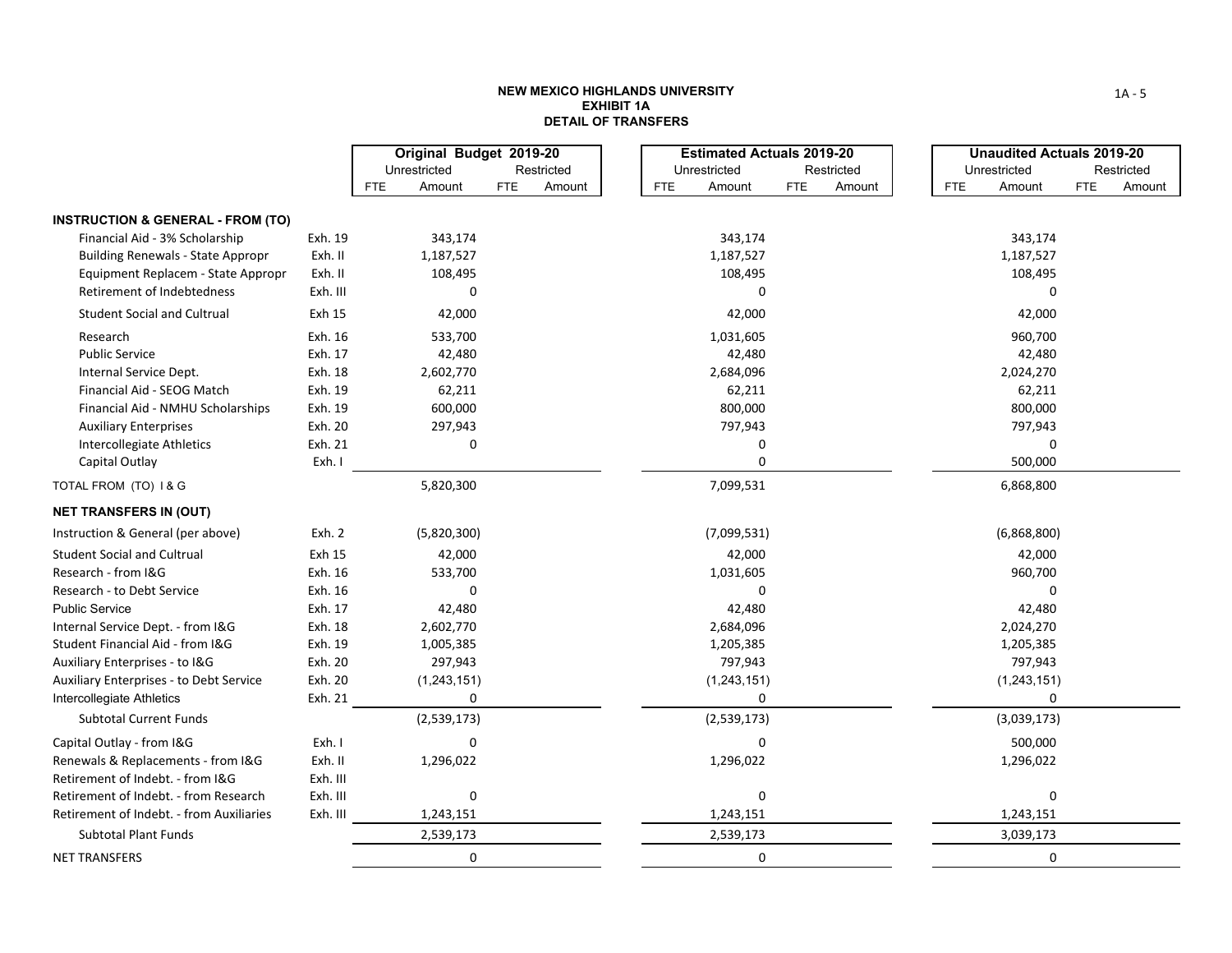#### **NEW MEXICO HIGHLANDS UNIVERSITYEXHIBIT 2SUMMARY OF INSTRUCTION AND GENERAL**

|                                      |          |            | Original Budget 2019-20 |            |             |            |       | <b>Estimated Actuals 2019-20</b> |            |             |            |       | <b>Unaudited Actuals 2019-20</b> |            |             |
|--------------------------------------|----------|------------|-------------------------|------------|-------------|------------|-------|----------------------------------|------------|-------------|------------|-------|----------------------------------|------------|-------------|
|                                      |          |            | Unrestricted            |            | Restricted  |            |       | Unrestricted                     | Restricted |             |            |       | Unrestricted                     |            | Restricted  |
|                                      |          | <b>FTE</b> | Amount                  | <b>FTE</b> | Amount      | <b>FTE</b> |       | Amount                           | <b>FTE</b> | Amount      | <b>FTE</b> |       | Amount                           | <b>FTE</b> | Amount      |
| <b>REVENUE:</b>                      |          |            |                         |            |             |            |       |                                  |            |             |            |       |                                  |            |             |
| <b>Tuition and Fees</b>              |          |            | 12,876,400              |            | $\mathbf 0$ |            |       | 13,129,693                       |            | $\mathbf 0$ |            |       | 13,220,631                       |            | $\Omega$    |
| Federal Gov't Appropriations         |          |            | 0                       |            | $\Omega$    |            |       | $\mathbf 0$                      |            | 0           |            |       | $\mathbf 0$                      |            | $\Omega$    |
| <b>State Gov't Appropriations</b>    |          |            | 28,843,070              |            | $\Omega$    |            |       | 28,839,898                       |            | $\Omega$    |            |       | 28,839,899                       |            |             |
| Local Gov't Appropriations           |          |            | 0                       |            | $\Omega$    |            |       | $\Omega$                         |            | $\Omega$    |            |       | $\Omega$                         |            |             |
| Federal Gov't Grants/Contracts       |          |            | $\Omega$                |            | 352,543     |            |       | $\Omega$                         |            | 371,120     |            |       | $\Omega$                         |            | 246,565     |
| State Gov't Grants/Contracts         |          |            | 0                       |            | 274,870     |            |       | $\Omega$                         |            | 286,129     |            |       |                                  |            | 83,704      |
| Local Gov't Grants/Contracts         |          |            | $\Omega$                |            | $\pmb{0}$   |            |       | $\Omega$                         |            | 0           |            |       | $\Omega$                         |            | $\Omega$    |
| Private Gifts/Grants/Contracts       |          |            | $\Omega$                |            | 1,000       |            |       | $\Omega$                         |            | $\Omega$    |            |       | $\Omega$                         |            | $\Omega$    |
| Endowment/Land/Perm Fund             |          |            | 220,801                 |            | $\Omega$    |            |       | 259,330                          |            | O           |            |       | 300,701                          |            | $\Omega$    |
| Sales and Services                   |          |            | 1,500                   |            | ŋ           |            |       | 1,500                            |            | $\Omega$    |            |       | $\mathbf 0$                      |            | $\Omega$    |
| <b>Other Sources</b>                 |          |            | 617,000                 |            | 0           |            |       | 596,280                          |            | $\pmb{0}$   |            |       | 702,021                          |            | $\mathbf 0$ |
| <b>TOTAL REVENUE</b>                 |          |            | 42,558,771              |            | 628,413     |            |       | 42,826,701                       |            | 657,249     |            |       | 43,063,252                       |            | 330,269     |
| <b>BEGINNING BALANCE</b>             |          |            | 7,063,822               |            | 108,199     |            |       | 11,119,603                       |            | 0           |            |       | 11,119,603                       |            | $\Omega$    |
| <b>TOTAL AVAILABLE</b>               |          |            | 49,622,593              |            | 736,612     |            |       | 53,946,304                       |            | 657,249     |            |       | 54, 182, 855                     |            | 330,269     |
| <b>EXPENDITURES:</b>                 |          |            |                         |            |             |            |       |                                  |            |             |            |       |                                  |            |             |
| Instruction                          |          | 280.21     | 22,230,294              | 4.50       | 341,960     | 476.00     |       | 22,185,646                       | 4.50       | 354,710     | 450.00     |       | 18,682,873                       | 4.50       | 158,737     |
| Academic Support                     |          | 32.65      | 2,563,816               | 2.70       | 33,576      |            | 50.00 | 2,489,572                        | 2.70       | 39,583      |            | 50.00 | 2,457,244                        | 2.70       | 33,110      |
| <b>Student Services</b>              |          | 62.03      | 4,181,006               | 3.15       | 113,871     |            | 95.00 | 4,075,293                        | 3.15       | 113,871     |            | 73.50 | 3,978,540                        | 3.15       | 68,376      |
| <b>Institutional Support</b>         |          | 77.59      | 7,473,548               | 3.00       | 121,367     | 108.00     |       | 6,743,884                        | 3.00       | 125,451     | 108.00     |       | 6,480,470                        | 3.00       | 59,714      |
| Oper & Maint of Plant                |          | 70.20      | 4,951,108               | 0.60       | 17,639      |            | 83.00 | 5,171,488                        | 0.60       | 23,634      |            | 83.00 | 4,968,417                        | 0.00       | 10,332      |
| <b>TOTAL EXPENDITURES</b>            |          |            | 522.68 41,399,773       | 13.95      | 628,413     | 812.00     |       | 40,665,882                       | 13.95      | 657,249     | 764.50     |       | 36,567,545                       | 13.35      | 330,269     |
| TRANSFERS (IN) OUT:                  |          |            |                         |            |             |            |       |                                  |            |             |            |       |                                  |            |             |
| <b>Student Social/Cultural Activ</b> | Exh. 15  |            | 42,000                  |            | $\mathbf 0$ |            |       | 42,000                           |            | 0           |            |       | 42,000                           |            | $\Omega$    |
| Research                             | Exh. 16  |            | 533,700                 |            | $\Omega$    |            |       | 1,031,605                        |            | 0           |            |       | 960,700                          |            | $\mathbf 0$ |
| <b>Public Service</b>                | Exh. 17  |            | 42,480                  |            |             |            |       | 42,480                           |            | $\Omega$    |            |       | 42,480                           |            | $\mathbf 0$ |
| Internal Service Dept.               | Exh. 18  |            | 2,602,770               |            |             |            |       | 2,684,096                        |            | U           |            |       | 2,024,270                        |            | $\Omega$    |
| <b>Student Financial Aid</b>         | Exh. 19  |            | 1,005,385               |            |             |            |       | 1,205,385                        |            | U           |            |       | 1,205,385                        |            | $\Omega$    |
| <b>Auxiliary Enterprises</b>         | Exh. 20  |            | 297,943                 |            |             |            |       | 797,943                          |            | O           |            |       | 797,943                          |            | $\Omega$    |
| Intercollegiate Athletics            | Exh. 21  |            | $\mathbf 0$             |            |             |            |       | $\Omega$                         |            | $\Omega$    |            |       | $\mathbf 0$                      |            | $\Omega$    |
| <b>Capital Outlay</b>                | Exh. I   |            | $\Omega$                |            |             |            |       | $\Omega$                         |            | 0           |            |       | 500,000                          |            | $\mathbf 0$ |
| Renewals & Replacements              | Exh. II  |            | 1,296,022               |            | $\Omega$    |            |       | 1,296,022                        |            | 0           |            |       | 1,296,022                        |            | $\Omega$    |
| Retirement of Indebtedness           | Exh. III |            | $\Omega$                |            | $\Omega$    |            |       | $\Omega$                         |            | $\mathbf 0$ |            |       | $\Omega$                         |            | $\mathbf 0$ |
| <b>TOTAL TRANSFERS</b>               |          |            | 5,820,300               |            | $\mathbf 0$ |            |       | 7,099,531                        |            | $\mathbf 0$ |            |       | 6,868,800                        |            | $\mathbf 0$ |
| <b>ENDING BALANCE</b>                |          |            | 2,402,521               |            | 108,199     |            |       | 6,180,890                        |            | $\Omega$    |            |       | 10,746,510                       |            | $\mathbf 0$ |
| TOT EXP, TRANSF & BAL                |          |            | 49,622,593              |            | 736,612     |            |       | 53,946,304                       |            | 657,249     |            |       | 54, 182, 855                     |            | 330,269     |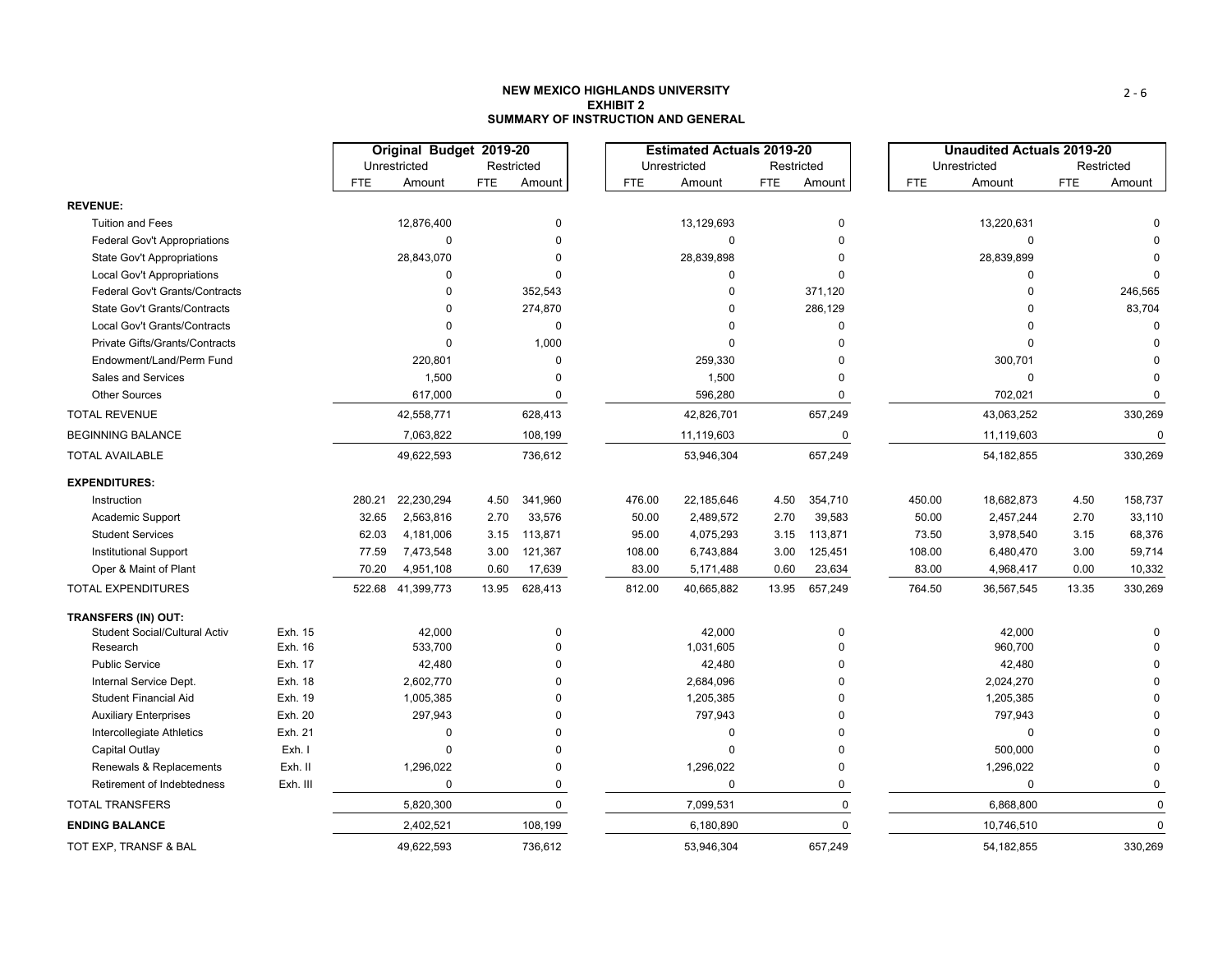#### **NEW MEXICO HIGHLANDS UNIVERSITYEXHIBIT 3STUDENT TUITION AND MISCELLANEOUS FEES FOR INSTRUCTION AND GENERAL**

| Unrestricted<br>Restricted<br>Unrestricted<br>Restricted<br>Unrestricted<br>Restricted<br>Amount<br>Amount<br>FTE.<br>FTE<br>FTE<br>Amount<br>FTE<br>Amount<br><b>FTE</b><br>Amount<br><b>FTE</b><br>Amount<br><b>TUITION</b><br><b>CREDIT - MAIN CAMPUS &amp; Online</b><br><b>SUMMER</b><br>27,200<br>36.868<br>39,671<br><b>Resident Full-time</b><br>728,532<br><b>Resident Part-time</b><br>564,800<br>726,544<br>13,381<br>13,381<br>Non-resident Full-time<br>10,400<br>Non-resident Part-time<br>140,800<br>113,518<br>113,524<br>Waivers<br>(53, 699)<br>(53, 699)<br>Subtotal Summer<br>743,200<br>838,599<br>839,420<br><b>FALL</b><br><b>Resident Full-time</b><br>1,612,800<br>2,211,298<br>2,278,513<br>1,282,768<br><b>Resident Part-time</b><br>1,039,200<br>1,282,037<br>1,059,180<br>1,059,299<br>1,036,800<br>Non-resident Full-time<br>231,325<br>231,312<br>Non-resident Part-time<br>289,600<br>(505, 999)<br><b>Waivers</b><br>(542, 959)<br>Subtotal Fall<br>3,978,400<br>4,278,571<br>4,308,203<br><b>SPRING</b><br>1,442,400<br>1,839,979<br>1,966,290<br><b>Resident Full-time</b><br>1,288,866<br>1,293,292<br><b>Resident Part-time</b><br>948,800<br>909,187<br>904,518<br>Non-resident Full-time<br>831,200<br>Non-resident Part-time<br>234,400<br>235,847<br>231,080<br>Waivers<br>(500, 195)<br>(461, 838)<br>3,812,041<br><b>Subtotal Spring</b><br>3,456,800<br>3,894,985<br>8,178,400<br>8,929,211<br>9,042,607<br>TOTAL TUITION - CREDIT - MAIN<br><b>CREDIT - EOS &amp; CENTERS</b><br>Off-Campus/ITV<br>39,677<br>29,705<br>124,000<br>Center - Farmington<br>426,000<br>360,497<br>359,430<br>Center - Rio Rancho<br>634,000<br>462,470<br>457,688<br>22,346<br>Center - Roswell<br>49,000<br>22,347<br>Center - Santa Fe<br>359,000<br>265,505<br>264,100<br>Center - Raton<br>0<br>0<br>1,408,000<br>1,193,043<br>Center - Albuquerque<br>1,184,585<br>TOTAL TUITION - CREDIT - EOS/CTRS<br>2,876,000<br>2,343,539<br>2,317,854<br><b>NON-CREDIT - CONT EDUC</b><br>0<br>0<br><b>TOTAL TUITION</b><br>11,054,400<br>11,272,750<br>11,360,461<br><b>MISCELLANEOUS FEES</b><br>Application/Matriculation<br>24,000<br>21,865<br>21,065<br>Collection<br>40,000<br>16,561<br>16,660<br>Course<br>352,000<br>324,681<br>325,611<br>Graduation<br>45,000<br>39,410<br>41,695<br>Installment Plan<br>70,000<br>29,350<br>29,250<br>1,291,000<br>1,425,876<br>1,425,089<br>Technology & Infrastructure Fee<br><b>TOTAL FEES</b><br>1,822,000<br>1,856,943<br>1,860,170<br><b>TOTAL TUITION AND FEES</b><br>12,876,400<br>13,129,693<br>13,220,631 | Original Budget 2019-20 | <b>Estimated Actuals 2019-20</b> | <b>Unaudited Actuals 2019-20</b> |
|---------------------------------------------------------------------------------------------------------------------------------------------------------------------------------------------------------------------------------------------------------------------------------------------------------------------------------------------------------------------------------------------------------------------------------------------------------------------------------------------------------------------------------------------------------------------------------------------------------------------------------------------------------------------------------------------------------------------------------------------------------------------------------------------------------------------------------------------------------------------------------------------------------------------------------------------------------------------------------------------------------------------------------------------------------------------------------------------------------------------------------------------------------------------------------------------------------------------------------------------------------------------------------------------------------------------------------------------------------------------------------------------------------------------------------------------------------------------------------------------------------------------------------------------------------------------------------------------------------------------------------------------------------------------------------------------------------------------------------------------------------------------------------------------------------------------------------------------------------------------------------------------------------------------------------------------------------------------------------------------------------------------------------------------------------------------------------------------------------------------------------------------------------------------------------------------------------------------------------------------------------------------------------------------------------------------------------------------------------------------------------------------------------------------------------------------------------------------------------------------------------------------------------------------------------------------------------------|-------------------------|----------------------------------|----------------------------------|
|                                                                                                                                                                                                                                                                                                                                                                                                                                                                                                                                                                                                                                                                                                                                                                                                                                                                                                                                                                                                                                                                                                                                                                                                                                                                                                                                                                                                                                                                                                                                                                                                                                                                                                                                                                                                                                                                                                                                                                                                                                                                                                                                                                                                                                                                                                                                                                                                                                                                                                                                                                                       |                         |                                  |                                  |
|                                                                                                                                                                                                                                                                                                                                                                                                                                                                                                                                                                                                                                                                                                                                                                                                                                                                                                                                                                                                                                                                                                                                                                                                                                                                                                                                                                                                                                                                                                                                                                                                                                                                                                                                                                                                                                                                                                                                                                                                                                                                                                                                                                                                                                                                                                                                                                                                                                                                                                                                                                                       |                         |                                  |                                  |
|                                                                                                                                                                                                                                                                                                                                                                                                                                                                                                                                                                                                                                                                                                                                                                                                                                                                                                                                                                                                                                                                                                                                                                                                                                                                                                                                                                                                                                                                                                                                                                                                                                                                                                                                                                                                                                                                                                                                                                                                                                                                                                                                                                                                                                                                                                                                                                                                                                                                                                                                                                                       |                         |                                  |                                  |
|                                                                                                                                                                                                                                                                                                                                                                                                                                                                                                                                                                                                                                                                                                                                                                                                                                                                                                                                                                                                                                                                                                                                                                                                                                                                                                                                                                                                                                                                                                                                                                                                                                                                                                                                                                                                                                                                                                                                                                                                                                                                                                                                                                                                                                                                                                                                                                                                                                                                                                                                                                                       |                         |                                  |                                  |
|                                                                                                                                                                                                                                                                                                                                                                                                                                                                                                                                                                                                                                                                                                                                                                                                                                                                                                                                                                                                                                                                                                                                                                                                                                                                                                                                                                                                                                                                                                                                                                                                                                                                                                                                                                                                                                                                                                                                                                                                                                                                                                                                                                                                                                                                                                                                                                                                                                                                                                                                                                                       |                         |                                  |                                  |
|                                                                                                                                                                                                                                                                                                                                                                                                                                                                                                                                                                                                                                                                                                                                                                                                                                                                                                                                                                                                                                                                                                                                                                                                                                                                                                                                                                                                                                                                                                                                                                                                                                                                                                                                                                                                                                                                                                                                                                                                                                                                                                                                                                                                                                                                                                                                                                                                                                                                                                                                                                                       |                         |                                  |                                  |
|                                                                                                                                                                                                                                                                                                                                                                                                                                                                                                                                                                                                                                                                                                                                                                                                                                                                                                                                                                                                                                                                                                                                                                                                                                                                                                                                                                                                                                                                                                                                                                                                                                                                                                                                                                                                                                                                                                                                                                                                                                                                                                                                                                                                                                                                                                                                                                                                                                                                                                                                                                                       |                         |                                  |                                  |
|                                                                                                                                                                                                                                                                                                                                                                                                                                                                                                                                                                                                                                                                                                                                                                                                                                                                                                                                                                                                                                                                                                                                                                                                                                                                                                                                                                                                                                                                                                                                                                                                                                                                                                                                                                                                                                                                                                                                                                                                                                                                                                                                                                                                                                                                                                                                                                                                                                                                                                                                                                                       |                         |                                  |                                  |
|                                                                                                                                                                                                                                                                                                                                                                                                                                                                                                                                                                                                                                                                                                                                                                                                                                                                                                                                                                                                                                                                                                                                                                                                                                                                                                                                                                                                                                                                                                                                                                                                                                                                                                                                                                                                                                                                                                                                                                                                                                                                                                                                                                                                                                                                                                                                                                                                                                                                                                                                                                                       |                         |                                  |                                  |
|                                                                                                                                                                                                                                                                                                                                                                                                                                                                                                                                                                                                                                                                                                                                                                                                                                                                                                                                                                                                                                                                                                                                                                                                                                                                                                                                                                                                                                                                                                                                                                                                                                                                                                                                                                                                                                                                                                                                                                                                                                                                                                                                                                                                                                                                                                                                                                                                                                                                                                                                                                                       |                         |                                  |                                  |
|                                                                                                                                                                                                                                                                                                                                                                                                                                                                                                                                                                                                                                                                                                                                                                                                                                                                                                                                                                                                                                                                                                                                                                                                                                                                                                                                                                                                                                                                                                                                                                                                                                                                                                                                                                                                                                                                                                                                                                                                                                                                                                                                                                                                                                                                                                                                                                                                                                                                                                                                                                                       |                         |                                  |                                  |
|                                                                                                                                                                                                                                                                                                                                                                                                                                                                                                                                                                                                                                                                                                                                                                                                                                                                                                                                                                                                                                                                                                                                                                                                                                                                                                                                                                                                                                                                                                                                                                                                                                                                                                                                                                                                                                                                                                                                                                                                                                                                                                                                                                                                                                                                                                                                                                                                                                                                                                                                                                                       |                         |                                  |                                  |
|                                                                                                                                                                                                                                                                                                                                                                                                                                                                                                                                                                                                                                                                                                                                                                                                                                                                                                                                                                                                                                                                                                                                                                                                                                                                                                                                                                                                                                                                                                                                                                                                                                                                                                                                                                                                                                                                                                                                                                                                                                                                                                                                                                                                                                                                                                                                                                                                                                                                                                                                                                                       |                         |                                  |                                  |
|                                                                                                                                                                                                                                                                                                                                                                                                                                                                                                                                                                                                                                                                                                                                                                                                                                                                                                                                                                                                                                                                                                                                                                                                                                                                                                                                                                                                                                                                                                                                                                                                                                                                                                                                                                                                                                                                                                                                                                                                                                                                                                                                                                                                                                                                                                                                                                                                                                                                                                                                                                                       |                         |                                  |                                  |
|                                                                                                                                                                                                                                                                                                                                                                                                                                                                                                                                                                                                                                                                                                                                                                                                                                                                                                                                                                                                                                                                                                                                                                                                                                                                                                                                                                                                                                                                                                                                                                                                                                                                                                                                                                                                                                                                                                                                                                                                                                                                                                                                                                                                                                                                                                                                                                                                                                                                                                                                                                                       |                         |                                  |                                  |
|                                                                                                                                                                                                                                                                                                                                                                                                                                                                                                                                                                                                                                                                                                                                                                                                                                                                                                                                                                                                                                                                                                                                                                                                                                                                                                                                                                                                                                                                                                                                                                                                                                                                                                                                                                                                                                                                                                                                                                                                                                                                                                                                                                                                                                                                                                                                                                                                                                                                                                                                                                                       |                         |                                  |                                  |
|                                                                                                                                                                                                                                                                                                                                                                                                                                                                                                                                                                                                                                                                                                                                                                                                                                                                                                                                                                                                                                                                                                                                                                                                                                                                                                                                                                                                                                                                                                                                                                                                                                                                                                                                                                                                                                                                                                                                                                                                                                                                                                                                                                                                                                                                                                                                                                                                                                                                                                                                                                                       |                         |                                  |                                  |
|                                                                                                                                                                                                                                                                                                                                                                                                                                                                                                                                                                                                                                                                                                                                                                                                                                                                                                                                                                                                                                                                                                                                                                                                                                                                                                                                                                                                                                                                                                                                                                                                                                                                                                                                                                                                                                                                                                                                                                                                                                                                                                                                                                                                                                                                                                                                                                                                                                                                                                                                                                                       |                         |                                  |                                  |
|                                                                                                                                                                                                                                                                                                                                                                                                                                                                                                                                                                                                                                                                                                                                                                                                                                                                                                                                                                                                                                                                                                                                                                                                                                                                                                                                                                                                                                                                                                                                                                                                                                                                                                                                                                                                                                                                                                                                                                                                                                                                                                                                                                                                                                                                                                                                                                                                                                                                                                                                                                                       |                         |                                  |                                  |
|                                                                                                                                                                                                                                                                                                                                                                                                                                                                                                                                                                                                                                                                                                                                                                                                                                                                                                                                                                                                                                                                                                                                                                                                                                                                                                                                                                                                                                                                                                                                                                                                                                                                                                                                                                                                                                                                                                                                                                                                                                                                                                                                                                                                                                                                                                                                                                                                                                                                                                                                                                                       |                         |                                  |                                  |
|                                                                                                                                                                                                                                                                                                                                                                                                                                                                                                                                                                                                                                                                                                                                                                                                                                                                                                                                                                                                                                                                                                                                                                                                                                                                                                                                                                                                                                                                                                                                                                                                                                                                                                                                                                                                                                                                                                                                                                                                                                                                                                                                                                                                                                                                                                                                                                                                                                                                                                                                                                                       |                         |                                  |                                  |
|                                                                                                                                                                                                                                                                                                                                                                                                                                                                                                                                                                                                                                                                                                                                                                                                                                                                                                                                                                                                                                                                                                                                                                                                                                                                                                                                                                                                                                                                                                                                                                                                                                                                                                                                                                                                                                                                                                                                                                                                                                                                                                                                                                                                                                                                                                                                                                                                                                                                                                                                                                                       |                         |                                  |                                  |
|                                                                                                                                                                                                                                                                                                                                                                                                                                                                                                                                                                                                                                                                                                                                                                                                                                                                                                                                                                                                                                                                                                                                                                                                                                                                                                                                                                                                                                                                                                                                                                                                                                                                                                                                                                                                                                                                                                                                                                                                                                                                                                                                                                                                                                                                                                                                                                                                                                                                                                                                                                                       |                         |                                  |                                  |
|                                                                                                                                                                                                                                                                                                                                                                                                                                                                                                                                                                                                                                                                                                                                                                                                                                                                                                                                                                                                                                                                                                                                                                                                                                                                                                                                                                                                                                                                                                                                                                                                                                                                                                                                                                                                                                                                                                                                                                                                                                                                                                                                                                                                                                                                                                                                                                                                                                                                                                                                                                                       |                         |                                  |                                  |
|                                                                                                                                                                                                                                                                                                                                                                                                                                                                                                                                                                                                                                                                                                                                                                                                                                                                                                                                                                                                                                                                                                                                                                                                                                                                                                                                                                                                                                                                                                                                                                                                                                                                                                                                                                                                                                                                                                                                                                                                                                                                                                                                                                                                                                                                                                                                                                                                                                                                                                                                                                                       |                         |                                  |                                  |
|                                                                                                                                                                                                                                                                                                                                                                                                                                                                                                                                                                                                                                                                                                                                                                                                                                                                                                                                                                                                                                                                                                                                                                                                                                                                                                                                                                                                                                                                                                                                                                                                                                                                                                                                                                                                                                                                                                                                                                                                                                                                                                                                                                                                                                                                                                                                                                                                                                                                                                                                                                                       |                         |                                  |                                  |
|                                                                                                                                                                                                                                                                                                                                                                                                                                                                                                                                                                                                                                                                                                                                                                                                                                                                                                                                                                                                                                                                                                                                                                                                                                                                                                                                                                                                                                                                                                                                                                                                                                                                                                                                                                                                                                                                                                                                                                                                                                                                                                                                                                                                                                                                                                                                                                                                                                                                                                                                                                                       |                         |                                  |                                  |
|                                                                                                                                                                                                                                                                                                                                                                                                                                                                                                                                                                                                                                                                                                                                                                                                                                                                                                                                                                                                                                                                                                                                                                                                                                                                                                                                                                                                                                                                                                                                                                                                                                                                                                                                                                                                                                                                                                                                                                                                                                                                                                                                                                                                                                                                                                                                                                                                                                                                                                                                                                                       |                         |                                  |                                  |
|                                                                                                                                                                                                                                                                                                                                                                                                                                                                                                                                                                                                                                                                                                                                                                                                                                                                                                                                                                                                                                                                                                                                                                                                                                                                                                                                                                                                                                                                                                                                                                                                                                                                                                                                                                                                                                                                                                                                                                                                                                                                                                                                                                                                                                                                                                                                                                                                                                                                                                                                                                                       |                         |                                  |                                  |
|                                                                                                                                                                                                                                                                                                                                                                                                                                                                                                                                                                                                                                                                                                                                                                                                                                                                                                                                                                                                                                                                                                                                                                                                                                                                                                                                                                                                                                                                                                                                                                                                                                                                                                                                                                                                                                                                                                                                                                                                                                                                                                                                                                                                                                                                                                                                                                                                                                                                                                                                                                                       |                         |                                  |                                  |
|                                                                                                                                                                                                                                                                                                                                                                                                                                                                                                                                                                                                                                                                                                                                                                                                                                                                                                                                                                                                                                                                                                                                                                                                                                                                                                                                                                                                                                                                                                                                                                                                                                                                                                                                                                                                                                                                                                                                                                                                                                                                                                                                                                                                                                                                                                                                                                                                                                                                                                                                                                                       |                         |                                  |                                  |
|                                                                                                                                                                                                                                                                                                                                                                                                                                                                                                                                                                                                                                                                                                                                                                                                                                                                                                                                                                                                                                                                                                                                                                                                                                                                                                                                                                                                                                                                                                                                                                                                                                                                                                                                                                                                                                                                                                                                                                                                                                                                                                                                                                                                                                                                                                                                                                                                                                                                                                                                                                                       |                         |                                  |                                  |
|                                                                                                                                                                                                                                                                                                                                                                                                                                                                                                                                                                                                                                                                                                                                                                                                                                                                                                                                                                                                                                                                                                                                                                                                                                                                                                                                                                                                                                                                                                                                                                                                                                                                                                                                                                                                                                                                                                                                                                                                                                                                                                                                                                                                                                                                                                                                                                                                                                                                                                                                                                                       |                         |                                  |                                  |
|                                                                                                                                                                                                                                                                                                                                                                                                                                                                                                                                                                                                                                                                                                                                                                                                                                                                                                                                                                                                                                                                                                                                                                                                                                                                                                                                                                                                                                                                                                                                                                                                                                                                                                                                                                                                                                                                                                                                                                                                                                                                                                                                                                                                                                                                                                                                                                                                                                                                                                                                                                                       |                         |                                  |                                  |
|                                                                                                                                                                                                                                                                                                                                                                                                                                                                                                                                                                                                                                                                                                                                                                                                                                                                                                                                                                                                                                                                                                                                                                                                                                                                                                                                                                                                                                                                                                                                                                                                                                                                                                                                                                                                                                                                                                                                                                                                                                                                                                                                                                                                                                                                                                                                                                                                                                                                                                                                                                                       |                         |                                  |                                  |
|                                                                                                                                                                                                                                                                                                                                                                                                                                                                                                                                                                                                                                                                                                                                                                                                                                                                                                                                                                                                                                                                                                                                                                                                                                                                                                                                                                                                                                                                                                                                                                                                                                                                                                                                                                                                                                                                                                                                                                                                                                                                                                                                                                                                                                                                                                                                                                                                                                                                                                                                                                                       |                         |                                  |                                  |
|                                                                                                                                                                                                                                                                                                                                                                                                                                                                                                                                                                                                                                                                                                                                                                                                                                                                                                                                                                                                                                                                                                                                                                                                                                                                                                                                                                                                                                                                                                                                                                                                                                                                                                                                                                                                                                                                                                                                                                                                                                                                                                                                                                                                                                                                                                                                                                                                                                                                                                                                                                                       |                         |                                  |                                  |
|                                                                                                                                                                                                                                                                                                                                                                                                                                                                                                                                                                                                                                                                                                                                                                                                                                                                                                                                                                                                                                                                                                                                                                                                                                                                                                                                                                                                                                                                                                                                                                                                                                                                                                                                                                                                                                                                                                                                                                                                                                                                                                                                                                                                                                                                                                                                                                                                                                                                                                                                                                                       |                         |                                  |                                  |
|                                                                                                                                                                                                                                                                                                                                                                                                                                                                                                                                                                                                                                                                                                                                                                                                                                                                                                                                                                                                                                                                                                                                                                                                                                                                                                                                                                                                                                                                                                                                                                                                                                                                                                                                                                                                                                                                                                                                                                                                                                                                                                                                                                                                                                                                                                                                                                                                                                                                                                                                                                                       |                         |                                  |                                  |
|                                                                                                                                                                                                                                                                                                                                                                                                                                                                                                                                                                                                                                                                                                                                                                                                                                                                                                                                                                                                                                                                                                                                                                                                                                                                                                                                                                                                                                                                                                                                                                                                                                                                                                                                                                                                                                                                                                                                                                                                                                                                                                                                                                                                                                                                                                                                                                                                                                                                                                                                                                                       |                         |                                  |                                  |
|                                                                                                                                                                                                                                                                                                                                                                                                                                                                                                                                                                                                                                                                                                                                                                                                                                                                                                                                                                                                                                                                                                                                                                                                                                                                                                                                                                                                                                                                                                                                                                                                                                                                                                                                                                                                                                                                                                                                                                                                                                                                                                                                                                                                                                                                                                                                                                                                                                                                                                                                                                                       |                         |                                  |                                  |
|                                                                                                                                                                                                                                                                                                                                                                                                                                                                                                                                                                                                                                                                                                                                                                                                                                                                                                                                                                                                                                                                                                                                                                                                                                                                                                                                                                                                                                                                                                                                                                                                                                                                                                                                                                                                                                                                                                                                                                                                                                                                                                                                                                                                                                                                                                                                                                                                                                                                                                                                                                                       |                         |                                  |                                  |
|                                                                                                                                                                                                                                                                                                                                                                                                                                                                                                                                                                                                                                                                                                                                                                                                                                                                                                                                                                                                                                                                                                                                                                                                                                                                                                                                                                                                                                                                                                                                                                                                                                                                                                                                                                                                                                                                                                                                                                                                                                                                                                                                                                                                                                                                                                                                                                                                                                                                                                                                                                                       |                         |                                  |                                  |
|                                                                                                                                                                                                                                                                                                                                                                                                                                                                                                                                                                                                                                                                                                                                                                                                                                                                                                                                                                                                                                                                                                                                                                                                                                                                                                                                                                                                                                                                                                                                                                                                                                                                                                                                                                                                                                                                                                                                                                                                                                                                                                                                                                                                                                                                                                                                                                                                                                                                                                                                                                                       |                         |                                  |                                  |
|                                                                                                                                                                                                                                                                                                                                                                                                                                                                                                                                                                                                                                                                                                                                                                                                                                                                                                                                                                                                                                                                                                                                                                                                                                                                                                                                                                                                                                                                                                                                                                                                                                                                                                                                                                                                                                                                                                                                                                                                                                                                                                                                                                                                                                                                                                                                                                                                                                                                                                                                                                                       |                         |                                  |                                  |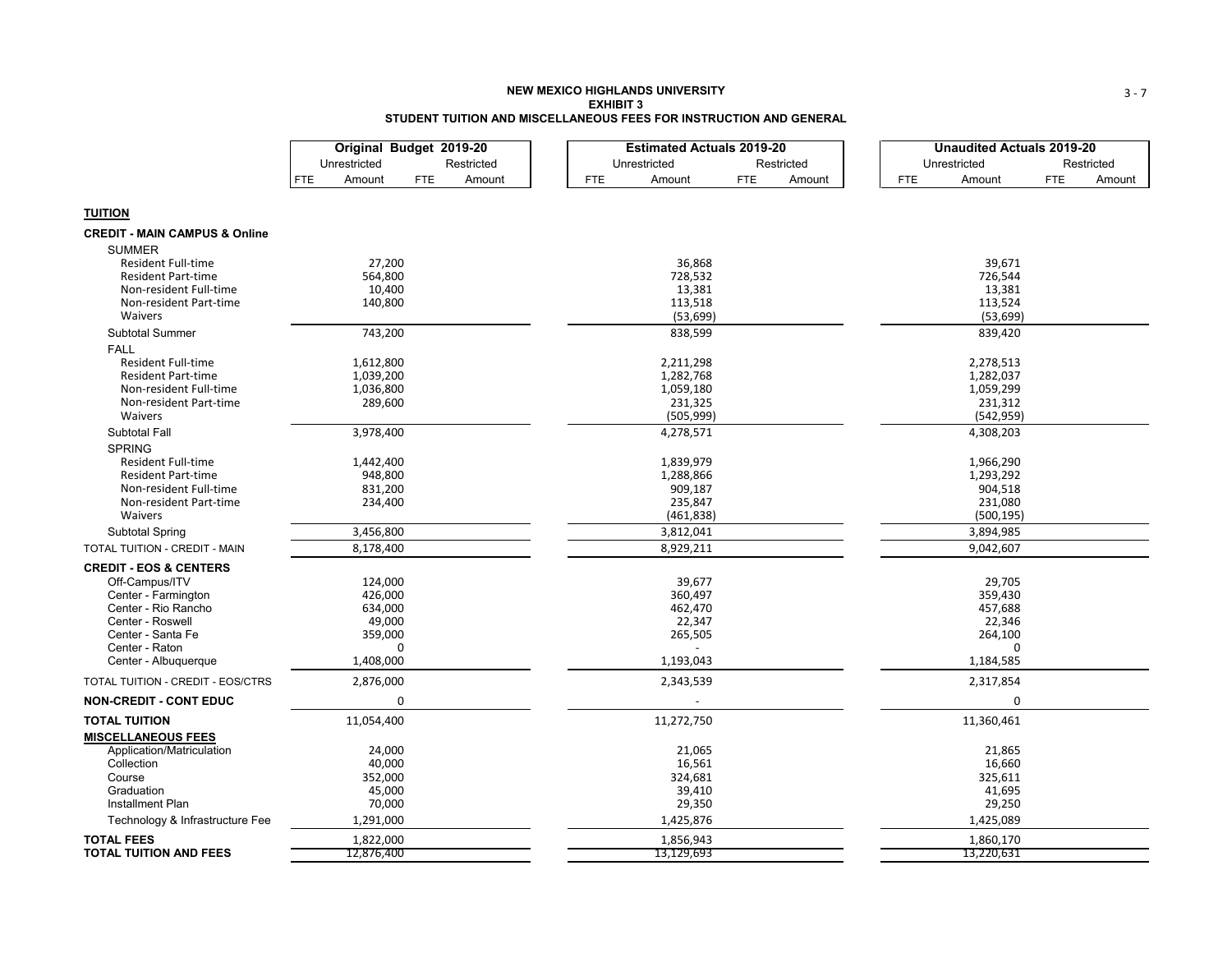#### **NEW MEXICO HIGHLANDS UNIVERSITYEXHIBIT 4GOVERNMENT APPROPRIATIONS (I & G)**

|                                                                           |            |                                                       |            |        |            | <b>Estimated Actuals 2019-20</b> |            |            |            | <b>Unaudited Actuals 2019-20</b> |            |            |
|---------------------------------------------------------------------------|------------|-------------------------------------------------------|------------|--------|------------|----------------------------------|------------|------------|------------|----------------------------------|------------|------------|
|                                                                           |            | Original Budget 2019-20<br>Unrestricted<br>Restricted |            |        |            | Unrestricted                     |            | Restricted |            | Unrestricted                     |            | Restricted |
|                                                                           | <b>FTE</b> | Amount                                                | <b>FTE</b> | Amount | <b>FTE</b> | Amount                           | <b>FTE</b> | Amount     | <b>FTE</b> | Amount                           | <b>FTE</b> | Amount     |
|                                                                           |            |                                                       |            |        |            |                                  |            |            |            |                                  |            |            |
| <b>FEDERAL</b>                                                            |            | 0                                                     |            |        |            | $\pmb{0}$                        |            |            |            | 0                                |            |            |
| STATE:<br>Regular<br>Non-recurring                                        |            | 28,843,070                                            |            |        |            | 28,839,898                       |            |            |            | 28,839,899                       |            |            |
| <b>TOTAL STATE</b>                                                        |            | 28,843,070                                            |            |        |            | 28,839,898                       |            |            |            | 28,839,899                       |            |            |
| LOCAL                                                                     |            | 0                                                     |            |        |            | $\mathbf 0$                      |            |            |            | 0                                |            |            |
| TOTAL GOVERNM APPROPR                                                     |            | 28,843,070                                            |            |        |            | 28,839,898                       |            |            |            | 28,839,899                       |            |            |
| Itemized State Appropriations:<br>1&6<br>Native American Access/Retention |            | 28,672,400                                            |            |        |            | 28,669,100                       |            |            |            | 28,669,100                       |            |            |
| Spanish Program                                                           |            | 170,670                                               |            |        |            | 170,798                          |            |            |            | 170,799                          |            |            |
| <b>Total Recurring</b><br>Deferred Maintenance                            |            | 28,843,070<br>0                                       |            |        |            | 28,839,898                       |            |            |            | 28,839,899<br>0                  |            |            |
| <b>Total Non-recurring</b>                                                |            | $\overline{0}$                                        |            |        |            |                                  |            |            |            | $\overline{0}$                   |            |            |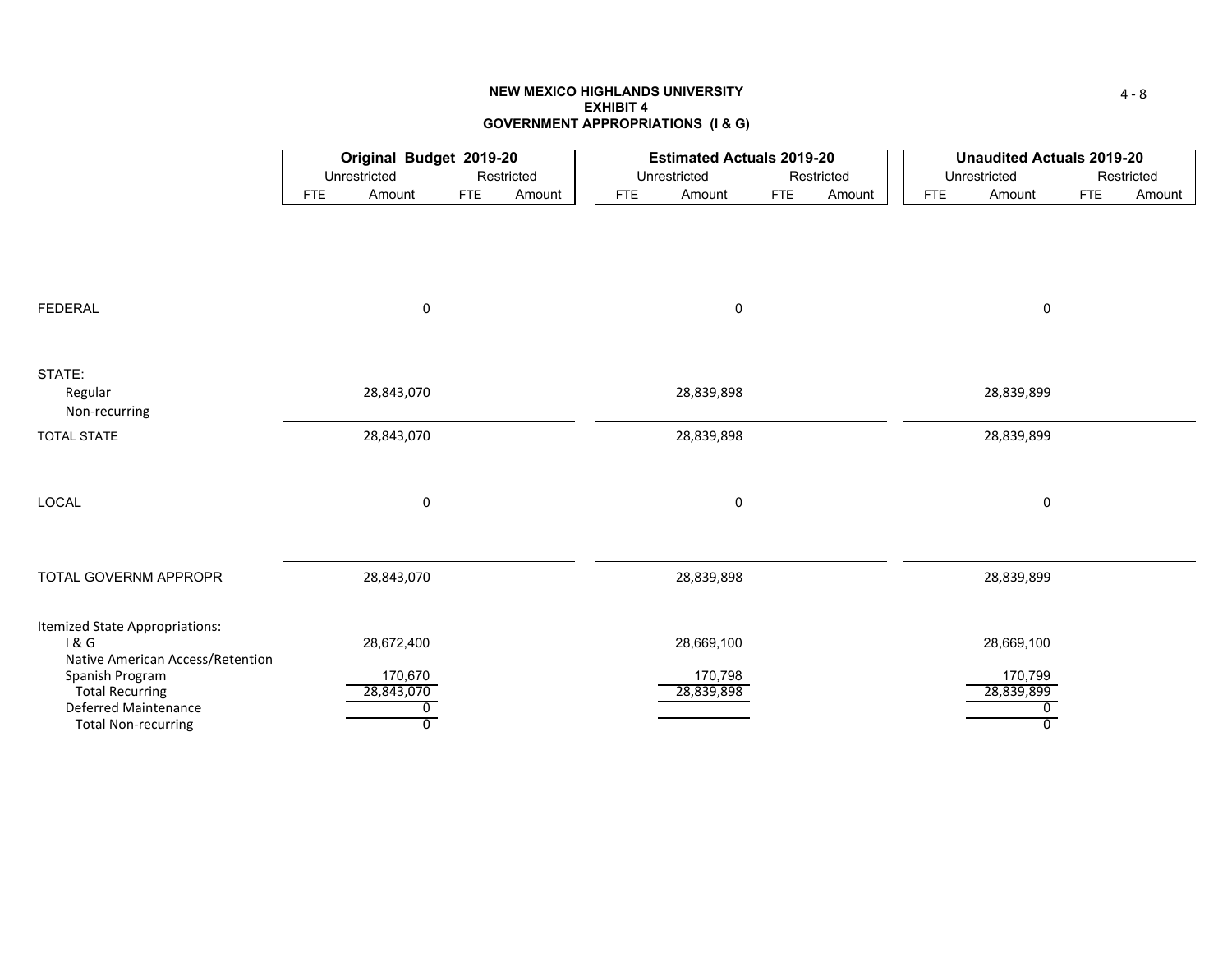#### **NEW MEXICO HIGHLANDS UNIVERSITYEXHIBIT 5GOVERNMENT GRANTS AND CONTRACTS (I & G)**

|                                                   |            | <b>Original Budget 2019-20</b> |            |            |            | <b>Estimated Actuals 2019-20</b> |            |             |            | <b>Unaudited Actuals 2019-20</b> |            |            |
|---------------------------------------------------|------------|--------------------------------|------------|------------|------------|----------------------------------|------------|-------------|------------|----------------------------------|------------|------------|
|                                                   |            | Unrestricted                   |            | Restricted |            | Unrestricted                     |            | Restricted  |            | Unrestricted                     |            | Restricted |
|                                                   | <b>FTE</b> | Amount                         | <b>FTE</b> | Amount     | <b>FTE</b> | Amount                           | <b>FTE</b> | Amount      | <b>FTE</b> | Amount                           | <b>FTE</b> | Amount     |
|                                                   |            |                                |            |            |            |                                  |            |             |            |                                  |            |            |
|                                                   |            |                                |            |            |            |                                  |            |             |            |                                  |            |            |
|                                                   |            |                                |            |            |            |                                  |            |             |            |                                  |            |            |
|                                                   |            |                                |            |            |            |                                  |            |             |            |                                  |            |            |
|                                                   |            |                                |            |            |            |                                  |            |             |            |                                  |            |            |
| <b>FEDERAL</b>                                    |            |                                |            | 352,543    |            |                                  |            | 371,120     |            |                                  |            | 246,565    |
|                                                   |            |                                |            |            |            |                                  |            |             |            |                                  |            |            |
|                                                   |            |                                |            |            |            |                                  |            |             |            |                                  |            |            |
| <b>STATE</b>                                      |            |                                |            | 274,870    |            |                                  |            | 286,129     |            |                                  |            | 83,704     |
|                                                   |            |                                |            |            |            |                                  |            |             |            |                                  |            |            |
|                                                   |            |                                |            |            |            |                                  |            |             |            |                                  |            |            |
| LOCAL                                             |            |                                |            | 0          |            |                                  |            | $\mathbf 0$ |            |                                  |            |            |
|                                                   |            |                                |            |            |            |                                  |            |             |            |                                  |            |            |
|                                                   |            |                                |            |            |            |                                  |            |             |            |                                  |            |            |
|                                                   |            |                                |            |            |            |                                  |            |             |            |                                  |            |            |
| TOTAL GOVERNMENT<br><b>GRANTS &amp; CONTRACTS</b> |            |                                |            | 627,413    |            |                                  |            | 657,249     |            |                                  |            | 330,269    |
|                                                   |            |                                |            |            |            |                                  |            |             |            |                                  |            |            |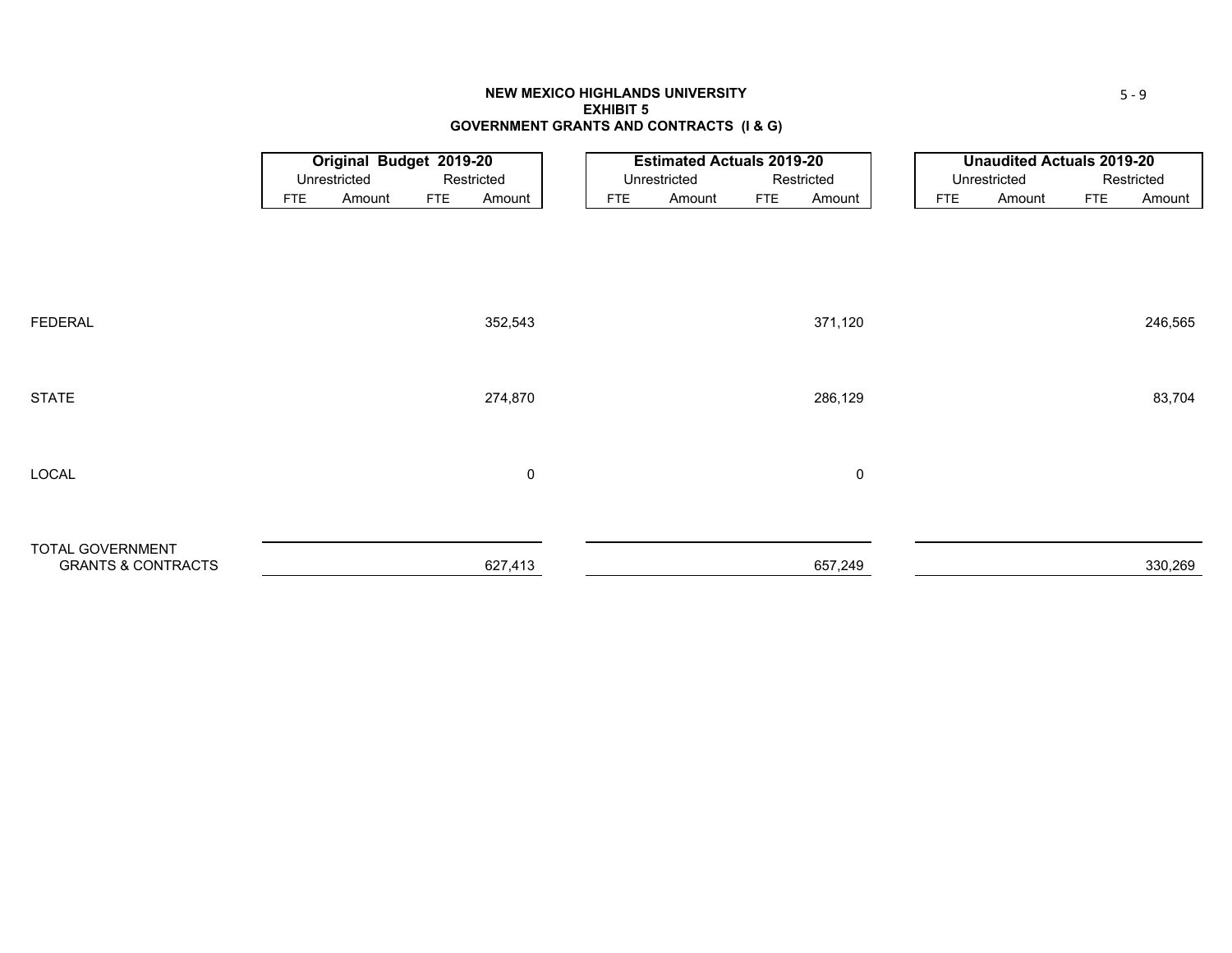#### **NEW MEXICO HIGHLANDS UNIVERSITY EXHIBIT 6PRIVATE GIFTS, GRANTS AND CONTRACTS (I & G)**

|     | Original Budget 2019-20 |     |            |     | <b>Estimated Actuals 2019-20</b> |            |            |     | Unaudited Actuals 2019-20 |     |            |
|-----|-------------------------|-----|------------|-----|----------------------------------|------------|------------|-----|---------------------------|-----|------------|
|     | Unrestricted            |     | Restricted |     | Unrestricted                     |            | Restricted |     | Unrestricted              |     | Restricted |
| FTE | Amount                  | FTE | Amount     | FTE | Amount                           | <b>FTE</b> | Amount     | FTE | Amount                    | FTE | Amount     |

TOTAL PRIVATE GIFTS, GRANTS & CONTRACTS 0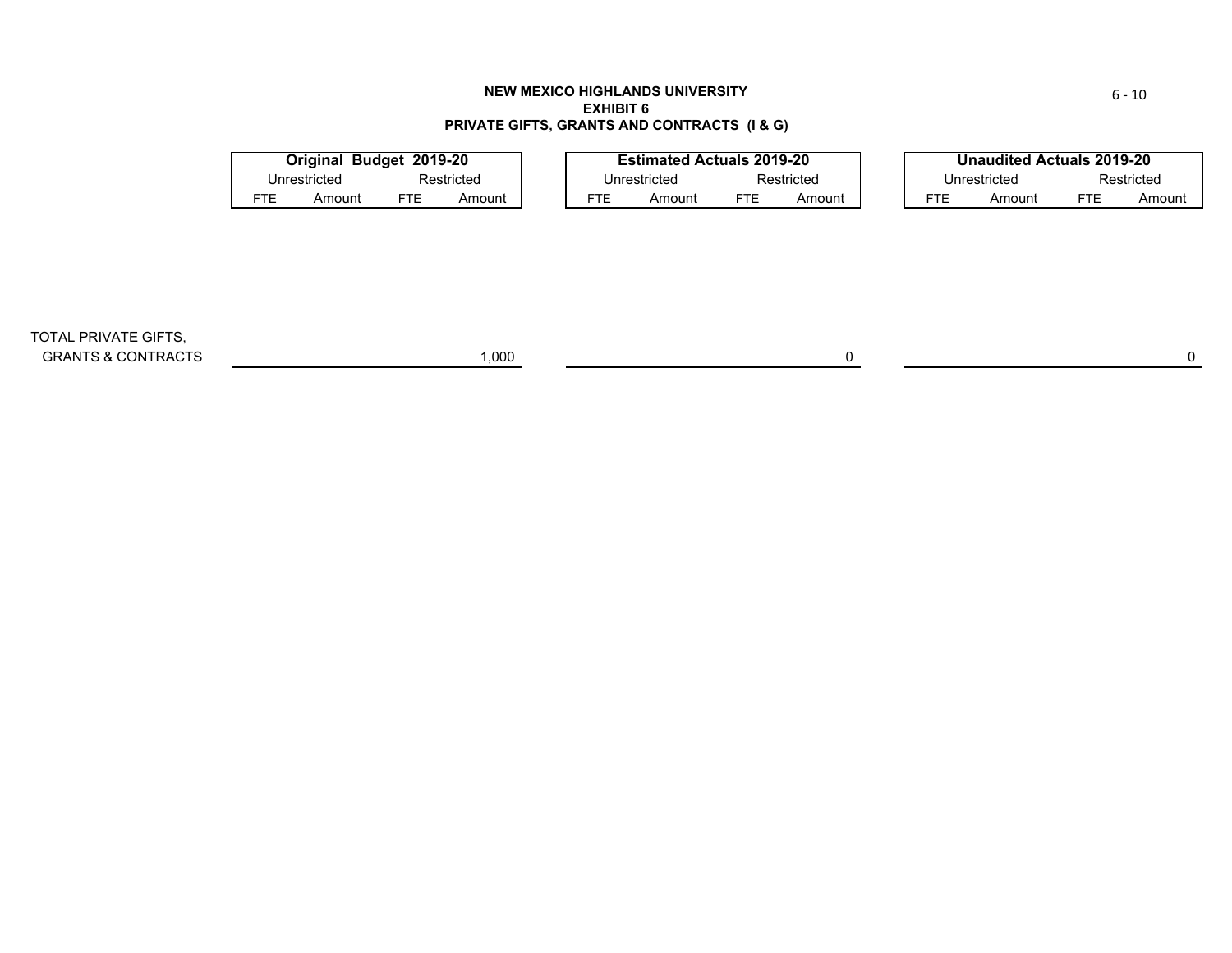#### **NEW MEXICO HIGHLANDS UNIVERSITY EXHIBIT 7ENDOWMENT, LAND AND PERMANENT FUND INCOME (I&G)**

|                         | Original Budget 2019-20<br>Unrestricted<br>Restricted |           |            |        |  |            | <b>Estimated Actuals 2019-20</b> |            |            |     | <b>Unaudited Actuals 2019-20</b> |            |            |
|-------------------------|-------------------------------------------------------|-----------|------------|--------|--|------------|----------------------------------|------------|------------|-----|----------------------------------|------------|------------|
|                         |                                                       |           |            |        |  |            | Unrestricted                     |            | Restricted |     | Unrestricted                     |            | Restricted |
|                         | <b>FTE</b>                                            | Amount    | <b>FTE</b> | Amount |  | <b>FTE</b> | Amount                           | <b>FTE</b> | Amount     | FTE | Amount                           | <b>FTE</b> | Amount     |
|                         |                                                       |           |            |        |  |            |                                  |            |            |     |                                  |            |            |
|                         |                                                       |           |            |        |  |            |                                  |            |            |     |                                  |            |            |
|                         |                                                       |           |            |        |  |            |                                  |            |            |     |                                  |            |            |
|                         |                                                       |           |            |        |  |            |                                  |            |            |     |                                  |            |            |
|                         |                                                       |           |            |        |  |            |                                  |            |            |     |                                  |            |            |
|                         |                                                       |           |            |        |  |            |                                  |            |            |     |                                  |            |            |
| <b>ENDOWMENT</b>        |                                                       | $\pmb{0}$ |            |        |  |            | $\pmb{0}$                        |            |            |     | $\pmb{0}$                        |            |            |
|                         |                                                       |           |            |        |  |            |                                  |            |            |     |                                  |            |            |
|                         |                                                       |           |            |        |  |            |                                  |            |            |     |                                  |            |            |
| LAND                    |                                                       | 63,000    |            |        |  |            | 106,652                          |            |            |     | 124,961                          |            |            |
|                         |                                                       |           |            |        |  |            |                                  |            |            |     |                                  |            |            |
|                         |                                                       |           |            |        |  |            |                                  |            |            |     |                                  |            |            |
| PERMANENT FUND          |                                                       | 157,801   |            |        |  |            | 152,678                          |            |            |     | 175,740                          |            |            |
|                         |                                                       |           |            |        |  |            |                                  |            |            |     |                                  |            |            |
|                         |                                                       |           |            |        |  |            |                                  |            |            |     |                                  |            |            |
| TOTAL ENDOWMENT, LAND   |                                                       |           |            |        |  |            |                                  |            |            |     |                                  |            |            |
| & PERMANENT FUND INCOME |                                                       | 220,801   |            |        |  |            | 259,330                          |            |            |     | 300,701                          |            |            |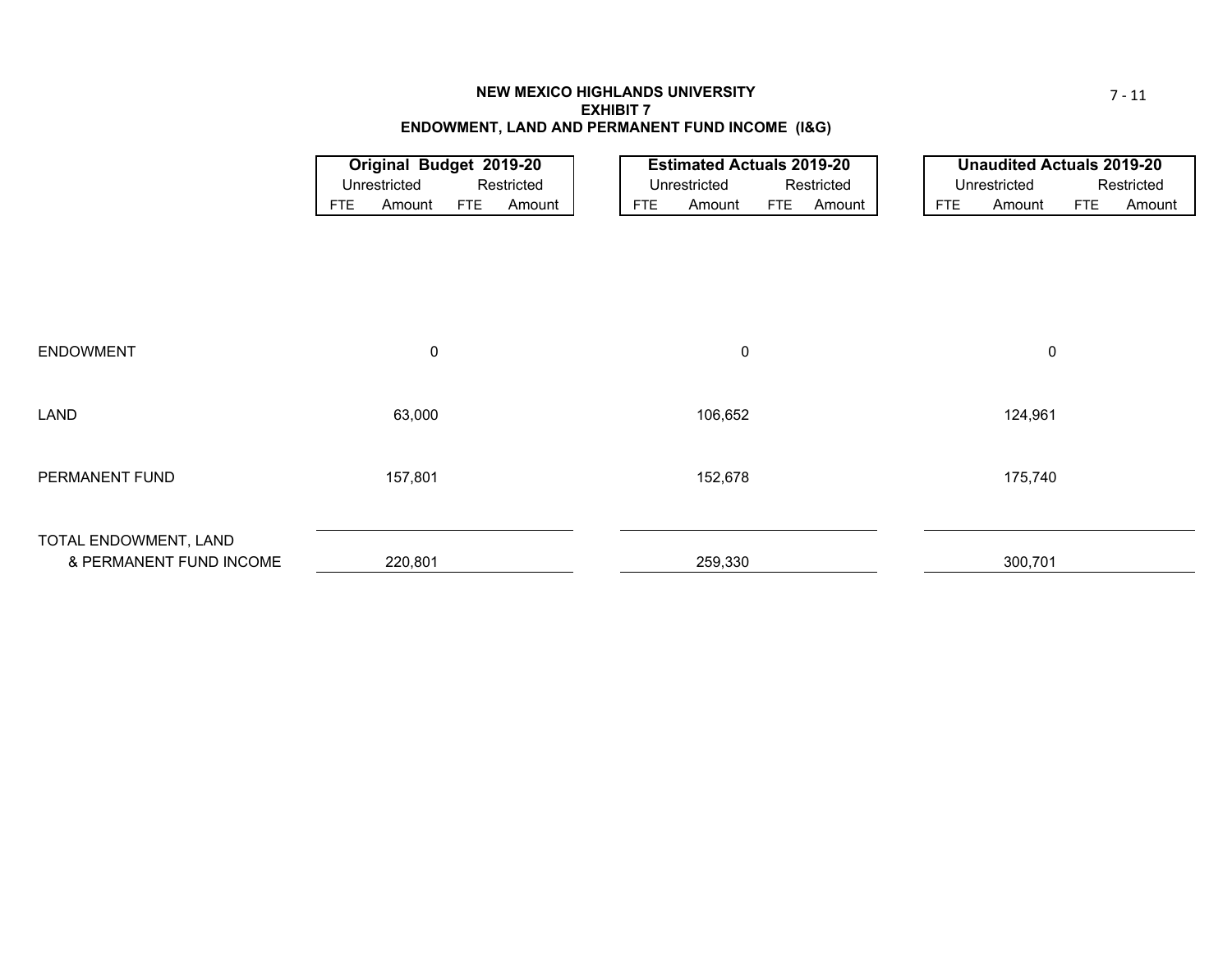# **NEW MEXICO HIGHLANDS UNIVERSITYEXHIBIT 8SALES AND SERVICES OF EDUCATIONAL ACTIVITIES (I & G)**

|              |        | Original Budget 2019-20 |  | <b>Estimated Actuals 2019-20</b> |      |            |            | <b>Unaudited Actuals 2019-20</b> |      |            |
|--------------|--------|-------------------------|--|----------------------------------|------|------------|------------|----------------------------------|------|------------|
| Unrestricted |        | Restricted              |  | Unrestricted                     |      | Restricted |            | Unrestricted                     |      | Restricted |
| FTE.         | Amount | FTE Amount              |  | Amount                           | FTE. | Amount     | <b>FTE</b> | Amount                           | FTF. | Amount     |
|              |        |                         |  |                                  |      |            |            |                                  |      |            |

TOTAL SALES AND SERVICES

OF EDUCATIONAL ACTIVITIES

1,500 1,500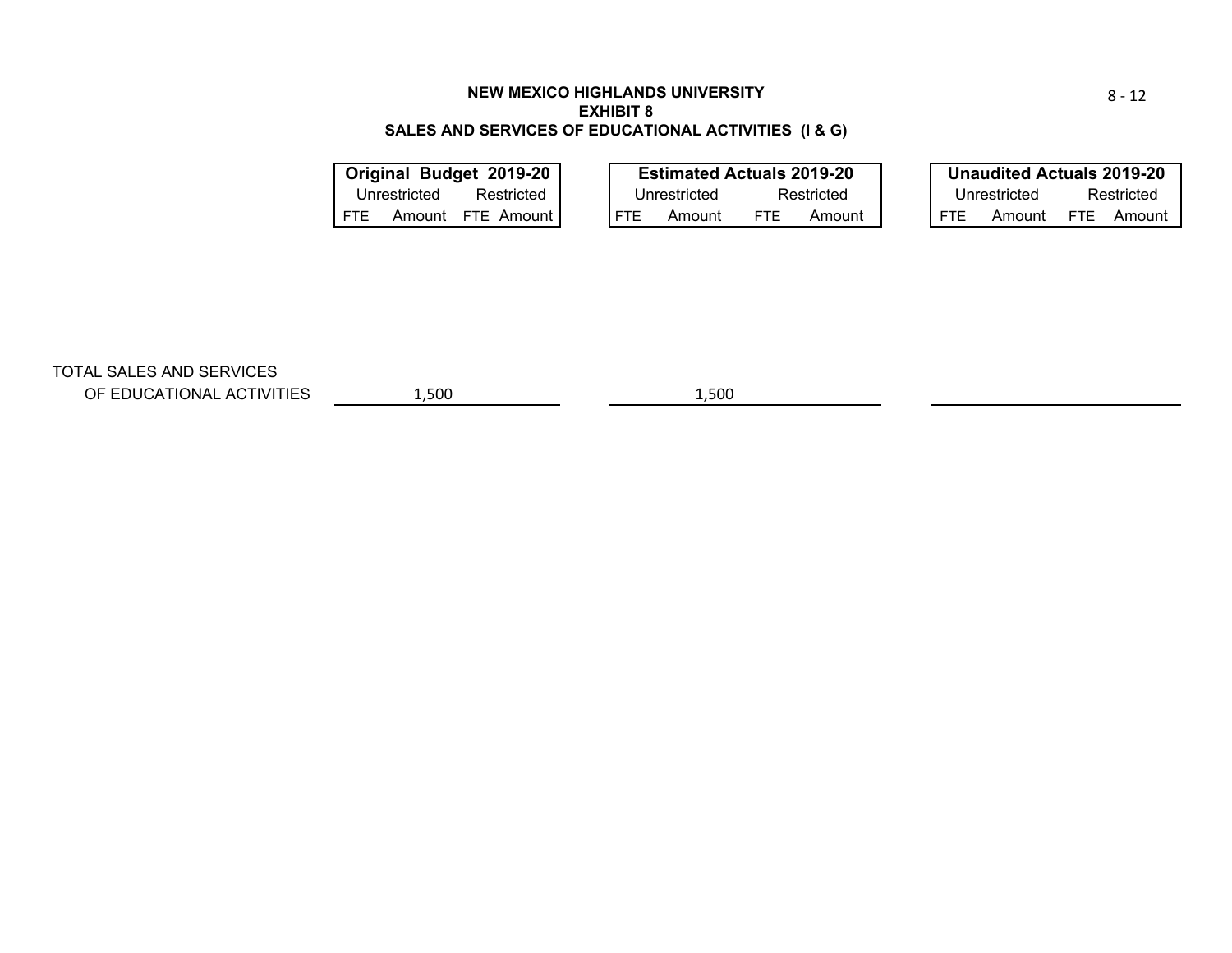#### **NEW MEXICO HIGHLANDS UNIVERSITY EXHIBIT 9 OTHER SOURCES OF REVENUE (I & G)**

|                               |            | Original Budget 2019-20 |            |            |            | <b>Estimated Actuals 2019-20</b> |            |            |            | <b>Unaudited Actuals 2019-20</b> |            |            |
|-------------------------------|------------|-------------------------|------------|------------|------------|----------------------------------|------------|------------|------------|----------------------------------|------------|------------|
|                               |            | Unrestricted            |            | Restricted |            | Unrestricted                     |            | Restricted |            | Unrestricted                     |            | Restricted |
|                               | <b>FTE</b> | Amount                  | <b>FTE</b> | Amount     | <b>FTE</b> | Amount                           | <b>FTE</b> | Amount     | <b>FTE</b> | Amount                           | <b>FTE</b> | Amount     |
|                               |            |                         |            |            |            |                                  |            |            |            |                                  |            |            |
|                               |            |                         |            |            |            |                                  |            |            |            |                                  |            |            |
|                               |            |                         |            |            |            |                                  |            |            |            |                                  |            |            |
| <b>INTEREST INCOME</b>        |            | 50,000                  |            |            |            | 18,604                           |            |            |            | 23,764                           |            |            |
|                               |            |                         |            |            |            |                                  |            |            |            |                                  |            |            |
|                               |            |                         |            |            |            |                                  |            |            |            |                                  |            |            |
|                               |            |                         |            |            |            |                                  |            |            |            |                                  |            |            |
| <b>INDIRECT COST RECOVERY</b> |            | 545,000                 |            |            |            | 480,000                          |            |            |            | 545,113                          |            |            |
|                               |            |                         |            |            |            |                                  |            |            |            |                                  |            |            |
|                               |            |                         |            |            |            |                                  |            |            |            |                                  |            |            |
| <b>MISCELLANEOUS</b>          |            | 22,000                  |            |            |            | 97,676                           |            |            |            | 133,144                          |            |            |
|                               |            |                         |            |            |            |                                  |            |            |            |                                  |            |            |
|                               |            |                         |            |            |            |                                  |            |            |            |                                  |            |            |
| TOTAL OTHER SOURCES           |            |                         |            |            |            |                                  |            |            |            |                                  |            |            |
| OF REVENUE                    |            | 617,000                 |            |            |            | 596,280                          |            |            |            | 702,021                          |            |            |
|                               |            |                         |            |            |            |                                  |            |            |            |                                  |            |            |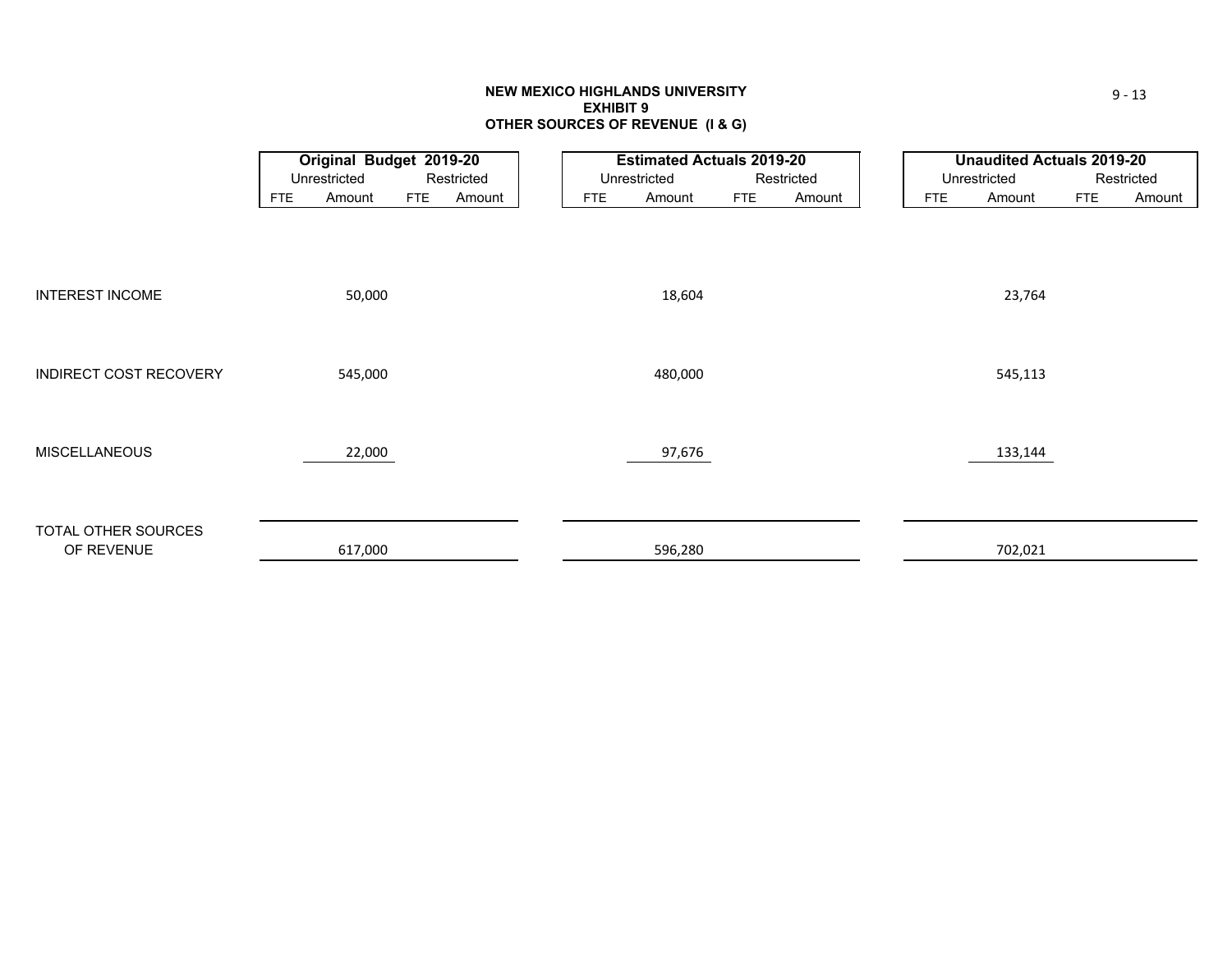|                                            |              |        | Original Budget 2019-20  |            |             |            | <b>Estimated Actuals 2019-20</b> |            |             |            | <b>Unaudited Actuals 2019-20</b> |            |            |
|--------------------------------------------|--------------|--------|--------------------------|------------|-------------|------------|----------------------------------|------------|-------------|------------|----------------------------------|------------|------------|
|                                            |              |        | Unrestricted             |            | Restricted  |            | Unrestricted                     |            | Restricted  |            | Unrestricted                     |            | Restricted |
|                                            |              | FTE    | Amount                   | <b>FTE</b> | Amount      | <b>FTE</b> | Amount                           | <b>FTE</b> | Amount      | <b>FTE</b> | Amount                           | <b>FTE</b> | Amount     |
|                                            |              |        |                          |            |             |            |                                  |            |             |            |                                  |            |            |
| <b>GENERAL ACADEMIC</b>                    |              |        |                          |            |             |            |                                  |            |             |            |                                  |            |            |
| <b>Fiscal Stability</b>                    | 01000        | 0.00   | 1,950,000                | 0.00       | $\Omega$    | 0.00       | 1,950,000                        | 0.00       | $\Omega$    | 0.00       |                                  | 0.00       |            |
| Academic Enrichment                        | 10824        | 7.13   | 212,348                  | 0.00       | $\Omega$    | 13.00      | 134,561                          | 0.00       | $\Omega$    | 1.00       | 116,207                          | 0.00       |            |
| Science Labs                               | 11050        | 0.00   | 32,830                   | 0.00       | $\mathbf 0$ | 1.00       | 60,438                           | 0.00       | $\mathbf 0$ | 1.00       | 59,655                           | 0.00       |            |
| English                                    | 11120        | 11.50  | 636,924                  | 0.00       | $\mathbf 0$ | 9.00       | 445,302                          | 0.00       | $\Omega$    | 9.00       | 427,680                          | 0.00       |            |
| Developmental English                      | 11125        | 1.00   | 48,340                   | 0.00       | $\Omega$    | 4.00       | 156,199                          | 0.00       | $\Omega$    | 4.00       | 142,973                          | 0.00       |            |
| <b>Writing Center</b>                      | 11130        | 0.00   | 30.631                   | 0.00       | $\Omega$    | 2.00       | 12,177                           | 0.00       | $\Omega$    | 2.00       | 12,931                           | 0.00       |            |
| Languages and Culture                      | 11210        | 6.47   | 239,160                  | 0.00       | $\mathbf 0$ | 7.00       | 237,816                          | 0.00       | $\mathbf 0$ | 7.00       | 231,854                          | 0.00       |            |
| Language Learning Center                   | 11220        | 2.50   | 53,295                   | 0.00       | $\Omega$    | 4.00       | 22,222                           | 0.00       | $\Omega$    | 4.00       | 20,207                           | 0.00       |            |
| Spanish Program                            | 11250        | 0.00   | 170,670                  | 0.00       | $\Omega$    | 2.00       | 170,670                          | 0.00       | $\Omega$    | 2.00       | 42,599                           | 0.00       |            |
| Fine Arts                                  | 11310        | 3.50   | 287,471                  | 0.00       | $\Omega$    | 9.00       | 301,771                          | 0.00       | $\Omega$    | 9.00       | 286,732                          | 0.00       |            |
| Media Arts and Technology                  | 11320        | 10.25  | 487,885                  | 0.00       | $\Omega$    | 19.00      | 519,252                          | 0.00       | $\Omega$    | 19.00      | 495,350                          | 0.00       |            |
| Visual & Performing Arts                   | 11380        | 8.78   | 327,665                  | 0.00       | $\mathbf 0$ | 16.00      | 324,997                          | 0.00       | $\Omega$    | 16.00      | 311,606                          | 0.00       |            |
| <b>History &amp; Political Science</b>     | 11400        | 4.80   | 319.667                  | 0.00       | $\Omega$    | 9.00       | 287,169                          | 0.00       | $\Omega$    | 9.00       | 277,815                          | 0.00       |            |
| Psychology                                 | 11540        | 7.35   | 370,243                  | 0.00       | $\Omega$    | 10.00      | 363,518                          | 0.00       | $\Omega$    | 10.00      | 344,427                          | 0.00       |            |
| Psychology Lab                             | 11550        | 0.00   | 2,400                    | 0.00       | $\mathbf 0$ | 0.00       | 2,400                            | 0.00       | $\mathbf 0$ | 0.00       |                                  | 0.00       |            |
| Sociology, Anthropology & Criminal J 11570 |              | 8.86   | 459,883                  | 0.00       | $\Omega$    | 13.00      | 462,745                          | 0.00       | $\Omega$    | 13.00      | 442,412                          | 0.00       |            |
| Anthropology Lab                           | 11580        | 0.00   | 1,827                    | 0.00       | $\Omega$    | 0.00       | 1,827                            | 0.00       | $\Omega$    | 0.00       | 588                              | 0.00       |            |
| Women's Studies                            | 11590        | 0.00   | 500                      | 0.00       | $\Omega$    | 0.00       | 500                              | 0.00       | $\Omega$    | 0.00       | 300                              | 0.00       |            |
| Biology                                    | 11610        | 9.50   | 515,731                  | 0.00       | $\Omega$    | 18.00      | 567,529                          | 0.00       | $\Omega$    | 18.00      | 542,848                          | 0.00       |            |
| Natural Resources Management               | 11620        | 3.70   | 213,207                  | 0.00       | $\Omega$    | 8.00       | 232,931                          | 0.00       | $\Omega$    | 8.00       | 220,133                          | 0.00       |            |
| Forestry                                   | 11690        | 8.90   | 444,415                  | 0.00       | $\mathbf 0$ | 9.00       | 398,549                          | 0.00       | $\mathbf 0$ | 9.00       | 382,318                          | 0.00       |            |
| Chemistry                                  | 11710        | 6.50   | 400,457                  | 0.00       | $\Omega$    | 14.00      | 422,525                          | 0.00       | $\Omega$    | 11.00      | 415,487                          | 0.00       |            |
| Physics                                    | 11720        | 1.38   | 76,723                   | 0.00       | $\Omega$    | 1.00       | 81,505                           | 0.00       | $\Omega$    | 1.00       | 78,481                           | 0.00       |            |
| Computer and Mathematical Sciences 11910   |              | 9.20   | 359,606                  | 0.00       | $\Omega$    | 16.00      | 274,041                          | 0.00       | $\Omega$    | 12.00      | 278,627                          | 0.00       |            |
| Mathematics                                | 11920        | 2.00   | 138,397                  | 0.00       | $\mathbf 0$ | 8.00       | 172,085                          | 0.00       | $\mathbf 0$ | 8.00       | 166,512                          | 0.00       |            |
| Developmental Math Program                 | 11925        | 4.88   | 177,087                  | 0.00       | $\mathbf 0$ | 7.00       | 145,799                          | 0.00       | $\Omega$    | 5.00       | 138,684                          | 0.00       |            |
| Center for Teaching Excellence             | 11930        | 0.50   | 44,321                   | 0.00       | $\Omega$    | 1.00       | 77,360                           | 0.00       | $\Omega$    | 1.00       | 70,980                           | 0.00       |            |
| <b>Education - On Campus</b>               | 12110        | 4.86   | 280,940                  | 0.00       | $\mathbf 0$ | 4.00       | 210,909                          | 0.00       | $\Omega$    | 4.00       | 202,702                          | 0.00       |            |
| Counseling and Guidance                    | <b>1211J</b> | 7.90   | 389,718                  | 0.00       | $\mathbf 0$ | 16.00      | 540,692                          | 0.00       | $\mathbf 0$ | 16.00      | 517,610                          | 0.00       |            |
| Curriculum and Instruction                 | 1211K        | 1.30   | 68,816                   | 0.00       | $\Omega$    | 8.00       | 104,819                          | 0.00       | $\Omega$    | 8.00       | 96,354                           | 0.00       |            |
| <b>Educational Leadership</b>              | 1211L        | 2.58   | 180,199                  | 0.00       | $\Omega$    | 11.00      | 170,892                          | 0.00       | $\Omega$    | 11.00      | 158,027                          | 0.00       |            |
| Special Education                          | 1211M        | 3.75   | 203,321                  | 0.00       | $\mathbf 0$ | 6.00       | 144,755                          | 0.00       | $\mathbf 0$ | 6.00       | 137,814                          | 0.00       |            |
| <b>Teacher Education</b>                   | 1211N        | 8.27   | 399,629                  | 0.00       | $\Omega$    | 15.00      | 522,387                          | 0.00       | $\Omega$    | 15.00      | 503,815                          | 0.00       |            |
| <b>Education - Field Services</b>          | 1211P        | 3.00   | 125,560                  | 0.00       | $\Omega$    | 9.00       | 128,359                          | 0.00       | $\Omega$    | 9.00       | 126,502                          | 0.00       |            |
| Alternative Teacher Licensure              | 1211Q        | 0.00   |                          | 0.00       | $\Omega$    | 3.00       | 105,675                          | 0.00       | $\Omega$    | 3.00       | 115,004                          | 0.00       |            |
| <b>Exercise &amp; Sport Sciences</b>       | 12500        | 20.56  | 710,985                  | 0.00       | $\mathbf 0$ | 21.00      | 637,081                          | 0.00       | $\mathbf 0$ | 21.00      | 616,109                          | 0.00       |            |
| Swimming Pool                              | 12700        | 7.00   | 153,541                  | 0.00       | $\mathbf 0$ | 11.00      | 91,447                           | 0.00       | $\Omega$    | 5.00       | 88,818                           | 0.00       |            |
| <b>Business Administration</b>             | 13110        | 16.99  | 1,004,786                | 0.00       | $\Omega$    | 17.00      | 907,383                          | 0.00       | $\Omega$    | 17.00      | 861,230                          | 0.00       |            |
| Software Development Program               | 13210        | 1.00   | 63,606                   | 0.00       | $\Omega$    | 1.00       | 67,670                           | 0.00       | $\Omega$    | 1.00       | 65,657                           | 0.00       |            |
| School of Social Work                      | 14110        | 25.67  | 1,311,225                | 0.00       | $\mathbf 0$ | 33.00      | 1,442,915                        | 0.00       | $\mathbf 0$ | 33.00      | 1,373,078                        | 0.00       |            |
| <b>Educational Outreach Services</b>       | 16111        | 0.00   | 17,256                   | 0.00       | $\Omega$    | 1.00       | 98,554                           | 0.00       | $\Omega$    | 1.00       | 82,868                           | 0.00       |            |
| <b>Farmington Center</b>                   | 1611A        | 3.25   | 237,058                  | 0.00       | $\Omega$    | 3.00       | 225,069                          | 0.00       | $\Omega$    | 3.00       | 197,676                          | 0.00       |            |
| Rio Rancho Center                          | 1611C        | 4.50   | 709,861                  | 0.00       | $\mathbf 0$ | 7.00       | 718,701                          | 0.00       | $\mathbf 0$ | 7.00       | 684,306                          | 0.00       |            |
| Santa Fe Center                            | 1611D        | 3.00   | 250,566                  | 0.00       | $\mathbf 0$ | 5.00       | 260.524                          | 0.00       | $\mathbf 0$ | 5.00       | 257,034                          | 0.00       |            |
| EOS - Espanola                             | 1611F        | 0.00   | 2,423                    | 0.00       | $\mathbf 0$ | 0.00       |                                  | 0.00       | $\mathbf 0$ | 0.00       |                                  | 0.00       |            |
| Online and Extended Learning               | 18000        | 0.00   |                          | 0.00       | $\Omega$    | 1.00       | 108,800                          | 0.00       | $\Omega$    | 1.00       | 105,400                          | 0.00       |            |
| International Education                    | 17600        | 3.75   | 149,457                  | 0.00       | $\mathbf 0$ | 3.00       | 88,197                           | 0.00       | $\mathbf 0$ | 3.00       | 85,574                           | 0.00       | $\Omega$   |
| University Wide Exp                        | 52930        | 0.00   | $\overline{\phantom{a}}$ | 0.00       | 0           | 0.00       | 301,324                          | 0.00       | $\mathbf 0$ | 0.00       | 183,376                          | 0.00       | $\Omega$   |
| SUBTOT GEN ACADEMIC                        |              | 236.07 | 14,260,628               | 0.00       | $\Omega$    | 375.00     | 14,702,044                       | 0.00       | $\Omega$    | 348.00     | 11,966,360                       | 0.00       | $\Omega$   |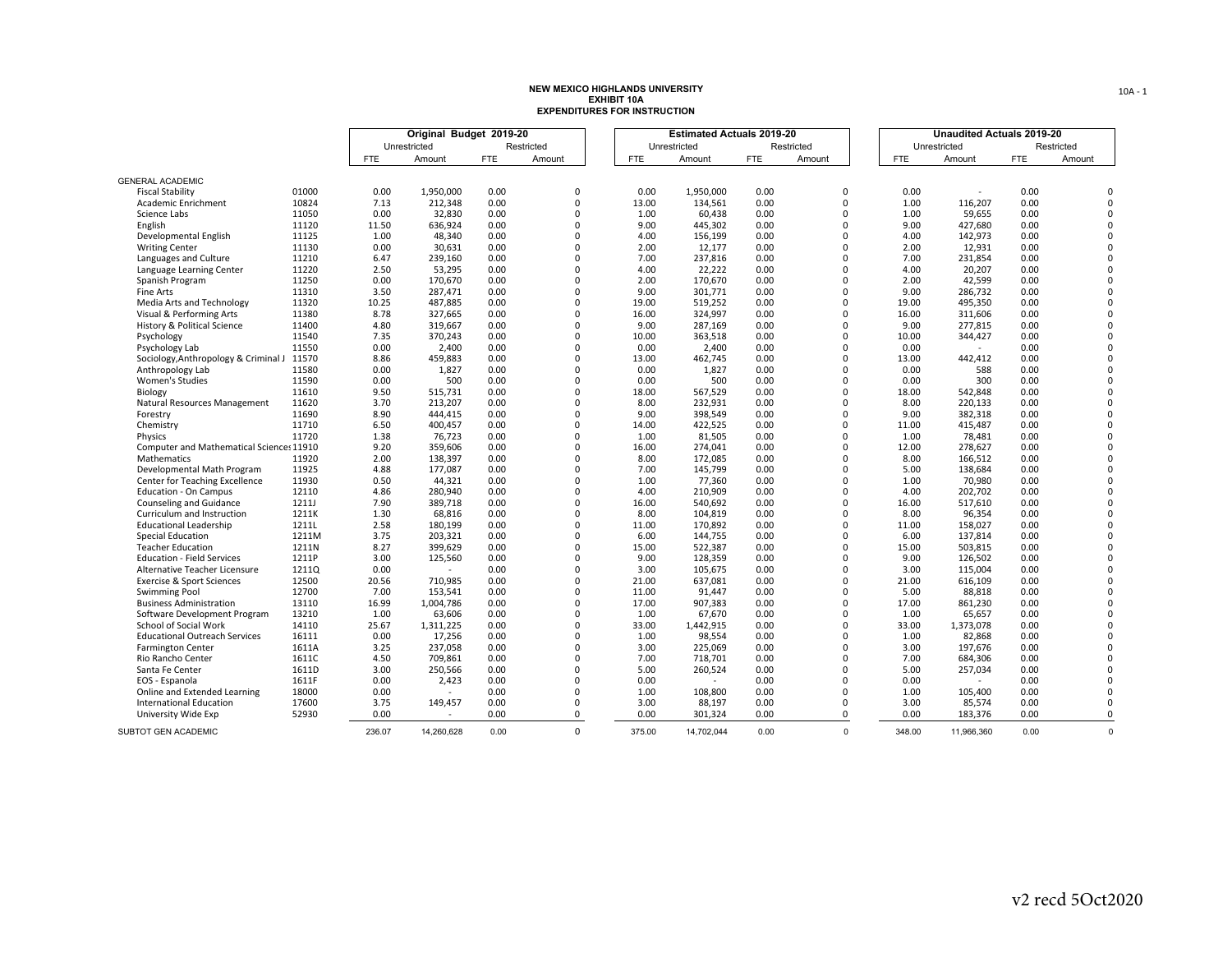|                                   |              |            | Original Budget 2019-20  |            |             |            | <b>Estimated Actuals 2019-20</b> |            |            |            | <b>Unaudited Actuals 2019-20</b> |            |              |
|-----------------------------------|--------------|------------|--------------------------|------------|-------------|------------|----------------------------------|------------|------------|------------|----------------------------------|------------|--------------|
|                                   |              |            | Unrestricted             |            | Restricted  |            | Unrestricted                     |            | Restricted |            | Unrestricted                     |            | Restricted   |
|                                   |              | <b>FTE</b> | Amount                   | <b>FTE</b> | Amount      | <b>FTE</b> | Amount                           | <b>FTE</b> | Amount     | <b>FTE</b> | Amount                           | <b>FTE</b> | Amount       |
| OTHER INSTRUCTION                 |              |            |                          |            |             |            |                                  |            |            |            |                                  |            |              |
| Projects                          | 00511        | 0.00       | 285,000                  | 0.00       | 0           | 1.00       | 379,124                          | 0.00       |            | 2.00       | 199,469                          | 0.00       | 0            |
| <b>Accrediatation Expenses</b>    | 10811        | 0.00       | 59,922                   | 0.00       | 0           | 0.00       | 106,777                          | 0.00       |            | 0.00       | 75,769                           | 0.00       | $\mathbf{0}$ |
| Graduate Assistantships           | 10826        | 38.90      | 1,062,870                | 0.00       |             | 83.00      | 604,822                          | 0.00       |            | 83.00      | 623,818                          | 0.00       | 0            |
| Unallocated Contingency (Provost) | 10900, 10901 | 0.25       | 2,396,470                | 0.00       |             | 11.00      | 1,548,422                        | 0.00       |            | 11.00      | 714,412                          | 0.00       | 0            |
| On Campus Revenues (Non-Tuition)  | 10951        | 0.00       | 100,000                  | 0.00       | 0           | 0.00       | 100,000                          | 0.00       |            | 0.00       | 158,896                          | 0.00       | 0            |
| Nursing                           | 11640        | 5.00       | 171,007                  | 0.00       |             | 6.00       | 365,686                          | 0.00       |            | 6.00       | 352,009                          | 0.00       | 0            |
| <b>Emergency Operations</b>       | 99999        | 0.00       | $\sim$                   | 0.00       |             | 0.00       | 45,448                           | 0.00       |            | 0.00       | 59,940                           | 0.00       | 0            |
| La Prueba                         | 12900        | 0.00       | 17,045                   | 0.00       |             | 0.00       | 17,045                           | 0.00       |            | 0.00       | 8,669                            | 0.00       | 0            |
| CEII - Ctr Economic Improvemt     | 13200        | 0.00       | 5,192                    | 0.00       | 0           | 0.00       | 100                              | 0.00       |            | 0.00       | 52                               | 0.00       | 0            |
| <b>Summer Session</b>             | 17850        | 0.00       | ٠                        | 0.00       | 0           | 0.00       | 900,000                          | 0.00       |            | 0.00       | 487,098                          | 0.00       | 0            |
| SUBTOT OTHER INSTRUCTION          |              | 44.15      | 4,097,506                | 0.00       | $\mathbf 0$ | 101.00     | 4,067,424                        | 0.00       | 0          | 102.00     | 2,680,132                        | 0.00       | 0            |
| <b>RESTRICTED INSTRUCTION</b>     |              |            |                          |            |             |            |                                  |            |            |            |                                  |            |              |
| <b>Grants and Contracts</b>       |              | 0.00       | $\overline{\phantom{a}}$ | 4.50       | 341,960     | 0.00       | $\overline{\phantom{a}}$         | 4.50       | 354,710    | 0.00       | $\sim$                           | 4.50       | 158,737      |
| TOT EXPEND Before FRINGE/ISC      |              | 280.21     | 18,358,135               | 4.50       | 341,960     | 476.00     | 18,769,468                       | 4.50       | 354,710    | 450.00     | 14,646,492                       | 4.50       | 158,737      |
| <b>FRINGE BENEFITS</b>            |              | 0.00       | 3,697,318                | 0.00       | 0           | 0.00       | 3,416,178                        | 0.00       | 0          | 0.00       | 4,036,380                        | 0.00       | 0            |
| <b>INTERNAL SERVICE CHARGES</b>   |              | 0.00       | 174,842                  | 0.00       | $\Omega$    | 0.00       | $\overline{\phantom{a}}$         | 0.00       | $\Omega$   | 0.00       | $\overline{\phantom{a}}$         | 0.00       | $\Omega$     |
| TOTAL EXPENDITURES                |              | 280.21     | 22.230.294               | 4.50       | 341.960     | 476.00     | 22.185.646                       | 4.50       | 354.710    | 450.00     | 18.682.873                       | 4.50       | 158,737      |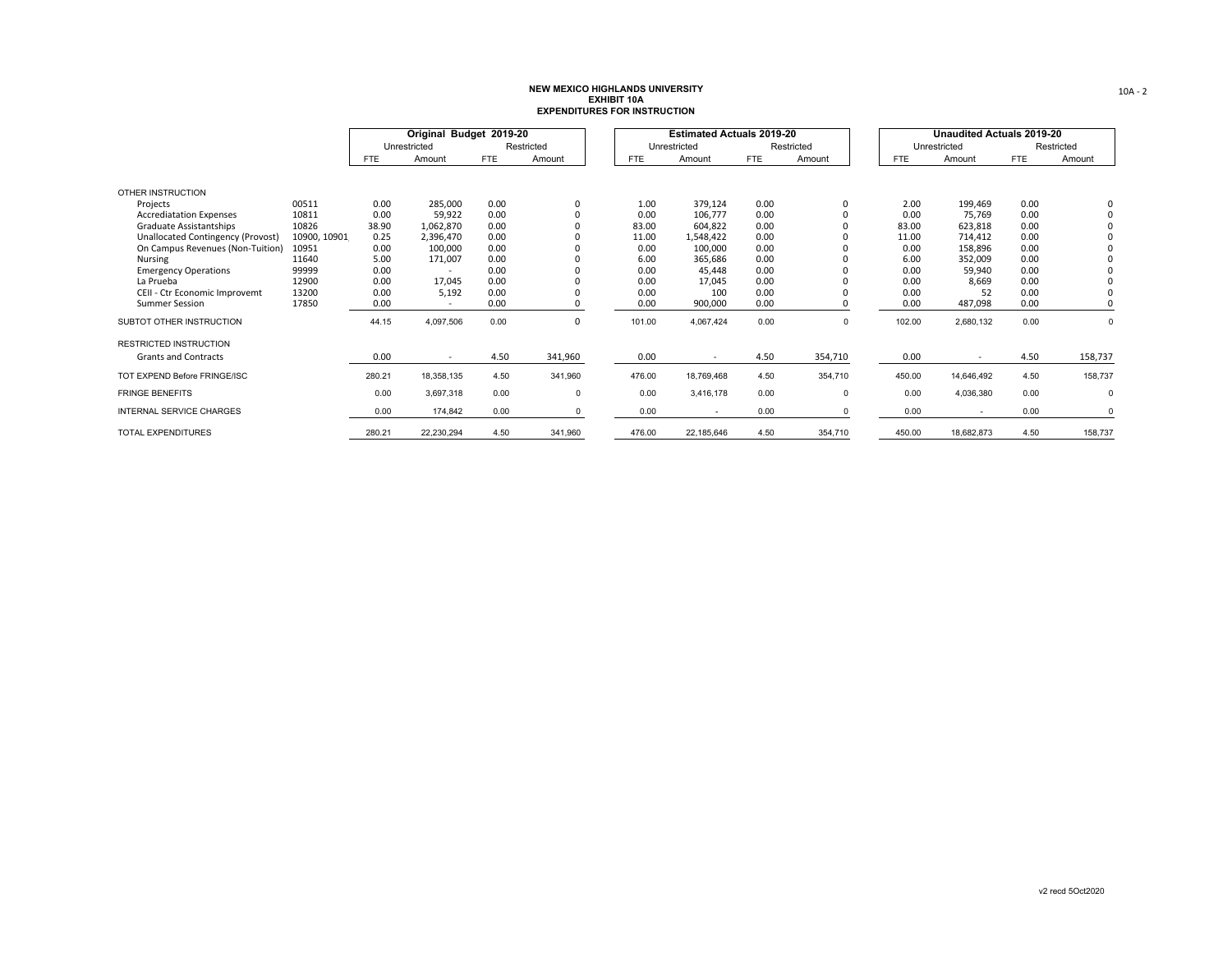|                                                                                                                                                                                                                                                                         |       |              | Original Budget 2019-20                       |            |                |            | <b>Estimated Actuals 2019-20</b>                    |            |            |            | <b>Unaudited Actuals 2019-20</b>   |            |            |
|-------------------------------------------------------------------------------------------------------------------------------------------------------------------------------------------------------------------------------------------------------------------------|-------|--------------|-----------------------------------------------|------------|----------------|------------|-----------------------------------------------------|------------|------------|------------|------------------------------------|------------|------------|
|                                                                                                                                                                                                                                                                         |       |              | Unrestricted                                  |            | Restricted     |            | Unrestricted                                        |            | Restricted |            | Unrestricted                       |            | Restricted |
|                                                                                                                                                                                                                                                                         |       | FTE          | Amount                                        | <b>FTE</b> | Amount         | <b>FTE</b> | Amount                                              | <b>FTE</b> | Amount     | <b>FTE</b> | Amount                             | <b>FTE</b> | Amount     |
| <b>Fiscal Stability</b><br><b>Professional Salaries</b><br><b>Full-Time Faculty</b><br>Part-Time Faculty<br>Secretarial & Clerical Salaries<br><b>Technician Salaries</b><br>GA/TA Salaries<br>Federal Work-Study<br>State Work-Study<br><b>Other Salaries</b>          | 01000 |              |                                               |            |                |            |                                                     |            |            |            |                                    |            |            |
| Supplies & Expenses<br>Travel                                                                                                                                                                                                                                           |       |              | 1,950,000                                     |            |                |            | 1,950,000                                           |            |            |            |                                    |            |            |
| Equipment<br>Total                                                                                                                                                                                                                                                      |       | 0.00         | 1,950,000                                     | 0.00       | $\overline{0}$ | 0.00       | 1,950,000                                           | 0.00       | 0.00       | 0.00       | $\sim$                             | 0.00       | 0.00       |
| <b>Academic Enrichment</b><br><b>Professional Salaries</b>                                                                                                                                                                                                              | 10824 | 1.00         | 47,840                                        |            |                | 1.00       | 47,288                                              |            |            | 1.00       | 48,208                             |            |            |
| Full-Time Faculty<br>Part-Time Faculty<br>Secretarial & Clerical Salaries<br><b>Technician Salaries</b><br>GA/TA Salaries                                                                                                                                               |       |              |                                               |            |                |            | 12,896                                              |            |            |            | 12,896                             |            |            |
| Federal Work-Study<br>State Work-Study<br><b>Other Salaries</b><br>Supplies & Expenses<br>Travel<br>Equipment                                                                                                                                                           |       | 2.25<br>3.88 | 47,320<br>77,480<br>13,558<br>20,150<br>6,000 |            |                | 12.00      | 206<br>1,485<br>32,979<br>22,558<br>12,150<br>5,000 |            |            |            | 1,485<br>35,150<br>15,503<br>2,966 |            |            |
| Total                                                                                                                                                                                                                                                                   |       | 7.13         | 212,348                                       |            |                | 13.00      | 134,561                                             | 0.00       | 0.00       | 1.00       | 116,207                            |            |            |
| On Campus Revenues (Non-Tuition)<br><b>Professional Salaries</b><br><b>Full-Time Faculty</b><br>Part-Time Faculty<br>Secretarial & Clerical Salaries<br><b>Technician Salaries</b><br>GA/TA Salaries<br>Federal Work-Study<br>State Work-Study<br><b>Other Salaries</b> | 10951 |              |                                               |            |                |            |                                                     |            |            |            |                                    |            |            |
| Supplies & Expenses<br>Travel<br>Equipment                                                                                                                                                                                                                              |       |              | 100,000                                       |            |                |            | 100,000                                             |            |            |            | 158,896                            |            |            |
| Total                                                                                                                                                                                                                                                                   |       | 0.00         | 100,000                                       |            |                | $\sim$     | 100,000                                             | $\sim$     | $\sim$     | 0.00       | 158,896                            |            |            |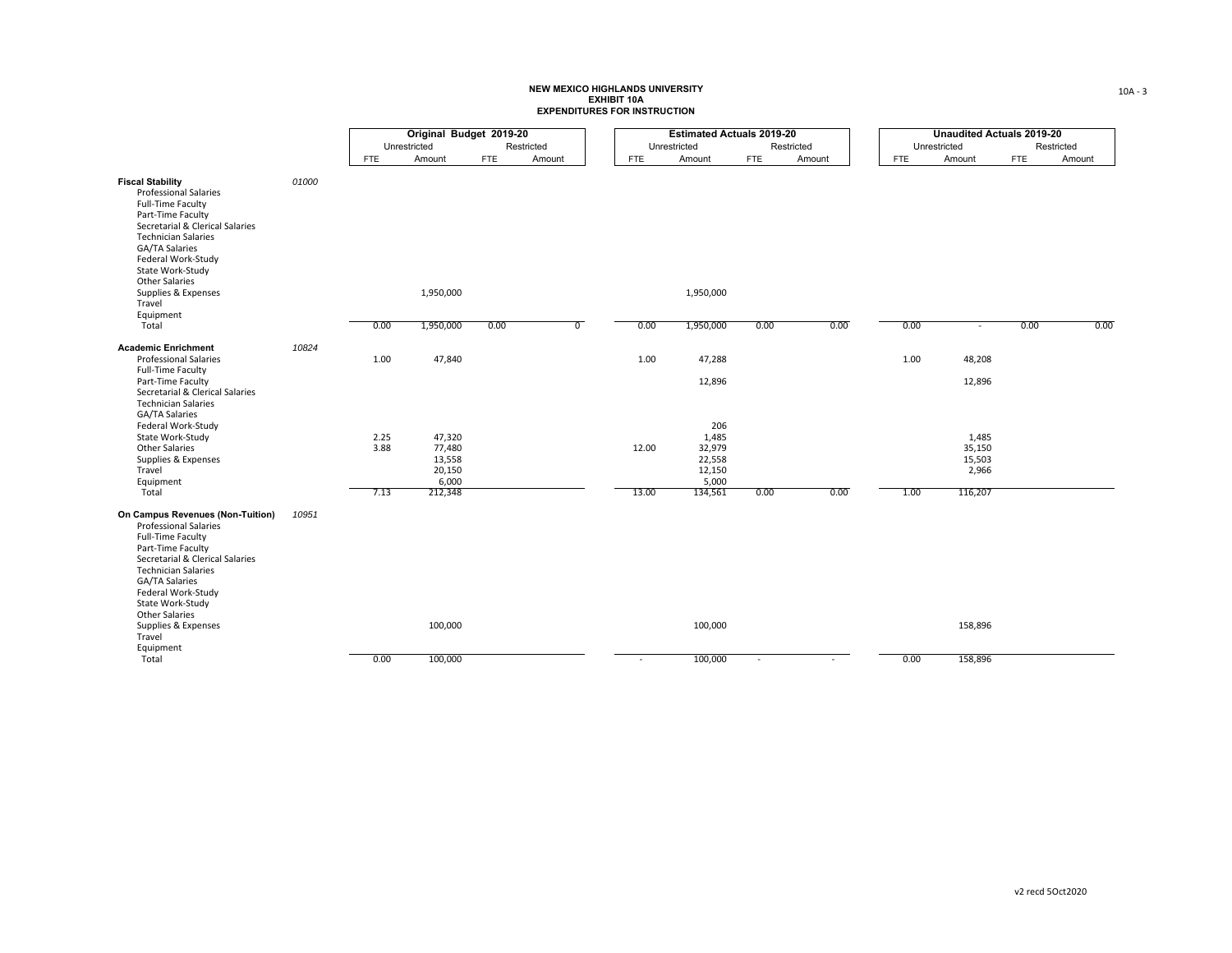| Original Budget 2019-20<br><b>Estimated Actuals 2019-20</b>                                                                                                                    |                 |
|--------------------------------------------------------------------------------------------------------------------------------------------------------------------------------|-----------------|
| Unrestricted<br>Unrestricted<br>Restricted<br>Restricted                                                                                                                       |                 |
| Amount<br><b>FTE</b><br><b>FTE</b><br>Amount<br><b>FTE</b><br>Amount<br>Amount<br><b>FTE</b>                                                                                   | <b>FTE</b>      |
|                                                                                                                                                                                |                 |
| <b>Science Labs</b><br>11050<br><b>Professional Salaries</b><br>1.00<br>30,308<br>Full-Time Faculty                                                                            | 1.00            |
| Part-Time Faculty<br>Secretarial & Clerical Salaries<br><b>Technician Salaries</b><br>GA/TA Salaries<br>Federal Work-Study<br>State Work-Study<br>800<br><b>Other Salaries</b> |                 |
| 27,430<br>14,934<br>Supplies & Expenses<br>Travel                                                                                                                              |                 |
| 5,400<br>Equipment<br>14,396                                                                                                                                                   |                 |
| 32,830<br>Total<br>0.00<br>1.00<br>60,438                                                                                                                                      | 1.00            |
| 11120<br>English<br><b>Professional Salaries</b>                                                                                                                               |                 |
| 7.00<br>394,008<br>Full-Time Faculty<br>10.00<br>589,116                                                                                                                       | 7.00            |
| 9,386<br>Part-Time Faculty                                                                                                                                                     |                 |
| Secretarial & Clerical Salaries<br>1.00<br>25,066<br>1.00<br>15,268<br><b>Technician Salaries</b><br>GA/TA Salaries<br>Federal Work-Study<br>State Work-Study                  | 1.00            |
| <b>Other Salaries</b><br>0.50<br>8,580<br>1.00<br>12,478                                                                                                                       | 1.00            |
| Supplies & Expenses<br>13,362<br>13,362                                                                                                                                        |                 |
| Travel<br>800<br>800                                                                                                                                                           |                 |
| Equipment<br>Total<br>11.50<br>636,924<br>9.00<br>445,302<br>$\sim$                                                                                                            | 9.00            |
| 11125<br><b>Developmental English</b><br><b>Professional Salaries</b>                                                                                                          |                 |
| 136,397<br>Full-Time Faculty<br>1.00<br>36,400<br>3.00                                                                                                                         | 3.00            |
| 5,063<br>Part-Time Faculty<br>1.00                                                                                                                                             | 1.00            |
| Secretarial & Clerical Salaries<br><b>Technician Salaries</b><br>GA/TA Salaries<br>Federal Work-Study                                                                          |                 |
| State Work-Study                                                                                                                                                               |                 |
| Other Salaries<br>2,800                                                                                                                                                        |                 |
| Supplies & Expenses<br>6,545<br>6,764                                                                                                                                          |                 |
| 300<br>Travel                                                                                                                                                                  |                 |
| 5,095<br>Equipment<br>5,176<br>48,340<br>156,199<br>Total<br>1.00<br>4.00                                                                                                      | 142,973<br>4.00 |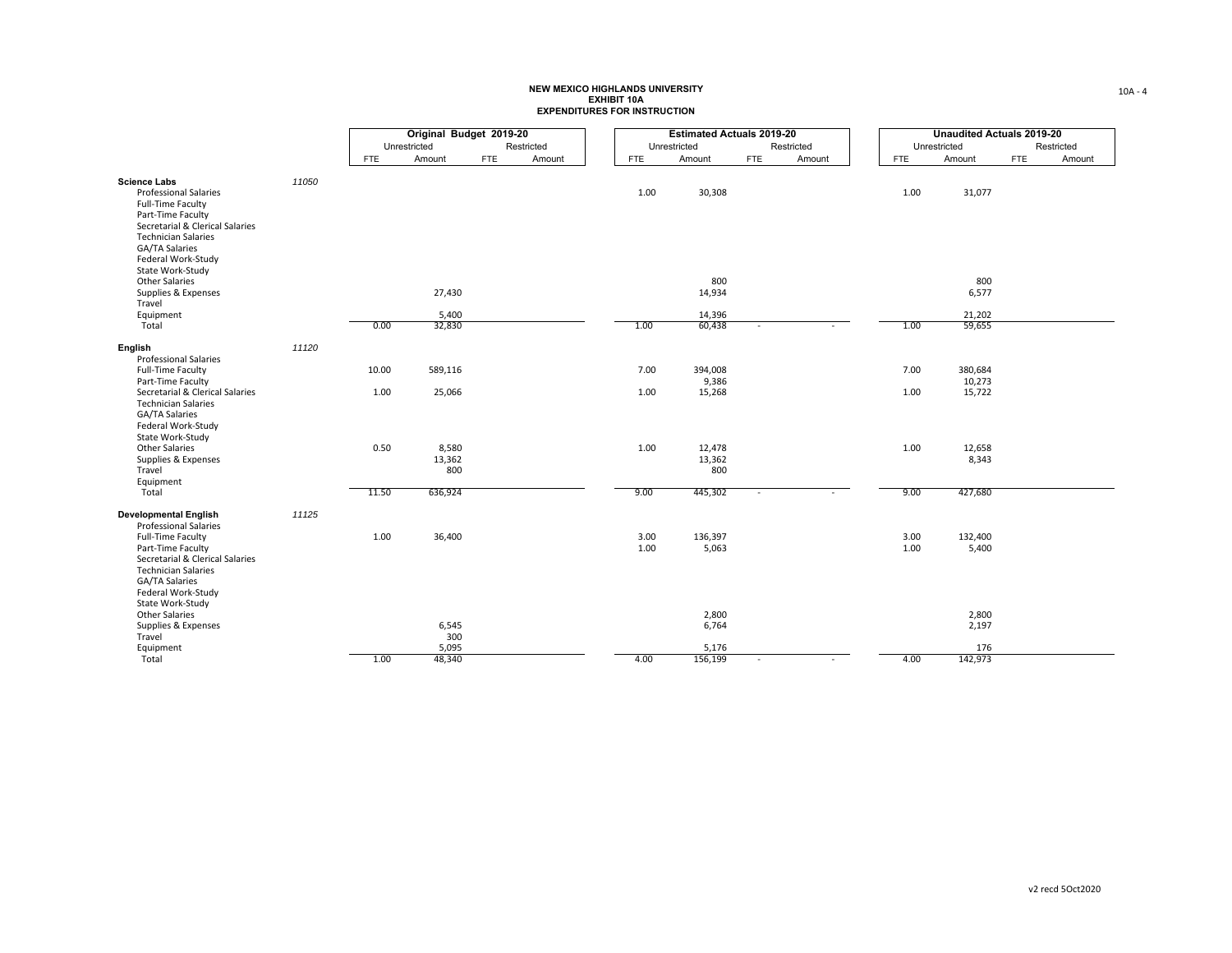|                                                                                                                                                                                                          |       |              | Original Budget 2019-20 |            |            |              | <b>Estimated Actuals 2019-20</b> |            |            |              | <b>Unaudited Actuals 2019-20</b> |            |            |
|----------------------------------------------------------------------------------------------------------------------------------------------------------------------------------------------------------|-------|--------------|-------------------------|------------|------------|--------------|----------------------------------|------------|------------|--------------|----------------------------------|------------|------------|
|                                                                                                                                                                                                          |       | Unrestricted |                         |            | Restricted | Unrestricted |                                  |            | Restricted | Unrestricted |                                  |            | Restricted |
|                                                                                                                                                                                                          |       | <b>FTE</b>   | Amount                  | <b>FTE</b> | Amount     | <b>FTE</b>   | Amount                           | <b>FTE</b> | Amount     | FTE          | Amount                           | <b>FTE</b> | Amount     |
|                                                                                                                                                                                                          |       |              |                         |            |            |              |                                  |            |            |              |                                  |            |            |
| <b>Writing Center</b><br><b>Professional Salaries</b><br>Full-Time Faculty<br>Part-Time Faculty<br>Secretarial & Clerical Salaries<br><b>Technician Salaries</b><br>GA/TA Salaries<br>Federal Work-Study | 11130 |              |                         |            |            |              |                                  |            |            |              |                                  |            |            |
| State Work-Study                                                                                                                                                                                         |       |              |                         |            |            |              |                                  |            |            |              |                                  |            |            |
| Other Salaries                                                                                                                                                                                           |       |              | 28,080                  |            |            | 2.00         | 9,626                            |            |            | 2.00         | 12,343                           |            |            |
| Supplies & Expenses                                                                                                                                                                                      |       |              | 2,434                   |            |            |              | 2,434                            |            |            |              | 588                              |            |            |
| Travel                                                                                                                                                                                                   |       |              | 117                     |            |            |              | 117                              |            |            |              |                                  |            |            |
| Equipment<br>Total                                                                                                                                                                                       |       | 0.00         | 30,631                  |            |            | 2.00         | 12,177                           |            |            | 2.00         | 12,931                           |            |            |
|                                                                                                                                                                                                          |       |              |                         |            |            |              |                                  |            |            |              |                                  |            |            |
| <b>Languages and Culture</b><br><b>Professional Salaries</b>                                                                                                                                             | 11210 |              |                         |            |            |              |                                  |            |            |              |                                  |            |            |
| Full-Time Faculty                                                                                                                                                                                        |       | 5.00         | 210,166                 |            |            | 5.00         | 205,127                          |            |            | 5.00         | 198,512                          |            |            |
| Part-Time Faculty                                                                                                                                                                                        |       | 0.47         | 6,552                   |            |            | 1.00         | 14,119                           |            |            | 1.00         | 14,130                           |            |            |
| Secretarial & Clerical Salaries<br><b>Technician Salaries</b><br>GA/TA Salaries<br>Federal Work-Study                                                                                                    |       | 1.00         | 15,324                  |            |            |              | 5,601<br>216                     |            |            |              | 5,601                            |            |            |
| State Work-Study                                                                                                                                                                                         |       |              |                         |            |            |              | 136                              |            |            |              | 136                              |            |            |
| Other Salaries                                                                                                                                                                                           |       |              |                         |            |            | 1.00         | 5,500                            |            |            | 1.00         | 8,272                            |            |            |
| Supplies & Expenses                                                                                                                                                                                      |       |              | 6,208                   |            |            |              | 5,920                            |            |            |              | 5,027                            |            |            |
| Travel                                                                                                                                                                                                   |       |              | 500                     |            |            |              | 788                              |            |            |              | 175                              |            |            |
| Equipment                                                                                                                                                                                                |       |              | 410                     |            |            |              | 410                              |            |            |              |                                  |            |            |
| Total                                                                                                                                                                                                    |       | 6.47         | 239,160                 |            |            | 7.00         | 237,816                          |            |            | 7.00         | 231,854                          |            |            |
| <b>Language Learning Center</b><br><b>Professional Salaries</b><br>Full-Time Faculty<br>Part-Time Faculty<br>Secretarial & Clerical Salaries<br><b>Technician Salaries</b><br><b>GA/TA Salaries</b>      | 11220 |              |                         |            |            |              |                                  |            |            |              |                                  |            |            |
| Federal Work-Study                                                                                                                                                                                       |       |              |                         |            |            |              |                                  |            |            |              |                                  |            |            |
| State Work-Study<br>Other Salaries                                                                                                                                                                       |       | 0.50<br>2.00 | 10,400<br>40,040        |            |            | 4.00         | 236                              |            |            | 4.00         | 236                              |            |            |
| Supplies & Expenses                                                                                                                                                                                      |       |              | 1,865                   |            |            |              | 19,131<br>1,865                  |            |            |              | 19,971                           |            |            |
| Travel                                                                                                                                                                                                   |       |              | $\sim$                  |            |            |              |                                  |            |            |              |                                  |            |            |
| Equipment                                                                                                                                                                                                |       |              | 990                     |            |            |              | 990                              |            |            |              |                                  |            |            |
| Total                                                                                                                                                                                                    |       | 2.50         | 53,295                  |            |            | 4.00         | 22,222                           | 0.00       | 0.00       | 4.00         | 20,207                           |            |            |
|                                                                                                                                                                                                          |       |              |                         |            |            |              |                                  |            |            |              |                                  |            |            |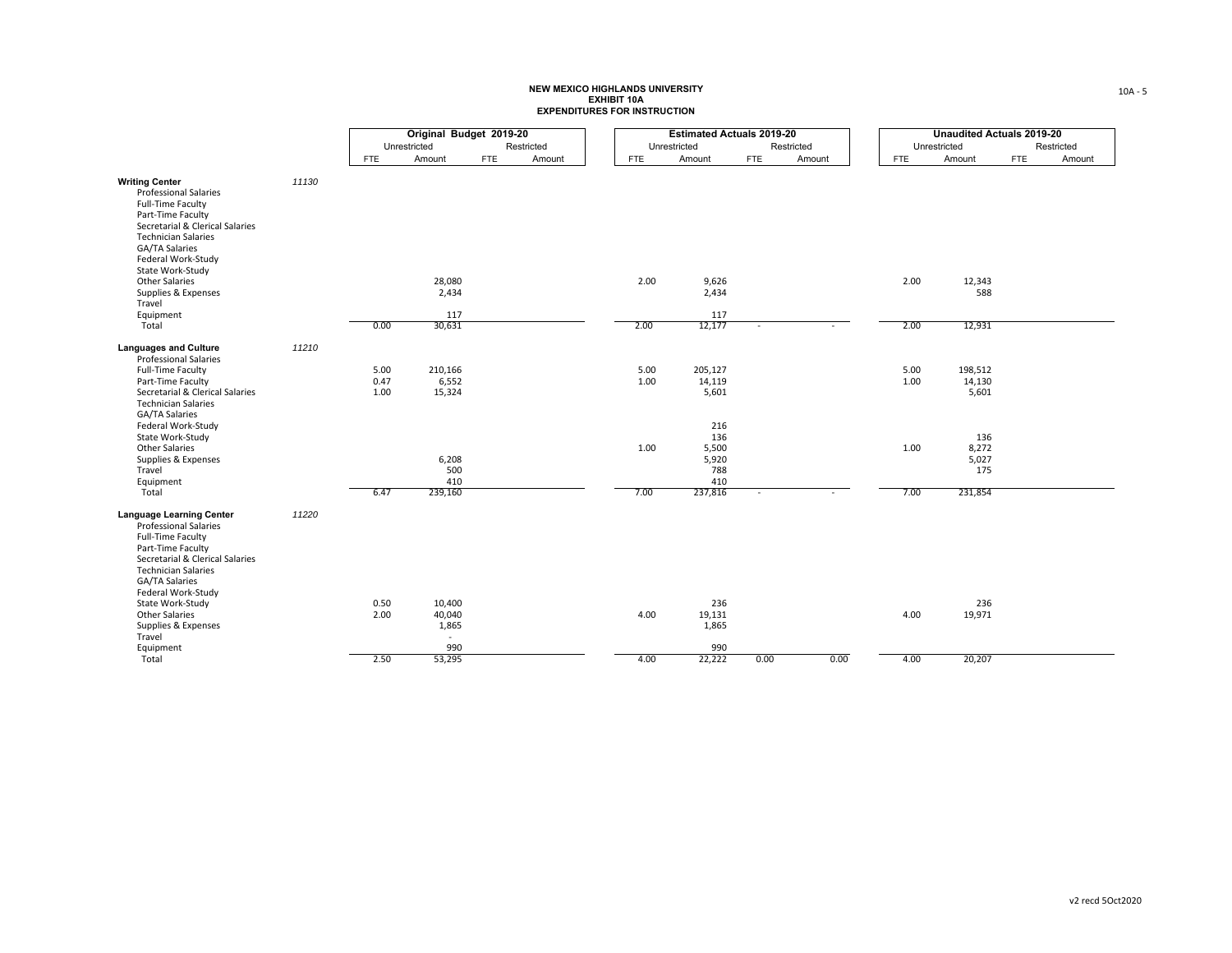|                                                          |       |              | Original Budget 2019-20 |            |            |              |                   |              |            | <b>Estimated Actuals 2019-20</b> |              |                   |            | <b>Unaudited Actuals 2019-20</b> |
|----------------------------------------------------------|-------|--------------|-------------------------|------------|------------|--------------|-------------------|--------------|------------|----------------------------------|--------------|-------------------|------------|----------------------------------|
|                                                          |       |              | Unrestricted            |            | Restricted |              |                   | Unrestricted |            | Restricted                       |              | Unrestricted      |            | Restricted                       |
|                                                          |       | <b>FTE</b>   | Amount                  | <b>FTE</b> | Amount     | FTE          |                   | Amount       | <b>FTE</b> | Amount                           | FTE          | Amount            | <b>FTE</b> | Amount                           |
| <b>Spanish Program</b>                                   |       |              |                         |            |            |              |                   |              |            |                                  |              |                   |            |                                  |
| <b>Professional Salaries</b>                             | 11250 |              |                         |            |            |              |                   |              |            |                                  |              |                   |            |                                  |
| Full-Time Faculty                                        |       |              |                         |            |            | 2.00         | 5,810             |              |            |                                  | 2.00         | 6,000             |            |                                  |
| Part-Time Faculty<br>Secretarial & Clerical Salaries     |       |              |                         |            |            |              |                   |              |            |                                  |              |                   |            |                                  |
| <b>Technician Salaries</b>                               |       |              |                         |            |            |              |                   |              |            |                                  |              |                   |            |                                  |
| GA/TA Salaries<br>Federal Work-Study                     |       |              |                         |            |            |              |                   |              |            |                                  |              |                   |            |                                  |
| State Work-Study                                         |       |              |                         |            |            |              |                   |              |            |                                  |              |                   |            |                                  |
| Other Salaries                                           |       |              |                         |            |            |              |                   |              |            |                                  |              |                   |            |                                  |
| Supplies & Expenses<br>Travel                            |       |              | 143,262<br>27,408       |            |            |              | 137,452<br>27,408 |              |            |                                  |              | 34,064<br>2,535   |            |                                  |
| Equipment                                                |       |              |                         |            |            |              |                   |              |            |                                  |              |                   |            |                                  |
| Total                                                    |       | 0.00         | 170,670                 |            |            | 2.00         | 170,670           |              | 0.00       | 0.00                             | 2.00         | 42,599            |            |                                  |
| <b>Fine Arts</b>                                         | 11310 |              |                         |            |            |              |                   |              |            |                                  |              |                   |            |                                  |
| <b>Professional Salaries</b><br><b>Full-Time Faculty</b> |       | 0.50<br>1.00 | 18,357<br>184,693       |            |            | 1.00<br>3.00 | 18,145<br>192,864 |              |            |                                  | 1.00<br>3.00 | 18,498<br>186,342 |            |                                  |
| Part-Time Faculty                                        |       |              | 1,872                   |            |            | 2.00         | 26,719            |              |            |                                  | 2.00         | 27,450            |            |                                  |
| Secretarial & Clerical Salaries                          |       |              |                         |            |            |              |                   |              |            |                                  |              |                   |            |                                  |
| <b>Technician Salaries</b><br>GA/TA Salaries             |       |              |                         |            |            |              |                   |              |            |                                  |              |                   |            |                                  |
| Federal Work-Study                                       |       |              |                         |            |            |              |                   |              |            |                                  |              |                   |            |                                  |
| State Work-Study                                         |       | 0.50         | 8,580                   |            |            |              | 329               |              |            |                                  |              | 329               |            |                                  |
| Other Salaries                                           |       | 1.50         | 26,780                  |            |            | 3.00         | 16,524            |              |            |                                  | 3.00         | 16,668            |            |                                  |
| Supplies & Expenses<br>Travel                            |       |              | 45,575<br>300           |            |            |              | 40,175<br>300     |              |            |                                  |              | 31,759<br>297     |            |                                  |
| Equipment                                                |       |              | 1,315                   |            |            |              | 6,715             |              |            |                                  |              | 5,389             |            |                                  |
| Total                                                    |       | 3.50         | 287,471                 |            |            | 9.00         | 301,771           |              |            |                                  | 9.00         | 286,732           |            |                                  |
| <b>Media Arts and Technology</b>                         | 11320 |              |                         |            |            |              |                   |              |            |                                  |              |                   |            |                                  |
| <b>Professional Salaries</b><br>Full-Time Faculty        |       | 5.50         | 314,893                 |            |            | 7.00         | 348,083           |              |            |                                  | 7.00         | 336,312           |            |                                  |
| Part-Time Faculty                                        |       |              |                         |            |            |              |                   |              |            |                                  |              |                   |            |                                  |
| Secretarial & Clerical Salaries                          |       | 1.75         | 52,278                  |            |            | 3.00         | 51,725            |              |            |                                  | 3.00         | 48,593            |            |                                  |
| <b>Technician Salaries</b><br>GA/TA Salaries             |       | 0.50         | 22,991                  |            |            | 1.00         | 22,729            |              |            |                                  | 1.00         | 23,171            |            |                                  |
| Federal Work-Study                                       |       |              |                         |            |            |              | 61                |              |            |                                  |              |                   |            |                                  |
| State Work-Study                                         |       | 1.00         | 17,160                  |            |            |              | 712               |              |            |                                  |              | 712               |            |                                  |
| Other Salaries<br>Supplies & Expenses                    |       | 1.50         | 27,560<br>35,394        |            |            | 8.00         | 29,845<br>41,176  |              |            |                                  | 8.00         | 31,957<br>30,337  |            |                                  |
| Travel                                                   |       |              | 8,049                   |            |            |              | 2,341             |              |            |                                  |              | 2,541             |            |                                  |
| Equipment                                                |       |              | 9,560                   |            |            |              | 22,582            |              |            |                                  |              | 21,728            |            |                                  |
| Total                                                    |       | 10.25        | 487,885                 |            |            | 19.00        | 519,252           | 0.00         |            | 0.00                             | 19.00        | 495,350           |            |                                  |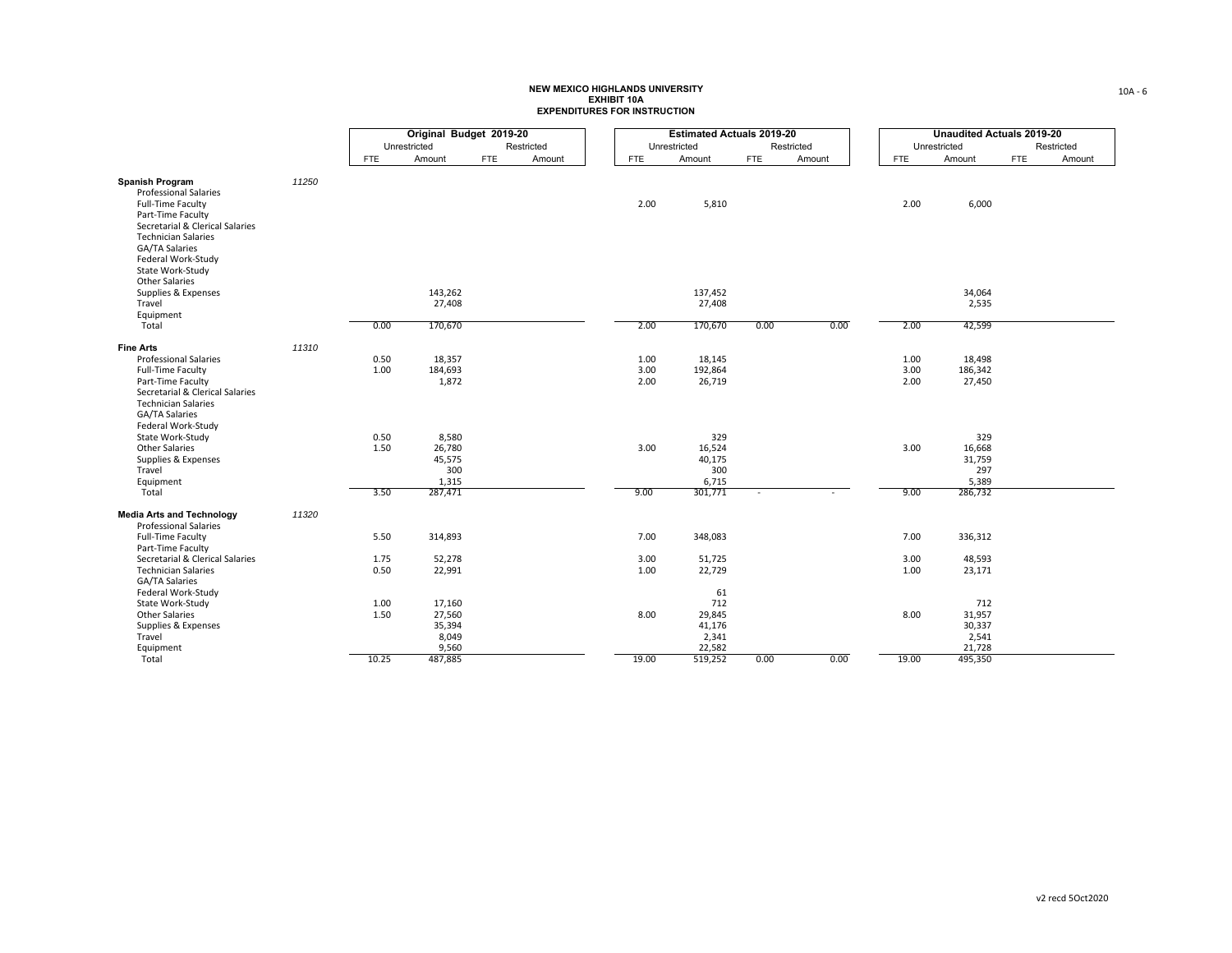|                                                               |       |            | Original Budget 2019-20 |     |            |       |                  |              |            | <b>Estimated Actuals 2019-20</b> |            |                  |            | <b>Unaudited Actuals 2019-20</b> |
|---------------------------------------------------------------|-------|------------|-------------------------|-----|------------|-------|------------------|--------------|------------|----------------------------------|------------|------------------|------------|----------------------------------|
|                                                               |       |            | Unrestricted            |     | Restricted |       |                  | Unrestricted |            | Restricted                       |            | Unrestricted     |            | Restricted                       |
|                                                               |       | <b>FTE</b> | Amount                  | FTE | Amount     |       | <b>FTE</b>       | Amount       | <b>FTE</b> | Amount                           | <b>FTE</b> | Amount           | <b>FTE</b> | Amount                           |
| <b>Visual &amp; Performing Arts</b>                           | 11380 |            |                         |     |            |       |                  |              |            |                                  |            |                  |            |                                  |
| <b>Professional Salaries</b>                                  |       |            |                         |     |            |       |                  |              |            |                                  |            |                  |            |                                  |
| Full-Time Faculty                                             |       | 4.00       | 196,380                 |     |            |       | 4.00             | 235,707      |            |                                  | 4.00       | 231,632          |            |                                  |
| Part-Time Faculty                                             |       | 0.53       | 17,580                  |     |            |       | 3.00             | 5,069        |            |                                  | 3.00       | 5,203            |            |                                  |
| Secretarial & Clerical Salaries                               |       | 1.00       | 30,670                  |     |            |       | 1.00             | 30,370       |            |                                  | 1.00       | 30,960           |            |                                  |
| <b>Technician Salaries</b>                                    |       |            |                         |     |            |       |                  |              |            |                                  |            |                  |            |                                  |
| <b>GA/TA Salaries</b><br>Federal Work-Study                   |       |            |                         |     |            |       |                  |              |            |                                  |            |                  |            |                                  |
| State Work-Study                                              |       | 2.00       | 34,320                  |     |            |       |                  | 375          |            |                                  |            | 375              |            |                                  |
| <b>Other Salaries</b>                                         |       | 1.25       | 21,450                  |     |            |       | 8.00             | 26,211       |            |                                  | 8.00       | 24,944           |            |                                  |
| Supplies & Expenses                                           |       |            | 19,470                  |     |            |       |                  | 15,725       |            |                                  |            | 9,698            |            |                                  |
| Travel                                                        |       |            | 2,080                   |     |            |       |                  | 2,080        |            |                                  |            |                  |            |                                  |
| Equipment<br>Total                                            |       | 8.78       | 5,715<br>327,665        |     |            | 16.00 |                  | 9,460        |            |                                  | 16.00      | 8,794<br>311,606 |            |                                  |
|                                                               |       |            |                         |     |            |       | 324,997          |              |            |                                  |            |                  |            |                                  |
| <b>History &amp; Political Science</b>                        | 11400 |            |                         |     |            |       |                  |              |            |                                  |            |                  |            |                                  |
| <b>Professional Salaries</b>                                  |       |            |                         |     |            |       |                  |              |            |                                  |            |                  |            |                                  |
| Full-Time Faculty                                             |       | 4.00       | 287,057                 |     |            | 4.00  | 226,252          |              |            |                                  | 4.00       | 219,369          |            |                                  |
| Part-Time Faculty                                             |       | 0.30       | 6,968                   |     |            | 4.00  | 28,025           |              |            |                                  | 4.00       | 28,700           |            |                                  |
| Secretarial & Clerical Salaries                               |       | 0.50       | 15,324                  |     |            | 1.00  | 18,480           |              |            |                                  | 1.00       | 19,032           |            |                                  |
| <b>Technician Salaries</b><br>GA/TA Salaries                  |       |            |                         |     |            |       |                  |              |            |                                  |            |                  |            |                                  |
| Federal Work-Study                                            |       |            |                         |     |            |       |                  |              |            |                                  |            |                  |            |                                  |
| State Work-Study                                              |       |            |                         |     |            |       |                  |              |            |                                  |            |                  |            |                                  |
| <b>Other Salaries</b>                                         |       |            |                         |     |            |       | 4,094            |              |            |                                  |            | 4,094            |            |                                  |
| Supplies & Expenses                                           |       |            | 8,968                   |     |            |       | 8,968            |              |            |                                  |            | 6,520            |            |                                  |
| Travel                                                        |       |            | 600                     |     |            |       | 600              |              |            |                                  |            | 33               |            |                                  |
| Equipment                                                     |       |            | 750                     |     |            |       | 750              |              |            |                                  |            | 68               |            |                                  |
| Total                                                         |       | 4.80       | 319,667                 |     |            | 9.00  | 287,169          | $\sim$       |            |                                  | 9.00       | 277,815          |            |                                  |
| Psychology                                                    | 11540 |            |                         |     |            |       |                  |              |            |                                  |            |                  |            |                                  |
| <b>Professional Salaries</b>                                  |       |            |                         |     |            |       |                  |              |            |                                  |            |                  |            |                                  |
| Full-Time Faculty                                             |       | 6.50       | 333,605                 |     |            | 7.00  | 324,068          |              |            |                                  | 7.00       | 311,621          |            |                                  |
| Part-Time Faculty                                             |       | 0.60       | 14,040                  |     |            | 3.00  | 18,112           |              |            |                                  | 3.00       | 19,744           |            |                                  |
| Secretarial & Clerical Salaries<br><b>Technician Salaries</b> |       |            |                         |     |            |       |                  |              |            |                                  |            |                  |            |                                  |
| GA/TA Salaries                                                |       |            |                         |     |            |       |                  |              |            |                                  |            |                  |            |                                  |
| Federal Work-Study                                            |       |            |                         |     |            |       |                  |              |            |                                  |            |                  |            |                                  |
| State Work-Study                                              |       | 0.25       | 5,460                   |     |            |       |                  |              |            |                                  |            |                  |            |                                  |
| Other Salaries                                                |       |            |                         |     |            |       | 4,200            |              |            |                                  |            | 4,200            |            |                                  |
| Supplies & Expenses                                           |       |            | 15,198                  |     |            |       | 15,025           |              |            |                                  |            | 8,526            |            |                                  |
| Travel                                                        |       |            | 450                     |     |            |       | 450              |              |            |                                  |            |                  |            |                                  |
| Equipment                                                     |       |            | 1,490<br>370,243        |     |            | 10.00 | 1,663<br>363,518 |              |            |                                  | 10.00      | 336<br>344,427   |            |                                  |
| Total                                                         |       | 7.35       |                         |     |            |       |                  |              |            |                                  |            |                  |            |                                  |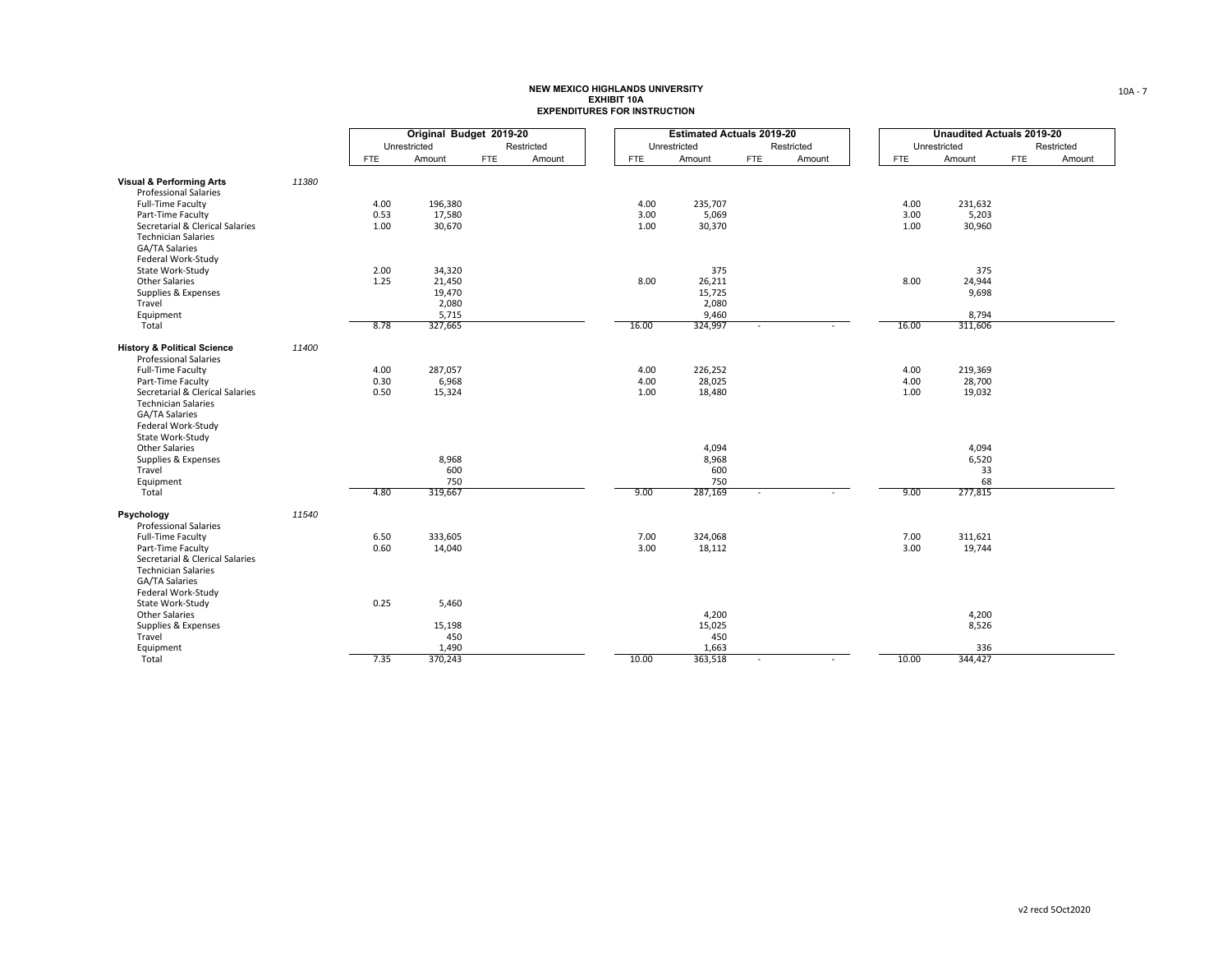|                                                                                                                                                                                                                                                |       |            | Original Budget 2019-20 |            |            |            | <b>Estimated Actuals 2019-20</b> |            |            |            | <b>Unaudited Actuals 2019-20</b> |            |            |
|------------------------------------------------------------------------------------------------------------------------------------------------------------------------------------------------------------------------------------------------|-------|------------|-------------------------|------------|------------|------------|----------------------------------|------------|------------|------------|----------------------------------|------------|------------|
|                                                                                                                                                                                                                                                |       |            | Unrestricted            |            | Restricted |            | Unrestricted                     |            | Restricted |            | Unrestricted                     |            | Restricted |
|                                                                                                                                                                                                                                                |       | <b>FTE</b> | Amount                  | <b>FTE</b> | Amount     | <b>FTE</b> | Amount                           | <b>FTE</b> | Amount     | <b>FTE</b> | Amount                           | <b>FTE</b> | Amount     |
| Psychology Lab<br><b>Professional Salaries</b><br>Full-Time Faculty<br>Part-Time Faculty<br>Secretarial & Clerical Salaries<br><b>Technician Salaries</b><br>GA/TA Salaries<br>Federal Work-Study<br>State Work-Study<br><b>Other Salaries</b> | 11550 |            |                         |            |            |            |                                  |            |            |            |                                  |            |            |
| Supplies & Expenses<br>Travel                                                                                                                                                                                                                  |       |            | 2,400                   |            |            |            | 2,400                            |            |            |            |                                  |            |            |
| Equipment<br>Total                                                                                                                                                                                                                             |       | 0.00       | 2,400                   |            |            | 0.00       | 2,400                            |            |            | 0.00       | $\sim$                           |            |            |
| Sociology, Anthropology & Criminal J 11570<br><b>Professional Salaries</b>                                                                                                                                                                     |       | 1.00       | 46,800                  |            |            | 1.00       | 46,260                           |            |            | 1.00       | 47,160                           |            |            |
| Full-Time Faculty                                                                                                                                                                                                                              |       | 6.00       | 354,443                 |            |            | 6.00       | 342,672                          |            |            | 6.00       | 331,489                          |            |            |
| Part-Time Faculty                                                                                                                                                                                                                              |       | 0.20       | 2,808                   |            |            | 2.00       | 13,556                           |            |            | 2.00       | 14,400                           |            |            |
| Secretarial & Clerical Salaries<br><b>Technician Salaries</b>                                                                                                                                                                                  |       | 1.00       | 25,882                  |            |            | 1.00       | 25,597                           |            |            | 1.00       | 26,095                           |            |            |
| GA/TA Salaries<br>Federal Work-Study<br>State Work-Study                                                                                                                                                                                       |       | 0.16       | 1,750                   |            |            |            |                                  |            |            |            |                                  |            |            |
| <b>Other Salaries</b>                                                                                                                                                                                                                          |       | 0.50       | 9,100                   |            |            | 3.00       | 15,560                           |            |            | 3.00       | 15,069                           |            |            |
| Supplies & Expenses                                                                                                                                                                                                                            |       |            | 17,330                  |            |            |            | 17,295                           |            |            |            | 7,988                            |            |            |
| Travel                                                                                                                                                                                                                                         |       |            | 1,340                   |            |            |            | 1,375                            |            |            |            | 78                               |            |            |
| Equipment                                                                                                                                                                                                                                      |       |            | 430<br>459,883          |            |            |            | 430                              |            |            | 13.00      | 133                              |            |            |
| Total                                                                                                                                                                                                                                          |       | 8.86       |                         |            |            | 13.00      | 462,745                          |            |            |            | 442,412                          |            |            |
| Anthropology Lab<br><b>Professional Salaries</b><br>Full-Time Faculty<br>Part-Time Faculty<br>Secretarial & Clerical Salaries<br><b>Technician Salaries</b><br>GA/TA Salaries<br>Federal Work-Study<br>State Work-Study<br>Other Salaries      | 11580 |            |                         |            |            |            |                                  |            |            |            |                                  |            |            |
| Supplies & Expenses<br>Travel<br>Equipment                                                                                                                                                                                                     |       |            | 1,657<br>170            |            |            |            | 1,657<br>170                     |            |            |            | 588                              |            |            |
| Total                                                                                                                                                                                                                                          |       | 0.00       | 1,827                   |            |            | 0.00       | 1,827                            |            |            | 0.00       | 588                              |            |            |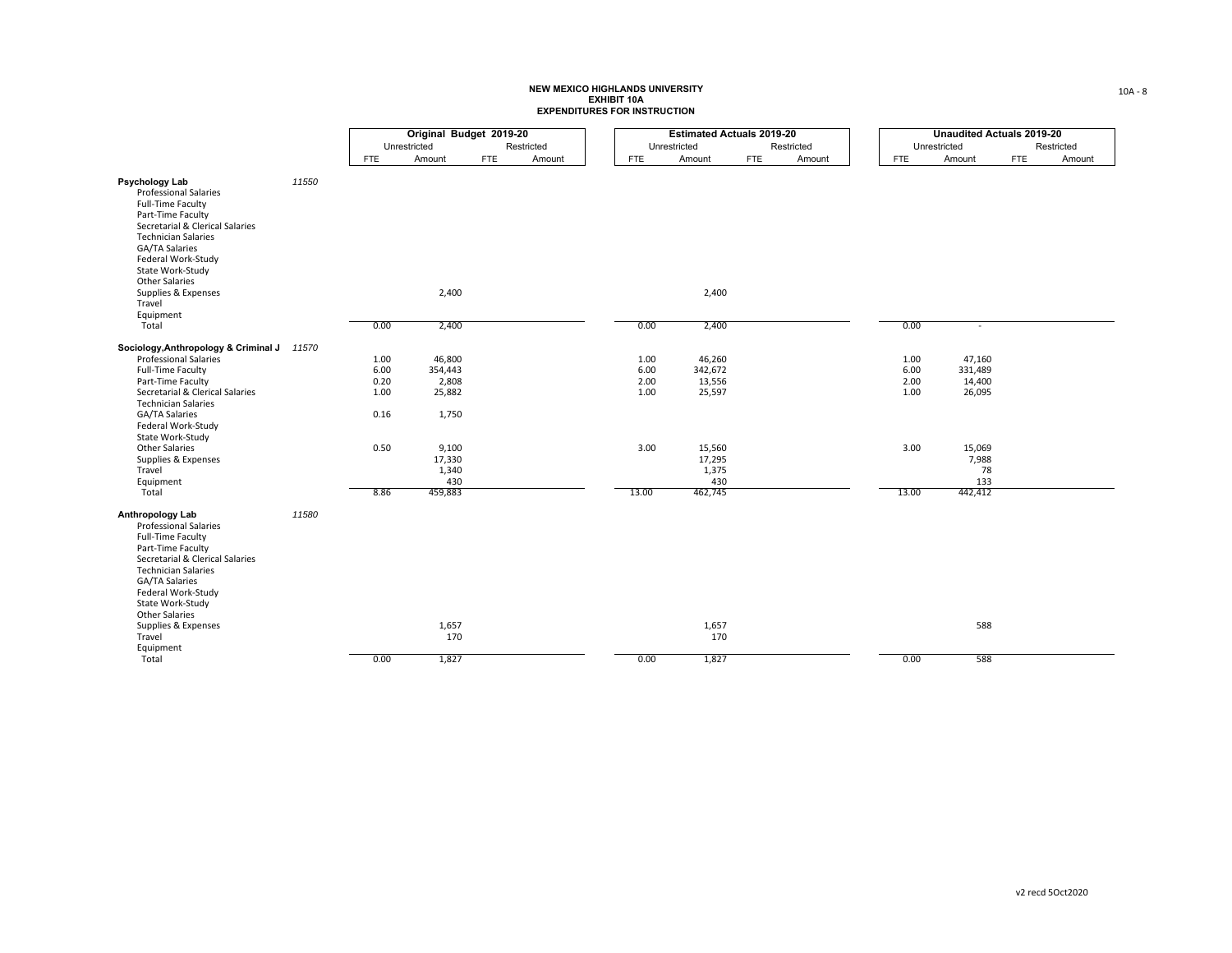|                                                                                                                                                                                                                               |       |              | Original Budget 2019-20              |            |            |               | <b>Estimated Actuals 2019-20</b>              |            |            |               | <b>Unaudited Actuals 2019-20</b>               |                      |  |
|-------------------------------------------------------------------------------------------------------------------------------------------------------------------------------------------------------------------------------|-------|--------------|--------------------------------------|------------|------------|---------------|-----------------------------------------------|------------|------------|---------------|------------------------------------------------|----------------------|--|
|                                                                                                                                                                                                                               |       |              | Unrestricted                         |            | Restricted |               | Unrestricted                                  |            | Restricted |               | Unrestricted                                   | Restricted           |  |
|                                                                                                                                                                                                                               |       | <b>FTE</b>   | Amount                               | <b>FTE</b> | Amount     | <b>FTE</b>    | Amount                                        | <b>FTE</b> | Amount     | FTE           | Amount                                         | <b>FTE</b><br>Amount |  |
| <b>Women's Studies</b><br><b>Professional Salaries</b><br>Full-Time Faculty<br>Part-Time Faculty<br>Secretarial & Clerical Salaries<br><b>Technician Salaries</b><br>GA/TA Salaries<br>Federal Work-Study<br>State Work-Study | 11590 |              |                                      |            |            |               |                                               |            |            |               |                                                |                      |  |
| <b>Other Salaries</b><br>Supplies & Expenses<br>Travel<br>Equipment                                                                                                                                                           |       |              | 500                                  |            |            |               | 500                                           |            |            |               | 300                                            |                      |  |
| Total                                                                                                                                                                                                                         |       | 0.00         | 500                                  |            |            | 0.00          | 500                                           |            |            | 0.00          | 300                                            |                      |  |
| <b>Biology</b>                                                                                                                                                                                                                | 11610 |              |                                      |            |            |               |                                               |            |            |               |                                                |                      |  |
| <b>Professional Salaries</b><br>Full-Time Faculty                                                                                                                                                                             |       | 0.50<br>6.60 | 20,344<br>409,950                    |            |            | 1.00<br>9.00  | 40,297<br>444,344                             |            |            | 1.00<br>9.00  | 41,079<br>418,376                              |                      |  |
| Part-Time Faculty                                                                                                                                                                                                             |       | 0.00         | 936                                  |            |            | 3.00          | 11,139                                        |            |            | 3.00          | 11,064                                         |                      |  |
| Secretarial & Clerical Salaries<br><b>Technician Salaries</b><br>GA/TA Salaries<br>Federal Work-Study                                                                                                                         |       | 0.40         | 12,665                               |            |            | 1.00          | 10,605                                        |            |            | 1.00          | 10,605                                         |                      |  |
| State Work-Study                                                                                                                                                                                                              |       |              |                                      |            |            |               | 554                                           |            |            |               | 554                                            |                      |  |
| <b>Other Salaries</b><br>Supplies & Expenses<br>Travel<br>Equipment<br>Total                                                                                                                                                  |       | 2.00<br>9.50 | 35,880<br>34,806<br>1,150<br>515,731 |            |            | 4.00<br>18.00 | 21,614<br>29,279<br>2,927<br>6,770<br>567,529 |            |            | 4.00<br>18.00 | 22,331<br>23,254<br>2,310<br>13,274<br>542,848 |                      |  |
| <b>Natural Resources Management</b><br><b>Professional Salaries</b>                                                                                                                                                           | 11620 |              |                                      |            |            |               |                                               |            |            |               |                                                |                      |  |
| <b>Full-Time Faculty</b><br>Part-Time Faculty                                                                                                                                                                                 |       | 3.00         | 176,708                              |            |            | 3.00          | 179,461                                       |            |            | 3.00          | 167,454                                        |                      |  |
| Secretarial & Clerical Salaries<br><b>Technician Salaries</b><br>GA/TA Salaries<br>Federal Work-Study                                                                                                                         |       | 0.20         | 6,333                                |            |            | 1.00          | 5,302                                         |            |            | 1.00          | 5,302                                          |                      |  |
| State Work-Study<br><b>Other Salaries</b>                                                                                                                                                                                     |       | 0.50         | 13,000                               |            |            | 4.00          | 28,797                                        |            |            | 4.00          | 34,840                                         |                      |  |
| Supplies & Expenses<br>Travel                                                                                                                                                                                                 |       |              | 7,873<br>7,701                       |            |            |               | 8,215<br>5,964                                |            |            |               | 6,952<br>394                                   |                      |  |
| Equipment<br>Total                                                                                                                                                                                                            |       | 3.70         | 1,592<br>213,207                     |            |            | 8.00          | 5,192<br>232,931                              |            |            | 8.00          | 5,192<br>220,133                               |                      |  |
|                                                                                                                                                                                                                               |       |              |                                      |            |            |               |                                               |            |            |               |                                                |                      |  |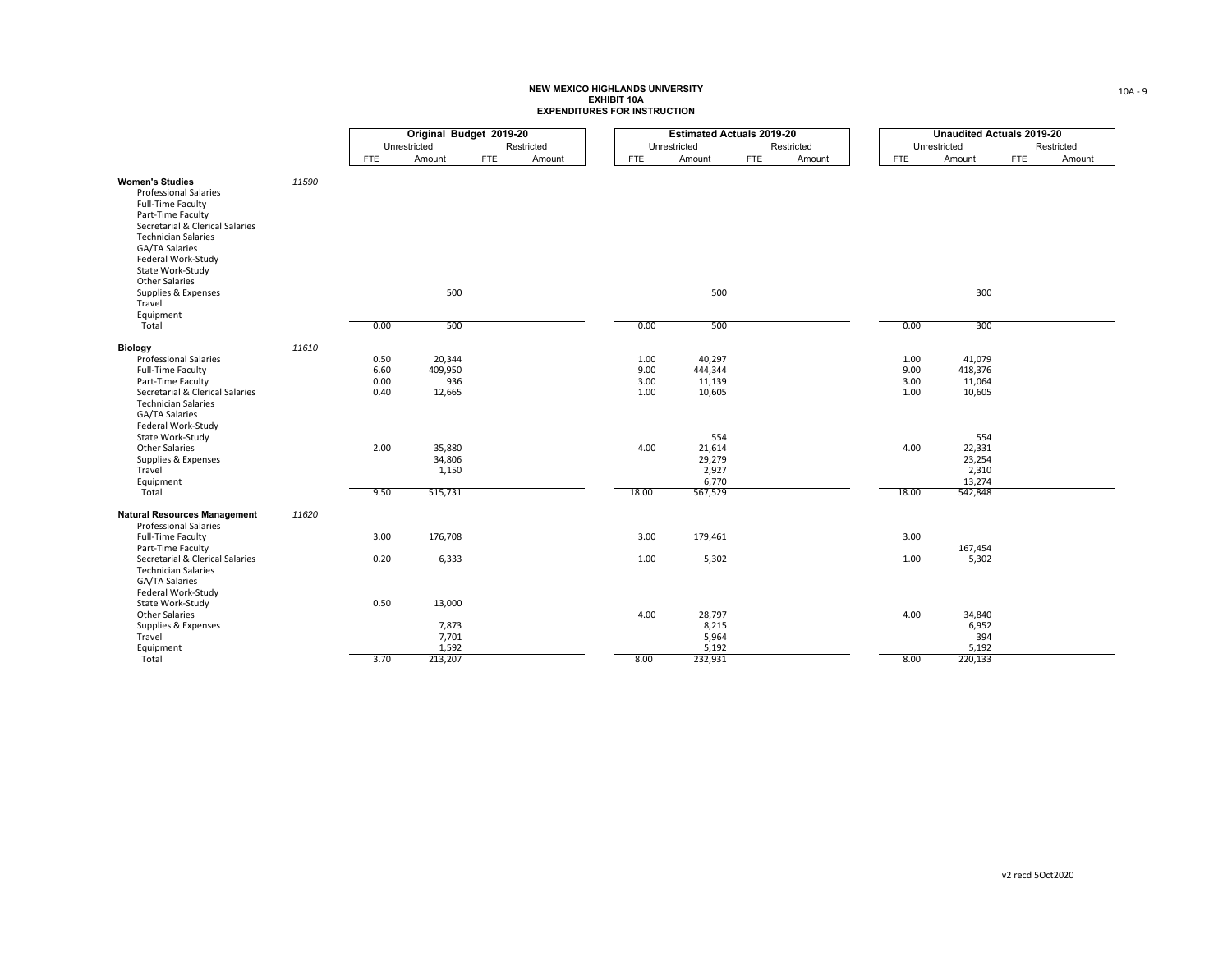|                                                                           |       |            | Original Budget 2019-20 |            |            |              |                 |                |            | <b>Estimated Actuals 2019-20</b> |              |                  |            | <b>Unaudited Actuals 2019-20</b> |
|---------------------------------------------------------------------------|-------|------------|-------------------------|------------|------------|--------------|-----------------|----------------|------------|----------------------------------|--------------|------------------|------------|----------------------------------|
|                                                                           |       |            | Unrestricted            |            | Restricted |              |                 | Unrestricted   |            | Restricted                       |              | Unrestricted     |            | Restricted                       |
|                                                                           |       | <b>FTE</b> | Amount                  | <b>FTE</b> | Amount     |              | <b>FTE</b>      | Amount         | <b>FTE</b> | Amount                           | <b>FTE</b>   | Amount           | <b>FTE</b> | Amount                           |
| Forestry                                                                  |       |            |                         |            |            |              |                 |                |            |                                  |              |                  |            |                                  |
| <b>Professional Salaries</b>                                              | 11690 | 0.50       | 20,344                  |            |            |              |                 | 78             |            |                                  |              | 78               |            |                                  |
| Full-Time Faculty                                                         |       | 6.75       | 368,577                 |            |            |              | 7.00            | 350,920        |            |                                  | 7.00         | 340,035          |            |                                  |
| Part-Time Faculty                                                         |       |            |                         |            |            |              | 1.00            | 5,000          |            |                                  | 1.00         | 5,000            |            |                                  |
| Secretarial & Clerical Salaries                                           |       | 0.40       | 12,665                  |            |            |              | 1.00            | 10,605         |            |                                  | 1.00         | 10,605           |            |                                  |
| <b>Technician Salaries</b><br><b>GA/TA Salaries</b><br>Federal Work-Study |       |            |                         |            |            |              |                 |                |            |                                  |              |                  |            |                                  |
| State Work-Study                                                          |       |            |                         |            |            |              |                 |                |            |                                  |              |                  |            |                                  |
| <b>Other Salaries</b>                                                     |       | 1.25       | 22,750                  |            |            |              |                 | 6,465          |            |                                  |              | 5,205            |            |                                  |
| Supplies & Expenses<br>Travel                                             |       |            | 14,294<br>3,577         |            |            |              |                 | 9,647<br>1,450 |            |                                  |              | 10,673<br>1,086  |            |                                  |
| Equipment                                                                 |       |            | 2,208                   |            |            |              | 14,384          |                |            |                                  |              | 9,636            |            |                                  |
| Total                                                                     |       | 8.90       | 444,415                 |            |            | 9.00         | 398,549         |                |            |                                  | 9.00         | 382,318          |            |                                  |
|                                                                           |       |            |                         |            |            |              |                 |                |            |                                  |              |                  |            |                                  |
| Chemistry                                                                 | 11710 |            |                         |            |            |              |                 |                |            |                                  |              |                  |            |                                  |
| <b>Professional Salaries</b>                                              |       |            |                         |            |            |              |                 |                |            |                                  |              |                  |            |                                  |
| Full-Time Faculty<br>Part-Time Faculty                                    |       | 5.50       | 330,722                 |            |            | 6.00         | 341,655         |                |            |                                  | 6.00         | 330,152<br>5,175 |            |                                  |
| Secretarial & Clerical Salaries                                           |       | 0.50       | 12,287                  |            |            | 1.00<br>2.00 | 5,625<br>13,787 |                |            |                                  | 1.00<br>2.00 | 14,221           |            |                                  |
| <b>Technician Salaries</b>                                                |       |            |                         |            |            |              |                 |                |            |                                  |              |                  |            |                                  |
| GA/TA Salaries                                                            |       |            |                         |            |            |              |                 |                |            |                                  |              |                  |            |                                  |
| Federal Work-Study                                                        |       |            |                         |            |            |              |                 |                |            |                                  |              |                  |            |                                  |
| State Work-Study                                                          |       |            |                         |            |            |              |                 |                |            |                                  |              |                  |            |                                  |
| <b>Other Salaries</b>                                                     |       | 0.50       | 11,440                  |            |            | 5.00         | 15,450          |                |            |                                  | 2.00         | 17,882           |            |                                  |
| Supplies & Expenses                                                       |       |            | 41,892                  |            |            |              | 34,785          |                |            |                                  |              | 37,904           |            |                                  |
| Travel                                                                    |       |            | 1,250                   |            |            |              | 1,250           |                |            |                                  |              |                  |            |                                  |
| Equipment                                                                 |       |            | 2,866                   |            |            |              | 9,973           |                |            |                                  |              | 10,154           |            |                                  |
| Total                                                                     |       | 6.50       | 400,457                 |            |            | 14.00        | 422,525         |                |            |                                  | 11.00        | 415,487          |            |                                  |
| <b>Physics</b>                                                            | 11720 |            |                         |            |            |              |                 |                |            |                                  |              |                  |            |                                  |
| <b>Professional Salaries</b>                                              |       |            |                         |            |            |              |                 |                |            |                                  |              |                  |            |                                  |
| Full-Time Faculty                                                         |       | 1.00       | 67,763                  |            |            | 1.00         | 71,066          |                |            |                                  | 1.00         | 68,663           |            |                                  |
| Part-Time Faculty                                                         |       | 0.38       | 5,298                   |            |            |              | 6,077           |                |            |                                  |              | 6,177            |            |                                  |
| Secretarial & Clerical Salaries                                           |       |            |                         |            |            |              |                 |                |            |                                  |              |                  |            |                                  |
| <b>Technician Salaries</b>                                                |       |            |                         |            |            |              |                 |                |            |                                  |              |                  |            |                                  |
| GA/TA Salaries                                                            |       |            |                         |            |            |              |                 |                |            |                                  |              |                  |            |                                  |
| Federal Work-Study                                                        |       |            |                         |            |            |              |                 |                |            |                                  |              |                  |            |                                  |
| State Work-Study                                                          |       |            |                         |            |            |              |                 |                |            |                                  |              |                  |            |                                  |
| Other Salaries<br>Supplies & Expenses                                     |       |            | 2,673                   |            |            |              | 700<br>2,673    |                |            |                                  |              | 700<br>2,941     |            |                                  |
| Travel                                                                    |       |            | 150                     |            |            |              | 150             |                |            |                                  |              |                  |            |                                  |
| Equipment                                                                 |       |            | 839                     |            |            |              | 839             |                |            |                                  |              |                  |            |                                  |
| Total                                                                     |       | 1.38       | 76,723                  |            |            | 1.00         | 81,505          |                |            |                                  | 1.00         | 78,481           |            |                                  |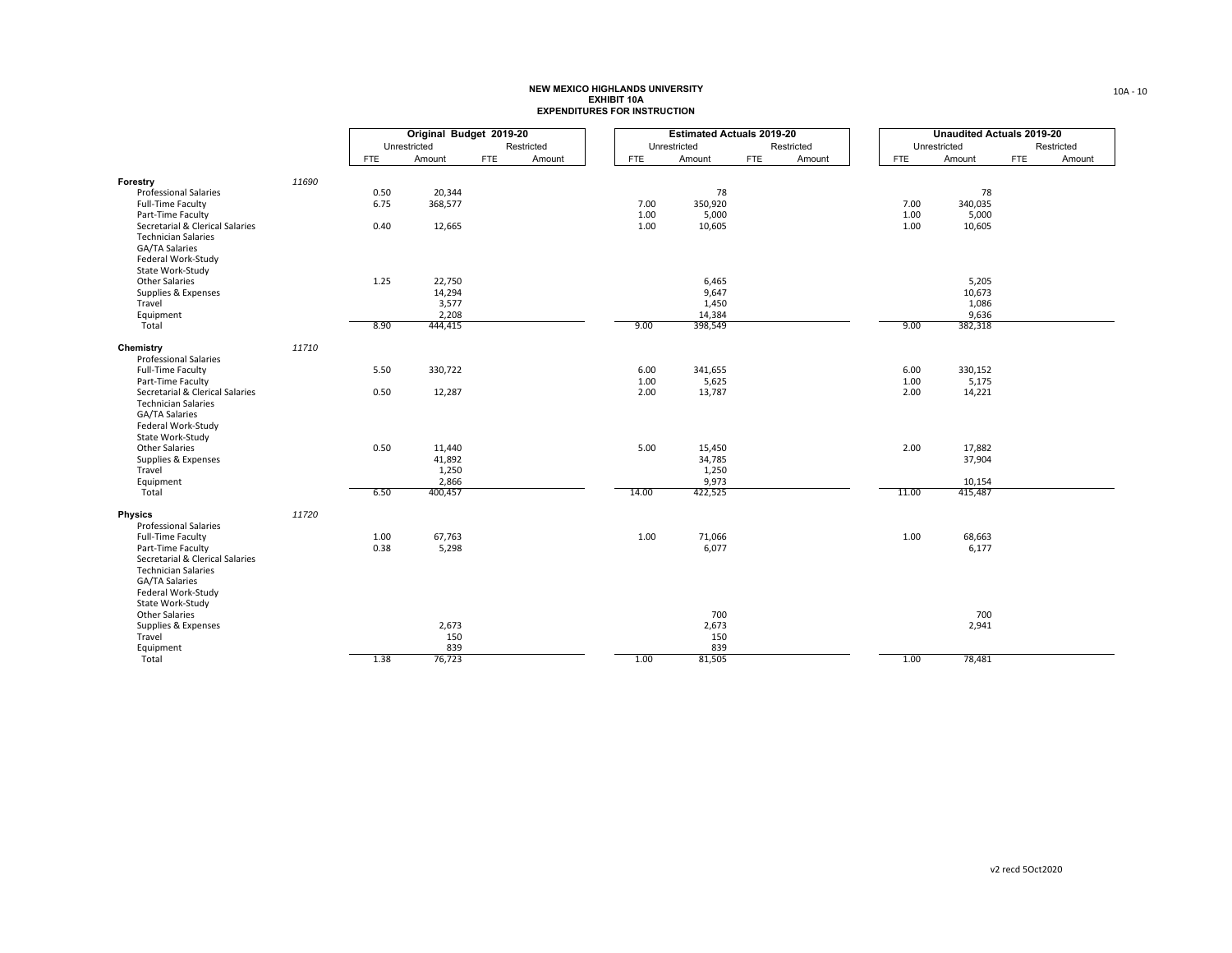| Original Budget 2019-20<br>Unrestricted<br>Restricted<br>Unrestricted<br>Restricted     |            |              | <b>Unaudited Actuals 2019-20</b> |
|-----------------------------------------------------------------------------------------|------------|--------------|----------------------------------|
|                                                                                         |            | Unrestricted | Restricted                       |
| Amount<br>Amount<br>Amount<br><b>FTE</b><br>Amount<br><b>FTE</b><br>FTE<br><b>FTE</b>   | <b>FTE</b> | Amount       | <b>FTE</b><br>Amount             |
|                                                                                         |            |              |                                  |
| Computer and Mathematical Sciences 11910<br><b>Professional Salaries</b>                |            |              |                                  |
| Full-Time Faculty<br>4.00<br>242,393<br>3.00<br>157,889                                 | 3.00       | 150,751      |                                  |
| 2.00<br>17,072<br>Part-Time Faculty                                                     | 2.00       | 17,605       |                                  |
| Secretarial & Clerical Salaries<br>1.00<br>18,001                                       | 1.00       | 18,557       |                                  |
| <b>Technician Salaries</b>                                                              |            |              |                                  |
| GA/TA Salaries<br>0.25<br>2,000<br>2.00<br>8,221                                        | 2.00       | 6,512        |                                  |
| Federal Work-Study                                                                      |            |              |                                  |
| State Work-Study<br>0.50<br>9,880<br>505                                                |            | 505          |                                  |
| Other Salaries<br>92,872<br>8.00<br>59,891<br>4.45                                      | 4.00       | 75,415       |                                  |
| Supplies & Expenses<br>11,161<br>10,861<br>Travel<br>300<br>300                         |            | 9,124<br>158 |                                  |
| 1,000<br>1,300<br>Equipment                                                             |            |              |                                  |
| 9.20<br>16.00<br>274,041<br>Total<br>359,606                                            | 12.00      | 278,627      |                                  |
|                                                                                         |            |              |                                  |
| 11920<br><b>Mathematics</b>                                                             |            |              |                                  |
| <b>Professional Salaries</b>                                                            |            |              |                                  |
| 137,176<br><b>Full-Time Faculty</b><br>2.00<br>131,337<br>2.00                          | 2.00       | 132,537      |                                  |
| 0.00<br>2,181<br>5.00<br>22,854<br>Part-Time Faculty<br>Secretarial & Clerical Salaries | 5.00       | 23,643       |                                  |
| <b>Technician Salaries</b>                                                              |            |              |                                  |
| GA/TA Salaries                                                                          |            |              |                                  |
| Federal Work-Study                                                                      |            |              |                                  |
| State Work-Study                                                                        |            |              |                                  |
| <b>Other Salaries</b><br>1.00<br>7,176                                                  | 1.00       | 7,366        |                                  |
| 4,079<br>4,079<br>Supplies & Expenses                                                   |            | 2,852        |                                  |
| 300<br>Travel<br>300                                                                    |            |              |                                  |
| 500<br>500<br>Equipment                                                                 |            | 114          |                                  |
| 2.00<br>138,397<br>8.00<br>172,085<br>Total                                             | 8.00       | 166,512      |                                  |
| Developmental Math Program<br>11925                                                     |            |              |                                  |
| <b>Professional Salaries</b>                                                            |            |              |                                  |
| 3.00<br>3.00<br>124,896<br>Full-Time Faculty<br>138,965                                 | 3.00       | 120,672      |                                  |
| Part-Time Faculty<br>3,600                                                              |            | 3,600        |                                  |
| Secretarial & Clerical Salaries                                                         |            |              |                                  |
| <b>Technician Salaries</b>                                                              |            |              |                                  |
| GA/TA Salaries                                                                          |            |              |                                  |
| Federal Work-Study<br>State Work-Study                                                  |            |              |                                  |
| Other Salaries<br>1.88<br>33,150<br>4.00<br>12,145                                      | 2.00       | 11,905       |                                  |
| 4,672<br>4,672<br>Supplies & Expenses                                                   |            | 2,321        |                                  |
| Travel<br>300<br>300                                                                    |            |              |                                  |
| 186<br>Equipment                                                                        |            | 186          |                                  |
| 4.88<br>177,087<br>145,799<br>Total<br>7.00                                             | 5.00       | 138,684      |                                  |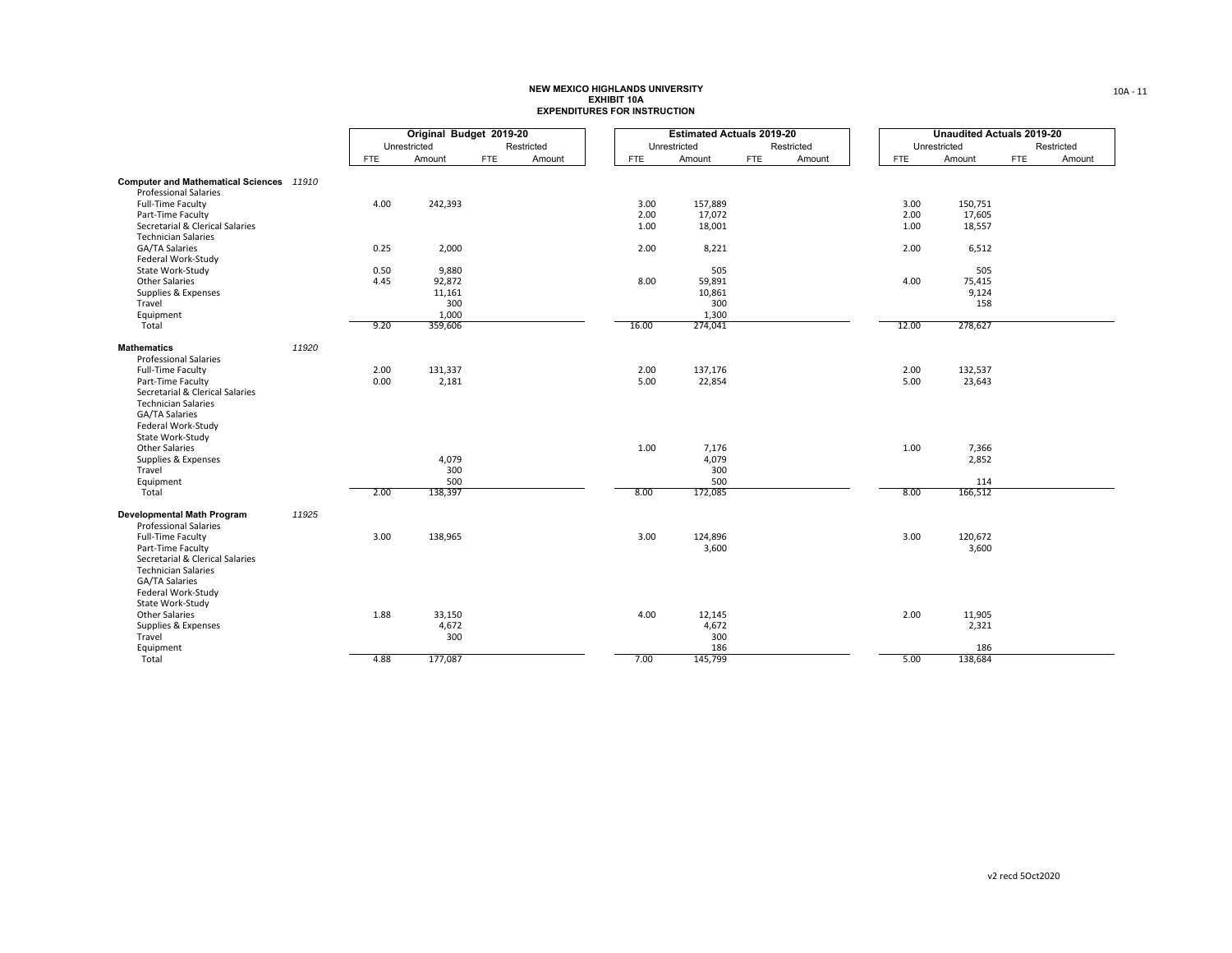| Original Budget 2019-20                                                                                            | <b>Estimated Actuals 2019-20</b> |              |
|--------------------------------------------------------------------------------------------------------------------|----------------------------------|--------------|
| Unrestricted<br>Unrestricted<br>Restricted                                                                         | Restricted                       | Unrestricted |
| Amount<br>Amount<br><b>FTE</b><br>Amount<br>FTE<br><b>FTE</b>                                                      | <b>FTE</b><br>Amount             | FTE          |
|                                                                                                                    |                                  |              |
| <b>Center for Teaching Excellence</b><br>11930<br>26,000<br><b>Professional Salaries</b><br>0.50<br>1.00<br>59,039 |                                  | 1.00         |
| Full-Time Faculty                                                                                                  |                                  |              |
| Part-Time Faculty                                                                                                  |                                  |              |
| Secretarial & Clerical Salaries                                                                                    |                                  |              |
| <b>Technician Salaries</b><br>GA/TA Salaries                                                                       |                                  |              |
| Federal Work-Study                                                                                                 |                                  |              |
| State Work-Study                                                                                                   |                                  |              |
| <b>Other Salaries</b>                                                                                              |                                  |              |
| 13,724<br>13,723<br>Supplies & Expenses                                                                            |                                  |              |
| 4,412<br>Travel<br>4,412<br>185<br>185<br>Equipment                                                                |                                  |              |
| 0.50<br>44,321<br>77,360<br>Total<br>1.00                                                                          |                                  | 1.00         |
|                                                                                                                    |                                  |              |
| 12110<br><b>Education - On Campus</b><br>57,825<br><b>Professional Salaries</b><br>73,195<br>1.00                  |                                  |              |
| 1.00<br>75,000<br>15,000<br>Full-Time Faculty                                                                      |                                  |              |
| Part-Time Faculty                                                                                                  |                                  |              |
| 3.00<br>76,306<br>Secretarial & Clerical Salaries<br>2.70<br>77,187                                                |                                  | 3.00         |
| <b>Technician Salaries</b>                                                                                         |                                  |              |
| GA/TA Salaries<br>0.16<br>1,750<br>Federal Work-Study                                                              |                                  |              |
| State Work-Study<br>238                                                                                            |                                  |              |
| <b>Other Salaries</b><br>1.00<br>7,121                                                                             |                                  | 1.00         |
| Supplies & Expenses<br>40,765<br>38,830                                                                            |                                  |              |
| Travel<br>12,442<br>12,442                                                                                         |                                  |              |
| Equipment<br>601<br>3,146<br>4.86<br>280,940<br>4.00<br>210,909<br>Total                                           |                                  | 4.00         |
|                                                                                                                    |                                  |              |
| <b>Counseling and Guidance</b><br>1211J<br><b>Professional Salaries</b>                                            |                                  |              |
| 493,362<br>Full-Time Faculty<br>6.00<br>344,468<br>8.00                                                            |                                  | 8.00         |
| Part-Time Faculty<br>1.40<br>28,080<br>7.00<br>31,256                                                              |                                  | 7.00         |
| Secretarial & Clerical Salaries                                                                                    |                                  |              |
| <b>Technician Salaries</b>                                                                                         |                                  |              |
| 1.00<br>GA/TA Salaries<br>3,600<br>Federal Work-Study                                                              |                                  | 1.00         |
| State Work-Study                                                                                                   |                                  |              |
| 0.50<br>Other Salaries<br>10,920<br>6,224                                                                          |                                  |              |
| Supplies & Expenses<br>3,757<br>3,607                                                                              |                                  |              |
| 2,000<br>Travel<br>2,150<br>493<br>493                                                                             |                                  |              |
| Equipment<br>7.90<br>389,718<br>16.00<br>540,692<br>Total                                                          |                                  | 16.00        |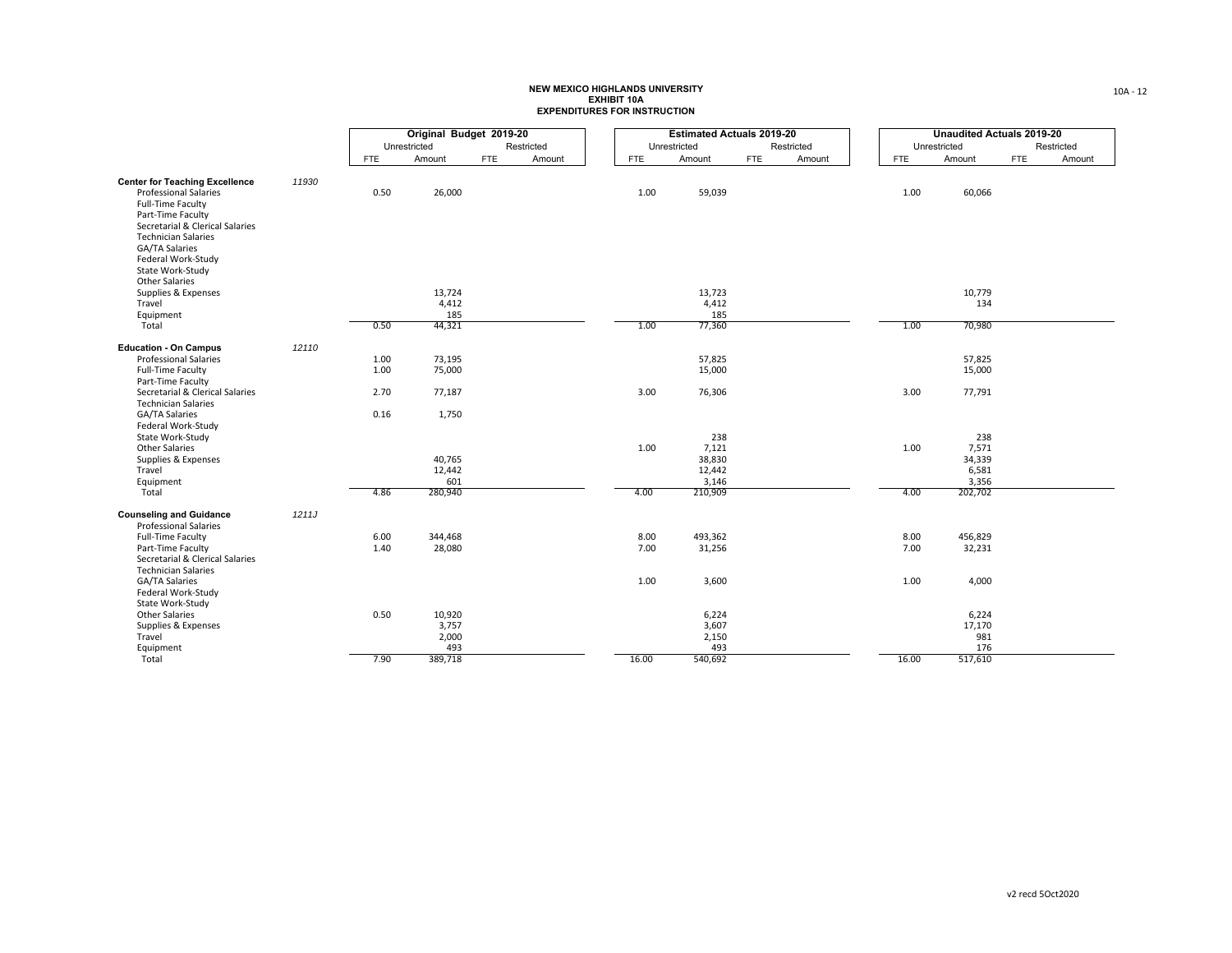| Amount           | Unrestricted<br>Restricted<br><b>FTE</b><br>Amount<br><b>FTE</b><br>Amount<br>2.00<br>77,309<br>6.00<br>23,625 | Unrestricted<br>Amount<br>FTE |
|------------------|----------------------------------------------------------------------------------------------------------------|-------------------------------|
|                  |                                                                                                                |                               |
|                  |                                                                                                                |                               |
|                  |                                                                                                                |                               |
|                  |                                                                                                                | 2.00<br>70,231                |
|                  |                                                                                                                | 6.00<br>23,963                |
|                  |                                                                                                                |                               |
|                  | 700                                                                                                            | 700                           |
|                  | 1,014                                                                                                          | 651                           |
|                  | 2,171                                                                                                          | 809                           |
|                  | 8.00<br>104,819                                                                                                | 8.00<br>96,354                |
|                  |                                                                                                                |                               |
|                  | 3.00<br>123,246                                                                                                | 3.00<br>114,822               |
|                  | 8.00<br>38,146                                                                                                 | 8.00<br>38,056                |
|                  |                                                                                                                |                               |
|                  | 3,249                                                                                                          | 3,249                         |
|                  | 1,000<br>5,250                                                                                                 | 400<br>1,501                  |
|                  |                                                                                                                |                               |
| 11.00<br>170,892 |                                                                                                                | 11.00<br>158,027              |
|                  |                                                                                                                |                               |
| 5.00<br>123,960  |                                                                                                                | 5.00<br>119,825               |
| 11,340           |                                                                                                                | 11,104                        |
|                  |                                                                                                                |                               |
|                  |                                                                                                                |                               |
| 1.00<br>3,380    |                                                                                                                | 1.00<br>3,500                 |
|                  |                                                                                                                |                               |
| 1,575            |                                                                                                                | 1,575                         |
| 2,000            |                                                                                                                | 258                           |
| 2,500            |                                                                                                                | 1,553                         |
| 6.00<br>144,755  |                                                                                                                | 6.00<br>137,814               |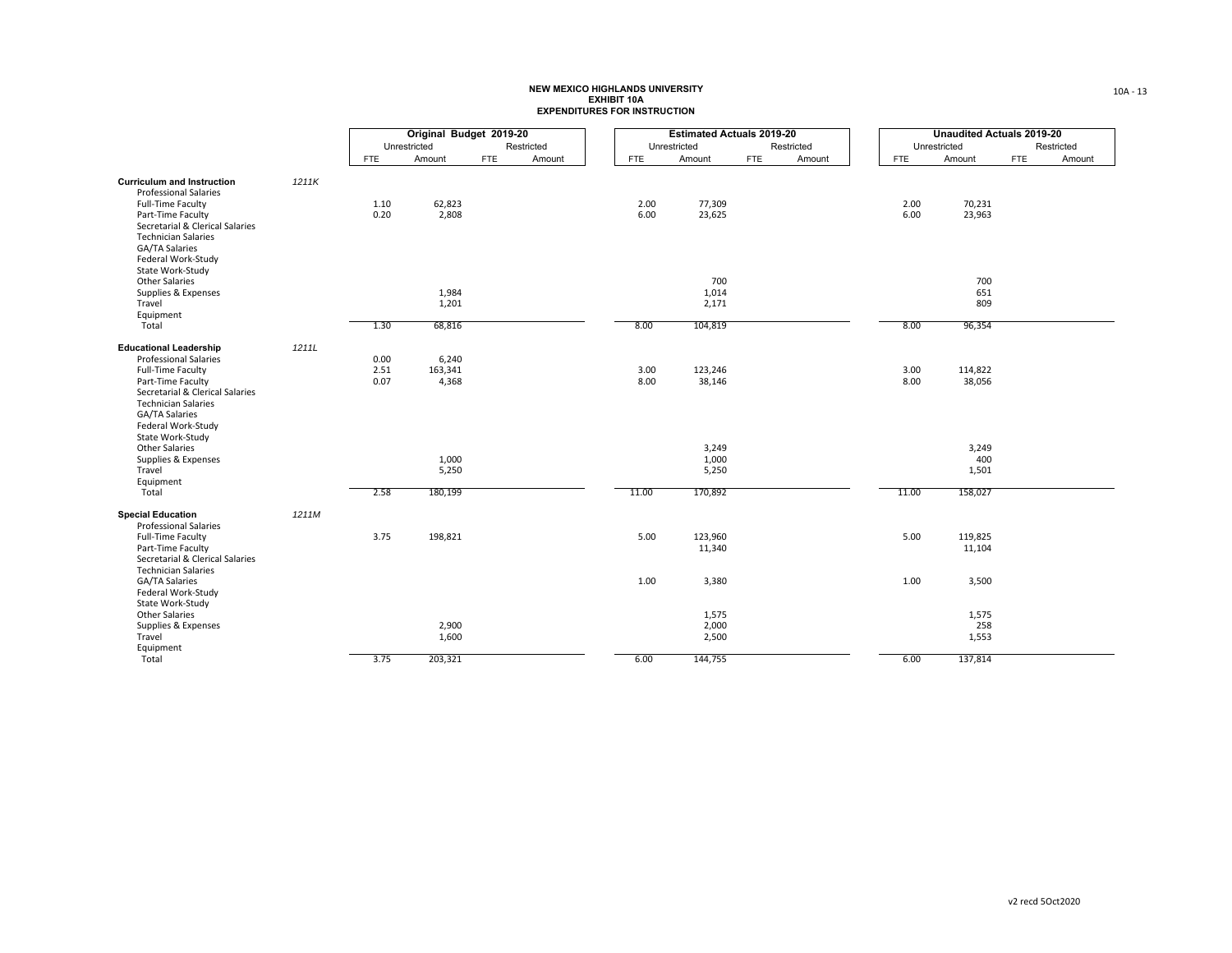|                                                                                                                                                                              |       |                              | Original Budget 2019-20             |            |            | <b>Estimated Actuals 2019-20</b> |                                           |            |            | <b>Unaudited Actuals 2019-20</b> |                                                    |     |            |
|------------------------------------------------------------------------------------------------------------------------------------------------------------------------------|-------|------------------------------|-------------------------------------|------------|------------|----------------------------------|-------------------------------------------|------------|------------|----------------------------------|----------------------------------------------------|-----|------------|
|                                                                                                                                                                              |       |                              | Unrestricted                        |            | Restricted |                                  | Unrestricted                              |            | Restricted |                                  | Unrestricted                                       |     | Restricted |
|                                                                                                                                                                              |       | <b>FTE</b>                   | Amount                              | <b>FTE</b> | Amount     | <b>FTE</b>                       | Amount                                    | <b>FTE</b> | Amount     | <b>FTE</b>                       | Amount                                             | FTE | Amount     |
| <b>Teacher Education</b><br><b>Professional Salaries</b><br>Full-Time Faculty<br>Part-Time Faculty<br>Secretarial & Clerical Salaries                                        | 1211N | 8.00<br>0.27                 | 383,155<br>8,424                    |            |            | 11.00<br>3.00                    | 463,109<br>35,890                         |            |            | 11.00<br>3.00                    | 449,904<br>34,315                                  |     |            |
| <b>Technician Salaries</b><br>GA/TA Salaries<br>Federal Work-Study<br>State Work-Study                                                                                       |       |                              |                                     |            |            | 1.00                             | 3,504                                     |            |            | 1.00                             | 3,625                                              |     |            |
| Other Salaries<br>Supplies & Expenses<br>Travel                                                                                                                              |       |                              | 4,923<br>2,400                      |            |            |                                  | 6,575<br>8,682<br>3,900                   |            |            |                                  | 6,575<br>7,439<br>1,957                            |     |            |
| Equipment<br>Total                                                                                                                                                           |       | 8.27                         | 727<br>399,629                      |            |            | 15.00                            | 727<br>522,387                            |            |            | 15.00                            | 503,815                                            |     |            |
|                                                                                                                                                                              |       |                              |                                     |            |            |                                  |                                           |            |            |                                  |                                                    |     |            |
| <b>Education - Field Services</b><br><b>Professional Salaries</b><br>Full-Time Faculty<br>Part-Time Faculty<br>Secretarial & Clerical Salaries<br><b>Technician Salaries</b> | 1211P | 1.00<br>0.50<br>0.20<br>1.30 | 50,918<br>13,050<br>3,640<br>41,841 |            |            | 1.00<br>1.00<br>5.00<br>2.00     | 50,331<br>12,855<br>5,306<br>41,379       |            |            | 1.00<br>1.00<br>5.00<br>2.00     | 51,310<br>13,106<br>5,376<br>42,184                |     |            |
| GA/TA Salaries<br>Federal Work-Study<br>State Work-Study<br>Other Salaries<br>Supplies & Expenses<br>Travel<br>Equipment<br>Total                                            |       | 3.00                         | 10,760<br>5,350<br>125,560          |            |            | 9.00                             | 238<br>2,140<br>9,870<br>6,240<br>128,359 |            |            | 9.00                             | 238<br>2,140<br>9,986<br>2,915<br>(754)<br>126,502 |     |            |
| <b>Alternative Teacher Licensure</b><br><b>Professional Salaries</b><br>Full-Time Faculty<br>Part-Time Faculty<br>Secretarial & Clerical Salaries                            | 1211Q |                              |                                     |            |            | 3.00                             | 98,675<br>5,400                           |            |            | 3.00                             | 101,768<br>2,700<br>5,400                          |     |            |
| <b>Technician Salaries</b><br><b>GA/TA Salaries</b><br>Federal Work-Study<br>State Work-Study<br>Other Salaries<br>Supplies & Expenses<br>Travel<br>Equipment                |       |                              |                                     |            |            |                                  | 1,600                                     |            |            |                                  | 1,600<br>3,614<br>(78)                             |     |            |
| Total                                                                                                                                                                        |       | 3.00                         | 125,560                             |            |            | 3.00                             | 105,675                                   |            |            | 3.00                             | 115,004                                            |     |            |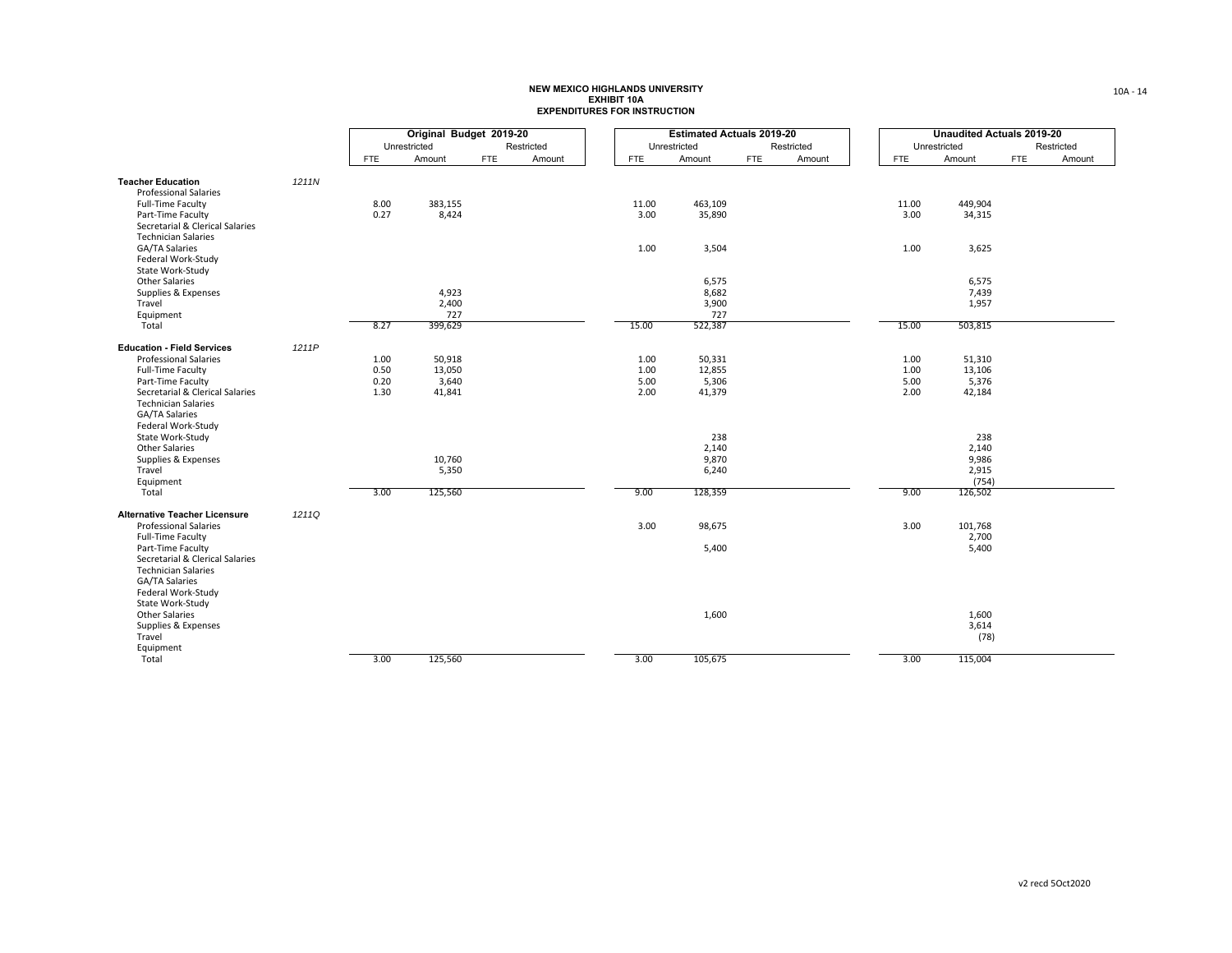|                                      |       |            | Original Budget 2019-20 |            |            |            |              | <b>Estimated Actuals 2019-20</b> |        |       | <b>Unaudited Actuals 2019-20</b> |            |
|--------------------------------------|-------|------------|-------------------------|------------|------------|------------|--------------|----------------------------------|--------|-------|----------------------------------|------------|
|                                      |       |            | Unrestricted            |            | Restricted |            | Unrestricted | Restricted                       |        |       | Unrestricted                     | Restricted |
|                                      |       | <b>FTE</b> | Amount                  | <b>FTE</b> | Amount     | <b>FTE</b> | Amount       | FTE                              | Amount | FTE   | Amount                           | <b>FTE</b> |
|                                      |       |            |                         |            |            |            |              |                                  |        |       |                                  |            |
| <b>Exercise &amp; Sport Sciences</b> | 12500 |            |                         |            |            |            |              |                                  |        |       |                                  |            |
| <b>Professional Salaries</b>         |       | 1.00       | 47,286                  |            |            | 1.00       | 46,741       |                                  |        | 1.00  | 47,650                           |            |
| Full-Time Faculty                    |       | 6.00       | 356,828                 |            |            | 7.00       | 426,055      |                                  |        | 7.00  | 411,698                          |            |
| Part-Time Faculty                    |       | 0.93       | 20,592                  |            |            | 7.00       | 61,187       |                                  |        | 7.00  | 66,141                           |            |
| Secretarial & Clerical Salaries      |       | 1.00       | 28,100                  |            |            | 1.00       | 20,175       |                                  |        | 1.00  | 20,630                           |            |
| <b>Technician Salaries</b>           |       | 1.00       | 39,672                  |            |            |            | 8,407        |                                  |        |       | 8,225                            |            |
| GA/TA Salaries                       |       |            |                         |            |            |            |              |                                  |        |       |                                  |            |
|                                      |       |            |                         |            |            |            |              |                                  |        |       |                                  |            |
| Federal Work-Study                   |       |            |                         |            |            |            |              |                                  |        |       |                                  |            |
| State Work-Study                     |       | 2.50       | 43,550                  |            |            |            |              |                                  |        |       |                                  |            |
| <b>Other Salaries</b>                |       | 8.13       | 144,625                 |            |            | 5.00       | 44,184       |                                  |        | 5.00  | 44,952                           |            |
| Supplies & Expenses                  |       |            | 28,932                  |            |            |            | 28,581       |                                  |        |       | 16,813                           |            |
| Travel                               |       |            | 550                     |            |            |            | 550          |                                  |        |       |                                  |            |
| Equipment                            |       |            | 849                     |            |            |            | 1,200        |                                  |        |       |                                  |            |
| Total                                |       | 20.56      | 710,985                 |            |            | 21.00      | 637,081      |                                  |        | 21.00 | 616,109                          |            |
| <b>Swimming Pool</b>                 | 12700 |            |                         |            |            |            |              |                                  |        |       |                                  |            |
| <b>Professional Salaries</b>         |       | 1.00       | 36,713                  |            |            | 1.00       | 35,533       |                                  |        | 1.00  | 36,198                           |            |
| Full-Time Faculty                    |       |            |                         |            |            |            |              |                                  |        |       |                                  |            |
| Part-Time Faculty                    |       |            |                         |            |            |            |              |                                  |        |       |                                  |            |
| Secretarial & Clerical Salaries      |       |            |                         |            |            |            |              |                                  |        |       |                                  |            |
| <b>Technician Salaries</b>           |       |            |                         |            |            |            |              |                                  |        |       |                                  |            |
| GA/TA Salaries                       |       |            |                         |            |            |            |              |                                  |        |       |                                  |            |
| Federal Work-Study                   |       |            |                         |            |            |            | 46           |                                  |        |       |                                  |            |
| State Work-Study                     |       | 2.50       | 45,968                  |            |            |            | 1,983        |                                  |        |       | 1,983                            |            |
| <b>Other Salaries</b>                |       | 3.50       | 64,584                  |            |            | 10.00      | 46,532       |                                  |        | 4.00  | 44,374                           |            |
| Supplies & Expenses                  |       |            | 6,276                   |            |            |            | 7,037        |                                  |        |       | 5,960                            |            |
| Travel                               |       |            |                         |            |            |            | 316          |                                  |        |       | 304                              |            |
| Equipment                            |       |            |                         |            |            |            |              |                                  |        |       |                                  |            |
| Total                                |       | 7.00       | 153,541                 |            |            | 11.00      | 91,447       |                                  |        | 5.00  | 88,818                           |            |
| <b>Business Administration</b>       | 13110 |            |                         |            |            |            |              |                                  |        |       |                                  |            |
| <b>Professional Salaries</b>         |       |            |                         |            |            |            |              |                                  |        |       |                                  |            |
| <b>Full-Time Faculty</b>             |       | 13.50      | 884,177                 |            |            | 11.00      | 774,852      |                                  |        | 11.00 | 749,977                          |            |
| Part-Time Faculty                    |       | 0.99       | 13,936                  |            |            | 4.00       | 48,439       |                                  |        | 4.00  | 48,882                           |            |
| Secretarial & Clerical Salaries      |       | 0.50       | 24,412                  |            |            | 1.00       | 24,137       |                                  |        | 1.00  | 24,607                           |            |
| <b>Technician Salaries</b>           |       |            |                         |            |            |            |              |                                  |        |       |                                  |            |
| GA/TA Salaries                       |       |            |                         |            |            |            |              |                                  |        |       |                                  |            |
| Federal Work-Study                   |       |            |                         |            |            |            |              |                                  |        |       |                                  |            |
| State Work-Study                     |       |            |                         |            |            |            |              |                                  |        |       |                                  |            |
| Other Salaries                       |       | 2.00       | 38,220                  |            |            | 1.00       | 15,914       |                                  |        | 1.00  | 17,010                           |            |
| Supplies & Expenses                  |       |            | 41,391                  |            |            |            | 38,591       |                                  |        |       | 19,253                           |            |
| Travel                               |       |            | 2,650                   |            |            |            | 5,450        |                                  |        |       | 1,500                            |            |
| Equipment                            |       |            |                         |            |            |            |              |                                  |        |       |                                  |            |
| Total                                |       | 16.99      | 1,004,786               |            |            | 17.00      | 907,383      |                                  |        | 17.00 | 861,230                          |            |
|                                      |       |            |                         |            |            |            |              |                                  |        |       |                                  |            |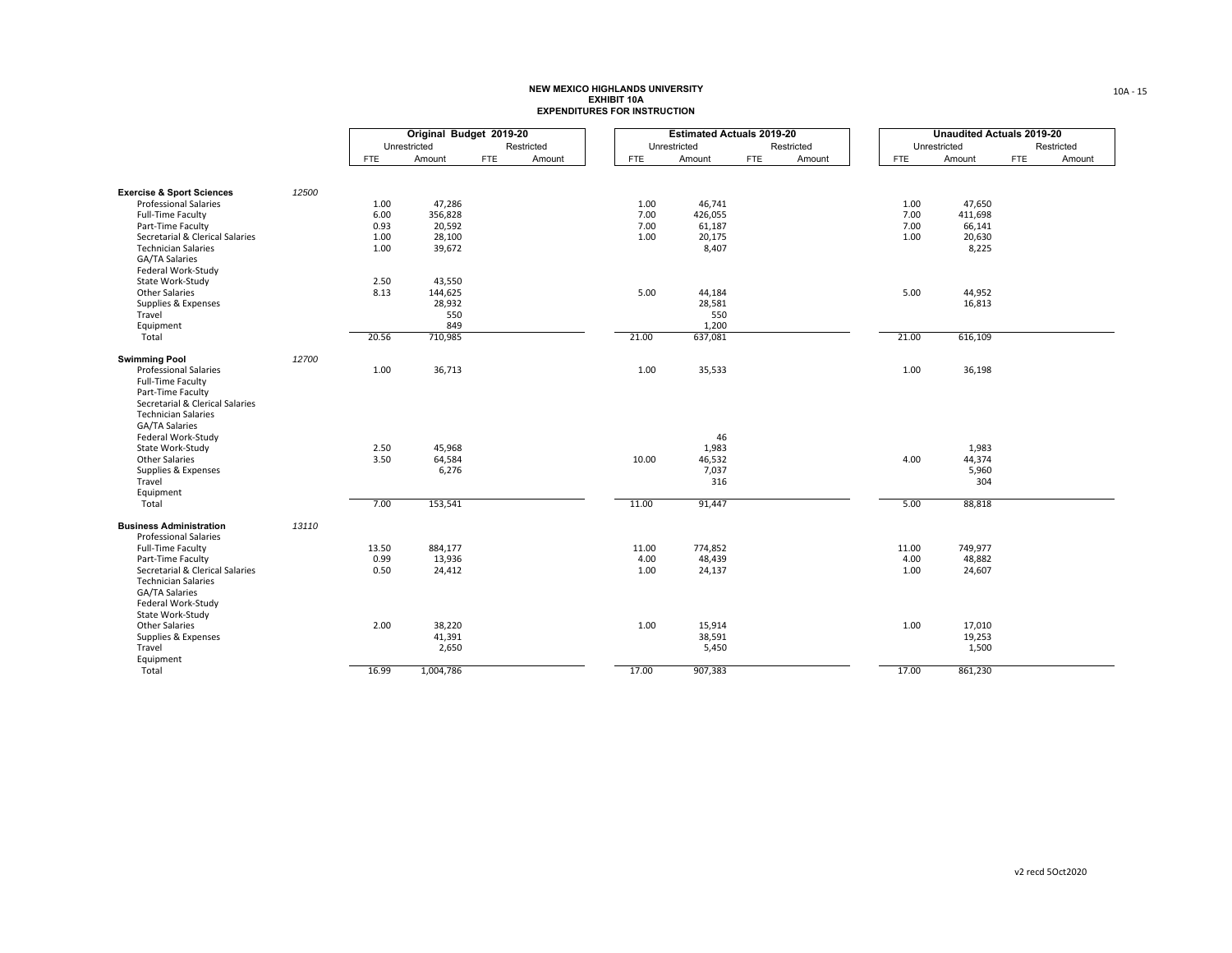|                                                               |       |              | Original Budget 2019-20 |     |            |               | <b>Estimated Actuals 2019-20</b> |            |            |               | <b>Unaudited Actuals 2019-20</b> |     |            |
|---------------------------------------------------------------|-------|--------------|-------------------------|-----|------------|---------------|----------------------------------|------------|------------|---------------|----------------------------------|-----|------------|
|                                                               |       |              | Unrestricted            |     | Restricted |               | Unrestricted                     |            | Restricted |               | Unrestricted                     |     | Restricted |
|                                                               |       | <b>FTE</b>   | Amount                  | FTE | Amount     | <b>FTE</b>    | Amount                           | <b>FTE</b> | Amount     | <b>FTE</b>    | Amount                           | FTE | Amount     |
|                                                               |       |              |                         |     |            |               |                                  |            |            |               |                                  |     |            |
| <b>Software Development Program</b>                           | 13210 |              |                         |     |            |               |                                  |            |            |               |                                  |     |            |
| <b>Professional Salaries</b><br>Full-Time Faculty             |       | 1.00         | 56,549                  |     |            | 1.00          | 58,528                           |            |            | 1.00          | 56,549                           |     |            |
| Part-Time Faculty                                             |       |              |                         |     |            |               |                                  |            |            |               |                                  |     |            |
| Secretarial & Clerical Salaries<br><b>Technician Salaries</b> |       |              |                         |     |            |               |                                  |            |            |               |                                  |     |            |
| GA/TA Salaries                                                |       |              |                         |     |            |               |                                  |            |            |               |                                  |     |            |
| Federal Work-Study<br>State Work-Study                        |       |              |                         |     |            |               |                                  |            |            |               |                                  |     |            |
| <b>Other Salaries</b>                                         |       |              |                         |     |            |               | 700                              |            |            |               | 700                              |     |            |
| Supplies & Expenses                                           |       |              | 3,719                   |     |            |               | 2,457                            |            |            |               | 2,651                            |     |            |
| Travel<br>Equipment                                           |       |              | 1,900<br>1,438          |     |            |               | 1,713<br>4,272                   |            |            |               | 1,713<br>4,044                   |     |            |
| Total                                                         |       | 1.00         | 63,606                  |     |            | 1.00          | 67,670                           |            |            | 1.00          | 65,657                           |     |            |
| <b>School of Social Work</b>                                  | 14110 |              |                         |     |            |               |                                  |            |            |               |                                  |     |            |
| <b>Professional Salaries</b>                                  |       | 2.97         | 145,087                 |     |            | 3.00          | 100,863                          |            |            | 3.00          | 102,821                          |     |            |
| Full-Time Faculty                                             |       | 12.17        | 696,718                 |     |            | 15.00         | 836,726                          |            |            | 15.00         | 808,664                          |     |            |
| Part-Time Faculty<br>Secretarial & Clerical Salaries          |       | 9.11<br>0.92 | 133,640<br>35,843       |     |            | 11.00<br>1.00 | 156,007<br>35,428                |            |            | 11.00<br>1.00 | 161,322<br>36,651                |     |            |
| <b>Technician Salaries</b>                                    |       |              |                         |     |            |               |                                  |            |            |               |                                  |     |            |
| GA/TA Salaries                                                |       |              |                         |     |            |               |                                  |            |            |               |                                  |     |            |
| Federal Work-Study<br>State Work-Study                        |       |              |                         |     |            |               | 508                              |            |            |               | 508                              |     |            |
| <b>Other Salaries</b>                                         |       | 0.50         | 10,400                  |     |            | 3.00          | 23,845                           |            |            | 3.00          | 25,543                           |     |            |
| Supplies & Expenses                                           |       |              | 288,270                 |     |            |               | 287,270                          |            |            |               | 236,319                          |     |            |
| Travel<br>Equipment                                           |       |              | 907<br>360              |     |            |               | 1,907<br>360                     |            |            |               | 1,157<br>92                      |     |            |
| Total                                                         |       | 25.67        | 1,311,225               |     |            | 33.00         | 1,442,915                        |            |            | 33.00         | 1,373,078                        |     |            |
| <b>Educational Outreach Services</b>                          | 16111 |              |                         |     |            |               |                                  |            |            |               |                                  |     |            |
| <b>Professional Salaries</b>                                  |       |              |                         |     |            | 1.00          | 80,698                           |            |            | 1.00          | 82,268                           |     |            |
| Full-Time Faculty                                             |       |              |                         |     |            |               |                                  |            |            |               |                                  |     |            |
| Part-Time Faculty<br>Secretarial & Clerical Salaries          |       |              |                         |     |            |               |                                  |            |            |               |                                  |     |            |
| <b>Technician Salaries</b>                                    |       |              |                         |     |            |               |                                  |            |            |               |                                  |     |            |
| GA/TA Salaries<br>Federal Work-Study                          |       |              |                         |     |            |               |                                  |            |            |               |                                  |     |            |
| State Work-Study                                              |       |              |                         |     |            |               |                                  |            |            |               |                                  |     |            |
| Other Salaries                                                |       |              |                         |     |            |               | 600                              |            |            |               | 600                              |     |            |
| Supplies & Expenses<br>Travel                                 |       |              | 5,256                   |     |            |               | 5,256                            |            |            |               |                                  |     |            |
| Equipment                                                     |       |              | 12,000                  |     |            |               | 12,000                           |            |            |               |                                  |     |            |
| Total                                                         |       | 0.00         | 17,256                  |     |            | 1.00          | 98,554                           |            |            | 1.00          | 82,868                           |     |            |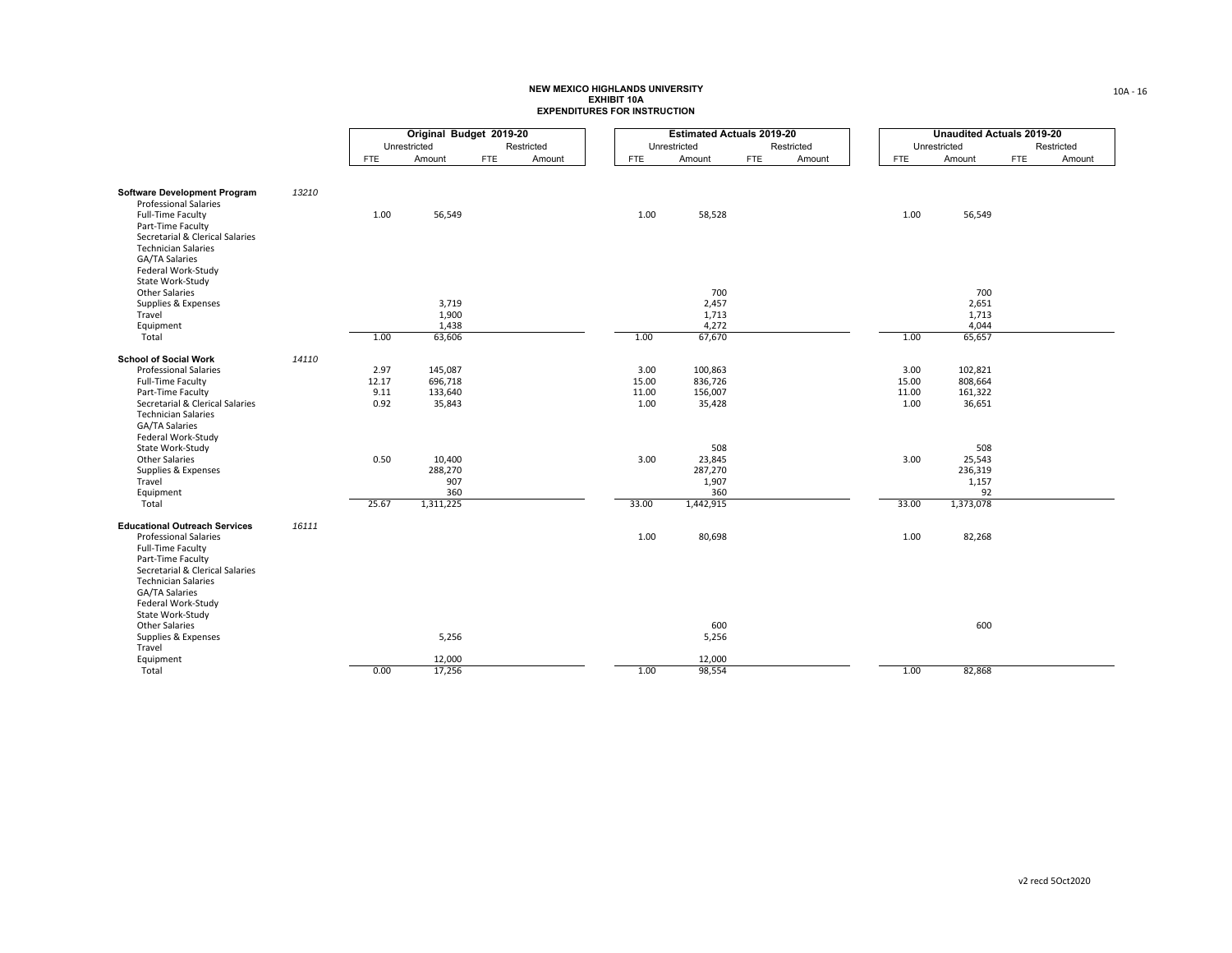|                                                                                    |       |            | Original Budget 2019-20 |            |            |            | <b>Estimated Actuals 2019-20</b> |            |            |            | Unaudited Actuals 2019-20 |  |
|------------------------------------------------------------------------------------|-------|------------|-------------------------|------------|------------|------------|----------------------------------|------------|------------|------------|---------------------------|--|
|                                                                                    |       |            | Unrestricted            |            | Restricted |            | Unrestricted                     |            | Restricted |            | Unrestricted              |  |
|                                                                                    |       | <b>FTE</b> | Amount                  | <b>FTE</b> | Amount     | <b>FTE</b> | Amount                           | <b>FTE</b> | Amount     | <b>FTE</b> | Amount                    |  |
|                                                                                    |       |            |                         |            |            |            |                                  |            |            |            |                           |  |
| <b>Farmington Center</b>                                                           | 1611A |            |                         |            |            |            |                                  |            |            |            |                           |  |
| <b>Professional Salaries</b><br>Full-Time Faculty<br>Part-Time Faculty             |       | 2.00       | 123,922                 |            |            | 2.00       | 122,492                          |            |            | 2.00       | 124,875                   |  |
| Secretarial & Clerical Salaries                                                    |       |            |                         |            |            | 1.00       | 13,608                           |            |            | 1.00       | 14,256                    |  |
| <b>Technician Salaries</b><br>GA/TA Salaries<br>Federal Work-Study                 |       | 0.75       | 16,548                  |            |            |            | 603                              |            |            |            | 603                       |  |
| State Work-Study<br>Other Salaries                                                 |       | 0.50       | 10,920                  |            |            |            | 2,000                            |            |            |            | 2,000                     |  |
| Supplies & Expenses                                                                |       |            | 81,573                  |            |            |            | 78,873                           |            |            |            | 49,725                    |  |
| Travel                                                                             |       |            | 4,095                   |            |            |            | 6,795                            |            |            |            | 5,518                     |  |
| Equipment<br>Total                                                                 |       | 3.25       | 237,058                 |            |            | 3.00       | 699<br>225,069                   |            |            | 3.00       | 699<br>197,676            |  |
|                                                                                    |       |            |                         |            |            |            |                                  |            |            |            |                           |  |
| <b>Rio Rancho Center</b>                                                           | 1611C |            |                         |            |            |            |                                  |            |            |            |                           |  |
| <b>Professional Salaries</b><br>Full-Time Faculty<br>Part-Time Faculty             |       | 2.00       | 87,679                  |            |            | 2.00       | 91,146                           |            |            | 2.00       | 93,051                    |  |
| Secretarial & Clerical Salaries                                                    |       | 1.00       | 39,010                  |            |            | 1.00       | 38,571                           |            |            | 1.00       | 39,340                    |  |
| <b>Technician Salaries</b><br>GA/TA Salaries<br>Federal Work-Study                 |       | 1.00       | 26,478                  |            |            | 1.00       | 26,176<br>162                    |            |            | 1.00       | 26,685                    |  |
| State Work-Study                                                                   |       |            |                         |            |            |            | 204                              |            |            |            | 204                       |  |
| <b>Other Salaries</b>                                                              |       | 0.50       | 8,840                   |            |            | 3.00       | 14,439                           |            |            | 3.00       | 18,515                    |  |
| Supplies & Expenses                                                                |       |            | 544,754                 |            |            |            | 544,904                          |            |            |            | 506,042                   |  |
| Travel                                                                             |       |            | 1,500                   |            |            |            | 1,500                            |            |            |            |                           |  |
| Equipment<br>Total                                                                 |       | 4.50       | 1,600<br>709,861        |            |            | 7.00       | 1,600<br>718,701                 |            |            | 7.00       | 469<br>684,306            |  |
|                                                                                    |       |            |                         |            |            |            |                                  |            |            |            |                           |  |
| Santa Fe Center<br><b>Professional Salaries</b><br>Full-Time Faculty               | 1611D | 1.00       | 64,480                  |            |            | 2.00       | 99,121                           |            |            | 2.00       | 101,130                   |  |
| Part-Time Faculty<br>Secretarial & Clerical Salaries<br><b>Technician Salaries</b> |       | 1.00       | 38,128                  |            |            | 1.00       | 37,707                           |            |            | 1.00       | 38,441                    |  |
| GA/TA Salaries<br>Federal Work-Study                                               |       |            |                         |            |            |            |                                  |            |            |            |                           |  |
| State Work-Study                                                                   |       |            |                         |            |            |            | 672                              |            |            |            | 672                       |  |
| Other Salaries                                                                     |       | 1.00       | 34,960                  |            |            | 2.00       | 9,676                            |            |            | 2.00       | 12,028                    |  |
| Supplies & Expenses<br>Travel                                                      |       |            | 110,249<br>2,599        |            |            |            | 105,181<br>7,667                 |            |            |            | 102,165<br>2,139          |  |
| Equipment                                                                          |       |            | 150                     |            |            |            | 500                              |            |            |            | 459                       |  |
| Total                                                                              |       | 3.00       | 250,566                 |            |            | 5.00       | 260,524                          |            |            | 5.00       | 257,034                   |  |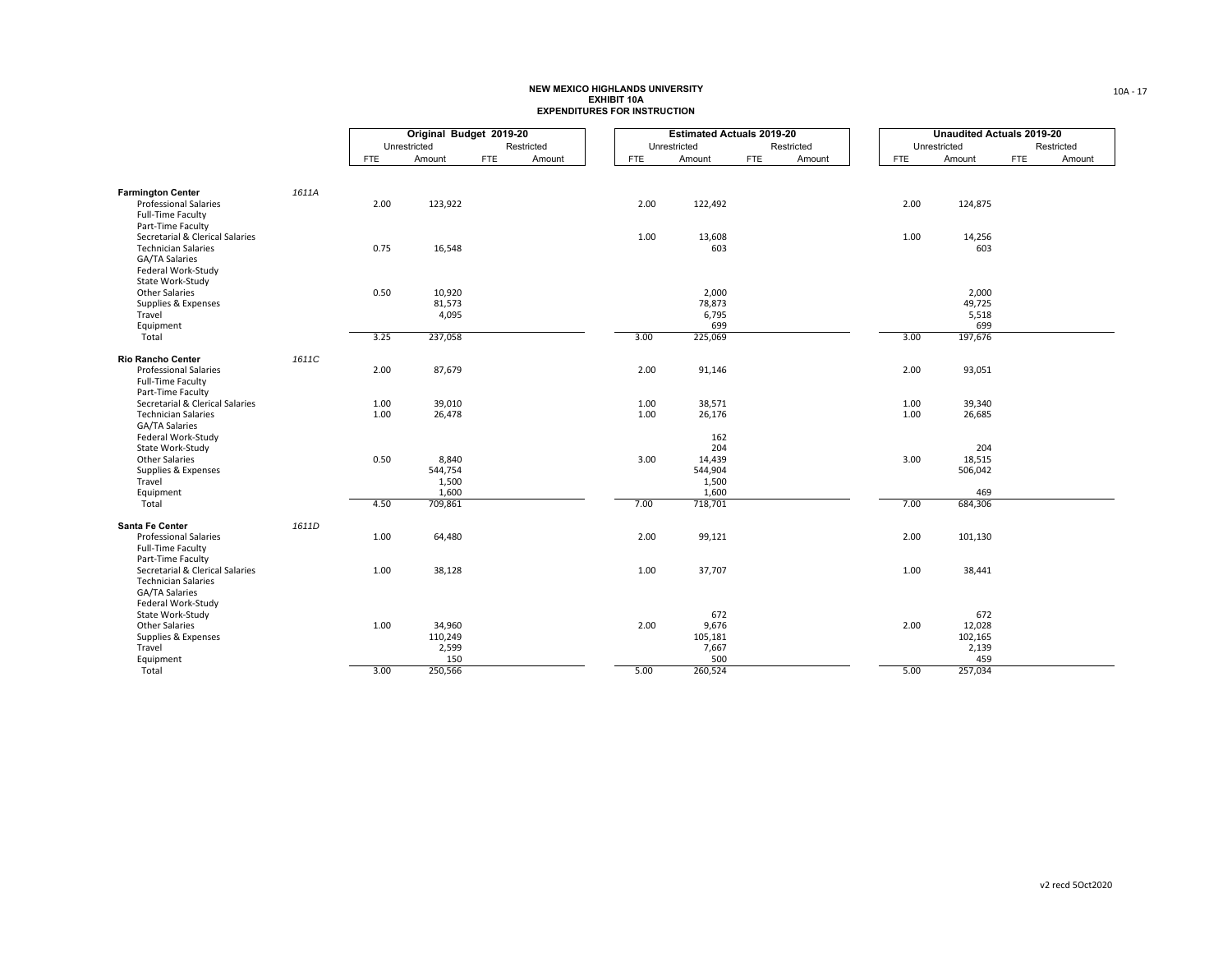|                                                                                                                                                                                              |       |              | Original Budget 2019-20 |            |            |  |              |              | <b>Estimated Actuals 2019-20</b> |        |              | <b>Unaudited Actuals 2019-20</b> |            |            |
|----------------------------------------------------------------------------------------------------------------------------------------------------------------------------------------------|-------|--------------|-------------------------|------------|------------|--|--------------|--------------|----------------------------------|--------|--------------|----------------------------------|------------|------------|
|                                                                                                                                                                                              |       | Unrestricted |                         |            | Restricted |  | Unrestricted |              | Restricted                       |        | Unrestricted |                                  |            | Restricted |
|                                                                                                                                                                                              |       | <b>FTE</b>   | Amount                  | <b>FTE</b> | Amount     |  | <b>FTE</b>   | Amount       | <b>FTE</b>                       | Amount | <b>FTE</b>   | Amount                           | <b>FTE</b> | Amount     |
| EOS - Espanola<br><b>Professional Salaries</b>                                                                                                                                               | 1611F |              |                         |            |            |  |              |              |                                  |        |              |                                  |            |            |
| Full-Time Faculty<br>Part-Time Faculty<br>Secretarial & Clerical Salaries<br><b>Technician Salaries</b><br>GA/TA Salaries<br>Federal Work-Study<br>State Work-Study<br><b>Other Salaries</b> |       |              |                         |            |            |  |              |              |                                  |        |              |                                  |            |            |
| Supplies & Expenses                                                                                                                                                                          |       |              | 2,423                   |            |            |  |              |              |                                  |        |              |                                  |            |            |
| Travel                                                                                                                                                                                       |       |              |                         |            |            |  |              |              |                                  |        |              |                                  |            |            |
| Equipment<br>Total                                                                                                                                                                           |       | 0.00         | 2,423                   |            |            |  | 0.00         | $\sim$       |                                  |        | 0.00         | $\sim$                           |            |            |
|                                                                                                                                                                                              |       |              |                         |            |            |  |              |              |                                  |        |              |                                  |            |            |
| <b>Online and Extended Learning</b><br><b>Professional Salaries</b><br>Full-Time Faculty                                                                                                     | 18000 |              |                         |            |            |  | 1.00         | 108,200      |                                  |        | 1.00         | 104,800                          |            |            |
| Part-Time Faculty<br>Secretarial & Clerical Salaries<br><b>Technician Salaries</b><br>GA/TA Salaries<br>Federal Work-Study<br>State Work-Study                                               |       |              |                         |            |            |  |              |              |                                  |        |              |                                  |            |            |
| <b>Other Salaries</b><br>Supplies & Expenses<br>Travel<br>Equipment                                                                                                                          |       |              |                         |            |            |  |              | 600          |                                  |        |              | 600                              |            |            |
| Total                                                                                                                                                                                        |       | 0.00         | $\sim$                  |            |            |  | 1.00         | 108,800      |                                  |        | 1.00         | 105,400                          |            |            |
|                                                                                                                                                                                              |       |              |                         |            |            |  |              |              |                                  |        |              |                                  |            |            |
| <b>International Education</b><br><b>Professional Salaries</b><br>Full-Time Faculty<br>Part-Time Faculty                                                                                     | 17600 | 2.00         | 103,676                 |            |            |  | 1.00         | 61,696       |                                  |        | 1.00         | 62,897                           |            |            |
| Secretarial & Clerical Salaries<br><b>Technician Salaries</b><br>GA/TA Salaries<br>Federal Work-Study<br>State Work-Study                                                                    |       |              |                         |            |            |  |              |              |                                  |        |              |                                  |            |            |
| <b>Other Salaries</b>                                                                                                                                                                        |       | 1.75         | 33,020                  |            |            |  | 2.00         | 13,740       |                                  |        | 2.00         | 17,480                           |            |            |
| Supplies & Expenses                                                                                                                                                                          |       |              | 8,930                   |            |            |  |              | 7,630        |                                  |        |              | 4,900                            |            |            |
| Travel<br>Equipment                                                                                                                                                                          |       |              | 3,331<br>500            |            |            |  |              | 4,231<br>900 |                                  |        |              | 297                              |            |            |
| Total                                                                                                                                                                                        |       | 3.75         | 149,457                 |            |            |  | 3.00         | 88,197       |                                  |        | 3.00         | 85,574                           |            |            |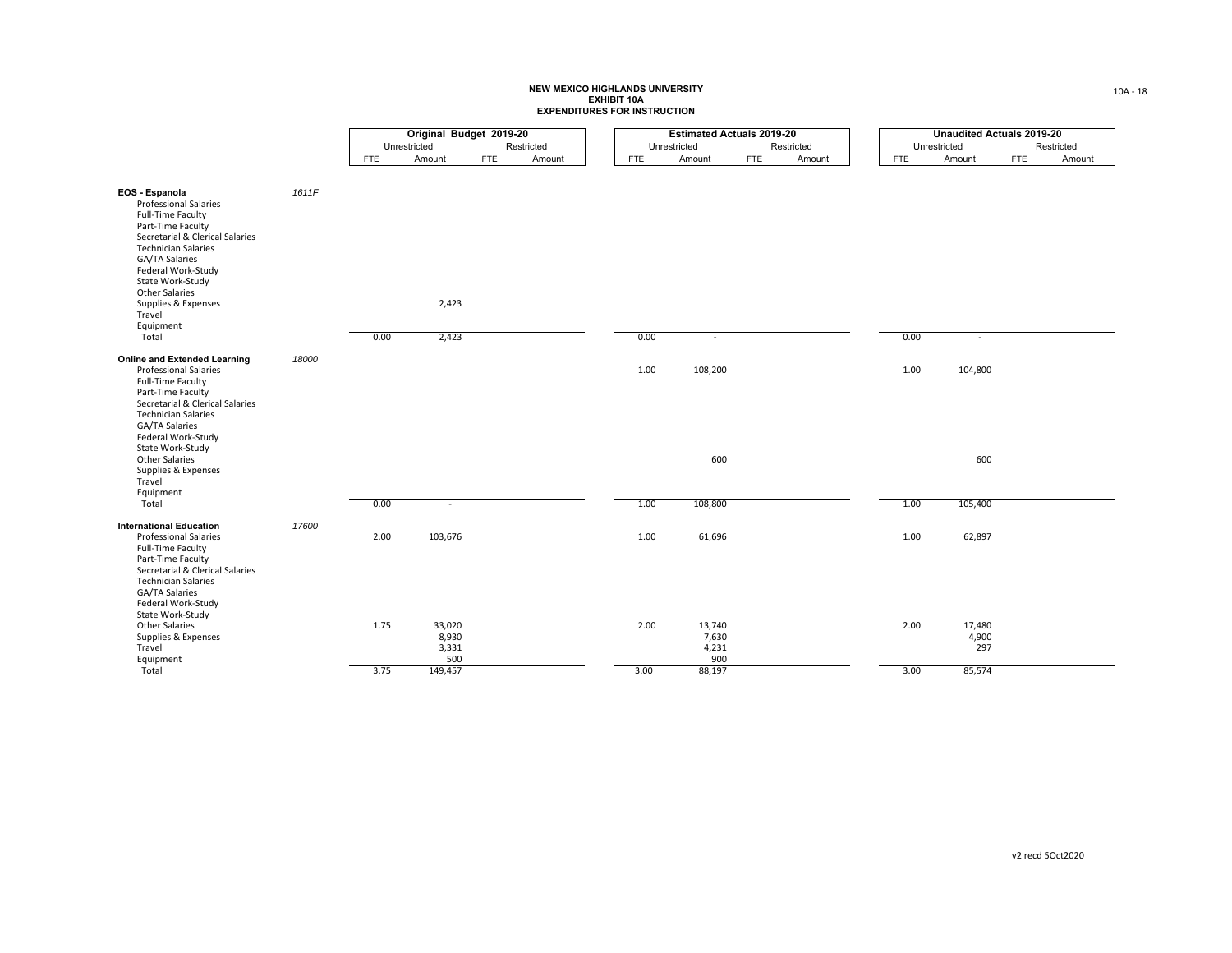|                                                                                                                                                                                                                                                                                                            |       |            | Original Budget 2019-20      |            |                |              | <b>Estimated Actuals 2019-20</b>                         |            |                |                      | <b>Unaudited Actuals 2019-20</b>                         |               |                |
|------------------------------------------------------------------------------------------------------------------------------------------------------------------------------------------------------------------------------------------------------------------------------------------------------------|-------|------------|------------------------------|------------|----------------|--------------|----------------------------------------------------------|------------|----------------|----------------------|----------------------------------------------------------|---------------|----------------|
|                                                                                                                                                                                                                                                                                                            |       |            | Unrestricted                 | Restricted |                | Unrestricted |                                                          | Restricted |                |                      | Unrestricted                                             | Restricted    |                |
|                                                                                                                                                                                                                                                                                                            |       | <b>FTE</b> | Amount                       | <b>FTE</b> | Amount         | <b>FTE</b>   | Amount                                                   | <b>FTE</b> | Amount         | <b>FTE</b>           | Amount                                                   | FTE<br>Amount |                |
| <b>University-Wide Expenditures</b><br><b>Professional Salaries</b><br>Full-Time Faculty<br>Part-Time Faculty<br>Secretarial & Clerical Salaries<br><b>Technician Salaries</b><br>GA/TA Salaries<br>Federal Work-Study<br>State Work-Study<br>Other Salaries<br>Supplies & Expenses<br>Travel<br>Equipment | 52930 |            |                              |            |                |              | 281,324<br>20,000                                        |            |                |                      | 163,477<br>19,899                                        |               |                |
| Total                                                                                                                                                                                                                                                                                                      |       | 0.00       | $\sim$                       | 0.00       | $\overline{0}$ | 0.00         | 301,324                                                  | 0.00       | $\overline{0}$ | 0.00                 | 183,376                                                  | 0.00          | $\overline{0}$ |
| <b>Projects</b><br><b>Professional Salaries</b><br>Full-Time Faculty<br>Part-Time Faculty<br>Secretarial & Clerical Salaries<br><b>Technician Salaries</b><br>GA/TA Salaries<br>Federal Work-Study<br>State Work-Study<br>Other Salaries<br>Supplies & Expenses<br>Travel<br>Equipment<br>Total            | 00511 | 0.00       | 200,000<br>85,000<br>285,000 |            |                | 1.00<br>1.00 | 14,700<br>1,305<br>279,321<br>75,419<br>8,380<br>379,124 |            |                | 1.00<br>1.00<br>2.00 | 15,300<br>1,305<br>129,891<br>44,593<br>8,380<br>199,469 |               |                |
| <b>Accreditation Expenses</b><br><b>Professional Salaries</b><br>Full-Time Faculty<br>Part-Time Faculty<br>Secretarial & Clerical Salaries<br><b>Technician Salaries</b><br>GA/TA Salaries<br>Federal Work-Study<br>State Work-Study<br>Other Salaries<br>Supplies & Expenses<br>Travel<br>Equipment       | 10811 |            | 14,976<br>28,555<br>16,391   |            |                |              | 13,272<br>69,600<br>23,905                               |            |                |                      | 14,229<br>57,911<br>3,630                                |               |                |
| Total                                                                                                                                                                                                                                                                                                      |       | 0.00       | 59,922                       | 0.00       | $\overline{0}$ |              | 106,777                                                  |            |                | 0.00                 | 75,769                                                   | 0.00          | $\overline{0}$ |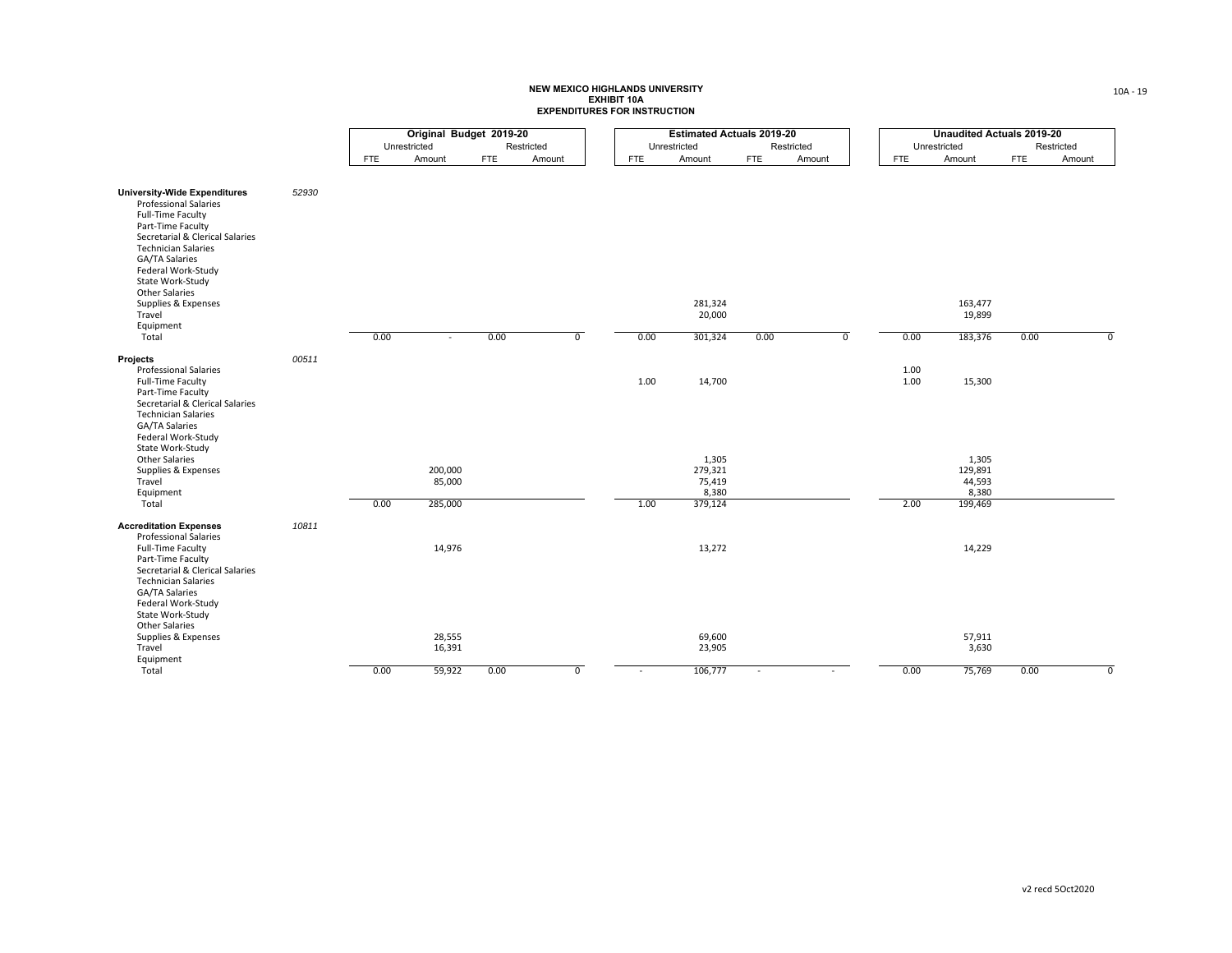|                                                                                                                                                                                                                                       |       |                                   | Original Budget 2019-20                             |            |                |                      | <b>Estimated Actuals 2019-20</b>                      |                          |            |                      | <b>Unaudited Actuals 2019-20</b>                 |            |            |
|---------------------------------------------------------------------------------------------------------------------------------------------------------------------------------------------------------------------------------------|-------|-----------------------------------|-----------------------------------------------------|------------|----------------|----------------------|-------------------------------------------------------|--------------------------|------------|----------------------|--------------------------------------------------|------------|------------|
|                                                                                                                                                                                                                                       |       |                                   | Unrestricted                                        |            | Restricted     |                      | Unrestricted                                          |                          | Restricted |                      | Unrestricted                                     |            | Restricted |
|                                                                                                                                                                                                                                       |       | FTE                               | Amount                                              | <b>FTE</b> | Amount         | <b>FTE</b>           | Amount                                                | <b>FTE</b>               | Amount     | <b>FTE</b>           | Amount                                           | <b>FTE</b> | Amount     |
| <b>Graduate Assistantships</b><br><b>Professional Salaries</b><br>Full-Time Faculty<br>Part-Time Faculty<br>Secretarial & Clerical Salaries<br><b>Technician Salaries</b><br>GA/TA Salaries<br>Federal Work-Study<br>State Work-Study | 10826 | 38.90                             | 1,062,870                                           |            |                | 83.00                | 604,822                                               |                          |            | 83.00                | 623,818                                          |            |            |
| Other Salaries<br>Supplies & Expenses<br>Travel<br>Equipment<br>Total                                                                                                                                                                 |       | 38.90                             | 1,062,870                                           | 0.00       | $\overline{0}$ | 83.00                | 604,822                                               | 0.00                     | 0.00       | 83.00                | 623,818                                          | 0.00       | 0.00       |
| <b>Unallocated Contingency (Provost)</b><br><b>Professional Salaries</b><br>Full-Time Faculty<br>Part-Time Faculty<br>Secretarial & Clerical Salaries<br><b>Technician Salaries</b><br>GA/TA Salaries<br>Federal Work-Study           |       | 10900, 10901, 10902, 10903, 10904 |                                                     |            |                | 2.00<br>6.00<br>1.00 | 15,279<br>23,331<br>9,169                             |                          |            | 2.00<br>6.00<br>1.00 | 22,694<br>21,609<br>8,831                        |            |            |
| State Work-Study<br>Other Salaries<br>Supplies & Expenses<br>Travel<br>Equipment<br>Total                                                                                                                                             |       | 0.25<br>0.25                      | 5,460<br>2,165,681<br>218,964<br>6,365<br>2,396,470 |            |                | 2.00<br>11.00        | 7,973<br>1,144,666<br>228,641<br>119,363<br>1,548,422 | $\overline{\phantom{a}}$ |            | 2.00<br>11.00        | 8,442<br>469,079<br>67,971<br>115,787<br>714,412 |            |            |
| <b>Nursing</b><br><b>Professional Salaries</b><br><b>Full-Time Faculty</b><br>Part-Time Faculty<br>Secretarial & Clerical Salaries<br><b>Technician Salaries</b><br>GA/TA Salaries<br>Federal Work-Study<br>State Work-Study          | 11640 | 1.00<br>4.00                      | 40,310<br>102,567                                   |            |                | 1.00<br>5.00         | 39,845<br>281,310<br>13,950                           |                          |            | 1.00<br>5.00         | 40,620<br>274,088<br>13,050                      |            |            |
| Other Salaries<br>Supplies & Expenses<br>Travel<br>Equipment<br>Total                                                                                                                                                                 |       | 5.00                              | 22,495<br>5,535<br>100<br>171,007                   |            |                | 6.00                 | 2,750<br>20,295<br>7,535<br>365,686                   |                          |            | 6.00                 | 2,750<br>15,902<br>5,599<br>352,009              |            |            |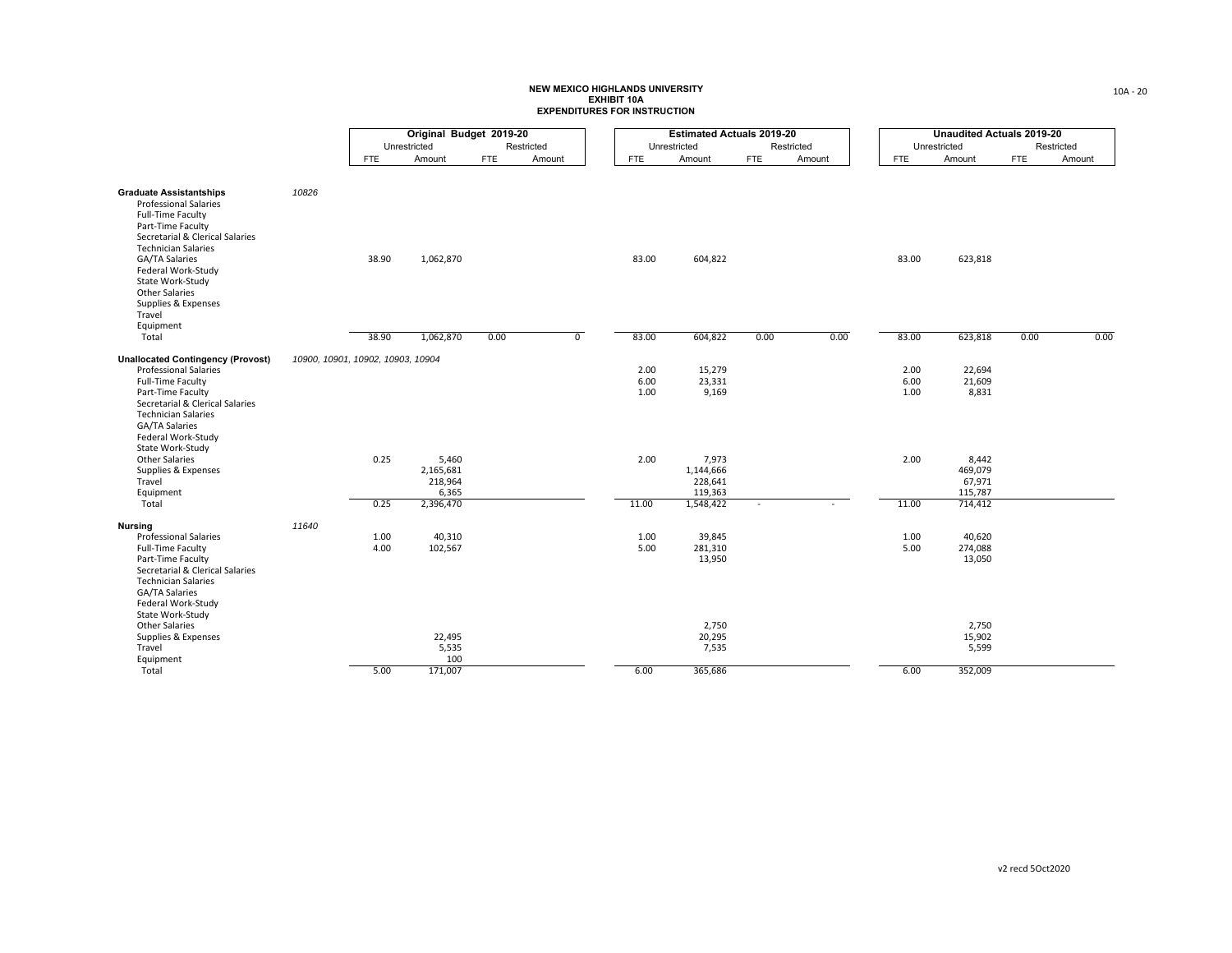|                                                                                                                                                                                                     |       |              | Original Budget 2019-20 |                      |              | <b>Estimated Actuals 2019-20</b> |            |        |            | <b>Unaudited Actuals 2019-20</b> |     |            |
|-----------------------------------------------------------------------------------------------------------------------------------------------------------------------------------------------------|-------|--------------|-------------------------|----------------------|--------------|----------------------------------|------------|--------|------------|----------------------------------|-----|------------|
|                                                                                                                                                                                                     |       | Unrestricted |                         | Restricted           | Unrestricted |                                  | Restricted |        |            | Unrestricted                     |     | Restricted |
|                                                                                                                                                                                                     |       | <b>FTE</b>   | Amount                  | Amount<br><b>FTE</b> | <b>FTE</b>   | Amount                           | FTE        | Amount | <b>FTE</b> | Amount                           | FTE | Amount     |
| <b>Emergency Operations</b><br><b>Professional Salaries</b><br>Full-Time Faculty<br>Part-Time Faculty                                                                                               | 99999 |              |                         |                      |              |                                  |            |        |            |                                  |     |            |
| Secretarial & Clerical Salaries<br><b>Technician Salaries</b><br>GA/TA Salaries<br>Federal Work-Study<br>State Work-Study<br><b>Other Salaries</b>                                                  |       |              |                         |                      |              | 5,448                            |            |        |            | 5,867                            |     |            |
| Supplies & Expenses<br>Travel                                                                                                                                                                       |       |              |                         |                      |              | 40,000                           |            |        |            | 41,419                           |     |            |
| Equipment<br>Total                                                                                                                                                                                  |       | 0.00         | $\sim$                  |                      | 0.00         | 45,448.30                        | 0.00       | 0.00   | $\sim$     | 12,654<br>59,940                 |     |            |
| La Prueba<br><b>Professional Salaries</b>                                                                                                                                                           | 12900 |              |                         |                      |              |                                  |            |        |            |                                  |     |            |
| Full-Time Faculty<br>Part-Time Faculty<br>Secretarial & Clerical Salaries<br><b>Technician Salaries</b><br>GA/TA Salaries<br>Federal Work-Study                                                     |       |              |                         |                      |              |                                  |            |        |            | 400<br>5,315                     |     |            |
| State Work-Study<br><b>Other Salaries</b><br>Supplies & Expenses<br>Travel<br>Equipment                                                                                                             |       |              | 15,045<br>2,000         |                      |              | 15,045<br>2,000                  |            |        |            | 200<br>2,912<br>(158)            |     |            |
| Total<br><b>CEII - Ctr Economic Improvemt</b><br><b>Professional Salaries</b>                                                                                                                       | 13200 | 0.00         | 17,045                  |                      |              | 17,045                           |            |        | $\sim$     | 8,669                            |     |            |
| <b>Full-Time Faculty</b><br>Part-Time Faculty<br>Secretarial & Clerical Salaries<br><b>Technician Salaries</b><br>GA/TA Salaries<br>Federal Work-Study<br>State Work-Study<br><b>Other Salaries</b> |       |              |                         |                      |              |                                  |            |        |            |                                  |     |            |
| Supplies & Expenses<br>Travel<br>Equipment                                                                                                                                                          |       |              | 5,192                   |                      |              | 100                              |            |        |            | 52                               |     |            |
| Total                                                                                                                                                                                               |       | 0.00         | 5,192                   |                      | $\sim$       | 100                              |            |        | $\sim$     | 52                               |     |            |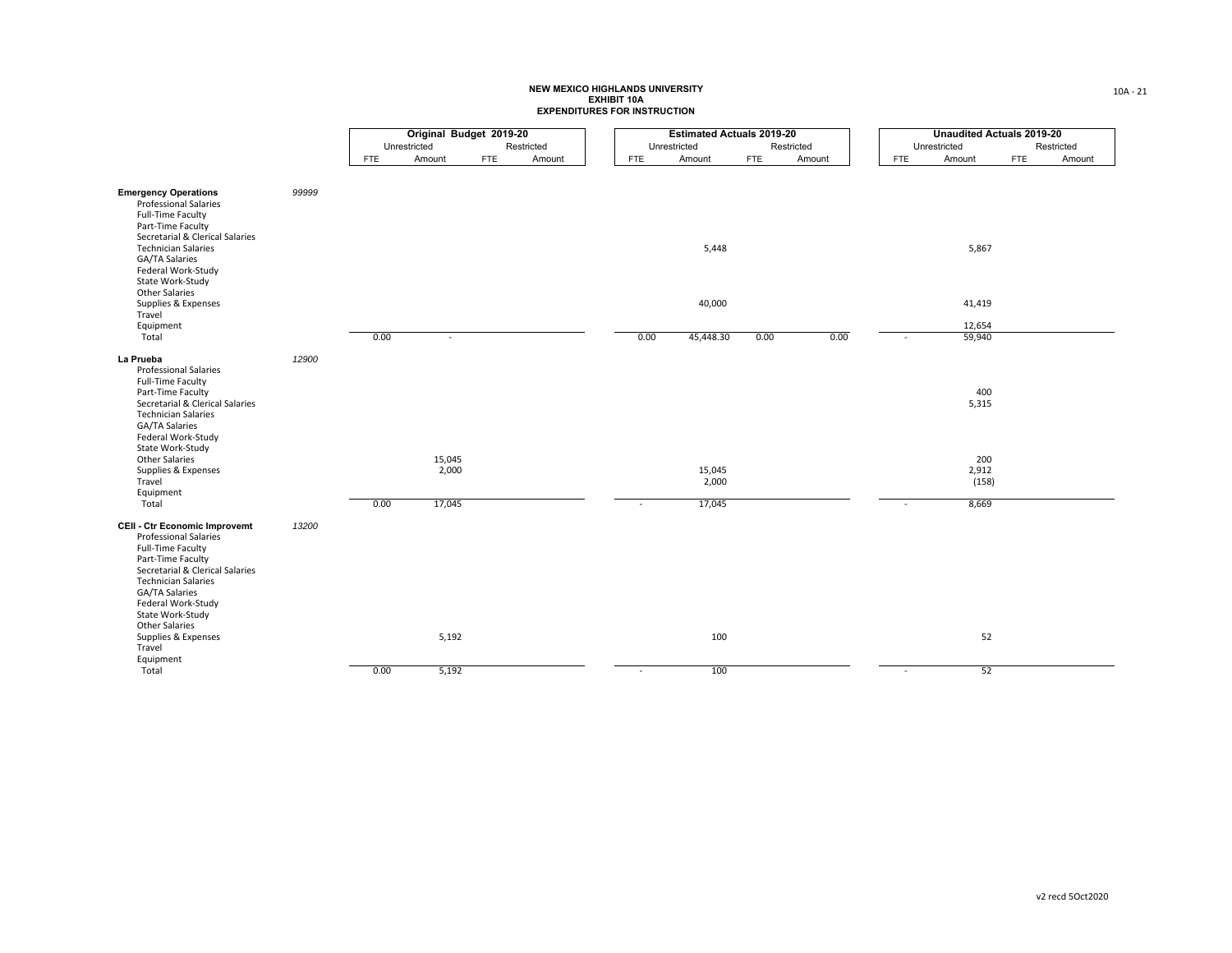|                                                                                                                                                                                                                                                                                                     |       |            | Original Budget 2019-20 |            |             |            | <b>Estimated Actuals 2019-20</b> |            |            |        | <b>Unaudited Actuals 2019-20</b> |            |             |
|-----------------------------------------------------------------------------------------------------------------------------------------------------------------------------------------------------------------------------------------------------------------------------------------------------|-------|------------|-------------------------|------------|-------------|------------|----------------------------------|------------|------------|--------|----------------------------------|------------|-------------|
|                                                                                                                                                                                                                                                                                                     |       |            | Unrestricted            |            | Restricted  |            | Unrestricted                     |            | Restricted |        | Unrestricted                     |            | Restricted  |
|                                                                                                                                                                                                                                                                                                     |       | <b>FTE</b> | Amount                  | <b>FTE</b> | Amount      | <b>FTE</b> | Amount                           | <b>FTE</b> | Amount     | FTE.   | Amount                           | <b>FTE</b> | Amount      |
|                                                                                                                                                                                                                                                                                                     |       |            |                         |            |             |            |                                  |            |            |        |                                  |            |             |
| <b>Summer Session</b><br><b>Professional Salaries</b><br>Full-Time Faculty<br>Part-Time Faculty<br>Secretarial & Clerical Salaries<br><b>Technician Salaries</b><br>GA/TA Salaries<br>Federal Work-Study<br>State Work-Study<br><b>Other Salaries</b><br>Supplies & Expenses<br>Travel<br>Equipment | 17850 |            |                         |            |             |            | 900,000                          |            |            |        | 127,303<br>359,795               |            |             |
| Total                                                                                                                                                                                                                                                                                               |       | 0.00       |                         |            |             | 0.00       | 900,000                          |            |            | 0.00   | 487,098                          |            |             |
| <b>Grants and Contracts</b>                                                                                                                                                                                                                                                                         |       |            |                         |            |             |            |                                  |            |            |        |                                  |            |             |
|                                                                                                                                                                                                                                                                                                     |       |            |                         |            |             |            |                                  |            |            |        |                                  |            |             |
| <b>Professional Salaries</b><br>Full-Time Faculty<br>Part-Time Faculty<br>Secretarial & Clerical Salaries<br><b>Technician Salaries</b>                                                                                                                                                             |       |            |                         |            |             |            |                                  |            |            |        |                                  |            |             |
| GA/TA Salaries                                                                                                                                                                                                                                                                                      |       |            |                         |            |             |            |                                  |            |            |        |                                  |            |             |
| Federal Work-Study                                                                                                                                                                                                                                                                                  |       |            |                         | 2.40       | 200,507     |            |                                  | 2.40       | 200,507    |        |                                  | 2.40       | 116,052     |
| State Work-Study                                                                                                                                                                                                                                                                                    |       |            |                         | 2.10       | 140,453     |            |                                  | 2.10       | 140,453    |        |                                  | 2.10       | 32,935      |
| <b>Other Salaries</b><br>Supplies & Expenses                                                                                                                                                                                                                                                        |       |            |                         | 0.00       | 680         |            |                                  |            | 13,750     |        |                                  |            | 9,750       |
| Travel                                                                                                                                                                                                                                                                                              |       |            |                         |            | 320         |            |                                  |            | 0          |        |                                  |            |             |
| Equipment                                                                                                                                                                                                                                                                                           |       |            |                         |            |             |            |                                  |            |            |        |                                  |            |             |
| Total                                                                                                                                                                                                                                                                                               |       | 0.00       | $\sim$                  | 4.50       | 341,960     |            | $\sim$                           | 4.50       | 354,710    | $\sim$ | $\blacksquare$                   | 4.50       | 158,737     |
| <b>SUMMARY BY CATEGORY</b>                                                                                                                                                                                                                                                                          |       |            |                         |            |             |            |                                  |            |            |        |                                  |            |             |
| <b>Professional Salaries</b>                                                                                                                                                                                                                                                                        |       | 18.97      | 959,192                 | 0.00       | 0           | 26.00      | 1,141,660                        | 0.00       | 0          | 27.00  | 1,276,074                        | 0.00       | 0           |
| Full-Time Faculty                                                                                                                                                                                                                                                                                   |       | 134.38     | 7,725,642               | 0.00       | 0           | 159.00     | 8,964,211                        | 0.00       | 0          | 159.00 | 7,617,381                        | 0.00       | $\mathbf 0$ |
| Part-Time Faculty                                                                                                                                                                                                                                                                                   |       | 15.65      | 273,723                 | 0.00       | 0           | 80.00      | 644,028                          | 0.00       | 0          | 80.00  | 1,186,780                        | 0.00       | $\Omega$    |
| Secretarial & Clerical Salaries                                                                                                                                                                                                                                                                     |       | 16.17      | 493,012                 | 0.00       | 0           | 24.00      | 492,654                          | 0.00       | 0          | 24.00  | 504,508                          | 0.00       | $\mathbf 0$ |
| <b>Technician Salaries</b>                                                                                                                                                                                                                                                                          |       | 3.25       | 105,690                 | 0.00       | $\pmb{0}$   | 2.00       | 63,363                           | 0.00       | 0          | 2.00   | 64,551                           | 0.00       | $\Omega$    |
| GA/TA Salaries                                                                                                                                                                                                                                                                                      |       | 39.47      | 1,068,370               | 0.00       | 0           | 88.00      | 623,527                          | 0.00       | 0          | 88.00  | 641,455                          | 0.00       | $\Omega$    |
| Federal Work-Study                                                                                                                                                                                                                                                                                  |       | 0.00       | $\omega$                | 2.40       | 200,507     | 0.00       | 690                              | 2.40       | 200,507    | 0.00   | $\sim$                           | 2.40       | 116,052     |
| State Work-Study                                                                                                                                                                                                                                                                                    |       | 12.50      | 235,638                 | 2.10       | 140,453     | 0.00       | 8,176                            | 2.10       | 140,453    | 0.00   | 8,176                            | 2.10       | 32,935      |
| <b>Other Salaries</b>                                                                                                                                                                                                                                                                               |       | 39.83      | 812,156                 | 0.00       | $\mathbf 0$ | 97.00      | 544,826                          | 0.00       | $\sim$     | 70.00  | 590,701                          | 0.00       |             |
| Supplies & Expenses                                                                                                                                                                                                                                                                                 |       | 0.00       | 6,158,115               | 0.00       | 680         | 0.00       | 5,537,879                        | 0.00       | 13,750     | 0.00   | 2,332,040                        | 0.00       | 9,750       |
| Travel                                                                                                                                                                                                                                                                                              |       | 0.00       | 454,952                 | 0.00       | 320         | 0.00       | 487,797                          | 0.00       | 0          | 0.00   | 183,086                          | 0.00       | $\mathbf 0$ |
| Equipment                                                                                                                                                                                                                                                                                           |       | 0.00       | 71,645                  | 0.00       | 0           | 0.00       | 260,658                          | 0.00       | 0          | 0.00   | 241,741                          | 0.00       | $\mathbf 0$ |
| <b>Indirect Cost</b>                                                                                                                                                                                                                                                                                |       |            |                         |            |             |            |                                  |            |            |        |                                  |            |             |
| TOTAL EXPEND Before FRINGE/ISC                                                                                                                                                                                                                                                                      |       | 280.21     | 18,358,135              | 4.50       | 341,960     | 476.00     | 18,769,468                       | 4.50       | 354,710    | 450.00 | 14,646,492                       | 4.50       | 158,737     |
| <b>FRINGE BENEFITS</b>                                                                                                                                                                                                                                                                              |       |            | 3,697,318               |            |             |            | 3,416,178                        |            |            |        | 4,036,380                        |            |             |
| INTERNAL SERVICE CHARGES                                                                                                                                                                                                                                                                            |       |            |                         |            |             |            |                                  |            |            |        |                                  |            |             |
| Computer Support                                                                                                                                                                                                                                                                                    |       |            |                         |            |             |            |                                  |            |            |        |                                  |            |             |
| Telephone Support                                                                                                                                                                                                                                                                                   |       |            | 174,842                 |            |             |            |                                  |            |            |        |                                  |            |             |
| Overhead Charges                                                                                                                                                                                                                                                                                    |       |            |                         |            |             |            |                                  |            |            |        |                                  |            |             |
| TOT INT SERV CHARGES                                                                                                                                                                                                                                                                                |       | 0.00       | 174,842                 |            | 0           | 0.00       |                                  |            | 0          | 0.00   | $\sim$                           |            | 0           |
| <b>TOTAL EXPENDITURES</b>                                                                                                                                                                                                                                                                           |       | 280.21     | 22,230,294              | 4.50       | 341,960     | 476.00     | 22,185,646                       | 4.50       | 354,710    | 450.00 | 18,682,873                       | 4.50       | 158,737     |
|                                                                                                                                                                                                                                                                                                     |       |            |                         |            |             |            |                                  |            |            |        |                                  |            |             |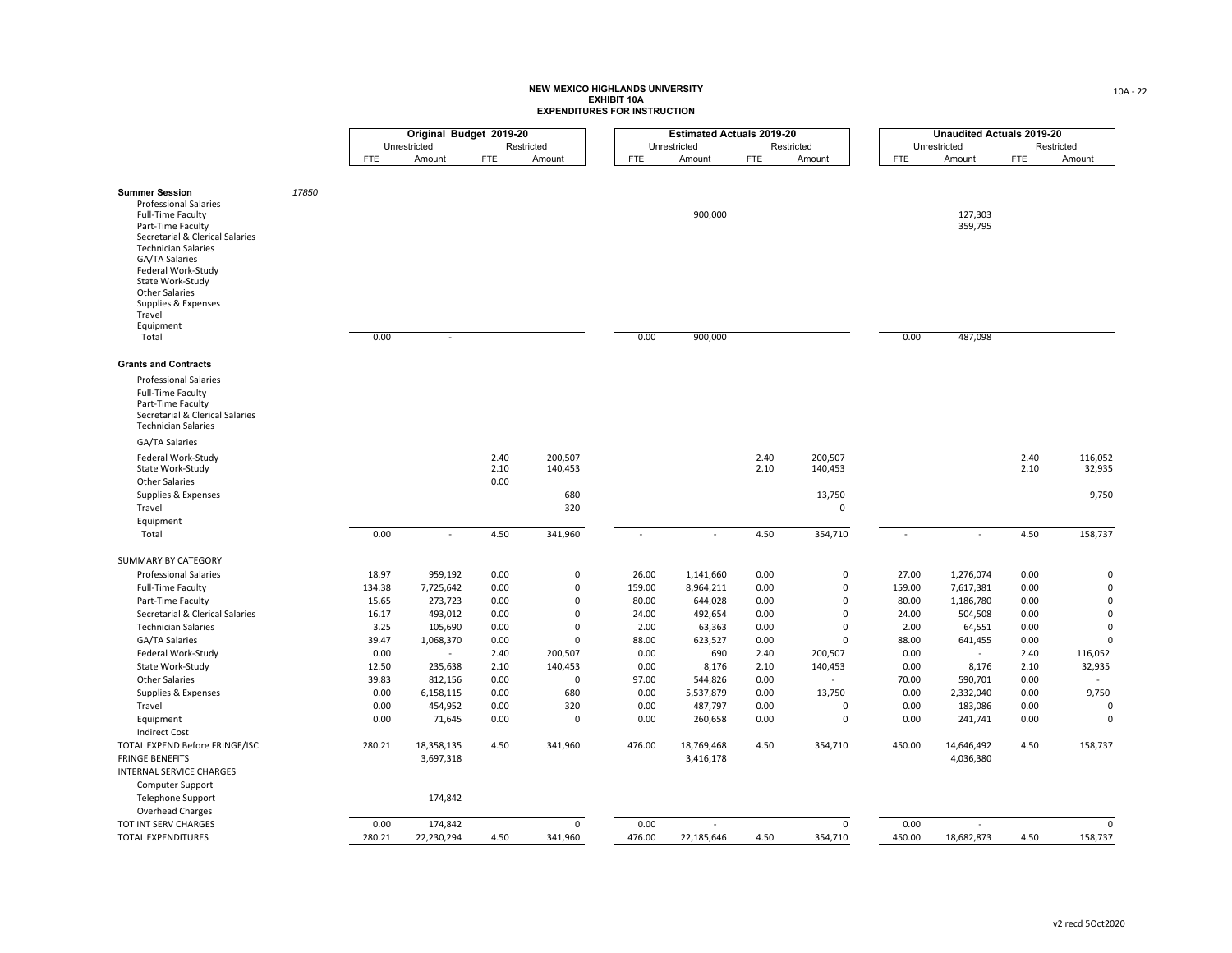#### **NEW MEXICO HIGHLANDS UNIVERSITYEXHIBIT 11AEXPENDITURES FOR ACADEMIC SUPPORT**

|                                     |              | Original Budget 2019-20 |              |            |            |            | <b>Estimated Actuals 2019-20</b> |      |            |            | <b>Unaudited Actuals 2019-20</b> |            |            |
|-------------------------------------|--------------|-------------------------|--------------|------------|------------|------------|----------------------------------|------|------------|------------|----------------------------------|------------|------------|
|                                     |              |                         | Unrestricted |            | Restricted |            | Unrestricted                     |      | Restricted |            | Unrestricted                     |            | Restricted |
|                                     |              | <b>FTE</b>              | Amount       | <b>FTE</b> | Amount     | <b>FTE</b> | Amount                           | FTE  | Amount     | <b>FTE</b> | Amount                           | <b>FTE</b> | Amount     |
| <b>LIBRARY</b>                      |              |                         |              |            |            |            |                                  |      |            |            |                                  |            |            |
| Library                             | 17700        | 22.70                   | 1,366,977    | 0.00       | $\Omega$   | 33.00      | 1,288,999                        | 0.00 | 0          | 33.00      | 1,233,895                        | 0.00       | 0          |
| ACADEMIC ADMINISTRATION             |              |                         |              |            |            |            |                                  |      |            |            |                                  |            |            |
| College of Arts and Sciences        | 11010        | 2.50                    | 168,803      | 0.00       | $\Omega$   | 3.00       | 184,058                          | 0.00 | 0          | 3.00       | 186,245                          | 0.00       | 0          |
| School of Education                 | 12010        | 3.45                    | 203,333      | 0.00       |            | 5.00       | 166,139                          | 0.00 | $\Omega$   | 5.00       | 175,311                          | 0.00       | 0          |
| School of Business, Media & Tech    | 13010        | 1.50                    | 142,135      | 0.00       |            | 2.00       | 141,106                          | 0.00 |            | 2.00       | 133,313                          | 0.00       | 0          |
| Office of the Dean - School of Soci | 14010        | 1.00                    | 115,619      | 0.00       |            | 1.00       | 114,317                          | 0.00 | 0          | 1.00       | 113,737                          | 0.00       | 0          |
| <b>Faculty Senate</b>               | 17400        | 0.50                    | 18,738       | 0.00       |            | 4.00       | 59,968                           | 0.00 | $\Omega$   | 4.00       | 58,351                           | 0.00       | 0          |
| <b>Graduate Studies</b>             | 17500        | 1.00                    | 56,197       | 0.00       |            | 2.00       | 72,316                           | 0.00 |            | 2.00       | 66,176                           | 0.00       | $\Omega$   |
| Unallocated (Academic Support)      | 31900, 31901 | 0.00                    | 3,500        | 0.00       |            | 0.00       | 3,500                            | 0.00 |            | 0.00       |                                  | 0.00       | 0          |
| <b>SUBTOT ACAD ADMINISTR</b>        |              | 9.95                    | 708,325      | 0.00       |            | 17.00      | 741,403                          | 0.00 | $\Omega$   | 17.00      | 733,135                          | 0.00       | $\Omega$   |
| <b>RESTRICTED ACADEMIC SUPPORT</b>  |              |                         |              |            |            |            |                                  |      |            |            |                                  |            |            |
| <b>Grants and Contracts</b>         |              | 0.00                    | 0            | 2.70       | 33,576     | 0.00       |                                  | 2.70 | 39,583     | 0.00       | $\blacksquare$                   | 2.70       | 33,110     |
| TOT EXPEND Before FRINGE/ISC        |              | 32.65                   | 2,075,302    | 2.70       | 33,576     | 50.00      | 2,030,403                        | 2.70 | 39,583     | 50.00      | 1,967,030                        | 2.70       | 33,110     |
| <b>FRINGE BENEFITS</b>              |              | 0.00                    | 472,022      | 0.00       | $\Omega$   | 0.00       | 459,169                          | 0.00 | -0         | 0.00       | 490,214                          | 0.00       | $\Omega$   |
| INT SERVICE CHARGES                 |              | 0.00                    | 16,492       | 0.00       | $\Omega$   | 0.00       | $\overline{\phantom{a}}$         | 0.00 | $\Omega$   | 0.00       | $\overline{\phantom{a}}$         | 0.00       | $\Omega$   |
| <b>TOTAL EXPENDITURES</b>           |              | 32.65                   | 2,563,816    | 2.70       | 33,576     | 50.00      | 2,489,572                        | 2.70 | 39,583     | 50.00      | 2,457,244                        | 2.70       | 33,110     |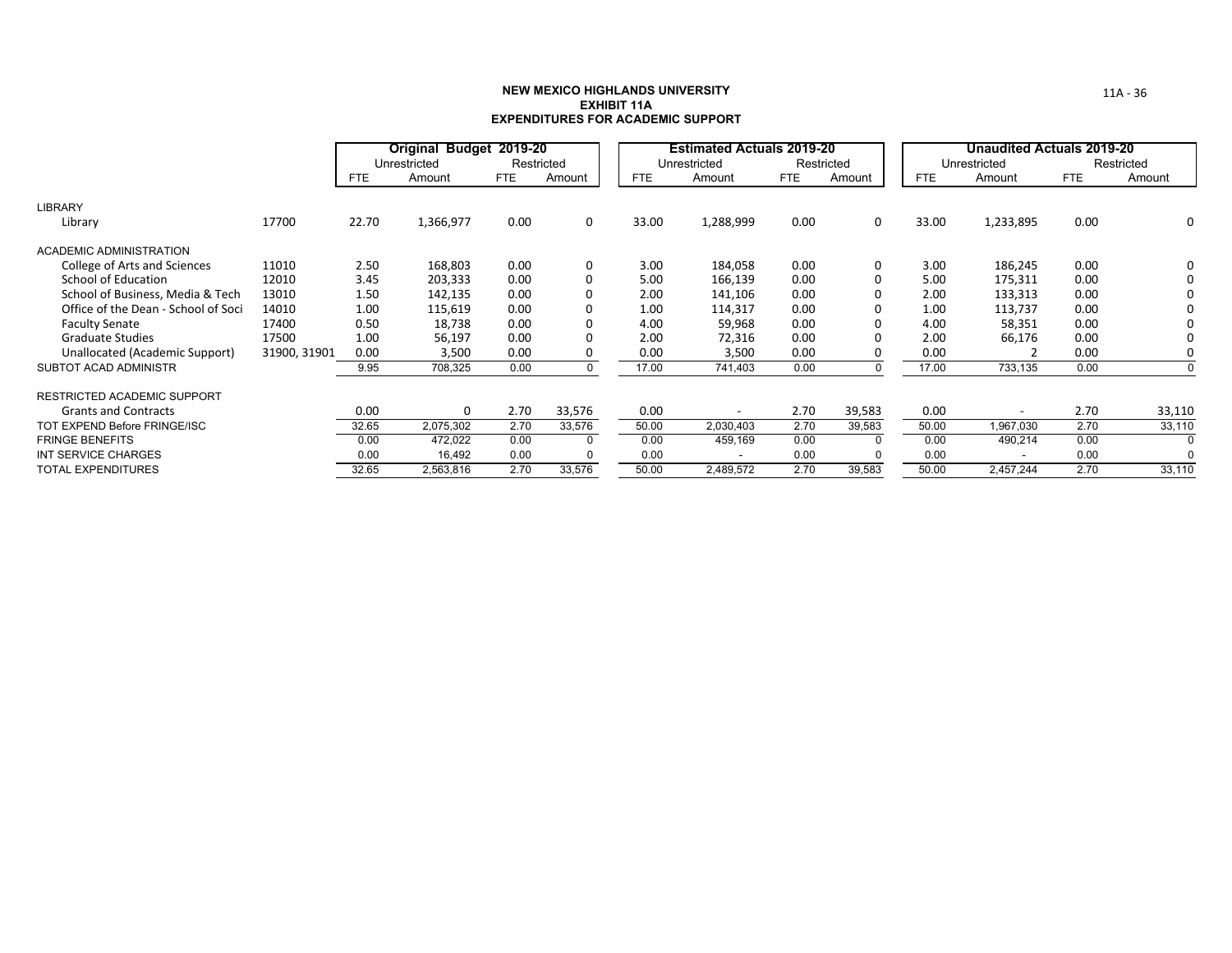|                                     |       |            | Original Budget 2019-20 |            |                |            | <b>Estimated Actuals 2019-20</b> |            |        |            | <b>Unaudited Actuals 2019-20</b> |            |            |
|-------------------------------------|-------|------------|-------------------------|------------|----------------|------------|----------------------------------|------------|--------|------------|----------------------------------|------------|------------|
|                                     |       |            | Unrestricted            |            | Restricted     |            | Unrestricted                     | Restricted |        |            | Unrestricted                     |            | Restricted |
|                                     |       | <b>FTE</b> | Amount                  | <b>FTE</b> | Amount         | <b>FTE</b> | Amount                           | <b>FTE</b> | Amount | <b>FTE</b> | Amount                           | <b>FTE</b> | Amount     |
| Library                             | 17700 |            |                         |            |                |            |                                  |            |        |            |                                  |            |            |
| <b>Professional Salaries</b>        |       | 11.70      | 578,361                 |            |                | 14.00      | 588,859                          |            |        | 14.00      | 601,377                          |            |            |
| Secretarial & Clerical Salaries     |       | 2.00       | 68,599                  |            |                | 1.00       | 40,032                           |            |        | 1.00       | 40,742                           |            |            |
| <b>Technician Salaries</b>          |       | 1.00       | 32,678                  |            |                | 2.00       | 35,537                           |            |        | 2.00       | 36,692                           |            |            |
| Federal Work-Study                  |       |            |                         |            |                |            |                                  |            |        |            |                                  |            |            |
| State Work-Study                    |       | 1.00       | 17,160                  |            |                |            | 1,296                            |            |        |            | 1,296                            |            |            |
| <b>Other Salaries</b>               |       | 7.00       | 120,120                 |            |                | 16.00      | 73,217                           |            |        | 16.00      | 78,683                           |            |            |
| Supplies & Expenses                 |       |            | 544,489                 |            |                |            | 534,159                          |            |        |            | 469,583                          |            |            |
| Travel                              |       |            | 3,550                   |            |                |            | 5,500                            |            |        |            | 4,261                            |            |            |
| Equipment                           |       |            | 2,020                   |            |                |            | 10,400                           |            |        |            | 1,261                            |            |            |
| Total                               |       | 22.70      | 1,366,977               | 0.00       | $\mathbf 0$    | 33.00      | 1,288,999                        |            |        | 33.00      | 1,233,895                        | 0.00       | $\Omega$   |
| <b>College of Arts and Sciences</b> | 11010 |            |                         |            |                |            |                                  |            |        |            |                                  |            |            |
| <b>Professional Salaries</b>        |       | 1.00       | 111,384                 |            |                | 1.00       | 130,215                          |            |        | 1.00       | 132,561                          |            |            |
| Secretarial & Clerical Salaries     |       | 1.00       | 41,173                  |            |                | 1.00       | 40,709                           |            |        | 1.00       | 42,689                           |            |            |
| <b>Technician Salaries</b>          |       |            |                         |            |                |            |                                  |            |        |            |                                  |            |            |
| Federal Work-Study                  |       |            |                         |            |                |            |                                  |            |        |            |                                  |            |            |
| State Work-Study                    |       |            |                         |            |                |            | 481                              |            |        |            | 481                              |            |            |
| <b>Other Salaries</b>               |       | 0.50       | 9,100                   |            |                | 1.00       | 5,508                            |            |        | 1.00       | 5,688                            |            |            |
| Supplies & Expenses                 |       |            | 5,934                   |            |                |            | 5,934                            |            |        |            | 4,280                            |            |            |
| Travel                              |       |            | 1,073                   |            |                |            | 1,073                            |            |        |            | 546                              |            |            |
| Equipment                           |       |            | 139                     |            |                |            | 139                              |            |        |            |                                  |            |            |
| Total                               |       | 2.50       | 168,803                 | 0.00       | $\overline{0}$ | 3.00       | 184,058                          | 0.00       | 0.00   | 3.00       | 186,245                          | 0.00       | 0          |
| <b>School of Education</b>          | 12010 |            |                         |            |                |            |                                  |            |        |            |                                  |            |            |
| <b>Professional Salaries</b>        |       | 1.20       | 129,346                 |            |                | 1.00       | 105,765                          |            |        | 1.00       | 114,686                          |            |            |
| Secretarial & Clerical Salaries     |       | 1.00       | 47,637                  |            |                | 1.00       | 47,103                           |            |        | 1.00       | 48,019                           |            |            |
| <b>Technician Salaries</b>          |       |            |                         |            |                |            |                                  |            |        |            |                                  |            |            |
| Federal Work-Study                  |       |            |                         |            |                |            |                                  |            |        |            |                                  |            |            |
| State Work-Study                    |       |            |                         |            |                |            |                                  |            |        |            |                                  |            |            |
| <b>Other Salaries</b>               |       | 1.25       | 22,100                  |            |                | 3.00       | 9,056                            |            |        | 3.00       | 8,725                            |            |            |
| Supplies & Expenses                 |       |            | 3,645                   |            |                |            | 4,215                            |            |        |            | 3,880                            |            |            |
| Travel                              |       |            | 0                       |            |                |            |                                  |            |        |            |                                  |            |            |
| Equipment                           |       |            | 605                     |            |                |            |                                  |            |        |            |                                  |            |            |
| Total                               |       | 3.45       | 203,333                 | 0.00       | $\mathbf 0$    | 5.00       | 166,139                          |            |        | 5.00       | 175,311                          | 0.00       | 0          |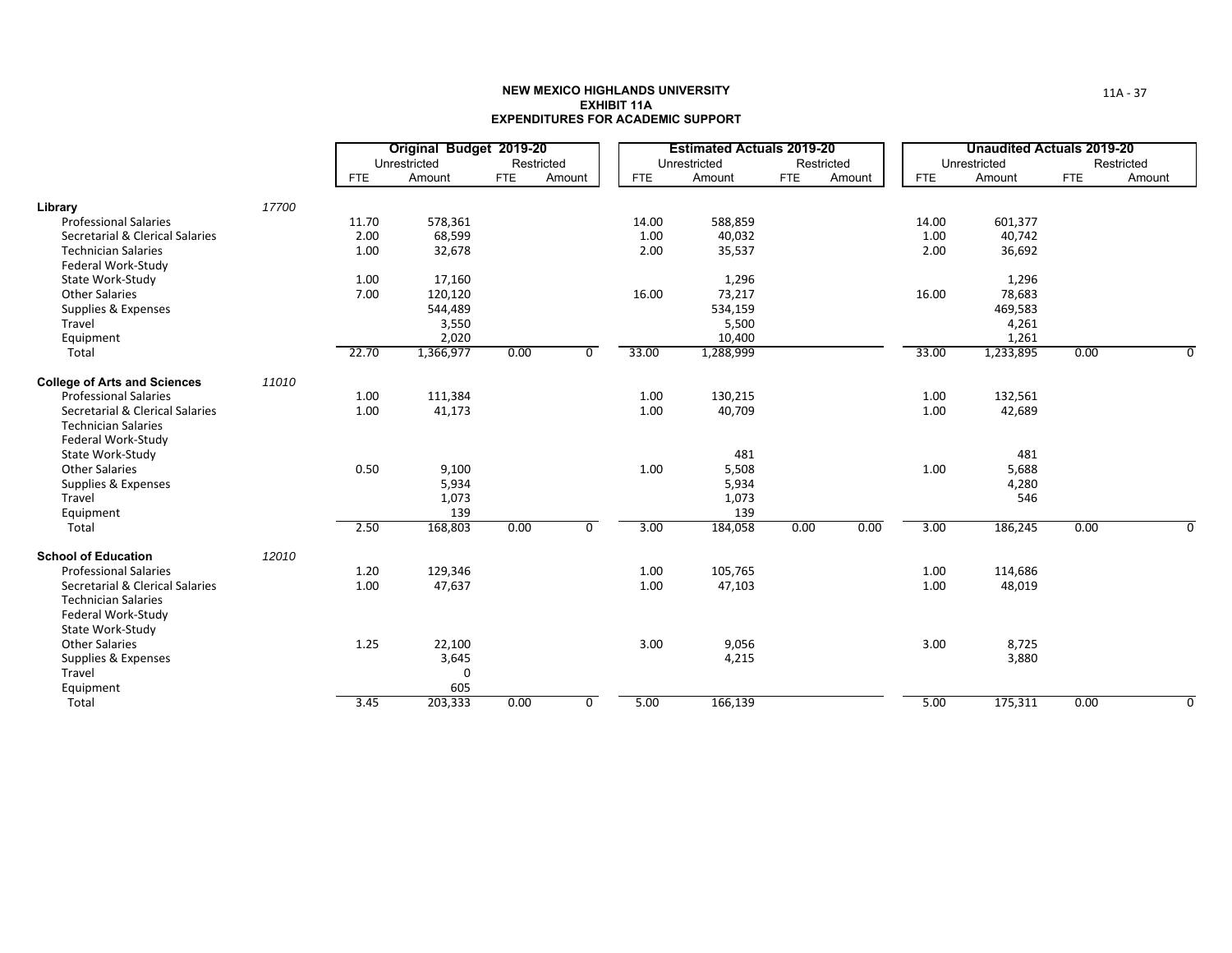|                                                                                                                                                                  |       |            | Original Budget 2019-20 |            |                |            | <b>Estimated Actuals 2019-20</b> |            |            |            | <b>Unaudited Actuals 2019-20</b> |            |            |
|------------------------------------------------------------------------------------------------------------------------------------------------------------------|-------|------------|-------------------------|------------|----------------|------------|----------------------------------|------------|------------|------------|----------------------------------|------------|------------|
|                                                                                                                                                                  |       |            | Unrestricted            |            | Restricted     |            | Unrestricted                     |            | Restricted |            | Unrestricted                     |            | Restricted |
|                                                                                                                                                                  |       | <b>FTE</b> | Amount                  | <b>FTE</b> | Amount         | <b>FTE</b> | Amount                           | <b>FTE</b> | Amount     | <b>FTE</b> | Amount                           | <b>FTE</b> | Amount     |
| School of Business, Media & Tech                                                                                                                                 | 13010 |            |                         |            |                |            |                                  |            |            |            |                                  |            |            |
| <b>Professional Salaries</b>                                                                                                                                     |       | 1.00       | 107,120                 |            |                | 1.00       | 105,765                          |            |            | 1.00       | 107,823                          |            |            |
| Secretarial & Clerical Salaries<br><b>Technician Salaries</b><br>Federal Work-Study<br>State Work-Study                                                          |       | 0.50       | 24,412                  |            |                | 1.00       | 24,137                           |            |            | 1.00       | 24,607                           |            |            |
| <b>Other Salaries</b>                                                                                                                                            |       |            |                         |            |                |            | 600                              |            |            |            | 600                              |            |            |
| Supplies & Expenses                                                                                                                                              |       |            | 5,603                   |            |                |            | 5,603                            |            |            |            | 210                              |            |            |
| Travel<br>Equipment                                                                                                                                              |       |            | 5,000                   |            |                |            | 5,000                            |            |            |            | 73                               |            |            |
| Total                                                                                                                                                            |       | 1.50       | 142,135                 | 0.00       | 0              | 2.00       | 141,106                          |            |            | 2.00       | 133,313                          | 0.00       | 0          |
| Office of the Dean - School of Soci                                                                                                                              | 14010 |            |                         |            |                |            |                                  |            |            |            |                                  |            |            |
| <b>Professional Salaries</b><br>Secretarial & Clerical Salaries<br><b>Technician Salaries</b><br>Federal Work-Study<br>State Work-Study<br><b>Other Salaries</b> |       | 1.00       | 112,869                 |            |                | 1.00       | 111,567                          |            |            | 1.00       | 113,737                          |            |            |
| Supplies & Expenses<br>Travel<br>Equipment                                                                                                                       |       |            | 2,750                   |            |                |            | 2,750                            |            |            |            |                                  |            |            |
| Total                                                                                                                                                            |       | 1.00       | 115,619                 | 0.00       | $\overline{0}$ | 1.00       | 114,317                          |            |            | 1.00       | 113,737                          | 0.00       | 0          |
| <b>Faculty Senate</b>                                                                                                                                            | 17400 |            |                         |            |                |            |                                  |            |            |            |                                  |            |            |
| <b>Professional Salaries</b>                                                                                                                                     |       |            |                         |            |                | 2.00       | 43,395                           |            |            | 2.00       | 43,033                           |            |            |
| Secretarial & Clerical Salaries<br><b>Technician Salaries</b><br>Federal Work-Study<br>State Work-Study                                                          |       | 0.50       | 15,567                  |            |                | 1.00       | 10,613                           |            |            | 1.00       | 11,761                           |            |            |
| <b>Other Salaries</b>                                                                                                                                            |       |            |                         |            |                | 1.00       | 2,789                            |            |            | 1.00       | 2,969                            |            |            |
| Supplies & Expenses                                                                                                                                              |       |            | 2,119                   |            |                |            | 2,349                            |            |            |            | 588                              |            |            |
| Travel<br>Equipment                                                                                                                                              |       |            | 1,052                   |            |                |            | 822                              |            |            |            |                                  |            |            |
| Total                                                                                                                                                            |       | 0.50       | 18,738                  | 0.00       | $\mathbf 0$    | 4.00       | 59,968                           |            |            | 4.00       | 58,351                           | 0.00       | $\Omega$   |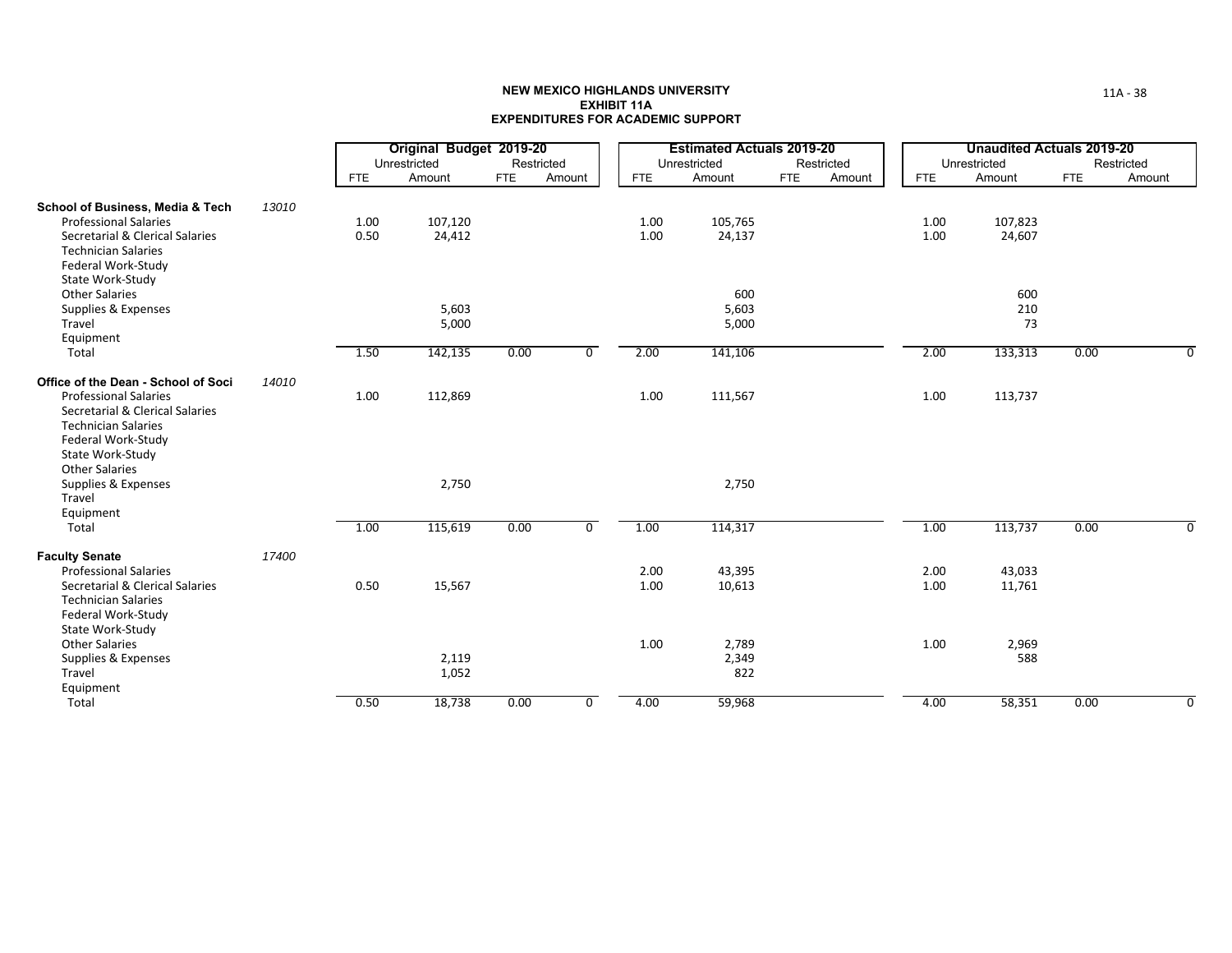|                                                                                                                                                                                                                                                                  |                            |            | Original Budget 2019-20<br>Unrestricted | Restricted   |                  |      | <b>Estimated Actuals 2019-20</b><br>Unrestricted |              | Restricted      |            | <b>Unaudited Actuals 2019-20</b><br>Unrestricted |              | Restricted      |
|------------------------------------------------------------------------------------------------------------------------------------------------------------------------------------------------------------------------------------------------------------------|----------------------------|------------|-----------------------------------------|--------------|------------------|------|--------------------------------------------------|--------------|-----------------|------------|--------------------------------------------------|--------------|-----------------|
|                                                                                                                                                                                                                                                                  |                            | <b>FTE</b> | Amount                                  | <b>FTE</b>   | Amount           | FTE  | Amount                                           | FTE          | Amount          | <b>FTE</b> | Amount                                           | <b>FTE</b>   | Amount          |
| <b>Graduate Studies</b><br><b>Professional Salaries</b><br>Secretarial & Clerical Salaries<br><b>Technician Salaries</b><br>Federal Work-Study                                                                                                                   | 17500                      | 1.00       | 38,181                                  |              |                  | 1.00 | 42,433                                           |              |                 | 1.00       | 43,183                                           |              |                 |
| State Work-Study<br><b>Other Salaries</b><br>Supplies & Expenses<br>Travel<br>Equipment                                                                                                                                                                          |                            |            | 12,416<br>5,600                         |              |                  | 1.00 | 11,866<br>12,916<br>5,100                        |              |                 | 1.00       | 12,066<br>9,598<br>1,329                         |              |                 |
| Total                                                                                                                                                                                                                                                            |                            | 1.00       | 56,197                                  | 0.00         | 0                | 2.00 | 72,316                                           | 0.00         | $\overline{0}$  | 2.00       | 66,176                                           | 0.00         | $\Omega$        |
| <b>Unallocated (Academic Support)</b><br><b>Professional Salaries</b><br>Secretarial & Clerical Salaries<br><b>Technician Salaries</b><br>Federal Work-Study<br>State Work-Study<br><b>Other Salaries</b><br>Supplies & Expenses<br>Travel<br>Equipment<br>Total | 31900, 31901, 31902, 31903 | 0.00       | 500<br>3,000<br>3,500                   | 0.00         | $\overline{0}$   | 0.00 | 500<br>3,000<br>3,500                            | 0.00         | $\overline{0}$  | 0.00       | $\overline{2}$<br>$\overline{2}$                 | 0.00         | $\Omega$        |
| <b>Grants and Contracts</b><br><b>Professional Salaries</b><br>Secretarial & Clerical Salaries<br><b>Technician Salaries</b><br>Federal Work-Study<br>State Work-Study                                                                                           |                            |            |                                         | 1.50<br>1.20 | 19,895<br>13,681 |      |                                                  | 1.50<br>1.20 | 32,477<br>7,106 |            |                                                  | 1.50<br>1.20 | 25,912<br>7,198 |
| <b>Other Salaries</b><br>Supplies & Expenses<br>Travel<br>Equipment<br>Total                                                                                                                                                                                     |                            | 0.00       | 0                                       | 2.70         | 33,576           | 0.00 | $\overline{\phantom{a}}$                         | 2.70         | 39,583          | 0.00       |                                                  | 2.70         | 33,110          |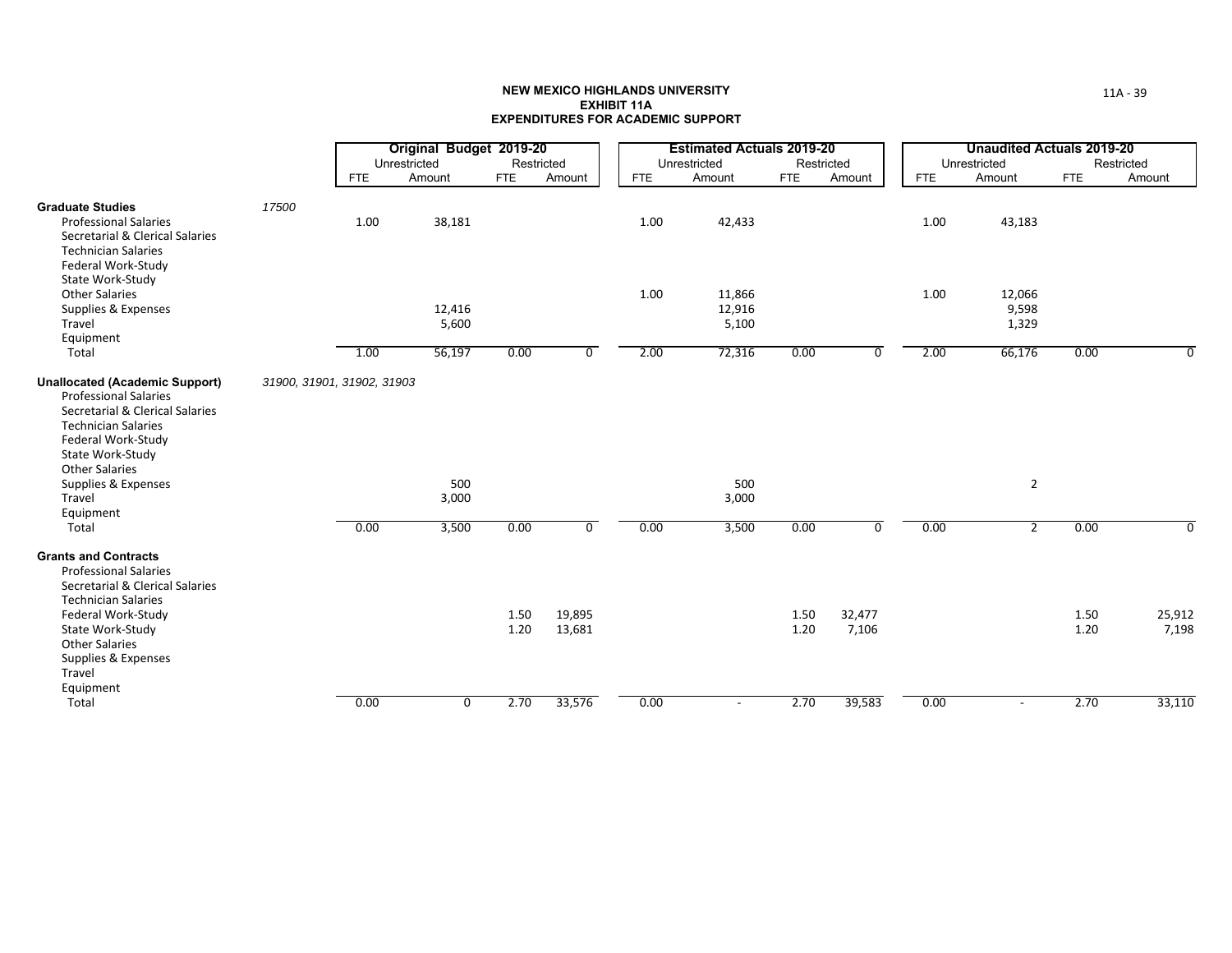|                                                            |            | Original Budget 2019-20 |            |            |            | <b>Estimated Actuals 2019-20</b> |            |            |            | <b>Unaudited Actuals 2019-20</b> |            |            |
|------------------------------------------------------------|------------|-------------------------|------------|------------|------------|----------------------------------|------------|------------|------------|----------------------------------|------------|------------|
|                                                            |            | Unrestricted            |            | Restricted |            | Unrestricted                     |            | Restricted |            | Unrestricted                     |            | Restricted |
|                                                            | <b>FTE</b> | Amount                  | <b>FTE</b> | Amount     | <b>FTE</b> | Amount                           | <b>FTE</b> | Amount     | <b>FTE</b> | Amount                           | <b>FTE</b> | Amount     |
| SUMMARY BY CATEGORY                                        |            |                         |            |            |            |                                  |            |            |            |                                  |            |            |
| <b>Professional Salaries</b>                               | 16.90      | 1,077,261               | 0.00       | 0          | 21.00      | 1,128,000                        | 0.00       | 0          | 21.00      | 1,156,401                        | 0.00       | 0          |
| Secretarial & Clerical Salaries                            | 5.00       | 197,387                 | 0.00       | 0          | 5.00       | 162,594                          | 0.00       | $\Omega$   | 5.00       | 167,818                          | 0.00       | 0          |
| <b>Technician Salaries</b>                                 | 1.00       | 32,678                  | 0.00       | 0          | 2.00       | 35,537                           | 0.00       | $\Omega$   | 2.00       | 36,692                           | 0.00       | 0          |
| Federal Work-Study                                         | 0.00       | 0                       | 1.50       | 19,895     | 0.00       |                                  | 1.50       | 32,477     | 0.00       |                                  | 1.50       | 25,912     |
| State Work-Study                                           | 1.00       | 17,160                  | 1.20       | 13,681     | 0.00       | 1,777                            | 1.20       | 7,106      | 0.00       | 1,777                            | 1.20       | 7,198      |
| <b>Other Salaries</b>                                      | 8.75       | 151,320                 | 0.00       | 0          | 22.00      | 103,036                          | 0.00       | 0          | 22.00      | 108,731                          | 0.00       | 0          |
| Supplies & Expenses                                        | 0.00       | 577,456                 | 0.00       |            | 0.00       | 568,426                          | 0.00       | 0          | 0.00       | 488,142                          | 0.00       |            |
| Travel                                                     | 0.00       | 19,275                  | 0.00       | 0          | 0.00       | 20,495                           | 0.00       | 0          | 0.00       | 6,210                            | 0.00       | 0          |
| Equipment                                                  | 0.00       | 2,764                   | 0.00       |            | 0.00       | 10,539                           | 0.00       | 0          | 0.00       | 1,261                            | 0.00       |            |
| TOTAL EXPEND Before FRINGE/ISC                             | 32.65      | 2,075,302               | 2.70       | 33,576     | 50.00      | 2,030,403                        | 2.70       | 39,583     | 50.00      | 1,967,030                        | 2.70       | 33,110     |
| <b>FRINGE BENEFITS</b>                                     |            | 472,022                 |            |            |            | 459,169                          |            |            |            | 490,214                          |            |            |
| <b>INTERNAL SERVICE CHARGES</b><br><b>Computer Support</b> |            |                         |            |            |            |                                  |            |            |            |                                  |            |            |
| Telephone Support                                          |            | 16,492                  |            |            |            |                                  |            |            |            |                                  |            |            |
| <b>TOT INT SERV CHARGES</b>                                | 0.00       | 16,492                  | 0.00       | $\Omega$   | 0.00       | $\overline{\phantom{a}}$         | 0.00       | $\Omega$   | 0.00       | $\overline{\phantom{a}}$         | 0.00       | 0          |
| <b>TOTAL EXPENDITURES</b>                                  | 32.65      | 2,563,816               | 2.70       | 33,576     | 50.00      | 2,489,572                        | 2.70       | 39,583     | 50.00      | 2,457,244                        | 2.70       | 33,110     |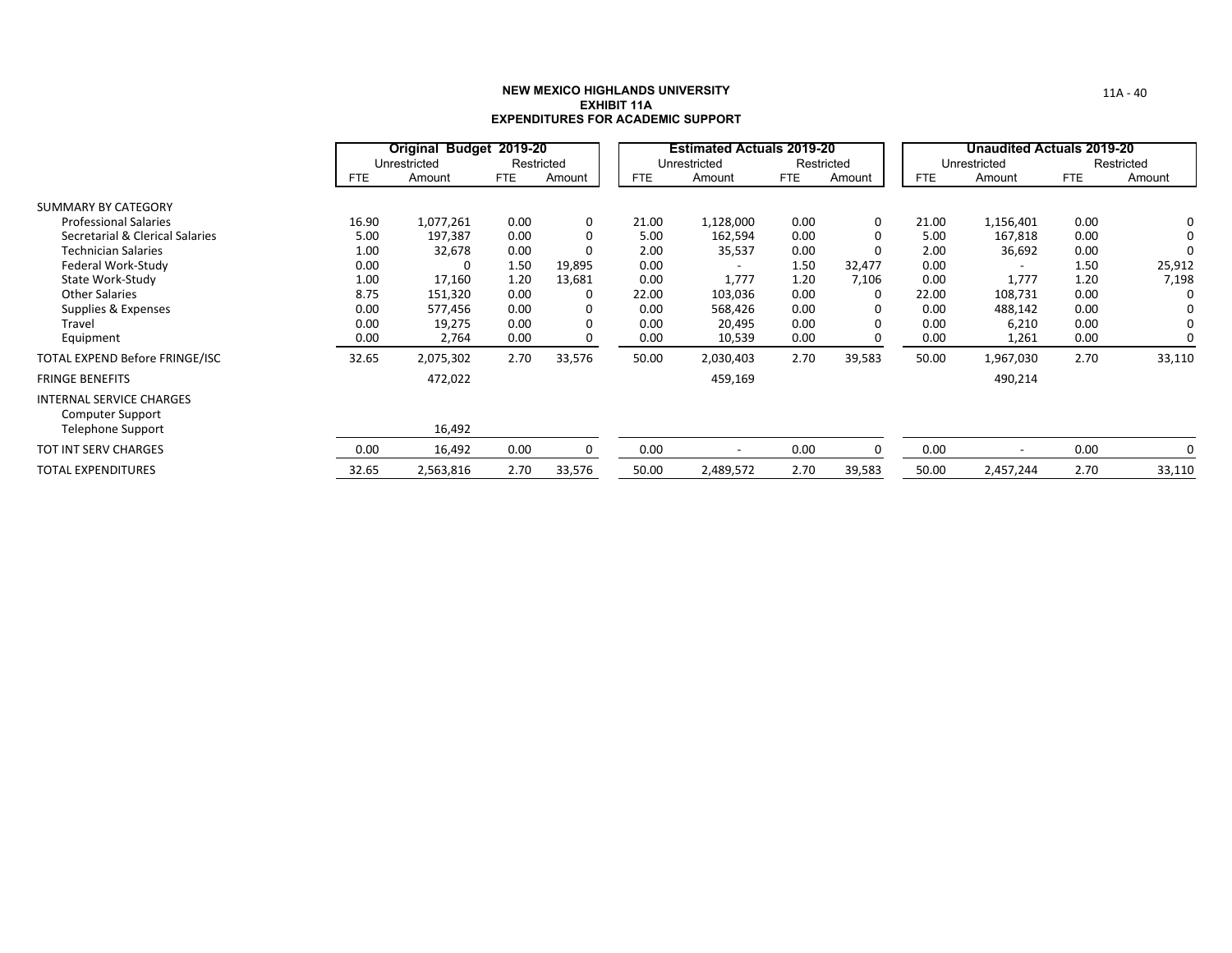|                                     |               |            | Original Budget 2019-20 |            |             |            | <b>Estimated Actuals 2019-20</b> |            |             |            | <b>Unaudited Actuals 2019-20</b> |            |             |
|-------------------------------------|---------------|------------|-------------------------|------------|-------------|------------|----------------------------------|------------|-------------|------------|----------------------------------|------------|-------------|
|                                     |               |            | Unrestricted            |            | Restricted  |            | Unrestricted                     |            | Restricted  |            | Unrestricted                     |            | Restricted  |
|                                     |               | <b>FTE</b> | Amount                  | <b>FTE</b> | Amount      | <b>FTE</b> | Amount                           | <b>FTE</b> | Amount      | <b>FTE</b> | Amount                           | <b>FTE</b> | Amount      |
| ADMIN. OF STUDENT SERVICES          |               |            |                         |            |             |            |                                  |            |             |            |                                  |            |             |
| Office of the Dean of Students      | 37600         | 3.40       | 202,617                 | 0.00       | 0           | 3.00       | 183,755                          | 0.00       | $\pmb{0}$   | 3.00       | 172,200                          | 0.00       | 0           |
| Commencement                        | 31300         | 0.00       | 33,854                  | 0.00       | 0           | 0.00       | 33,854                           | 0.00       | $\mathbf 0$ | 0.00       | 13,202                           | 0.00       | 0           |
| <b>SAR Collection Expense</b>       | 51800         | 0.00       | 465,000                 | 0.00       | $\Omega$    | 0.00       | 550,000                          | 0.00       | $\mathbf 0$ | 0.00       | 692,439                          | 0.00       | 0           |
| Title IX Compliance Office          | 37610         | 0.50       | 40,231                  | 0.00       | $\Omega$    | 1.00       | 35,691                           | 0.00       | $\mathbf 0$ | 1.00       | 37,417                           | 0.00       | $\Omega$    |
| LANL endow support for CS           | 31905         | 1.00       | 54,603                  | 0.00       | $\Omega$    | 1.00       | 54,846                           | 0.00       | $\Omega$    | 1.00       | 50,113                           | 0.00       | $\Omega$    |
| Unallocated Contingency Student Ser | 17900, 17901, | 0.00       | 12,816                  | 0.00       | 0           | 0.00       | 12,816                           | 0.00       | $\mathbf 0$ | 0.00       | $\overline{7}$                   | 0.00       | 0           |
| Office of Strategic Enrollment Mgmt | 30100         | 4.00       | 334,288                 | 0.00       | 0           | 4.00       | 341,565                          | 0.00       | 0           | 4.00       | 282,914                          | 0.00       | 0           |
| SUBTOT ADMIN. OF STUD SERV          |               | 8.90       | 1,143,409               | 0.00       | $\mathbf 0$ | 9.00       | 1,212,526                        | 0.00       | $\Omega$    | 9.00       | 1,248,292                        | 0.00       | $\mathbf 0$ |
| ADMISSIONS AND RECORDS              |               |            |                         |            |             |            |                                  |            |             |            |                                  |            |             |
| Admissions                          | 17200         | 0.00       | 2,750                   | 0.00       | 0           | 0.00       |                                  | 0.00       | $\mathbf 0$ | 0.00       | $\sim$                           | 0.00       | 0           |
| Recruitment & Undergrad Admissions  | 17250         | 9.50       | 564,793                 | 0.00       | 0           | 17.00      | 618,062                          | 0.00       | $\pmb{0}$   | 13.50      | 599,293                          | 0.00       | $\Omega$    |
| Registrar                           | 17800         | 8.25       | 353,186                 | 0.00       | $\Omega$    | 11.00      | 290,027                          | 0.00       | $\pmb{0}$   | 9.50       | 299,142                          | 0.00       | 0           |
| Orientation                         | 31600         | 2.75       | 104,986                 | 0.00       | 0           | 4.00       | 70,814                           | 0.00       | $\mathbf 0$ | 2.00       | 52,705                           | 0.00       | 0           |
| <b>Native American Services</b>     | 31500         | 4.00       | 111,659                 | 0.00       | 0           | 2.00       | 22,016                           | 0.00       | 0           | 2.00       | 12,718                           | 0.00       | 0           |
| SUBTOT ADM & REC                    |               | 24.50      | 1,137,373               | 0.00       | $\mathbf 0$ | 34.00      | 1,000,918                        | 0.00       | $\Omega$    | 27.00      | 963,858                          | 0.00       | $\mathbf 0$ |
| COUNSELING AND CAREER GUIDANCE      |               |            |                         |            |             |            |                                  |            |             |            |                                  |            |             |
| Academic Support                    | 31100         | 6.50       | 254,737                 | 0.00       | 0           | 7.00       | 280,959                          | 0.00       | $\pmb{0}$   | 7.00       | 272,924                          | 0.00       | 0           |
| <b>Career Services</b>              | 31200         | 5.50       | 179,459                 | 0.00       | 0           | 5.00       | 125,679                          | 0.00       | 0           | 5.00       | 119,296                          | 0.00       | 0           |
| SUBTOT COUNSELING                   |               | 12.00      | 434,196                 | 0.00       | $\mathbf 0$ | 12.00      | 406,637                          | 0.00       | $\mathbf 0$ | 12.00      | 392,219                          | 0.00       | $\mathbf 0$ |
| FINANCIAL AID ADM.                  |               |            |                         |            |             |            |                                  |            |             |            |                                  |            |             |
| <b>Financial Aid</b>                | 38000         | 8.50       | 411,531                 | 0.00       | 0           | 15.00      | 465,236                          | 0.00       | $\pmb{0}$   | 12.50      | 457,198                          | 0.00       | 0           |
| SUPPLEMENTAL SERVICES               |               |            |                         |            |             |            |                                  |            |             |            |                                  |            |             |
| <b>Disability Services</b>          | 31400         | 0.50       | 133,141                 | 0.00       | 0           | 0.00       | 124,561                          | 0.00       | $\pmb{0}$   | 0.00       | 50,489                           | 0.00       | $\Omega$    |
| Vatos Rugby                         | 31906         | 0.00       | 0                       | 0.00       | 0           | 0.00       | 23,642                           | 0.00       | $\mathbf 0$ | 0.00       | 25,120                           | 0.00       | 0           |
| Testing                             | 31800         | 0.00       | 4,565                   | 0.00       | $\Omega$    | 0.00       | 4,565                            | 0.00       | $\mathbf 0$ | 0.00       | 914                              | 0.00       | 0           |
| HU @ the Roundhouse                 | 37620         | 0.00       | 20,000                  | 0.00       | $\Omega$    | 0.00       | 20,080                           | 0.00       | $\mathbf 0$ | 0.00       | 7,495                            | 0.00       |             |
| Health Well-Being                   | 31907         | 0.00       | $\mathbf 0$             | 0.00       | $\Omega$    | 7.00       | 33,408                           | 0.00       | $\Omega$    | 3.50       | 28,110                           | 0.00       | 0           |
| <b>ARMAS</b>                        | 31904         | 7.63       | 181,816                 | 0.00       | 0           | 18.00      | 143,322                          | 0.00       | 0           | 9.50       | 147,974                          | 0.00       | 0           |
| SUBTOT SUPPL ED SERV                |               | 8.13       | 339,522                 | 0.00       | $\mathsf 0$ | 25.00      | 349,578                          | 0.00       | $\mathbf 0$ | 13.00      | 260,102                          | 0.00       | $\mathsf 0$ |
| <b>RESTRICTED STUDENT SERVICES</b>  |               |            |                         |            |             |            |                                  |            |             |            |                                  |            |             |
| <b>Grants and Contracts</b>         |               | 0.00       | $\mathbf 0$             | 3.15       | 113,871     | 0.00       | $\sim$                           | 3.15       | 113,871     | 0.00       | $\overline{\phantom{a}}$         | 3.15       | 68,376      |
| TOT EXPEND Before FRINGE/ISC        |               | 62.03      | 3,466,031               | 3.15       | 113,871     | 95.00      | 3,434,896                        | 3.15       | 113,871     | 73.50      | 3,321,670                        | 3.15       | 68,376      |
| <b>FRINGE BENEFITS</b>              |               | 0.00       | 675,379                 | 0.00       | 0           | 0.00       | 640,397                          | 0.00       | $\mathbf 0$ | 0.00       | 656,870                          | 0.00       | 0           |
| INT SERVICE CHARGES                 |               | 0.00       | 39,597                  | 0.00       | $\Omega$    | 0.00       |                                  | 0.00       | $\Omega$    | 0.00       |                                  | 0.00       | $\mathbf 0$ |
| <b>TOTAL EXPENDITURES</b>           |               | 62.03      | 4,181,006               | 3.15       | 113,871     | 95.00      | 4,075,293                        | 3.15       | 113,871     | 73.50      | 3,978,540                        | 3.15       | 68,376      |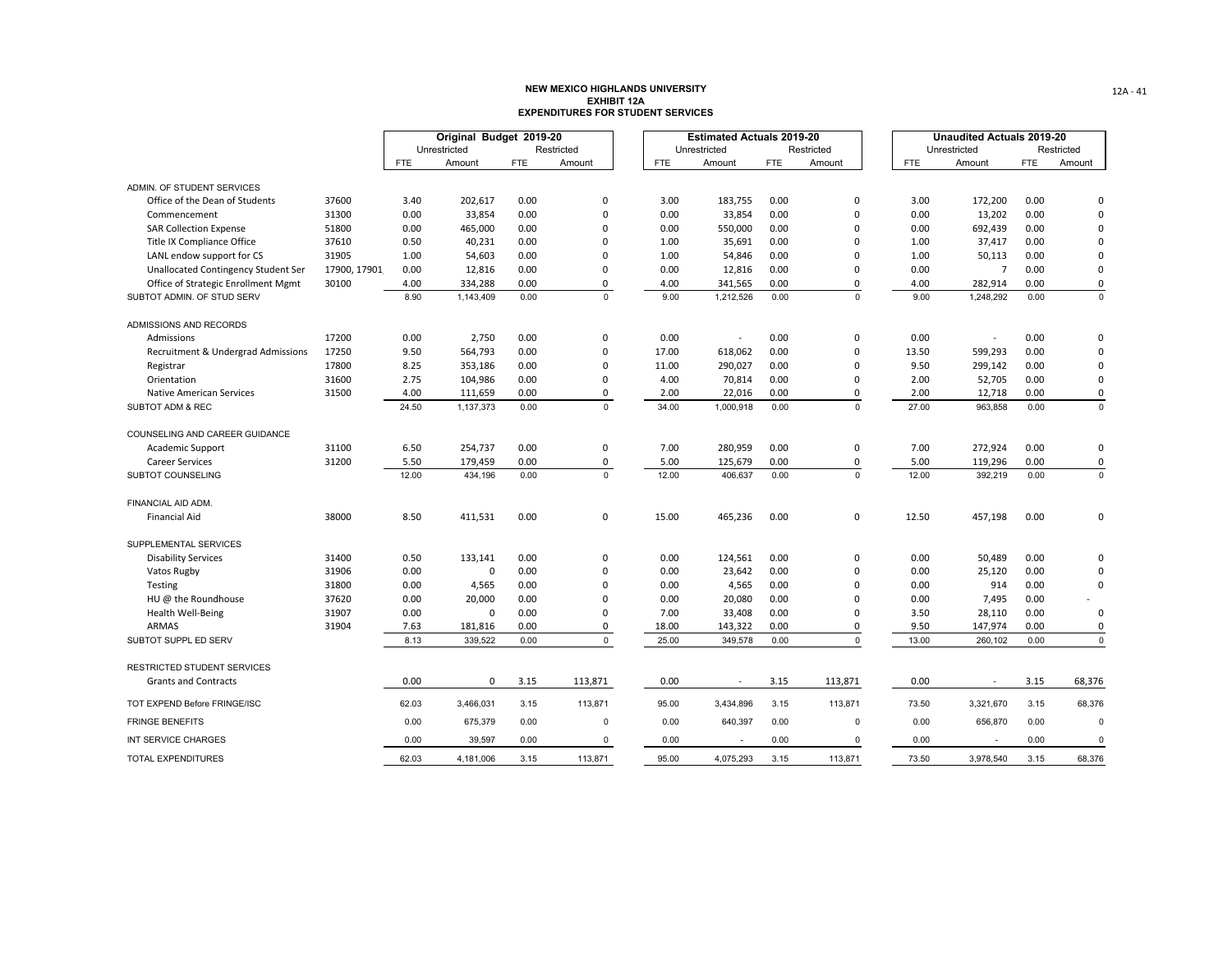|                                                                                                                                                                                                                                                 |       |            | Original Budget 2019-20 |            |                |            | <b>Estimated Actuals 2019-20</b> |            |            |            | <b>Unaudited Actuals 2019-20</b> |            |            |
|-------------------------------------------------------------------------------------------------------------------------------------------------------------------------------------------------------------------------------------------------|-------|------------|-------------------------|------------|----------------|------------|----------------------------------|------------|------------|------------|----------------------------------|------------|------------|
|                                                                                                                                                                                                                                                 |       |            | Unrestricted            |            | Restricted     |            | Unrestricted                     |            | Restricted |            | Unrestricted                     |            | Restricted |
|                                                                                                                                                                                                                                                 |       | <b>FTE</b> | Amount                  | <b>FTE</b> | Amount         | <b>FTE</b> | Amount                           | <b>FTE</b> | Amount     | <b>FTE</b> | Amount                           | <b>FTE</b> | Amount     |
| <b>Office of the Dean of Students</b>                                                                                                                                                                                                           | 37600 |            |                         |            |                |            |                                  |            |            |            |                                  |            |            |
| <b>Professional Salaries</b>                                                                                                                                                                                                                    |       | 1.00       | 110,323                 |            |                | 1.00       | 109,050                          |            |            | 1.00       | 111,172                          |            |            |
| Secretarial & Clerical Salaries<br><b>Technician Salaries</b><br>Federal Work-Study                                                                                                                                                             |       | 1.00       | 44,593                  |            |                | 1.00       | 44,105                           |            |            | 1.00       | 45,991                           |            |            |
| State Work-Study                                                                                                                                                                                                                                |       | 0.40       | 6,864                   |            |                |            |                                  |            |            |            |                                  |            |            |
| <b>Other Salaries</b>                                                                                                                                                                                                                           |       | 1.00       | 17,160                  |            |                | 1.00       | 6,923                            |            |            | 1.00       | 7,103                            |            |            |
| Supplies & Expenses                                                                                                                                                                                                                             |       |            | 16,187                  |            |                |            | 14,099                           |            |            |            | 5,974                            |            |            |
| Travel                                                                                                                                                                                                                                          |       |            | 7,490                   |            |                |            | 9,460                            |            |            |            | 1,842                            |            |            |
| Equipment                                                                                                                                                                                                                                       |       |            |                         |            |                |            | 118                              |            |            |            | 118                              |            |            |
| Total                                                                                                                                                                                                                                           |       | 3.40       | 202,617                 | 0.00       | $\overline{0}$ | 3.00       | 183,755                          |            |            | 3.00       | 172,200                          | 0.00       | 0          |
| Commencement<br><b>Professional Salaries</b><br>Secretarial & Clerical Salaries<br><b>Technician Salaries</b><br>Federal Work-Study<br>State Work-Study<br><b>Other Salaries</b><br>Supplies & Expenses<br>Travel<br>Equipment<br>Total         | 31300 | 0.00       | 33,854<br>33,854        | 0.00       | $\overline{0}$ | 0.00       | 33,854<br>33,854                 | 0.00       | 0          | 0.00       | 13,202<br>13,202                 | 0.00       | $\Omega$   |
| <b>SAR Collection Expense</b><br><b>Professional Salaries</b><br>Secretarial & Clerical Salaries<br><b>Technician Salaries</b><br>Federal Work-Study<br>State Work-Study<br><b>Other Salaries</b><br>Supplies & Expenses<br>Travel<br>Equipment | 51800 |            | 465,000                 |            |                |            | 550,000                          |            |            |            | 692,439                          |            |            |
| Total                                                                                                                                                                                                                                           |       | 0.00       | 465,000                 | 0.00       | $\overline{0}$ | 0.00       | 550,000                          | 0.00       | 0          | 0.00       | 692,439                          | 0.00       | 0          |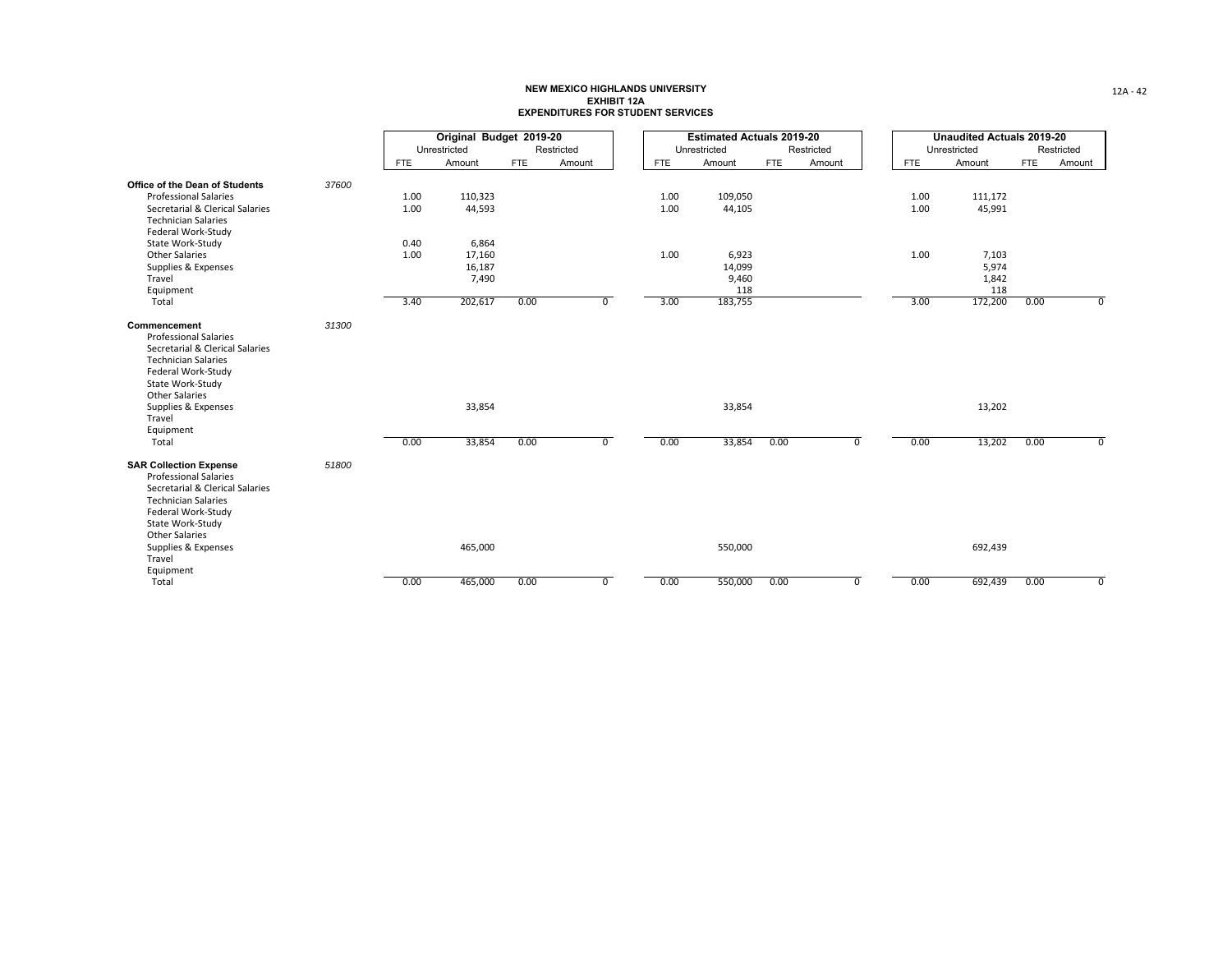|                                                                                                                                                                                                                         |                            |            | Original Budget 2019-20 |            |                |            | <b>Estimated Actuals 2019-20</b> |            |                |            | <b>Unaudited Actuals 2019-20</b> |            |                |
|-------------------------------------------------------------------------------------------------------------------------------------------------------------------------------------------------------------------------|----------------------------|------------|-------------------------|------------|----------------|------------|----------------------------------|------------|----------------|------------|----------------------------------|------------|----------------|
|                                                                                                                                                                                                                         |                            |            | Unrestricted            |            | Restricted     |            | Unrestricted                     |            | Restricted     |            | Unrestricted                     |            | Restricted     |
|                                                                                                                                                                                                                         |                            | <b>FTE</b> | Amount                  | <b>FTE</b> | Amount         | <b>FTE</b> | Amount                           | <b>FTE</b> | Amount         | <b>FTE</b> | Amount                           | <b>FTE</b> | Amount         |
| <b>Title IX Compliance Office</b><br><b>Professional Salaries</b><br>Secretarial & Clerical Salaries<br><b>Technician Salaries</b><br>Federal Work-Study                                                                | 37610                      | 0.50       | 39,177                  |            |                | 1.00       | 34,637                           |            |                | 1.00       | 36,271                           |            |                |
| State Work-Study<br><b>Other Salaries</b><br>Supplies & Expenses<br>Travel<br>Equipment                                                                                                                                 |                            |            | 1,054                   |            |                |            | 743<br>126<br>185                |            |                |            | 961<br>185                       |            |                |
| Total                                                                                                                                                                                                                   |                            | 0.50       | 40,231                  | 0.00       | $\overline{0}$ | 1.00       | 35,691                           |            |                | 1.00       | 37,417                           | 0.00       | $\overline{0}$ |
| <b>LANL endow support for CS</b><br><b>Professional Salaries</b><br>Secretarial & Clerical Salaries<br><b>Technician Salaries</b><br>Federal Work-Study                                                                 | 31905                      | 1.00       | 48,353                  |            |                | 1.00       | 47,796                           |            |                | 1.00       | 48,725                           |            |                |
| State Work-Study<br><b>Other Salaries</b><br>Supplies & Expenses<br>Travel<br>Equipment                                                                                                                                 |                            |            | 5,000<br>1,250          |            |                |            | 800<br>5,000<br>1,250            |            |                |            | 800<br>588                       |            |                |
| Total<br><b>Unallocated Contingency Student Ser</b><br><b>Professional Salaries</b><br>Secretarial & Clerical Salaries<br><b>Technician Salaries</b><br>Federal Work-Study<br>State Work-Study<br><b>Other Salaries</b> | 17900, 17901, 17902, 17903 | 1.00       | 54,603                  | 0.00       | $\overline{0}$ | 1.00       | 54,846                           |            |                | 1.00       | 50,113                           | 0.00       | $\overline{0}$ |
| Supplies & Expenses<br>Travel<br>Equipment                                                                                                                                                                              |                            |            | 12,816                  |            |                |            | 12,816                           |            |                |            | $\overline{7}$                   |            |                |
| Total                                                                                                                                                                                                                   |                            | 0.00       | 12,816                  | 0.00       | $\overline{0}$ | 0.00       | 12,816                           | 0.00       | $\overline{0}$ | 0.00       | $\overline{7}$                   | 0.00       | $\overline{0}$ |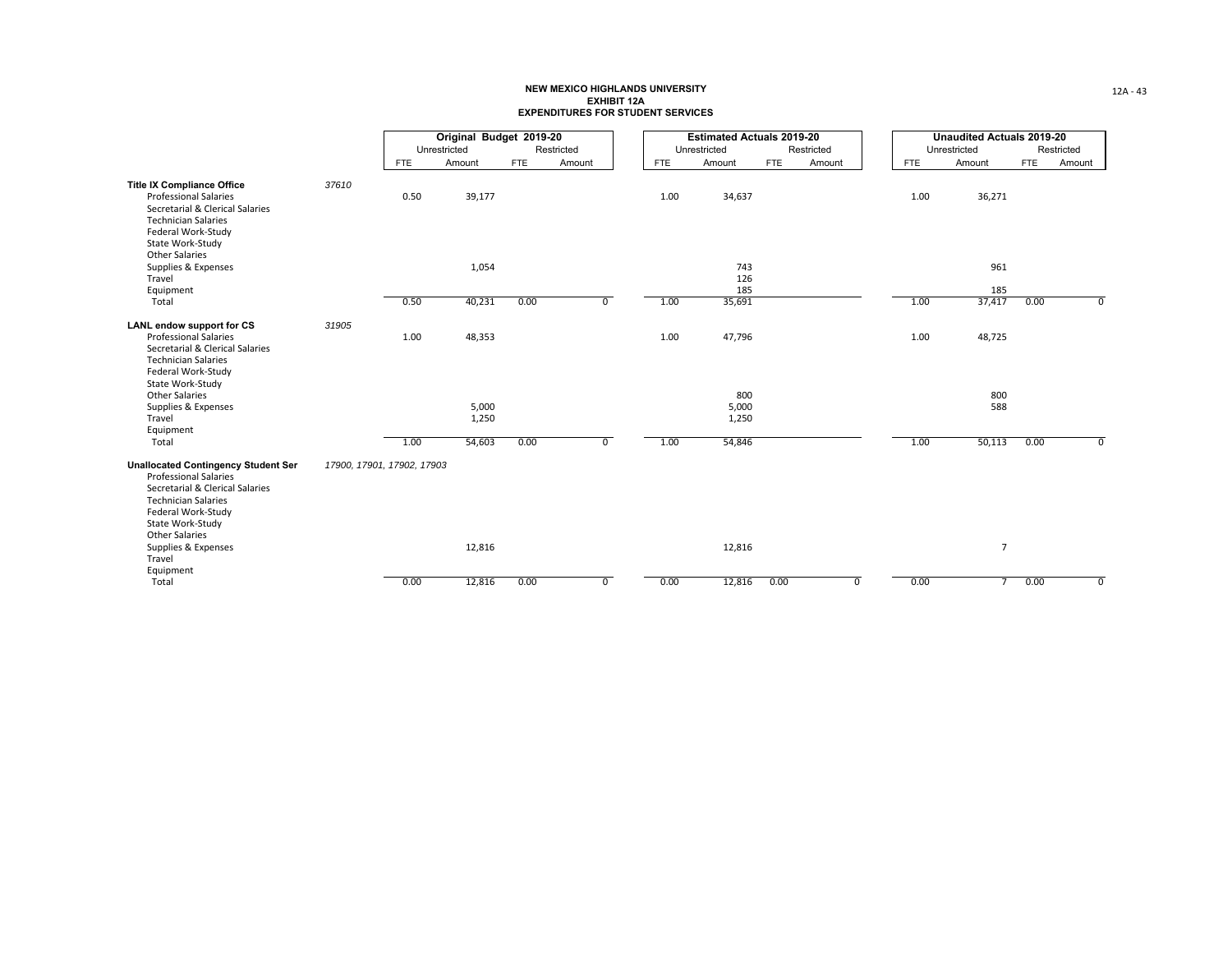|                                                                                                                                                                                                                                              |       |              | Original Budget 2019-20              |            |                |              | <b>Estimated Actuals 2019-20</b>             |            |                |              | <b>Unaudited Actuals 2019-20</b>             |            |                |
|----------------------------------------------------------------------------------------------------------------------------------------------------------------------------------------------------------------------------------------------|-------|--------------|--------------------------------------|------------|----------------|--------------|----------------------------------------------|------------|----------------|--------------|----------------------------------------------|------------|----------------|
|                                                                                                                                                                                                                                              |       |              | Unrestricted                         |            | Restricted     |              | Unrestricted                                 |            | Restricted     |              | Unrestricted                                 |            | Restricted     |
|                                                                                                                                                                                                                                              |       | <b>FTE</b>   | Amount                               | <b>FTE</b> | Amount         | <b>FTE</b>   | Amount                                       | <b>FTE</b> | Amount         | <b>FTE</b>   | Amount                                       | <b>FTE</b> | Amount         |
| <b>Student and Donor Engagement</b><br><b>Professional Salaries</b><br>Secretarial & Clerical Salaries<br><b>Technician Salaries</b>                                                                                                         | 30100 | 3.00         | 212,903                              |            |                | 3.00         | 216,451                                      |            |                | 3.00         | 220,796                                      |            |                |
| Federal Work-Study<br>State Work-Study<br><b>Other Salaries</b><br>Supplies & Expenses<br>Travel<br>Equipment                                                                                                                                |       | 1.00         | 19,760<br>81,859<br>15,776<br>3,990  |            |                | 1.00         | 181<br>23,307<br>77,299<br>19,776<br>4,550   |            |                | 1.00         | 181<br>19,433<br>28,088<br>9,837<br>4,579    |            |                |
| Total                                                                                                                                                                                                                                        |       | 4.00         | 334,288                              | 0.00       | $\mathbf{0}$   | 4.00         | 341,565                                      |            |                | 4.00         | 282,914                                      | 0.00       | $^{\circ}$     |
| <b>Admissions</b><br><b>Professional Salaries</b><br>Secretarial & Clerical Salaries<br><b>Technician Salaries</b><br>Federal Work-Study<br>State Work-Study<br><b>Other Salaries</b><br>Supplies & Expenses<br>Travel<br>Equipment<br>Total | 17200 | 0.00         | 2,750<br>2,750                       | 0.00       | $\overline{0}$ | 0.00         | $\sim$                                       | 0.00       | $\overline{0}$ | 0.00         | $\sim$                                       | 0.00       | $\overline{0}$ |
|                                                                                                                                                                                                                                              | 17250 |              |                                      |            |                |              |                                              |            |                |              |                                              |            |                |
| <b>Recruitment &amp; Undergrad Admissions</b><br><b>Professional Salaries</b><br>Secretarial & Clerical Salaries<br><b>Technician Salaries</b>                                                                                               |       | 7.00<br>1.00 | 292,344<br>28,662                    |            |                | 9.00<br>1.00 | 333,358<br>28,332                            |            |                | 9.00<br>1.00 | 349,988<br>29,071                            |            |                |
| Federal Work-Study<br>State Work-Study<br><b>Other Salaries</b><br>Supplies & Expenses<br>Travel<br>Equipment                                                                                                                                |       | 1.50         | 28,600<br>134,499<br>77,900<br>2,788 |            |                | 7.00         | 139<br>21,680<br>145,049<br>77,702<br>11,802 |            |                | 3.50         | 139<br>23,863<br>128,687<br>56,190<br>11,357 |            |                |
| Total                                                                                                                                                                                                                                        |       | 9.50         | 564,793                              | 0.00       | $\overline{0}$ | 17.00        | 618,062                                      |            |                | 13.50        | 599,293                                      | 0.00       | $\mathbf 0$    |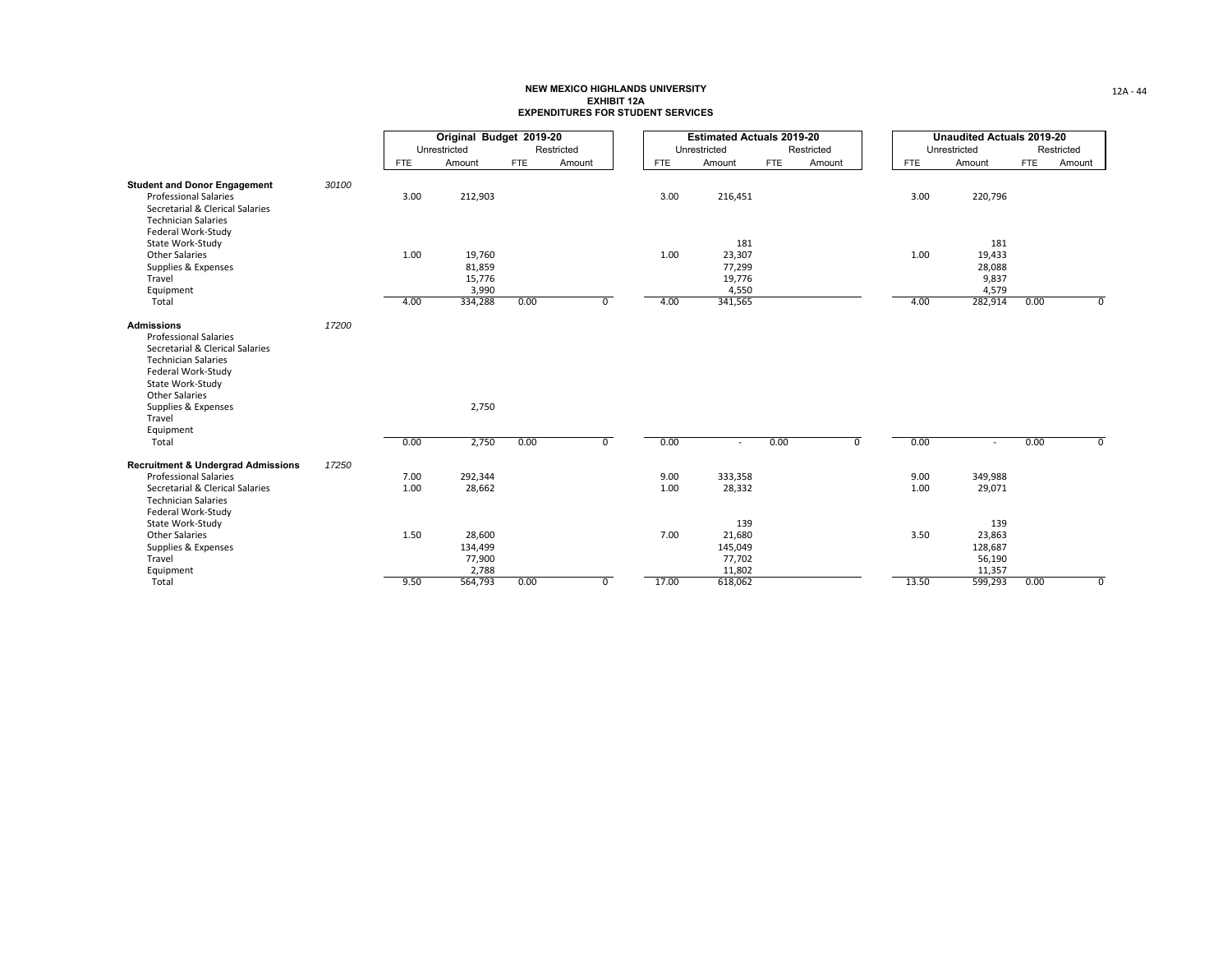|                                                  |       |            | Original Budget 2019-20 |            |                |            | <b>Estimated Actuals 2019-20</b> |            |            |            | <b>Unaudited Actuals 2019-20</b> |            |                |
|--------------------------------------------------|-------|------------|-------------------------|------------|----------------|------------|----------------------------------|------------|------------|------------|----------------------------------|------------|----------------|
|                                                  |       |            | Unrestricted            |            | Restricted     |            | Unrestricted                     |            | Restricted |            | Unrestricted                     |            | Restricted     |
|                                                  |       | <b>FTE</b> | Amount                  | <b>FTE</b> | Amount         | <b>FTE</b> | Amount                           | <b>FTE</b> | Amount     | <b>FTE</b> | Amount                           | <b>FTE</b> | Amount         |
| Registrar                                        | 17800 |            |                         |            |                |            |                                  |            |            |            |                                  |            |                |
| <b>Professional Salaries</b>                     |       | 3.00       | 169,135                 |            |                | 2.00       | 103,833                          |            |            | 3.00       | 112,742                          |            |                |
| Secretarial & Clerical Salaries                  |       | 4.00       | 133,331                 |            |                | 4.00       | 129,229                          |            |            | 4.00       | 131,775                          |            |                |
| <b>Technician Salaries</b>                       |       |            |                         |            |                |            |                                  |            |            |            |                                  |            |                |
| Federal Work-Study                               |       |            |                         |            |                |            | 144                              |            |            |            |                                  |            |                |
| State Work-Study                                 |       |            |                         |            |                |            | 407                              |            |            |            | 407                              |            |                |
| <b>Other Salaries</b>                            |       | 1.25       | 21,840                  |            |                | 5.00       | 24,434                           |            |            | 2.50       | 23,203                           |            |                |
| Supplies & Expenses<br>Travel                    |       |            | 21,151                  |            |                |            | 22,651                           |            |            |            | 28,661<br>806                    |            |                |
| Equipment                                        |       |            | 7,229<br>500            |            |                |            | 7,229<br>2,100                   |            |            |            | 1,547                            |            |                |
| Total                                            |       | 8.25       | 353,186                 | 0.00       | $\overline{0}$ | 11.00      | 290,027                          |            |            | 9.50       | 299,142                          | 0.00       | $\overline{0}$ |
|                                                  |       |            |                         |            |                |            |                                  |            |            |            |                                  |            |                |
| Orientation                                      | 31600 |            |                         |            |                |            |                                  |            |            |            |                                  |            |                |
| <b>Professional Salaries</b>                     |       |            |                         |            |                |            |                                  |            |            |            | 3,596                            |            |                |
| Secretarial & Clerical Salaries                  |       |            |                         |            |                |            |                                  |            |            |            |                                  |            |                |
| <b>Technician Salaries</b><br>Federal Work-Study |       |            |                         |            |                |            |                                  |            |            |            |                                  |            |                |
| State Work-Study                                 |       | 0.50       | 8,580                   |            |                |            | 956                              |            |            |            | 539                              |            |                |
| <b>Other Salaries</b>                            |       | 2.25       | 40,950                  |            |                | 4.00       | 17,516                           |            |            | 2.00       | 18,743                           |            |                |
| Supplies & Expenses                              |       |            | 52,021                  |            |                |            | 46,882                           |            |            |            | 25,441                           |            |                |
| Travel                                           |       |            | 3,435                   |            |                |            | 4,535                            |            |            |            | 3,460                            |            |                |
| Equipment                                        |       |            |                         |            |                |            | 925                              |            |            |            | 925                              |            |                |
| Total                                            |       | 2.75       | 104,986                 | 0.00       | $\overline{0}$ | 4.00       | 70,814                           |            |            | 2.00       | 52,705                           | 0.00       | $\overline{0}$ |
| <b>Native American Services</b>                  | 31500 |            |                         |            |                |            |                                  |            |            |            |                                  |            |                |
| <b>Professional Salaries</b>                     |       | 1.00       | 44,554                  |            |                |            |                                  |            |            |            |                                  |            |                |
| Secretarial & Clerical Salaries                  |       |            |                         |            |                |            |                                  |            |            |            |                                  |            |                |
| <b>Technician Salaries</b>                       |       |            |                         |            |                |            |                                  |            |            |            |                                  |            |                |
| Federal Work-Study                               |       |            |                         |            |                |            |                                  |            |            |            |                                  |            |                |
| State Work-Study                                 |       | 1.00       | 17,680                  |            |                |            | 239                              |            |            |            | 239                              |            |                |
| Other Salaries                                   |       | 2.00       | 36,400                  |            |                | 2.00       | 8,753                            |            |            | 2.00       | 9,113                            |            |                |
| Supplies & Expenses                              |       |            | 9,346                   |            |                |            | 9,346                            |            |            |            | 3,137                            |            |                |
| Travel                                           |       |            | 2,779<br>900            |            |                |            | 2,779<br>900                     |            |            |            | 230                              |            |                |
| Equipment<br>Total                               |       | 4.00       | 111,659                 | 0.00       | $\overline{0}$ | 2.00       | 22,016                           |            |            | 2.00       | 12,718                           | 0.00       | $\mathbf 0$    |
|                                                  |       |            |                         |            |                |            |                                  |            |            |            |                                  |            |                |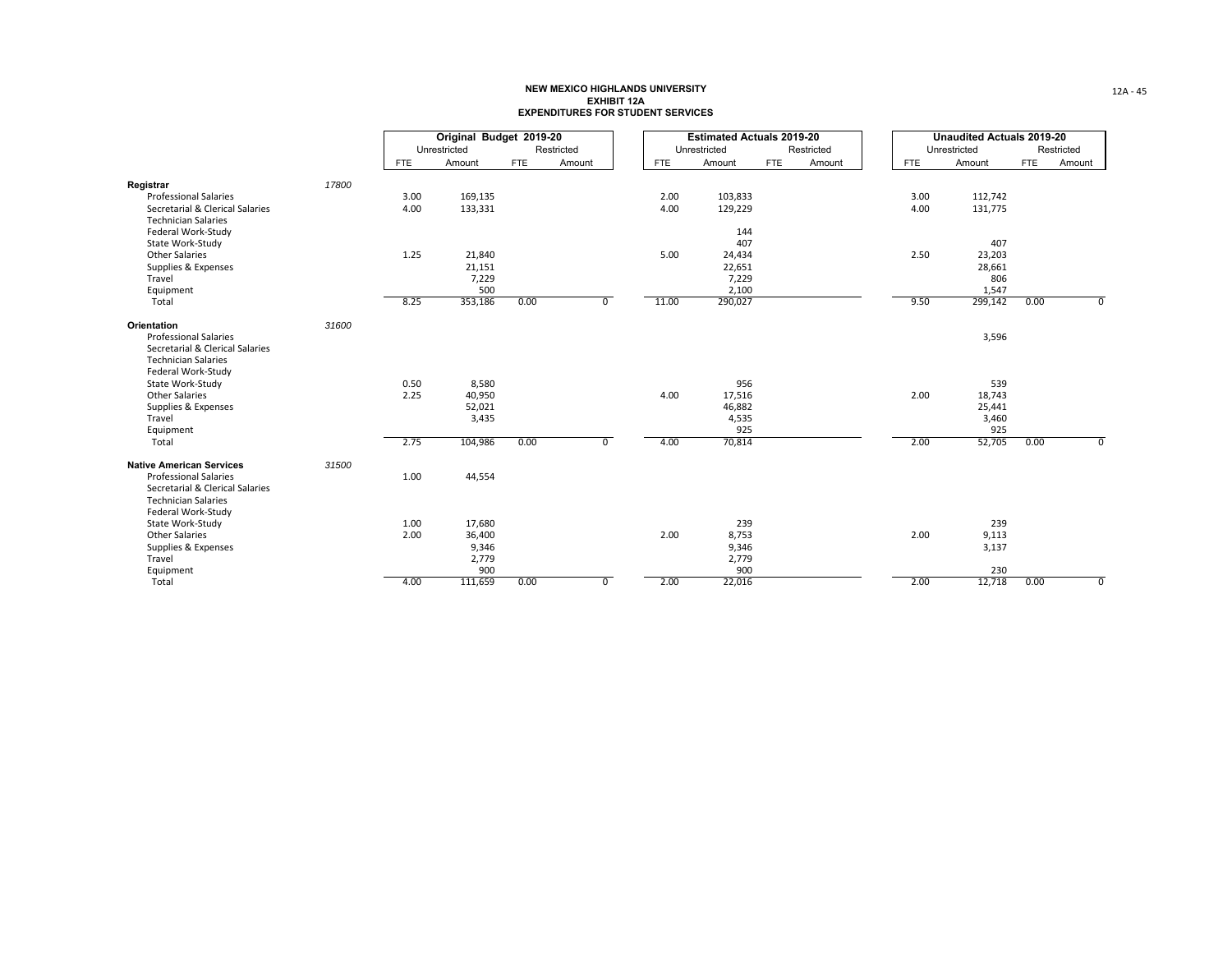|                                                  |       |            | Original Budget 2019-20 |            |                |            | <b>Estimated Actuals 2019-20</b> |            |            |            | <b>Unaudited Actuals 2019-20</b> |            |                |
|--------------------------------------------------|-------|------------|-------------------------|------------|----------------|------------|----------------------------------|------------|------------|------------|----------------------------------|------------|----------------|
|                                                  |       |            | Unrestricted            |            | Restricted     |            | Unrestricted                     |            | Restricted |            | Unrestricted                     |            | Restricted     |
|                                                  |       | <b>FTE</b> | Amount                  | <b>FTE</b> | Amount         | <b>FTE</b> | Amount                           | <b>FTE</b> | Amount     | <b>FTE</b> | Amount                           | <b>FTE</b> | Amount         |
| <b>Academic Support</b>                          | 31100 |            |                         |            |                |            |                                  |            |            |            |                                  |            |                |
| <b>Professional Salaries</b>                     |       | 4.00       | 187,409                 |            |                | 5.00       | 227,956                          |            |            | 5.00       | 229,467                          |            |                |
| Secretarial & Clerical Salaries                  |       | 1.00       | 28,122                  |            |                | 1.00       | 27,797                           |            |            | 1.00       | 28,338                           |            |                |
| <b>Technician Salaries</b>                       |       |            |                         |            |                |            |                                  |            |            |            |                                  |            |                |
| Federal Work-Study                               |       |            |                         |            |                |            | 99                               |            |            |            |                                  |            |                |
| State Work-Study                                 |       | 0.50       | 8,580                   |            |                |            | 568                              |            |            |            | 568                              |            |                |
| <b>Other Salaries</b>                            |       | 1.00       | 17,160                  |            |                | 1.00       | 7,959                            |            |            | 1.00       | 8,253                            |            |                |
| Supplies & Expenses<br>Travel                    |       |            | 11,176                  |            |                |            | 11,176                           |            |            |            | 6,120                            |            |                |
| Equipment                                        |       |            | 1,895<br>395            |            |                |            | 1,895<br>3,509                   |            |            |            | 177                              |            |                |
| Total                                            |       | 6.50       | 254,737                 | 0.00       | 0              | 7.00       | 280,959                          |            |            | 7.00       | 272,924                          | 0.00       | $^{\circ}$     |
|                                                  |       |            |                         |            |                |            |                                  |            |            |            |                                  |            |                |
| <b>Career Services</b>                           | 31200 |            |                         |            |                |            |                                  |            |            |            |                                  |            |                |
| <b>Professional Salaries</b>                     |       | 1.00       | 57,408                  |            |                | 1.00       | 56,605                           |            |            | 1.00       | 57,709                           |            |                |
| Secretarial & Clerical Salaries                  |       | 1.00       | 28,662                  |            |                | 1.00       | 18,856                           |            |            | 1.00       | 19,382                           |            |                |
| <b>Technician Salaries</b><br>Federal Work-Study |       |            |                         |            |                |            |                                  |            |            |            |                                  |            |                |
| State Work-Study                                 |       | 1.00       | 20,280                  |            |                |            | 1,403                            |            |            |            | 1,403                            |            |                |
| <b>Other Salaries</b>                            |       | 2.50       | 50,440                  |            |                | 3.00       | 22,461                           |            |            | 3.00       | 25,049                           |            |                |
| Supplies & Expenses                              |       |            | 20,544                  |            |                |            | 23,099                           |            |            |            | 13,895                           |            |                |
| Travel                                           |       |            | 2,125                   |            |                |            | 3,125                            |            |            |            | 1,859                            |            |                |
| Equipment                                        |       |            |                         |            |                |            | 130                              |            |            |            |                                  |            |                |
| Total                                            |       | 5.50       | 179,459                 | 0.00       | $\overline{0}$ | 5.00       | 125,679                          |            |            | 5.00       | 119,296                          | 0.00       | $\overline{0}$ |
| <b>Financial Aid</b>                             | 38000 |            |                         |            |                |            |                                  |            |            |            |                                  |            |                |
| <b>Professional Salaries</b>                     |       | 5.50       | 295,586                 |            |                | 7.00       | 324,182                          |            |            | 7.00       | 325,951                          |            |                |
| Secretarial & Clerical Salaries                  |       | 2.00       | 67,221                  |            |                | 2.00       | 66,450                           |            |            | 2.00       | 67,743                           |            |                |
| <b>Technician Salaries</b>                       |       |            |                         |            |                | 1.00       | 22,551                           |            |            | 1.00       | 19,636                           |            |                |
| Federal Work-Study                               |       |            |                         |            |                |            | 1,032                            |            |            |            |                                  |            |                |
| State Work-Study                                 |       | 0.50       | 9,100                   |            |                |            | 194                              |            |            |            | 194                              |            |                |
| <b>Other Salaries</b>                            |       | 0.50       | 8,580                   |            |                | 5.00       | 19,996                           |            |            | 2.50       | 20,716                           |            |                |
| Supplies & Expenses                              |       |            | 27,034                  |            |                |            | 24,118                           |            |            |            | 17,839                           |            |                |
| Travel                                           |       |            | 4,010                   |            |                |            | 6,714                            |            |            |            | 5,119                            |            |                |
| Equipment                                        |       |            |                         |            |                |            |                                  |            |            |            |                                  |            |                |
| Total                                            |       | 8.50       | 411,531                 | 0.00       | $\overline{0}$ | 15.00      | 465,236                          |            |            | 12.50      | 457,198                          | 0.00       | $\overline{0}$ |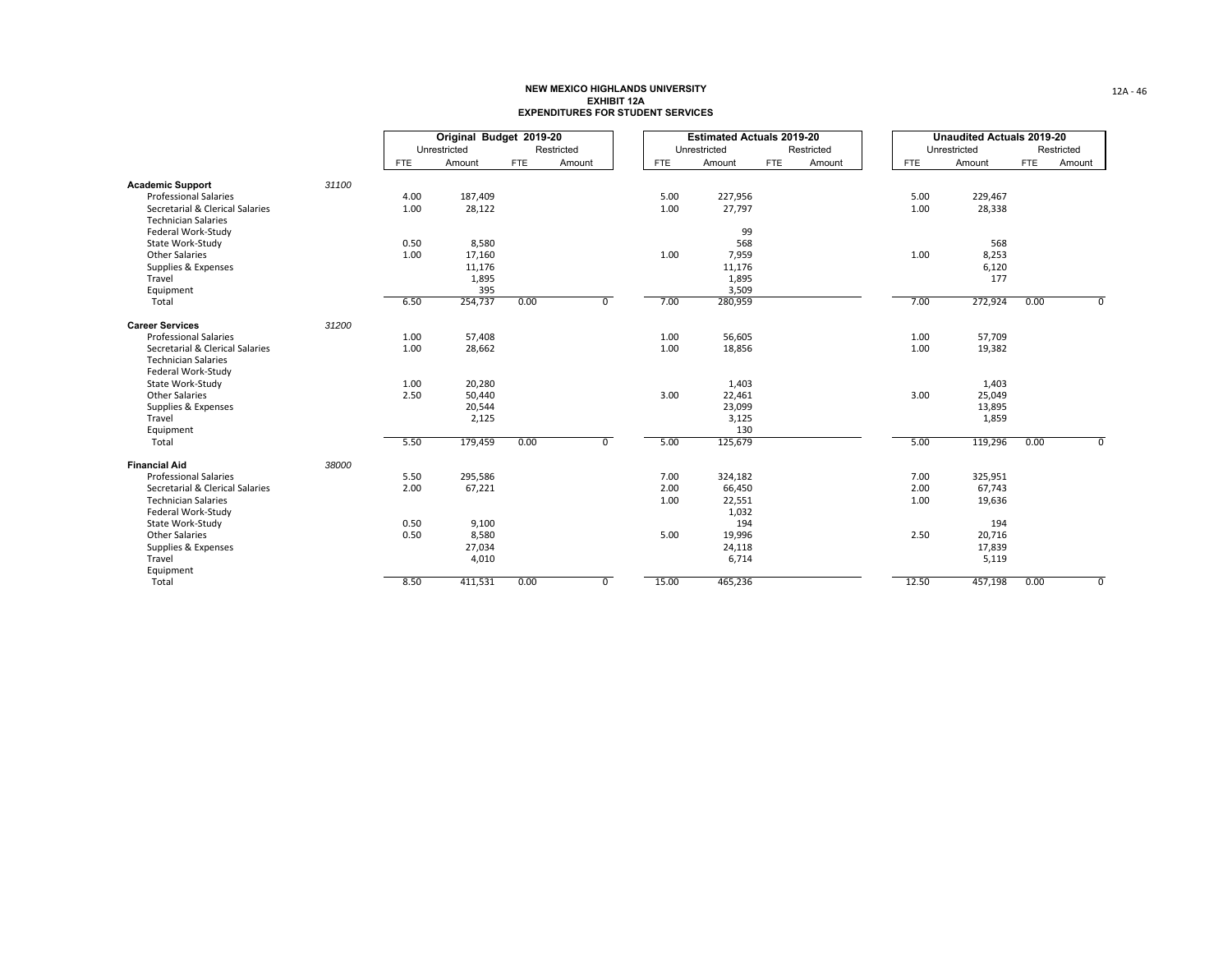|                                                                                                                                                                                                                                              |       |            | Original Budget 2019-20   |            |                |            | <b>Estimated Actuals 2019-20</b> |            |                |            | <b>Unaudited Actuals 2019-20</b> |            |                           |
|----------------------------------------------------------------------------------------------------------------------------------------------------------------------------------------------------------------------------------------------|-------|------------|---------------------------|------------|----------------|------------|----------------------------------|------------|----------------|------------|----------------------------------|------------|---------------------------|
|                                                                                                                                                                                                                                              |       |            | Unrestricted              |            | Restricted     |            | Unrestricted                     |            | Restricted     |            | Unrestricted                     |            | Restricted                |
|                                                                                                                                                                                                                                              |       | <b>FTE</b> | Amount                    | <b>FTE</b> | Amount         | <b>FTE</b> | Amount                           | <b>FTE</b> | Amount         | <b>FTE</b> | Amount                           | <b>FTE</b> | Amount                    |
| <b>Disability Services</b><br><b>Professional Salaries</b><br>Secretarial & Clerical Salaries<br><b>Technician Salaries</b><br>Federal Work-Study<br>State Work-Study<br><b>Other Salaries</b><br>Supplies & Expenses<br>Travel<br>Equipment | 31400 | 0.50       | 8,580<br>123,071<br>1,490 |            |                |            | 123,071<br>1,490                 |            |                |            | 49,819<br>670                    |            |                           |
| Total                                                                                                                                                                                                                                        |       | 0.50       | 133,141                   | 0.00       | $\overline{0}$ | 0.00       | 124,561                          |            |                | 0.00       | 50,489                           | 0.00       | $\overline{0}$            |
| <b>Vatos Rugby</b><br><b>Professional Salaries</b><br>Secretarial & Clerical Salaries<br><b>Technician Salaries</b><br>Federal Work-Study<br>State Work-Study<br><b>Other Salaries</b>                                                       | 31906 |            |                           |            |                |            |                                  |            |                |            |                                  |            |                           |
| Supplies & Expenses<br>Travel                                                                                                                                                                                                                |       |            |                           |            |                |            | 3,300<br>20,342                  |            |                |            | 2,465<br>22,655                  |            |                           |
| Equipment                                                                                                                                                                                                                                    |       |            |                           |            |                |            |                                  |            |                |            |                                  |            |                           |
| Total                                                                                                                                                                                                                                        |       | 0.00       | $\overline{0}$            | 0.00       | $\overline{0}$ | 0.00       | 23,642                           | 0.00       | ⊽              | 0.00       | 25,120                           | 0.00       | $\overline{\mathfrak{o}}$ |
| <b>Health Well-Being</b><br><b>Professional Salaries</b><br>Secretarial & Clerical Salaries<br><b>Technician Salaries</b><br>Federal Work-Study<br>State Work-Study                                                                          | 31907 |            |                           |            |                |            |                                  |            |                |            |                                  |            |                           |
| <b>Other Salaries</b>                                                                                                                                                                                                                        |       |            |                           |            |                | 7.00       | 24,102                           |            |                | 3.50       | 24,903                           |            |                           |
| Supplies & Expenses<br>Travel                                                                                                                                                                                                                |       |            |                           |            |                |            | 6,608                            |            |                |            | 508                              |            |                           |
| Equipment<br>Total                                                                                                                                                                                                                           |       | 0.00       | $\overline{0}$            | 0.00       | $\overline{0}$ | 7.00       | 2,698<br>33,408                  | 0.00       | $\overline{0}$ | 3.50       | 2,698<br>28,110                  | 0.00       | $\overline{0}$            |
| <b>Testing</b><br><b>Professional Salaries</b><br>Secretarial & Clerical Salaries<br><b>Technician Salaries</b><br>Federal Work-Study<br>State Work-Study<br><b>Other Salaries</b>                                                           | 31800 |            |                           |            |                |            |                                  |            |                |            |                                  |            |                           |
| Supplies & Expenses<br>Travel<br>Equipment                                                                                                                                                                                                   |       |            | 4,315<br>250              |            |                |            | 4,315<br>250                     |            |                |            | 914                              |            |                           |
| Total                                                                                                                                                                                                                                        |       | 0.00       | 4,565                     | 0.00       | $\overline{0}$ | 0.00       | 4,565                            | 0.00       | $\overline{0}$ | 0.00       | 914                              | 0.00       | $\overline{0}$            |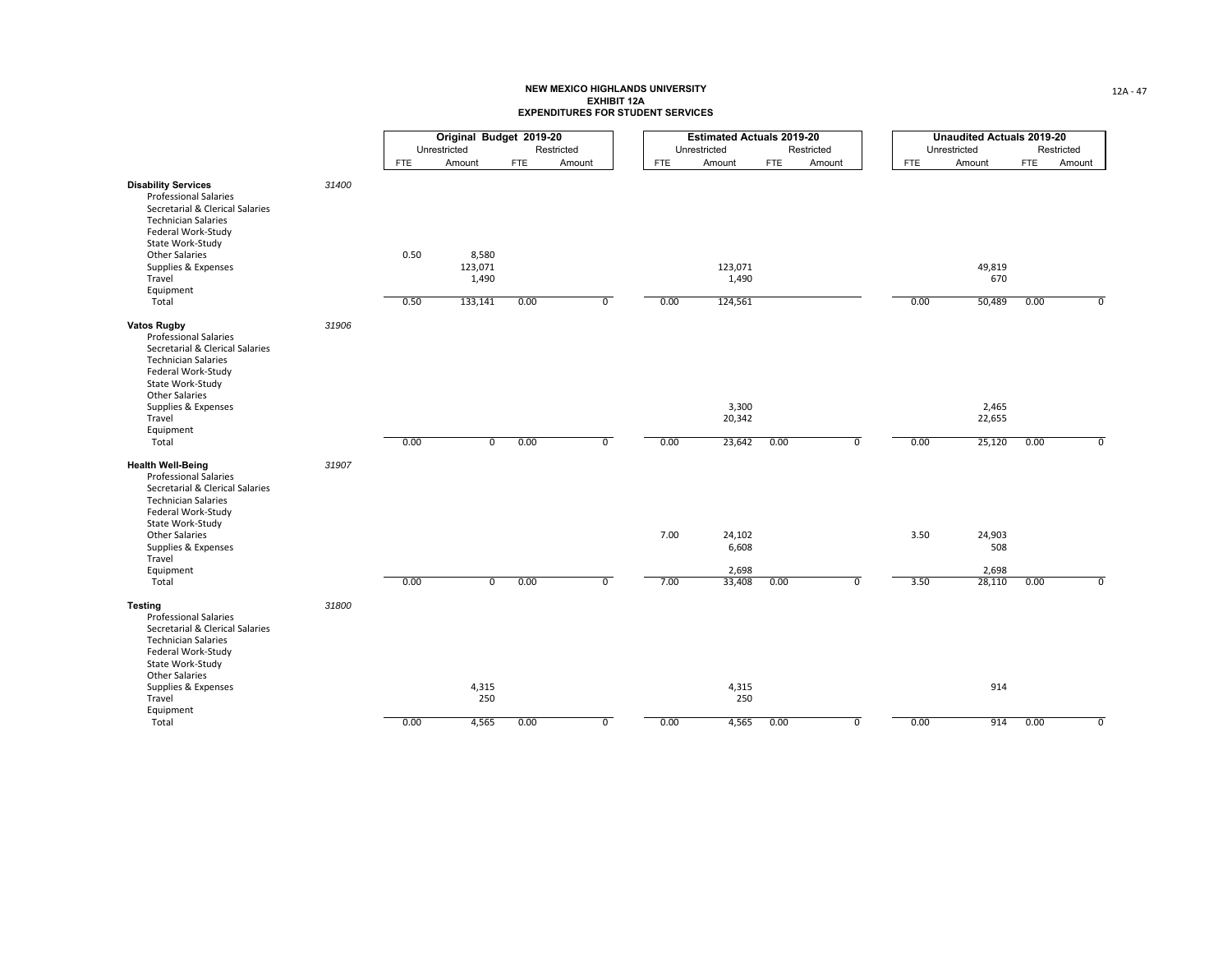|                                                                                                                                                                                                                                  |       |            | Original Budget 2019-20 |                      |                  |            | <b>Estimated Actuals 2019-20</b> |              |                  |            | <b>Unaudited Actuals 2019-20</b> |              |                  |
|----------------------------------------------------------------------------------------------------------------------------------------------------------------------------------------------------------------------------------|-------|------------|-------------------------|----------------------|------------------|------------|----------------------------------|--------------|------------------|------------|----------------------------------|--------------|------------------|
|                                                                                                                                                                                                                                  |       |            | Unrestricted            |                      | Restricted       |            | Unrestricted                     |              | Restricted       |            | Unrestricted                     |              | Restricted       |
|                                                                                                                                                                                                                                  |       | <b>FTE</b> | Amount                  | <b>FTE</b>           | Amount           | <b>FTE</b> | Amount                           | <b>FTE</b>   | Amount           | <b>FTE</b> | Amount                           | <b>FTE</b>   | Amount           |
| HU @ The Roundhouse<br><b>Professional Salaries</b><br>Secretarial & Clerical Salaries<br><b>Technician Salaries</b><br>Federal Work-Study<br>State Work-Study<br><b>Other Salaries</b><br>Supplies & Expenses<br>Travel         | 37620 |            | 4,498<br>15,502         |                      |                  |            | 80<br>5,737<br>14,263            |              |                  |            | 80<br>1,873<br>5,542             |              |                  |
| Equipment                                                                                                                                                                                                                        |       |            |                         |                      |                  |            |                                  |              |                  |            |                                  |              |                  |
| Total                                                                                                                                                                                                                            |       | 0.00       | 20,000                  | 0.00                 | $\overline{0}$   | 0.00       | 20,080                           | 0.00         | 0                | 0.00       | 7,495                            | 0.00         | 0                |
| <b>ARMAS</b><br><b>Professional Salaries</b><br>Secretarial & Clerical Salaries<br><b>Technician Salaries</b>                                                                                                                    | 31904 | 1.00       | 35,070                  |                      |                  | 3.00       | 68,293                           |              |                  | 2.00       | 69,789                           |              |                  |
| Federal Work-Study<br>State Work-Study<br><b>Other Salaries</b><br>Supplies & Expenses<br>Travel<br>Equipment                                                                                                                    |       | 6.63       | 139,490<br>6,456<br>800 |                      |                  | 15.00      | 561<br>67,212<br>4,623<br>2,633  |              |                  | 7.50       | 561<br>71,112<br>3,977<br>2,536  |              |                  |
| Total                                                                                                                                                                                                                            |       | 7.63       | 181,816                 | 0.00                 | $\overline{0}$   | 18.00      | 143,322                          |              |                  | 9.50       | 147,974                          | 0.00         | $\overline{0}$   |
| <b>Grants and Contracts</b><br><b>Professional Salaries</b><br>Secretarial & Clerical Salaries<br><b>Technician Salaries</b><br>Federal Work-Study<br>State Work-Study<br><b>Other Salaries</b><br>Supplies & Expenses<br>Travel |       |            |                         | 2.10<br>1.05<br>0.00 | 70,003<br>43,868 |            |                                  | 2.10<br>1.05 | 70,003<br>43,868 |            |                                  | 2.10<br>1.05 | 51,247<br>17,129 |
| Equipment<br>Total                                                                                                                                                                                                               |       | 0.00       | $\mathbf 0$             | 3.15                 | 113,871          | 0.00       | $\overline{\phantom{a}}$         | 3.15         | 113,871          | 0.00       |                                  | 3.15         | 68,376           |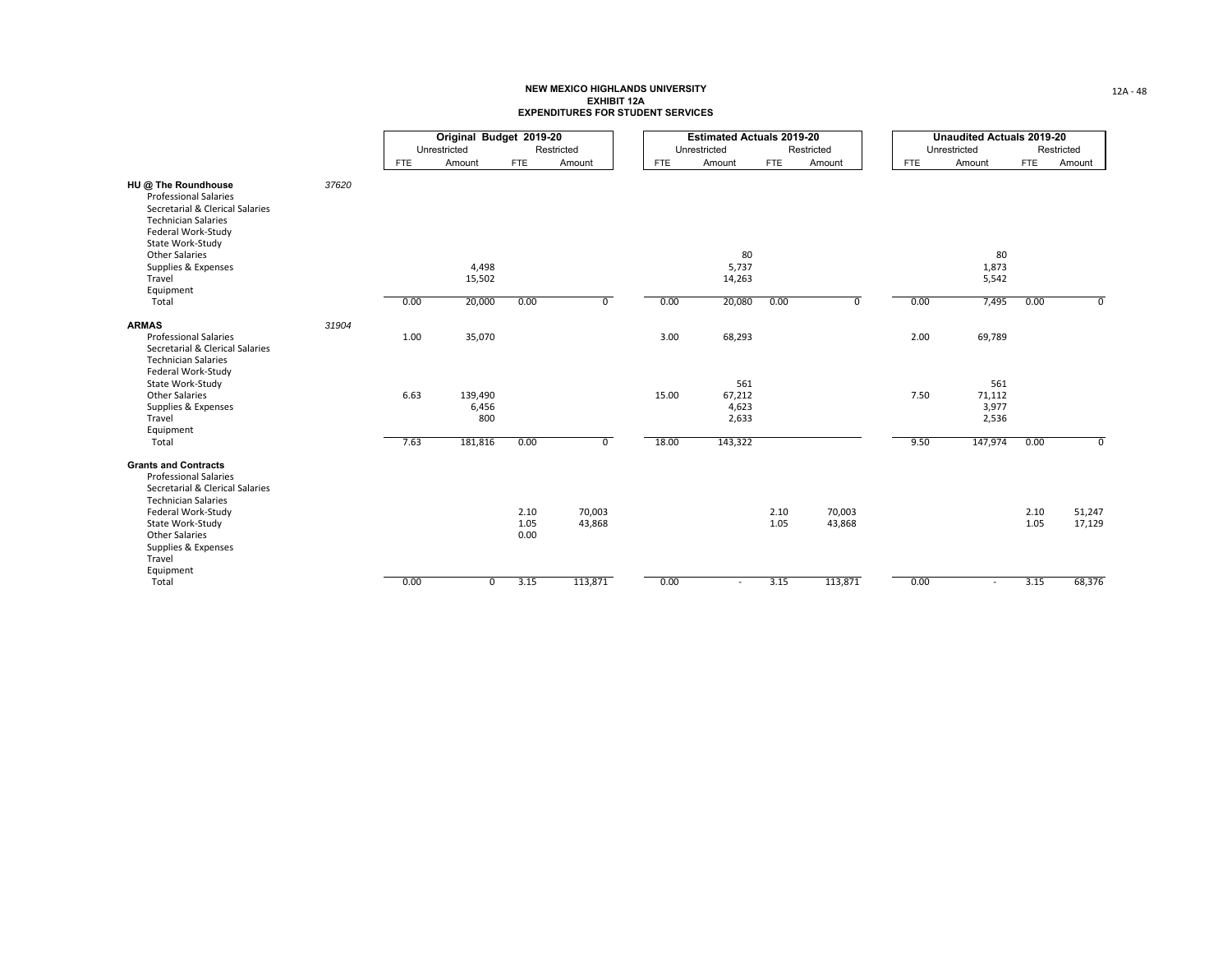|                                                                                        |            | Original Budget 2019-20 |            |            |            | <b>Estimated Actuals 2019-20</b> |            |            |            | <b>Unaudited Actuals 2019-20</b> |            |            |
|----------------------------------------------------------------------------------------|------------|-------------------------|------------|------------|------------|----------------------------------|------------|------------|------------|----------------------------------|------------|------------|
|                                                                                        |            | Unrestricted            |            | Restricted |            | Unrestricted                     |            | Restricted |            | Unrestricted                     |            | Restricted |
|                                                                                        | <b>FTE</b> | Amount                  | <b>FTE</b> | Amount     | <b>FTE</b> | Amount                           | <b>FTE</b> | Amount     | <b>FTE</b> | Amount                           | <b>FTE</b> | Amount     |
| SUMMARY BY CATEGORY                                                                    |            |                         |            |            |            |                                  |            |            |            |                                  |            |            |
| <b>Professional Salaries</b>                                                           | 28.00      | 1,492,262               | 0.00       | 0          | 33.00      | 1,522,160                        | 0.00       | 0          | 33.00      | 1566207                          | 0          | 0          |
| Secretarial & Clerical Salaries                                                        | 10.00      | 330,589                 | 0.00       | 0          | 10.00      | 314,769                          | 0.00       |            | 10.00      | 322299                           | 0          |            |
| <b>Technician Salaries</b>                                                             | 0.00       |                         | 0.00       | 0          | 1.00       | 22,551                           | 0.00       | $\Omega$   | 1.00       | 19636                            | 0          |            |
| Federal Work-Study                                                                     | 0.00       |                         | 2.10       | 70,003     | 0.00       | 1,275                            | 2.10       | 70,003     | 0.00       |                                  |            | 51,247     |
| State Work-Study                                                                       | 3.90       | 71,084                  | 1.05       | 43,868     | 0.00       | 4,648                            | 1.05       | 43,868     | 0.00       | 4231                             |            | 17,129     |
| <b>Other Salaries</b>                                                                  | 20.13      | 388,960                 | 0.00       |            | 51.00      | 245,223                          | 0.00       |            | 29.50      | 252370                           | $\Omega$   | 0          |
| Supplies & Expenses                                                                    | 0.00       | 1,032,631               | 0.00       |            | 0.00       | 1,123,786                        | 0.00       |            | 0.00       | 1024593                          | $\Omega$   |            |
| Travel                                                                                 | 0.00       | 141,931                 | 0.00       |            | 0.00       | 173,568                          | 0.00       |            | 0.00       | 110695                           | 0          |            |
| Equipment                                                                              | 0.00       | 8,573                   | 0.00       | 0          | 0.00       | 26,917                           | 0.00       |            | 0.00       | 21639                            | 0          |            |
| TOTAL EXPEND Before FRINGE/ISC                                                         | 62.03      | 3,466,031               | 3.15       | 113,871    | 95.00      | 3,434,896                        | 3.15       | 113,871    | 73.50      | 3,321,670                        | 3.15       | 68,376     |
| <b>FRINGE BENEFITS</b>                                                                 |            | 675,379                 |            |            |            | 640,397                          |            |            |            | 656,870                          |            |            |
| <b>INTERNAL SERVICE CHARGES</b><br><b>Computer Support</b><br><b>Telephone Support</b> |            | 39,597                  |            |            |            |                                  |            |            |            |                                  |            |            |
| TOT INT SERV CHARGES                                                                   | 0.00       | 39,597                  | 0.00       | 0          | 0.00       |                                  | 0.00       | $\Omega$   | 0.00       | $\overline{\phantom{a}}$         | 0.00       | 0          |
| <b>TOTAL EXPENDITURES</b>                                                              | 62.03      | 4,181,006               | 3.15       | 113,871    | 95.00      | 4,075,293                        | 3.15       | 113,871    | 73.50      | 3,978,540                        | 3.15       | 68,376     |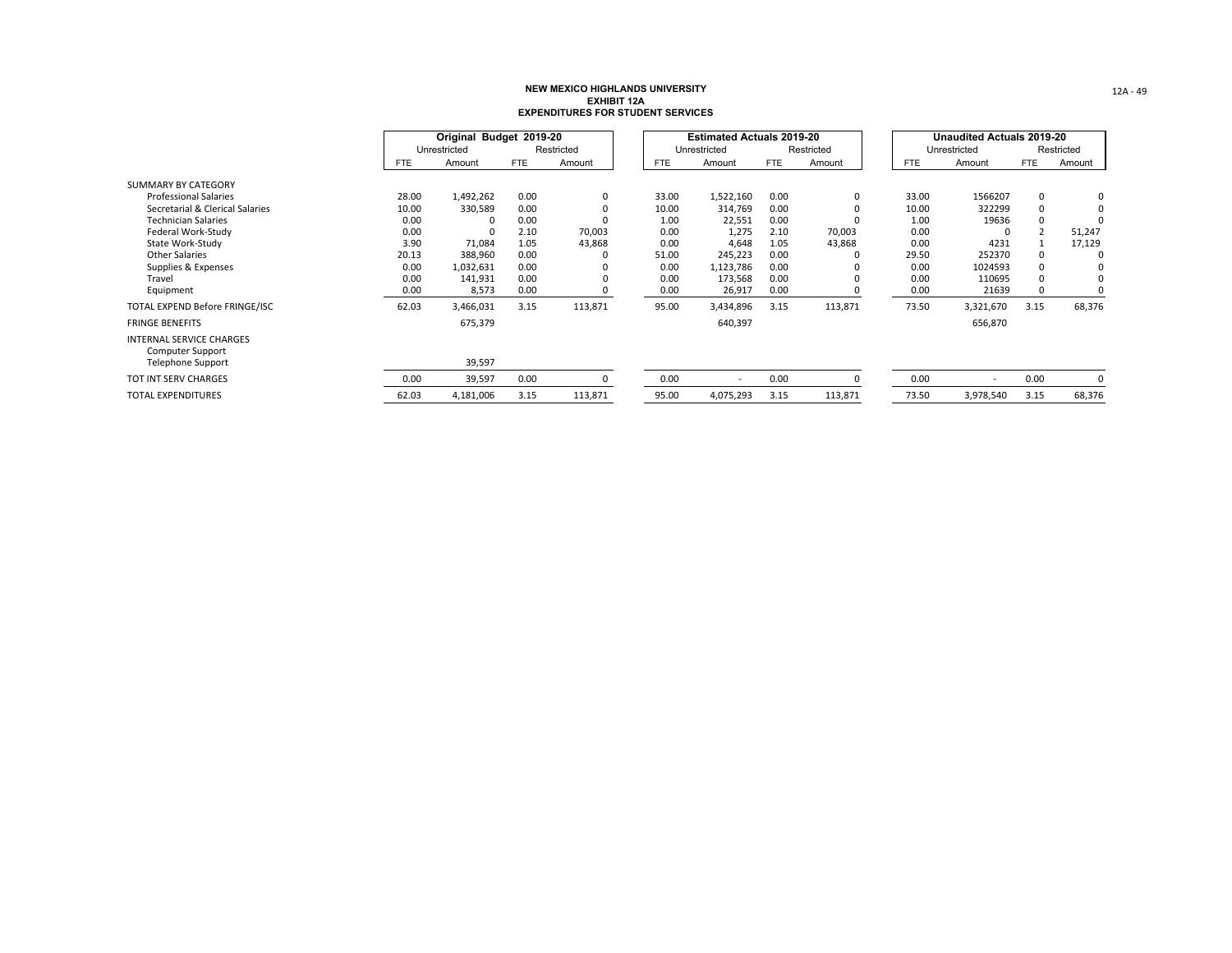|                                        |              |            | Original Budget 2019-20 |            |                |            | <b>Estimated Actuals 2019-20</b> |            |                          |            | <b>Unaudited Actuals 2019-20</b> |            |                          |
|----------------------------------------|--------------|------------|-------------------------|------------|----------------|------------|----------------------------------|------------|--------------------------|------------|----------------------------------|------------|--------------------------|
|                                        |              |            | Unrestricted            |            | Restricted     |            | Unrestricted                     |            | Restricted               |            | Unrestricted                     |            | Restricted               |
|                                        |              | <b>FTE</b> | Amount                  | <b>FTE</b> | Amount         | <b>FTE</b> | Amount                           | <b>FTE</b> | Amount                   | <b>FTE</b> | Amount                           | <b>FTE</b> | Amount                   |
| <b>EXECUTIVE MANAGEMENT</b>            |              |            |                         |            |                |            |                                  |            |                          |            |                                  |            |                          |
| Office of the President                | 00510        | 2.75       | 373,055                 | 0.00       | 0              | 7.00       | 398,488                          | 0.00       |                          | 7.00       | 373,511                          | 0.00       |                          |
| Office of the Provost                  | 10100        | 5.00       | 414,121                 | 0.00       | $\mathbf 0$    | 6.00       | 421,103                          | 0.00       | $\blacksquare$           | 6.00       | 407,529                          | 0.00       |                          |
| Instit Effectiveness and Research      | 27000        | 3.50       | 205,687                 | 0.00       | $\mathbf 0$    | 4.00       | 195,177                          | 0.00       | $\sim$                   | 4.00       | 194,171                          | 0.00       |                          |
| Office of Finance and Admin            | 51000        | 2.00       | 276,158                 | 0.00       | $\Omega$       | 4.00       | 294,308                          | 0.00       | $\overline{\phantom{a}}$ | 4.00       | 282,645                          | 0.00       |                          |
| Local Labor Mgt Relations Board        | 52010        | 0.01       | 11,565                  | 0.00       | 0              | 0.00       | 9,600                            | 0.00       | $\overline{\phantom{a}}$ | 0.00       | 223                              | 0.00       |                          |
| <b>Board of Regents</b>                | 52050        | 0.58       | 144,596                 | 0.00       | $\mathbf 0$    | 0.00       | 49,361                           | 0.00       | $\overline{\phantom{a}}$ | 0.00       | 16,209                           | 0.00       |                          |
| Dues & Memberships                     | 52200        | 0.00       | 48,302                  | 0.00       | $\mathbf 0$    | 0.00       | 48,302                           | 0.00       | $\overline{\phantom{a}}$ | 0.00       | 10,082                           | 0.00       |                          |
| Legal Services                         | 52300        | 0.00       | 391,400                 | 0.00       | $\mathbf 0$    | 0.00       | 100,000                          | 0.00       | $\overline{\phantom{a}}$ | 0.00       | 145,897                          | 0.00       |                          |
| Receptions & Entertainment             | 52600        | 0.00       | 37,500                  | 0.00       | $\Omega$       | 0.00       | 37,500                           | 0.00       | $\overline{\phantom{a}}$ | 0.00       | 20,289                           | 0.00       |                          |
| Risk Management                        | 52800        | 0.00       | 600,000                 | 0.00       | $\mathbf 0$    | 0.00       | 466,620                          | 0.00       | $\overline{\phantom{a}}$ | 0.00       | 399,796                          | 0.00       |                          |
| Unallocated Contingency (Inst Sup)     | 52900, 52901 | 0.00       | 20,808                  | 0.00       | $\mathbf 0$    | 1.00       | 21,231                           | 0.00       | $\overline{\phantom{a}}$ | 1.00       | 5,400                            | 0.00       |                          |
| University-Wide Expenditures           | 52930        | 0.00       | 191,316                 | 0.00       | $\mathbf 0$    | 0.00       |                                  | 0.00       | $\overline{\phantom{a}}$ | 0.00       |                                  | 0.00       |                          |
| VP for Advancement                     | 55000        | 7.00       | 441,489                 | 0.00       | 0              | 9.00       | 398,707                          | 0.00       | $\sim$                   | 9.00       | 415,930                          | 0.00       | $\overline{\phantom{a}}$ |
| TOT EXEC MGMT                          |              | 20.84      | 3,155,997               | 0.00       | $\Omega$       | 31.00      | 2,440,397                        | 0.00       | $\sim$                   | 31.00      | 2,271,681                        | 0.00       |                          |
| <b>FISCAL OPERATIONS</b>               |              |            |                         |            |                |            |                                  |            |                          |            |                                  |            |                          |
| <b>Business Office</b>                 | 51100        | 15.38      | 707,990                 | 0.00       | 0              | 17.00      | 511,329                          | 0.00       | $\sim$                   | 17.00      | 572,401                          | 0.00       |                          |
| <b>External Audit</b>                  | 52250        | 0.00       | 106,979                 | 0.00       | $\mathbf 0$    | 0.00       | 111,574                          | 0.00       | $\sim$                   | 0.00       | 111,057                          | 0.00       |                          |
| <b>Internal Audit</b>                  | 52251        | 0.00       | 25,000                  | 0.00       | 0              | 0.00       | 25,000                           | 0.00       | $\overline{\phantom{a}}$ | 0.00       | 25,345                           | 0.00       |                          |
| TOT FISCAL OPER                        |              | 15.38      | 839,969                 | 0.00       | $\overline{0}$ | 17.00      | 647,903                          | 0.00       | $\sim$                   | 17.00      | 708,803                          | 0.00       |                          |
| <b>GENERAL ADMIN &amp; LOGISTICS</b>   |              |            |                         |            |                |            |                                  |            |                          |            |                                  |            |                          |
| Advancement - Homecoming               | 55001        | 0.00       | $\Omega$                | 0.00       | $\mathbf 0$    | 0.00       | 30.000                           | 0.00       | $\blacksquare$           | 0.00       | 9,365                            | 0.00       |                          |
| Human Resources/Payroll                | 51300        | 6.50       | 464,651                 | 0.00       | $\Omega$       | 10.00      | 557,362                          | 0.00       | $\overline{\phantom{a}}$ | 10.00      | 447,056                          | 0.00       |                          |
| <b>Staff Senate</b>                    | 51301        | 0.00       | 542                     | 0.00       | $\mathbf 0$    | 0.00       | 542                              | 0.00       | $\overline{\phantom{a}}$ | 0.00       | 540                              | 0.00       |                          |
| Purchasing                             | 51510        | 2.50       | 125,839                 | 0.00       | $\mathbf 0$    | 5.00       | 184,851                          | 0.00       | $\overline{\phantom{a}}$ | 5.00       | 189,904                          | 0.00       |                          |
| <b>Central Receiving</b>               | 51550        | 3.00       | 120,228                 | 0.00       | $\Omega$       | 5.00       | 123,620                          | 0.00       | $\blacksquare$           | 5.00       | 105,514                          | 0.00       |                          |
| <b>Campus Police/Security</b>          | 51900        | 17.50      | 522,822                 | 0.00       | $\mathbf 0$    | 21.00      | 628,478                          | 0.00       | $\overline{\phantom{a}}$ | 21.00      | 641,958                          | 0.00       |                          |
| <b>Environmental Health and Safety</b> | 51905        | 5.50       | 259,920                 | 0.00       | 0              | 8.00       | 204,754                          | 0.00       | $\overline{\phantom{a}}$ | 8.00       | 202,407                          | 0.00       | $\sim$                   |
| <b>TOT GENERAL ADMIN</b>               |              | 35.00      | 1,494,003               | 0.00       | $\mathbf 0$    | 49.00      | 1,729,607                        | 0.00       | $\sim$                   | 49.00      | 1,596,746                        | 0.00       |                          |
| PUBLIC RELATIONS AND DEVELOPMENT       |              |            |                         |            |                |            |                                  |            |                          |            |                                  |            |                          |
| <b>University Relations</b>            | 53100        | 6.38       | 735,687                 | 0.00       | 0              | 11.00      | 742,017                          | 0.00       | $\overline{\phantom{a}}$ | 11.00      | 671,906                          | 0.00       | $\overline{\phantom{a}}$ |
| TOT PR AND DEVELOP                     |              | 6.38       | 735,687                 | 0.00       | $\overline{0}$ | 11.00      | 742,017                          | 0.00       | $\overline{\phantom{a}}$ | 11.00      | 671,906                          | 0.00       |                          |
| <b>RESTRICTED INSTIT SUPPORT</b>       |              |            |                         |            |                |            |                                  |            |                          |            |                                  |            |                          |
| <b>Grants and Contracts</b>            |              | 0.00       | 0                       | 3.00       | 121,367        | 0.00       |                                  | 3.00       | 125,451                  | 0.00       |                                  | 3.00       | 59,714                   |
| <b>TOT EXPEND Before FRINGE/ISC</b>    |              | 77.59      | 6,225,656               | 3.00       | 121,367        | 108.00     | 5,559,924                        | 3.00       | 125,451                  | 108.00     | 5,249,136                        | 3.00       | 59,714                   |
| <b>FRINGE BENEFITS</b>                 |              | 0.00       | 1,238,131               | 0.00       | $\Omega$       | 0.00       | 1,215,060                        | 0.00       | $\overline{\phantom{a}}$ | 0.00       | 1,231,335                        | 0.00       |                          |
| <b>INT SERVICE CHARGES</b>             |              | 0.00       | 9,761                   | 0.00       | $\Omega$       | 0.00       | (31, 100)                        | 0.00       |                          | 0.00       |                                  | 0.00       |                          |
| <b>TOTAL EXPENDITURES</b>              |              | 77.59      | 7,473,548               | 3.00       | 121,367        | 108.00     | 6,743,884                        | 3.00       | 125,451                  | 108.00     | 6,480,470                        | 3.00       | 59,714                   |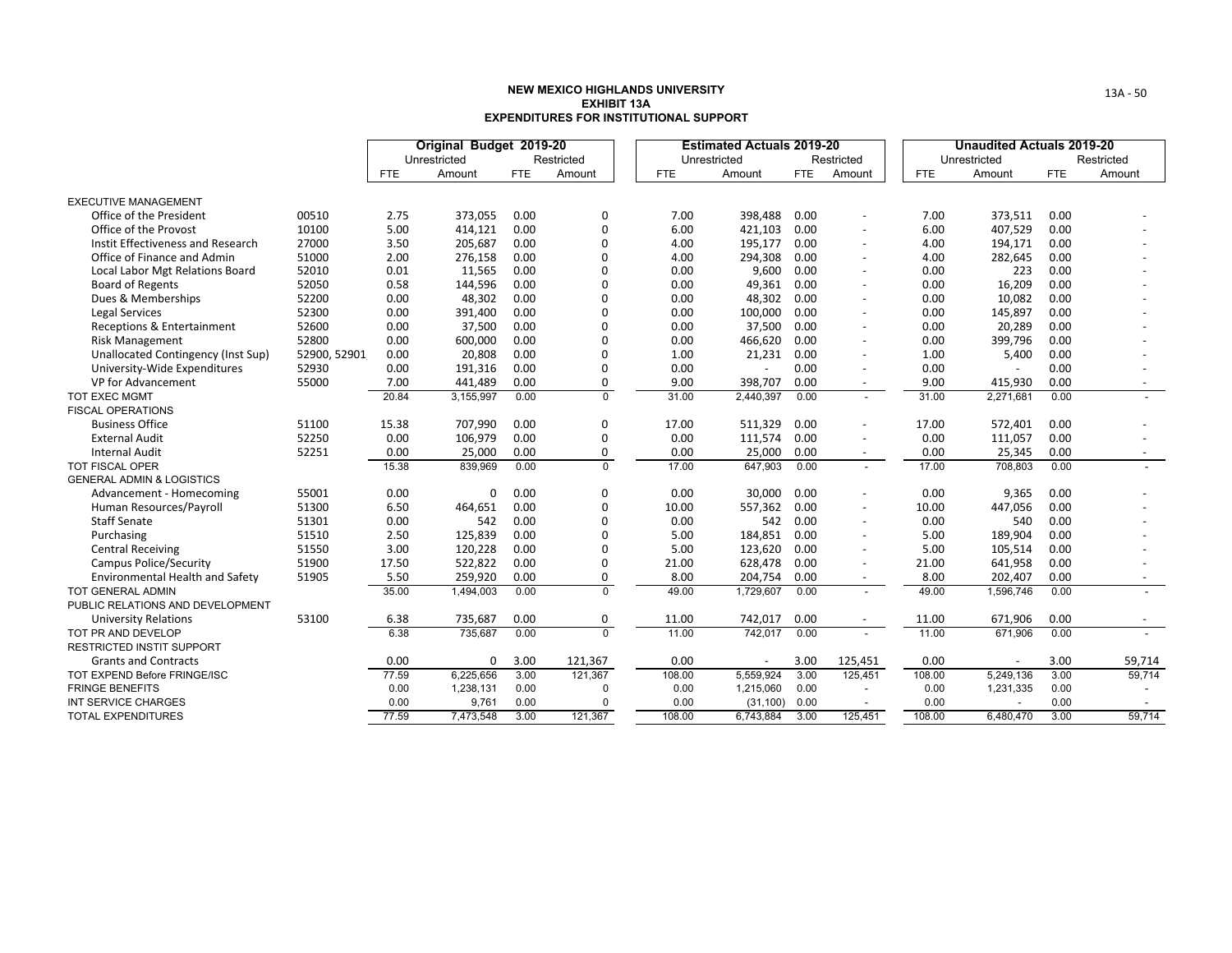|                                                                                                                                                                 |       |            | Original Budget 2019-20          |            |                |              | <b>Estimated Actuals 2019-20</b>  |            |            |              | <b>Unaudited Actuals 2019-20</b> |            |            |
|-----------------------------------------------------------------------------------------------------------------------------------------------------------------|-------|------------|----------------------------------|------------|----------------|--------------|-----------------------------------|------------|------------|--------------|----------------------------------|------------|------------|
|                                                                                                                                                                 |       |            | Unrestricted                     |            | Restricted     |              | Unrestricted                      |            | Restricted |              | Unrestricted                     |            | Restricted |
|                                                                                                                                                                 |       | <b>FTE</b> | Amount                           | <b>FTE</b> | Amount         | <b>FTE</b>   | Amount                            | <b>FTE</b> | Amount     | <b>FTE</b>   | Amount                           | <b>FTE</b> | Amount     |
| <b>Office of the President</b>                                                                                                                                  | 00510 |            |                                  |            |                |              |                                   |            |            |              |                                  |            |            |
| <b>Professional Salaries</b><br>Secretarial & Clerical Salaries<br><b>Technician Salaries</b><br>Federal Work-Study<br>State Work-Study                         |       | 2.25       | 315,176                          |            |                | 3.00<br>1.00 | 316,139<br>16,361                 |            |            | 3.00<br>1.00 | 322,074<br>8,041                 |            |            |
| <b>Other Salaries</b><br>Supplies & Expenses<br>Travel<br>Equipment                                                                                             |       | 0.50       | 3,500<br>38,119<br>16,160<br>100 |            |                | 3.00         | 5,938<br>40,593<br>19,357<br>100  |            |            | 3.00         | 7,488<br>21,389<br>14,519        |            |            |
| Total                                                                                                                                                           |       | 2.75       | 373,055                          | 0.00       | $\overline{0}$ | 7.00         | 398,488                           | 0.00       |            | 7.00         | 373,511                          | 0.00       |            |
| <b>Office of the Provost</b><br><b>Professional Salaries</b>                                                                                                    | 10100 | 3.00       | 337,440                          |            |                | 3.00         | 342,227                           |            |            | 3.00         | 348,717                          |            |            |
| Secretarial & Clerical Salaries<br><b>Technician Salaries</b><br>Federal Work-Study<br>State Work-Study                                                         |       | 1.00       | 28,100                           |            |                | 1.00         | 27,777                            |            |            | 1.00         | 28,317                           |            |            |
| <b>Other Salaries</b><br>Supplies & Expenses<br>Travel<br>Equipment                                                                                             |       | 1.00       | 17,160<br>13,979<br>17,442       |            |                | 2.00         | 12,778<br>13,979<br>23,442<br>900 |            |            | 2.00         | 13,138<br>10,177<br>6,304<br>875 |            |            |
| Total                                                                                                                                                           |       | 5.00       | 414,121                          | 0.00       | $\overline{0}$ | 6.00         | 421,103                           | 0.00       |            | 6.00         | 407,529                          | 0.00       |            |
| <b>Instit Effectiveness and Research</b><br><b>Professional Salaries</b><br>Secretarial & Clerical Salaries<br><b>Technician Salaries</b><br>Federal Work-Study | 27000 | 3.00       | 194,351                          |            |                | 3.00         | 178,109                           |            |            | 3.00         | 180,699                          |            |            |
| State Work-Study<br><b>Other Salaries</b><br>Supplies & Expenses<br>Travel<br>Equipment                                                                         |       | 0.50       | 3,500<br>6,836<br>1,000          |            |                | 1.00         | 8,668<br>5,566<br>2,270<br>564    |            |            | 1.00         | 8,668<br>2,862<br>1,377<br>564   |            |            |
| Total                                                                                                                                                           |       | 3.50       | 205,687                          | 0.00       | 0              | 4.00         | 195,177                           |            |            | 4.00         | 194,171                          | 0.00       |            |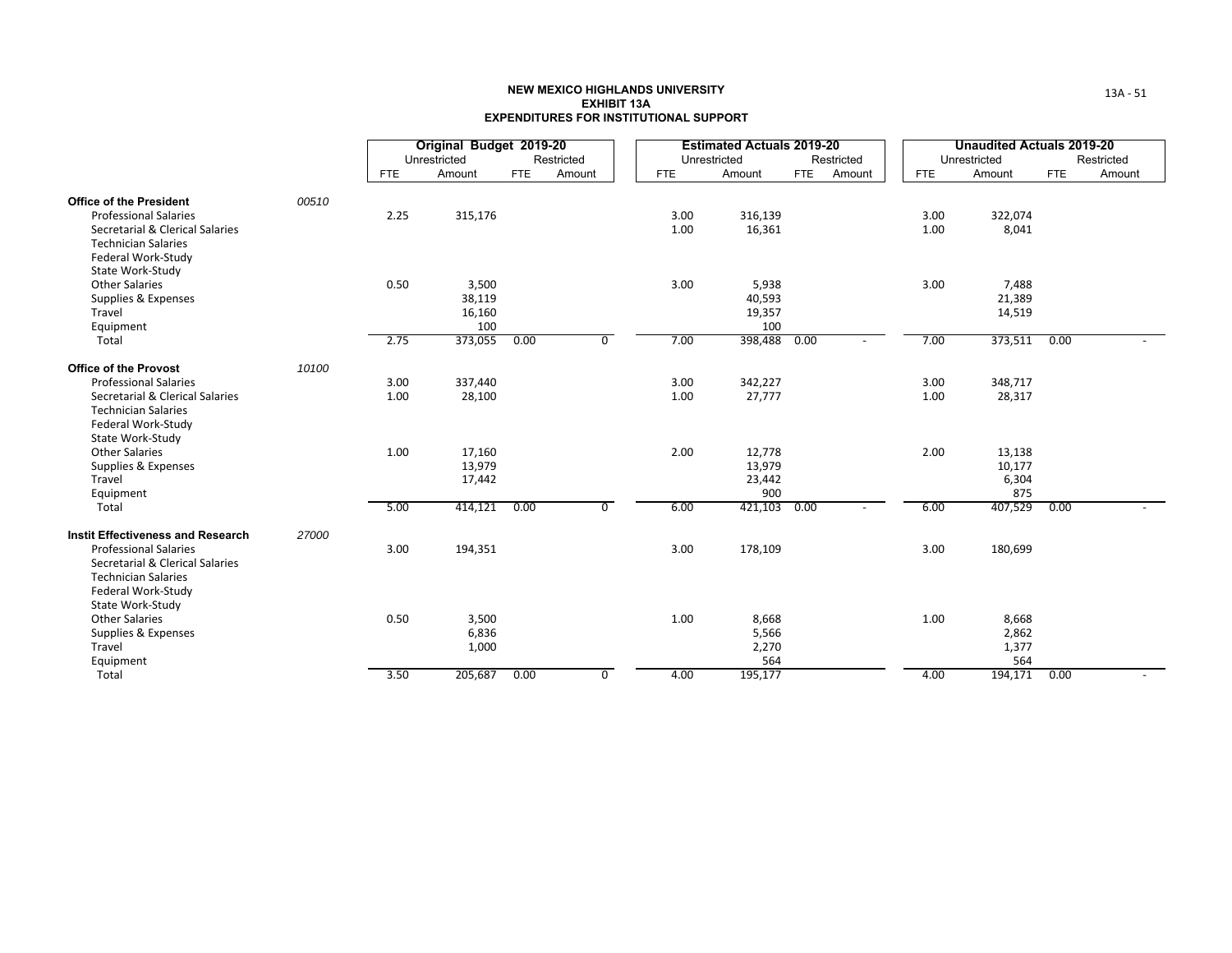|                                                                                                                                                                                      |              | Original Budget 2019-20<br>Unrestricted       |      | Restricted     |              | <b>Estimated Actuals 2019-20</b><br>Unrestricted |            | Restricted |              | <b>Unaudited Actuals 2019-20</b><br>Unrestricted |            | Restricted |
|--------------------------------------------------------------------------------------------------------------------------------------------------------------------------------------|--------------|-----------------------------------------------|------|----------------|--------------|--------------------------------------------------|------------|------------|--------------|--------------------------------------------------|------------|------------|
|                                                                                                                                                                                      | <b>FTE</b>   | Amount                                        | FTE  | Amount         | <b>FTE</b>   | Amount                                           | <b>FTE</b> | Amount     | <b>FTE</b>   | Amount                                           | <b>FTE</b> | Amount     |
| 51000<br><b>Office of Finance and Admin</b><br><b>Professional Salaries</b><br>Secretarial & Clerical Salaries<br><b>Technician Salaries</b>                                         | 2.00         | 211,827                                       |      |                | 2.00         | 210,133                                          |            |            | 2.00         | 214,062                                          |            |            |
| Federal Work-Study<br>State Work-Study<br><b>Other Salaries</b><br>Supplies & Expenses<br>Travel<br>Equipment<br>Total                                                               | 0.00<br>2.00 | 4,568<br>23,326<br>29,462<br>6,975<br>276,158 | 0.00 | 0              | 2.00<br>4.00 | 24,412<br>26,716<br>25,712<br>7,335<br>294,308   |            |            | 2.00<br>4.00 | 24,952<br>22,150<br>19,964<br>1,518<br>282,645   | 0.00       |            |
| <b>Local Labor Mgt Relations Board</b><br>52010<br><b>Professional Salaries</b><br>Secretarial & Clerical Salaries<br><b>Technician Salaries</b><br>Federal Work-Study               |              |                                               |      |                |              |                                                  |            |            |              |                                                  |            |            |
| State Work-Study<br><b>Other Salaries</b><br>Supplies & Expenses<br>Travel<br>Equipment                                                                                              | 0.01         | 1,965<br>5,000<br>4,600                       |      |                |              | 5,000<br>4,600                                   |            |            |              | 150<br>73                                        |            |            |
| Total<br>52050<br><b>Board of Regents</b><br><b>Professional Salaries</b><br>Secretarial & Clerical Salaries<br><b>Technician Salaries</b><br>Federal Work-Study<br>State Work-Study | 0.01         | 11,565                                        | 0.00 | $\overline{0}$ | 0.00         | 9,600                                            |            |            | 0.00         | 223                                              | 0.00       |            |
| <b>Other Salaries</b><br>Supplies & Expenses<br>Travel<br>Equipment<br>Total                                                                                                         | 0.58<br>0.58 | 110,235<br>26,360<br>7,801<br>200<br>144,596  | 0.00 | 0              | 0.00         | 5,000<br>36,360<br>7,801<br>200<br>49,361        |            |            | 0.00         | 2,850<br>11,045<br>2,314<br>16,209               | 0.00       |            |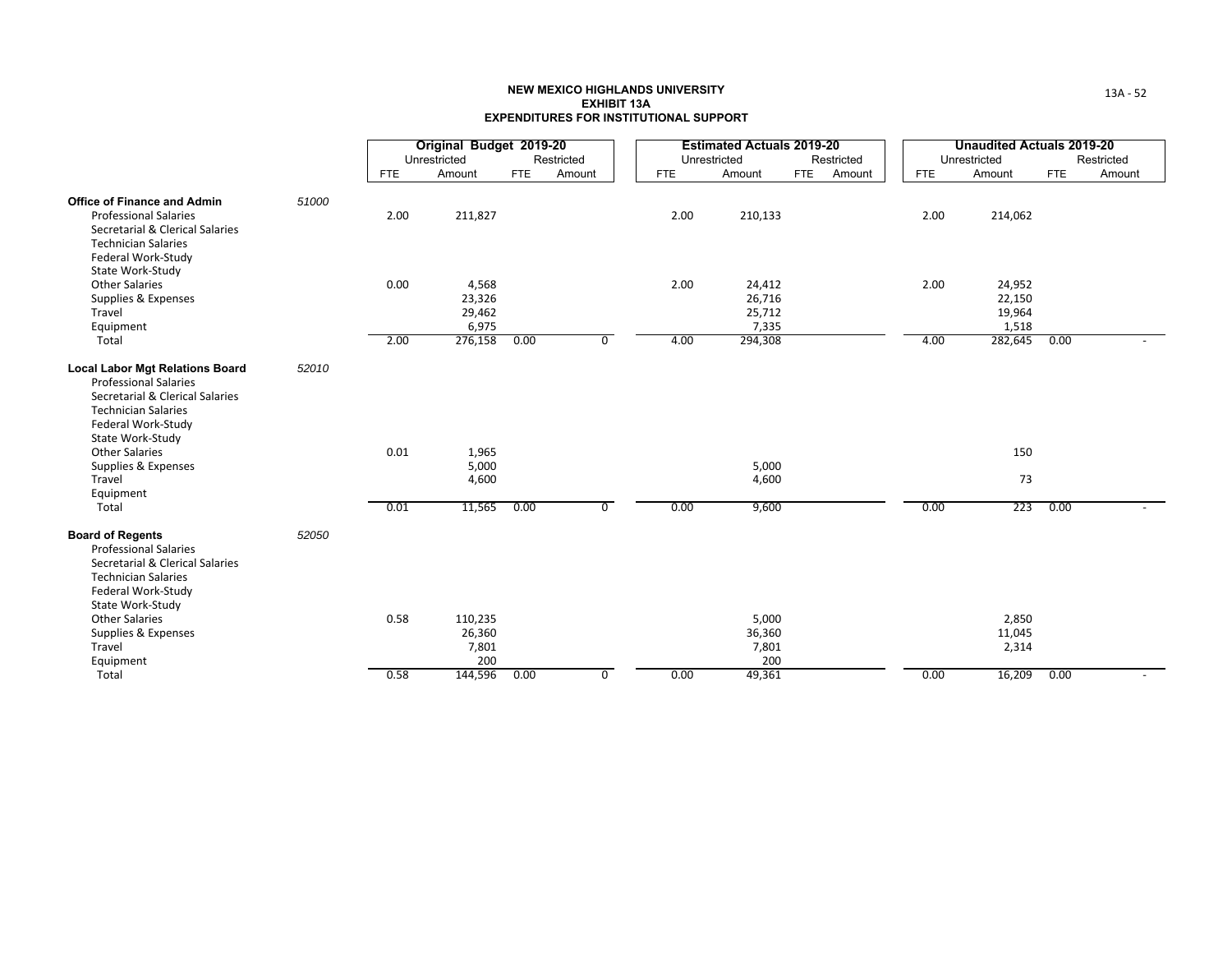|                                                                                                                                                                                                                                  |       |            | Original Budget 2019-20 |            |                |            | <b>Estimated Actuals 2019-20</b> |      |                          |            | <b>Unaudited Actuals 2019-20</b> |            |            |
|----------------------------------------------------------------------------------------------------------------------------------------------------------------------------------------------------------------------------------|-------|------------|-------------------------|------------|----------------|------------|----------------------------------|------|--------------------------|------------|----------------------------------|------------|------------|
|                                                                                                                                                                                                                                  |       |            | Unrestricted            |            | Restricted     |            | Unrestricted                     |      | Restricted               |            | Unrestricted                     |            | Restricted |
|                                                                                                                                                                                                                                  |       | <b>FTE</b> | Amount                  | <b>FTE</b> | Amount         | <b>FTE</b> | Amount                           | FTE  | Amount                   | <b>FTE</b> | Amount                           | <b>FTE</b> | Amount     |
| <b>Dues &amp; Memberships</b><br><b>Professional Salaries</b><br>Secretarial & Clerical Salaries<br><b>Technician Salaries</b><br>Federal Work-Study<br>State Work-Study<br><b>Other Salaries</b>                                | 52200 |            |                         |            |                |            |                                  |      |                          |            |                                  |            |            |
| Supplies & Expenses<br>Travel                                                                                                                                                                                                    |       |            | 48,302                  |            |                |            | 48,302                           |      |                          |            | 10,082                           |            |            |
| Equipment<br>Total                                                                                                                                                                                                               |       | 0.00       | 48,302                  | 0.00       | 0              | 0.00       | 48,302 0.00                      |      |                          | 0.00       | 10,082                           | 0.00       |            |
| <b>Legal Services</b><br><b>Professional Salaries</b><br>Secretarial & Clerical Salaries<br><b>Technician Salaries</b><br>Federal Work-Study<br>State Work-Study<br><b>Other Salaries</b><br>Supplies & Expenses                 | 52300 |            | 391,400                 |            |                |            | 100,000                          |      |                          |            | 145,897                          |            |            |
| Travel<br>Equipment                                                                                                                                                                                                              |       |            |                         |            |                |            |                                  |      |                          |            |                                  |            |            |
| Total                                                                                                                                                                                                                            |       | 0.00       | 391,400                 | 0.00       | $\mathbf 0$    | 0.00       | 100,000                          | 0.00 | $\sim$                   | 0.00       | 145,897                          | 0.00       |            |
| <b>Receptions &amp; Entertainment</b><br><b>Professional Salaries</b><br>Secretarial & Clerical Salaries<br><b>Technician Salaries</b><br>Federal Work-Study<br>State Work-Study<br><b>Other Salaries</b><br>Supplies & Expenses | 52600 |            | 37,500                  |            |                |            | 37,500                           |      |                          |            | 20,289                           |            |            |
| Travel<br>Equipment                                                                                                                                                                                                              |       |            |                         |            |                |            |                                  |      |                          |            |                                  |            |            |
| Total                                                                                                                                                                                                                            |       | 0.00       | 37,500                  | 0.00       | $\overline{0}$ | 0.00       | 37,500 0.00                      |      | $\overline{\phantom{a}}$ | 0.00       | 20,289                           | 0.00       |            |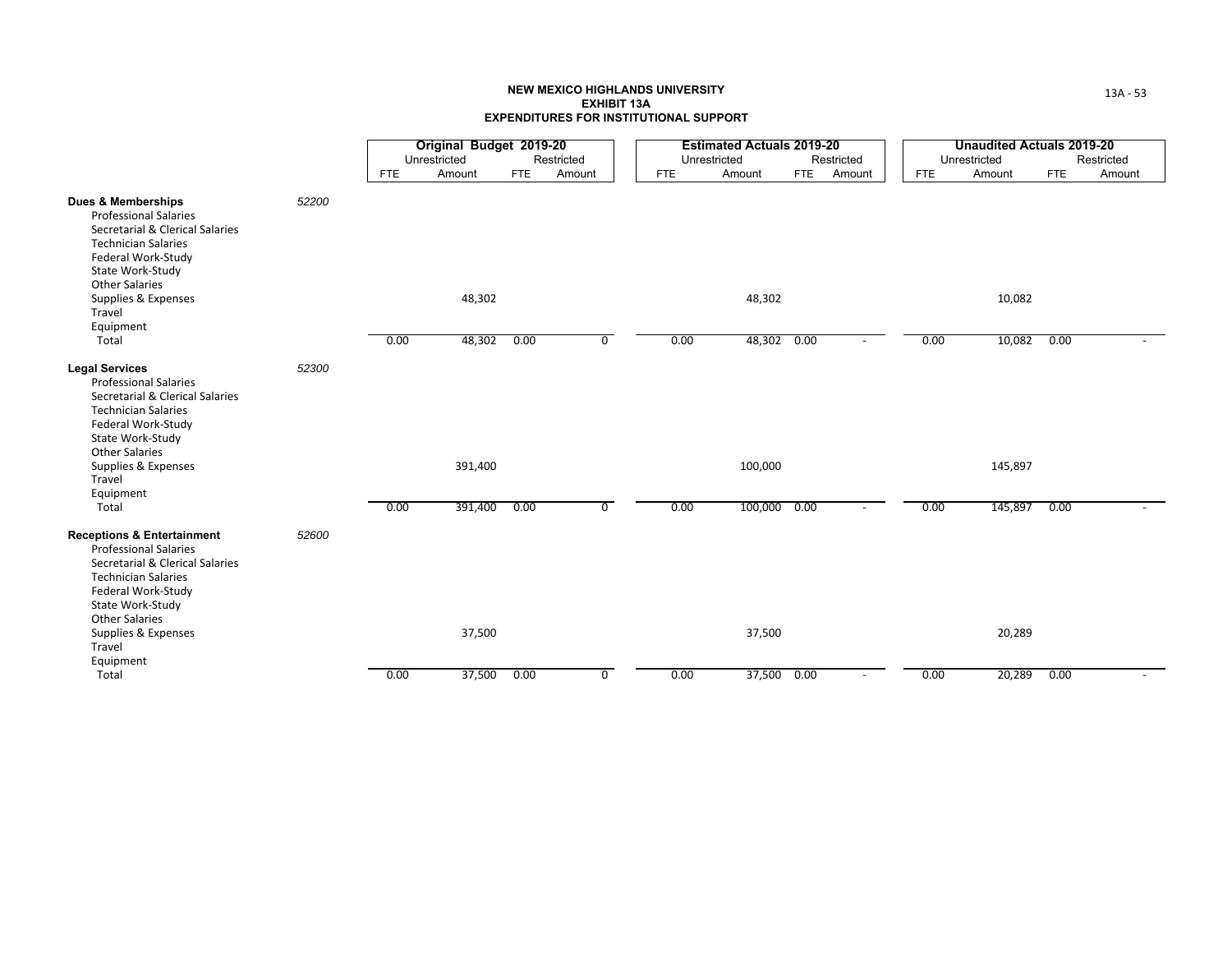|                                                                                                                                                                                                                                                       |                            |              | Original Budget 2019-20 |            |                |            | <b>Estimated Actuals 2019-20</b> |            |            |            | <b>Unaudited Actuals 2019-20</b> |            |            |
|-------------------------------------------------------------------------------------------------------------------------------------------------------------------------------------------------------------------------------------------------------|----------------------------|--------------|-------------------------|------------|----------------|------------|----------------------------------|------------|------------|------------|----------------------------------|------------|------------|
|                                                                                                                                                                                                                                                       |                            | Unrestricted |                         |            | Restricted     |            | Unrestricted                     |            | Restricted |            | Unrestricted                     |            | Restricted |
|                                                                                                                                                                                                                                                       |                            | <b>FTE</b>   | Amount                  | <b>FTE</b> | Amount         | <b>FTE</b> | Amount                           | <b>FTE</b> | Amount     | <b>FTE</b> | Amount                           | <b>FTE</b> | Amount     |
| <b>Risk Management</b><br><b>Professional Salaries</b><br>Secretarial & Clerical Salaries<br><b>Technician Salaries</b><br>Federal Work-Study<br>State Work-Study<br><b>Other Salaries</b>                                                            | 52800                      |              |                         |            |                |            |                                  |            |            |            |                                  |            |            |
| Supplies & Expenses                                                                                                                                                                                                                                   |                            |              | 600,000                 |            |                |            | 400,000                          |            |            |            | 333,177                          |            |            |
| Travel                                                                                                                                                                                                                                                |                            |              |                         |            |                |            | 170                              |            |            |            | 170                              |            |            |
| Equipment                                                                                                                                                                                                                                             |                            |              |                         |            |                |            | 66,450                           |            |            |            | 66,450                           |            |            |
| Total                                                                                                                                                                                                                                                 |                            | 0.00         | 600,000                 | 0.00       | $\overline{0}$ | 0.00       | 466,620                          | 0.00       |            | 0.00       | 399,796                          | 0.00       |            |
| <b>Unallocated Contingency (Inst Sup)</b><br><b>Professional Salaries</b><br>Secretarial & Clerical Salaries<br><b>Technician Salaries</b><br>Federal Work-Study<br>State Work-Study<br><b>Other Salaries</b>                                         | 52900, 52901, 52902, 52903 | 0.00         | 2,808                   |            |                | 1.00       | 5,231                            |            |            | 1.00       | 5,400                            |            |            |
| Supplies & Expenses                                                                                                                                                                                                                                   |                            |              | 16,000                  |            |                |            | 14,000                           |            |            |            |                                  |            |            |
| Travel                                                                                                                                                                                                                                                |                            |              | 2,000                   |            |                |            | 2,000                            |            |            |            |                                  |            |            |
| Equipment                                                                                                                                                                                                                                             |                            |              |                         |            |                |            |                                  |            |            |            |                                  |            |            |
| Total                                                                                                                                                                                                                                                 |                            | 0.00         | 20,808                  | 0.00       | $\overline{0}$ | 1.00       | 21,231                           |            |            | 1.00       | 5,400                            | 0.00       |            |
| <b>University-Wide Expenditures</b><br><b>Professional Salaries</b><br>Secretarial & Clerical Salaries<br><b>Technician Salaries</b><br>Federal Work-Study<br>State Work-Study<br><b>Other Salaries</b><br>Supplies & Expenses<br>Travel<br>Equipment | 52930                      |              | 191,316                 |            |                |            |                                  |            |            |            |                                  |            |            |
| Total                                                                                                                                                                                                                                                 |                            | 0.00         | 191,316                 | 0.00       | $\mathbf 0$    | 0.00       | $\overline{\phantom{a}}$         | 0.00       |            | 0.00       | $\overline{\phantom{a}}$         | 0.00       |            |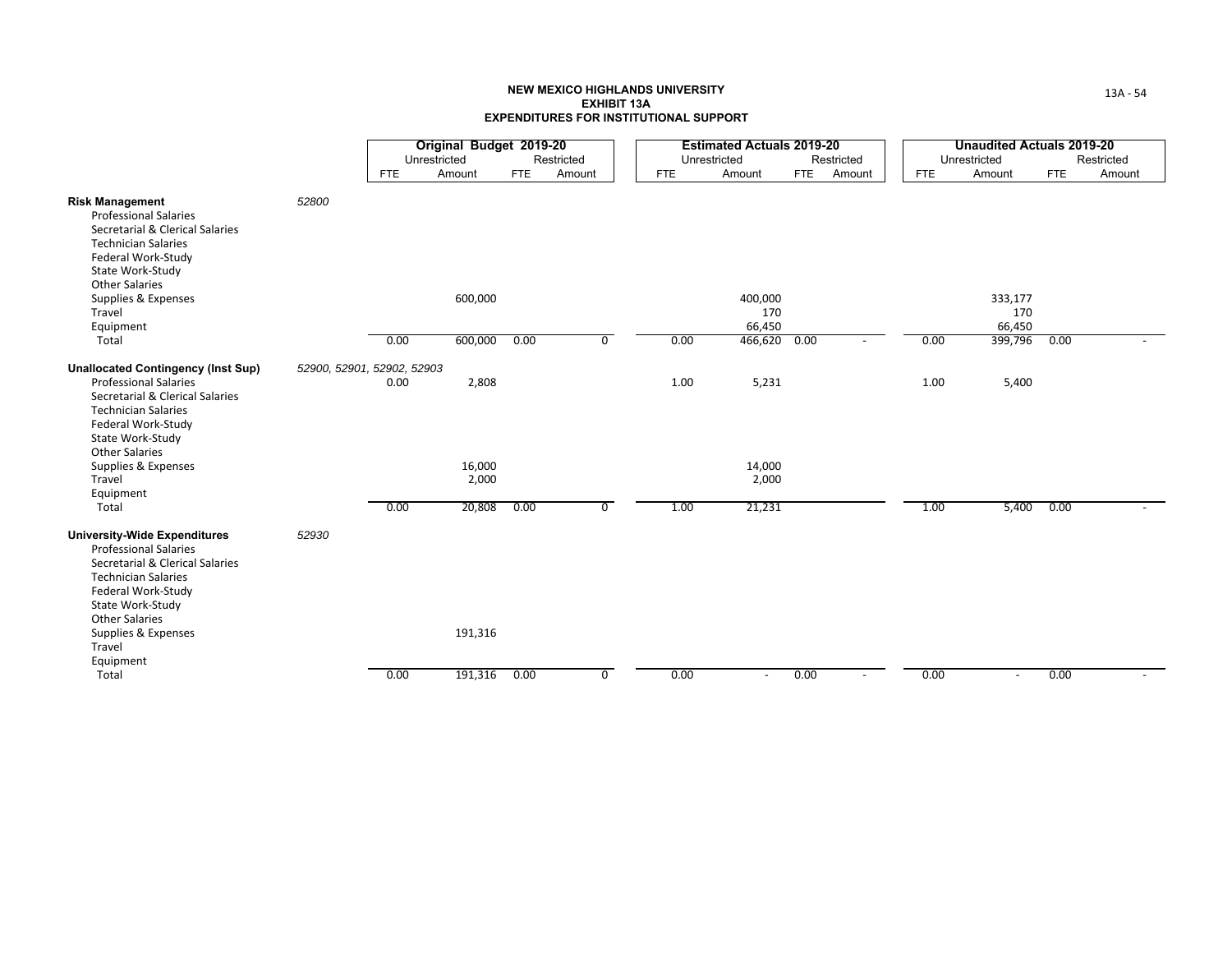|                                                               |       |            | Original Budget 2019-20 |            |                |            | <b>Estimated Actuals 2019-20</b> |            |                          |            | <b>Unaudited Actuals 2019-20</b> |      |            |
|---------------------------------------------------------------|-------|------------|-------------------------|------------|----------------|------------|----------------------------------|------------|--------------------------|------------|----------------------------------|------|------------|
|                                                               |       |            | Unrestricted            |            | Restricted     |            | Unrestricted                     |            | Restricted               |            | Unrestricted                     |      | Restricted |
|                                                               |       | <b>FTE</b> | Amount                  | <b>FTE</b> | Amount         | <b>FTE</b> | Amount                           | <b>FTE</b> | Amount                   | <b>FTE</b> | Amount                           | FTE  | Amount     |
| <b>VP for Advancement</b>                                     | 55000 |            |                         |            |                |            |                                  |            |                          |            |                                  |      |            |
| <b>Professional Salaries</b>                                  |       | 5.00       | 334,095                 |            |                | 4.00       | 287,712                          |            |                          | 4.00       | 304,032                          |      |            |
| Secretarial & Clerical Salaries                               |       | 1.00       | 25,066                  |            |                | 1.00       | 13,359                           |            |                          | 1.00       | 13,814                           |      |            |
| <b>Technician Salaries</b>                                    |       |            |                         |            |                |            |                                  |            |                          |            |                                  |      |            |
| Federal Work-Study                                            |       |            |                         |            |                |            |                                  |            |                          |            |                                  |      |            |
| State Work-Study                                              |       | 0.50       | 8,580                   |            |                |            | 374                              |            |                          |            | 374                              |      |            |
| <b>Other Salaries</b>                                         |       | 0.50       | 8,580                   |            |                | 4.00       | 31,762                           |            |                          | 4.00       | 35,569                           |      |            |
| Supplies & Expenses                                           |       |            | 51,680                  |            |                |            | 49,774                           |            |                          |            | 49,086                           |      |            |
| Travel                                                        |       |            | 13,148                  |            |                |            | 13,148                           |            |                          |            | 10,478                           |      |            |
| Equipment                                                     |       |            | 341                     |            |                |            | 2,578                            |            |                          |            | 2,578                            |      |            |
| Total                                                         |       | 7.00       | 441,489                 | 0.00       | $\mathbf 0$    | 9.00       | 398,707                          |            |                          | 9.00       | 415,930                          | 0.00 |            |
| <b>Business Office</b>                                        | 51100 |            |                         |            |                |            |                                  |            |                          |            |                                  |      |            |
| <b>Professional Salaries</b>                                  |       | 7.00       | 442,384                 |            |                | 5.00       | 275,000                          |            |                          | 5.00       | 328,573                          |      |            |
| Secretarial & Clerical Salaries                               |       | 2.00       | 61,340                  |            |                | 2.00       | 60,668                           |            |                          | 2.00       | 61,848                           |      |            |
| <b>Technician Salaries</b>                                    |       | 3.00       | 99,557                  |            |                | 3.00       | 92,621                           |            |                          | 3.00       | 94,463                           |      |            |
| Federal Work-Study                                            |       |            |                         |            |                |            |                                  |            |                          |            |                                  |      |            |
| State Work-Study                                              |       | 1.00       | 17,680                  |            |                |            | 686                              |            |                          |            | 686                              |      |            |
| <b>Other Salaries</b><br>Supplies & Expenses                  |       | 2.38       | 47,450<br>34,179        |            |                | 7.00       | 42,775<br>31,165                 |            |                          | 7.00       | 48,939<br>33,556                 |      |            |
| Travel                                                        |       |            | 5,400                   |            |                |            | 5,400                            |            |                          |            | 2,000                            |      |            |
| Equipment                                                     |       |            |                         |            |                |            | 3,014                            |            |                          |            | 2,335                            |      |            |
| Total                                                         |       | 15.38      | 707,990                 | 0.00       | $\overline{0}$ | 17.00      | 511,329                          |            |                          | 17.00      | 572,401                          | 0.00 |            |
|                                                               |       |            |                         |            |                |            |                                  |            |                          |            |                                  |      |            |
| <b>External Audit</b>                                         | 52250 |            |                         |            |                |            |                                  |            |                          |            |                                  |      |            |
| <b>Professional Salaries</b>                                  |       |            |                         |            |                |            |                                  |            |                          |            |                                  |      |            |
| Secretarial & Clerical Salaries<br><b>Technician Salaries</b> |       |            |                         |            |                |            |                                  |            |                          |            |                                  |      |            |
| Federal Work-Study                                            |       |            |                         |            |                |            |                                  |            |                          |            |                                  |      |            |
| State Work-Study                                              |       |            |                         |            |                |            |                                  |            |                          |            |                                  |      |            |
| <b>Other Salaries</b>                                         |       |            |                         |            |                |            |                                  |            |                          |            |                                  |      |            |
| Supplies & Expenses                                           |       |            | 106,979                 |            |                |            | 111,574                          |            |                          |            | 111,057                          |      |            |
| Travel                                                        |       |            |                         |            |                |            |                                  |            |                          |            |                                  |      |            |
| Equipment                                                     |       |            |                         |            |                |            |                                  |            |                          |            |                                  |      |            |
| Total                                                         |       | 0.00       | 106,979                 | 0.00       | 0              | 0.00       | 111,574 0.00                     |            | $\overline{\phantom{a}}$ | 0.00       | 111,057                          | 0.00 |            |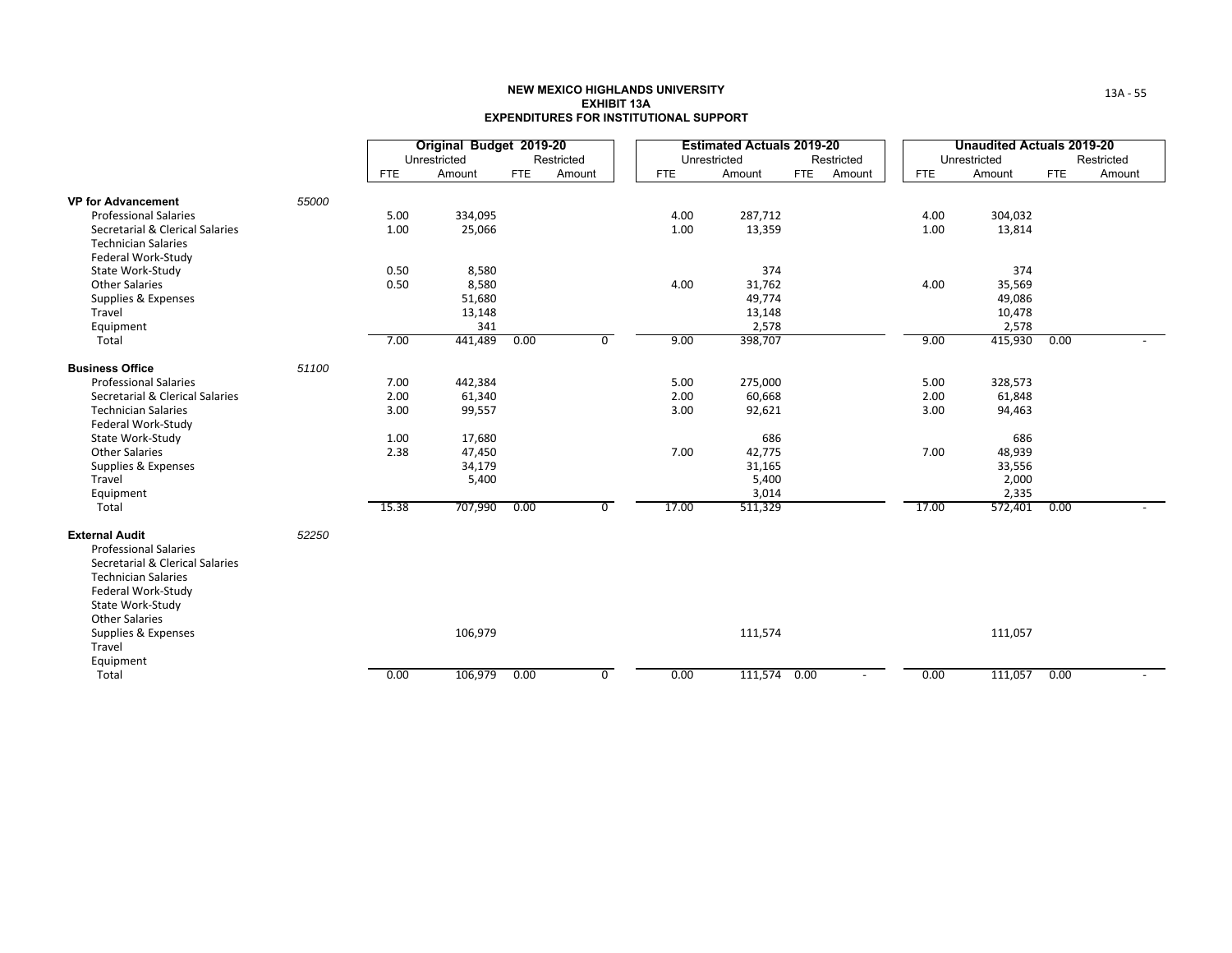|                                                                                                                                                                                                                                      |       |              | Original Budget 2019-20         |            |                |            | <b>Estimated Actuals 2019-20</b>   |            |            |            | <b>Unaudited Actuals 2019-20</b> |            |            |
|--------------------------------------------------------------------------------------------------------------------------------------------------------------------------------------------------------------------------------------|-------|--------------|---------------------------------|------------|----------------|------------|------------------------------------|------------|------------|------------|----------------------------------|------------|------------|
|                                                                                                                                                                                                                                      |       |              | Unrestricted                    |            | Restricted     |            | Unrestricted                       |            | Restricted |            | Unrestricted                     |            | Restricted |
|                                                                                                                                                                                                                                      |       | <b>FTE</b>   | Amount                          | <b>FTE</b> | Amount         | <b>FTE</b> | Amount                             | <b>FTE</b> | Amount     | <b>FTE</b> | Amount                           | <b>FTE</b> | Amount     |
| <b>Internal Audit</b><br><b>Professional Salaries</b><br>Secretarial & Clerical Salaries<br><b>Technician Salaries</b><br>Federal Work-Study<br>State Work-Study                                                                     | 52251 |              |                                 |            |                |            |                                    |            |            |            |                                  |            |            |
| <b>Other Salaries</b><br>Supplies & Expenses<br>Travel<br>Equipment                                                                                                                                                                  |       |              | 25,000                          |            |                |            | 25,000                             |            |            |            | 25,345                           |            |            |
| Total                                                                                                                                                                                                                                |       | 0.00         | 25,000                          | 0.00       | $\overline{0}$ | 0.00       | 25,000                             | 0.00       |            | 0.00       | 25,345                           | 0.00       |            |
| <b>Advancement - Homecoming</b><br><b>Professional Salaries</b><br>Secretarial & Clerical Salaries<br><b>Technician Salaries</b><br>Federal Work-Study<br>State Work-Study<br><b>Other Salaries</b><br>Supplies & Expenses<br>Travel | 55001 |              |                                 |            |                |            | 30,000                             |            |            |            | 9,365                            |            |            |
| Equipment                                                                                                                                                                                                                            |       |              |                                 |            |                |            |                                    |            |            |            |                                  |            |            |
| Total                                                                                                                                                                                                                                |       | 0.00         | $\overline{0}$                  | 0.00       | $\overline{0}$ | 0.00       | 30,000                             | 0.00       |            | 0.00       | 9,365                            | 0.00       |            |
| <b>Human Resources/Payroll</b><br><b>Professional Salaries</b><br>Secretarial & Clerical Salaries<br><b>Technician Salaries</b><br>Federal Work-Study                                                                                | 51300 | 5.00<br>1.00 | 340,899<br>29,009               |            |                | 5.00       | 347,330<br>16,895                  |            |            | 5.00       | 355,058<br>16,876                |            |            |
| State Work-Study<br><b>Other Salaries</b><br>Supplies & Expenses<br>Travel<br>Equipment                                                                                                                                              |       | 0.50         | 9,100<br>76,295<br>8,749<br>600 |            |                | 5.00       | 23,532<br>156,204<br>12,800<br>600 |            |            | 5.00       | 27,156<br>42,283<br>5,495<br>187 |            |            |
| Total                                                                                                                                                                                                                                |       | 6.50         | 464,651                         | 0.00       | $\mathbf{0}$   | 10.00      | 557,362                            |            |            | 10.00      | 447,056                          | 0.00       |            |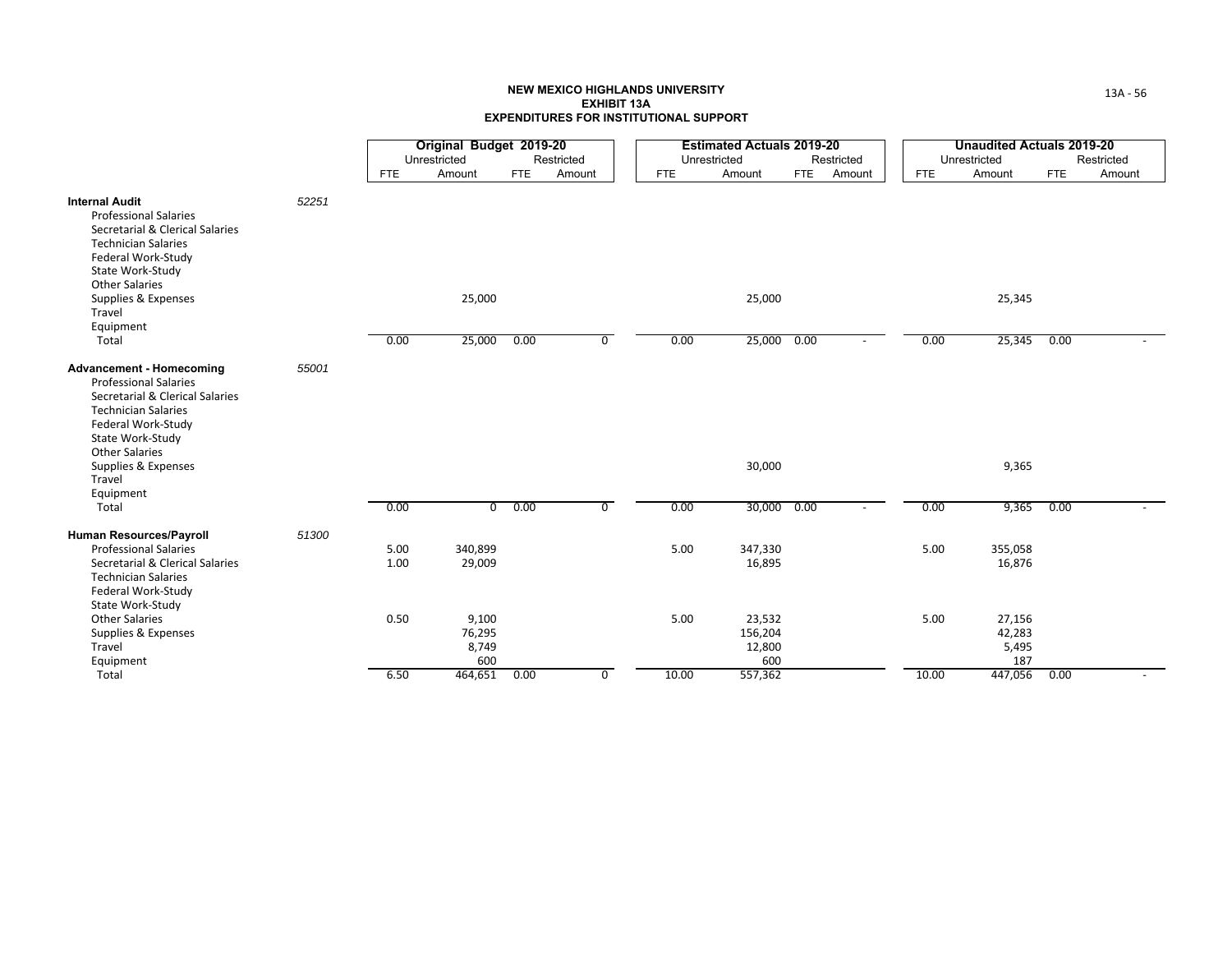|                                                                                                                                                                |       |              | Original Budget 2019-20 |            |                |            | <b>Estimated Actuals 2019-20</b> |                      |            | <b>Unaudited Actuals 2019-20</b> |            |            |
|----------------------------------------------------------------------------------------------------------------------------------------------------------------|-------|--------------|-------------------------|------------|----------------|------------|----------------------------------|----------------------|------------|----------------------------------|------------|------------|
|                                                                                                                                                                |       |              | Unrestricted            |            | Restricted     |            | Unrestricted                     | Restricted           |            | Unrestricted                     |            | Restricted |
|                                                                                                                                                                |       | FTE          | Amount                  | <b>FTE</b> | Amount         | <b>FTE</b> | Amount                           | <b>FTE</b><br>Amount | <b>FTE</b> | Amount                           | <b>FTE</b> | Amount     |
| <b>Staff Senate</b><br><b>Professional Salaries</b><br>Secretarial & Clerical Salaries<br><b>Technician Salaries</b><br>Federal Work-Study<br>State Work-Study | 51301 |              |                         |            |                |            |                                  |                      |            |                                  |            |            |
| <b>Other Salaries</b><br>Supplies & Expenses<br>Travel<br>Equipment                                                                                            |       |              | 277<br>265              |            |                |            | 277<br>265                       |                      |            | 540                              |            |            |
| Total                                                                                                                                                          |       | 0.00         | 542                     | 0.00       | $\overline{0}$ | 0.00       |                                  | 542 0.00             | 0.00       | 540                              | 0.00       |            |
| Purchasing<br><b>Professional Salaries</b><br>Secretarial & Clerical Salaries                                                                                  | 51510 | 1.00         | 71,604                  |            |                | 1.00       | 70,778                           |                      | 1.00       | 72,155                           |            |            |
| <b>Technician Salaries</b><br>Federal Work-Study                                                                                                               |       | 1.00         | 36,715                  |            |                | 3.00       | 97,550                           |                      | 3.00       | 99,616                           |            |            |
| State Work-Study<br><b>Other Salaries</b><br>Supplies & Expenses<br>Travel                                                                                     |       | 0.50         | 8,580<br>8,110<br>800   |            |                | 1.00       | 687<br>6,896<br>8,110<br>800     |                      | 1.00       | 687<br>8,984<br>7,772<br>473     |            |            |
| Equipment<br>Total                                                                                                                                             |       | 2.50         | 30<br>125,839           | 0.00       | $\overline{0}$ | 5.00       | 30<br>184,851                    |                      | 5.00       | 217<br>189,904                   | 0.00       |            |
| <b>Central Receiving</b><br><b>Professional Salaries</b>                                                                                                       | 51550 | 1.00         | 52,000                  |            |                | 1.00       | 51,400                           |                      | 1.00       | 52,400                           |            |            |
| Secretarial & Clerical Salaries<br><b>Technician Salaries</b><br>Federal Work-Study<br>State Work-Study                                                        |       | 1.00<br>0.50 | 28,662<br>8,580         |            |                | 1.00       | 24,284                           |                      | 1.00       | 24,804                           |            |            |
| <b>Other Salaries</b><br>Supplies & Expenses<br>Travel                                                                                                         |       | 0.50         | 8,580<br>21,026<br>550  |            |                | 3.00       | 12,981<br>32,051<br>550          |                      | 3.00       | 14,961<br>8,637<br>138           |            |            |
| Equipment<br>Total                                                                                                                                             |       | 3.00         | 830<br>120,228          | 0.00       | $\mathbf 0$    | 5.00       | 2,355<br>123,620                 |                      | 5.00       | 4,574<br>105,514                 | 0.00       |            |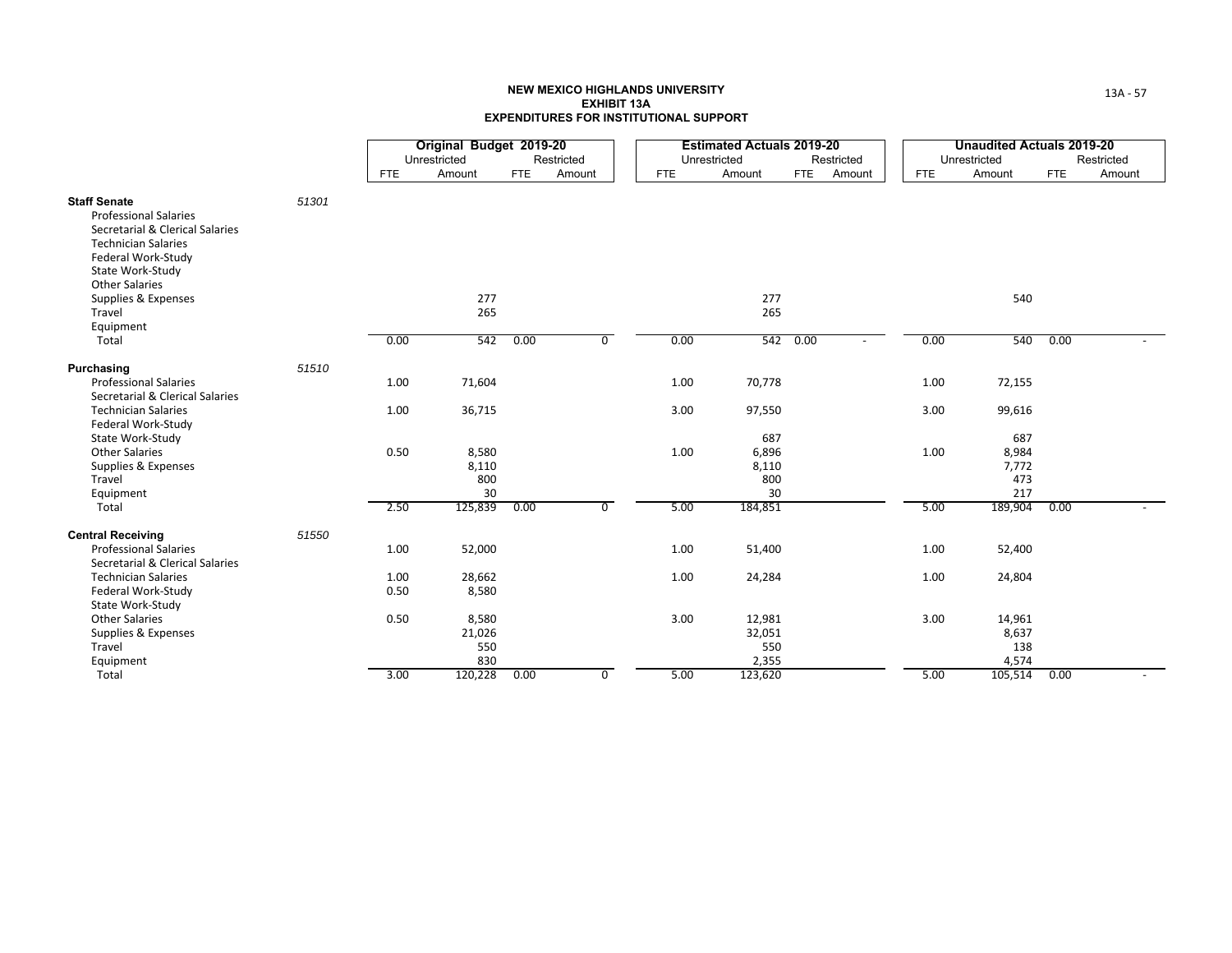|                                                                 |       |            | Original Budget 2019-20 |            |                 |            | <b>Estimated Actuals 2019-20</b> |      |                  |            | <b>Unaudited Actuals 2019-20</b> |            |                |
|-----------------------------------------------------------------|-------|------------|-------------------------|------------|-----------------|------------|----------------------------------|------|------------------|------------|----------------------------------|------------|----------------|
|                                                                 |       |            | Unrestricted            |            | Restricted      |            | Unrestricted                     |      | Restricted       |            | Unrestricted                     |            | Restricted     |
|                                                                 |       | <b>FTE</b> | Amount                  | <b>FTE</b> | Amount          | <b>FTE</b> | Amount                           | FTE  | Amount           | <b>FTE</b> | Amount                           | <b>FTE</b> | Amount         |
| <b>Campus Police/Security</b>                                   | 51900 |            |                         |            |                 |            |                                  |      |                  |            |                                  |            |                |
| <b>Professional Salaries</b>                                    |       | 1.00       | 68,422                  |            |                 | 1.00       | 67,632                           |      |                  | 1.00       | 68,948                           |            |                |
| Secretarial & Clerical Salaries                                 |       | 6.00       | 142,076                 |            |                 | 6.00       | 162,307                          |      |                  | 6.00       | 166,465                          |            |                |
| <b>Technician Salaries</b>                                      |       | 7.00       | 221,245                 |            |                 | 9.00       | 343,045                          |      |                  | 9.00       | 350,628                          |            |                |
| Federal Work-Study                                              |       |            |                         |            |                 |            |                                  |      |                  |            |                                  |            |                |
| State Work-Study                                                |       | 0.50       | 8,580                   |            |                 |            |                                  |      |                  |            |                                  |            |                |
| <b>Other Salaries</b>                                           |       | 3.00       | 52,000                  |            |                 | 5.00       | 24,993                           |      |                  | 5.00       | 24,345                           |            |                |
| Supplies & Expenses                                             |       |            | 24,978                  |            |                 |            | 27,226                           |      |                  |            | 30,163                           |            |                |
| Travel                                                          |       |            | 1,300                   |            |                 |            | 1,300                            |      |                  |            | 1,410                            |            |                |
| Equipment<br>Total                                              |       | 17.50      | 4,222<br>522,822        | 0.00       | $\overline{0}$  | 21.00      | 1,974<br>628,478                 |      |                  | 21.00      | 641,958                          | 0.00       |                |
|                                                                 |       |            |                         |            |                 |            |                                  |      |                  |            |                                  |            |                |
| <b>Environmental Health and Safety</b>                          | 51905 |            |                         |            |                 |            |                                  |      |                  |            |                                  |            |                |
| <b>Professional Salaries</b><br>Secretarial & Clerical Salaries |       | 2.00       | 117,134                 |            |                 | 2.00       | 73,969                           |      |                  | 2.00       | 75,356                           |            |                |
| <b>Technician Salaries</b>                                      |       |            |                         |            |                 |            | 5,710                            |      |                  |            | 13,716                           |            |                |
| Federal Work-Study                                              |       |            |                         |            |                 |            |                                  |      |                  |            |                                  |            |                |
| State Work-Study                                                |       | 0.50       | 9,100                   |            |                 |            |                                  |      |                  |            |                                  |            |                |
| <b>Other Salaries</b>                                           |       | 3.00       | 54,860                  |            |                 | 6.00       | 36,805                           |      |                  | 6.00       | 33,096                           |            |                |
| Supplies & Expenses                                             |       |            | 69,636                  |            |                 |            | 69,396                           |      |                  |            | 69,285                           |            |                |
| Travel                                                          |       |            | 8,800                   |            |                 |            | 17,575                           |      |                  |            | 8,199                            |            |                |
| Equipment                                                       |       |            | 390                     |            | $\overline{0}$  |            | 1,300                            |      |                  |            | 2,755                            |            |                |
| Total                                                           |       | 5.50       | 259,920                 | 0.00       |                 | 8.00       | 204,754                          |      |                  | 8.00       | 202,407                          | 0.00       |                |
| <b>University Relations</b>                                     | 53100 |            |                         |            |                 |            |                                  |      |                  |            |                                  |            |                |
| <b>Professional Salaries</b>                                    |       | 4.00       | 244,028                 |            |                 | 5.00       | 303,890                          |      |                  | 5.00       | 268,366                          |            |                |
| Secretarial & Clerical Salaries                                 |       | 1.00       | 28,662                  |            |                 | 1.00       | 28,332                           |      |                  | 1.00       | 28,883                           |            |                |
| <b>Technician Salaries</b><br>Federal Work-Study                |       |            |                         |            |                 |            |                                  |      |                  |            |                                  |            |                |
| State Work-Study                                                |       |            |                         |            |                 |            | 718                              |      |                  |            | 718                              |            |                |
| <b>Other Salaries</b>                                           |       | 1.38       | 27,170                  |            |                 | 5.00       | 21,230                           |      |                  | 5.00       | 21,424                           |            |                |
| Supplies & Expenses                                             |       |            | 429,623                 |            |                 |            | 375,342                          |      |                  |            | 342,132                          |            |                |
| Travel                                                          |       |            | 2,404                   |            |                 |            | 2,404                            |      |                  |            | 202                              |            |                |
| Equipment                                                       |       |            | 3,800                   |            |                 |            | 10,100                           |      |                  |            | 10,180                           |            |                |
| Total                                                           |       | 6.38       | 735,687                 | 0.00       | $\overline{0}$  | 11.00      | 742,017                          |      |                  | 11.00      | 671,906                          | 0.00       |                |
| <b>Grants and Contracts</b>                                     |       |            |                         |            |                 |            |                                  |      |                  |            |                                  |            |                |
| <b>Professional Salaries</b>                                    |       |            |                         |            |                 |            |                                  |      |                  |            |                                  |            |                |
| Secretarial & Clerical Salaries                                 |       |            |                         |            |                 |            |                                  |      |                  |            |                                  |            |                |
| <b>Technician Salaries</b>                                      |       |            |                         |            |                 |            |                                  |      |                  |            |                                  |            |                |
| Federal Work-Study                                              |       |            |                         | 0.60       | 59,508          |            |                                  | 0.60 | 59,508           |            |                                  | 0.60       | 36,208         |
| State Work-Study                                                |       |            |                         | 2.40       | 32,729          |            |                                  | 2.40 | 32,729           |            |                                  | 2.40       | 10,123         |
| <b>Other Salaries</b>                                           |       |            |                         | 0.00       |                 |            |                                  |      |                  |            |                                  |            |                |
| Supplies & Expenses<br>Travel                                   |       |            |                         |            | 12,214<br>5,185 |            |                                  |      | 22,177<br>11,037 |            |                                  |            | 4,553<br>4,359 |
| Equipment                                                       |       |            |                         |            | 11,731          |            |                                  |      |                  |            |                                  |            | 4,472          |
| Total                                                           |       | 0.00       | $\overline{0}$          | 3.00       | 121,367         | 0.00       |                                  | 3.00 | 125,451          | 0.00       | $\overline{\phantom{a}}$         | 3.00       | 59,714         |
|                                                                 |       |            |                         |            |                 |            |                                  |      |                  |            |                                  |            |                |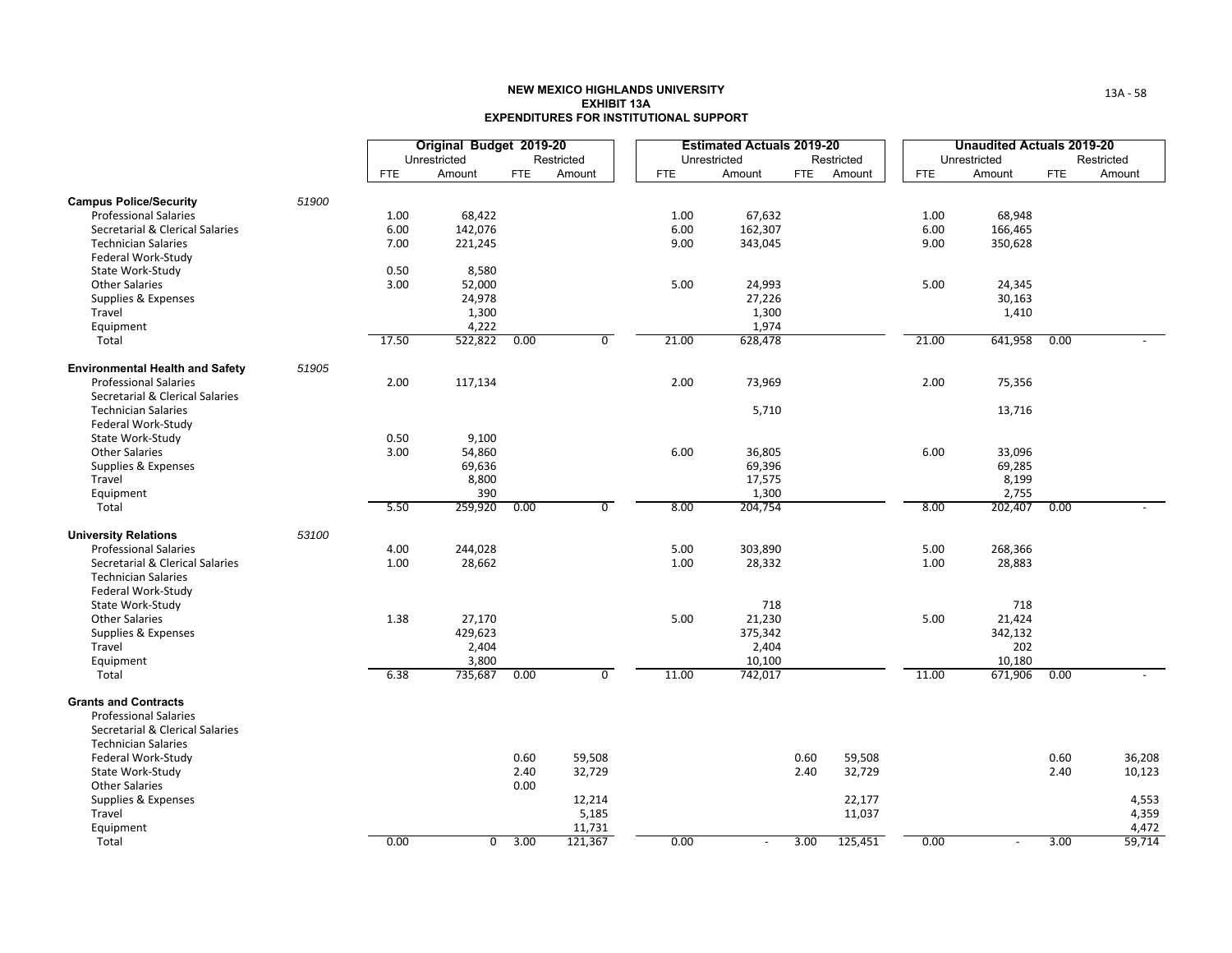|                                                            |       | Original Budget 2019-20 |            |            |            | <b>Estimated Actuals 2019-20</b> |            |                          |            | Unaudited Actuals 2019-20 |            |            |
|------------------------------------------------------------|-------|-------------------------|------------|------------|------------|----------------------------------|------------|--------------------------|------------|---------------------------|------------|------------|
|                                                            |       | Unrestricted            |            | Restricted |            | Unrestricted                     |            | Restricted               |            | Unrestricted              |            | Restricted |
|                                                            | FTE   | Amount                  | <b>FTE</b> | Amount     | <b>FTE</b> | Amount                           | <b>FTE</b> | Amount                   | <b>FTE</b> | Amount                    | <b>FTE</b> | Amount     |
| SUMMARY BY CATEGORY                                        |       |                         |            |            |            |                                  |            |                          |            |                           |            |            |
| <b>Professional Salaries</b>                               | 36.25 | 2,732,167               | 0.00       | 0          | 36.00      | 2,529,551                        | 0.00       | $\overline{\phantom{a}}$ | 36.00      | 2,595,840                 | 0.00       |            |
| Secretarial & Clerical Salaries                            | 12.00 | 314,252                 | 0.00       | 0          | 12.00      | 325,699                          | 0.00       | $\sim$                   | 12.00      | 324,243                   | 0.00       |            |
| <b>Technician Salaries</b>                                 | 12.00 | 386,179                 | 0.00       | 0          | 16.00      | 563,210                          | 0.00       | $\overline{\phantom{a}}$ | 16.00      | 583,228                   | 0.00       |            |
| Federal Work-Study                                         | 0.50  | 8,580                   | 0.60       | 59,508     | 0.00       | $\overline{\phantom{a}}$         | 0.60       | 59,508                   | 0.00       | $\overline{\phantom{a}}$  | 0.60       | 36,208     |
| State Work-Study                                           | 2.50  | 43,940                  | 2.40       | 32,729     | 0.00       | 2,465                            | 2.40       | 32,729                   | 0.00       | 2,465                     | 2.40       | 10,123     |
| <b>Other Salaries</b>                                      | 14.34 | 357,248                 | 0.00       | $\Omega$   | 44.00      | 257,771                          | 0.00       | $\overline{\phantom{a}}$ | 44.00      | 271,720                   | 0.00       |            |
| Supplies & Expenses                                        | 0.00  | 2,245,921               | 0.00       | 12,214     | 0.00       | 1,644,136                        | 0.00       | 22,177                   | 0.00       | 1,306,291                 | 0.00       | 4,553      |
| Travel                                                     | 0.00  | 119,881                 | 0.00       | 5,185      | 0.00       | 139,594                          | 0.00       | 11,037                   | 0.00       | 73,117                    | 0.00       | 4,359      |
| Equipment                                                  | 0.00  | 17,488                  | 0.00       | 11,731     | 0.00       | 97,499                           | 0.00       | $\overline{\phantom{a}}$ | 0.00       | 92,232                    | 0.00       | 4,472      |
| TOTAL EXPEND Before FRINGE/ISC                             | 77.59 | 6,225,656               | 3.00       | 121,367    | 108.00     | 5,559,924                        | 3.00       | 125,451                  | 108.00     | 5,249,136                 | 3.00       | 59,714     |
| <b>FRINGE BENEFITS</b>                                     |       | 1,238,131               |            |            |            | 1,215,060                        |            |                          |            | 1,231,335                 |            |            |
| <b>INTERNAL SERVICE CHARGES</b><br><b>Computer Support</b> |       |                         |            |            |            |                                  |            |                          |            |                           |            |            |
| <b>Telephone Support</b>                                   |       | 40,861                  |            |            |            |                                  |            |                          |            |                           |            |            |
| Overhead Charges                                           |       | (31, 100)               |            |            |            | (31, 100)                        |            |                          |            |                           |            |            |
| <b>TOT INT SERV CHARGES</b>                                | 0.00  | 9,761                   | 0.00       | 0          | 0.00       | $(31, 100)$ 0.00                 |            | $\overline{\phantom{a}}$ | 0.00       | $\overline{\phantom{a}}$  | 0.00       |            |
| <b>TOTAL EXPENDITURES</b>                                  | 77.59 | 7,473,548               | 3.00       | 121,367    | 108.00     | 6,743,884                        | 3.00       | 125,451                  | 108.00     | 6,480,470                 | 3.00       | 59,714     |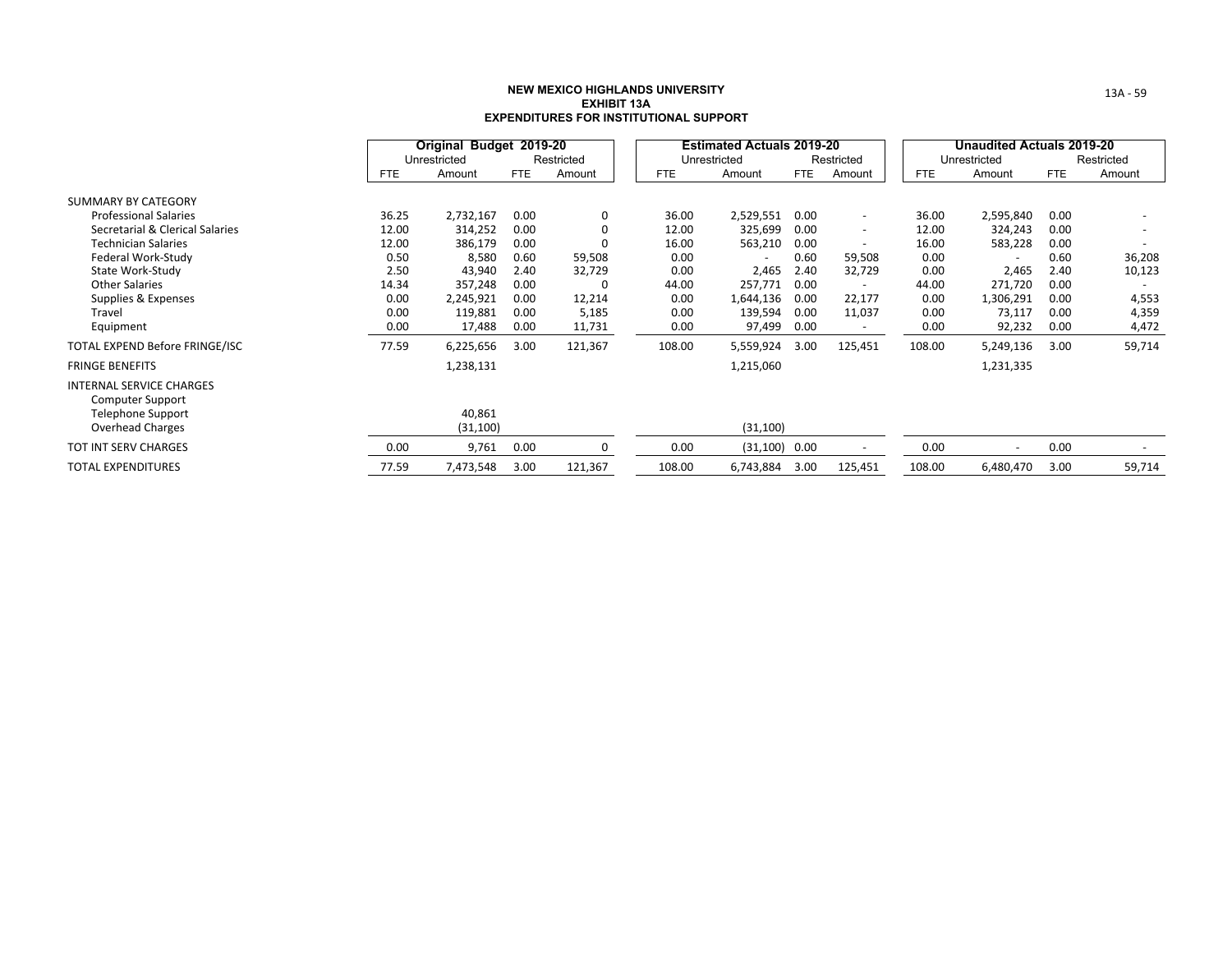|                                                 |       |            | Original Budget 2019-20 |            |            |       | <b>Estimated Actuals 2019-20</b> |            |             |            | <b>Unaudited Actuals 2019-20</b> |            |            |
|-------------------------------------------------|-------|------------|-------------------------|------------|------------|-------|----------------------------------|------------|-------------|------------|----------------------------------|------------|------------|
|                                                 |       |            | Unrestricted            |            | Restricted |       | Unrestricted                     |            | Restricted  |            | Unrestricted                     |            | Restricted |
|                                                 |       | <b>FTE</b> | Amount                  | <b>FTE</b> | Amount     | FTE.  | Amount                           | <b>FTE</b> | Amount      | <b>FTE</b> | Amount                           | <b>FTE</b> | Amount     |
| <b>Facilities Services</b>                      | 91000 | 69.20      | 2,053,438               | 0.60       | 17,639     | 82.00 | 2,160,855                        | 0.60       | 23,634      | 82.00      | 2,145,982                        | 0.00       | 10,332     |
| <b>Facilities Planning</b>                      | 93000 | 0.00       | 60,000                  | 0.00       | 0          | 0.00  | 60,000                           | 0.00       |             | 0.00       | 37,779                           | 0.00       | $\Omega$   |
|                                                 |       |            |                         |            |            |       |                                  |            |             |            |                                  |            |            |
| Unallocated Contingency (Fac Mgmt) 99000, 99001 |       | 0.00       | 10,985                  | 0.00       | 0          | 0.00  | 10,985                           | 0.00       |             | 0.00       | (22)                             | 0.00       | 0          |
| <b>Utilities</b>                                | 98000 | 0.00       | 2,585,800               | 0.00       | 0          | 0.00  | 2,615,151                        | 0.00       |             | 0.00       | 1,998,788                        | 0.00       | 0          |
| Recycle                                         | 94000 | 1.00       | 32,940                  | 0.00       | 0          | 1.00  | 33,811                           | 0.00       |             | 1.00       | 33,386                           | 0.00       | 0          |
| <b>Facilities Wilson Complex</b>                | 96000 |            |                         |            |            | 0.00  | 5,000                            | 0.00       |             | 0.00       | 60                               | 0.00       | 0          |
| <b>Facilities Golf Course</b>                   | 97000 |            |                         |            |            | 0.00  | 42,615                           | 0.00       |             | 0.00       | 39,319                           | 0.00       | 0          |
| TOT EXPEND Before FRINGE/ISC                    |       | 70.20      | 4,743,162               | 0.60       | 17,639     | 83.00 | 4,928,417                        | 0.60       | 23,634      | 83.00      | 4,255,292                        | 0.00       | 10,332     |
| <b>FRINGE BENEFITS</b>                          |       | 0.00       | 602,458                 | 0.00       | $\Omega$   | 0.00  | 618,071                          | 0.00       | $\mathbf 0$ | 0.00       | 713,126                          | 0.00       | 0          |
| INT SERVICE CHARGES                             |       | 0.00       | (394, 512)              | 0.00       | 0          | 0.00  | (375,000)                        | 0.00       | 0           | 0.00       | 0                                | 0.00       |            |
| TOTAL EXPENDITURES                              |       | 70.20      | 4,951,108               | 0.60       | 17,639     | 83.00 | 5,171,488                        | 0.60       | 23,634      | 83.00      | 4,968,417                        | 0.00       | 10,332     |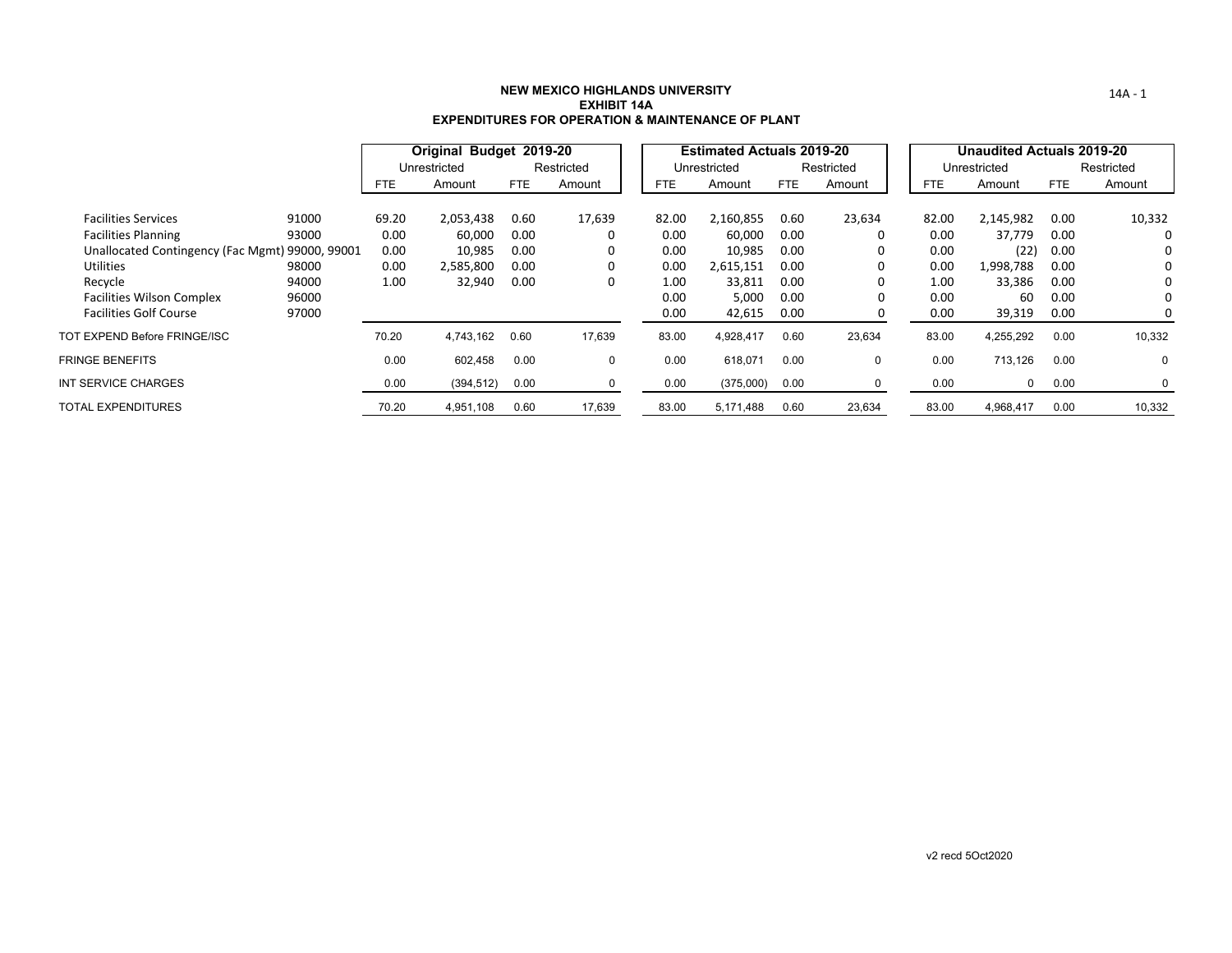|                                                                                                                                                                                                                                                       |                            |            | Original Budget 2019-20    |      |                |            | <b>Estimated Actuals 2019-20</b> |      |                |            | <b>Unaudited Actuals 2019-20</b> |            |                |
|-------------------------------------------------------------------------------------------------------------------------------------------------------------------------------------------------------------------------------------------------------|----------------------------|------------|----------------------------|------|----------------|------------|----------------------------------|------|----------------|------------|----------------------------------|------------|----------------|
|                                                                                                                                                                                                                                                       |                            |            | Unrestricted               |      | Restricted     |            | Unrestricted                     |      | Restricted     |            | Unrestricted                     |            | Restricted     |
|                                                                                                                                                                                                                                                       |                            | <b>FTE</b> | Amount                     | FTE  | Amount         | <b>FTE</b> | Amount                           | FTE  | Amount         | <b>FTE</b> | Amount                           | <b>FTE</b> | Amount         |
| <b>Facilities Services</b>                                                                                                                                                                                                                            | 91000                      |            |                            |      |                |            |                                  |      |                |            |                                  |            |                |
| <b>Professional Salaries</b>                                                                                                                                                                                                                          |                            | 3.90       | 242,159                    |      |                | 6.00       | 326,287                          |      |                | 6.00       | 332,625                          |            |                |
| Secretarial & Clerical Salaries                                                                                                                                                                                                                       |                            | 2.00       | 53,286                     |      |                | 3.00       | 76,790                           |      |                | 3.00       | 78,376                           |            |                |
| <b>Technician Salaries</b>                                                                                                                                                                                                                            |                            | 54.80      | 1,358,670                  |      |                | 52.00      | 1,313,661                        |      |                | 52.00      | 1,310,729                        |            |                |
| Federal Work-Study                                                                                                                                                                                                                                    |                            |            |                            |      | 2,630          |            |                                  |      | 8,625          |            |                                  |            | 7,397          |
| State Work-Study                                                                                                                                                                                                                                      |                            | 1.50       | 25,740                     | 0.60 | 15,009         |            | 720                              | 0.60 | 15,009         |            | 720                              |            | 2,935          |
| <b>Other Salaries</b>                                                                                                                                                                                                                                 |                            | 7.00       | 124,254                    |      |                | 21.00      | 194,069                          |      |                | 21.00      | 203,389                          |            |                |
| Supplies & Expenses                                                                                                                                                                                                                                   |                            |            | 216,529                    |      |                |            | 209,720                          |      |                |            | 180,608                          |            |                |
| Travel                                                                                                                                                                                                                                                |                            |            | 16,360                     |      |                |            | 15,660                           |      |                |            | 4,366                            |            |                |
| Equipment                                                                                                                                                                                                                                             |                            |            | 16,440                     |      |                |            | 23,949                           |      |                |            | 35,169                           |            |                |
| Total                                                                                                                                                                                                                                                 |                            | 69.20      | 2,053,438                  | 0.60 | 17,639         | 82.00      | 2,160,855                        | 0.60 | 23,634         | 82.00      | 2,145,982                        | 0.00       | 10,332         |
| <b>Facilities Planning</b><br><b>Professional Salaries</b><br>Secretarial & Clerical Salaries<br><b>Technician Salaries</b><br>Federal Work-Study<br>State Work-Study<br><b>Other Salaries</b><br>Supplies & Expenses<br>Travel<br>Equipment<br>Total | 93000                      | 0.00       | 45,100<br>14,900<br>60,000 | 0.00 | 0              | 0.00       | 45,100<br>14,900<br>60,000       | 0.00 | $\Omega$       | 0.00       | 33,121<br>4,658<br>37,779        | 0.00       | 0              |
| <b>Unallocated Contingency (Fac Mgmt)</b><br><b>Professional Salaries</b><br>Secretarial & Clerical Salaries<br><b>Technician Salaries</b><br>Federal Work-Study<br>State Work-Study<br><b>Other Salaries</b><br>Supplies & Expenses<br>Travel        | 99000, 99001, 99002, 99003 |            | 10,985                     |      |                |            | 10,985                           |      |                |            |                                  |            |                |
| Equipment                                                                                                                                                                                                                                             |                            |            |                            |      |                |            |                                  |      |                |            | (22)                             |            |                |
| Total                                                                                                                                                                                                                                                 |                            | 0.00       | 10,985                     | 0.00 | $\overline{0}$ | 0.00       | 10,985                           | 0.00 | $\overline{0}$ | 0.00       | (22)                             | 0.00       | $\overline{0}$ |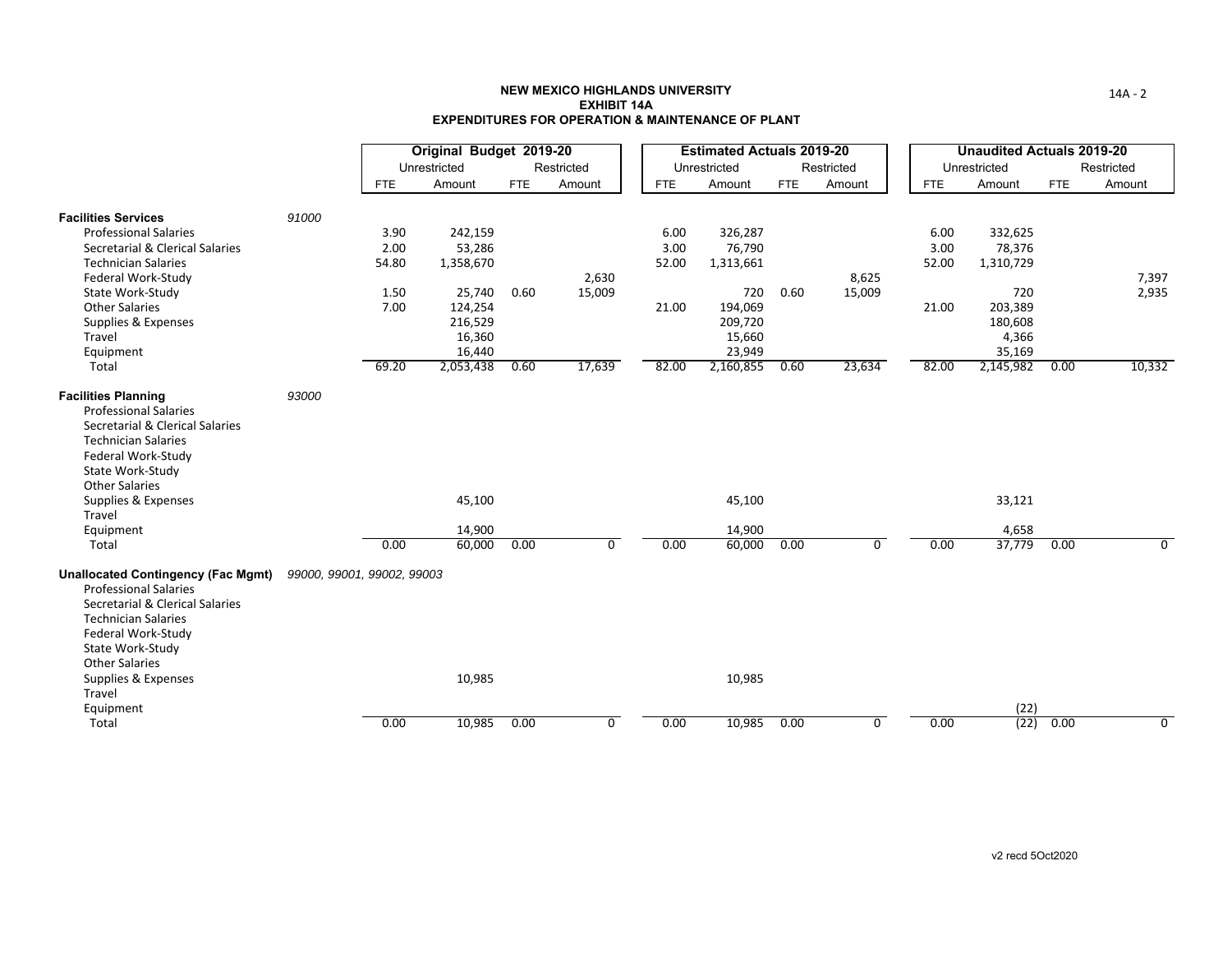|                                                                                                                                                                                                        |       |            | Original Budget 2019-20                                            |            |                |            | <b>Estimated Actuals 2019-20</b>                                   |            |                |            | <b>Unaudited Actuals 2019-20</b>                                 |            |                |
|--------------------------------------------------------------------------------------------------------------------------------------------------------------------------------------------------------|-------|------------|--------------------------------------------------------------------|------------|----------------|------------|--------------------------------------------------------------------|------------|----------------|------------|------------------------------------------------------------------|------------|----------------|
|                                                                                                                                                                                                        |       |            | Unrestricted                                                       | Restricted |                |            | Unrestricted                                                       | Restricted |                |            | Unrestricted                                                     |            | Restricted     |
|                                                                                                                                                                                                        |       | <b>FTE</b> | Amount                                                             | FTE        | Amount         | <b>FTE</b> | Amount                                                             | <b>FTE</b> | Amount         | <b>FTE</b> | Amount                                                           | <b>FTE</b> | Amount         |
| <b>Utilities</b><br>Supplies & Expenses<br>Gas & Oil<br>Electricity<br>Water<br>Sewer<br><b>Professional Services</b><br>Total                                                                         | 98000 | 0.00       | 113,600<br>796,100<br>1,170,000<br>356,100<br>150,000<br>2,585,800 | 0.00       | $\overline{0}$ | 0.00       | 142,951<br>796,100<br>1,170,000<br>356,100<br>150,000<br>2,615,151 | 0.00       | $\overline{0}$ | 0.00       | 123,074<br>587,380<br>984,429<br>200,565<br>103,340<br>1,998,788 | 0.00       | $\overline{0}$ |
| Recycle<br><b>Professional Salaries</b>                                                                                                                                                                | 94000 |            |                                                                    |            |                |            |                                                                    |            |                |            |                                                                  |            |                |
| Secretarial & Clerical Salaries<br><b>Technician Salaries</b><br>Federal Work-Study                                                                                                                    |       | 1.00       | 28,640                                                             |            |                | 1.00       | 28,311                                                             |            |                | 1.00       | 28,862                                                           |            |                |
| State Work-Study<br><b>Other Salaries</b><br>Supplies & Expenses<br>Travel<br>Equipment                                                                                                                |       |            | 4,300                                                              |            |                |            | 1,200<br>4,300                                                     |            |                |            | 1,200<br>3,324                                                   |            |                |
| Total                                                                                                                                                                                                  |       | 1.00       | 32,940                                                             | 0.00       | $\overline{0}$ | 1.00       | 33,811                                                             | 0.00       | $\overline{0}$ | 1.00       | 33,386                                                           | 0.00       | $\overline{0}$ |
| <b>Facilities - Wilson Complex</b><br><b>Professional Salaries</b><br>Secretarial & Clerical Salaries<br><b>Technician Salaries</b><br>Federal Work-Study<br>State Work-Study<br><b>Other Salaries</b> | 96000 |            |                                                                    |            |                |            |                                                                    |            |                |            |                                                                  |            |                |
| Supplies & Expenses<br>Travel                                                                                                                                                                          |       |            |                                                                    |            |                |            | 5,000                                                              |            |                |            | 60                                                               |            |                |
| Equipment<br>Total                                                                                                                                                                                     |       | 1.00       | 32,940                                                             | 0.00       | $\overline{0}$ | 0.00       | 5,000                                                              | 0.00       | $\overline{0}$ | 0.00       | 60                                                               | 0.00       | $\Omega$       |
| <b>Facilities - Golf Course</b><br><b>Professional Salaries</b><br>Secretarial & Clerical Salaries<br><b>Technician Salaries</b><br>Federal Work-Study<br>State Work-Study<br><b>Other Salaries</b>    | 97000 |            |                                                                    |            |                |            |                                                                    |            |                |            |                                                                  |            |                |
| Supplies & Expenses<br>Travel<br>Equipment                                                                                                                                                             |       |            |                                                                    |            |                |            | 42,615                                                             |            |                |            | 39,319                                                           |            |                |
| Total                                                                                                                                                                                                  |       | 1.00       | 32,940                                                             | 0.00       | $\overline{0}$ | 0.00       | 42,615                                                             | 0.00       | $\overline{0}$ | 0.00       | 39,319                                                           | 0.00       | $\overline{0}$ |

14A ‐ 3

v2 recd 5Oct2020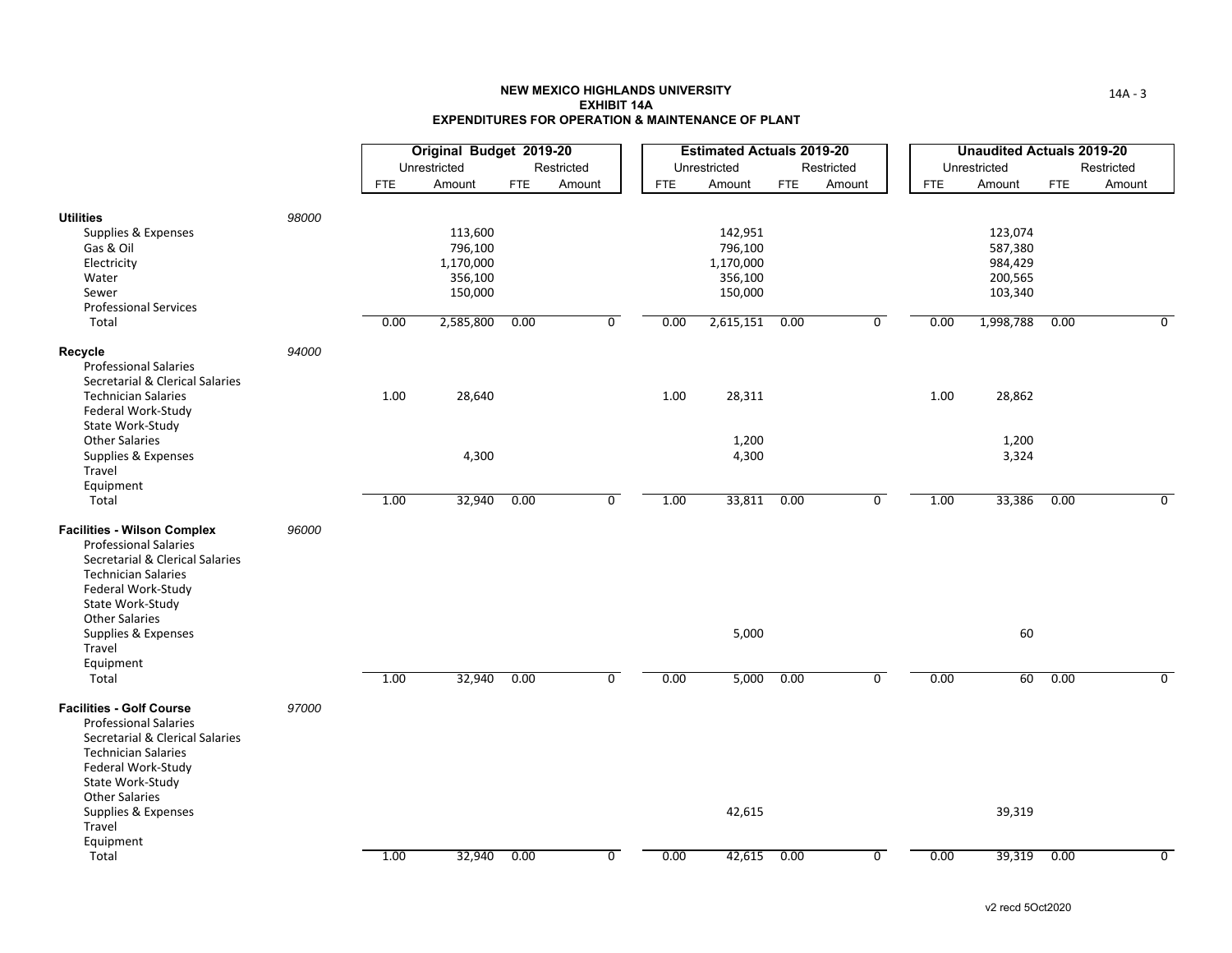|                                                                                                     |            | Original Budget 2019-20 |            |              |            | <b>Estimated Actuals 2019-20</b> |      |            |            | <b>Unaudited Actuals 2019-20</b> |      |            |
|-----------------------------------------------------------------------------------------------------|------------|-------------------------|------------|--------------|------------|----------------------------------|------|------------|------------|----------------------------------|------|------------|
|                                                                                                     |            | Unrestricted            |            | Restricted   |            | Unrestricted                     |      | Restricted |            | Unrestricted                     |      | Restricted |
|                                                                                                     | <b>FTE</b> | Amount                  | <b>FTE</b> | Amount       | <b>FTE</b> | Amount                           | FTE  | Amount     | <b>FTE</b> | Amount                           | FTE  | Amount     |
|                                                                                                     |            |                         |            |              |            |                                  |      |            |            |                                  |      |            |
| <b>SUMMARY BY CATEGORY</b>                                                                          |            |                         |            |              |            |                                  |      |            |            |                                  |      |            |
| <b>Professional Salaries</b>                                                                        | 3.90       | 242,159                 | 0.00       | 0            | 6.00       | 326,287                          | 0.00 | 0          | 6.00       | 332,625                          | 0.00 | 0.00       |
| Secretarial & Clerical Salaries                                                                     | 2.00       | 53,286                  | 0.00       | 0            | 3.00       | 76,790                           | 0.00 | 0          | 3.00       | 78,376                           | 0.00 | 0.00       |
| <b>Technician Salaries</b>                                                                          | 55.80      | 1,387,310               | 0.00       | $\Omega$     | 53.00      | 1,341,972                        | 0.00 | O          | 53.00      | 1,339,591                        | 0.00 | 0.00       |
| Federal Work-Study                                                                                  | 0.00       | 0                       | 0.00       | 2,630        | 0.00       | $\overline{\phantom{a}}$         | 0.00 | 8625       | 0.00       | $\overline{\phantom{a}}$         | 0.00 | 7396.80    |
| State Work-Study                                                                                    | 1.50       | 25,740                  | 0.60       | 15,009       | 0.00       | 720                              | 0.60 | 15009      | 0.00       | 720                              | 0.00 | 2935.08    |
| <b>Other Salaries</b>                                                                               | 7.00       | 124,254                 | 0.00       | 0            | 21.00      | 195,269                          | 0.00 | n          | 21.00      | 204,589                          | 0.00 | 0.00       |
| Supplies & Expenses                                                                                 | 0.00       | 276,914                 | 0.00       | 0            | 0.00       | 317,720                          | 0.00 |            | 0.00       | 256,432                          | 0.00 | 0.00       |
| Travel                                                                                              | 0.00       | 16,360                  | 0.00       | 0            | 0.00       | 15,660                           | 0.00 | 0          | 0.00       | 4,366                            | 0.00 | 0.00       |
| Equipment                                                                                           | 0.00       | 31,340                  | 0.00       | $\Omega$     | 0.00       | 38,849                           | 0.00 | $\Omega$   | 0.00       | 39,805                           | 0.00 | 0.00       |
| <b>UTILITIES</b>                                                                                    | 0.00       | 2,585,800               | 0.00       | <sup>0</sup> | 0.00       | 2,615,151                        | 0.00 | 0.00       | 0.00       | 1,998,788                        | 0.00 | 0.00       |
| TOTAL EXPEND Before FRINGE/ISC                                                                      | 70.20      | 4,743,162               | 0.60       | 17,639       | 83.00      | 4,928,417                        | 0.60 | 23,634     | 83.00      | 4,255,292                        | 0.00 | 10,332     |
| <b>FRINGE BENEFITS</b>                                                                              |            | 602,458                 |            |              |            | 618,071                          |      |            |            | 713,126                          |      |            |
| <b>INTERNAL SERVICE CHARGES</b><br>Computer Support<br><b>Telephone Support</b><br>Overhead Charges |            | 10,488<br>(405,000)     |            |              |            | (375,000)                        |      |            |            |                                  |      |            |
| TOT INT SERV CHARGES                                                                                | 0.00       | (394, 512)              | 0.00       | 0            | 0.00       | (375,000)                        | 0.00 | 0          | 0.00       | 0                                | 0.00 | 0          |
| TOTAL EXPENDITURES                                                                                  | 70.20      | 4,951,108               | 0.60       | 17,639       | 83.00      | 5,171,488                        | 0.60 | 23,634     | 83.00      | 4,968,417                        | 0.00 | 10,332     |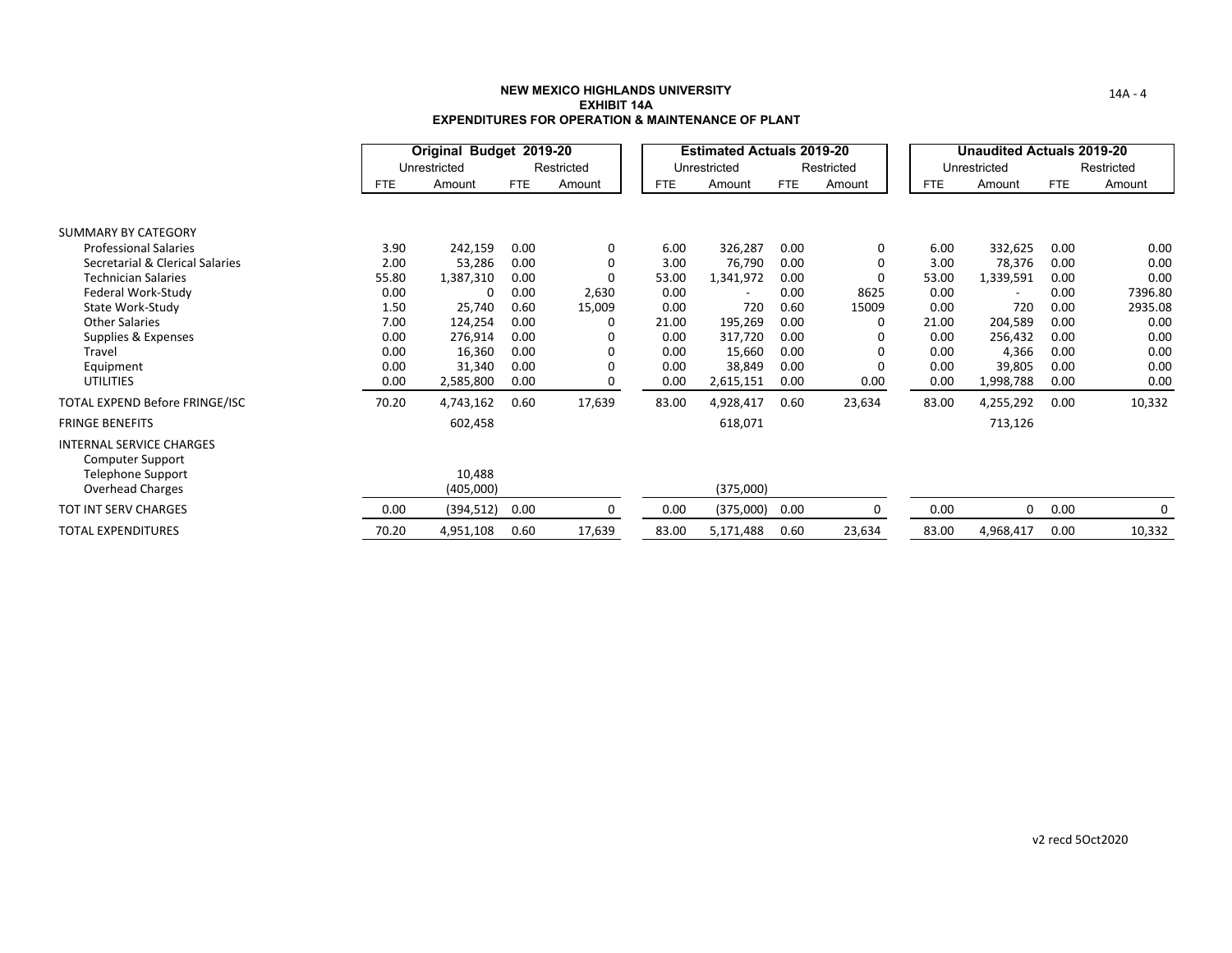|                                               |              | Original Budget 2019-20 |               |                    |               | <b>Estimated Actuals 2019-20</b> |              |                          |               | <b>Unaudited Actuals 2019-20</b>   |              |                                    |
|-----------------------------------------------|--------------|-------------------------|---------------|--------------------|---------------|----------------------------------|--------------|--------------------------|---------------|------------------------------------|--------------|------------------------------------|
|                                               |              | Unrestricted            |               | Restricted         |               | Unrestricted                     |              | Restricted               |               | Unrestricted                       |              | Restricted                         |
|                                               | <b>FTE</b>   | Amount                  | <b>FTE</b>    | Amount             | <b>FTE</b>    | Amount                           | FTE          | Amount                   | <b>FTE</b>    | Amount                             | FTE          | Amount                             |
| <b>REVENUE</b>                                |              |                         |               |                    |               |                                  |              |                          |               |                                    |              |                                    |
| <b>Tuition and Fees</b>                       |              | 915,100                 |               | 0                  |               | 963,383                          |              |                          |               | 939,784                            |              |                                    |
| <b>Federal Gov't Appropriations</b>           |              | $\Omega$                |               | $\Omega$           |               |                                  |              |                          |               |                                    |              |                                    |
| <b>State Gov't Appropriations</b>             |              |                         |               |                    |               |                                  |              |                          |               |                                    |              |                                    |
| Local Gov't Appropriations                    |              |                         |               | $\Omega$           |               |                                  |              |                          |               |                                    |              |                                    |
| Federal Gov't Grants/Contracts                |              |                         |               | 22,263             |               |                                  |              | 22,263                   |               |                                    |              | 17,874                             |
| <b>State Gov't Grants/Contracts</b>           |              |                         |               | 10,076             |               |                                  |              | 10,076                   |               |                                    |              | 3,855                              |
| Local Gov't Grants/Contracts                  |              |                         |               | $\Omega$           |               |                                  |              |                          |               |                                    |              |                                    |
| Private Gifts/Grants/Contracts                |              |                         |               |                    |               |                                  |              |                          |               |                                    |              |                                    |
| Endowments/Land/Perm Fund                     |              | $\Omega$                |               | $\Omega$           |               |                                  |              |                          |               |                                    |              |                                    |
| Sales and Services<br><b>Other Sources</b>    |              | 92,500<br>$\Omega$      |               | $\Omega$           |               | 21,254                           |              |                          |               | 22,062<br>$\overline{\phantom{a}}$ |              |                                    |
| <b>TOTAL REVENUE</b>                          |              | 1,007,600               |               | 32,339             |               | 984,637                          |              | 32,339                   |               | 961,846                            |              | $\overline{\phantom{0}}$<br>21,729 |
| <b>BEGINNING BALANCE</b>                      |              | 63,702                  |               | 47,257             |               | 760,331                          |              |                          |               | 760,331                            |              |                                    |
|                                               |              |                         |               |                    |               |                                  |              | $\sim$                   |               |                                    |              | $\sim$                             |
| <b>TOTAL AVAILABLE</b>                        |              | 1,071,302               |               | 79,596             |               | 1,744,968                        |              | 32,339                   |               | 1,722,177                          |              | 21,729                             |
| <b>EXPENDITURES</b>                           |              |                         |               |                    |               |                                  |              |                          |               |                                    |              |                                    |
| <b>Professional Salaries</b>                  | 6.00         | 233,365                 | 0.00          | 0                  | 8.00          | 343,804                          | 0.00         |                          | 7.00          | 329,733 0.00                       |              |                                    |
| Secretarial/Clerical Salaries                 | 1.00         | $\mathbf 0$             | 0.00          | $\Omega$           | 0.00          | 35,390                           | 0.00         |                          | 0.00          | 16,220                             | 0.00         |                                    |
| <b>Technician Salaries</b>                    | 0.00         | $\mathbf 0$             | 0.00          | $\Omega$           | 0.00          | 32.667                           | 0.00         |                          | 0.00          | 27,026                             | 0.00         |                                    |
| Federal Work-Study                            | 0.00         | $\mathbf 0$             | 1.20          | 22,263             | 0.00          |                                  | 1.20         | 22,263                   | 0.00          | $\overline{\phantom{a}}$           | 1.20         | 17,874                             |
| State Work-Study<br><b>Other Salaries</b>     | 0.00<br>3.85 | $\mathbf 0$<br>73,476   | 0.60<br>0.00  | 10,076<br>$\Omega$ | 0.00<br>25.00 | 938<br>131,098                   | 0.60<br>0.00 | 10,076                   | 0.00<br>19.00 | 964<br>79,320                      | 0.60<br>0.00 | 3,855                              |
| Supplies & Expenses                           | 0.00         | 663,634                 | 0.00          |                    | 0.00          | 740,421                          | 0.00         |                          | 0.00          | 530,776                            | 0.00         |                                    |
| Travel                                        | 0.00         | 38,979                  | 0.00          | $\Omega$           | 0.00          | 21,643                           | 0.00         |                          | 0.00          | 9,129                              | 0.00         |                                    |
| Equipment                                     | 0.00         | 5,164                   | 0.00          | $\Omega$           | 0.00          | 3.342                            | 0.00         |                          | 0.00          | 2,528                              | 0.00         |                                    |
| <b>Fringe Benefits</b>                        | 0.00         | 67,209                  | 0.00          | $\Omega$           | 0.00          | 147,567                          | 0.00         | $\overline{\phantom{a}}$ | 0.00          | 124,591                            | 0.00         |                                    |
| TOT DIRECT EXPEND<br>INTERNAL SERVICE CHARGES | 10.85        | 1,081,828               | 1.80          | 32,339             | 33.00         | 1,456,870                        | 1.80         | 32,339                   | 26.00         | 1,120,286                          | 1.80         | 21,729                             |
| <b>Computer Support</b>                       | 0.00         | $\mathbf 0$             | 0.00          | $\Omega$           | 0.00          |                                  | 0.00         |                          | 0.00          |                                    | 0.00         |                                    |
| <b>Telephone Support</b>                      | 0.00         | $\mathbf 0$             | 0.00          | $\Omega$           | 0.00          |                                  | 0.00         |                          | 0.00          |                                    | 0.00         |                                    |
| <b>Overhead Charges</b>                       | 0.00         | $\mathbf{0}$            | 0.00          | 0                  | 0.00          |                                  | 0.00         | $\overline{\phantom{a}}$ | 0.00          |                                    | 0.00         |                                    |
| TOT INT SERV CHARGES                          | 0.00         |                         | $0\quad 0.00$ | $\mathbf 0$        | 0.00          | $\blacksquare$                   | 0.00         | $\sim$                   | 0.00          | $\blacksquare$                     | 0.00         | $\sim$                             |
| <b>TOTAL EXPENDITURES</b>                     | 10.85        | 1,081,828               | 1.80          | 32,339             | 33.00         | 1,456,870                        | 1.80         | 32,339                   | 26.00         | 1,120,286                          | 1.80         | 21,729                             |
| TRANSFERS IN (OUT)                            | 0.00         | 42,000                  | 0.00          | 0                  | 0.00          | 42,000                           | 0.00         | $\sim$                   | 0.00          | 42,000                             | 0.00         | $\sim$                             |
| <b>ENDING BALANCE</b>                         | 10.85        | 31.475 1.80             |               | 47.257             | 33.00         | 330.098                          | 1.80         | $\blacksquare$           | 26.00         | 643.891 1.80                       |              | $\overline{\phantom{a}}$           |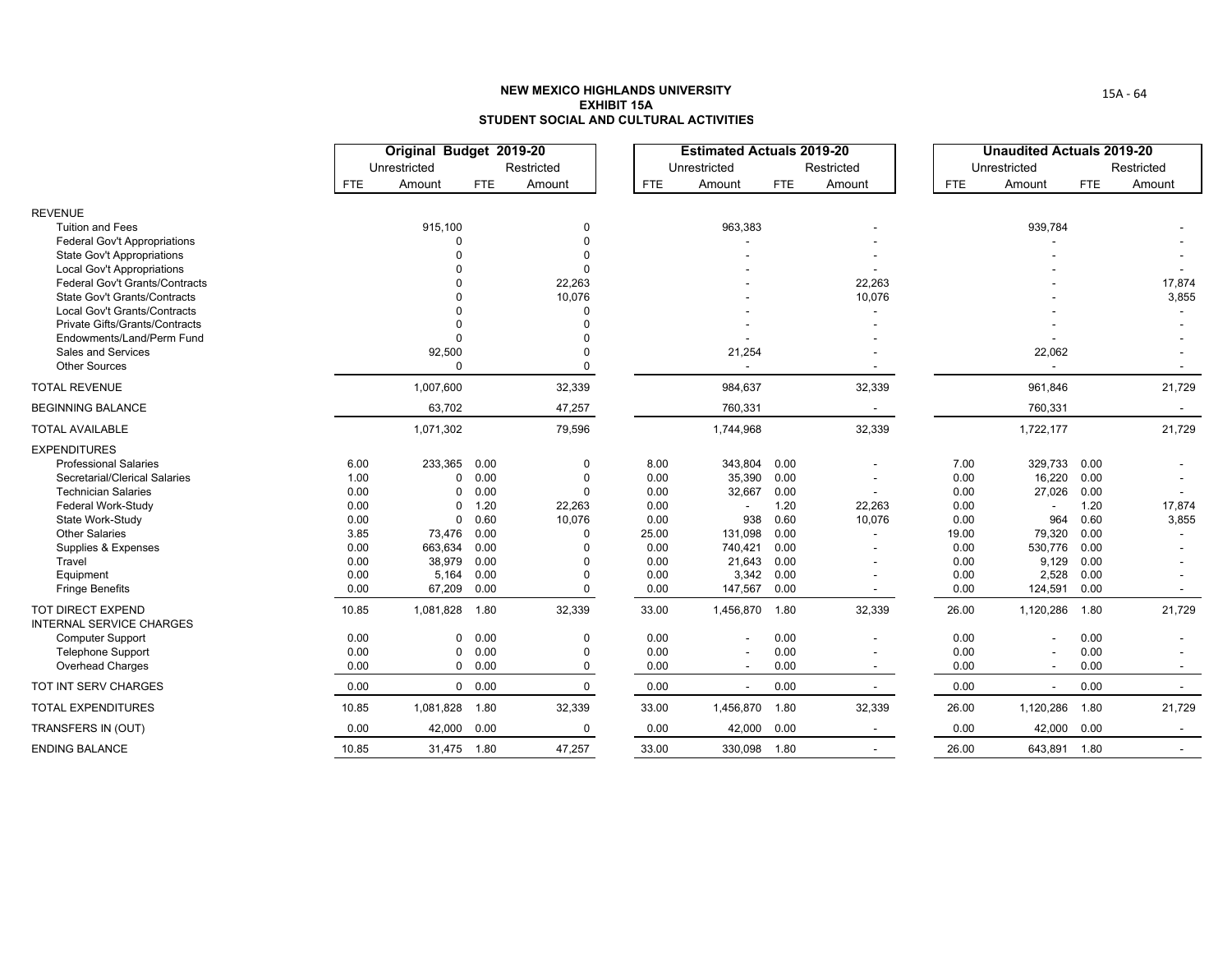|                                                                                                                                                                                                                                                                                                                                                                                             |              |             | Original Budget 2019-20 |               |                |            | <b>Estimated Actuals 2019-20</b> |      |                          |            | <b>Unaudited Actuals 2019-20</b> |            |            |
|---------------------------------------------------------------------------------------------------------------------------------------------------------------------------------------------------------------------------------------------------------------------------------------------------------------------------------------------------------------------------------------------|--------------|-------------|-------------------------|---------------|----------------|------------|----------------------------------|------|--------------------------|------------|----------------------------------|------------|------------|
|                                                                                                                                                                                                                                                                                                                                                                                             |              |             | Unrestricted            |               | Restricted     |            | Unrestricted                     |      | Restricted               |            | Unrestricted                     |            | Restricted |
|                                                                                                                                                                                                                                                                                                                                                                                             |              | <b>FTE</b>  | Amount                  | <b>FTE</b>    | Amount         | <b>FTE</b> | Amount                           | FTE  | Amount                   | <b>FTE</b> | Amount                           | <b>FTE</b> | Amount     |
| <b>Student Senate</b><br><b>REVENUE</b><br><b>Tuition and Fees</b><br>Federal Gov't Appropriations<br>State Gov't Appropriations<br><b>Local Gov't Appropriations</b><br>Federal Gov't Grants/Contracts<br><b>State Gov't Grants/Contracts</b><br>Local Gov't Grants/Contracts<br>Private Gifts/Grants/Contracts<br>Endowments/Land/Perm Fund<br>Sales and Services<br><b>Other Sources</b> | 37800, 37801 |             | 103,000                 |               |                |            | 114,830                          |      |                          |            | 114,769                          |            |            |
| <b>TOTAL REVENUE</b>                                                                                                                                                                                                                                                                                                                                                                        |              | 0.00        | 103,000 0.00            |               | $\mathbf 0$    | 0.00       | 114,830 0.00                     |      |                          | 0.00       | 114,769 0.00                     |            |            |
| <b>BEGINNING BALANCE</b>                                                                                                                                                                                                                                                                                                                                                                    |              |             | (183, 023)              |               |                |            | (33, 302)                        |      |                          |            | (33, 302)                        |            |            |
| <b>TOTAL AVAILABLE</b>                                                                                                                                                                                                                                                                                                                                                                      |              | $\mathbf 0$ | (80, 023)               | $\mathbf 0$   | $\mathbf 0$    | 0.00       | 81,528 0.00                      |      |                          | 0.00       | 81,467 0.00                      |            |            |
| <b>EXPENDITURES</b><br><b>Professional Salaries</b><br>Secretarial/Clerical Salaries<br><b>Technician Salaries</b><br>Federal Work-Study<br>State Work-Study<br><b>Other Salaries</b><br>Supplies & Expenses<br>Travel<br>Equipment<br><b>Fringe Benefits</b>                                                                                                                               |              |             | 43,950<br>15,000<br>350 |               |                |            | 49,300<br>10,000                 |      |                          |            | 35,906<br>655                    |            |            |
| TOT DIRECT EXPEND<br><b>INTERNAL SERVICE CHARGES</b><br><b>Computer Support</b><br><b>Telephone Support</b><br>Overhead Charges                                                                                                                                                                                                                                                             |              | 0.00        | 59,300 0.00             |               | $\mathbf 0$    | 0.00       | 59,300 0.00                      |      | $\overline{\phantom{a}}$ | 0.00       | 36,561 0.00                      |            |            |
| TOT INT SERV CHARGES                                                                                                                                                                                                                                                                                                                                                                        |              | 0.00        |                         | $0\quad 0.00$ | $\mathbf 0$    | 0.00       | $\sim$                           | 0.00 | $\sim$                   | 0.00       | $\overline{a}$                   | 0.00       | $\sim$     |
| <b>TOTAL EXPENDITURES</b>                                                                                                                                                                                                                                                                                                                                                                   |              | 0.00        | 59,300 0.00             |               | $\overline{0}$ | 0.00       | 59,300 0.00                      |      |                          | 0.00       | 36,561 0.00                      |            |            |
| TRANSFERS IN (OUT)                                                                                                                                                                                                                                                                                                                                                                          |              |             | (20,000)                |               |                |            |                                  |      |                          |            |                                  |            |            |
| <b>ENDING BALANCE</b>                                                                                                                                                                                                                                                                                                                                                                       |              | 0.00        | $(159,323)$ 0.00        |               | $\mathbf 0$    | 0.00       | 22,228 0.00                      |      | $\overline{\phantom{a}}$ | 0.00       | 44,906 0.00                      |            |            |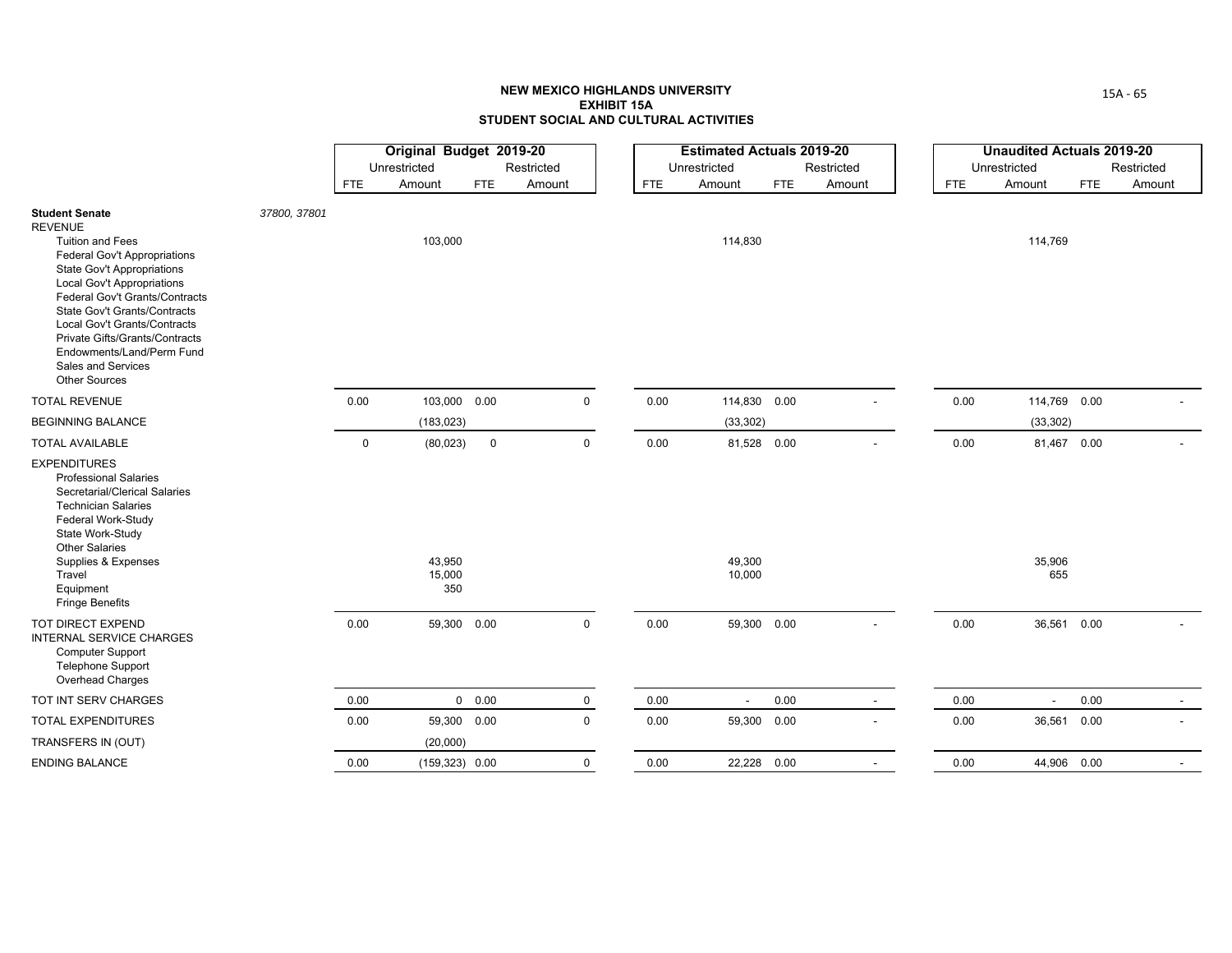|                                                                                                                                                                                                                                                                                                                                                                                                      |       |             | Original Budget 2019-20 |                |             |            | <b>Estimated Actuals 2019-20</b> |            |            |            | <b>Unaudited Actuals 2019-20</b> |            |                |
|------------------------------------------------------------------------------------------------------------------------------------------------------------------------------------------------------------------------------------------------------------------------------------------------------------------------------------------------------------------------------------------------------|-------|-------------|-------------------------|----------------|-------------|------------|----------------------------------|------------|------------|------------|----------------------------------|------------|----------------|
|                                                                                                                                                                                                                                                                                                                                                                                                      |       |             | Unrestricted            |                | Restricted  |            | Unrestricted                     |            | Restricted |            | Unrestricted                     |            | Restricted     |
|                                                                                                                                                                                                                                                                                                                                                                                                      |       | <b>FTE</b>  | Amount                  | <b>FTE</b>     | Amount      | <b>FTE</b> | Amount                           | <b>FTE</b> | Amount     | <b>FTE</b> | Amount                           | <b>FTE</b> | Amount         |
| <b>Activities Board</b><br><b>REVENUE</b><br><b>Tuition and Fees</b><br><b>Federal Gov't Appropriations</b><br>State Gov't Appropriations<br><b>Local Gov't Appropriations</b><br>Federal Gov't Grants/Contracts<br><b>State Gov't Grants/Contracts</b><br>Local Gov't Grants/Contracts<br>Private Gifts/Grants/Contracts<br>Endowments/Land/Perm Fund<br>Sales and Services<br><b>Other Sources</b> | 37100 |             |                         |                |             |            |                                  |            |            |            |                                  |            |                |
| <b>TOTAL REVENUE</b>                                                                                                                                                                                                                                                                                                                                                                                 |       | 0.00        |                         | 0 0.00         | $\mathbf 0$ | 0.00       | $\overline{\phantom{a}}$         | 0.00       |            | 0.00       | $\sim$                           | 0.00       |                |
| <b>BEGINNING BALANCE</b>                                                                                                                                                                                                                                                                                                                                                                             |       |             | (761)                   |                |             |            | 1,388                            |            |            |            | 1,388                            |            |                |
| <b>TOTAL AVAILABLE</b>                                                                                                                                                                                                                                                                                                                                                                               |       | $\mathbf 0$ | (761)                   | $\mathsf 0$    | $\mathsf 0$ | 0.00       |                                  | 1,388 0.00 |            | 0.00       |                                  | 1,388 0.00 |                |
| <b>EXPENDITURES</b><br><b>Professional Salaries</b><br>Secretarial/Clerical Salaries<br><b>Technician Salaries</b><br>Federal Work-Study<br>State Work-Study<br><b>Other Salaries</b><br>Supplies & Expenses<br>Travel<br>Equipment<br><b>Fringe Benefits</b>                                                                                                                                        |       |             | 18,858<br>1,553<br>350  |                |             |            | 15                               |            |            |            | 15                               |            |                |
| TOT DIRECT EXPEND<br>INTERNAL SERVICE CHARGES<br><b>Computer Support</b><br><b>Telephone Support</b><br>Overhead Charges                                                                                                                                                                                                                                                                             |       | 0.00        |                         | 20,761 0.00    | $\mathbf 0$ | 0.00       |                                  | 15 0.00    | $\sim$     | 0.00       |                                  | 15 0.00    |                |
| TOT INT SERV CHARGES                                                                                                                                                                                                                                                                                                                                                                                 |       | 0.00        |                         | $0\quad 0.00$  | $\mathbf 0$ | 0.00       | $\blacksquare$                   | 0.00       | $\sim$     | 0.00       | $\blacksquare$                   | 0.00       | $\overline{a}$ |
| TOTAL EXPENDITURES                                                                                                                                                                                                                                                                                                                                                                                   |       | 0.00        |                         | 20,761 0.00    | $\mathbf 0$ | 0.00       |                                  | 15 0.00    |            | 0.00       |                                  | 15 0.00    |                |
| TRANSFERS IN (OUT)                                                                                                                                                                                                                                                                                                                                                                                   |       |             | 20,000                  |                |             |            |                                  |            |            |            |                                  |            |                |
| <b>ENDING BALANCE</b>                                                                                                                                                                                                                                                                                                                                                                                |       | 0.00        |                         | $(1,522)$ 0.00 | $\mathbf 0$ | 0.00       |                                  | 1,373 0.00 |            | 0.00       |                                  | 1,373 0.00 |                |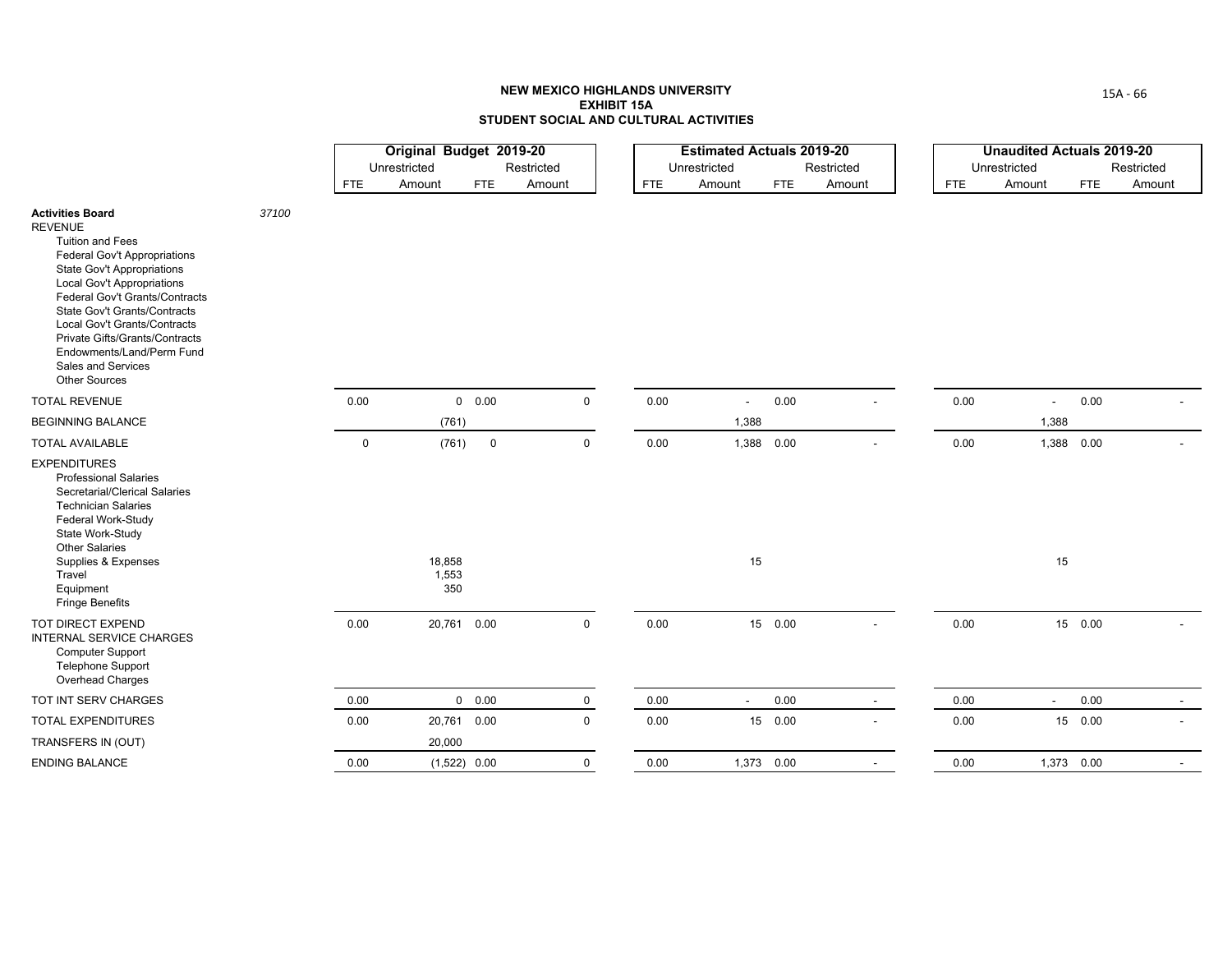|                                                                                                                                                                                                                                                                                                                                                                                   |       |             | Original Budget 2019-20 |                 |             |            | <b>Estimated Actuals 2019-20</b> |                |            |            | <b>Unaudited Actuals 2019-20</b> |            |            |
|-----------------------------------------------------------------------------------------------------------------------------------------------------------------------------------------------------------------------------------------------------------------------------------------------------------------------------------------------------------------------------------|-------|-------------|-------------------------|-----------------|-------------|------------|----------------------------------|----------------|------------|------------|----------------------------------|------------|------------|
|                                                                                                                                                                                                                                                                                                                                                                                   |       |             | Unrestricted            |                 | Restricted  |            | Unrestricted                     |                | Restricted |            | Unrestricted                     |            | Restricted |
|                                                                                                                                                                                                                                                                                                                                                                                   |       | <b>FTE</b>  | Amount                  | <b>FTE</b>      | Amount      | <b>FTE</b> | Amount                           | <b>FTE</b>     | Amount     | <b>FTE</b> | Amount                           | <b>FTE</b> | Amount     |
| Intramurals<br><b>REVENUE</b><br><b>Tuition and Fees</b><br><b>Federal Gov't Appropriations</b><br>State Gov't Appropriations<br><b>Local Gov't Appropriations</b><br>Federal Gov't Grants/Contracts<br>State Gov't Grants/Contracts<br>Local Gov't Grants/Contracts<br>Private Gifts/Grants/Contracts<br>Endowments/Land/Perm Fund<br>Sales and Services<br><b>Other Sources</b> | 37250 |             |                         |                 |             |            |                                  |                |            |            | 3                                |            |            |
| <b>TOTAL REVENUE</b>                                                                                                                                                                                                                                                                                                                                                              |       | 0.00        |                         | $0\quad 0.00$   | $\mathbf 0$ | 0.00       | $\blacksquare$                   | 0.00           |            | 0.00       |                                  | 30.00      |            |
| <b>BEGINNING BALANCE</b>                                                                                                                                                                                                                                                                                                                                                          |       |             | (35, 242)               |                 |             |            | 3,828                            |                |            |            | 3,828                            |            |            |
| <b>TOTAL AVAILABLE</b>                                                                                                                                                                                                                                                                                                                                                            |       | $\mathbf 0$ | (35, 242)               | $\mathbf 0$     | $\mathsf 0$ | 0.00       |                                  | 3,828 0.00     |            | 0.00       |                                  | 3,831 0.00 |            |
| <b>EXPENDITURES</b><br><b>Professional Salaries</b><br>Secretarial/Clerical Salaries<br><b>Technician Salaries</b><br>Federal Work-Study<br>State Work-Study<br><b>Other Salaries</b><br>Supplies & Expenses<br>Travel<br>Equipment<br><b>Fringe Benefits</b>                                                                                                                     |       |             |                         |                 |             |            | 12,000<br>500<br>300             |                |            |            |                                  |            |            |
| TOT DIRECT EXPEND<br>INTERNAL SERVICE CHARGES<br><b>Computer Support</b><br>Telephone Support<br>Overhead Charges                                                                                                                                                                                                                                                                 |       | 0.00        |                         | $0\quad 0.00$   | $\mathbf 0$ | 0.00       | 12,800                           |                |            | 0.00       | $\blacksquare$                   | 0.00       |            |
| TOT INT SERV CHARGES                                                                                                                                                                                                                                                                                                                                                              |       | 0.00        |                         | 0 0.00          | $\mathbf 0$ | 0.00       | $\blacksquare$                   | 0.00           | $\sim$     | 0.00       | $\blacksquare$                   | 0.00       |            |
| <b>TOTAL EXPENDITURES</b>                                                                                                                                                                                                                                                                                                                                                         |       | 0.00        |                         | $0\quad 0.00$   | $\mathbf 0$ | 0.00       | 12,800 0.00                      |                |            | 0.00       | $\blacksquare$                   | 0.00       |            |
| TRANSFERS IN (OUT)                                                                                                                                                                                                                                                                                                                                                                |       |             |                         |                 |             |            |                                  |                |            |            |                                  |            |            |
| <b>ENDING BALANCE</b>                                                                                                                                                                                                                                                                                                                                                             |       | 0.00        |                         | $(35,242)$ 0.00 | 0           | 0.00       |                                  | $(8,972)$ 0.00 |            | 0.00       |                                  | 3,831 0.00 |            |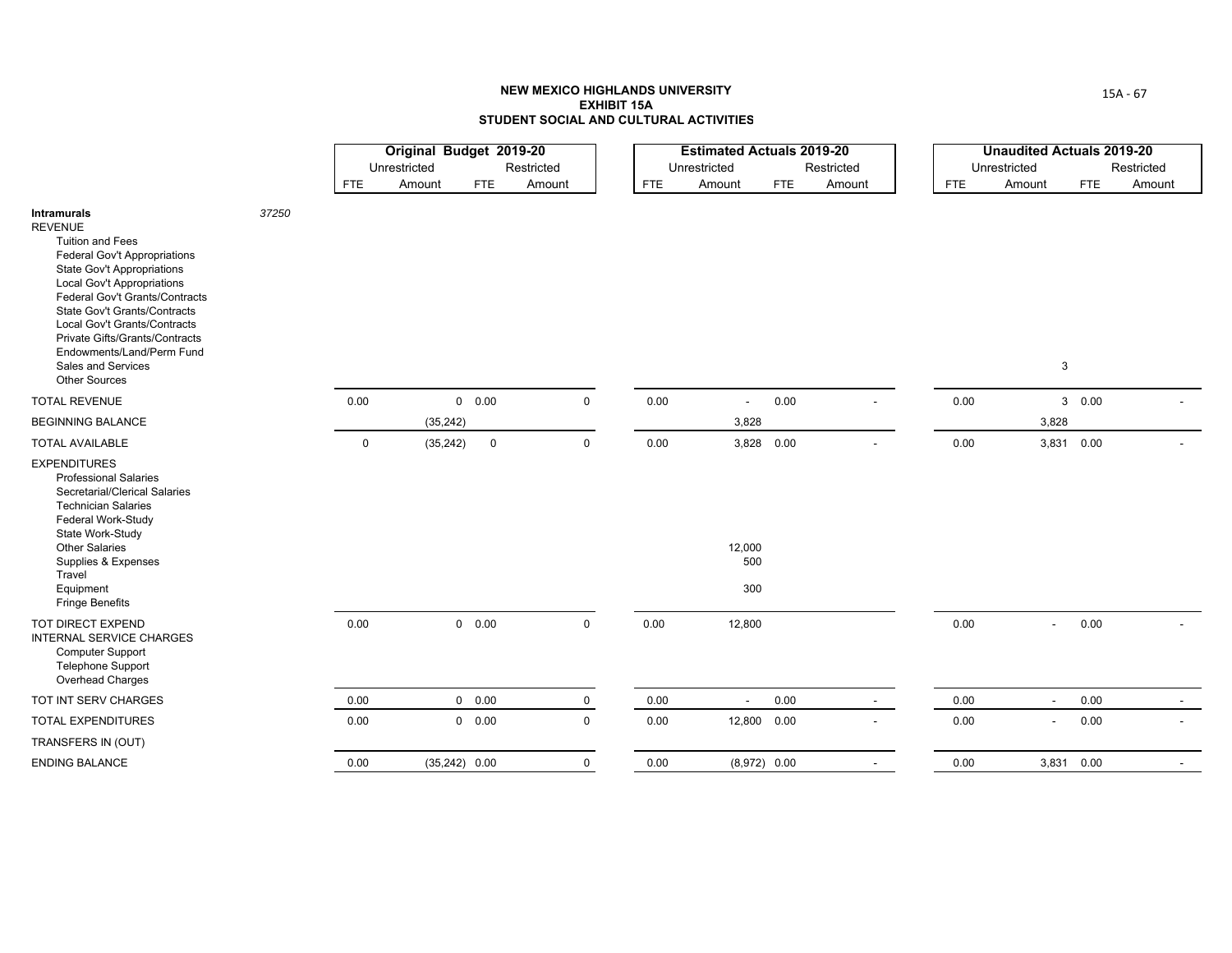|                                                                                                                                                                                                                                                                                                                                                                                                                |       |             | Original Budget 2019-20 |               |             |            | <b>Estimated Actuals 2019-20</b> |            |                |            | <b>Unaudited Actuals 2019-20</b> |            |            |
|----------------------------------------------------------------------------------------------------------------------------------------------------------------------------------------------------------------------------------------------------------------------------------------------------------------------------------------------------------------------------------------------------------------|-------|-------------|-------------------------|---------------|-------------|------------|----------------------------------|------------|----------------|------------|----------------------------------|------------|------------|
|                                                                                                                                                                                                                                                                                                                                                                                                                |       |             | Unrestricted            |               | Restricted  |            | Unrestricted                     |            | Restricted     |            | Unrestricted                     |            | Restricted |
|                                                                                                                                                                                                                                                                                                                                                                                                                |       | <b>FTE</b>  | Amount                  | <b>FTE</b>    | Amount      | <b>FTE</b> | Amount                           | <b>FTE</b> | Amount         | <b>FTE</b> | Amount                           | <b>FTE</b> | Amount     |
| <b>Student Computer Lab (Purple Pub)</b><br><b>REVENUE</b><br><b>Tuition and Fees</b><br>Federal Gov't Appropriations<br><b>State Gov't Appropriations</b><br>Local Gov't Appropriations<br><b>Federal Gov't Grants/Contracts</b><br>State Gov't Grants/Contracts<br>Local Gov't Grants/Contracts<br>Private Gifts/Grants/Contracts<br>Endowments/Land/Perm Fund<br>Sales and Services<br><b>Other Sources</b> | 32800 |             |                         |               |             |            |                                  |            |                |            |                                  |            |            |
| <b>TOTAL REVENUE</b>                                                                                                                                                                                                                                                                                                                                                                                           |       | 0.00        |                         | $0\quad 0.00$ | $\mathbf 0$ | 0.00       | $\blacksquare$                   | 0.00       |                | 0.00       | $\mathbf{r}$                     | 0.00       |            |
| <b>BEGINNING BALANCE</b>                                                                                                                                                                                                                                                                                                                                                                                       |       |             | 108,349                 |               |             |            | 103,828                          |            |                |            | 103,828                          |            |            |
| <b>TOTAL AVAILABLE</b>                                                                                                                                                                                                                                                                                                                                                                                         |       | $\mathbf 0$ | 108,349                 | $\mathsf 0$   | $\mathbf 0$ | 0.00       | 103,828 0.00                     |            |                | 0.00       | 103,828 0.00                     |            |            |
| <b>EXPENDITURES</b><br><b>Professional Salaries</b><br>Secretarial/Clerical Salaries<br><b>Technician Salaries</b><br>Federal Work-Study<br>State Work-Study<br><b>Other Salaries</b><br>Supplies & Expenses<br>Travel<br>Equipment<br><b>Fringe Benefits</b>                                                                                                                                                  |       |             |                         |               |             |            |                                  |            |                |            |                                  |            |            |
| TOT DIRECT EXPEND<br>INTERNAL SERVICE CHARGES<br><b>Computer Support</b><br>Telephone Support<br>Overhead Charges                                                                                                                                                                                                                                                                                              |       | 0.00        |                         | $0\quad 0.00$ | $\mathbf 0$ | 0.00       | $\sim$                           | 0.00       | $\overline{a}$ | 0.00       | $\sim$                           | 0.00       |            |
| TOT INT SERV CHARGES                                                                                                                                                                                                                                                                                                                                                                                           |       | 0.00        |                         | $0\quad 0.00$ | $\mathbf 0$ | 0.00       | $\blacksquare$                   | 0.00       | $\sim$         | 0.00       | $\sim$                           | 0.00       | $\sim$     |
| <b>TOTAL EXPENDITURES</b>                                                                                                                                                                                                                                                                                                                                                                                      |       | 0.00        |                         | 0 0.00        | $\mathbf 0$ | 0.00       |                                  | 0.00       |                | 0.00       | $\overline{a}$                   | 0.00       |            |
| TRANSFERS IN (OUT)                                                                                                                                                                                                                                                                                                                                                                                             |       |             |                         |               |             |            |                                  |            |                |            |                                  |            |            |
| <b>ENDING BALANCE</b>                                                                                                                                                                                                                                                                                                                                                                                          |       | 0.00        |                         | 108,349 0.00  | $\mathbf 0$ | 0.00       | 103,828 0.00                     |            |                | 0.00       | 103,828 0.00                     |            |            |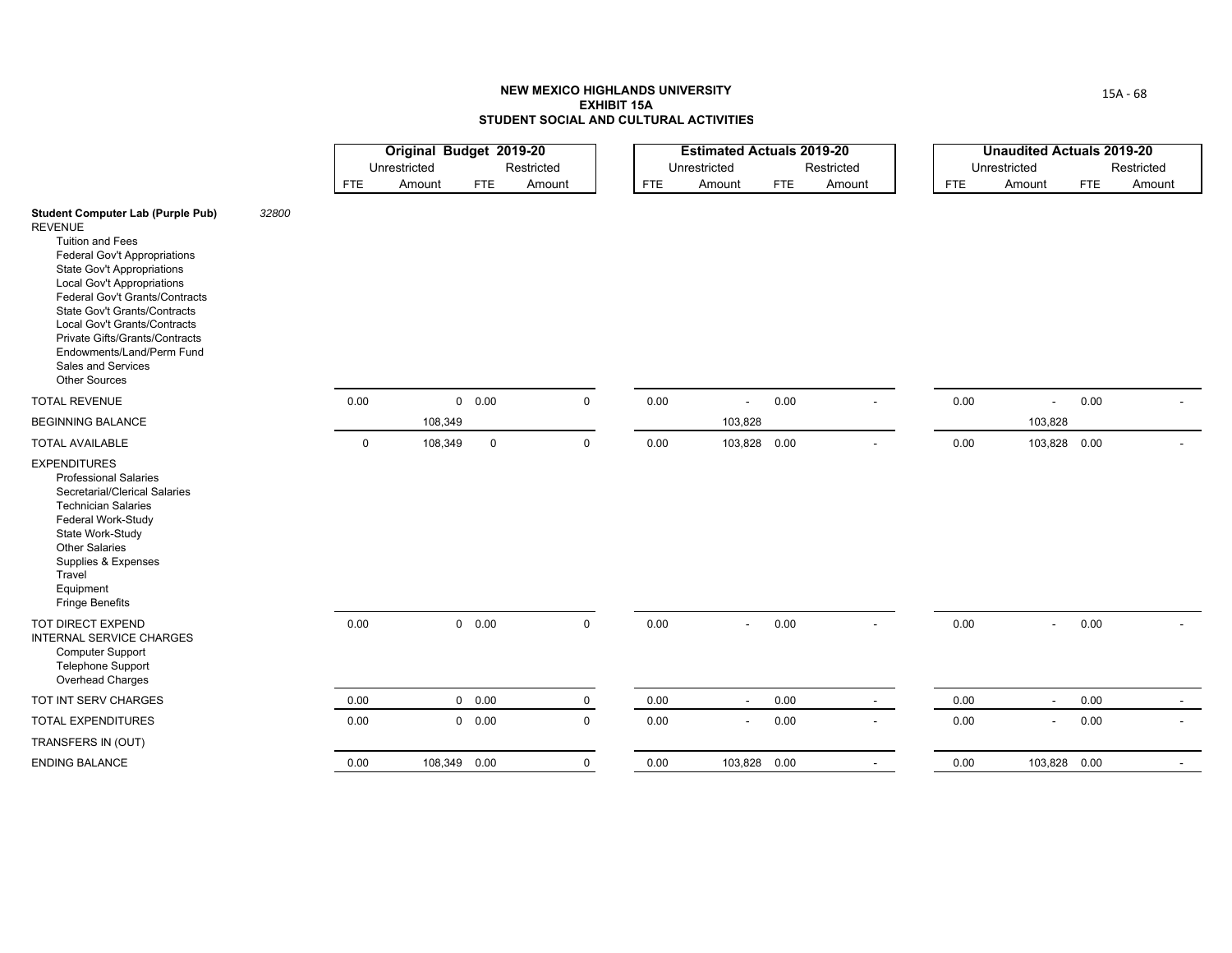|                                                                                                                                                                                                                                                                                                                                                                                                         |              |             | Original Budget 2019-20 |             |                      |            | <b>Estimated Actuals 2019-20</b> |      |                      |            | <b>Unaudited Actuals 2019-20</b> |            |                      |
|---------------------------------------------------------------------------------------------------------------------------------------------------------------------------------------------------------------------------------------------------------------------------------------------------------------------------------------------------------------------------------------------------------|--------------|-------------|-------------------------|-------------|----------------------|------------|----------------------------------|------|----------------------|------------|----------------------------------|------------|----------------------|
|                                                                                                                                                                                                                                                                                                                                                                                                         |              | <b>FTE</b>  | Unrestricted<br>Amount  | <b>FTE</b>  | Restricted<br>Amount | <b>FTE</b> | Unrestricted<br>Amount           | FTE  | Restricted<br>Amount | <b>FTE</b> | Unrestricted<br>Amount           | <b>FTE</b> | Restricted<br>Amount |
| <b>Cultural Fee</b><br><b>REVENUE</b><br><b>Tuition and Fees</b><br>Federal Gov't Appropriations<br><b>State Gov't Appropriations</b><br><b>Local Gov't Appropriations</b><br><b>Federal Gov't Grants/Contracts</b><br><b>State Gov't Grants/Contracts</b><br>Local Gov't Grants/Contracts<br>Private Gifts/Grants/Contracts<br>Endowments/Land/Perm Fund<br>Sales and Services<br><b>Other Sources</b> | 37300, 37301 |             |                         |             |                      |            | 3,192                            |      |                      |            | 3,206                            |            |                      |
| <b>TOTAL REVENUE</b>                                                                                                                                                                                                                                                                                                                                                                                    |              | 0.00        |                         | 0 0.00      | $\mathbf 0$          | 0.00       | 3,192 0.00                       |      |                      | 0.00       | 3,206 0.00                       |            |                      |
| <b>BEGINNING BALANCE</b>                                                                                                                                                                                                                                                                                                                                                                                |              |             | 358,966                 |             |                      |            | 360,889                          |      |                      |            | 360,889                          |            |                      |
| <b>TOTAL AVAILABLE</b>                                                                                                                                                                                                                                                                                                                                                                                  |              | $\mathsf 0$ | 358,966                 | $\mathbf 0$ | $\mathsf 0$          | 0.00       | 364,081 0.00                     |      |                      | 0.00       | 364,095 0.00                     |            |                      |
| <b>EXPENDITURES</b><br><b>Professional Salaries</b><br>Secretarial/Clerical Salaries<br><b>Technician Salaries</b><br>Federal Work-Study<br>State Work-Study<br><b>Other Salaries</b><br>Supplies & Expenses<br>Travel<br>Equipment<br><b>Fringe Benefits</b>                                                                                                                                           |              |             | 3,045                   |             |                      |            | 114,100<br>500<br>400            |      |                      |            | 25,892<br>410<br>400             |            |                      |
| <b>TOT DIRECT EXPEND</b><br><b>INTERNAL SERVICE CHARGES</b><br><b>Computer Support</b><br>Telephone Support<br>Overhead Charges                                                                                                                                                                                                                                                                         |              | 0.00        | 3,045 0.00              |             | $\mathbf 0$          | 0.00       | 115,000 0.00                     |      |                      | 0.00       | 26,703 0.00                      |            |                      |
| TOT INT SERV CHARGES                                                                                                                                                                                                                                                                                                                                                                                    |              | 0.00        |                         | 0 0.00      | $\mathbf 0$          | 0.00       | $\blacksquare$                   | 0.00 | $\sim$               | 0.00       | $\blacksquare$                   | 0.00       |                      |
| TOTAL EXPENDITURES                                                                                                                                                                                                                                                                                                                                                                                      |              | 0.00        | 3,045 0.00              |             | $\mathbf 0$          | 0.00       | 115,000 0.00                     |      |                      | 0.00       | 26,703                           | 0.00       |                      |
| TRANSFERS IN (OUT)                                                                                                                                                                                                                                                                                                                                                                                      |              |             | (147,000)               |             |                      |            | 42,000                           |      |                      |            | 42,000                           |            |                      |
| <b>ENDING BALANCE</b>                                                                                                                                                                                                                                                                                                                                                                                   |              | 0.00        | 208,921 0.00            |             | $\mathbf 0$          | 0.00       | 291,081 0.00                     |      |                      | 0.00       | 379,392 0.00                     |            |                      |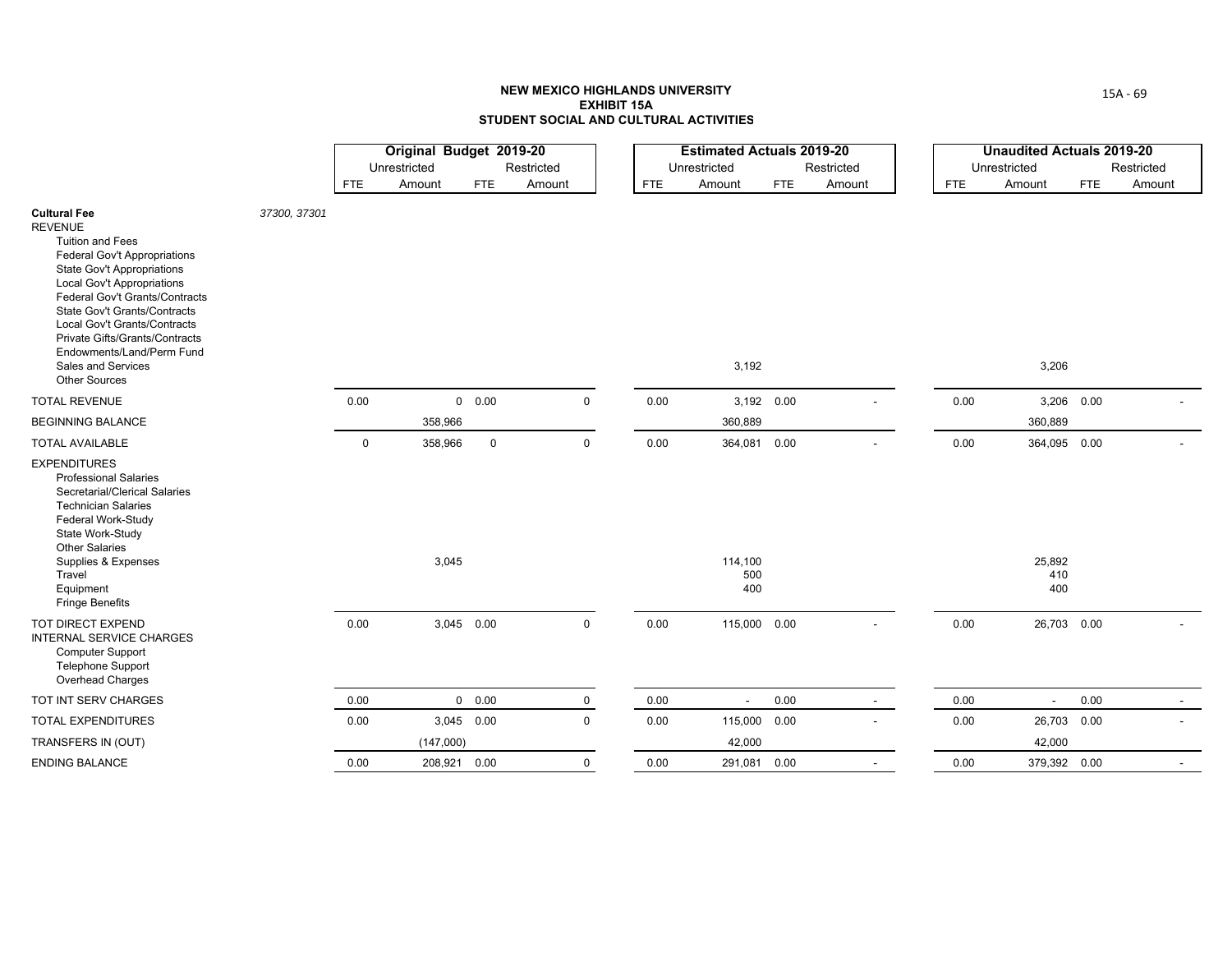|                                                                                                                                                                                                                                                                                                                                                                                                 |       |              | Original Budget 2019-20<br>Unrestricted |               | Restricted  |            | <b>Estimated Actuals 2019-20</b><br>Unrestricted  |         | Restricted |            | <b>Unaudited Actuals 2019-20</b><br>Unrestricted |          | Restricted |
|-------------------------------------------------------------------------------------------------------------------------------------------------------------------------------------------------------------------------------------------------------------------------------------------------------------------------------------------------------------------------------------------------|-------|--------------|-----------------------------------------|---------------|-------------|------------|---------------------------------------------------|---------|------------|------------|--------------------------------------------------|----------|------------|
|                                                                                                                                                                                                                                                                                                                                                                                                 |       | <b>FTE</b>   | Amount                                  | FTE           | Amount      | <b>FTE</b> | Amount                                            | FTE     | Amount     | <b>FTE</b> | Amount                                           | FTE      | Amount     |
| <b>Campus Life</b><br><b>REVENUE</b><br><b>Tuition and Fees</b><br>Federal Gov't Appropriations<br><b>State Gov't Appropriations</b><br><b>Local Gov't Appropriations</b><br>Federal Gov't Grants/Contracts<br><b>State Gov't Grants/Contracts</b><br>Local Gov't Grants/Contracts<br>Private Gifts/Grants/Contracts<br>Endowments/Land/Perm Fund<br>Sales and Services<br><b>Other Sources</b> | 37200 |              | 4,500                                   |               |             |            | 75                                                |         |            |            | 86                                               |          |            |
| <b>TOTAL REVENUE</b>                                                                                                                                                                                                                                                                                                                                                                            |       | 0.00         |                                         | 4,500 0.00    | $\mathbf 0$ | 0.00       |                                                   | 75 0.00 |            | 0.00       |                                                  | 86  0.00 |            |
| <b>BEGINNING BALANCE</b>                                                                                                                                                                                                                                                                                                                                                                        |       |              | 593,380                                 |               |             |            | (45, 603)                                         |         |            |            | (45, 603)                                        |          |            |
| <b>TOTAL AVAILABLE</b>                                                                                                                                                                                                                                                                                                                                                                          |       | $\mathbf 0$  | 597,880                                 | $\mathbf 0$   | 0           | 0.00       | $(45,528)$ 0.00                                   |         |            | 0.00       | $(45,517)$ 0.00                                  |          |            |
| <b>EXPENDITURES</b><br><b>Professional Salaries</b><br>Secretarial/Clerical Salaries<br><b>Technician Salaries</b>                                                                                                                                                                                                                                                                              |       | 2.00<br>1.00 | 58,000                                  |               |             | 2.00       | 107,005<br>24,574                                 |         |            | 2.00       | 110,714<br>15,202                                |          |            |
| Federal Work-Study<br>State Work-Study<br><b>Other Salaries</b><br>Supplies & Expenses<br>Travel<br>Equipment<br><b>Fringe Benefits</b>                                                                                                                                                                                                                                                         |       |              |                                         |               |             | 14.00      | 775<br>32,546<br>12,977<br>1,543<br>176<br>46,211 |         |            | 14.00      | 775<br>30,234<br>8,794<br>1,543<br>176<br>39,696 |          |            |
| TOT DIRECT EXPEND<br>INTERNAL SERVICE CHARGES<br>Computer Support<br><b>Telephone Support</b><br>Overhead Charges                                                                                                                                                                                                                                                                               |       | 3.00         | 58,000 0.00                             |               | $\mathbf 0$ | 16.00      | 225,807                                           | 0.00    |            | 16.00      | 207,134                                          | 0.00     |            |
| TOT INT SERV CHARGES                                                                                                                                                                                                                                                                                                                                                                            |       | 0.00         |                                         | $0\quad 0.00$ | $\mathbf 0$ | 0.00       | $\overline{a}$                                    | 0.00    | $\sim$     | 0.00       | $\blacksquare$                                   | 0.00     |            |
| TOTAL EXPENDITURES                                                                                                                                                                                                                                                                                                                                                                              |       | 3.00         | 58,000 0.00                             |               | $\mathbf 0$ | 16.00      | 225,807                                           | 0.00    |            | 16.00      | 207,134                                          | 0.00     |            |
| TRANSFERS IN (OUT)                                                                                                                                                                                                                                                                                                                                                                              |       |              |                                         |               |             |            |                                                   |         |            |            |                                                  |          |            |
| <b>ENDING BALANCE</b>                                                                                                                                                                                                                                                                                                                                                                           |       | 3.00         | 539,880 0.00                            |               | 0           | 16.00      | $(271, 334)$ 0.00                                 |         |            | 16.00      | $(252, 650)$ 0.00                                |          |            |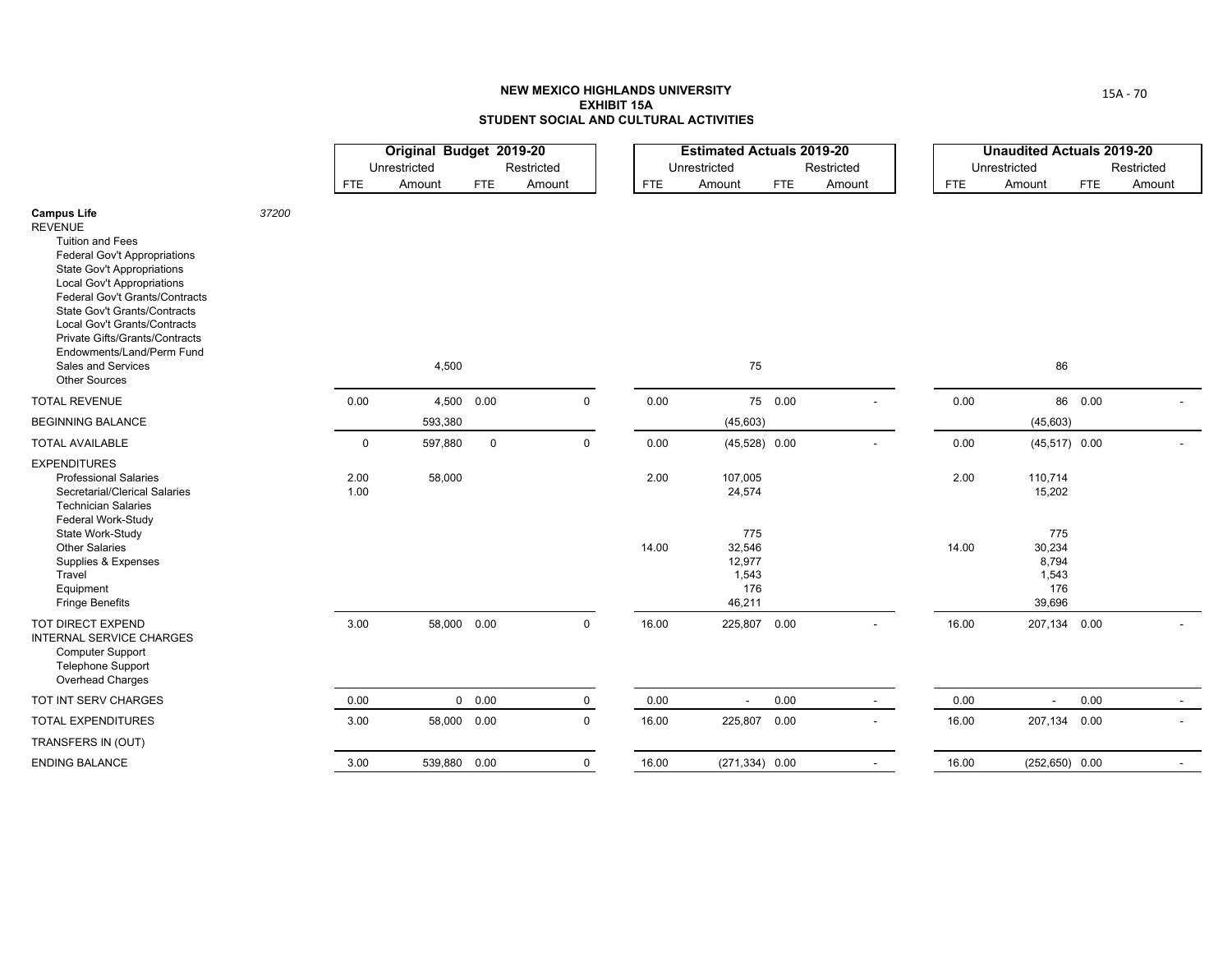|                                                                                                                                                                                                                        |       |      | Original Budget 2019-20 |             |             |            | <b>Estimated Actuals 2019-20</b> |            |                |            | <b>Unaudited Actuals 2019-20</b> |            |            |
|------------------------------------------------------------------------------------------------------------------------------------------------------------------------------------------------------------------------|-------|------|-------------------------|-------------|-------------|------------|----------------------------------|------------|----------------|------------|----------------------------------|------------|------------|
|                                                                                                                                                                                                                        |       |      | Unrestricted            |             | Restricted  |            | Unrestricted                     |            | Restricted     |            | Unrestricted                     |            | Restricted |
|                                                                                                                                                                                                                        |       | FTE  | Amount                  | <b>FTE</b>  | Amount      | <b>FTE</b> | Amount                           | <b>FTE</b> | Amount         | <b>FTE</b> | Amount                           | <b>FTE</b> | Amount     |
| <b>Campus Life Initiatives</b><br><b>REVENUE</b><br><b>Tuition and Fees</b><br><b>Federal Gov't Appropriations</b><br><b>State Gov't Appropriations</b><br><b>Local Gov't Appropriations</b>                           | 37201 |      | 398,100                 |             |             |            | 390,000                          |            |                |            | 366,704                          |            |            |
| Federal Gov't Grants/Contracts<br><b>State Gov't Grants/Contracts</b><br>Local Gov't Grants/Contracts<br>Private Gifts/Grants/Contracts<br>Endowments/Land/Perm Fund<br>Sales and Services<br><b>Other Sources</b>     |       |      | 60,000                  |             |             |            |                                  |            |                |            |                                  |            |            |
| <b>TOTAL REVENUE</b>                                                                                                                                                                                                   |       | 0.00 | 458,100                 | 0.00        | $\mathbf 0$ | 0.00       | 390,000 0.00                     |            |                | 0.00       | 366,704 0.00                     |            |            |
| <b>BEGINNING BALANCE</b>                                                                                                                                                                                               |       |      | 130,097                 |             |             |            | 1,208,750                        |            |                |            | 1,208,750                        |            |            |
| <b>TOTAL AVAILABLE</b>                                                                                                                                                                                                 |       | 0    | 588,197                 | $\mathsf 0$ | $\pmb{0}$   | 0.00       | 1,598,750 0.00                   |            |                | 0.00       | 1,575,454 0.00                   |            |            |
| <b>EXPENDITURES</b><br><b>Professional Salaries</b><br>Secretarial/Clerical Salaries<br><b>Technician Salaries</b><br>Federal Work-Study<br>State Work-Study<br><b>Other Salaries</b><br>Supplies & Expenses<br>Travel |       |      | 346,546<br>6,239        |             |             |            | 100,000                          |            |                |            | 83,407                           |            |            |
| Equipment<br><b>Fringe Benefits</b>                                                                                                                                                                                    |       |      | 509                     |             |             |            |                                  |            |                |            |                                  |            |            |
| <b>TOT DIRECT EXPEND</b><br>INTERNAL SERVICE CHARGES<br><b>Computer Support</b><br><b>Telephone Support</b><br>Overhead Charges                                                                                        |       | 0.00 | 353,294 0.00            |             | $\mathsf 0$ | 0.00       | 100,000 0.00                     |            |                | 0.00       | 83,407 0.00                      |            |            |
| TOT INT SERV CHARGES                                                                                                                                                                                                   |       | 0.00 |                         | 0 0.00      | $\mathbf 0$ | $0.00\,$   | $\blacksquare$                   | 0.00       | $\sim$         | 0.00       | $\sim$                           | 0.00       | $\sim$     |
| <b>TOTAL EXPENDITURES</b>                                                                                                                                                                                              |       | 0.00 | 353,294 0.00            |             | $\mathbf 0$ | 0.00       | 100,000 0.00                     |            | $\blacksquare$ | 0.00       | 83,407 0.00                      |            |            |
| TRANSFERS IN (OUT)                                                                                                                                                                                                     |       |      |                         |             |             |            |                                  |            |                |            |                                  |            |            |
| <b>ENDING BALANCE</b>                                                                                                                                                                                                  |       | 0.00 | 234,903 0.00            |             | $\mathsf 0$ | 0.00       | 1,498,750 0.00                   |            |                | 0.00       | 1,492,047 0.00                   |            |            |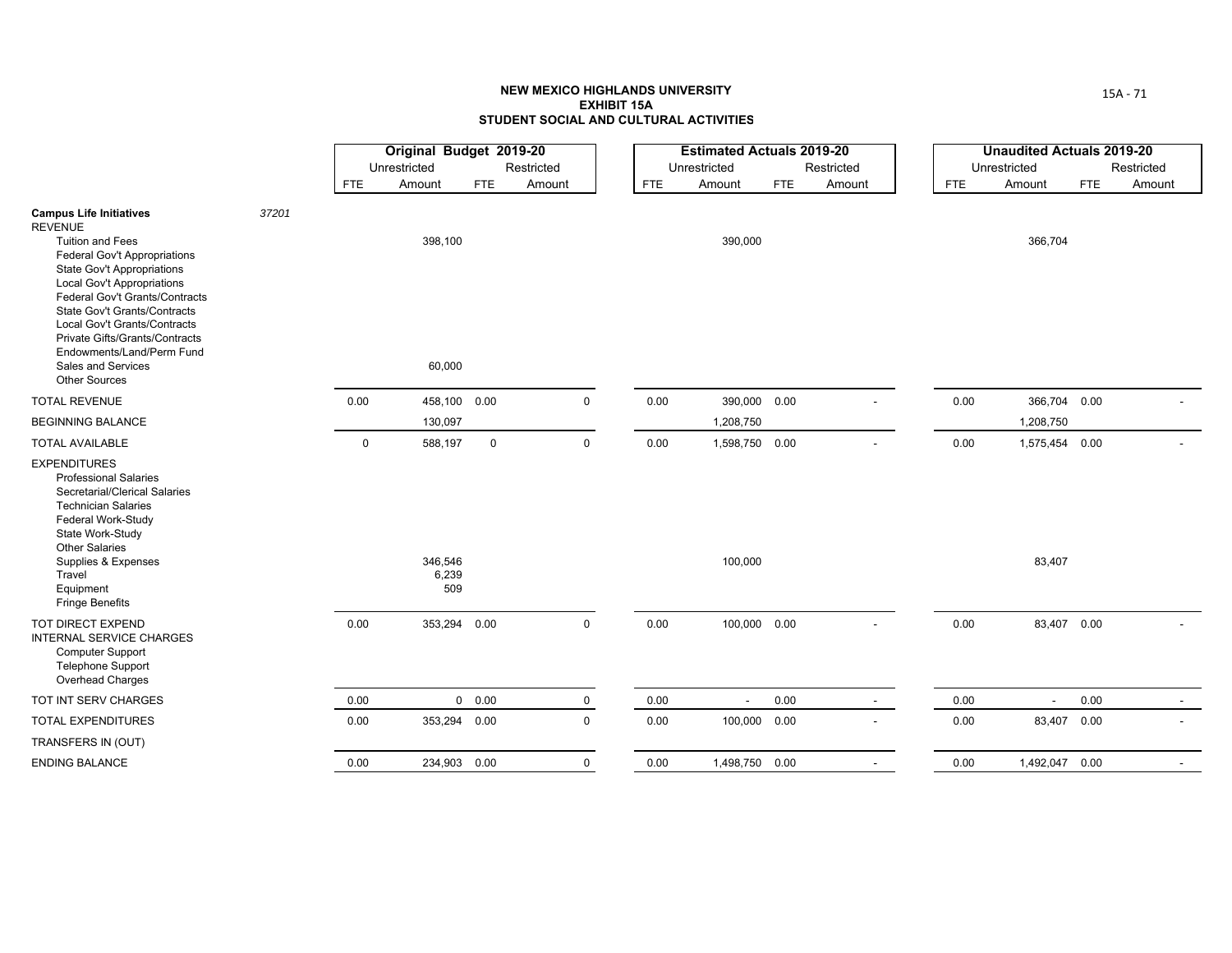|                                                                                                                                                                                                                                                                                                                                                                                                           |       |             | Original Budget 2019-20<br>Unrestricted |                  | Restricted  |            | <b>Estimated Actuals 2019-20</b><br>Unrestricted |      | Restricted |            | <b>Unaudited Actuals 2019-20</b><br>Unrestricted |      | Restricted |
|-----------------------------------------------------------------------------------------------------------------------------------------------------------------------------------------------------------------------------------------------------------------------------------------------------------------------------------------------------------------------------------------------------------|-------|-------------|-----------------------------------------|------------------|-------------|------------|--------------------------------------------------|------|------------|------------|--------------------------------------------------|------|------------|
|                                                                                                                                                                                                                                                                                                                                                                                                           |       | <b>FTE</b>  | Amount                                  | <b>FTE</b>       | Amount      | <b>FTE</b> | Amount                                           | FTE  | Amount     | <b>FTE</b> | Amount                                           | FTE  | Amount     |
| <b>Albuquerque Campus Life Initiatives</b><br><b>REVENUE</b><br><b>Tuition and Fees</b><br>Federal Gov't Appropriations<br>State Gov't Appropriations<br><b>Local Gov't Appropriations</b><br>Federal Gov't Grants/Contracts<br>State Gov't Grants/Contracts<br>Local Gov't Grants/Contracts<br>Private Gifts/Grants/Contracts<br>Endowments/Land/Perm Fund<br>Sales and Services<br><b>Other Sources</b> | 37202 |             |                                         |                  |             |            |                                                  |      |            |            |                                                  |      |            |
| <b>TOTAL REVENUE</b>                                                                                                                                                                                                                                                                                                                                                                                      |       | 0.00        |                                         | 0 0.00           | $\mathbf 0$ | 0.00       | $\overline{\phantom{a}}$                         | 0.00 |            | 0.00       | $\blacksquare$                                   | 0.00 |            |
| <b>BEGINNING BALANCE</b>                                                                                                                                                                                                                                                                                                                                                                                  |       |             | (41, 150)                               |                  |             |            | (42, 736)                                        |      |            |            | (42, 736)                                        |      |            |
| <b>TOTAL AVAILABLE</b>                                                                                                                                                                                                                                                                                                                                                                                    |       | $\mathbf 0$ | (41, 150)                               | $\mathsf 0$      | $\mathbf 0$ | 0.00       | $(42,736)$ 0.00                                  |      |            | 0.00       | $(42,736)$ 0.00                                  |      |            |
| <b>EXPENDITURES</b><br><b>Professional Salaries</b><br>Secretarial/Clerical Salaries<br><b>Technician Salaries</b><br>Federal Work-Study<br>State Work-Study<br><b>Other Salaries</b><br>Supplies & Expenses<br>Travel<br>Equipment<br><b>Fringe Benefits</b>                                                                                                                                             |       |             |                                         |                  |             |            | 39,350                                           |      |            |            | 24,660                                           |      |            |
| <b>TOT DIRECT EXPEND</b><br>INTERNAL SERVICE CHARGES<br><b>Computer Support</b><br><b>Telephone Support</b><br>Overhead Charges                                                                                                                                                                                                                                                                           |       | 0.00        |                                         | $0\quad 0.00$    | $\mathbf 0$ | 0.00       | 39,350 0.00                                      |      |            | 0.00       | 24,660 0.00                                      |      |            |
| TOT INT SERV CHARGES                                                                                                                                                                                                                                                                                                                                                                                      |       | 0.00        |                                         | $0\quad 0.00$    | $\mathbf 0$ | 0.00       | $\overline{\phantom{a}}$                         | 0.00 | $\sim$     | 0.00       | $\blacksquare$                                   | 0.00 |            |
| <b>TOTAL EXPENDITURES</b>                                                                                                                                                                                                                                                                                                                                                                                 |       | 0.00        |                                         | 0 0.00           | $\mathbf 0$ | 0.00       | 39,350 0.00                                      |      |            | 0.00       | 24,660 0.00                                      |      |            |
| TRANSFERS IN (OUT)                                                                                                                                                                                                                                                                                                                                                                                        |       |             |                                         |                  |             |            |                                                  |      |            |            |                                                  |      |            |
| <b>ENDING BALANCE</b>                                                                                                                                                                                                                                                                                                                                                                                     |       | 0.00        |                                         | $(41, 150)$ 0.00 | $\mathbf 0$ | 0.00       | $(82,086)$ 0.00                                  |      |            | 0.00       | $(67,396)$ 0.00                                  |      |            |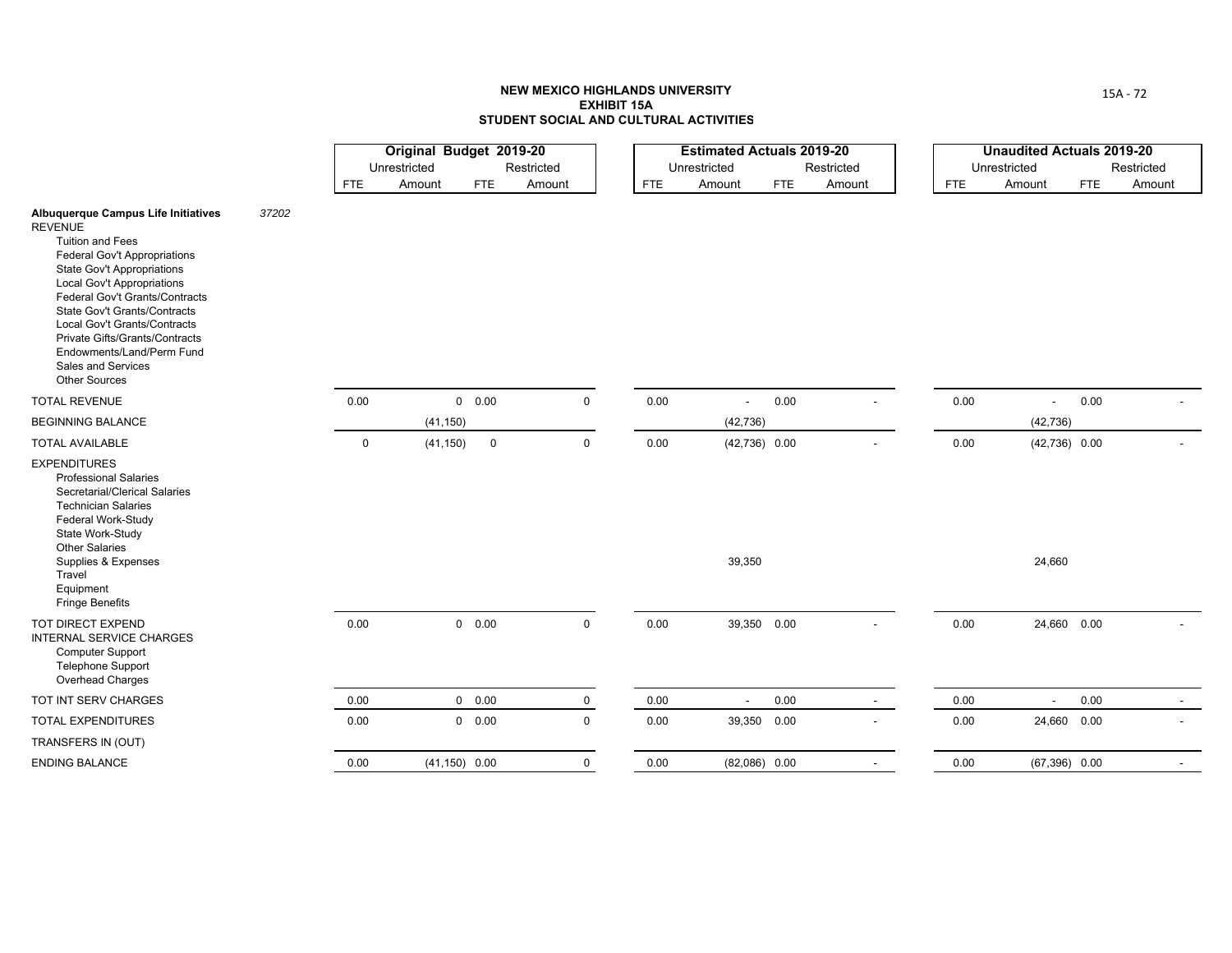|                                                                                                                                                                                                                                                                                                                                                                                                          |       |             | Original Budget 2019-20<br>Unrestricted | Restricted           |             |            | <b>Estimated Actuals 2019-20</b><br>Unrestricted |            | Restricted |            | <b>Unaudited Actuals 2019-20</b><br>Unrestricted |            | Restricted     |
|----------------------------------------------------------------------------------------------------------------------------------------------------------------------------------------------------------------------------------------------------------------------------------------------------------------------------------------------------------------------------------------------------------|-------|-------------|-----------------------------------------|----------------------|-------------|------------|--------------------------------------------------|------------|------------|------------|--------------------------------------------------|------------|----------------|
|                                                                                                                                                                                                                                                                                                                                                                                                          |       | <b>FTE</b>  | Amount                                  | <b>FTE</b><br>Amount |             | <b>FTE</b> | Amount                                           | <b>FTE</b> | Amount     | <b>FTE</b> | Amount                                           | <b>FTE</b> | Amount         |
| Rio Rancho Campus Life Initiatives<br><b>REVENUE</b><br><b>Tuition and Fees</b><br><b>Federal Gov't Appropriations</b><br>State Gov't Appropriations<br><b>Local Gov't Appropriations</b><br>Federal Gov't Grants/Contracts<br>State Gov't Grants/Contracts<br>Local Gov't Grants/Contracts<br>Private Gifts/Grants/Contracts<br>Endowments/Land/Perm Fund<br>Sales and Services<br><b>Other Sources</b> | 37203 |             |                                         |                      |             |            |                                                  |            |            |            |                                                  |            |                |
| <b>TOTAL REVENUE</b>                                                                                                                                                                                                                                                                                                                                                                                     |       | 0.00        | 0 0.00                                  |                      | $\mathbf 0$ | 0.00       |                                                  | 0.00       |            | 0.00       | $\overline{\phantom{a}}$                         | 0.00       |                |
| <b>BEGINNING BALANCE</b>                                                                                                                                                                                                                                                                                                                                                                                 |       |             | (58, 450)                               |                      |             |            | (67, 048)                                        |            |            |            | (67, 048)                                        |            |                |
| <b>TOTAL AVAILABLE</b>                                                                                                                                                                                                                                                                                                                                                                                   |       | $\mathbf 0$ | (58, 450)                               | $\mathbf 0$          | $\mathbf 0$ | 0.00       | $(67,048)$ 0.00                                  |            |            | 0.00       | $(67,048)$ 0.00                                  |            |                |
| <b>EXPENDITURES</b><br><b>Professional Salaries</b><br>Secretarial/Clerical Salaries<br><b>Technician Salaries</b><br>Federal Work-Study<br>State Work-Study<br><b>Other Salaries</b><br>Supplies & Expenses<br>Travel<br>Equipment<br><b>Fringe Benefits</b>                                                                                                                                            |       |             |                                         |                      |             |            | 47,900                                           |            |            |            | 36,067                                           |            |                |
| TOT DIRECT EXPEND<br>INTERNAL SERVICE CHARGES<br>Computer Support<br><b>Telephone Support</b><br>Overhead Charges                                                                                                                                                                                                                                                                                        |       | 0.00        | 0 0.00                                  |                      | $\mathsf 0$ | 0.00       | 47,900 0.00                                      |            |            | 0.00       | 36,067 0.00                                      |            |                |
| TOT INT SERV CHARGES                                                                                                                                                                                                                                                                                                                                                                                     |       | 0.00        | $0\quad 0.00$                           |                      | $\mathbf 0$ | 0.00       |                                                  | 0.00       | $\sim$     | 0.00       | $\sim$                                           | 0.00       | $\overline{a}$ |
| <b>TOTAL EXPENDITURES</b>                                                                                                                                                                                                                                                                                                                                                                                |       | 0.00        | $0\quad 0.00$                           |                      | $\mathbf 0$ | 0.00       | 47,900                                           | 0.00       |            | 0.00       | 36,067 0.00                                      |            |                |
| TRANSFERS IN (OUT)                                                                                                                                                                                                                                                                                                                                                                                       |       |             |                                         |                      |             |            |                                                  |            |            |            |                                                  |            |                |
| <b>ENDING BALANCE</b>                                                                                                                                                                                                                                                                                                                                                                                    |       | 0.00        | $(58, 450)$ 0.00                        |                      | $\mathbf 0$ | 0.00       | $(114,948)$ 0.00                                 |            |            | 0.00       | $(103, 116)$ 0.00                                |            |                |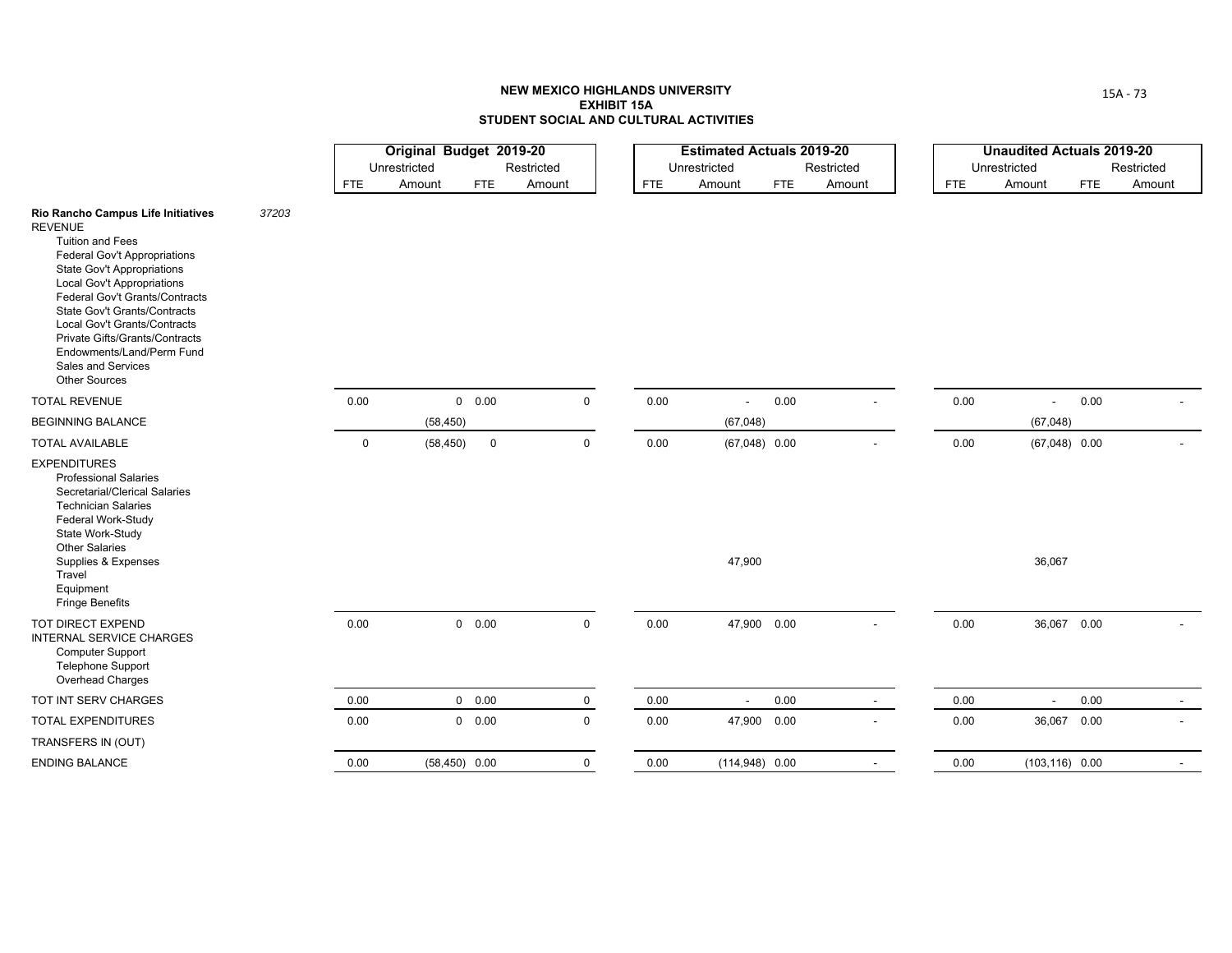|                                                                                                                                                                                                                                                                                                                                                                                                               |       |             | Original Budget 2019-20 |                  |                      |            | <b>Estimated Actuals 2019-20</b> |      |                      |            | <b>Unaudited Actuals 2019-20</b> |      |                      |
|---------------------------------------------------------------------------------------------------------------------------------------------------------------------------------------------------------------------------------------------------------------------------------------------------------------------------------------------------------------------------------------------------------------|-------|-------------|-------------------------|------------------|----------------------|------------|----------------------------------|------|----------------------|------------|----------------------------------|------|----------------------|
|                                                                                                                                                                                                                                                                                                                                                                                                               |       | <b>FTE</b>  | Unrestricted<br>Amount  | <b>FTE</b>       | Restricted<br>Amount | <b>FTE</b> | Unrestricted<br>Amount           | FTE  | Restricted<br>Amount |            | Unrestricted<br>Amount           | FTE  | Restricted<br>Amount |
|                                                                                                                                                                                                                                                                                                                                                                                                               |       |             |                         |                  |                      |            |                                  |      |                      | <b>FTE</b> |                                  |      |                      |
| Santa Fe Campus Life Initiatives<br><b>REVENUE</b><br><b>Tuition and Fees</b><br>Federal Gov't Appropriations<br><b>State Gov't Appropriations</b><br><b>Local Gov't Appropriations</b><br>Federal Gov't Grants/Contracts<br><b>State Gov't Grants/Contracts</b><br>Local Gov't Grants/Contracts<br>Private Gifts/Grants/Contracts<br>Endowments/Land/Perm Fund<br>Sales and Services<br><b>Other Sources</b> | 37204 |             |                         |                  |                      |            |                                  |      |                      |            |                                  |      |                      |
| <b>TOTAL REVENUE</b>                                                                                                                                                                                                                                                                                                                                                                                          |       | 0.00        |                         | 0 0.00           | $\mathbf 0$          | 0.00       | $\blacksquare$                   | 0.00 |                      | 0.00       | $\blacksquare$                   | 0.00 |                      |
| <b>BEGINNING BALANCE</b>                                                                                                                                                                                                                                                                                                                                                                                      |       |             | (30, 100)               |                  |                      |            | (18, 868)                        |      |                      |            | (18, 868)                        |      |                      |
| <b>TOTAL AVAILABLE</b>                                                                                                                                                                                                                                                                                                                                                                                        |       | $\mathbf 0$ | (30, 100)               | $\mathsf 0$      | 0                    | 0.00       | $(18,868)$ 0.00                  |      |                      | 0.00       | $(18,868)$ 0.00                  |      |                      |
| <b>EXPENDITURES</b><br><b>Professional Salaries</b><br>Secretarial/Clerical Salaries<br><b>Technician Salaries</b><br>Federal Work-Study<br>State Work-Study<br><b>Other Salaries</b><br>Supplies & Expenses<br>Travel<br>Equipment<br><b>Fringe Benefits</b>                                                                                                                                                 |       |             |                         |                  |                      |            | 26,725<br>1,125                  |      |                      |            | 11,087<br>1,211                  |      |                      |
| <b>TOT DIRECT EXPEND</b><br>INTERNAL SERVICE CHARGES<br><b>Computer Support</b><br><b>Telephone Support</b><br>Overhead Charges                                                                                                                                                                                                                                                                               |       | 0.00        |                         | 0 0.00           | $\mathbf 0$          | 0.00       | 27,850 0.00                      |      |                      | 0.00       | 12,298 0.00                      |      |                      |
| TOT INT SERV CHARGES                                                                                                                                                                                                                                                                                                                                                                                          |       | 0.00        |                         | 0 0.00           | $\mathbf 0$          | 0.00       | $\blacksquare$                   | 0.00 | $\sim$               | 0.00       | $\blacksquare$                   | 0.00 |                      |
| <b>TOTAL EXPENDITURES</b>                                                                                                                                                                                                                                                                                                                                                                                     |       | 0.00        |                         | 0 0.00           | $\mathbf 0$          | 0.00       | 27,850 0.00                      |      |                      | 0.00       | 12,298 0.00                      |      |                      |
| TRANSFERS IN (OUT)                                                                                                                                                                                                                                                                                                                                                                                            |       |             |                         |                  |                      |            |                                  |      |                      |            |                                  |      |                      |
| <b>ENDING BALANCE</b>                                                                                                                                                                                                                                                                                                                                                                                         |       | 0.00        |                         | $(30, 100)$ 0.00 | $\mathbf 0$          | 0.00       | $(46,718)$ 0.00                  |      |                      | 0.00       | $(31, 166)$ 0.00                 |      |                      |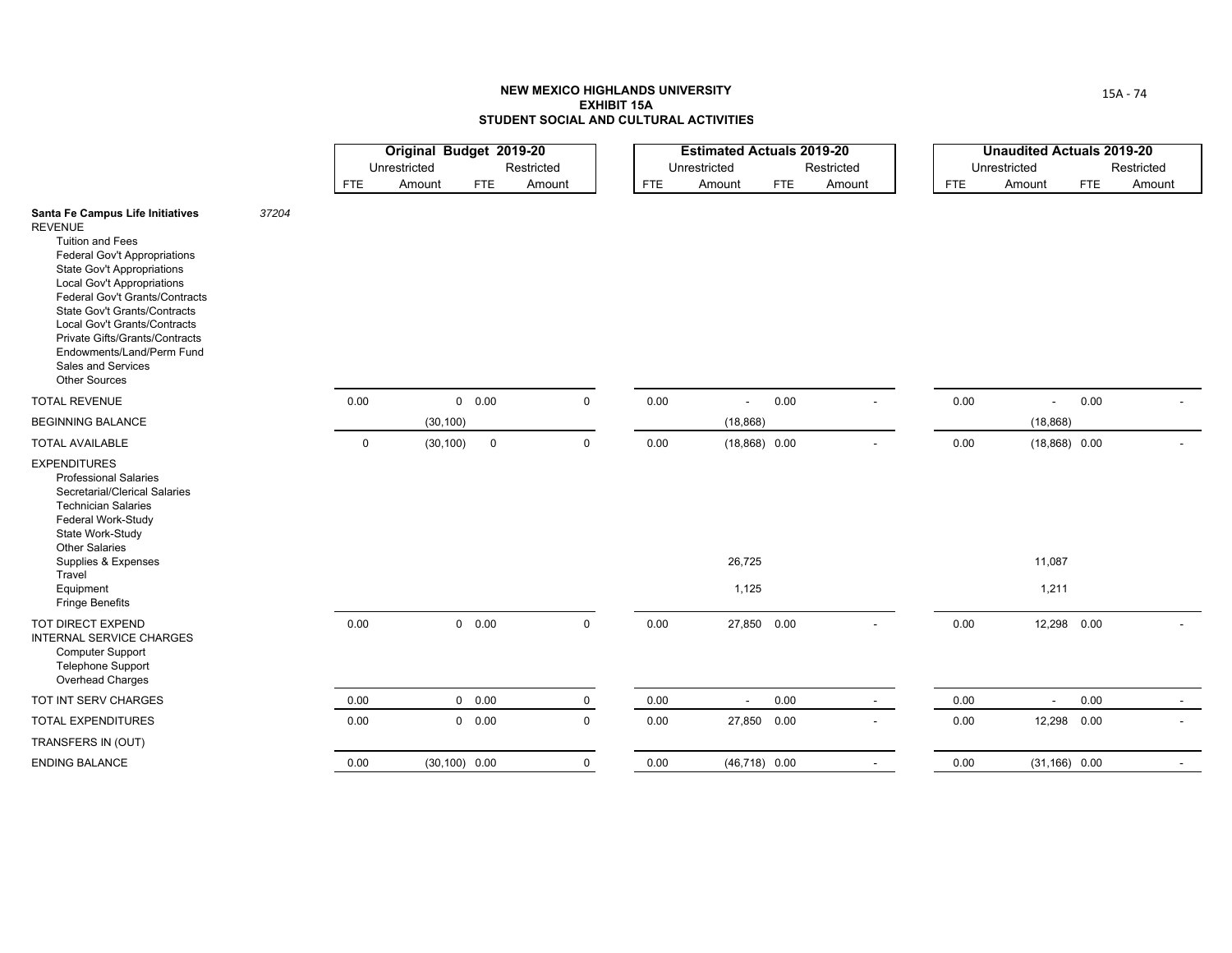|                                                                                                                                                                                                                                                                                                                                                                                                                 |       |             | Original Budget 2019-20<br>Unrestricted |                  | Restricted  |            | <b>Estimated Actuals 2019-20</b><br>Unrestricted |            | Restricted |            | <b>Unaudited Actuals 2019-20</b><br>Unrestricted |            | Restricted |
|-----------------------------------------------------------------------------------------------------------------------------------------------------------------------------------------------------------------------------------------------------------------------------------------------------------------------------------------------------------------------------------------------------------------|-------|-------------|-----------------------------------------|------------------|-------------|------------|--------------------------------------------------|------------|------------|------------|--------------------------------------------------|------------|------------|
|                                                                                                                                                                                                                                                                                                                                                                                                                 |       | <b>FTE</b>  | Amount                                  | <b>FTE</b>       | Amount      | <b>FTE</b> | Amount                                           | <b>FTE</b> | Amount     | <b>FTE</b> | Amount                                           | <b>FTE</b> | Amount     |
| <b>Farmington Campus Life Initiatives</b><br><b>REVENUE</b><br><b>Tuition and Fees</b><br>Federal Gov't Appropriations<br><b>State Gov't Appropriations</b><br>Local Gov't Appropriations<br>Federal Gov't Grants/Contracts<br><b>State Gov't Grants/Contracts</b><br>Local Gov't Grants/Contracts<br>Private Gifts/Grants/Contracts<br>Endowments/Land/Perm Fund<br>Sales and Services<br><b>Other Sources</b> | 37205 |             |                                         |                  |             |            |                                                  |            |            |            |                                                  |            |            |
| <b>TOTAL REVENUE</b>                                                                                                                                                                                                                                                                                                                                                                                            |       | 0.00        |                                         | 0 0.00           | $\mathbf 0$ | 0.00       |                                                  | 0.00       |            | 0.00       | $\mathbf{r}$                                     | 0.00       |            |
| <b>BEGINNING BALANCE</b>                                                                                                                                                                                                                                                                                                                                                                                        |       |             | (29, 150)                               |                  |             |            | (42, 595)                                        |            |            |            | (42, 595)                                        |            |            |
| <b>TOTAL AVAILABLE</b>                                                                                                                                                                                                                                                                                                                                                                                          |       | $\mathbf 0$ | (29, 150)                               | $\mathbf 0$      | $\mathbf 0$ | 0.00       | $(42,595)$ 0.00                                  |            |            | 0.00       | $(42,595)$ 0.00                                  |            |            |
| <b>EXPENDITURES</b><br><b>Professional Salaries</b><br>Secretarial/Clerical Salaries<br><b>Technician Salaries</b><br>Federal Work-Study<br>State Work-Study<br><b>Other Salaries</b><br>Supplies & Expenses<br>Travel<br>Equipment<br><b>Fringe Benefits</b>                                                                                                                                                   |       |             |                                         |                  |             |            | 27,250                                           |            |            |            | 25,520                                           |            |            |
| TOT DIRECT EXPEND<br><b>INTERNAL SERVICE CHARGES</b><br><b>Computer Support</b><br>Telephone Support<br>Overhead Charges                                                                                                                                                                                                                                                                                        |       | 0.00        |                                         | $0\quad 0.00$    | $\mathbf 0$ | 0.00       | 27,250 0.00                                      |            |            | 0.00       | 25,520 0.00                                      |            |            |
| TOT INT SERV CHARGES                                                                                                                                                                                                                                                                                                                                                                                            |       | 0.00        |                                         | 0 0.00           | $\mathbf 0$ | 0.00       |                                                  | 0.00       | $\sim$     | 0.00       | $\sim$                                           | 0.00       | $\sim$     |
| <b>TOTAL EXPENDITURES</b>                                                                                                                                                                                                                                                                                                                                                                                       |       | 0.00        |                                         | 0 0.00           | $\mathbf 0$ | 0.00       | 27,250                                           | 0.00       |            | 0.00       | 25,520 0.00                                      |            |            |
| TRANSFERS IN (OUT)                                                                                                                                                                                                                                                                                                                                                                                              |       |             |                                         |                  |             |            |                                                  |            |            |            |                                                  |            |            |
| <b>ENDING BALANCE</b>                                                                                                                                                                                                                                                                                                                                                                                           |       | 0.00        |                                         | $(29, 150)$ 0.00 | $\mathbf 0$ | 0.00       | $(69, 845)$ 0.00                                 |            |            | 0.00       | $(68, 115)$ 0.00                                 |            |            |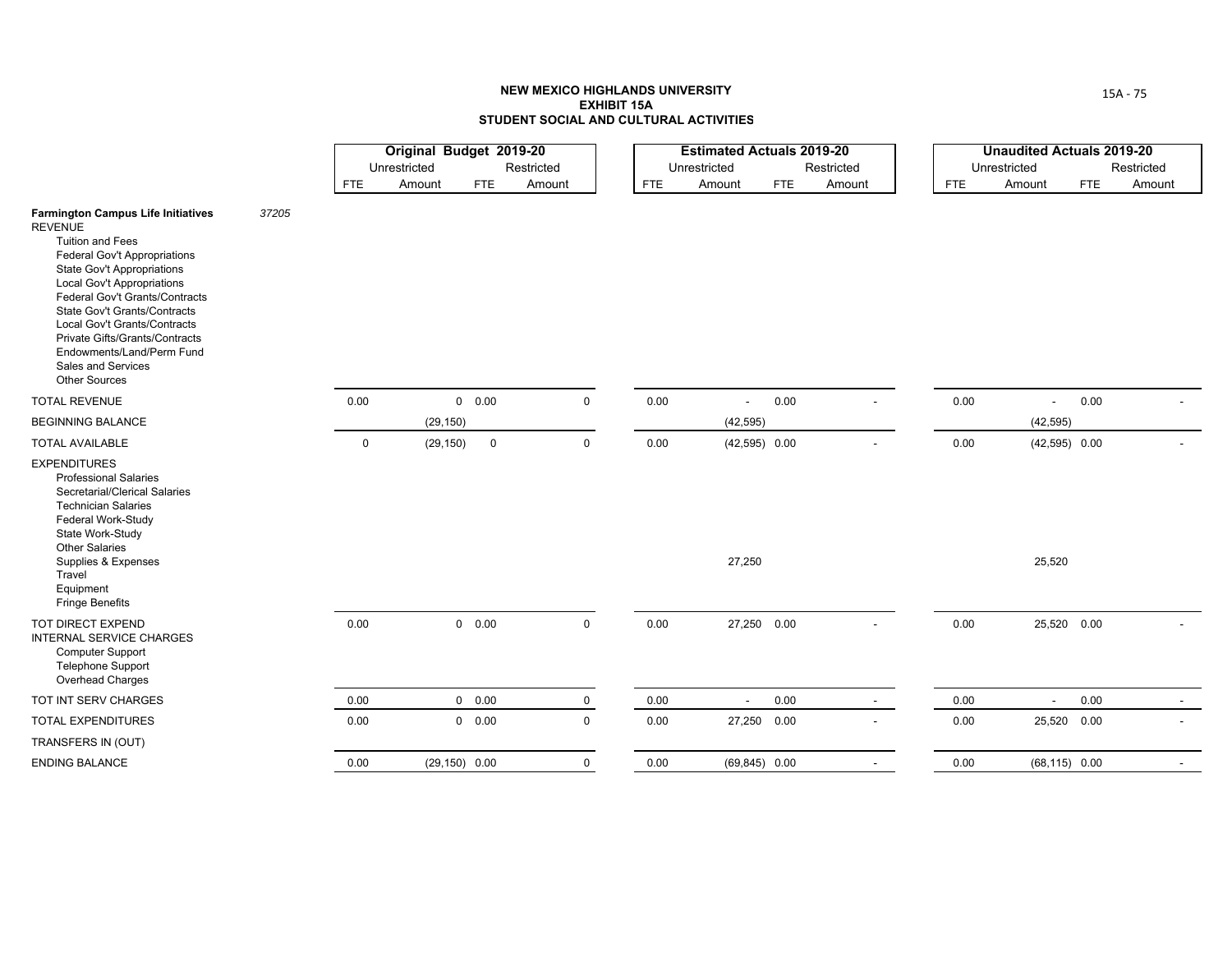|                                                                                                                                                                                                                                                                                                                                                                                                                            |       |             | Original Budget 2019-20 |                            |             |            | <b>Estimated Actuals 2019-20</b> |            |            |        |            | <b>Unaudited Actuals 2019-20</b> |            |            |
|----------------------------------------------------------------------------------------------------------------------------------------------------------------------------------------------------------------------------------------------------------------------------------------------------------------------------------------------------------------------------------------------------------------------------|-------|-------------|-------------------------|----------------------------|-------------|------------|----------------------------------|------------|------------|--------|------------|----------------------------------|------------|------------|
|                                                                                                                                                                                                                                                                                                                                                                                                                            |       |             | Unrestricted            |                            | Restricted  |            | Unrestricted                     |            | Restricted |        |            | Unrestricted                     |            | Restricted |
|                                                                                                                                                                                                                                                                                                                                                                                                                            |       | <b>FTE</b>  | Amount                  | <b>FTE</b>                 | Amount      | <b>FTE</b> | Amount                           | <b>FTE</b> | Amount     |        | <b>FTE</b> | Amount                           | <b>FTE</b> | Amount     |
| <b>Roswell Campus Life Initiatives</b><br><b>REVENUE</b><br><b>Tuition and Fees</b><br>Federal Gov't Appropriations<br><b>State Gov't Appropriations</b><br><b>Local Gov't Appropriations</b><br>Federal Gov't Grants/Contracts<br><b>State Gov't Grants/Contracts</b><br>Local Gov't Grants/Contracts<br><b>Private Gifts/Grants/Contracts</b><br>Endowments/Land/Perm Fund<br>Sales and Services<br><b>Other Sources</b> | 37206 |             |                         |                            |             |            |                                  |            |            |        |            |                                  |            |            |
| <b>TOTAL REVENUE</b>                                                                                                                                                                                                                                                                                                                                                                                                       |       | 0.00        |                         | $0\quad 0.00$              | $\mathbf 0$ | 0.00       | $\blacksquare$                   | 0.00       |            |        | 0.00       | $\blacksquare$                   | 0.00       |            |
| <b>BEGINNING BALANCE</b>                                                                                                                                                                                                                                                                                                                                                                                                   |       |             |                         | 0                          |             |            | $\overline{\phantom{a}}$         |            |            |        |            | $\overline{\phantom{a}}$         |            |            |
| <b>TOTAL AVAILABLE</b>                                                                                                                                                                                                                                                                                                                                                                                                     |       | $\mathbf 0$ |                         | $\mathbf 0$<br>$\mathbf 0$ | $\mathsf 0$ | 0.00       | $\blacksquare$                   | $0.00\,$   |            |        | 0.00       | $\blacksquare$                   | 0.00       |            |
| <b>EXPENDITURES</b><br><b>Professional Salaries</b><br>Secretarial/Clerical Salaries<br><b>Technician Salaries</b><br>Federal Work-Study<br>State Work-Study<br><b>Other Salaries</b><br>Supplies & Expenses<br>Travel<br>Equipment<br><b>Fringe Benefits</b>                                                                                                                                                              |       |             |                         |                            |             |            |                                  |            |            |        |            |                                  |            |            |
| TOT DIRECT EXPEND<br>INTERNAL SERVICE CHARGES<br><b>Computer Support</b><br>Telephone Support<br>Overhead Charges                                                                                                                                                                                                                                                                                                          |       | 0.00        |                         | $0\quad 0.00$              | $\mathbf 0$ | 0.00       | $\blacksquare$                   | 0.00       |            | $\sim$ | 0.00       | $\sim$                           | 0.00       |            |
| TOT INT SERV CHARGES                                                                                                                                                                                                                                                                                                                                                                                                       |       | 0.00        |                         | $0\quad 0.00$              | $\mathbf 0$ | 0.00       | $\sim$                           | 0.00       |            | $\sim$ | 0.00       | $\sim$                           | 0.00       | $\sim$     |
| <b>TOTAL EXPENDITURES</b>                                                                                                                                                                                                                                                                                                                                                                                                  |       | 0.00        |                         | 0 0.00                     | $\mathbf 0$ | 0.00       | $\blacksquare$                   | 0.00       |            |        | 0.00       | $\overline{\phantom{a}}$         | 0.00       |            |
| TRANSFERS IN (OUT)                                                                                                                                                                                                                                                                                                                                                                                                         |       |             |                         |                            |             |            |                                  |            |            |        |            |                                  |            |            |
| <b>ENDING BALANCE</b>                                                                                                                                                                                                                                                                                                                                                                                                      |       | 0.00        |                         | $0\quad 0.00$              | $\mathbf 0$ | 0.00       | $\overline{\phantom{a}}$         | 0.00       |            |        | 0.00       | $\overline{\phantom{a}}$         | 0.00       |            |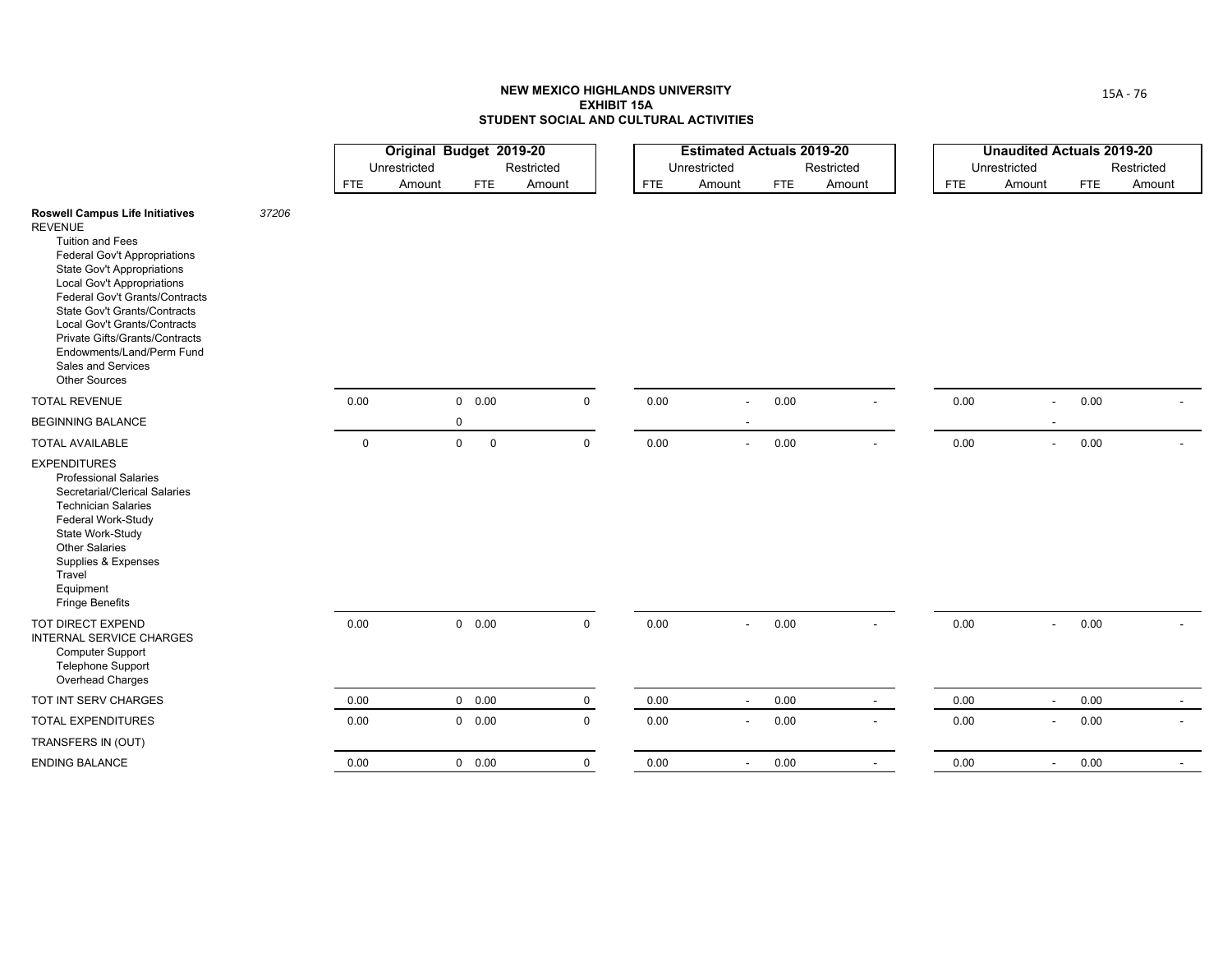|                                                                                                                                                                                                                                                                                                                                                                                                             |       |            | Original Budget 2019-20                      |               |             |            | <b>Estimated Actuals 2019-20</b>    |            |            |            | <b>Unaudited Actuals 2019-20</b>    |            |            |
|-------------------------------------------------------------------------------------------------------------------------------------------------------------------------------------------------------------------------------------------------------------------------------------------------------------------------------------------------------------------------------------------------------------|-------|------------|----------------------------------------------|---------------|-------------|------------|-------------------------------------|------------|------------|------------|-------------------------------------|------------|------------|
|                                                                                                                                                                                                                                                                                                                                                                                                             |       |            | Unrestricted                                 |               | Restricted  |            | Unrestricted                        |            | Restricted |            | Unrestricted                        |            | Restricted |
|                                                                                                                                                                                                                                                                                                                                                                                                             |       | <b>FTE</b> | Amount                                       | <b>FTE</b>    | Amount      | <b>FTE</b> | Amount                              | <b>FTE</b> | Amount     | <b>FTE</b> | Amount                              | <b>FTE</b> | Amount     |
| <b>Outdoor Recreation Ctr.</b><br><b>REVENUE</b><br><b>Tuition and Fees</b><br><b>Federal Gov't Appropriations</b><br>State Gov't Appropriations<br><b>Local Gov't Appropriations</b><br>Federal Gov't Grants/Contracts<br><b>State Gov't Grants/Contracts</b><br>Local Gov't Grants/Contracts<br>Private Gifts/Grants/Contracts<br>Endowments/Land/Perm Fund<br>Sales and Services<br><b>Other Sources</b> | 37207 |            |                                              |               |             |            | 1,078                               |            |            |            | 1,078                               |            |            |
| <b>TOTAL REVENUE</b>                                                                                                                                                                                                                                                                                                                                                                                        |       | 0.00       |                                              | 0 0.00        | $\mathbf 0$ | 0.00       | 1,078 0.00                          |            |            | 0.00       | 1,078 0.00                          |            |            |
| <b>BEGINNING BALANCE</b>                                                                                                                                                                                                                                                                                                                                                                                    |       |            | (169, 184)                                   |               |             |            | (309, 124)                          |            |            |            | (309, 124)                          |            |            |
| <b>TOTAL AVAILABLE</b>                                                                                                                                                                                                                                                                                                                                                                                      |       | 0          | (169, 184)                                   | $\mathsf 0$   | $\mathbf 0$ | $0.00\,$   | $(308, 047)$ 0.00                   |            |            | 0.00       | $(308, 047)$ 0.00                   |            |            |
| <b>EXPENDITURES</b><br><b>Professional Salaries</b><br>Secretarial/Clerical Salaries<br><b>Technician Salaries</b><br>Federal Work-Study                                                                                                                                                                                                                                                                    |       | 1.00       | 42,085                                       |               |             | 1.00       | 42,085                              |            |            | 1.00       | 42,409                              |            |            |
| State Work-Study<br><b>Other Salaries</b><br>Supplies & Expenses<br>Travel<br>Equipment<br><b>Fringe Benefits</b>                                                                                                                                                                                                                                                                                           |       | 3.50       | 66,560<br>35,147<br>5,432<br>3,955<br>19,872 |               |             | 4.00       | 40,000<br>37,094<br>2,500<br>14,780 |            |            | 2.00       | 33,519<br>30,022<br>2,125<br>11,155 |            |            |
| <b>TOT DIRECT EXPEND</b><br>INTERNAL SERVICE CHARGES<br><b>Computer Support</b><br><b>Telephone Support</b><br>Overhead Charges                                                                                                                                                                                                                                                                             |       | 4.50       | 173,051 0.00                                 |               | $\mathbf 0$ | 5.00       | 136,459                             |            |            | 3.00       | 119,229 0.00                        |            |            |
| TOT INT SERV CHARGES                                                                                                                                                                                                                                                                                                                                                                                        |       | 0.00       |                                              | $0\quad 0.00$ | $\mathbf 0$ | 0.00       |                                     | 0.00       | $\sim$     | 0.00       | $\sim$                              | 0.00       |            |
| <b>TOTAL EXPENDITURES</b>                                                                                                                                                                                                                                                                                                                                                                                   |       | 4.50       | 173,051 0.00                                 |               | $\mathbf 0$ | 5.00       | 136,459                             | 0.00       |            | 3.00       | 119,229 0.00                        |            |            |
| TRANSFERS IN (OUT)                                                                                                                                                                                                                                                                                                                                                                                          |       |            |                                              |               |             |            |                                     |            |            |            |                                     |            |            |
| <b>ENDING BALANCE</b>                                                                                                                                                                                                                                                                                                                                                                                       |       | 4.50       | $(342, 236)$ 0.00                            |               | $\mathbf 0$ | 5.00       | $(444, 505)$ 0.00                   |            |            | 3.00       | $(427, 276)$ 0.00                   |            |            |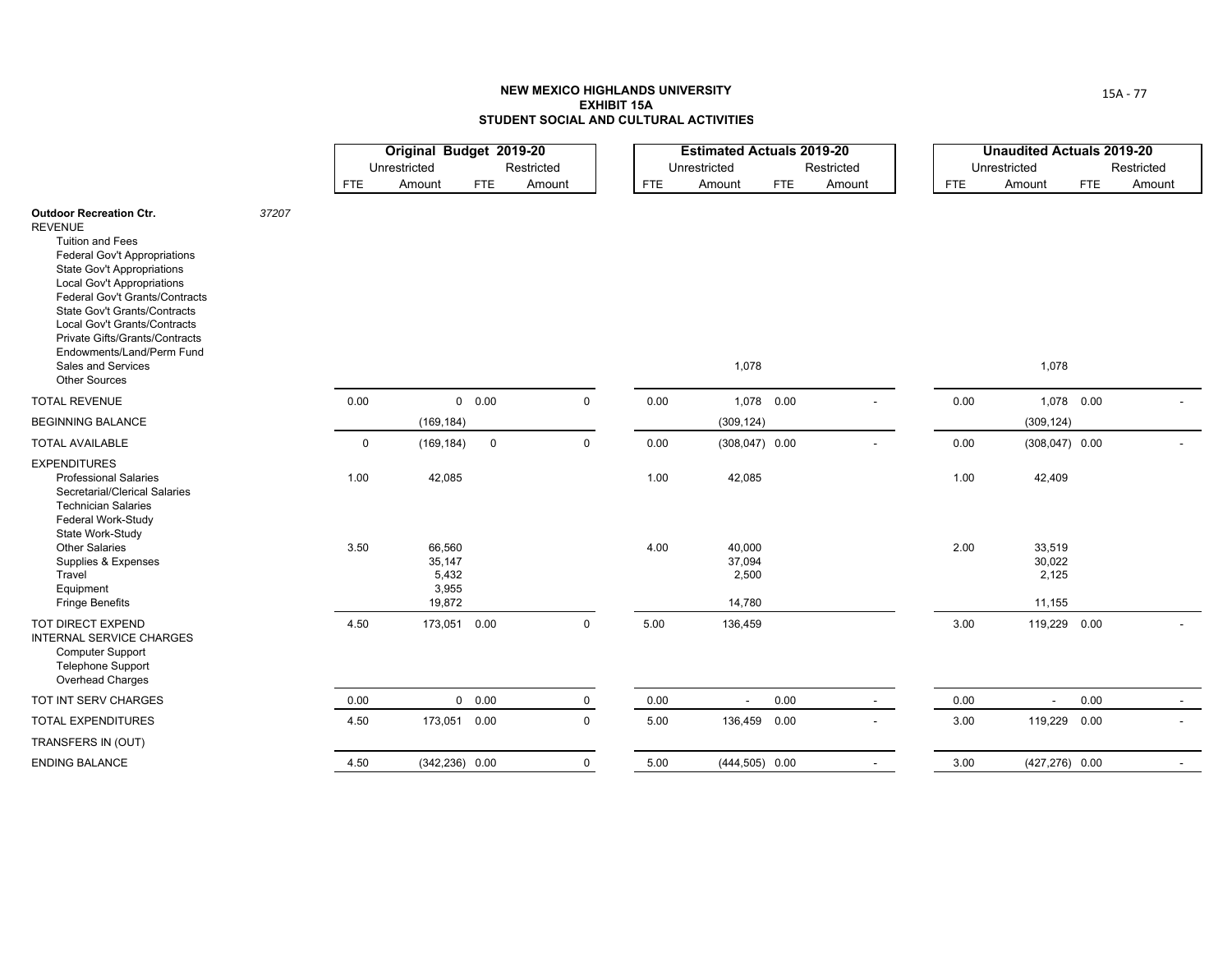|                                                                                                                                                                                                                                                                                                                                                                                                       |       |             | Original Budget 2019-20 |                            |            | <b>Estimated Actuals 2019-20</b> |                 |            |            | <b>Unaudited Actuals 2019-20</b> |            |            |
|-------------------------------------------------------------------------------------------------------------------------------------------------------------------------------------------------------------------------------------------------------------------------------------------------------------------------------------------------------------------------------------------------------|-------|-------------|-------------------------|----------------------------|------------|----------------------------------|-----------------|------------|------------|----------------------------------|------------|------------|
|                                                                                                                                                                                                                                                                                                                                                                                                       |       |             | Unrestricted            | Restricted                 |            | Unrestricted                     |                 | Restricted |            | Unrestricted                     |            | Restricted |
|                                                                                                                                                                                                                                                                                                                                                                                                       |       | <b>FTE</b>  | Amount                  | <b>FTE</b><br>Amount       | <b>FTE</b> | Amount                           | <b>FTE</b>      | Amount     | <b>FTE</b> | Amount                           | <b>FTE</b> | Amount     |
| <b>HU Mariachi Group</b><br><b>REVENUE</b><br><b>Tuition and Fees</b><br>Federal Gov't Appropriations<br>State Gov't Appropriations<br><b>Local Gov't Appropriations</b><br>Federal Gov't Grants/Contracts<br><b>State Gov't Grants/Contracts</b><br>Local Gov't Grants/Contracts<br><b>Private Gifts/Grants/Contracts</b><br>Endowments/Land/Perm Fund<br>Sales and Services<br><b>Other Sources</b> | 37208 |             |                         |                            |            |                                  |                 |            |            |                                  |            |            |
| <b>TOTAL REVENUE</b>                                                                                                                                                                                                                                                                                                                                                                                  |       | 0.00        | 0 0.00                  | $\mathsf 0$                | 0.00       | $\overline{\phantom{a}}$         | $0.00\,$        |            | 0.00       | $\sim$                           | 0.00       |            |
| <b>BEGINNING BALANCE</b>                                                                                                                                                                                                                                                                                                                                                                              |       |             | (36,008)                |                            |            | (33, 037)                        |                 |            |            | (33,037)                         |            |            |
| <b>TOTAL AVAILABLE</b>                                                                                                                                                                                                                                                                                                                                                                                |       | $\mathbf 0$ | (36,008)                | $\mathbf 0$<br>$\mathbf 0$ | 0.00       |                                  | $(33,037)$ 0.00 |            | 0.00       | $(33,037)$ 0.00                  |            |            |
| <b>EXPENDITURES</b><br><b>Professional Salaries</b><br>Secretarial/Clerical Salaries<br><b>Technician Salaries</b><br>Federal Work-Study<br>State Work-Study<br><b>Other Salaries</b><br>Supplies & Expenses<br>Travel<br>Equipment<br><b>Fringe Benefits</b>                                                                                                                                         |       |             |                         |                            |            | 19,500<br>1,500                  |                 |            |            | 8,168<br>287                     |            |            |
| TOT DIRECT EXPEND<br><b>INTERNAL SERVICE CHARGES</b><br><b>Computer Support</b><br><b>Telephone Support</b><br>Overhead Charges                                                                                                                                                                                                                                                                       |       | 0.00        | $0\quad 0.00$           | $\mathbf 0$                | 0.00       | 21,000                           |                 |            | 0.00       | 8,455 0.00                       |            |            |
| TOT INT SERV CHARGES                                                                                                                                                                                                                                                                                                                                                                                  |       | 0.00        | $0\quad 0.00$           | $\mathbf 0$                | $0.00\,$   | $\blacksquare$                   | 0.00            | $\sim$     | 0.00       | $\sim$                           | 0.00       | $\sim$     |
| <b>TOTAL EXPENDITURES</b>                                                                                                                                                                                                                                                                                                                                                                             |       | 0.00        | $0\quad 0.00$           | $\mathbf 0$                | 0.00       |                                  | 21,000 0.00     |            | 0.00       | 8,455 0.00                       |            |            |
| TRANSFERS IN (OUT)                                                                                                                                                                                                                                                                                                                                                                                    |       |             |                         |                            |            |                                  |                 |            |            |                                  |            |            |
| <b>ENDING BALANCE</b>                                                                                                                                                                                                                                                                                                                                                                                 |       | 0.00        | $(36,008)$ 0.00         | $\mathbf 0$                | 0.00       | $(54,037)$ 0.00                  |                 |            | 0.00       | $(41, 492)$ 0.00                 |            |            |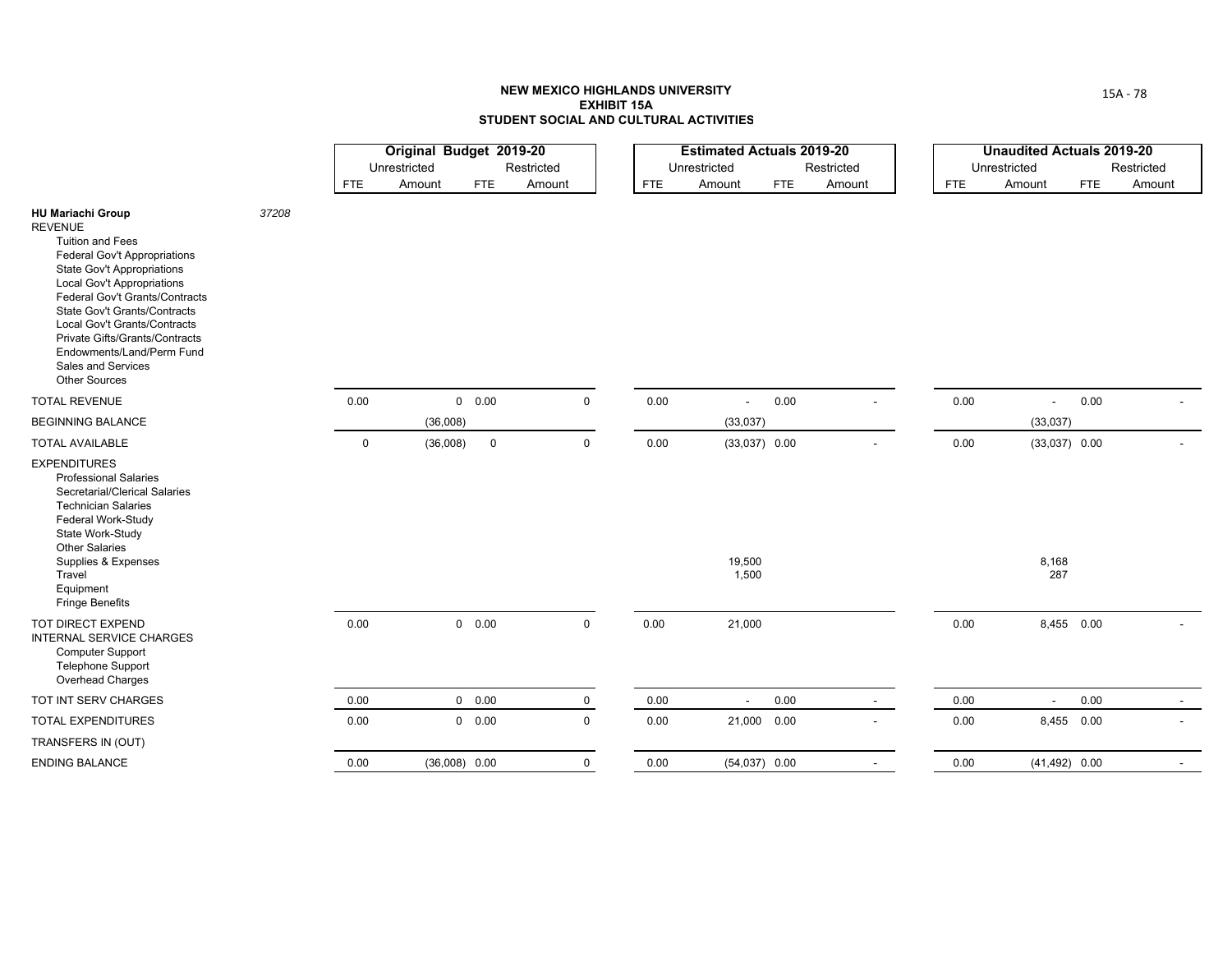|                                                                                                                                                                                                                                                                                                                                                                                            |       |             | Original Budget 2019-20 |             |             |            | <b>Estimated Actuals 2019-20</b> |            |                          |            | <b>Unaudited Actuals 2019-20</b> |            |            |
|--------------------------------------------------------------------------------------------------------------------------------------------------------------------------------------------------------------------------------------------------------------------------------------------------------------------------------------------------------------------------------------------|-------|-------------|-------------------------|-------------|-------------|------------|----------------------------------|------------|--------------------------|------------|----------------------------------|------------|------------|
|                                                                                                                                                                                                                                                                                                                                                                                            |       |             | Unrestricted            |             | Restricted  |            | Unrestricted                     |            | Restricted               |            | Unrestricted                     |            | Restricted |
|                                                                                                                                                                                                                                                                                                                                                                                            |       | <b>FTE</b>  | Amount                  | <b>FTE</b>  | Amount      | <b>FTE</b> | Amount                           | <b>FTE</b> | Amount                   | <b>FTE</b> | Amount                           | <b>FTE</b> | Amount     |
| <b>Health Center</b><br><b>REVENUE</b><br><b>Tuition and Fees</b><br>Federal Gov't Appropriations<br><b>State Gov't Appropriations</b><br><b>Local Gov't Appropriations</b><br>Federal Gov't Grants/Contracts<br>State Gov't Grants/Contracts<br>Local Gov't Grants/Contracts<br>Private Gifts/Grants/Contracts<br>Endowments/Land/Perm Fund<br>Sales and Services<br><b>Other Sources</b> | 32500 |             | 200,000                 |             |             |            | 458,553                          |            |                          |            | 458,311                          |            |            |
| <b>TOTAL REVENUE</b>                                                                                                                                                                                                                                                                                                                                                                       |       | 0.00        | 200,000                 | 0.00        | $\mathbf 0$ | 0.00       | 458,553 0.00                     |            |                          | 0.00       | 458,311 0.00                     |            |            |
| <b>BEGINNING BALANCE</b>                                                                                                                                                                                                                                                                                                                                                                   |       |             | 0                       |             |             |            | (510)                            |            |                          |            | (510)                            |            |            |
| <b>TOTAL AVAILABLE</b>                                                                                                                                                                                                                                                                                                                                                                     |       | $\mathbf 0$ | 200,000                 | $\mathbf 0$ | $\mathbf 0$ | 0.00       | 458,043 0.00                     |            |                          | 0.00       | 457,800 0.00                     |            |            |
| <b>EXPENDITURES</b><br><b>Professional Salaries</b><br>Secretarial/Clerical Salaries<br><b>Technician Salaries</b><br>Federal Work-Study<br>State Work-Study<br>Other Salaries<br>Supplies & Expenses<br>Travel<br>Equipment<br><b>Fringe Benefits</b>                                                                                                                                     |       |             | 200,000                 |             |             |            | 200,000                          |            |                          |            | 200,000                          |            |            |
| TOT DIRECT EXPEND<br>INTERNAL SERVICE CHARGES<br><b>Computer Support</b><br><b>Telephone Support</b><br>Overhead Charges                                                                                                                                                                                                                                                                   |       | 0.00        | 200,000 0.00            |             | $\mathbf 0$ | 0.00       | 200,000 0.00                     |            | $\blacksquare$           | 0.00       | 200,000 0.00                     |            |            |
| TOT INT SERV CHARGES                                                                                                                                                                                                                                                                                                                                                                       |       | 0.00        |                         | 0 0.00      | $\mathbf 0$ | $0.00\,$   | $\overline{\phantom{a}}$         | 0.00       | $\sim$                   | 0.00       | $\blacksquare$                   | 0.00       | $\sim$     |
| <b>TOTAL EXPENDITURES</b>                                                                                                                                                                                                                                                                                                                                                                  |       | 0.00        | 200,000 0.00            |             | $\mathbf 0$ | 0.00       | 200,000 0.00                     |            |                          | 0.00       | 200,000 0.00                     |            |            |
| TRANSFERS IN (OUT)                                                                                                                                                                                                                                                                                                                                                                         |       |             |                         |             |             |            |                                  |            |                          |            |                                  |            |            |
| <b>ENDING BALANCE</b>                                                                                                                                                                                                                                                                                                                                                                      |       | 0.00        |                         | 0 0.00      | $\mathbf 0$ | 0.00       | 258,043 0.00                     |            | $\overline{\phantom{a}}$ | 0.00       | 257,800 0.00                     |            |            |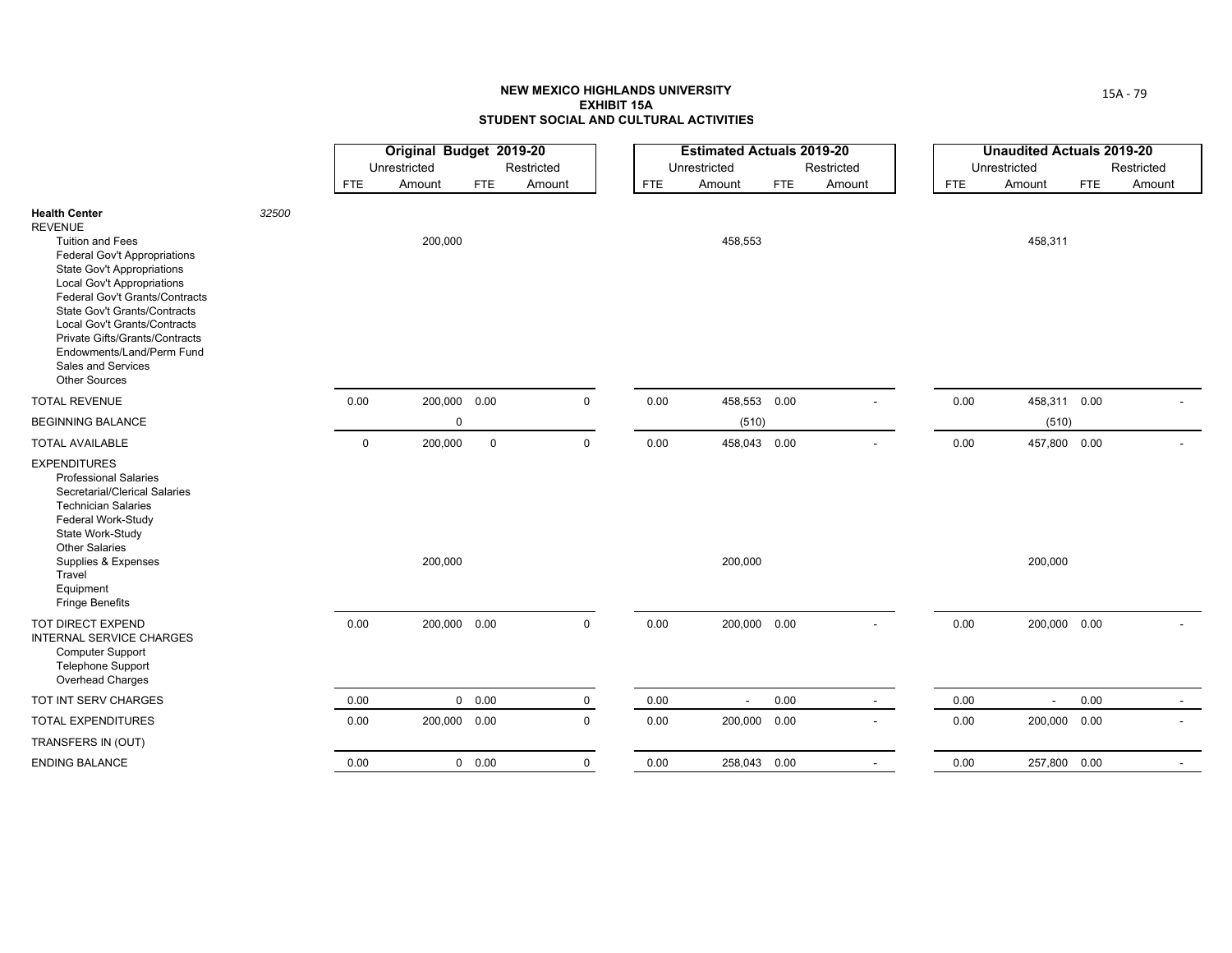|                                                                                                                                                                                                                                                                                                                                                                                                                     |       |             | Original Budget 2019-20 |               |             |            | <b>Estimated Actuals 2019-20</b>  |             |            |            | <b>Unaudited Actuals 2019-20</b>                |            |                          |
|---------------------------------------------------------------------------------------------------------------------------------------------------------------------------------------------------------------------------------------------------------------------------------------------------------------------------------------------------------------------------------------------------------------------|-------|-------------|-------------------------|---------------|-------------|------------|-----------------------------------|-------------|------------|------------|-------------------------------------------------|------------|--------------------------|
|                                                                                                                                                                                                                                                                                                                                                                                                                     |       |             | Unrestricted            |               | Restricted  |            | Unrestricted                      |             | Restricted |            | Unrestricted                                    |            | Restricted               |
|                                                                                                                                                                                                                                                                                                                                                                                                                     |       | <b>FTE</b>  | Amount                  | <b>FTE</b>    | Amount      | <b>FTE</b> | Amount                            | <b>FTE</b>  | Amount     | <b>FTE</b> | Amount                                          | <b>FTE</b> | Amount                   |
| <b>Ilfeld Auditorium</b><br><b>REVENUE</b><br><b>Tuition and Fees</b><br><b>Federal Gov't Appropriations</b><br><b>State Gov't Appropriations</b><br><b>Local Gov't Appropriations</b><br>Federal Gov't Grants/Contracts<br><b>State Gov't Grants/Contracts</b><br><b>Local Gov't Grants/Contracts</b><br>Private Gifts/Grants/Contracts<br>Endowments/Land/Perm Fund<br>Sales and Services<br><b>Other Sources</b> | 11350 |             | 28,000                  |               |             |            | 16,909                            |             |            |            | 17,689                                          |            |                          |
| <b>TOTAL REVENUE</b>                                                                                                                                                                                                                                                                                                                                                                                                |       | 0.00        | 28,000 0.00             |               | $\mathsf 0$ | 0.00       | 16,909 0.00                       |             |            | 0.00       | 17,689 0.00                                     |            |                          |
| <b>BEGINNING BALANCE</b>                                                                                                                                                                                                                                                                                                                                                                                            |       |             | (597, 250)              |               |             |            | (503, 992)                        |             |            |            | (503, 992)                                      |            |                          |
| <b>TOTAL AVAILABLE</b>                                                                                                                                                                                                                                                                                                                                                                                              |       | $\mathbf 0$ | (569, 250)              | $\mathsf 0$   | $\mathsf 0$ | 0.00       | $(487,082)$ 0.00                  |             |            | 0.00       | $(486, 302)$ 0.00                               |            |                          |
| <b>EXPENDITURES</b><br><b>Professional Salaries</b><br>Secretarial/Clerical Salaries<br><b>Technician Salaries</b><br>Federal Work-Study                                                                                                                                                                                                                                                                            |       |             |                         |               |             | 1.00       | 38,114<br>10,816                  |             |            | 1.00       | 38,407<br>1,019                                 |            |                          |
| State Work-Study<br><b>Other Salaries</b><br>Supplies & Expenses<br>Travel<br>Equipment<br><b>Fringe Benefits</b>                                                                                                                                                                                                                                                                                                   |       |             |                         |               |             | 4.00       | 38,600<br>41,925<br>500<br>19,372 |             |            | 2.00       | 26<br>8,541<br>23,509<br>2,060<br>400<br>14,070 |            |                          |
| TOT DIRECT EXPEND<br>INTERNAL SERVICE CHARGES<br><b>Computer Support</b><br><b>Telephone Support</b><br>Overhead Charges                                                                                                                                                                                                                                                                                            |       | 0.00        |                         | 0 0.00        | $\mathbf 0$ | 5.00       | 149,327                           | $\mathbf 0$ |            | 3.00       | 88,032 0.00                                     |            |                          |
| TOT INT SERV CHARGES                                                                                                                                                                                                                                                                                                                                                                                                |       | 0.00        |                         | $0\quad 0.00$ | $\mathbf 0$ | 0.00       | $\overline{\phantom{a}}$          | 0.00        | $\sim$     | 0.00       | $\sim$                                          | 0.00       | $\overline{\phantom{0}}$ |
| TOTAL EXPENDITURES                                                                                                                                                                                                                                                                                                                                                                                                  |       | 0.00        |                         | $0\quad 0.00$ | $\mathbf 0$ | 5.00       | 149,327 0.00                      |             |            | $3.00\,$   | 88,032 0.00                                     |            |                          |
| TRANSFERS IN (OUT)                                                                                                                                                                                                                                                                                                                                                                                                  |       |             | 102,000                 |               |             |            |                                   |             |            |            |                                                 |            |                          |
| <b>ENDING BALANCE</b>                                                                                                                                                                                                                                                                                                                                                                                               |       | 0.00        | $(467, 250)$ 0.00       |               | $\mathbf 0$ | 5.00       | $(636, 409)$ 0.00                 |             |            | 3.00       | $(574, 334)$ 0.00                               |            |                          |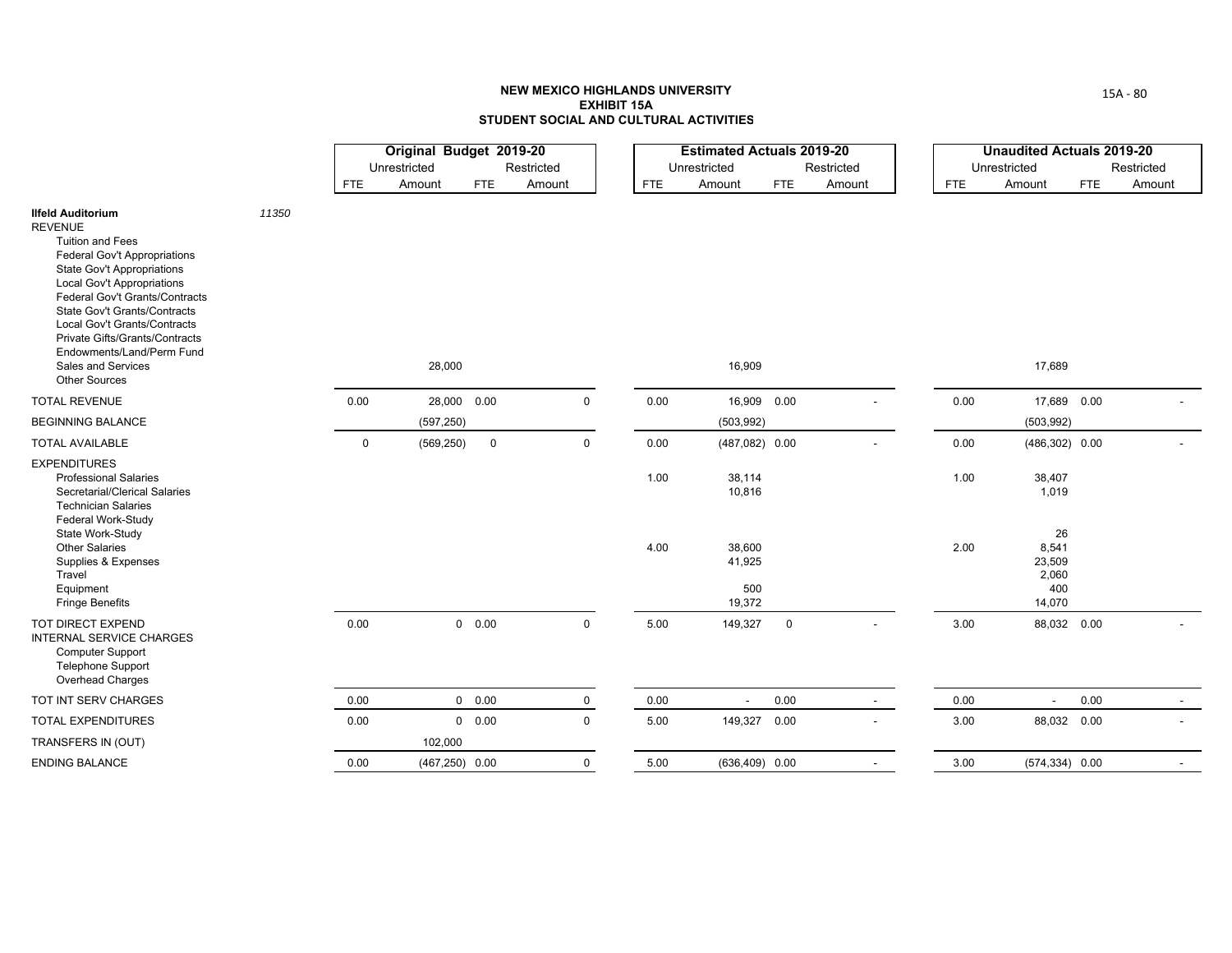|                                                                                                                                                                                                                                                                                                                                                                                                                                   |              |             | Original Budget 2019-20 |                 |             |            | <b>Estimated Actuals 2019-20</b> |            |            |            | <b>Unaudited Actuals 2019-20</b> |            |                          |
|-----------------------------------------------------------------------------------------------------------------------------------------------------------------------------------------------------------------------------------------------------------------------------------------------------------------------------------------------------------------------------------------------------------------------------------|--------------|-------------|-------------------------|-----------------|-------------|------------|----------------------------------|------------|------------|------------|----------------------------------|------------|--------------------------|
|                                                                                                                                                                                                                                                                                                                                                                                                                                   |              |             | Unrestricted            |                 | Restricted  |            | Unrestricted                     |            | Restricted |            | Unrestricted                     |            | Restricted               |
|                                                                                                                                                                                                                                                                                                                                                                                                                                   |              | <b>FTE</b>  | Amount                  | <b>FTE</b>      | Amount      | <b>FTE</b> | Amount                           | <b>FTE</b> | Amount     | <b>FTE</b> | Amount                           | <b>FTE</b> | Amount                   |
| <b>Unallocated Contingency Soc &amp; Cult</b><br><b>REVENUE</b><br><b>Tuition and Fees</b><br>Federal Gov't Appropriations<br><b>State Gov't Appropriations</b><br><b>Local Gov't Appropriations</b><br>Federal Gov't Grants/Contracts<br><b>State Gov't Grants/Contracts</b><br>Local Gov't Grants/Contracts<br><b>Private Gifts/Grants/Contracts</b><br>Endowments/Land/Perm Fund<br>Sales and Services<br><b>Other Sources</b> | 37400, 37450 |             |                         |                 |             |            |                                  |            |            |            |                                  |            |                          |
| <b>TOTAL REVENUE</b>                                                                                                                                                                                                                                                                                                                                                                                                              |              | 0.00        |                         | 0 0.00          | $\mathbf 0$ | 0.00       | $\overline{\phantom{a}}$         | 0.00       |            | 0.00       | $\sim$                           | 0.00       |                          |
| <b>BEGINNING BALANCE</b>                                                                                                                                                                                                                                                                                                                                                                                                          |              |             | (5,000)                 |                 |             |            | (19, 289)                        |            |            |            | (19, 289)                        |            |                          |
| <b>TOTAL AVAILABLE</b>                                                                                                                                                                                                                                                                                                                                                                                                            |              | $\mathbf 0$ | (5,000)                 | $\mathsf 0$     | $\mathbf 0$ | 0.00       | $(19,289)$ 0.00                  |            |            | 0.00       | $(19,289)$ 0.00                  |            |                          |
| <b>EXPENDITURES</b><br><b>Professional Salaries</b><br>Secretarial/Clerical Salaries<br><b>Technician Salaries</b><br>Federal Work-Study<br>State Work-Study<br><b>Other Salaries</b><br>Supplies & Expenses<br>Travel<br>Equipment<br><b>Fringe Benefits</b>                                                                                                                                                                     |              |             | 5,000                   |                 |             |            | 5,000                            |            |            |            | 1,537<br>6,795                   |            |                          |
| TOT DIRECT EXPEND<br>INTERNAL SERVICE CHARGES<br><b>Computer Support</b><br><b>Telephone Support</b><br>Overhead Charges                                                                                                                                                                                                                                                                                                          |              | 0.00        |                         | 5,000 0.00      | $\mathbf 0$ | 0.00       |                                  | 5,000 0.00 |            | 0.00       |                                  | 8,332 0.00 |                          |
| TOT INT SERV CHARGES                                                                                                                                                                                                                                                                                                                                                                                                              |              | 0.00        |                         | 0 0.00          | $\mathbf 0$ | 0.00       | $\sim$                           | 0.00       | $\sim$     | 0.00       | $\sim$                           | 0.00       | $\overline{\phantom{0}}$ |
| <b>TOTAL EXPENDITURES</b>                                                                                                                                                                                                                                                                                                                                                                                                         |              | 0.00        |                         | 5,000 0.00      | $\mathbf 0$ | 0.00       |                                  | 5,000 0.00 |            | 0.00       |                                  | 8,332 0.00 |                          |
| TRANSFERS IN (OUT)                                                                                                                                                                                                                                                                                                                                                                                                                |              |             |                         |                 |             |            |                                  |            |            |            |                                  |            |                          |
| <b>ENDING BALANCE</b>                                                                                                                                                                                                                                                                                                                                                                                                             |              | 0.00        |                         | $(10,000)$ 0.00 | $\mathbf 0$ | 0.00       | $(24, 289)$ 0.00                 |            |            | 0.00       | $(27,620)$ 0.00                  |            |                          |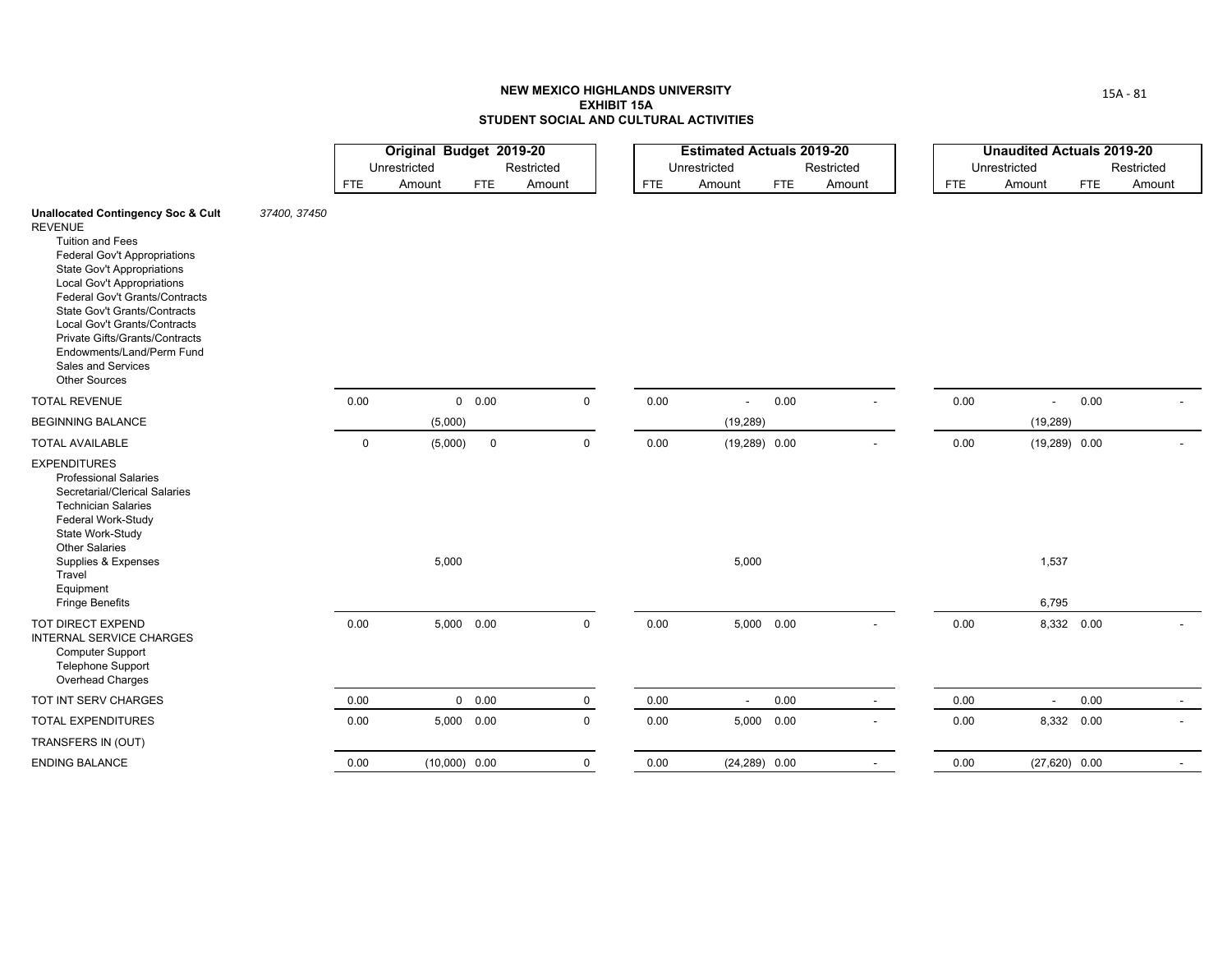|                                                                                                                                                                                                                                                                                                                                                                                                    |       |             | Original Budget 2019-20 |               |             |            | <b>Estimated Actuals 2019-20</b> |             |                          |            | <b>Unaudited Actuals 2019-20</b> |            |                |
|----------------------------------------------------------------------------------------------------------------------------------------------------------------------------------------------------------------------------------------------------------------------------------------------------------------------------------------------------------------------------------------------------|-------|-------------|-------------------------|---------------|-------------|------------|----------------------------------|-------------|--------------------------|------------|----------------------------------|------------|----------------|
|                                                                                                                                                                                                                                                                                                                                                                                                    |       |             | Unrestricted            |               | Restricted  |            | Unrestricted                     |             | Restricted               |            | Unrestricted                     |            | Restricted     |
|                                                                                                                                                                                                                                                                                                                                                                                                    |       | <b>FTE</b>  | Amount                  | <b>FTE</b>    | Amount      | <b>FTE</b> | Amount                           | <b>FTE</b>  | Amount                   | <b>FTE</b> | Amount                           | <b>FTE</b> | Amount         |
| <b>KEDP-FM</b><br><b>REVENUE</b><br><b>Tuition and Fees</b><br><b>Federal Gov't Appropriations</b><br><b>State Gov't Appropriations</b><br><b>Local Gov't Appropriations</b><br>Federal Gov't Grants/Contracts<br><b>State Gov't Grants/Contracts</b><br>Local Gov't Grants/Contracts<br>Private Gifts/Grants/Contracts<br>Endowments/Land/Perm Fund<br>Sales and Services<br><b>Other Sources</b> | 11360 |             |                         |               |             |            |                                  |             |                          |            |                                  |            |                |
| <b>TOTAL REVENUE</b>                                                                                                                                                                                                                                                                                                                                                                               |       | 0.00        |                         | $0\quad 0.00$ | $\mathbf 0$ | 0.00       | $\blacksquare$                   | 0.00        |                          | 0.00       | $\overline{\phantom{a}}$         | $0.00\,$   |                |
| <b>BEGINNING BALANCE</b>                                                                                                                                                                                                                                                                                                                                                                           |       |             | (5,846)                 |               |             |            | (4,649)                          |             |                          |            | (4,649)                          |            |                |
| TOTAL AVAILABLE                                                                                                                                                                                                                                                                                                                                                                                    |       | $\mathbf 0$ | (5,846)                 | $\mathsf 0$   | $\mathsf 0$ | 0.00       | $(4,649)$ 0.00                   |             |                          | 0.00       | $(4,649)$ 0.00                   |            |                |
| <b>EXPENDITURES</b><br><b>Professional Salaries</b><br>Secretarial/Clerical Salaries<br><b>Technician Salaries</b>                                                                                                                                                                                                                                                                                 |       |             |                         |               |             | 1.00       | 25,409<br>32,667                 |             |                          |            | 25,605<br>27,026                 |            |                |
| Federal Work-Study<br>State Work-Study<br><b>Other Salaries</b><br>Supplies & Expenses<br>Travel<br>Equipment                                                                                                                                                                                                                                                                                      |       |             |                         |               |             | 2.00       | 163<br>4,006<br>8,730<br>500     |             |                          |            | 163<br>2,890<br>6,187            |            |                |
| <b>Fringe Benefits</b>                                                                                                                                                                                                                                                                                                                                                                             |       |             |                         |               |             |            | 20,396                           |             |                          |            | 16,217                           |            |                |
| TOT DIRECT EXPEND<br>INTERNAL SERVICE CHARGES<br><b>Computer Support</b><br><b>Telephone Support</b><br>Overhead Charges                                                                                                                                                                                                                                                                           |       | 0.00        |                         | $0\quad 0.00$ | $\mathbf 0$ | 3.00       | 91,871                           | $\mathbf 0$ | $\overline{\phantom{a}}$ | 0.00       | 78,087 0.00                      |            |                |
| TOT INT SERV CHARGES                                                                                                                                                                                                                                                                                                                                                                               |       | 0.00        |                         | 0 0.00        | $\mathbf 0$ | 0.00       | $\blacksquare$                   | 0.00        | $\sim$                   | 0.00       | $\blacksquare$                   | 0.00       | $\overline{a}$ |
| <b>TOTAL EXPENDITURES</b>                                                                                                                                                                                                                                                                                                                                                                          |       | 0.00        |                         | 0 0.00        | $\mathbf 0$ | 3.00       | 91,871 0.00                      |             |                          | 0.00       | 78,087 0.00                      |            |                |
| TRANSFERS IN (OUT)                                                                                                                                                                                                                                                                                                                                                                                 |       |             | 87,000                  |               |             |            |                                  |             |                          |            |                                  |            |                |
| <b>ENDING BALANCE</b>                                                                                                                                                                                                                                                                                                                                                                              |       | 0.00        | 81,154 0.00             |               | $\mathbf 0$ | 3.00       | $(96,521)$ 0.00                  |             |                          | 0.00       | $(82,737)$ 0.00                  |            |                |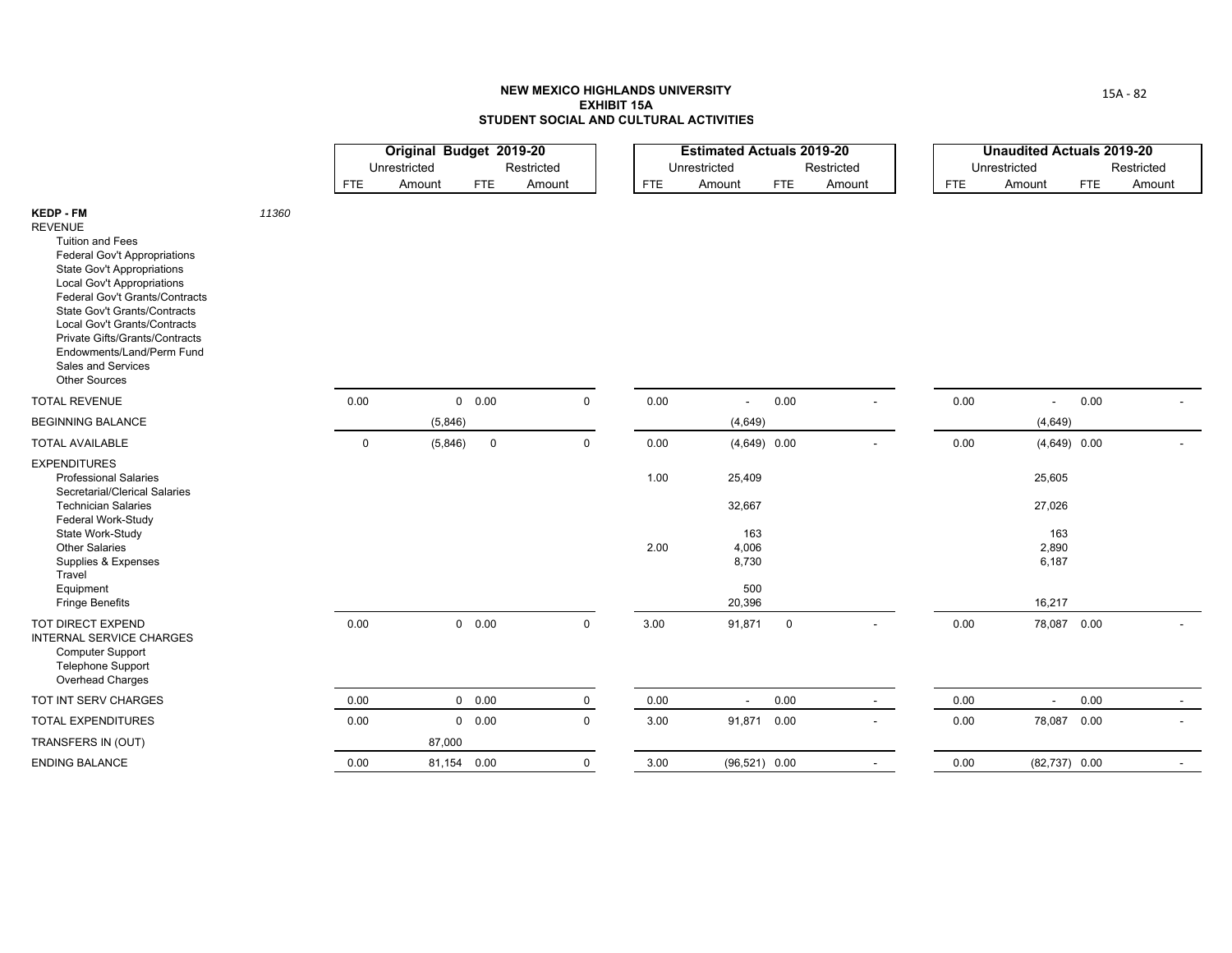|                                                                                                                                                                                                                                                                                                                                                                             |       |            | Original Budget 2019-20             |               |             |            | <b>Estimated Actuals 2019-20</b>          |            |            |            | <b>Unaudited Actuals 2019-20</b>          |            |                          |
|-----------------------------------------------------------------------------------------------------------------------------------------------------------------------------------------------------------------------------------------------------------------------------------------------------------------------------------------------------------------------------|-------|------------|-------------------------------------|---------------|-------------|------------|-------------------------------------------|------------|------------|------------|-------------------------------------------|------------|--------------------------|
|                                                                                                                                                                                                                                                                                                                                                                             |       |            | Unrestricted                        |               | Restricted  |            | Unrestricted                              |            | Restricted |            | Unrestricted                              |            | Restricted               |
|                                                                                                                                                                                                                                                                                                                                                                             |       | <b>FTE</b> | Amount                              | <b>FTE</b>    | Amount      | <b>FTE</b> | Amount                                    | <b>FTE</b> | Amount     | <b>FTE</b> | Amount                                    | <b>FTE</b> | Amount                   |
| <b>CARES</b><br><b>REVENUE</b><br><b>Tuition and Fees</b><br>Federal Gov't Appropriations<br>State Gov't Appropriations<br><b>Local Gov't Appropriations</b><br>Federal Gov't Grants/Contracts<br>State Gov't Grants/Contracts<br>Local Gov't Grants/Contracts<br>Private Gifts/Grants/Contracts<br>Endowments/Land/Perm Fund<br>Sales and Services<br><b>Other Sources</b> | 32510 |            | 214,000                             |               |             |            |                                           |            |            |            |                                           |            |                          |
| <b>TOTAL REVENUE</b>                                                                                                                                                                                                                                                                                                                                                        |       | 0.00       | 214,000 0.00                        |               | $\mathbf 0$ | 0.00       | $\overline{\phantom{a}}$                  | 0.00       | $\sim$     | 0.00       | $\overline{\phantom{a}}$                  | 0.00       |                          |
| <b>BEGINNING BALANCE</b>                                                                                                                                                                                                                                                                                                                                                    |       |            | 42,550                              |               |             |            | 202,401                                   |            |            |            | 202,401                                   |            |                          |
| <b>TOTAL AVAILABLE</b>                                                                                                                                                                                                                                                                                                                                                      |       | 0          | 256,550                             | $\mathsf 0$   | $\mathbf 0$ | $0.00\,$   | 202,401 0.00                              |            |            | 0.00       | 202,401 0.00                              |            |                          |
| <b>EXPENDITURES</b><br><b>Professional Salaries</b><br>Secretarial/Clerical Salaries<br><b>Technician Salaries</b><br>Federal Work-Study<br>State Work-Study                                                                                                                                                                                                                |       | 3.00       | 133,280                             |               |             | 3.00       | 131,190                                   |            |            | 3.00       | 112,598                                   |            |                          |
| <b>Other Salaries</b><br>Supplies & Expenses<br>Travel<br>Equipment<br><b>Fringe Benefits</b>                                                                                                                                                                                                                                                                               |       | 0.35       | 6,916<br>11,088<br>10,755<br>47,337 |               |             | 1.00       | 3,947<br>10,055<br>5,600<br>341<br>46,808 |            |            | 1.00       | 4,137<br>10,004<br>2,048<br>341<br>36,657 |            |                          |
| TOT DIRECT EXPEND<br><b>INTERNAL SERVICE CHARGES</b><br><b>Computer Support</b><br><b>Telephone Support</b><br>Overhead Charges                                                                                                                                                                                                                                             |       | 3.35       | 209,376 0.00                        |               | $\mathbf 0$ | 4.00       | 197,941                                   |            |            | 4.00       | 165,785 0.00                              |            |                          |
| TOT INT SERV CHARGES                                                                                                                                                                                                                                                                                                                                                        |       | 0.00       |                                     | $0\quad 0.00$ | 0           | $0.00\,$   | $\overline{\phantom{a}}$                  | 0.00       | $\sim$     | 0.00       | $\sim$                                    | 0.00       | $\overline{\phantom{a}}$ |
| <b>TOTAL EXPENDITURES</b>                                                                                                                                                                                                                                                                                                                                                   |       | 3.35       | 209,376 0.00                        |               | $\mathbf 0$ | 4.00       | 197,941 0.00                              |            |            | 4.00       | 165,785 0.00                              |            |                          |
| TRANSFERS IN (OUT)                                                                                                                                                                                                                                                                                                                                                          |       |            |                                     |               |             |            |                                           |            |            |            |                                           |            |                          |
| <b>ENDING BALANCE</b>                                                                                                                                                                                                                                                                                                                                                       |       | 3.35       | 47,174 0.00                         |               | $\mathbf 0$ | 4.00       | 4,461 0.00                                |            |            | 4.00       | 36,616 0.00                               |            |                          |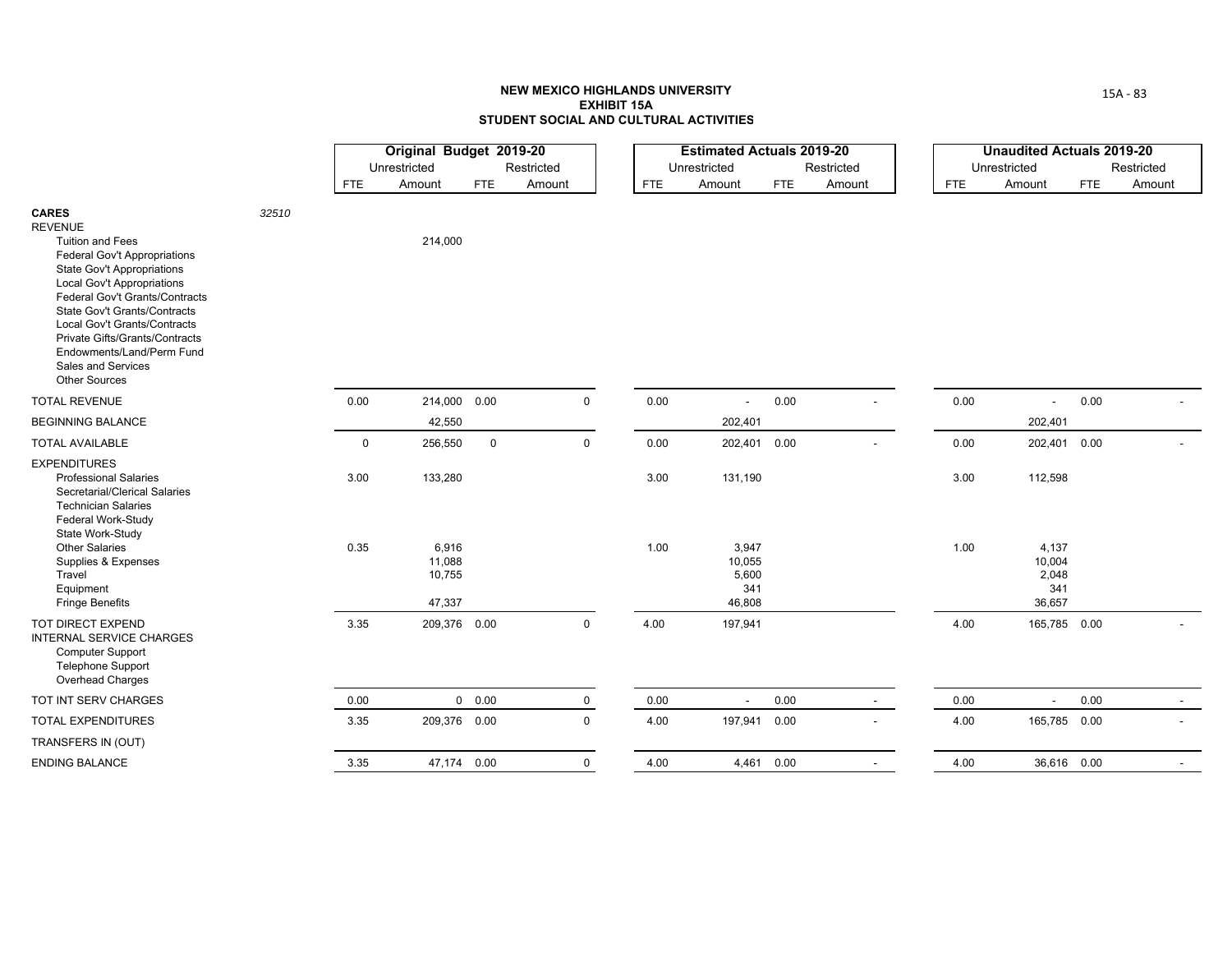|                                                                                                                                                                                                                                                                                                                                                                                                          |             | Original Budget 2019-20<br>Unrestricted |                                              | Restricted       |            | <b>Estimated Actuals 2019-20</b><br>Unrestricted |              | Restricted       |            | <b>Unaudited Actuals 2019-20</b><br>Unrestricted |              | Restricted      |
|----------------------------------------------------------------------------------------------------------------------------------------------------------------------------------------------------------------------------------------------------------------------------------------------------------------------------------------------------------------------------------------------------------|-------------|-----------------------------------------|----------------------------------------------|------------------|------------|--------------------------------------------------|--------------|------------------|------------|--------------------------------------------------|--------------|-----------------|
|                                                                                                                                                                                                                                                                                                                                                                                                          | <b>FTE</b>  | Amount                                  | <b>FTE</b>                                   | Amount           | <b>FTE</b> | Amount                                           | <b>FTE</b>   | Amount           | <b>FTE</b> | Amount                                           | <b>FTE</b>   | Amount          |
| <b>Grants and Contracts</b><br><b>REVENUE</b><br><b>Tuition and Fees</b><br>Federal Gov't Appropriations<br><b>State Gov't Appropriations</b><br><b>Local Gov't Appropriations</b><br>Federal Gov't Grants/Contracts<br><b>State Gov't Grants/Contracts</b><br>Local Gov't Grants/Contracts<br>Private Gifts/Grants/Contracts<br>Endowments/Land/Perm Fund<br>Sales and Services<br><b>Other Sources</b> |             |                                         |                                              | 22,263<br>10,076 |            |                                                  |              | 22,263<br>10,076 |            |                                                  |              | 17,874<br>3,855 |
| <b>TOTAL REVENUE</b>                                                                                                                                                                                                                                                                                                                                                                                     | 0.00        |                                         | 0 0.00                                       | 32,339           | 0.00       |                                                  | 0.00         | 32,339           | 0.00       |                                                  | 0.00         | 21,729          |
| <b>BEGINNING BALANCE</b>                                                                                                                                                                                                                                                                                                                                                                                 |             |                                         | 0                                            | 47,257           |            |                                                  |              | $\sim$           |            |                                                  |              | $\sim$          |
| <b>TOTAL AVAILABLE</b>                                                                                                                                                                                                                                                                                                                                                                                   | $\mathbf 0$ |                                         | $\mathbf 0$<br>$\mathsf 0$                   | 79,596           | 0.00       | $\blacksquare$                                   | 0.00         | 32,339           | 0.00       | $\blacksquare$                                   | 0.00         | 21,729          |
| <b>EXPENDITURES</b><br><b>Professional Salaries</b><br>Secretarial/Clerical Salaries<br><b>Technician Salaries</b><br>Federal Work-Study<br>State Work-Study<br><b>Other Salaries</b><br>Supplies & Expenses<br>Travel<br>Equipment<br><b>Fringe Benefits</b>                                                                                                                                            |             |                                         | 0.00<br>0.00<br>0.00<br>1.20<br>0.60<br>0.00 | 22,263<br>10,076 |            |                                                  | 1.20<br>0.60 | 22,263<br>10,076 |            |                                                  | 1.20<br>0.60 | 17,874<br>3,855 |
| <b>TOT DIRECT EXPEND</b><br><b>INTERNAL SERVICE CHARGES</b><br><b>Computer Support</b><br><b>Telephone Support</b><br>Overhead Charges                                                                                                                                                                                                                                                                   | 0.00        |                                         | 0 1.80                                       | 32,339           | 0.00       | $\sim$                                           | 1.80         | 32,339           | 0.00       | $\sim$                                           | 1.80         | 21,729          |
| TOT INT SERV CHARGES                                                                                                                                                                                                                                                                                                                                                                                     | 0.00        |                                         | 0 0.00                                       | $\mathbf 0$      | 0.00       | $\blacksquare$                                   | 0.00         | $\sim$           | 0.00       | $\sim$                                           | 0.00         |                 |
| <b>TOTAL EXPENDITURES</b>                                                                                                                                                                                                                                                                                                                                                                                | 0.00        |                                         | $0$ 1.80                                     | 32,339           | 0.00       |                                                  | 1.80         | 32,339           | 0.00       | $\blacksquare$                                   | 1.80         | 21,729          |
| TRANSFERS IN (OUT)                                                                                                                                                                                                                                                                                                                                                                                       |             |                                         |                                              |                  |            |                                                  |              |                  |            |                                                  |              |                 |
| <b>ENDING BALANCE</b>                                                                                                                                                                                                                                                                                                                                                                                    | 0.00        |                                         | $0$ 1.80                                     | 47,257           | 0.00       |                                                  | 1.80         |                  | 0.00       |                                                  | 1.80         |                 |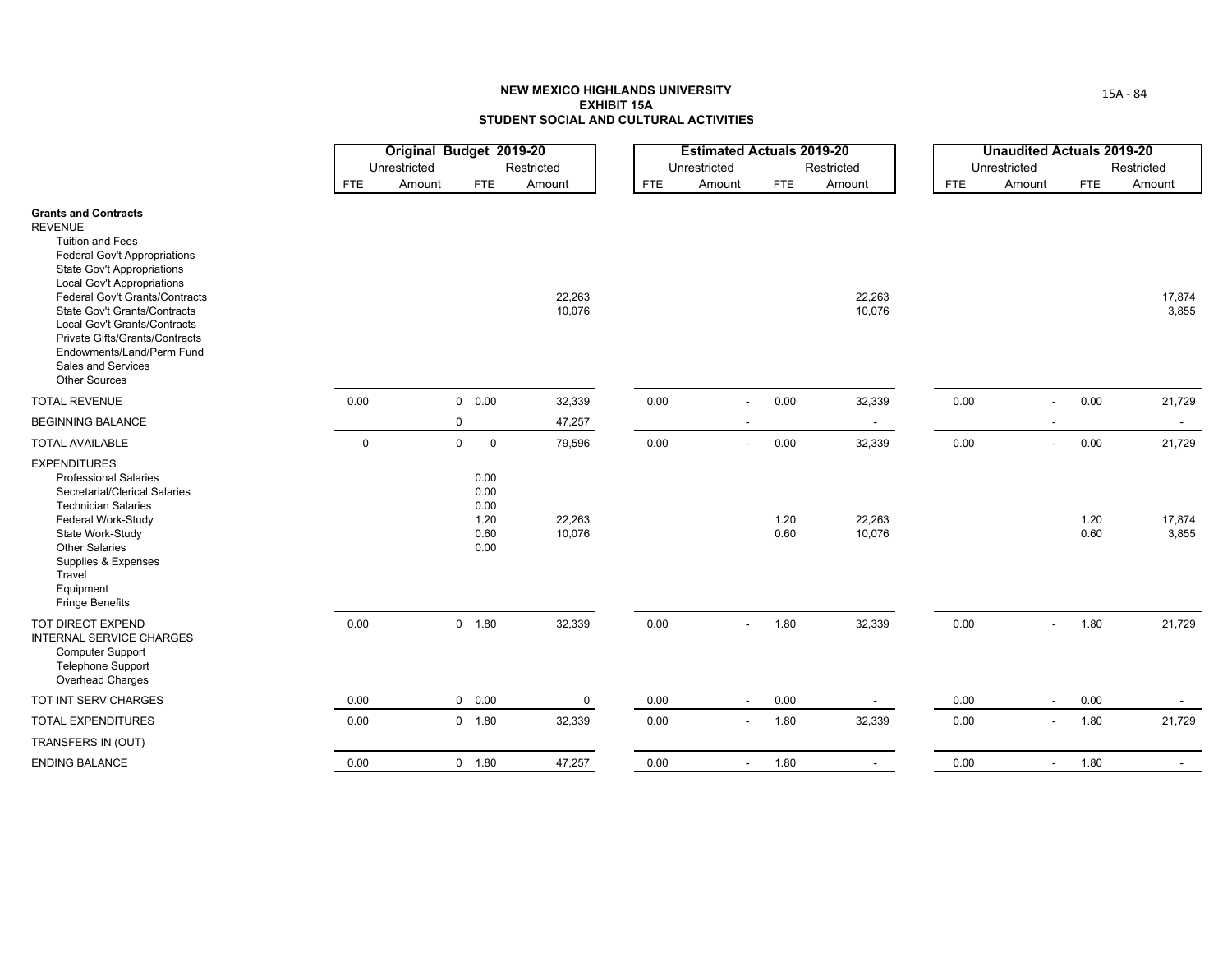|                                                                                                                                                                                                                                                                                                                                                                                                                                          |                                                                                                      | Original Budget 2019-20<br>Unrestricted                                                                                                 |                                                                                                       | Restricted                                                                                                                                 |                                                                                                      | <b>Estimated Actuals 2019-20</b><br>Unrestricted                                                                                              |                                                                                                       | Restricted                                                                                                                           |                                                                                                      | <b>Unaudited Actuals 2019-20</b><br>Unrestricted                                                                                      |                                                                                                       | Restricted                                                                                                                              |
|------------------------------------------------------------------------------------------------------------------------------------------------------------------------------------------------------------------------------------------------------------------------------------------------------------------------------------------------------------------------------------------------------------------------------------------|------------------------------------------------------------------------------------------------------|-----------------------------------------------------------------------------------------------------------------------------------------|-------------------------------------------------------------------------------------------------------|--------------------------------------------------------------------------------------------------------------------------------------------|------------------------------------------------------------------------------------------------------|-----------------------------------------------------------------------------------------------------------------------------------------------|-------------------------------------------------------------------------------------------------------|--------------------------------------------------------------------------------------------------------------------------------------|------------------------------------------------------------------------------------------------------|---------------------------------------------------------------------------------------------------------------------------------------|-------------------------------------------------------------------------------------------------------|-----------------------------------------------------------------------------------------------------------------------------------------|
|                                                                                                                                                                                                                                                                                                                                                                                                                                          | <b>FTE</b>                                                                                           | Amount                                                                                                                                  | <b>FTE</b>                                                                                            | Amount                                                                                                                                     | <b>FTE</b>                                                                                           | Amount                                                                                                                                        | <b>FTE</b>                                                                                            | Amount                                                                                                                               | <b>FTE</b>                                                                                           | Amount                                                                                                                                | <b>FTE</b>                                                                                            | Amount                                                                                                                                  |
| <b>REVENUE</b><br><b>Tuition and Fees</b><br><b>Federal Gov't Appropriations</b><br><b>State Gov't Appropriations</b>                                                                                                                                                                                                                                                                                                                    |                                                                                                      |                                                                                                                                         |                                                                                                       |                                                                                                                                            |                                                                                                      |                                                                                                                                               |                                                                                                       |                                                                                                                                      |                                                                                                      |                                                                                                                                       |                                                                                                       |                                                                                                                                         |
| <b>Local Gov't Appropriations</b><br>Federal Gov't Grants/Contracts<br><b>State Gov't Grants/Contracts</b><br>Local Gov't Grants/Contracts                                                                                                                                                                                                                                                                                               |                                                                                                      |                                                                                                                                         |                                                                                                       | 1,686,782<br>85,719                                                                                                                        |                                                                                                      |                                                                                                                                               |                                                                                                       | 4,389,647<br>79,950                                                                                                                  |                                                                                                      |                                                                                                                                       |                                                                                                       | 909,750<br>8,212                                                                                                                        |
| Private Gifts/Grants/Contracts<br>Endowments/Land/Perm Fund<br>Sales and Services<br><b>Other Sources</b>                                                                                                                                                                                                                                                                                                                                |                                                                                                      |                                                                                                                                         |                                                                                                       | 570,810                                                                                                                                    |                                                                                                      |                                                                                                                                               |                                                                                                       | 625,767                                                                                                                              |                                                                                                      | 282                                                                                                                                   |                                                                                                       | 174,562                                                                                                                                 |
| <b>TOTAL REVENUE</b>                                                                                                                                                                                                                                                                                                                                                                                                                     |                                                                                                      | $\mathbf 0$                                                                                                                             |                                                                                                       | 2,343,311                                                                                                                                  |                                                                                                      | $\mathbf 0$                                                                                                                                   |                                                                                                       | 5,095,365                                                                                                                            |                                                                                                      | 282                                                                                                                                   |                                                                                                       | 1,092,525                                                                                                                               |
| <b>BEGINNING BALANCE</b>                                                                                                                                                                                                                                                                                                                                                                                                                 |                                                                                                      | (181, 919)                                                                                                                              |                                                                                                       | (2,694)                                                                                                                                    |                                                                                                      | (689, 226)                                                                                                                                    |                                                                                                       | 374,885                                                                                                                              |                                                                                                      | (689, 226)                                                                                                                            |                                                                                                       | 374,885                                                                                                                                 |
| <b>TOTAL AVAILABLE</b>                                                                                                                                                                                                                                                                                                                                                                                                                   |                                                                                                      | (181, 919)                                                                                                                              |                                                                                                       | 2,340,617                                                                                                                                  |                                                                                                      | (689, 226)                                                                                                                                    |                                                                                                       | 5,470,250                                                                                                                            |                                                                                                      | (688, 944)                                                                                                                            |                                                                                                       | 1,467,409                                                                                                                               |
| <b>EXPENDITURES</b><br><b>Professional Salaries</b><br><b>Full-Time Faculty</b><br>Secretarial/Clerical Salaries<br><b>Technician Salaries</b><br><b>GA/TA Salaries</b><br>Federal Work-Study<br>State Work-Study<br><b>Other Salaries</b><br>Supplies & Expenses<br>Travel<br>Equipment<br><b>Fringe Benefits</b><br><b>TOT DIRECT EXPEND</b><br><b>INTERNAL SERVICE CHARGES</b><br><b>Computer Support</b><br><b>Telephone Support</b> | 1.00<br>0.75<br>1.00<br>0.00<br>0.00<br>0.00<br>0.00<br>0.50<br>0.00<br>0.00<br>0.00<br>0.00<br>3.25 | 50,549<br>48,827<br>31,111<br>$\Omega$<br>$\Omega$<br>$\Omega$<br>$\Omega$<br>4,000<br>108,381<br>15,500<br>15,618<br>46,133<br>320,119 | 1.00<br>4.93<br>0.90<br>2.75<br>0.60<br>0.60<br>0.00<br>0.00<br>0.00<br>0.00<br>0.00<br>0.00<br>10.78 | 143,193<br>140,034<br>32,018<br>4,000<br>104,197<br>(324)<br>$\Omega$<br>82,491<br>1,066,166<br>170,560<br>457,092<br>143,884<br>2,343,311 | 1.00<br>2.00<br>1.00<br>0.00<br>0.00<br>0.00<br>0.00<br>0.00<br>0.00<br>0.00<br>0.00<br>0.00<br>4.00 | 50,549<br>50,924<br>31,111<br>$\Omega$<br>$\mathbf 0$<br>$\Omega$<br>$\mathbf 0$<br>3,285<br>110,430<br>26,773<br>22,617<br>46,691<br>342,379 | 1.00<br>4.93<br>0.90<br>2.75<br>0.60<br>0.60<br>0.00<br>0.00<br>0.00<br>0.00<br>0.00<br>0.00<br>10.78 | 752,191<br>140,713<br>15<br>4,000<br>208,677<br>3,384<br>1,690<br>139,202<br>3,020,630<br>193,561<br>291,867<br>339,435<br>5,095,365 | 1.00<br>2.00<br>1.00<br>0.00<br>0.00<br>0.00<br>0.00<br>0.00<br>0.00<br>0.00<br>0.00<br>0.00<br>4.00 | 50,938<br>51,752<br>31,356<br>$\Omega$<br>$\Omega$<br>$\Omega$<br>$\Omega$<br>4,253<br>44,883<br>8,039<br>25,313<br>54,814<br>271,347 | 1.00<br>4.93<br>0.90<br>2.75<br>0.60<br>0.60<br>0.00<br>0.00<br>0.00<br>0.00<br>0.00<br>0.00<br>10.78 | 92,182<br>137,941<br>$\mathbf 0$<br>$\Omega$<br>76,000<br>2,904<br>240<br>76,455<br>353,227<br>35,175<br>221,029<br>97,372<br>1,092,525 |
| TOT INT SERV CHARGES                                                                                                                                                                                                                                                                                                                                                                                                                     | 0.00                                                                                                 | $\mathbf 0$                                                                                                                             | 0.00                                                                                                  | $\mathbf 0$                                                                                                                                | 0.00                                                                                                 | $\mathbf 0$                                                                                                                                   | 0.00                                                                                                  | $\mathbf 0$                                                                                                                          | 0.00                                                                                                 | $\mathbf 0$                                                                                                                           | 0.00                                                                                                  | 0                                                                                                                                       |
| <b>TOTAL EXPENDITURES</b>                                                                                                                                                                                                                                                                                                                                                                                                                | 3.25                                                                                                 | 320,119                                                                                                                                 | 10.78                                                                                                 | 2,343,311                                                                                                                                  | 4.00                                                                                                 | 342,379                                                                                                                                       | 10.78                                                                                                 | 5,095,365                                                                                                                            | 4.00                                                                                                 | 271,347                                                                                                                               | 10.78                                                                                                 | 1,092,525                                                                                                                               |
| TRANSFERS IN (OUT)                                                                                                                                                                                                                                                                                                                                                                                                                       |                                                                                                      | 533,700                                                                                                                                 |                                                                                                       |                                                                                                                                            |                                                                                                      | 1,031,605                                                                                                                                     |                                                                                                       |                                                                                                                                      |                                                                                                      | 960,700                                                                                                                               |                                                                                                       |                                                                                                                                         |
| <b>ENDING BALANCE</b>                                                                                                                                                                                                                                                                                                                                                                                                                    | 3.25                                                                                                 | 31,662                                                                                                                                  | 10.78                                                                                                 | (2,694)                                                                                                                                    | 4.00                                                                                                 |                                                                                                                                               | $(0)$ 10.78                                                                                           | 374,885                                                                                                                              | 4.00                                                                                                 | 409                                                                                                                                   | 10.78                                                                                                 | 374,885                                                                                                                                 |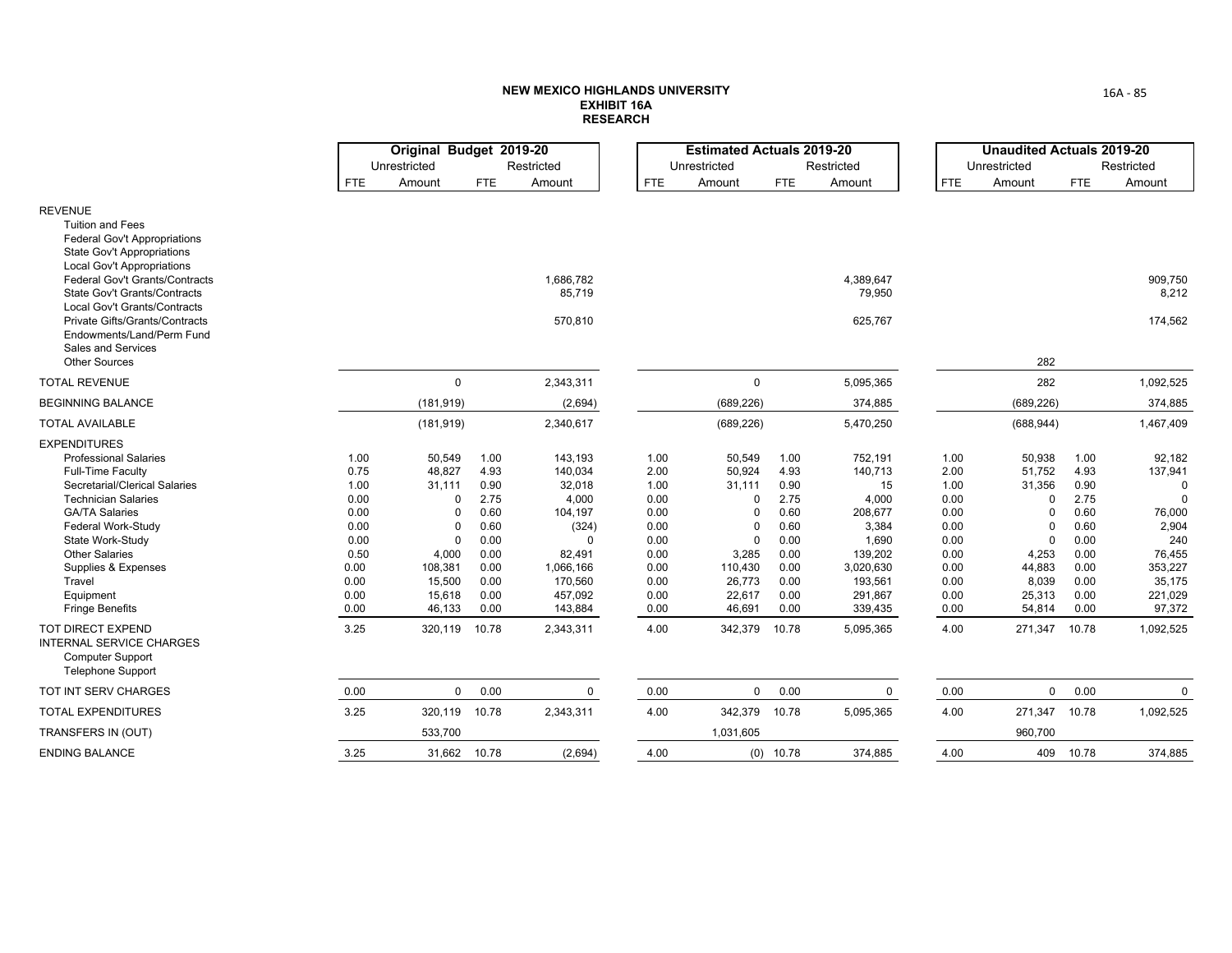|                                                                                   |       |            | Original Budget 2019-20<br>Unrestricted |            | Restricted  |            | <b>Estimated Actuals 2019-20</b><br>Unrestricted |            | Restricted  |            | <b>Unaudited Actuals 2019-20</b><br>Unrestricted |            | Restricted  |
|-----------------------------------------------------------------------------------|-------|------------|-----------------------------------------|------------|-------------|------------|--------------------------------------------------|------------|-------------|------------|--------------------------------------------------|------------|-------------|
|                                                                                   |       | <b>FTE</b> | Amount                                  | <b>FTE</b> | Amount      | <b>FTE</b> | Amount                                           | <b>FTE</b> | Amount      | <b>FTE</b> | Amount                                           | <b>FTE</b> | Amount      |
|                                                                                   |       |            |                                         |            |             |            |                                                  |            |             |            |                                                  |            |             |
| <b>Research &amp; Sponsored Programs</b>                                          | 22000 |            |                                         |            |             |            |                                                  |            |             |            |                                                  |            |             |
| <b>Professional Salaries</b>                                                      |       | 1.00       | 50,549                                  |            |             | 1.00       | 50,549                                           |            |             | 1.00       | 50,938                                           |            |             |
| Secretarial/Clerical Salaries                                                     |       | 1.00       | 31,111                                  |            |             | 1.00       | 31,111                                           |            |             | 1.00       | 31,356                                           |            |             |
| <b>Technician Salaries</b><br>Federal Work-Study<br>State Work-Study              |       |            |                                         |            |             |            |                                                  |            |             |            |                                                  |            |             |
| <b>Other Salaries</b>                                                             |       | 0.50       | 4,000                                   |            |             |            | 2,000                                            |            |             |            | 2,000                                            |            |             |
| Supplies & Expenses                                                               |       |            | 5,118                                   |            |             |            | 5,264                                            |            |             |            | 2,175                                            |            |             |
| Travel                                                                            |       |            |                                         |            |             |            |                                                  |            |             |            |                                                  |            |             |
| Equipment                                                                         |       |            |                                         |            |             |            |                                                  |            |             |            |                                                  |            |             |
| <b>Fringe Benefits</b>                                                            |       |            | 28,985                                  |            |             |            | 29,543                                           |            |             |            | 32,608                                           |            |             |
| TOT DIRECT EXPEND                                                                 |       | 2.50       | 119,763                                 | 0.00       | $\mathbf 0$ | 2.0        | 118,467                                          |            |             | 2.00       | 119,077                                          | 0.00       | $\mathbf 0$ |
| <b>Faculty Research</b><br><b>Professional Salaries</b>                           | 23000 |            |                                         |            |             |            |                                                  |            |             |            |                                                  |            |             |
| Secretarial/Clerical Salaries<br><b>Technician Salaries</b><br>Federal Work-Study |       |            |                                         |            |             |            |                                                  |            |             |            |                                                  |            |             |
| State Work-Study                                                                  |       |            |                                         |            |             |            |                                                  |            |             |            |                                                  |            |             |
| <b>Other Salaries</b>                                                             |       |            |                                         |            |             |            |                                                  |            |             |            |                                                  |            |             |
| Supplies & Expenses                                                               |       |            | 10,750                                  |            |             |            | 9,950                                            |            |             |            | 5,582                                            |            |             |
| Travel                                                                            |       |            | 10,000                                  |            |             |            | 14,323                                           |            |             |            | 3,152                                            |            |             |
| Equipment                                                                         |       |            | 600                                     |            |             |            | 600                                              |            |             |            |                                                  |            |             |
| <b>Fringe Benefits</b>                                                            |       |            |                                         |            |             |            |                                                  |            |             |            |                                                  |            |             |
| TOT DIRECT EXPEND                                                                 |       | 0.00       | 21,350                                  | 0.00       | $\mathbf 0$ | 0.00       | 24,873                                           | 0.00       | $\mathbf 0$ | 0.00       | 8,734                                            | 0.00       | $\mathbf 0$ |
| <b>Research Allocation - General</b>                                              | 26400 |            |                                         |            |             |            |                                                  |            |             |            |                                                  |            |             |
| <b>Professional Salaries</b><br>Full-Time Faculty                                 |       | 0.75       | 48,827                                  |            |             | 2.00       | 50,924                                           |            |             | 2.00       | 51,752                                           |            |             |
| Secretarial/Clerical Salaries                                                     |       |            |                                         |            |             |            |                                                  |            |             |            |                                                  |            |             |
| <b>Technician Salaries</b>                                                        |       |            |                                         |            |             |            |                                                  |            |             |            |                                                  |            |             |
| Federal Work-Study                                                                |       |            |                                         |            |             |            |                                                  |            |             |            |                                                  |            |             |
| State Work-Study                                                                  |       |            |                                         |            |             |            |                                                  |            |             |            |                                                  |            |             |
| <b>Other Salaries</b>                                                             |       |            |                                         |            |             |            | 1,285                                            |            |             |            | 2,253                                            |            |             |
| Supplies & Expenses                                                               |       |            | 77,513                                  |            |             |            | 80,216                                           |            |             |            | 33,194                                           |            |             |
| Travel                                                                            |       |            | 5,500                                   |            |             |            | 12,450                                           |            |             |            | 4,887                                            |            |             |
| Equipment                                                                         |       |            | 15,018                                  |            |             |            | 22,017                                           |            |             |            | 25,313                                           |            |             |
| <b>Fringe Benefits</b>                                                            |       |            | 17,148                                  |            |             |            | 17,148                                           |            |             |            | 17,555                                           |            |             |
| TOT DIRECT EXPEND                                                                 |       | 0.75       | 164,006                                 | 0.00       | $\pmb{0}$   | 2.00       | 184,040                                          | 0.00       | $\pmb{0}$   | 2.00       | 134,953                                          | 0.00       | $\pmb{0}$   |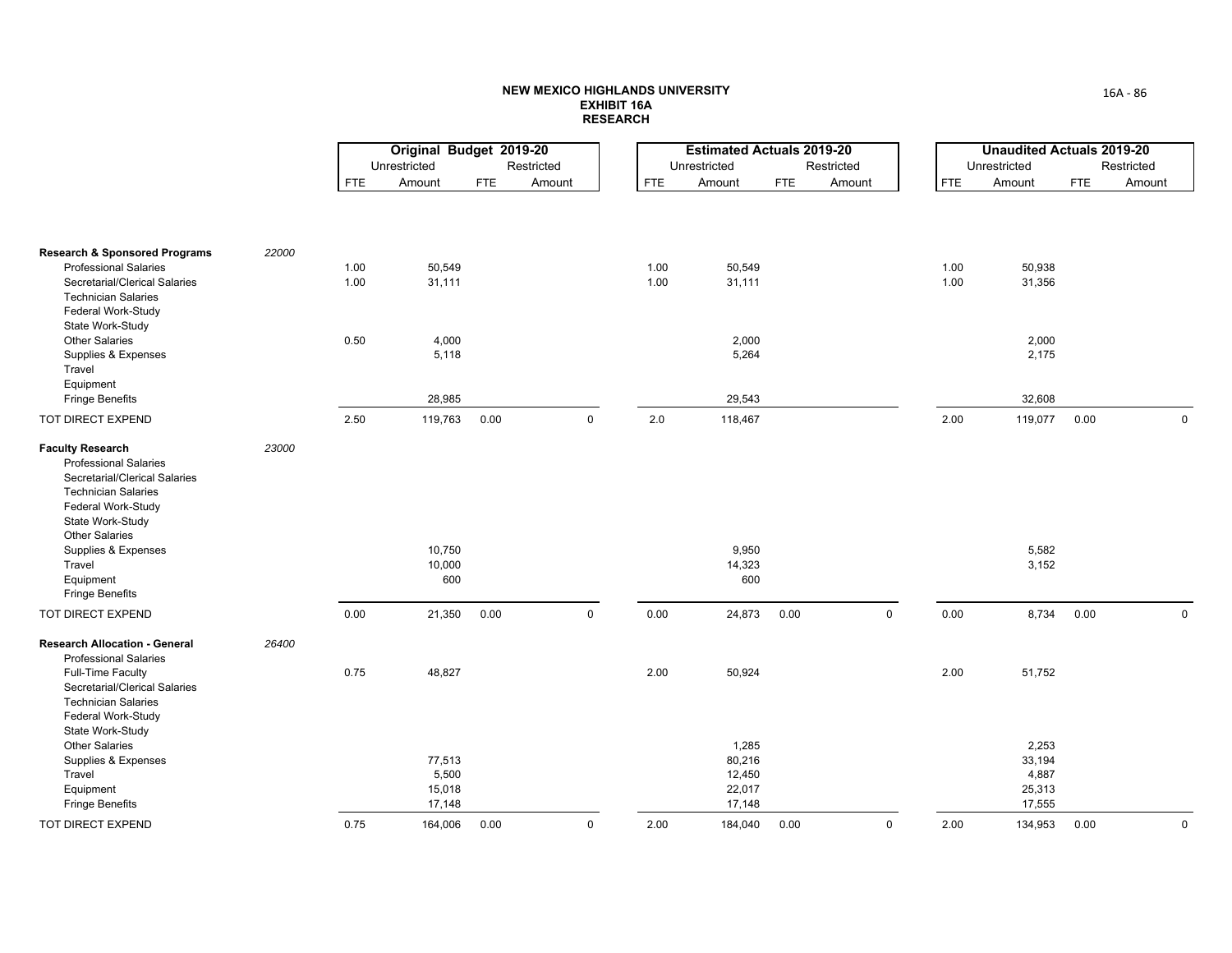|                                                                                                                                                                                                                                                              |       |            | Original Budget 2019-20<br>Unrestricted |      | Restricted  |            | <b>Estimated Actuals 2019-20</b><br>Unrestricted |                | Restricted  |            | <b>Unaudited Actuals 2019-20</b><br>Unrestricted |            | Restricted  |
|--------------------------------------------------------------------------------------------------------------------------------------------------------------------------------------------------------------------------------------------------------------|-------|------------|-----------------------------------------|------|-------------|------------|--------------------------------------------------|----------------|-------------|------------|--------------------------------------------------|------------|-------------|
|                                                                                                                                                                                                                                                              |       | <b>FTE</b> | Amount                                  | FTE  | Amount      | <b>FTE</b> | Amount                                           | FTE            | Amount      | <b>FTE</b> | Amount                                           | <b>FTE</b> | Amount      |
| <b>Patent Advancement</b><br><b>Professional Salaries</b><br>Secretarial/Clerical Salaries<br><b>Technician Salaries</b><br>Federal Work-Study<br>State Work-Study<br>Other Salaries<br>Supplies & Expenses<br>Travel<br>Equipment<br><b>Fringe Benefits</b> | 26910 |            | 10,000                                  |      |             |            | 10,000                                           |                |             |            |                                                  |            |             |
| TOT DIRECT EXPEND                                                                                                                                                                                                                                            |       | 0.00       | 10,000                                  | 0.00 | $\mathbf 0$ | 0.00       | 10,000                                           | 0.00           | $\mathbf 0$ | 0.00       | $\mathsf{O}$                                     | 0.00       | $\mathbf 0$ |
| Organization 21853<br><b>Professional Salaries</b><br>Secretarial/Clerical Salaries<br><b>Technician Salaries</b><br>Federal Work-Study<br>State Work-Study<br>Other Salaries<br>Supplies & Expenses<br>Travel<br>Equipment<br><b>Fringe Benefits</b>        | 21853 |            |                                         |      |             |            |                                                  |                |             |            |                                                  |            |             |
| TOT DIRECT EXPEND                                                                                                                                                                                                                                            |       | $0.00\,$   | $\mathbf 0$                             | 0.00 | $\mathbf 0$ | 0.00       |                                                  | $0\qquad 0.00$ | $\mathbf 0$ | 0.00       | $\mathbf 0$                                      | 0.00       | $\mathbf 0$ |
| Organization 23471<br><b>Professional Salaries</b><br>Secretarial/Clerical Salaries<br><b>Technician Salaries</b><br>Federal Work-Study<br>State Work-Study<br><b>Other Salaries</b><br>Supplies & Expenses<br>Travel<br>Equipment<br><b>Fringe Benefits</b> | 23471 |            |                                         |      |             |            |                                                  |                |             |            |                                                  |            |             |
| TOT DIRECT EXPEND                                                                                                                                                                                                                                            |       | 0.00       | $\mathbf 0$                             | 0.00 | $\mathbf 0$ | 0.00       | $\overline{0}$                                   | 0.00           | $\mathbf 0$ | 0.00       | 0                                                | 0.00       | $\mathbf 0$ |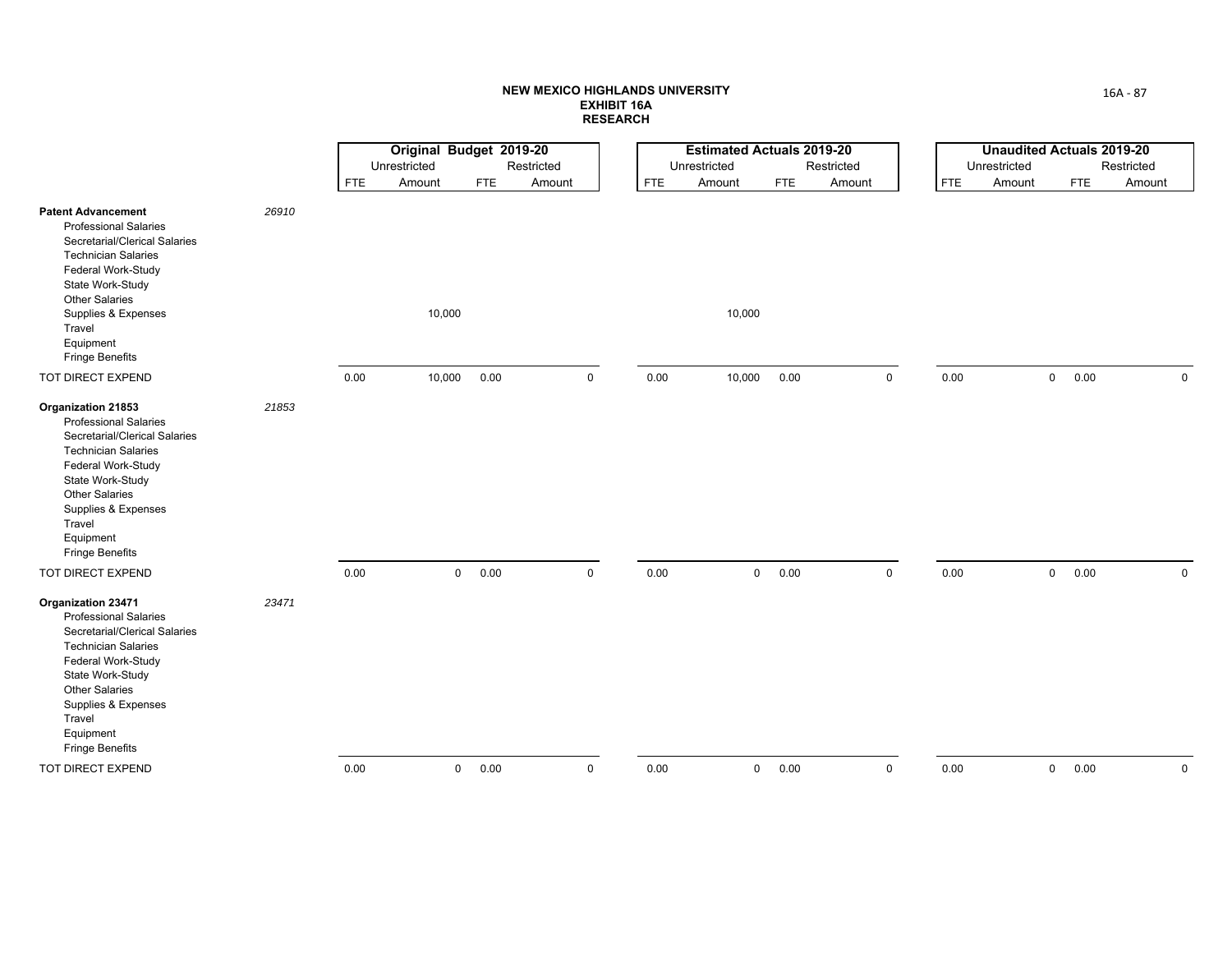|                                                                                                                                                                                                                                                           |       |            | Original Budget 2019-20 |            |             |            | <b>Estimated Actuals 2019-20</b> |            |             |            | <b>Unaudited Actuals 2019-20</b> |         |             |
|-----------------------------------------------------------------------------------------------------------------------------------------------------------------------------------------------------------------------------------------------------------|-------|------------|-------------------------|------------|-------------|------------|----------------------------------|------------|-------------|------------|----------------------------------|---------|-------------|
|                                                                                                                                                                                                                                                           |       |            | Unrestricted            |            | Restricted  |            | Unrestricted                     |            | Restricted  |            | Unrestricted                     |         | Restricted  |
|                                                                                                                                                                                                                                                           |       | <b>FTE</b> | Amount                  | <b>FTE</b> | Amount      | <b>FTE</b> | Amount                           | <b>FTE</b> | Amount      | <b>FTE</b> | Amount                           | FTE     | Amount      |
| <b>Unallocated Contingency (Research)</b><br><b>Professional Salaries</b><br>Secretarial/Clerical Salaries<br><b>Technician Salaries</b><br>Federal Work-Study<br>State Work-Study<br><b>Other Salaries</b><br>Supplies & Expenses<br>Travel<br>Equipment | 26916 |            | 5,000                   |            |             |            | 5,000                            |            |             |            | 3,931                            |         |             |
| <b>Fringe Benefits</b>                                                                                                                                                                                                                                    |       |            |                         |            |             |            |                                  |            |             |            | 4,652                            |         |             |
| TOT DIRECT EXPEND                                                                                                                                                                                                                                         |       | 0.00       | 5,000                   | 0.00       | $\mathbf 0$ | 0.00       | 5,000                            | 0.00       | $\mathbf 0$ | 0.00       | 8,583                            | 0.00    | $\mathbf 0$ |
| <b>Grants and Contracts</b>                                                                                                                                                                                                                               |       |            |                         |            |             |            |                                  |            |             |            |                                  |         |             |
| <b>Professional Salaries</b>                                                                                                                                                                                                                              |       |            |                         | 1.00       | 143,193     |            |                                  | 1.00       | 752,191     |            |                                  | 1.00    | 92,182      |
| <b>Full-Time Faculty</b>                                                                                                                                                                                                                                  |       |            |                         | 4.93       | 140,034     |            |                                  | 4.93       | 140,713     |            |                                  | 4.93    | 137,941     |
| Secretarial/Clerical Salaries                                                                                                                                                                                                                             |       |            |                         | 0.90       | 32,018      |            |                                  | 0.90       | 15          |            |                                  | 0.90    |             |
| <b>Technician Salaries</b>                                                                                                                                                                                                                                |       |            |                         | 2.75       | 4,000       |            |                                  | 2.75       | 4,000       |            |                                  | 2.75    |             |
| <b>GA/TA Salaries</b>                                                                                                                                                                                                                                     |       |            |                         | 0.60       | 104,197     |            |                                  | 0.60       | 208,677     |            |                                  | 0.60    | 76,000      |
| Federal Work-Study                                                                                                                                                                                                                                        |       |            |                         | 0.60       | (324)       |            |                                  | 0.60       | 3,384       |            |                                  | 0.60    | 2,904       |
| State Work-Study                                                                                                                                                                                                                                          |       |            |                         | 0.00       |             |            |                                  | 0.00       | 1,690       |            |                                  | 0.00    | 240         |
| <b>Other Salaries</b>                                                                                                                                                                                                                                     |       |            |                         | 0.00       | 82,491      |            |                                  | 0.00       | 139,202     |            |                                  | 0.00    | 76,455      |
| Supplies & Expenses                                                                                                                                                                                                                                       |       |            |                         |            | 1,066,166   |            |                                  |            | 3,020,630   |            |                                  |         | 353,227     |
| Travel                                                                                                                                                                                                                                                    |       |            |                         |            | 170,560     |            |                                  |            | 193,561     |            |                                  |         | 35,175      |
| Equipment                                                                                                                                                                                                                                                 |       |            |                         |            | 457,092     |            |                                  |            | 291,867     |            |                                  |         | 221,029     |
| <b>Fringe Benefits</b>                                                                                                                                                                                                                                    |       |            |                         |            | 143,884     |            |                                  |            | 339,435     |            |                                  |         | 97,372      |
| <b>TOT DIRECT EXPEND</b>                                                                                                                                                                                                                                  |       | 0.00       | $\mathbf{0}$            | 10.78      | 2,343,311   | 0.00       |                                  | 0 10.78    | 5,095,365   | 0.00       |                                  | 0 10.78 | 1,092,525   |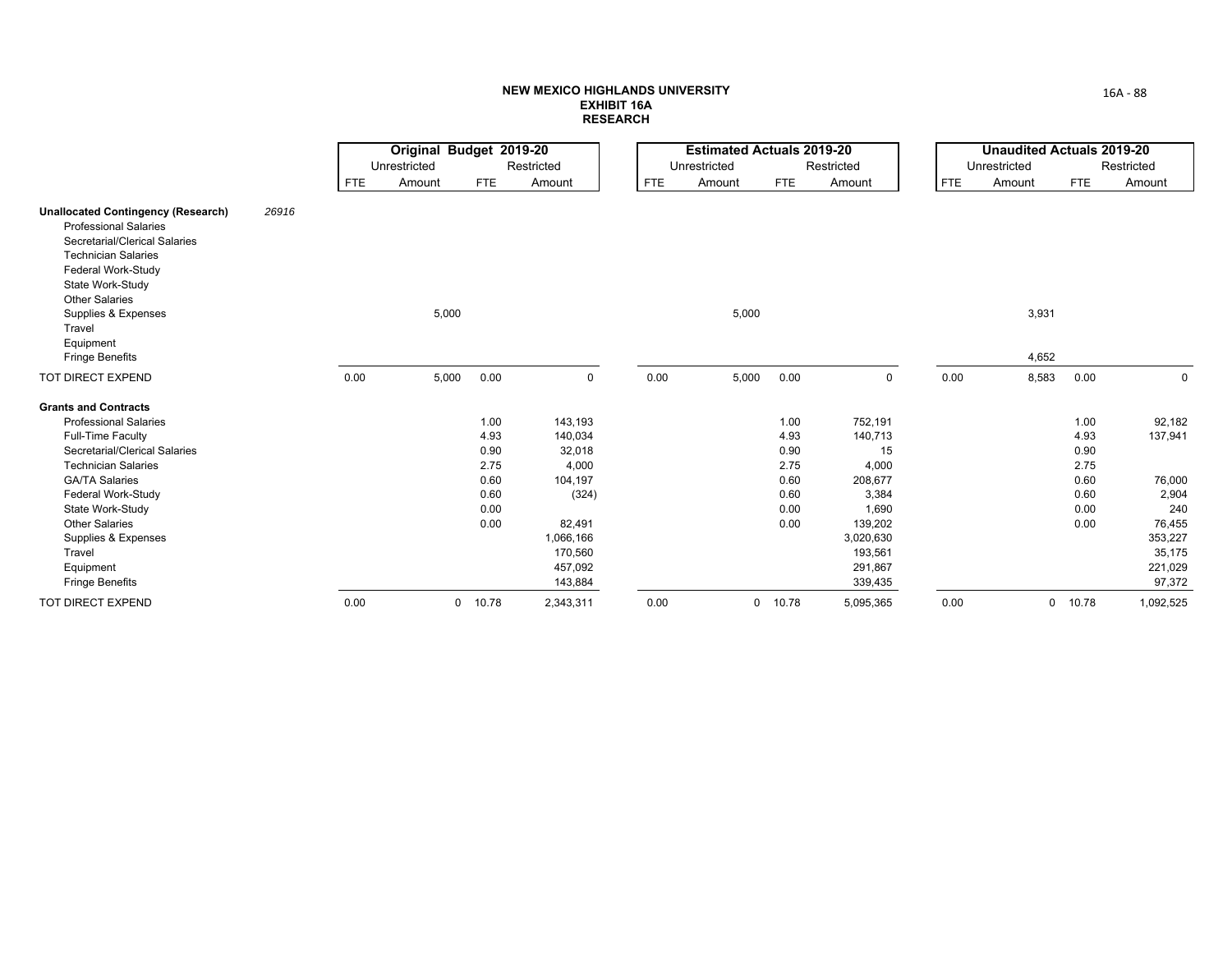|                                                             |            | Original Budget 2019-20 |            |                       |            | <b>Estimated Actuals 2019-20</b> |            |                       |            | <b>Unaudited Actuals 2019-20</b> |            |             |
|-------------------------------------------------------------|------------|-------------------------|------------|-----------------------|------------|----------------------------------|------------|-----------------------|------------|----------------------------------|------------|-------------|
|                                                             |            | Unrestricted            |            | Restricted            |            | Unrestricted                     |            | Restricted            |            | Unrestricted                     |            | Restricted  |
|                                                             | <b>FTE</b> | Amount                  | <b>FTE</b> | Amount                | <b>FTE</b> | Amount                           | <b>FTE</b> | Amount                | <b>FTE</b> | Amount                           | <b>FTE</b> | Amount      |
| <b>REVENUE</b>                                              |            |                         |            |                       |            |                                  |            |                       |            |                                  |            |             |
| <b>Tuition and Fees</b>                                     |            | $\Omega$                |            | <sup>0</sup>          |            | $\mathbf 0$                      |            | <sup>0</sup>          |            | $\Omega$                         |            |             |
| Federal Gov't Appropriations                                |            | $\Omega$                |            | $\Omega$              |            | $\Omega$                         |            | $\Omega$              |            | $\Omega$                         |            |             |
| <b>State Gov't Appropriations</b>                           |            | 1,347,830               |            |                       |            | 1,348,802                        |            |                       |            | 1,348,801                        |            |             |
| <b>Local Gov't Appropriations</b>                           |            |                         |            |                       |            | $\Omega$                         |            |                       |            |                                  |            |             |
| Federal Gov't Grants/Contracts                              |            |                         |            | 3,457,083             |            |                                  |            | 3,548,048             |            |                                  |            | 1,986,174   |
| State Gov't Grants/Contracts                                |            |                         |            | 2,128,647             |            |                                  |            | 1,851,615             |            |                                  |            | 1,549,064   |
| Local Gov't Grants/Contracts                                |            |                         |            | 0                     |            |                                  |            | $\mathbf 0$           |            |                                  |            |             |
| Private Gifts/Grants/Contracts<br>Endowments/Land/Perm Fund |            |                         |            | 2,504,061<br>$\Omega$ |            | $\Omega$                         |            | 2,135,607<br>$\Omega$ |            |                                  |            | 1,068,777   |
| Sales and Services                                          |            | $\Omega$                |            |                       |            | $\Omega$                         |            | $\Omega$              |            |                                  |            |             |
| <b>Other Sources</b>                                        |            | 4,000                   |            | $\Omega$              |            | 4,100                            |            | $\Omega$              |            | 4,100                            |            | $\Omega$    |
| <b>TOTAL REVENUE</b>                                        |            | 1,351,830               |            | 8,089,791             |            | 1,352,902                        |            | 7,535,271             |            | 1,352,901                        |            | 4,604,015   |
| <b>BEGINNING BALANCE</b>                                    |            | 247,281                 |            | 2,694                 |            | 459,460                          |            | 630,698               |            | 459,460                          |            | 630,698     |
| <b>TOTAL AVAILABLE</b>                                      |            | 1,599,111               |            | 8,092,485             |            | 1,812,362                        |            | 8,165,969             |            | 1,812,361                        |            | 5,234,713   |
| <b>EXPENDITURES</b>                                         |            |                         |            |                       |            |                                  |            |                       |            |                                  |            |             |
| <b>Professional Salaries</b>                                | 3.6        | 249,061                 | 52.05      | 1,610,097             | 11.00      | 329,134                          | 52.05      | 1846429.00            | 11.00      | 262,701                          | 52.05      | 1183883.04  |
| Full-Time Faculty                                           | 0.0        | $\Omega$                | 10.97      | 535,140               | 0.00       |                                  | 10.97      | 247839.00             | 0.00       | $\overline{a}$                   | 10.97      | 230235.19   |
| Part-Time Faculty                                           | 0.0        | $\Omega$                | 1.00       | 284,850               | 0.00       | $\sim$                           | 1.00       | 344442.00             | 0.00       | $\overline{\phantom{a}}$         | 1.00       | 341862.00   |
| Secretarial/Clerical Salaries                               | 1.9        | 246,450                 | 20.56      | 315,067               | 4.00       | 116,469                          | 20.56      | 215258.00             | 4.00       | 91,656                           | 20.56      | 131796.17   |
| <b>Technician Salaries</b>                                  | 0.0        | $\Omega$                | 27.90      | 4,585                 | 0.00       | 9,818                            | 27.90      | 17622.00              | 0.00       | $\overline{\phantom{a}}$         | 27.90      | 0.00        |
| <b>Federal Work-Study</b>                                   | 0.0        | $\Omega$                | 3.51       | 36,942                | 0.00       |                                  | 3.51       | 48993.00              | 0.00       |                                  | 3.51       | 36787.56    |
| State Work-Study                                            | 0.0        | $\Omega$                | 3.30       | $\mathbf 0$           | 0.00       | $\sim$                           | 3.30       | 16434.00              | 0.00       |                                  | 3.30       | 12386.18    |
| <b>Other Salaries</b>                                       | 1.0        | 21,183                  | 7.71       | 613,911               | 3.00       | 24,822                           | 7.71       | 559876.00             | 3.00       | 28,592                           | 7.71       | 383519.33   |
| Supplies & Expenses                                         | 0.00       | 103,422                 | 0.00       | 3,170,671             | 0.00       | 401,656                          | 0.00       | 2854859.00            | 0.00       | 300,405                          | 0.00       | 1435156.84  |
| Travel                                                      | 0.00       | 37,123                  | 0.00       | 304,109               | 0.00       | 240,686                          | 0.00       | 328091.00             | 0.00       | 18,648                           | 0.00       | 160645.86   |
| Equipment                                                   | 0.00       | 389                     | 0.00       | 125,504               | 0.00       | 86,454                           | 0.00       | 92291.00              | 0.00       | 55,472                           | 0.00       | 68682.79    |
| <b>Fringe Benefits</b>                                      | 0.00       | 116,486                 | 0.00       | 1,088,915             | 0.00       | 176,597                          | 0.00       | 963137.00             | 0.00       | 146,969                          | 0.00       | 619060.06   |
| TOT DIRECT EXPEND<br><b>INTERNAL SERVICE CHARGES</b>        | 6.50       | 774,114                 | 127.00     | 8,089,791             | 18.00      | 1,385,635                        | 127.00     | 7,535,271             | 18.00      | 904,443                          | 127.00     | 4,604,015   |
| <b>Computer Support</b>                                     | 0.00       | $\Omega$                | 0.00       | $\Omega$              | 0.00       | $\mathbf 0$                      | 0.00       | 0                     | 0.00       | $\Omega$                         | 0.00       |             |
| <b>Telephone Support</b>                                    | 0.00       | $\Omega$                | 0.00       | $\mathbf 0$           | 0.00       | $\Omega$                         | 0.00       | 0                     | 0.00       | $\Omega$                         | 0.00       | $\Omega$    |
| Overhead Charges                                            | 0.00       | 0                       | 0.00       | 0                     | 0.00       | $\Omega$                         | 0.00       | 0                     | 0.00       | $\Omega$                         | 0.00       | $\Omega$    |
| TOT INT SERV CHARGES                                        | 0.00       | $\mathbf 0$             | 0.00       | 0                     | 0.00       | $\Omega$                         | 0.00       | $\mathbf 0$           | 0.00       | $\mathbf 0$                      | 0.00       | $\mathbf 0$ |
| <b>TOTAL EXPENDITURES</b>                                   | 6.50       | 774,114                 | 127.00     | 8,089,791             | 18.00      | 1,385,635                        | 127.00     | 7,535,271             | 18.00      | 904,443                          | 127.00     | 4,604,015   |
| TRANSFERS IN (OUT)                                          | 0.00       | 42,480                  | 0.00       | 0                     | 0.00       | 42,480                           | 0.00       | 0                     |            | 42,480                           |            |             |
| <b>TRANSFERS FROM I&amp;G</b>                               | 0.00       | $\Omega$                | 0.00       | 0                     | 0.00       |                                  | 0.00       | 0                     |            |                                  |            |             |
| <b>ENDING BALANCE</b>                                       | 6.50       | 867,477                 | 127.00     | 2,694                 | 18.00      | 469,207                          | 127.00     | 630,698               | 18.00      | 950,398                          | 127.00     | 630,698     |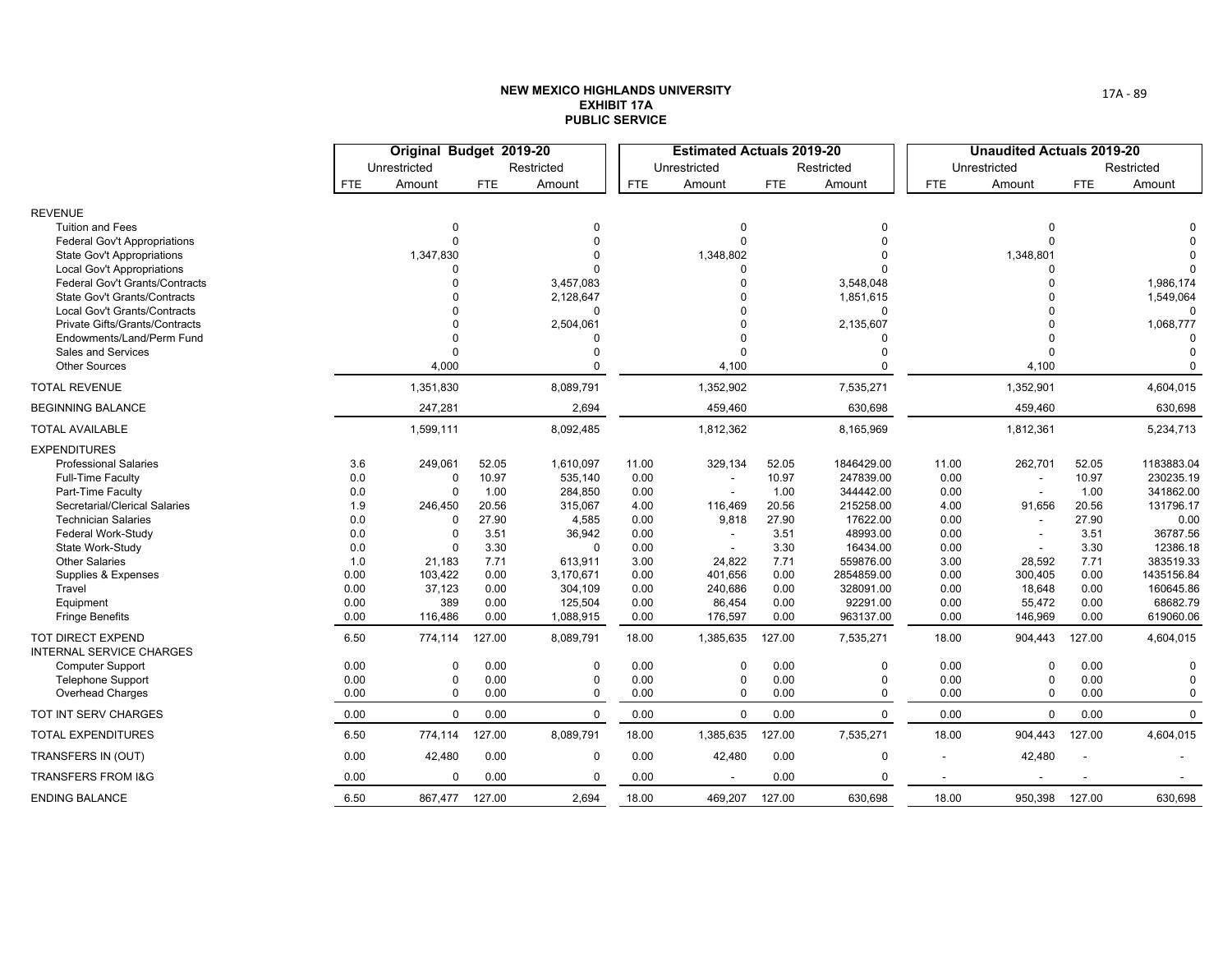| Unrestricted<br>Restricted<br>Unrestricted<br>Restricted<br>Unrestricted<br>Restricted<br>Amount<br>Amount<br><b>FTE</b><br>Amount<br><b>FTE</b><br><b>FTE</b><br>Amount<br><b>FTE</b><br>Amount<br><b>FTE</b><br>Amount<br><b>FTE</b><br><b>CESDP</b><br>29520<br><b>REVENUE</b><br><b>Tuition and Fees</b><br><b>Federal Gov't Appropriations</b><br>175,542<br>175,637<br>175,637<br>State Gov't Appropriations<br><b>Local Gov't Appropriations</b><br>Federal Gov't Grants/Contracts<br><b>State Gov't Grants/Contracts</b><br>Local Gov't Grants/Contracts<br>Private Gifts/Grants/Contracts<br>Endowments/Land/Perm Fund<br>Sales and Services<br><b>Other Sources</b><br>$\mathsf 0$<br>0.00<br>$\mathsf 0$<br>0.00<br><b>TOTAL REVENUE</b><br>175,542<br>0.00<br>175,637<br>0.00<br>0.00<br>175,637<br>0.00<br>0<br><b>BEGINNING BALANCE</b><br>13,657<br>(7, 349)<br>(7, 349)<br>$\mathbf 0$<br>0.00<br>$\mathsf{O}$<br>$\mathbf 0$<br>189,199<br>$\mathsf{O}$<br>168,288<br>0.00<br>0.00<br>168,288<br>0.00<br>$\mathbf 0$<br><b>TOTAL AVAILABLE</b><br><b>EXPENDITURES</b><br><b>Professional Salaries</b><br>0.80<br>64,603<br>1.00<br>65,113<br>1.00<br>60,652<br>Secretarial/Clerical Salaries<br>0.50<br>23,841<br>1.00<br>1.00<br>24,719<br>24,031<br><b>Technician Salaries</b><br>Federal Work-Study<br>State Work-Study<br><b>Other Salaries</b><br>1,050<br>1,050<br>3,526<br>43,157<br>24,192<br>Supplies & Expenses<br>386<br>8,225<br>640<br>Travel<br>Equipment<br><b>Fringe Benefits</b><br>31,061<br>34,061<br>31,408<br>$\mathbf 0$<br>TOT DIRECT EXPEND<br>1.30<br>123,417<br>0.00<br>2.00<br>2.00<br>142,661<br>0.00<br>$\mathbf 0$<br>175,637<br>INTERNAL SERVICE CHARGES<br>Computer Support<br><b>Telephone Support</b><br>Overhead Charges<br>$\mathbf 0$<br>$\mathsf 0$<br>$\mathsf 0$<br>TOT INT SERV CHARGES<br>0.00<br>0.00<br>0.00<br>$\mathsf 0$<br>0.00<br>0.00<br>$\mathbf 0$<br>0.00<br>$\mathbf 0$<br>$\mathbf 0$<br>2.00<br>$\mathbf 0$<br><b>TOTAL EXPENDITURES</b><br>1.30<br>123,417<br>0.00<br>175,637<br>0.00<br>2.00<br>142,661<br>0.00<br>TRANSFERS IN (OUT)<br>TRANSFERS FROM I&G<br><b>ENDING BALANCE</b><br>65,782<br>0.00<br>$\mathbf 0$<br>2.00<br>(7, 349)<br>0.00<br>$\mathbf 0$<br>2.00<br>25,627<br>0.00<br>1.30 |  | Original Budget 2019-20 |  | <b>Estimated Actuals 2019-20</b> |  |  | <b>Unaudited Actuals 2019-20</b> |             |
|-------------------------------------------------------------------------------------------------------------------------------------------------------------------------------------------------------------------------------------------------------------------------------------------------------------------------------------------------------------------------------------------------------------------------------------------------------------------------------------------------------------------------------------------------------------------------------------------------------------------------------------------------------------------------------------------------------------------------------------------------------------------------------------------------------------------------------------------------------------------------------------------------------------------------------------------------------------------------------------------------------------------------------------------------------------------------------------------------------------------------------------------------------------------------------------------------------------------------------------------------------------------------------------------------------------------------------------------------------------------------------------------------------------------------------------------------------------------------------------------------------------------------------------------------------------------------------------------------------------------------------------------------------------------------------------------------------------------------------------------------------------------------------------------------------------------------------------------------------------------------------------------------------------------------------------------------------------------------------------------------------------------------------------------------------------------------------------------------------------------------------------------------------------------------------------------------------------------------------------------------------------------------------|--|-------------------------|--|----------------------------------|--|--|----------------------------------|-------------|
|                                                                                                                                                                                                                                                                                                                                                                                                                                                                                                                                                                                                                                                                                                                                                                                                                                                                                                                                                                                                                                                                                                                                                                                                                                                                                                                                                                                                                                                                                                                                                                                                                                                                                                                                                                                                                                                                                                                                                                                                                                                                                                                                                                                                                                                                               |  |                         |  |                                  |  |  |                                  |             |
|                                                                                                                                                                                                                                                                                                                                                                                                                                                                                                                                                                                                                                                                                                                                                                                                                                                                                                                                                                                                                                                                                                                                                                                                                                                                                                                                                                                                                                                                                                                                                                                                                                                                                                                                                                                                                                                                                                                                                                                                                                                                                                                                                                                                                                                                               |  |                         |  |                                  |  |  |                                  |             |
|                                                                                                                                                                                                                                                                                                                                                                                                                                                                                                                                                                                                                                                                                                                                                                                                                                                                                                                                                                                                                                                                                                                                                                                                                                                                                                                                                                                                                                                                                                                                                                                                                                                                                                                                                                                                                                                                                                                                                                                                                                                                                                                                                                                                                                                                               |  |                         |  |                                  |  |  |                                  |             |
|                                                                                                                                                                                                                                                                                                                                                                                                                                                                                                                                                                                                                                                                                                                                                                                                                                                                                                                                                                                                                                                                                                                                                                                                                                                                                                                                                                                                                                                                                                                                                                                                                                                                                                                                                                                                                                                                                                                                                                                                                                                                                                                                                                                                                                                                               |  |                         |  |                                  |  |  |                                  |             |
|                                                                                                                                                                                                                                                                                                                                                                                                                                                                                                                                                                                                                                                                                                                                                                                                                                                                                                                                                                                                                                                                                                                                                                                                                                                                                                                                                                                                                                                                                                                                                                                                                                                                                                                                                                                                                                                                                                                                                                                                                                                                                                                                                                                                                                                                               |  |                         |  |                                  |  |  |                                  |             |
|                                                                                                                                                                                                                                                                                                                                                                                                                                                                                                                                                                                                                                                                                                                                                                                                                                                                                                                                                                                                                                                                                                                                                                                                                                                                                                                                                                                                                                                                                                                                                                                                                                                                                                                                                                                                                                                                                                                                                                                                                                                                                                                                                                                                                                                                               |  |                         |  |                                  |  |  |                                  |             |
|                                                                                                                                                                                                                                                                                                                                                                                                                                                                                                                                                                                                                                                                                                                                                                                                                                                                                                                                                                                                                                                                                                                                                                                                                                                                                                                                                                                                                                                                                                                                                                                                                                                                                                                                                                                                                                                                                                                                                                                                                                                                                                                                                                                                                                                                               |  |                         |  |                                  |  |  |                                  |             |
|                                                                                                                                                                                                                                                                                                                                                                                                                                                                                                                                                                                                                                                                                                                                                                                                                                                                                                                                                                                                                                                                                                                                                                                                                                                                                                                                                                                                                                                                                                                                                                                                                                                                                                                                                                                                                                                                                                                                                                                                                                                                                                                                                                                                                                                                               |  |                         |  |                                  |  |  |                                  |             |
|                                                                                                                                                                                                                                                                                                                                                                                                                                                                                                                                                                                                                                                                                                                                                                                                                                                                                                                                                                                                                                                                                                                                                                                                                                                                                                                                                                                                                                                                                                                                                                                                                                                                                                                                                                                                                                                                                                                                                                                                                                                                                                                                                                                                                                                                               |  |                         |  |                                  |  |  |                                  |             |
|                                                                                                                                                                                                                                                                                                                                                                                                                                                                                                                                                                                                                                                                                                                                                                                                                                                                                                                                                                                                                                                                                                                                                                                                                                                                                                                                                                                                                                                                                                                                                                                                                                                                                                                                                                                                                                                                                                                                                                                                                                                                                                                                                                                                                                                                               |  |                         |  |                                  |  |  |                                  | $\mathbf 0$ |
|                                                                                                                                                                                                                                                                                                                                                                                                                                                                                                                                                                                                                                                                                                                                                                                                                                                                                                                                                                                                                                                                                                                                                                                                                                                                                                                                                                                                                                                                                                                                                                                                                                                                                                                                                                                                                                                                                                                                                                                                                                                                                                                                                                                                                                                                               |  |                         |  |                                  |  |  |                                  |             |
|                                                                                                                                                                                                                                                                                                                                                                                                                                                                                                                                                                                                                                                                                                                                                                                                                                                                                                                                                                                                                                                                                                                                                                                                                                                                                                                                                                                                                                                                                                                                                                                                                                                                                                                                                                                                                                                                                                                                                                                                                                                                                                                                                                                                                                                                               |  |                         |  |                                  |  |  |                                  |             |
|                                                                                                                                                                                                                                                                                                                                                                                                                                                                                                                                                                                                                                                                                                                                                                                                                                                                                                                                                                                                                                                                                                                                                                                                                                                                                                                                                                                                                                                                                                                                                                                                                                                                                                                                                                                                                                                                                                                                                                                                                                                                                                                                                                                                                                                                               |  |                         |  |                                  |  |  |                                  |             |
|                                                                                                                                                                                                                                                                                                                                                                                                                                                                                                                                                                                                                                                                                                                                                                                                                                                                                                                                                                                                                                                                                                                                                                                                                                                                                                                                                                                                                                                                                                                                                                                                                                                                                                                                                                                                                                                                                                                                                                                                                                                                                                                                                                                                                                                                               |  |                         |  |                                  |  |  |                                  | $\mathbf 0$ |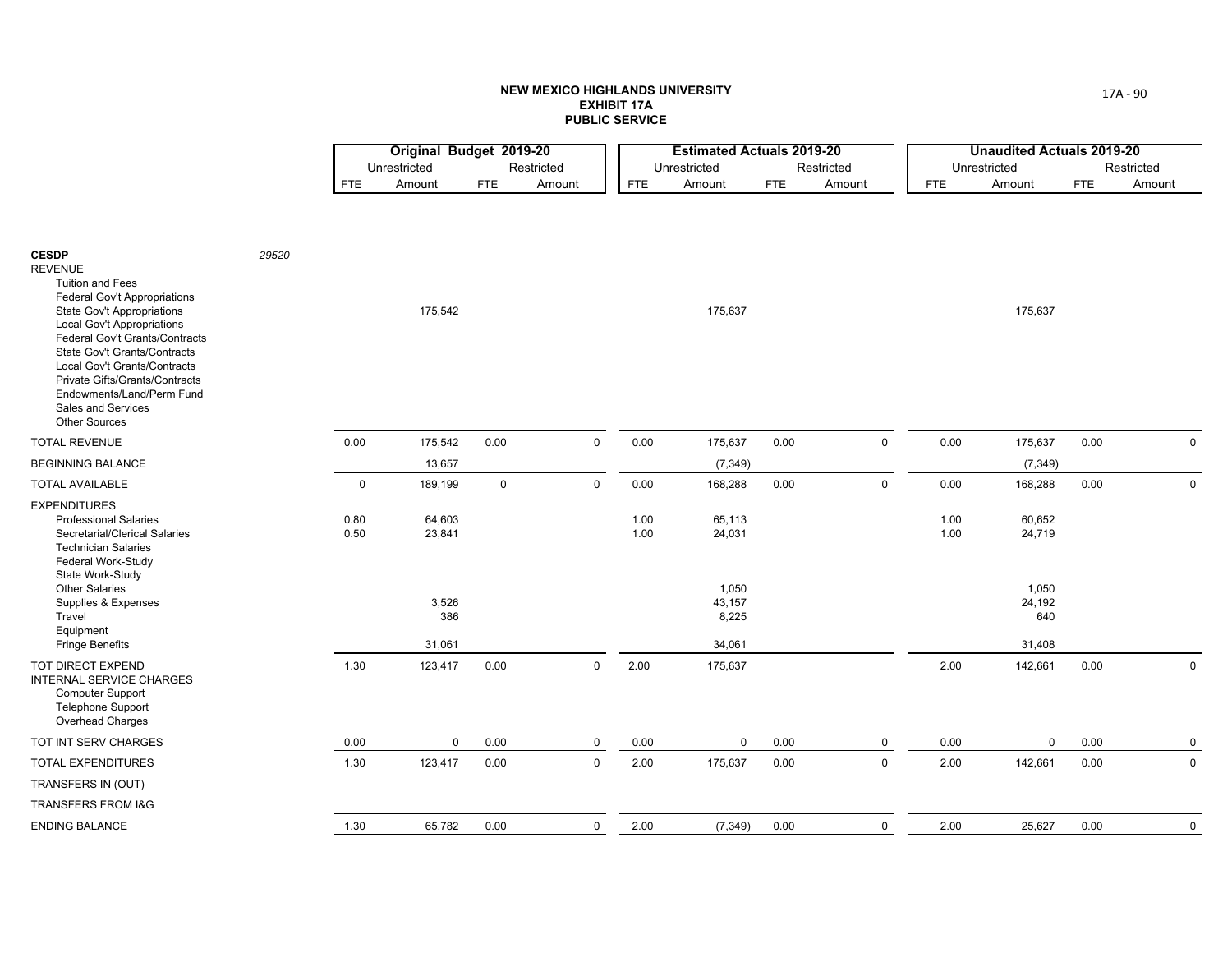|                                                                                                                                                                                                                                                                                                                                                                                                                 |       |              | Original Budget 2019-20 |             |             |            | <b>Estimated Actuals 2019-20</b> |            |             |            | <b>Unaudited Actuals 2019-20</b> |            |             |
|-----------------------------------------------------------------------------------------------------------------------------------------------------------------------------------------------------------------------------------------------------------------------------------------------------------------------------------------------------------------------------------------------------------------|-------|--------------|-------------------------|-------------|-------------|------------|----------------------------------|------------|-------------|------------|----------------------------------|------------|-------------|
|                                                                                                                                                                                                                                                                                                                                                                                                                 |       |              | Unrestricted            |             | Restricted  |            | Unrestricted                     |            | Restricted  |            | Unrestricted                     |            | Restricted  |
|                                                                                                                                                                                                                                                                                                                                                                                                                 |       | <b>FTE</b>   | Amount                  | <b>FTE</b>  | Amount      | <b>FTE</b> | Amount                           | <b>FTE</b> | Amount      | <b>FTE</b> | Amount                           | <b>FTE</b> | Amount      |
| <b>CESDP Institutes &amp; Conferences</b><br><b>REVENUE</b><br><b>Tuition and Fees</b><br><b>Federal Gov't Appropriations</b><br><b>State Gov't Appropriations</b><br>Local Gov't Appropriations<br>Federal Gov't Grants/Contracts<br><b>State Gov't Grants/Contracts</b><br>Local Gov't Grants/Contracts<br>Private Gifts/Grants/Contracts<br>Endowments/Land/Perm Fund<br>Sales and Services<br>Other Sources | 29521 |              |                         |             |             |            |                                  |            |             |            |                                  |            |             |
| <b>TOTAL REVENUE</b>                                                                                                                                                                                                                                                                                                                                                                                            |       | 0.00         | $\mathbf{0}$            | 0.00        | $\mathbf 0$ | 0.00       | $\mathbf 0$                      | 0.00       | $\mathbf 0$ | 0.00       | $\mathbf 0$                      | 0.00       | $\mathbf 0$ |
| BEGINNING BALANCE                                                                                                                                                                                                                                                                                                                                                                                               |       |              | 26,778                  |             |             |            | 69,429                           |            |             |            | 69,429                           |            |             |
| <b>TOTAL AVAILABLE</b>                                                                                                                                                                                                                                                                                                                                                                                          |       | $\mathsf{O}$ | 26,778                  | $\mathbf 0$ | $\mathbf 0$ | 0.00       | 69,429                           | 0.00       | $\mathbf 0$ | 0.00       | 69,429                           | 0.00       | $\mathbf 0$ |
| <b>EXPENDITURES</b><br><b>Professional Salaries</b><br>Secretarial/Clerical Salaries<br><b>Technician Salaries</b><br>Federal Work-Study<br>State Work-Study<br><b>Other Salaries</b><br>Supplies & Expenses<br>Travel<br>Equipment<br><b>Fringe Benefits</b>                                                                                                                                                   |       |              | 8,009                   |             |             |            |                                  |            |             |            |                                  |            |             |
| TOT DIRECT EXPEND<br><b>INTERNAL SERVICE CHARGES</b><br><b>Computer Support</b><br><b>Telephone Support</b><br>Overhead Charges                                                                                                                                                                                                                                                                                 |       | 0.00         | 8,009                   | 0.00        | $\mathbf 0$ | 0.00       | $\mathbf 0$                      | 0.00       | $\mathbf 0$ | 0.00       | $\mathbf 0$                      | 0.00       | $\mathbf 0$ |
| TOT INT SERV CHARGES                                                                                                                                                                                                                                                                                                                                                                                            |       | 0.00         | $\mathbf 0$             | 0.00        | $\mathbf 0$ | 0.00       | $\mathbf 0$                      | 0.00       | $\mathbf 0$ | 0.00       | $\mathbf 0$                      | 0.00       | $\mathbf 0$ |
| <b>TOTAL EXPENDITURES</b>                                                                                                                                                                                                                                                                                                                                                                                       |       | 0.00         | 8,009                   | 0.00        | $\mathbf 0$ | 0.00       | $\mathbf 0$                      | 0.00       | $\mathbf 0$ | 0.00       | $\mathsf 0$                      | 0.00       | $\mathbf 0$ |
| TRANSFERS IN (OUT)                                                                                                                                                                                                                                                                                                                                                                                              |       |              |                         |             |             |            |                                  |            |             |            |                                  |            |             |
| TRANSFERS FROM I&G                                                                                                                                                                                                                                                                                                                                                                                              |       |              |                         |             |             |            |                                  |            |             |            |                                  |            |             |
| <b>ENDING BALANCE</b>                                                                                                                                                                                                                                                                                                                                                                                           |       | 0.00         | 18,769                  | 0.00        | $\mathbf 0$ | 0.00       | 69,429                           | 0.00       | $\mathsf 0$ | 0.00       | 69,429                           | 0.00       | $\mathbf 0$ |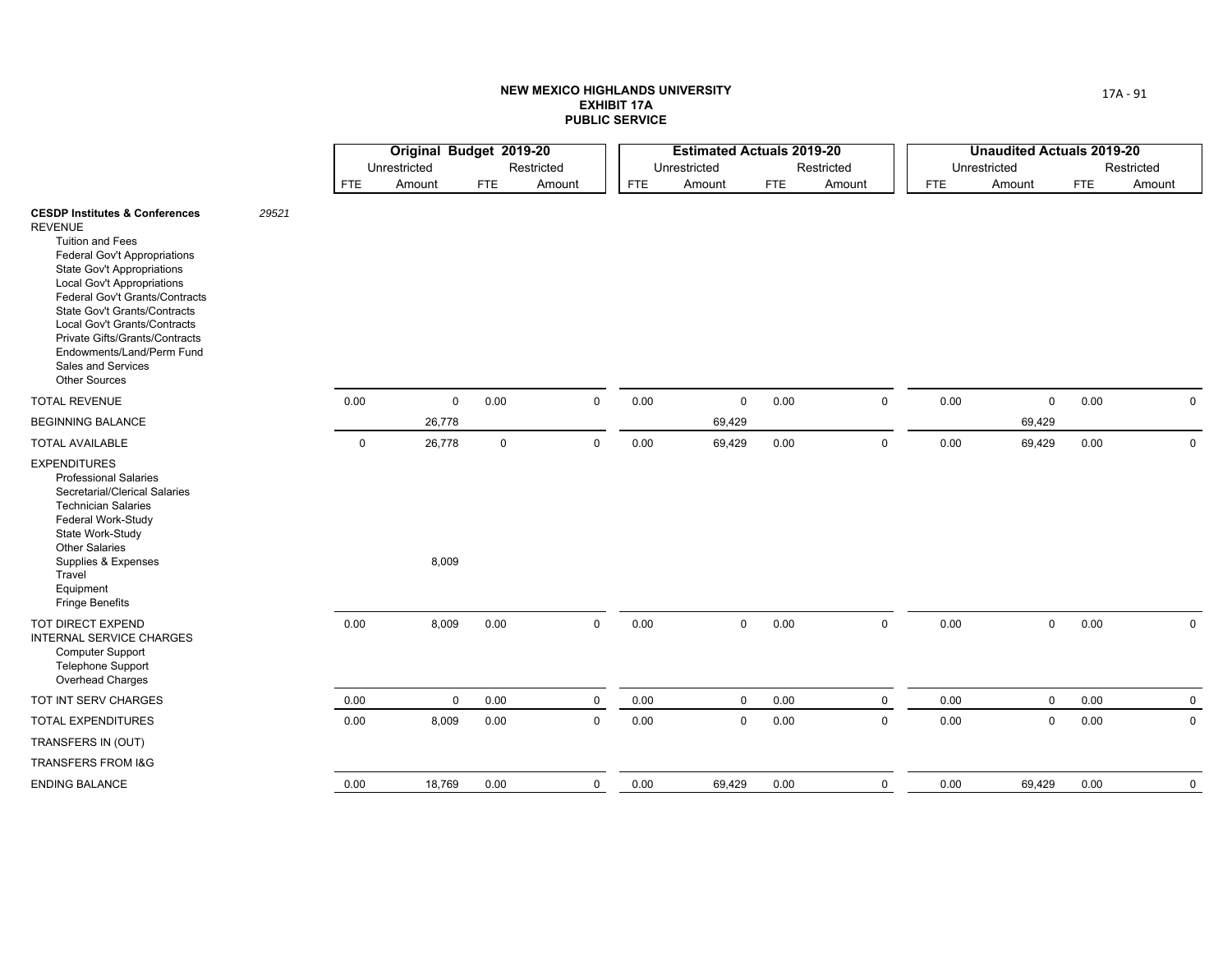|                                                                                                                                                                                                                                                                                                                                                                                                        |       |             | Original Budget 2019-20 |             |             |                | <b>Estimated Actuals 2019-20</b> |            |             |              | <b>Unaudited Actuals 2019-20</b> |            |             |
|--------------------------------------------------------------------------------------------------------------------------------------------------------------------------------------------------------------------------------------------------------------------------------------------------------------------------------------------------------------------------------------------------------|-------|-------------|-------------------------|-------------|-------------|----------------|----------------------------------|------------|-------------|--------------|----------------------------------|------------|-------------|
|                                                                                                                                                                                                                                                                                                                                                                                                        |       |             | Unrestricted            |             | Restricted  |                | Unrestricted                     |            | Restricted  |              | Unrestricted                     |            | Restricted  |
|                                                                                                                                                                                                                                                                                                                                                                                                        |       | FTE         | Amount                  | <b>FTE</b>  | Amount      | <b>FTE</b>     | Amount                           | <b>FTE</b> | Amount      | <b>FTE</b>   | Amount                           | <b>FTE</b> | Amount      |
| <b>Advanced Placement</b><br><b>REVENUE</b><br><b>Tuition and Fees</b><br>Federal Gov't Appropriations<br><b>State Gov't Appropriations</b><br><b>Local Gov't Appropriations</b><br>Federal Gov't Grants/Contracts<br><b>State Gov't Grants/Contracts</b><br>Local Gov't Grants/Contracts<br>Private Gifts/Grants/Contracts<br>Endowments/Land/Perm Fund<br>Sales and Services<br><b>Other Sources</b> | 29510 |             | 216,700                 |             |             |                | 216,900                          |            |             |              | 216,900                          |            |             |
| <b>TOTAL REVENUE</b>                                                                                                                                                                                                                                                                                                                                                                                   |       | 0.00        | 216,700                 | 0.00        | $\mathbf 0$ | 0.00           | 216,900                          | 0.00       | $\mathbf 0$ | 0.00         | 216,900                          | 0.00       | 0           |
| <b>BEGINNING BALANCE</b>                                                                                                                                                                                                                                                                                                                                                                               |       |             | 137,584                 |             |             |                | 150,622                          |            |             |              | 150,622                          |            |             |
| <b>TOTAL AVAILABLE</b>                                                                                                                                                                                                                                                                                                                                                                                 |       | $\mathbf 0$ | 354,284                 | $\mathbf 0$ | $\mathbf 0$ | 0.00           | 367,522                          | 0.00       | $\mathsf 0$ | 0.00         | 367,522                          | 0.00       | $\mathbf 0$ |
| <b>EXPENDITURES</b><br><b>Professional Salaries</b><br>Secretarial/Clerical Salaries<br><b>Technician Salaries</b><br>Federal Work-Study<br>State Work-Study                                                                                                                                                                                                                                           |       | 1.00        | 58,344                  |             |             | 1.00<br>1.00   | 27,316<br>14,824                 |            |             | 1.00<br>1.00 | 25,990<br>14,169                 |            |             |
| <b>Other Salaries</b><br>Supplies & Expenses<br>Travel<br>Equipment                                                                                                                                                                                                                                                                                                                                    |       |             | 11,432<br>11,324        |             |             |                | 3,841<br>138,935<br>16,749       |            |             |              | 3,841<br>101,948<br>6,740        |            |             |
| <b>Fringe Benefits</b>                                                                                                                                                                                                                                                                                                                                                                                 |       |             | 20,490                  |             |             |                | 15,236                           |            |             |              | 14,975                           |            |             |
| <b>TOT DIRECT EXPEND</b><br><b>INTERNAL SERVICE CHARGES</b><br><b>Computer Support</b><br>Telephone Support<br>Overhead Charges                                                                                                                                                                                                                                                                        |       | 1.00        | 101,590                 | 0.00        | $\mathsf 0$ | $\overline{2}$ | 216,900                          |            |             | 2.00         | 167,662                          | 0.00       | $\mathbf 0$ |
| TOT INT SERV CHARGES                                                                                                                                                                                                                                                                                                                                                                                   |       | 0.00        | $\mathbf 0$             | 0.00        | $\mathbf 0$ | 0.00           | $\mathbf 0$                      | 0.00       | $\mathbf 0$ | 0.00         | $\mathbf 0$                      | 0.00       | $\mathbf 0$ |
| <b>TOTAL EXPENDITURES</b>                                                                                                                                                                                                                                                                                                                                                                              |       | 1.00        | 101,590                 | 0.00        | $\mathsf 0$ | 2.00           | 216,900                          | 0.00       | $\mathsf 0$ | 2.00         | 167,662                          | 0.00       | 0           |
| TRANSFERS IN (OUT)                                                                                                                                                                                                                                                                                                                                                                                     |       |             |                         |             |             |                |                                  |            |             |              |                                  |            |             |
| <b>TRANSFERS FROM I&amp;G</b>                                                                                                                                                                                                                                                                                                                                                                          |       |             |                         |             |             |                |                                  |            |             |              |                                  |            |             |
| <b>ENDING BALANCE</b>                                                                                                                                                                                                                                                                                                                                                                                  |       | 1.00        | 252,694                 | 0.00        | 0           | 2.00           | 150,622                          | 0.00       | $\mathbf 0$ | 2.00         | 199,860                          | 0.00       | $\mathbf 0$ |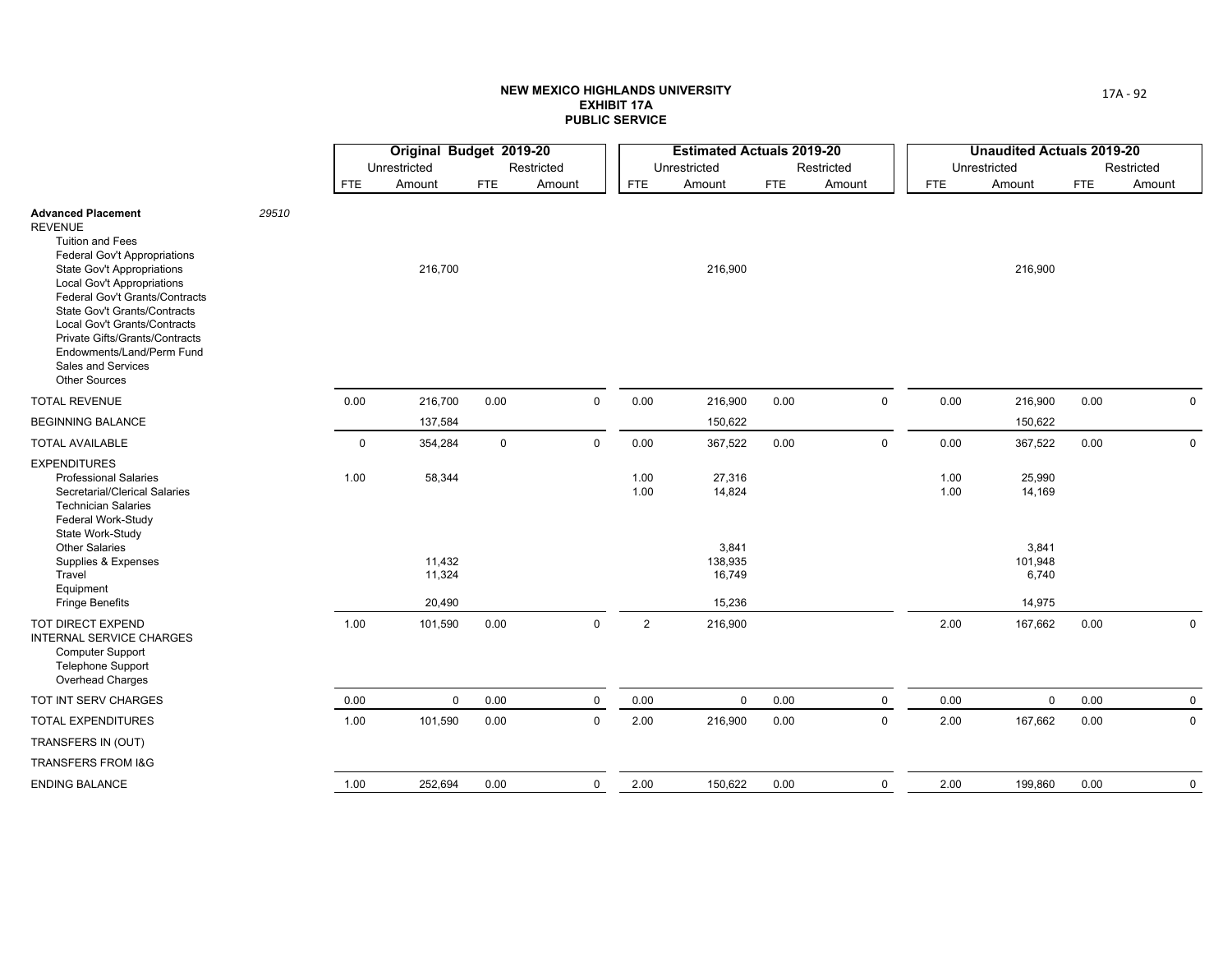|                                                                                                                                                                                                                                                                                                                                                                                                         |       |             | Original Budget 2019-20            |             |              |            | <b>Estimated Actuals 2019-20</b>  |            |             |            | <b>Unaudited Actuals 2019-20</b> |            |             |
|---------------------------------------------------------------------------------------------------------------------------------------------------------------------------------------------------------------------------------------------------------------------------------------------------------------------------------------------------------------------------------------------------------|-------|-------------|------------------------------------|-------------|--------------|------------|-----------------------------------|------------|-------------|------------|----------------------------------|------------|-------------|
|                                                                                                                                                                                                                                                                                                                                                                                                         |       |             | Unrestricted                       |             | Restricted   |            | Unrestricted                      |            | Restricted  |            | Unrestricted                     |            | Restricted  |
|                                                                                                                                                                                                                                                                                                                                                                                                         |       | <b>FTE</b>  | Amount                             | <b>FTE</b>  | Amount       | <b>FTE</b> | Amount                            | <b>FTE</b> | Amount      | <b>FTE</b> | Amount                           | <b>FTE</b> | Amount      |
| <b>Science Fair</b><br><b>REVENUE</b><br><b>Tuition and Fees</b><br><b>Federal Gov't Appropriations</b><br><b>State Gov't Appropriations</b><br><b>Local Gov't Appropriations</b><br>Federal Gov't Grants/Contracts<br><b>State Gov't Grants/Contracts</b><br>Local Gov't Grants/Contracts<br>Private Gifts/Grants/Contracts<br>Endowments/Land/Perm Fund<br>Sales and Services<br><b>Other Sources</b> | 24000 |             | 4,000                              |             |              |            | 4,100                             |            |             |            | 4,100                            |            |             |
| <b>TOTAL REVENUE</b>                                                                                                                                                                                                                                                                                                                                                                                    |       | 0.00        | 4,000                              | 0.00        | $\mathsf{O}$ | 0.00       | 4,100                             | 0.00       | $\mathsf 0$ | 0.00       | 4,100                            | 0.00       | $\mathsf 0$ |
| <b>BEGINNING BALANCE</b>                                                                                                                                                                                                                                                                                                                                                                                |       |             | (50, 431)                          |             |              |            | 26,763                            |            |             |            | 26,763                           |            |             |
| <b>TOTAL AVAILABLE</b>                                                                                                                                                                                                                                                                                                                                                                                  |       | $\mathbf 0$ | (46, 431)                          | $\mathbf 0$ | $\mathbf 0$  | 0.00       | 30,863                            | 0.00       | $\mathbf 0$ | 0.00       | 30,863                           | 0.00       | $\mathbf 0$ |
| <b>EXPENDITURES</b><br><b>Professional Salaries</b><br>Secretarial/Clerical Salaries<br><b>Technician Salaries</b><br>Federal Work-Study<br>State Work-Study<br><b>Other Salaries</b><br>Supplies & Expenses<br>Travel<br>Equipment<br><b>Fringe Benefits</b>                                                                                                                                           |       | 1.00        | 21,183<br>10,246<br>3,011<br>2,583 |             |              | 1.00       | 5,674<br>13,157<br>3,100<br>1,353 |            |             | 1.00       | 5,784<br>9,741<br>1,479          |            |             |
| TOT DIRECT EXPEND<br><b>INTERNAL SERVICE CHARGES</b><br><b>Computer Support</b><br><b>Telephone Support</b><br>Overhead Charges                                                                                                                                                                                                                                                                         |       | 1.00        | 37,023                             | 0.00        | $\mathbf 0$  | 1.00       | 23,283                            |            |             | 1.00       | 17,004                           | 0.00       | $\mathbf 0$ |
| TOT INT SERV CHARGES                                                                                                                                                                                                                                                                                                                                                                                    |       | 0.00        | $\mathbf 0$                        | 0.00        | $\mathbf 0$  | 0.00       | $\mathbf 0$                       | 0.00       | $\mathbf 0$ | 0.00       | $\mathbf 0$                      | 0.00       | $\mathbf 0$ |
| <b>TOTAL EXPENDITURES</b>                                                                                                                                                                                                                                                                                                                                                                               |       | 1.00        | 37,023                             | 0.00        | $\mathbf 0$  | 1.00       | 23,283                            | 0.00       | $\mathbf 0$ | 1.00       | 17,004                           | 0.00       | $\mathbf 0$ |
| TRANSFERS IN (OUT)                                                                                                                                                                                                                                                                                                                                                                                      |       |             | 32,280                             |             |              |            | 32,280                            |            |             |            | 32,280                           |            |             |
| <b>TRANSFERS FROM I&amp;G</b>                                                                                                                                                                                                                                                                                                                                                                           |       |             |                                    |             |              |            |                                   |            |             |            |                                  |            |             |
| <b>ENDING BALANCE</b>                                                                                                                                                                                                                                                                                                                                                                                   |       | 1.00        | (51, 174)                          | 0.00        | $\mathbf 0$  | 1.00       | 39,860                            | 0.00       | $\pmb{0}$   | 1.00       | 46,139                           | 0.00       | $\mathbf 0$ |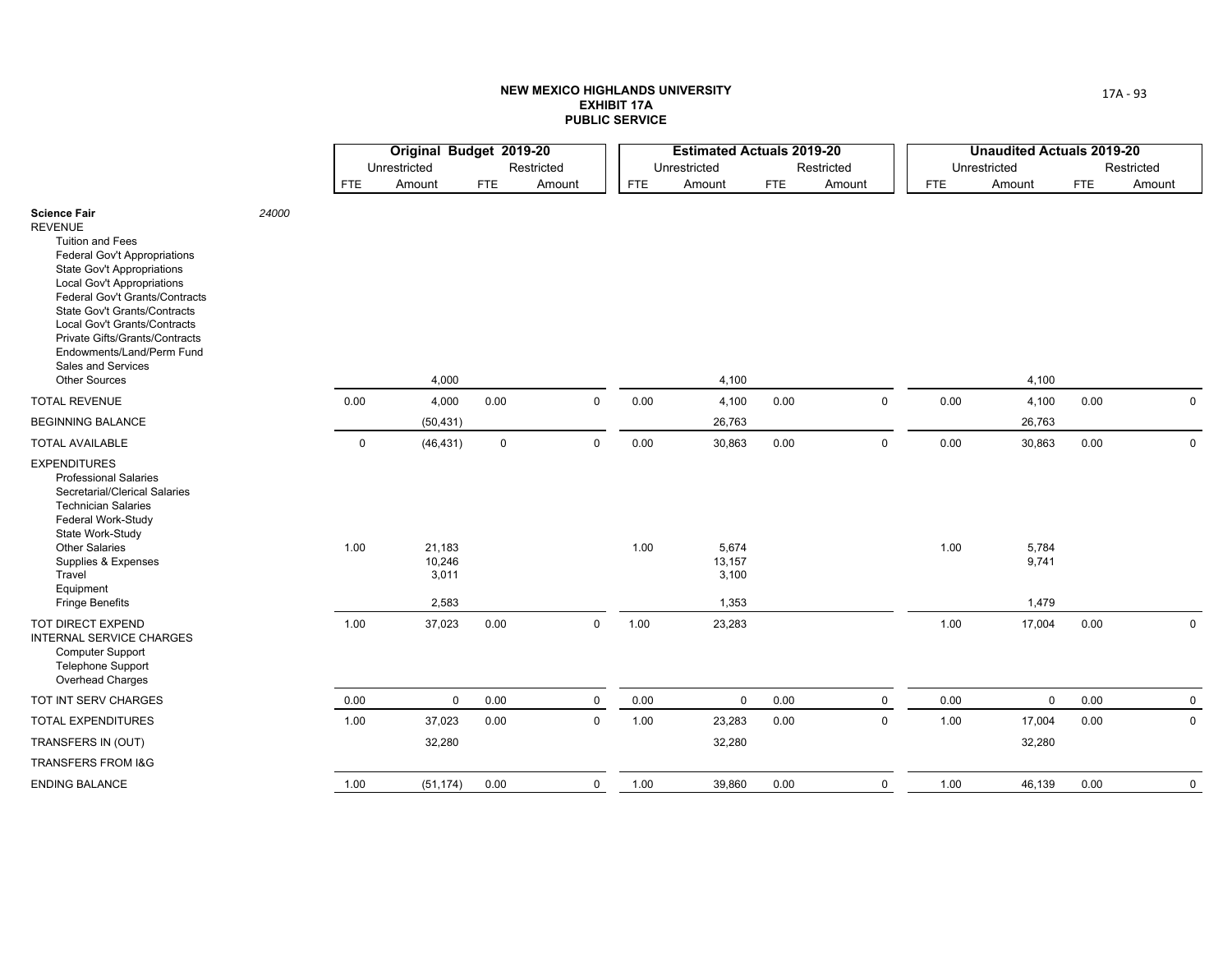|                                                                                                                                                                                                                                                                                                                                                                                             |       |             | Original Budget 2019-20 |             |             |            | <b>Estimated Actuals 2019-20</b> |            |             |            | <b>Unaudited Actuals 2019-20</b> |            |             |
|---------------------------------------------------------------------------------------------------------------------------------------------------------------------------------------------------------------------------------------------------------------------------------------------------------------------------------------------------------------------------------------------|-------|-------------|-------------------------|-------------|-------------|------------|----------------------------------|------------|-------------|------------|----------------------------------|------------|-------------|
|                                                                                                                                                                                                                                                                                                                                                                                             |       |             | Unrestricted            |             | Restricted  |            | Unrestricted                     |            | Restricted  |            | Unrestricted                     |            | Restricted  |
|                                                                                                                                                                                                                                                                                                                                                                                             |       | <b>FTE</b>  | Amount                  | <b>FTE</b>  | Amount      | <b>FTE</b> | Amount                           | <b>FTE</b> | Amount      | <b>FTE</b> | Amount                           | <b>FTE</b> | Amount      |
| <b>NM MESA</b><br><b>REVENUE</b><br><b>Tuition and Fees</b><br><b>Federal Gov't Appropriations</b><br><b>State Gov't Appropriations</b><br>Local Gov't Appropriations<br>Federal Gov't Grants/Contracts<br><b>State Gov't Grants/Contracts</b><br>Local Gov't Grants/Contracts<br>Private Gifts/Grants/Contracts<br>Endowments/Land/Perm Fund<br>Sales and Services<br><b>Other Sources</b> | 25000 |             |                         |             |             |            |                                  |            |             |            |                                  |            |             |
| <b>TOTAL REVENUE</b>                                                                                                                                                                                                                                                                                                                                                                        |       | 0.00        | $\mathbf 0$             | 0.00        | $\mathbf 0$ | 0.00       | $\mathbf 0$                      | 0.00       | $\mathbf 0$ | 0.00       | $\mathbf 0$                      | 0.00       | $\mathbf 0$ |
| <b>BEGINNING BALANCE</b>                                                                                                                                                                                                                                                                                                                                                                    |       |             | $\mathbf 0$             |             |             |            | 92                               |            |             |            | 92                               |            |             |
| <b>TOTAL AVAILABLE</b>                                                                                                                                                                                                                                                                                                                                                                      |       | $\mathbf 0$ | $\mathsf 0$             | $\mathbf 0$ | $\mathsf 0$ | 0.00       | 92                               | 0.00       | $\mathsf 0$ | 0.00       | 92                               | 0.00       | $\mathsf 0$ |
| <b>EXPENDITURES</b><br><b>Professional Salaries</b><br>Secretarial/Clerical Salaries<br><b>Technician Salaries</b><br>Federal Work-Study<br>State Work-Study<br><b>Other Salaries</b><br>Supplies & Expenses<br>Travel<br>Equipment<br><b>Fringe Benefits</b>                                                                                                                               |       |             | 10,200                  |             |             |            | 10,200                           |            |             |            | 9,514                            |            |             |
| TOT DIRECT EXPEND<br><b>INTERNAL SERVICE CHARGES</b><br><b>Computer Support</b><br><b>Telephone Support</b><br>Overhead Charges                                                                                                                                                                                                                                                             |       | $0.00\,$    | 10,200                  | 0.00        | $\mathsf 0$ | 0.00       | 10,200                           | 0.00       | $\mathbf 0$ | 0.00       | 9,514                            | 0.00       | $\mathbf 0$ |
| TOT INT SERV CHARGES                                                                                                                                                                                                                                                                                                                                                                        |       | $0.00\,$    | $\mathsf 0$             | 0.00        | $\mathsf 0$ | 0.00       | $\pmb{0}$                        | 0.00       | $\mathsf 0$ | 0.00       | $\mathbf 0$                      | 0.00       | $\mathbf 0$ |
| <b>TOTAL EXPENDITURES</b>                                                                                                                                                                                                                                                                                                                                                                   |       | 0.00        | 10,200                  | 0.00        | $\mathsf 0$ | 0.00       | 10,200                           | 0.00       | $\mathbf 0$ | 0.00       | 9,514                            | 0.00       | $\mathbf 0$ |
| TRANSFERS IN (OUT)                                                                                                                                                                                                                                                                                                                                                                          |       |             | 10,200                  |             |             |            | 10,200                           |            |             |            | 10,200                           |            |             |
| <b>TRANSFERS FROM I&amp;G</b>                                                                                                                                                                                                                                                                                                                                                               |       |             |                         |             |             |            |                                  |            |             |            |                                  |            |             |
| <b>ENDING BALANCE</b>                                                                                                                                                                                                                                                                                                                                                                       |       | 0.00        | $\mathbf 0$             | 0.00        | $\mathbf 0$ | 0.00       | 92                               | 0.00       | $\mathbf 0$ | 0.00       | 777                              | 0.00       | $\mathbf 0$ |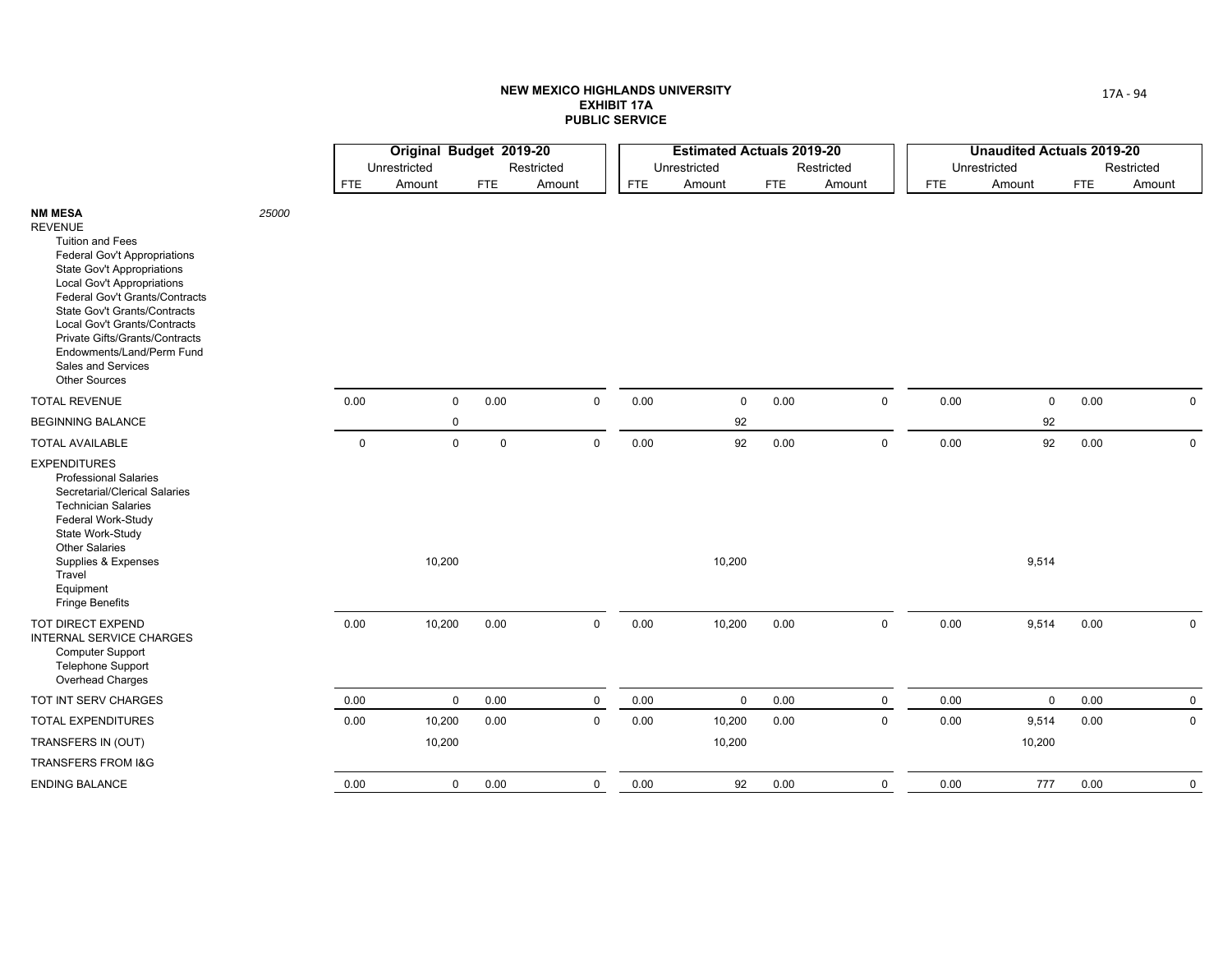|                                                                                                                                                                                                                                                                                                                                                                                                                              |       |             | Original Budget 2019-20          |            |              |            | <b>Estimated Actuals 2019-20</b>             |            |             |            | <b>Unaudited Actuals 2019-20</b>           |            |             |
|------------------------------------------------------------------------------------------------------------------------------------------------------------------------------------------------------------------------------------------------------------------------------------------------------------------------------------------------------------------------------------------------------------------------------|-------|-------------|----------------------------------|------------|--------------|------------|----------------------------------------------|------------|-------------|------------|--------------------------------------------|------------|-------------|
|                                                                                                                                                                                                                                                                                                                                                                                                                              |       |             | Unrestricted                     |            | Restricted   |            | Unrestricted                                 |            | Restricted  |            | Unrestricted                               |            | Restricted  |
|                                                                                                                                                                                                                                                                                                                                                                                                                              |       | <b>FTE</b>  | Amount                           | <b>FTE</b> | Amount       | <b>FTE</b> | Amount                                       | <b>FTE</b> | Amount      | <b>FTE</b> | Amount                                     | <b>FTE</b> | Amount      |
| <b>Forest Watershed Restoration Inst</b><br><b>REVENUE</b><br><b>Tuition and Fees</b><br><b>Federal Gov't Appropriations</b><br><b>State Gov't Appropriations</b><br><b>Local Gov't Appropriations</b><br>Federal Gov't Grants/Contracts<br><b>State Gov't Grants/Contracts</b><br>Local Gov't Grants/Contracts<br>Private Gifts/Grants/Contracts<br>Endowments/Land/Perm Fund<br>Sales and Services<br><b>Other Sources</b> | 29593 |             | 304,200                          |            |              |            | 304,600                                      |            |             |            | 304,600                                    |            |             |
| <b>TOTAL REVENUE</b>                                                                                                                                                                                                                                                                                                                                                                                                         |       | 0.00        | 304,200                          | 0.00       | $\mathbf 0$  | 0.00       | 304,600                                      | 0.00       | $\mathsf 0$ | 0.00       | 304,600                                    | 0.00       | $\mathbf 0$ |
| <b>BEGINNING BALANCE</b>                                                                                                                                                                                                                                                                                                                                                                                                     |       |             | 19,035                           |            |              |            | 62,598                                       |            |             |            | 62,598                                     |            |             |
| <b>TOTAL AVAILABLE</b>                                                                                                                                                                                                                                                                                                                                                                                                       |       | $\mathbf 0$ | 323,235                          | 0          | $\mathbf 0$  | 0.00       | 367,198                                      | 0.00       | $\mathsf 0$ | 0.00       | 367,198                                    | 0.00       | $\mathbf 0$ |
| <b>EXPENDITURES</b><br><b>Professional Salaries</b><br><b>Full-Time Faculty</b><br>Secretarial/Clerical Salaries<br><b>Technician Salaries</b><br>Federal Work-Study                                                                                                                                                                                                                                                         |       | 0.50        | 18,809                           |            |              | 7.00       | 84,000<br>26,000<br>6,000                    |            |             | 7.00       | 69,411                                     |            |             |
| State Work-Study<br><b>Other Salaries</b><br>Supplies & Expenses<br>Travel<br>Equipment<br><b>Fringe Benefits</b>                                                                                                                                                                                                                                                                                                            |       |             | 22,730<br>10,547<br>389<br>6,606 |            |              |            | 4,872<br>48,017<br>9,972<br>85,000<br>40,739 |            |             |            | 979<br>16,745<br>4,425<br>54,018<br>24,757 |            |             |
| <b>TOT DIRECT EXPEND</b><br><b>INTERNAL SERVICE CHARGES</b><br><b>Computer Support</b><br><b>Telephone Support</b><br>Overhead Charges                                                                                                                                                                                                                                                                                       |       | 0.50        | 59,081                           | 0.00       | $\mathsf{O}$ | 7.00       | 304,600                                      |            |             | 7.00       | 170,335                                    | 0.00       | $\mathbf 0$ |
| TOT INT SERV CHARGES                                                                                                                                                                                                                                                                                                                                                                                                         |       | 0.00        | $\mathbf 0$                      | 0.00       | $\mathbf 0$  | 0.00       | $\mathbf 0$                                  | 0.00       | $\mathbf 0$ | 0.00       | $\mathbf 0$                                | 0.00       | $\mathbf 0$ |
| <b>TOTAL EXPENDITURES</b>                                                                                                                                                                                                                                                                                                                                                                                                    |       | 0.50        | 59,081                           | 0.00       | $\mathbf 0$  | 7.00       | 304,600                                      | 0.00       | $\mathsf 0$ | 7.00       | 170,335                                    | 0.00       | $\mathsf 0$ |
| TRANSFERS IN (OUT)                                                                                                                                                                                                                                                                                                                                                                                                           |       |             |                                  |            |              |            |                                              |            |             |            |                                            |            |             |
| TRANSFERS FROM I&G                                                                                                                                                                                                                                                                                                                                                                                                           |       |             |                                  |            |              |            |                                              |            |             |            |                                            |            |             |
| <b>ENDING BALANCE</b>                                                                                                                                                                                                                                                                                                                                                                                                        |       | 0.50        | 264,154                          | 0.00       | $\mathbf 0$  | 7.00       | 62,598                                       | 0.00       | $\mathbf 0$ | 7.00       | 196,863                                    | 0.00       | $\mathbf 0$ |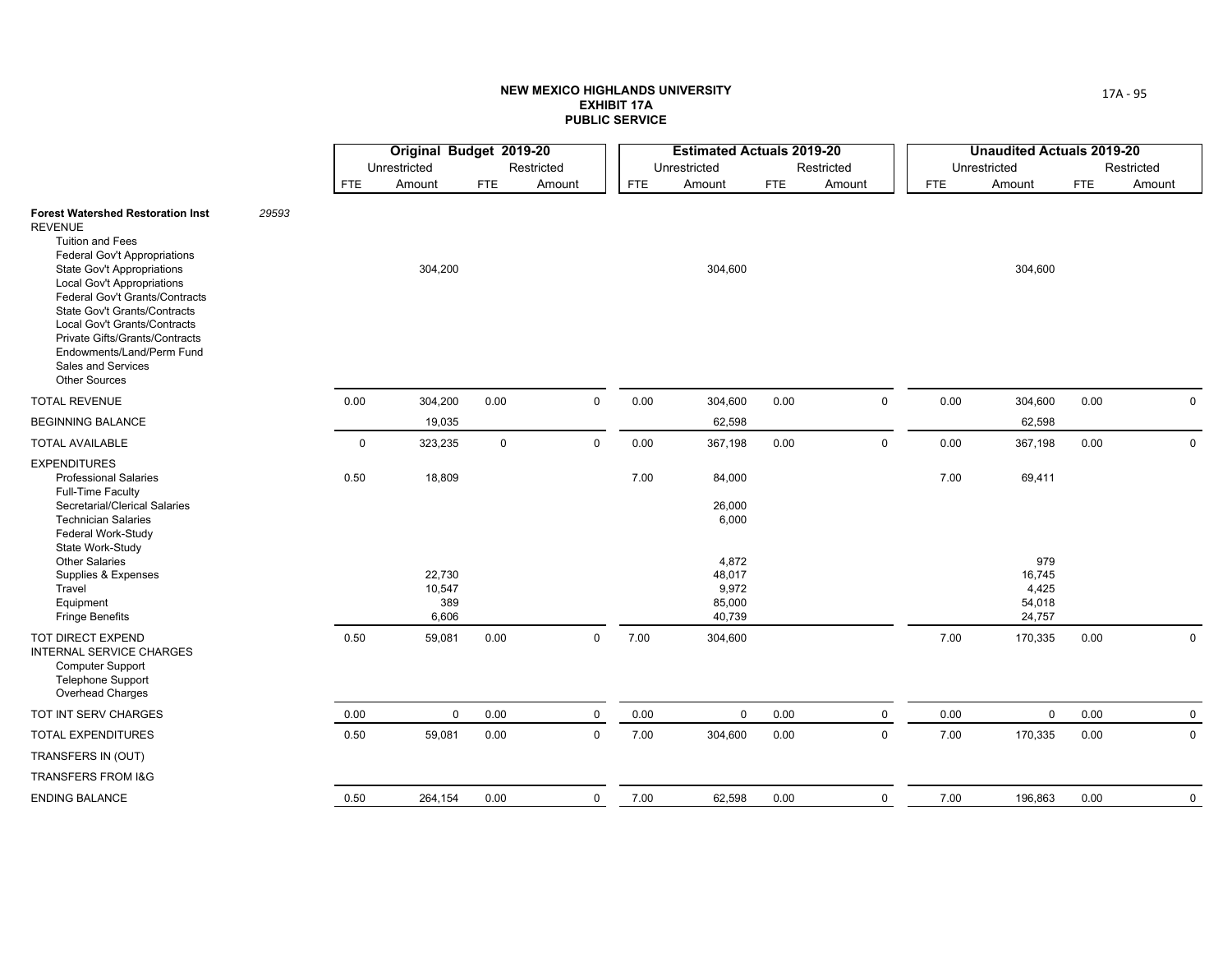|                                                                                                                                                                                                                                                                                                                                                                                                                |       |              | Original Budget 2019-20 |             |             |              | <b>Estimated Actuals 2019-20</b> |            |             |              | <b>Unaudited Actuals 2019-20</b> |      |              |
|----------------------------------------------------------------------------------------------------------------------------------------------------------------------------------------------------------------------------------------------------------------------------------------------------------------------------------------------------------------------------------------------------------------|-------|--------------|-------------------------|-------------|-------------|--------------|----------------------------------|------------|-------------|--------------|----------------------------------|------|--------------|
|                                                                                                                                                                                                                                                                                                                                                                                                                |       |              | Unrestricted            |             | Restricted  |              | Unrestricted                     |            | Restricted  |              | Unrestricted                     |      | Restricted   |
|                                                                                                                                                                                                                                                                                                                                                                                                                |       | <b>FTE</b>   | Amount                  | <b>FTE</b>  | Amount      | <b>FTE</b>   | Amount                           | <b>FTE</b> | Amount      | <b>FTE</b>   | Amount                           | FTE  | Amount       |
| <b>Leadership &amp; Policy Institute</b><br><b>REVENUE</b><br><b>Tuition and Fees</b><br>Federal Gov't Appropriations<br><b>State Gov't Appropriations</b><br><b>Local Gov't Appropriations</b><br>Federal Gov't Grants/Contracts<br>State Gov't Grants/Contracts<br>Local Gov't Grants/Contracts<br>Private Gifts/Grants/Contracts<br>Endowments/Land/Perm Fund<br>Sales and Services<br><b>Other Sources</b> | 29596 |              | 233,988                 |             |             |              | 234,165                          |            |             |              | 234,164                          |      |              |
| <b>TOTAL REVENUE</b>                                                                                                                                                                                                                                                                                                                                                                                           |       | $0.00\,$     | 233,988                 | 0.00        | $\mathsf 0$ | 0.00         | 234,165                          | 0.00       | $\mathsf 0$ | 0.00         | 234,164                          | 0.00 | $\mathsf{O}$ |
| <b>BEGINNING BALANCE</b>                                                                                                                                                                                                                                                                                                                                                                                       |       |              | 58,673                  |             |             |              | 28,044                           |            |             |              | 28,044                           |      |              |
| <b>TOTAL AVAILABLE</b>                                                                                                                                                                                                                                                                                                                                                                                         |       | $\mathbf 0$  | 292,661                 | $\mathsf 0$ | $\mathbf 0$ | 0.00         | 262,209                          | 0.00       | $\mathbf 0$ | 0.00         | 262,208                          | 0.00 | $\mathbf 0$  |
| <b>EXPENDITURES</b><br><b>Professional Salaries</b><br>Secretarial/Clerical Salaries<br><b>Technician Salaries</b><br>Federal Work-Study<br>State Work-Study                                                                                                                                                                                                                                                   |       | 1.30<br>0.50 | 107,305<br>23,841       |             |             | 2.00<br>1.00 | 107,305<br>24,031                |            |             | 2.00<br>1.00 | 106,648<br>24,719                |      |              |
| <b>Other Salaries</b><br>Supplies & Expenses<br>Travel<br>Equipment                                                                                                                                                                                                                                                                                                                                            |       |              | 29,984<br>11,855        |             |             |              | 1,550<br>38,290<br>16,930        |            |             |              | 1,550<br>34,792<br>5,552         |      |              |
| <b>Fringe Benefits</b>                                                                                                                                                                                                                                                                                                                                                                                         |       |              | 46,059                  |             |             |              | 46,059                           |            |             |              | 42,590                           |      |              |
| TOT DIRECT EXPEND<br><b>INTERNAL SERVICE CHARGES</b><br><b>Computer Support</b><br><b>Telephone Support</b><br>Overhead Charges                                                                                                                                                                                                                                                                                |       | 1.80         | 219,044                 | 0.00        | 0           | 3.00         | 234,165                          |            |             | 3.00         | 215,851                          | 0.00 | $\mathsf{O}$ |
| TOT INT SERV CHARGES                                                                                                                                                                                                                                                                                                                                                                                           |       | 0.00         | $\mathbf 0$             | 0.00        | $\mathbf 0$ | 0.00         | $\mathbf 0$                      | 0.00       | $\mathbf 0$ | 0.00         | $\mathbf 0$                      | 0.00 | $\mathbf 0$  |
| <b>TOTAL EXPENDITURES</b>                                                                                                                                                                                                                                                                                                                                                                                      |       | 1.80         | 219,044                 | 0.00        | 0           | 3.00         | 234,165                          | 0.00       | $\mathsf 0$ | 3.00         | 215,851                          | 0.00 | $\mathbf 0$  |
| TRANSFERS IN (OUT)                                                                                                                                                                                                                                                                                                                                                                                             |       |              |                         |             |             |              |                                  |            |             |              |                                  |      |              |
| <b>TRANSFERS FROM I&amp;G</b>                                                                                                                                                                                                                                                                                                                                                                                  |       |              |                         |             |             |              |                                  |            |             |              |                                  |      |              |
| <b>ENDING BALANCE</b>                                                                                                                                                                                                                                                                                                                                                                                          |       | 1.80         | 73,617                  | 0.00        | 0           | 3.00         | 28,044                           | 0.00       | $\mathbf 0$ | 3.00         | 46,357                           | 0.00 | $\mathbf 0$  |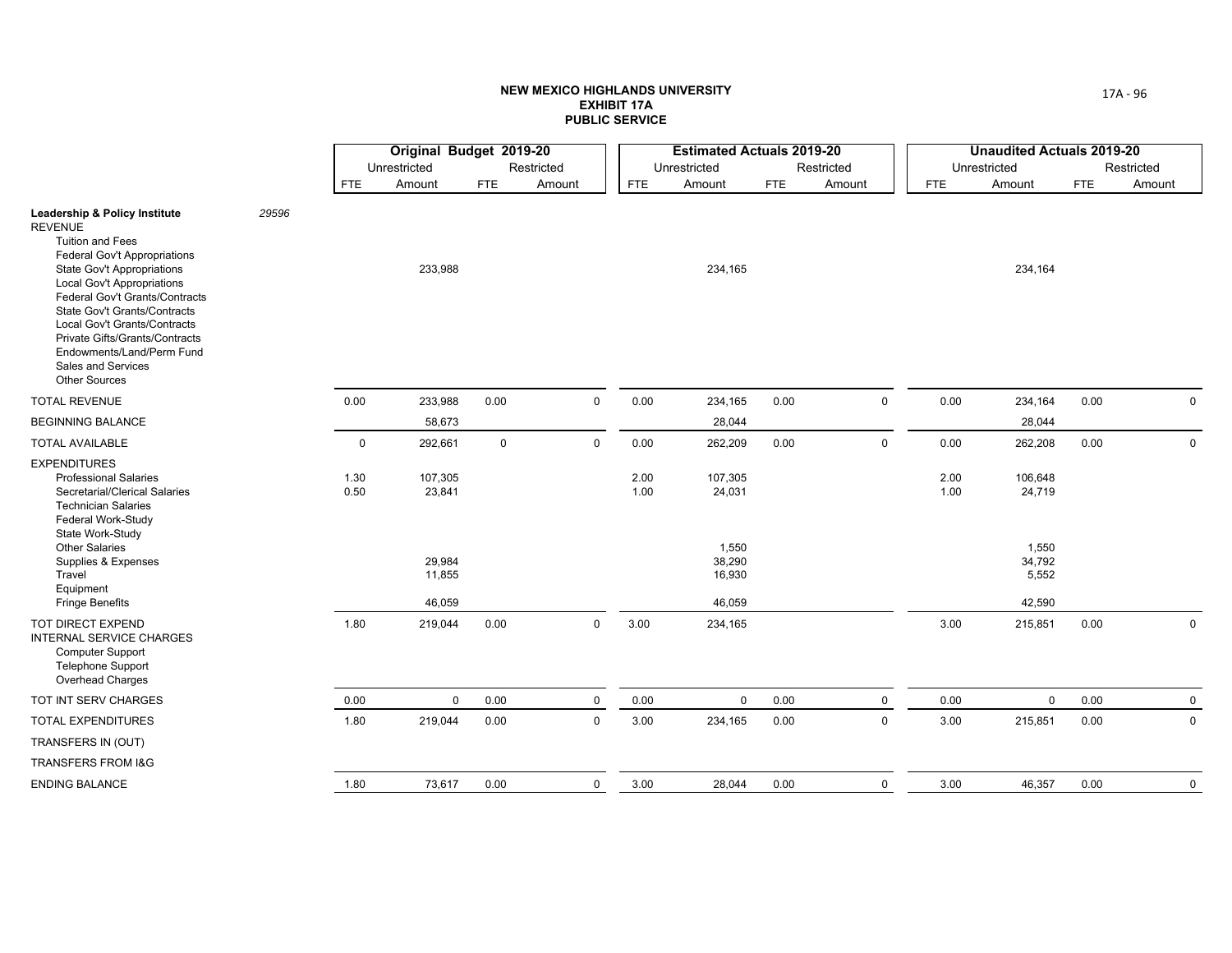|                                                                                                                                                                                                                                                                                                                                                                                                |       |             | Original Budget 2019-20 |             |              |            | <b>Estimated Actuals 2019-20</b> |      |             |            | <b>Unaudited Actuals 2019-20</b> |            |              |
|------------------------------------------------------------------------------------------------------------------------------------------------------------------------------------------------------------------------------------------------------------------------------------------------------------------------------------------------------------------------------------------------|-------|-------------|-------------------------|-------------|--------------|------------|----------------------------------|------|-------------|------------|----------------------------------|------------|--------------|
|                                                                                                                                                                                                                                                                                                                                                                                                |       |             | Unrestricted            |             | Restricted   |            | Unrestricted                     |      | Restricted  |            | Unrestricted                     |            | Restricted   |
|                                                                                                                                                                                                                                                                                                                                                                                                |       | <b>FTE</b>  | Amount                  | <b>FTE</b>  | Amount       | <b>FTE</b> | Amount                           | FTE  | Amount      | <b>FTE</b> | Amount                           | <b>FTE</b> | Amount       |
| Ben Lujan Institute 2012<br><b>REVENUE</b><br>Tuition and Fees<br><b>Federal Gov't Appropriations</b><br><b>State Gov't Appropriations</b><br>Local Gov't Appropriations<br>Federal Gov't Grants/Contracts<br><b>State Gov't Grants/Contracts</b><br>Local Gov't Grants/Contracts<br>Private Gifts/Grants/Contracts<br>Endowments/Land/Perm Fund<br>Sales and Services<br><b>Other Sources</b> | 29604 |             |                         |             |              |            |                                  |      |             |            |                                  |            |              |
| <b>TOTAL REVENUE</b>                                                                                                                                                                                                                                                                                                                                                                           |       | 0.00        | $\mathsf 0$             | 0.00        | $\mathbf 0$  | 0.00       | $\mathbf 0$                      | 0.00 | $\mathsf 0$ | 0.00       | $\mathbf 0$                      | 0.00       | $\mathbf 0$  |
| <b>BEGINNING BALANCE</b>                                                                                                                                                                                                                                                                                                                                                                       |       |             | 14,675                  |             |              |            | 14,675                           |      |             |            | 14,675                           |            |              |
| <b>TOTAL AVAILABLE</b>                                                                                                                                                                                                                                                                                                                                                                         |       | $\mathbf 0$ | 14,675                  | $\mathbf 0$ | $\mathbf 0$  | 0.00       | 14,675                           | 0.00 | $\mathsf 0$ | 0.00       | 14,675                           | 0.00       | $\mathbf 0$  |
| <b>EXPENDITURES</b><br><b>Professional Salaries</b><br>Secretarial/Clerical Salaries<br><b>Technician Salaries</b><br>Federal Work-Study<br>State Work-Study<br><b>Other Salaries</b><br>Supplies & Expenses<br>Travel<br>Equipment<br>Fringe Benefits                                                                                                                                         |       |             |                         |             |              |            |                                  |      |             |            |                                  |            |              |
| TOT DIRECT EXPEND<br>INTERNAL SERVICE CHARGES<br><b>Computer Support</b><br><b>Telephone Support</b><br>Overhead Charges                                                                                                                                                                                                                                                                       |       | 0.00        | $\mathbf 0$             | 0.00        | $\mathsf{O}$ | 0.00       | $\mathbf 0$                      | 0.00 | $\mathsf 0$ | 0.00       | $\mathsf{O}$                     | 0.00       | $\mathsf{O}$ |
| TOT INT SERV CHARGES                                                                                                                                                                                                                                                                                                                                                                           |       | 0.00        | $\mathbf 0$             | 0.00        | $\mathsf{O}$ | 0.00       | $\mathbf 0$                      | 0.00 | $\mathbf 0$ | 0.00       | $\mathsf{O}$                     | 0.00       | $\mathbf 0$  |
| <b>TOTAL EXPENDITURES</b>                                                                                                                                                                                                                                                                                                                                                                      |       | 0.00        | $\mathsf 0$             | 0.00        | $\mathbf 0$  | 0.00       | $\mathbf 0$                      | 0.00 | $\mathsf 0$ | 0.00       | $\mathbf 0$                      | 0.00       | $\mathbf 0$  |
| TRANSFERS IN (OUT)                                                                                                                                                                                                                                                                                                                                                                             |       |             |                         |             |              |            |                                  |      |             |            |                                  |            |              |
| <b>TRANSFERS FROM I&amp;G</b>                                                                                                                                                                                                                                                                                                                                                                  |       |             |                         |             |              |            |                                  |      |             |            |                                  |            |              |
| <b>ENDING BALANCE</b>                                                                                                                                                                                                                                                                                                                                                                          |       | 0.00        | 14,675                  | 0.00        | $\mathbf 0$  | 0.00       | 14,675                           | 0.00 | $\mathbf 0$ | 0.00       | 14,675                           | 0.00       | $\mathbf 0$  |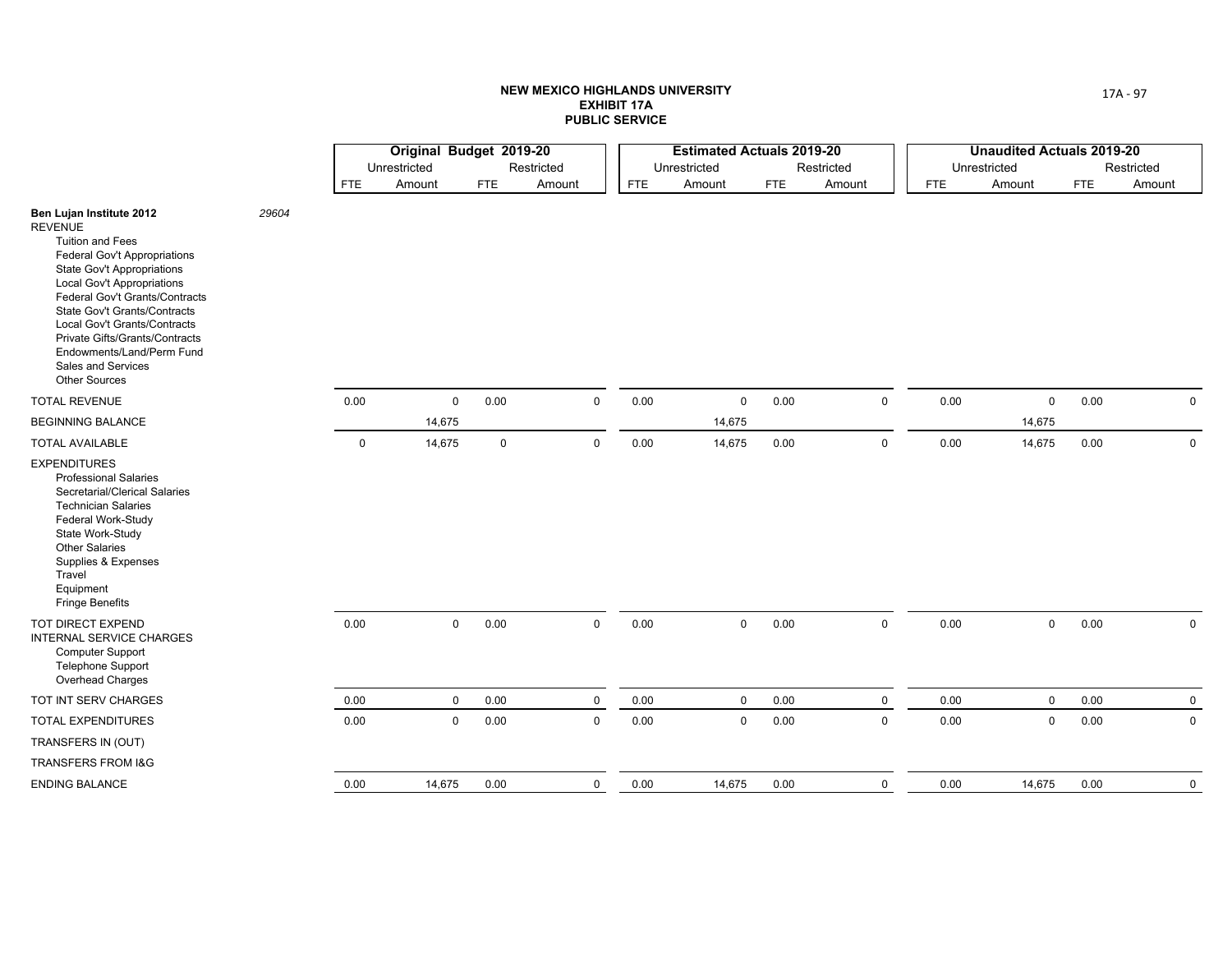|                                                                                                                                                                                                                                                                                                                                                                                                 |       |             | Original Budget 2019-20 |                      |             |                     |            | <b>Estimated Actuals 2019-20</b> |            |            |             |              | <b>Unaudited Actuals 2019-20</b> |            |              |
|-------------------------------------------------------------------------------------------------------------------------------------------------------------------------------------------------------------------------------------------------------------------------------------------------------------------------------------------------------------------------------------------------|-------|-------------|-------------------------|----------------------|-------------|---------------------|------------|----------------------------------|------------|------------|-------------|--------------|----------------------------------|------------|--------------|
|                                                                                                                                                                                                                                                                                                                                                                                                 |       |             | Unrestricted            |                      | Restricted  |                     |            | Unrestricted                     |            | Restricted |             | Unrestricted |                                  |            | Restricted   |
|                                                                                                                                                                                                                                                                                                                                                                                                 |       | <b>FTE</b>  | Amount                  | <b>FTE</b>           | Amount      |                     | <b>FTE</b> | Amount                           | <b>FTE</b> | Amount     |             | <b>FTE</b>   | Amount                           | <b>FTE</b> | Amount       |
| <b>Organization 23369</b><br><b>REVENUE</b><br><b>Tuition and Fees</b><br>Federal Gov't Appropriations<br><b>State Gov't Appropriations</b><br><b>Local Gov't Appropriations</b><br>Federal Gov't Grants/Contracts<br>State Gov't Grants/Contracts<br>Local Gov't Grants/Contracts<br>Private Gifts/Grants/Contracts<br>Endowments/Land/Perm Fund<br>Sales and Services<br><b>Other Sources</b> | 23369 |             |                         |                      |             |                     |            |                                  |            |            |             |              |                                  |            |              |
| <b>TOTAL REVENUE</b>                                                                                                                                                                                                                                                                                                                                                                            |       | 0.00        |                         | $\mathsf{O}$<br>0.00 |             | $\mathbf 0$         | 0.00       | $\mathbf 0$                      | 0.00       |            | $\mathbf 0$ | 0.00         | $\mathbf 0$                      | 0.00       | $\mathbf 0$  |
| <b>BEGINNING BALANCE</b>                                                                                                                                                                                                                                                                                                                                                                        |       |             |                         | $\mathbf 0$          |             |                     |            | 0                                |            |            |             |              | $\mathbf 0$                      |            |              |
| <b>TOTAL AVAILABLE</b>                                                                                                                                                                                                                                                                                                                                                                          |       | $\mathbf 0$ |                         | $\mathbf 0$          | $\mathsf 0$ | $\mathbf 0$         | 0.00       | $\mathbf 0$                      | 0.00       |            | $\mathbf 0$ | 0.00         | $\mathsf 0$                      | 0.00       | $\mathsf 0$  |
| <b>EXPENDITURES</b><br><b>Professional Salaries</b><br>Secretarial/Clerical Salaries<br><b>Technician Salaries</b><br>Federal Work-Study<br>State Work-Study<br><b>Other Salaries</b><br>Supplies & Expenses<br>Travel<br>Equipment<br><b>Fringe Benefits</b>                                                                                                                                   |       |             |                         |                      |             |                     |            |                                  |            |            |             |              |                                  |            |              |
| TOT DIRECT EXPEND<br>INTERNAL SERVICE CHARGES<br><b>Computer Support</b><br><b>Telephone Support</b><br>Overhead Charges                                                                                                                                                                                                                                                                        |       | 0.00        |                         | $\mathbf 0$<br>0.00  |             | $\mathsf{O}\xspace$ | 0.00       | 0                                | 0.00       |            | 0           | 0.00         | $\mathsf{O}\xspace$              | 0.00       | $\mathsf{O}$ |
| TOT INT SERV CHARGES                                                                                                                                                                                                                                                                                                                                                                            |       | 0.00        |                         | $\mathbf 0$<br>0.00  |             | $\mathbf 0$         | 0.00       | $\mathbf 0$                      | 0.00       |            | $\mathbf 0$ | 0.00         | $\mathbf 0$                      | 0.00       | $\mathbf 0$  |
| TOTAL EXPENDITURES                                                                                                                                                                                                                                                                                                                                                                              |       | $0.00\,$    |                         | 0<br>0.00            |             | $\mathsf 0$         | 0.00       | $\mathbf 0$                      | 0.00       |            | $\mathbf 0$ | 0.00         | $\mathbf 0$                      | 0.00       | $\mathsf 0$  |
| TRANSFERS IN (OUT)                                                                                                                                                                                                                                                                                                                                                                              |       |             |                         |                      |             |                     |            |                                  |            |            |             |              |                                  |            |              |
| <b>TRANSFERS FROM I&amp;G</b>                                                                                                                                                                                                                                                                                                                                                                   |       |             |                         |                      |             |                     |            |                                  |            |            |             |              |                                  |            |              |
| <b>ENDING BALANCE</b>                                                                                                                                                                                                                                                                                                                                                                           |       | 0.00        |                         | $\mathsf{O}$<br>0.00 |             | $\mathbf 0$         | 0.00       | 0                                | 0.00       |            | $\mathbf 0$ | 0.00         | $\mathsf 0$                      | 0.00       | $\mathbf 0$  |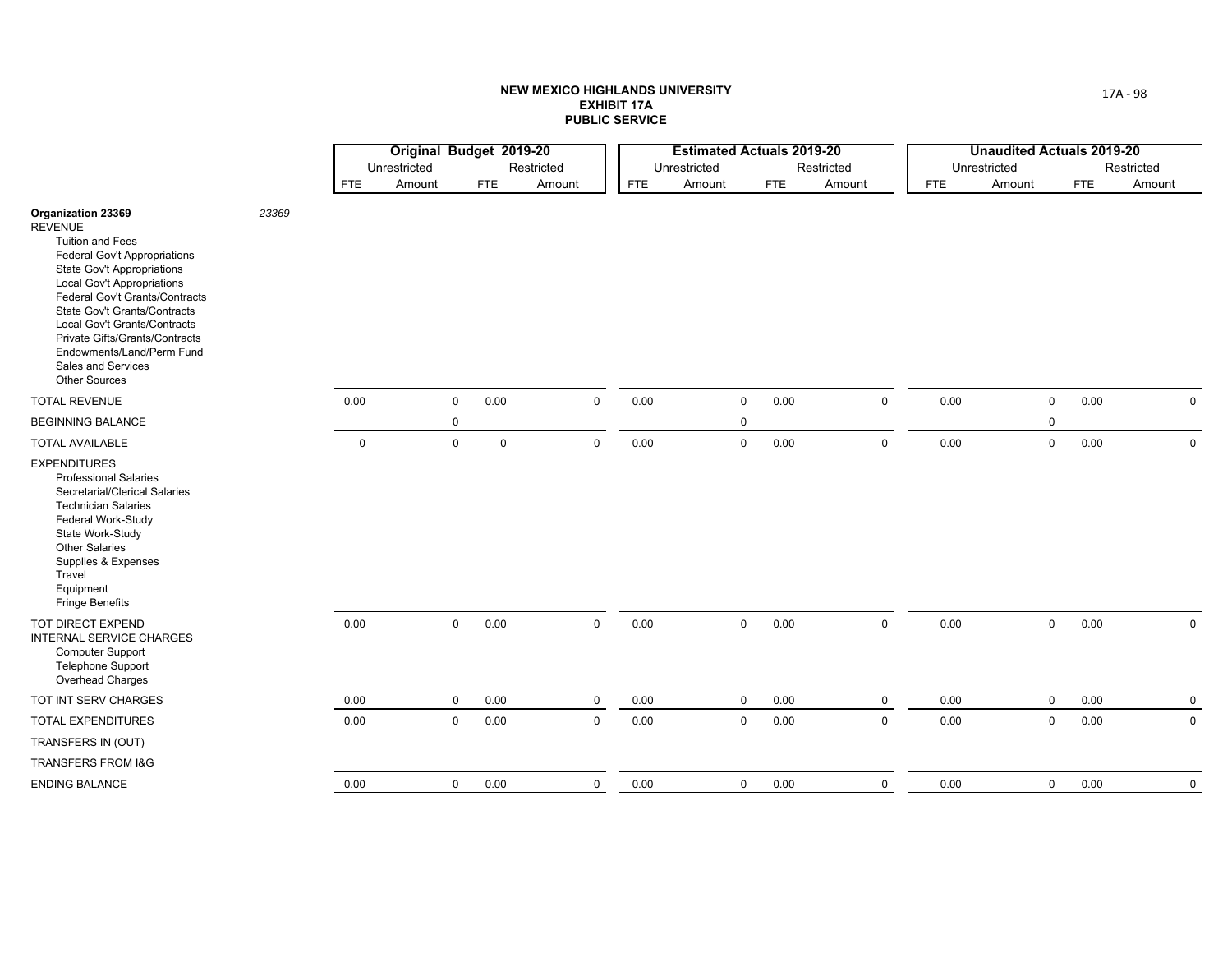|                                                                                                                                                                                                                                                                                                                                                                                                         |       |             | Original Budget 2019-20 |             |             |            | <b>Estimated Actuals 2019-20</b> |      |             |            | <b>Unaudited Actuals 2019-20</b> |            |              |
|---------------------------------------------------------------------------------------------------------------------------------------------------------------------------------------------------------------------------------------------------------------------------------------------------------------------------------------------------------------------------------------------------------|-------|-------------|-------------------------|-------------|-------------|------------|----------------------------------|------|-------------|------------|----------------------------------|------------|--------------|
|                                                                                                                                                                                                                                                                                                                                                                                                         |       |             | Unrestricted            |             | Restricted  |            | Unrestricted                     |      | Restricted  |            | Unrestricted                     |            | Restricted   |
|                                                                                                                                                                                                                                                                                                                                                                                                         |       | <b>FTE</b>  | Amount                  | <b>FTE</b>  | Amount      | <b>FTE</b> | Amount                           | FTE  | Amount      | <b>FTE</b> | Amount                           | <b>FTE</b> | Amount       |
| <b>Nursing Enhancement</b><br><b>REVENUE</b><br><b>Tuition and Fees</b><br>Federal Gov't Appropriations<br><b>State Gov't Appropriations</b><br><b>Local Gov't Appropriations</b><br>Federal Gov't Grants/Contracts<br>State Gov't Grants/Contracts<br>Local Gov't Grants/Contracts<br><b>Private Gifts/Grants/Contracts</b><br>Endowments/Land/Perm Fund<br>Sales and Services<br><b>Other Sources</b> | 29603 |             | 212,400                 |             |             |            | 212,500                          |      |             |            | 212,500                          |            |              |
| <b>TOTAL REVENUE</b>                                                                                                                                                                                                                                                                                                                                                                                    |       | 0.00        | 212,400                 | 0.00        | $\mathsf 0$ | 0.00       | 212,500                          | 0.00 | $\mathsf 0$ | 0.00       | 212,500                          | 0.00       | $\mathbf 0$  |
| <b>BEGINNING BALANCE</b>                                                                                                                                                                                                                                                                                                                                                                                |       |             | 30,659                  |             | $\mathbf 0$ |            | 89,217                           |      |             |            | 89,217                           |            | $\mathbf 0$  |
| <b>TOTAL AVAILABLE</b>                                                                                                                                                                                                                                                                                                                                                                                  |       | $\mathbf 0$ | 243,059                 | $\mathbf 0$ | $\mathbf 0$ | 0.00       | 301,717                          | 0.00 | $\mathbf 0$ | 0.00       | 301,717                          | 0.00       | $\mathbf 0$  |
| <b>EXPENDITURES</b><br><b>Professional Salaries</b><br>Secretarial/Clerical Salaries<br><b>Technician Salaries</b><br>Federal Work-Study<br>State Work-Study                                                                                                                                                                                                                                            |       | 0.90        | 198,768                 |             |             | 1.00       | 27,583                           |      |             | 1.00       | 28,050                           |            |              |
| <b>Other Salaries</b><br>Supplies & Expenses<br>Travel<br>Equipment                                                                                                                                                                                                                                                                                                                                     |       |             | 3,945                   |             |             |            | 1,080<br>3,945<br>170,205        |      |             |            | 1,080                            |            |              |
| <b>Fringe Benefits</b>                                                                                                                                                                                                                                                                                                                                                                                  |       |             | 9,687                   |             |             |            | 9,687                            |      |             |            | 6,844                            |            |              |
| <b>TOT DIRECT EXPEND</b><br><b>INTERNAL SERVICE CHARGES</b><br><b>Computer Support</b><br><b>Telephone Support</b><br>Overhead Charges                                                                                                                                                                                                                                                                  |       | 0.90        | 212,400                 | 0.00        | $\mathbf 0$ | 1.00       | 212,500                          |      |             | 1.00       | 35,974                           | 0.00       | $\mathsf{O}$ |
| TOT INT SERV CHARGES                                                                                                                                                                                                                                                                                                                                                                                    |       | 0.00        | $\mathbf 0$             | 0.00        | $\mathbf 0$ | 0.00       | $\mathbf 0$                      | 0.00 | $\mathbf 0$ | 0.00       | $\mathbf 0$                      | 0.00       | $\mathbf 0$  |
| TOTAL EXPENDITURES                                                                                                                                                                                                                                                                                                                                                                                      |       | 0.90        | 212,400                 | 0.00        | $\mathsf 0$ | 1.00       | 212,500                          | 0.00 | $\mathsf 0$ | 1.00       | 35,974                           | 0.00       | $\mathbf 0$  |
| TRANSFERS IN (OUT)                                                                                                                                                                                                                                                                                                                                                                                      |       |             |                         |             |             |            |                                  |      |             |            |                                  |            |              |
| <b>TRANSFERS FROM I&amp;G</b>                                                                                                                                                                                                                                                                                                                                                                           |       |             |                         |             |             |            |                                  |      |             |            |                                  |            |              |
| <b>ENDING BALANCE</b>                                                                                                                                                                                                                                                                                                                                                                                   |       | 0.90        | 30,659                  | 0.00        | 0           | 1.00       | 89,217                           | 0.00 | $\mathbf 0$ | 1.00       | 265,743                          | 0.00       | $\mathbf 0$  |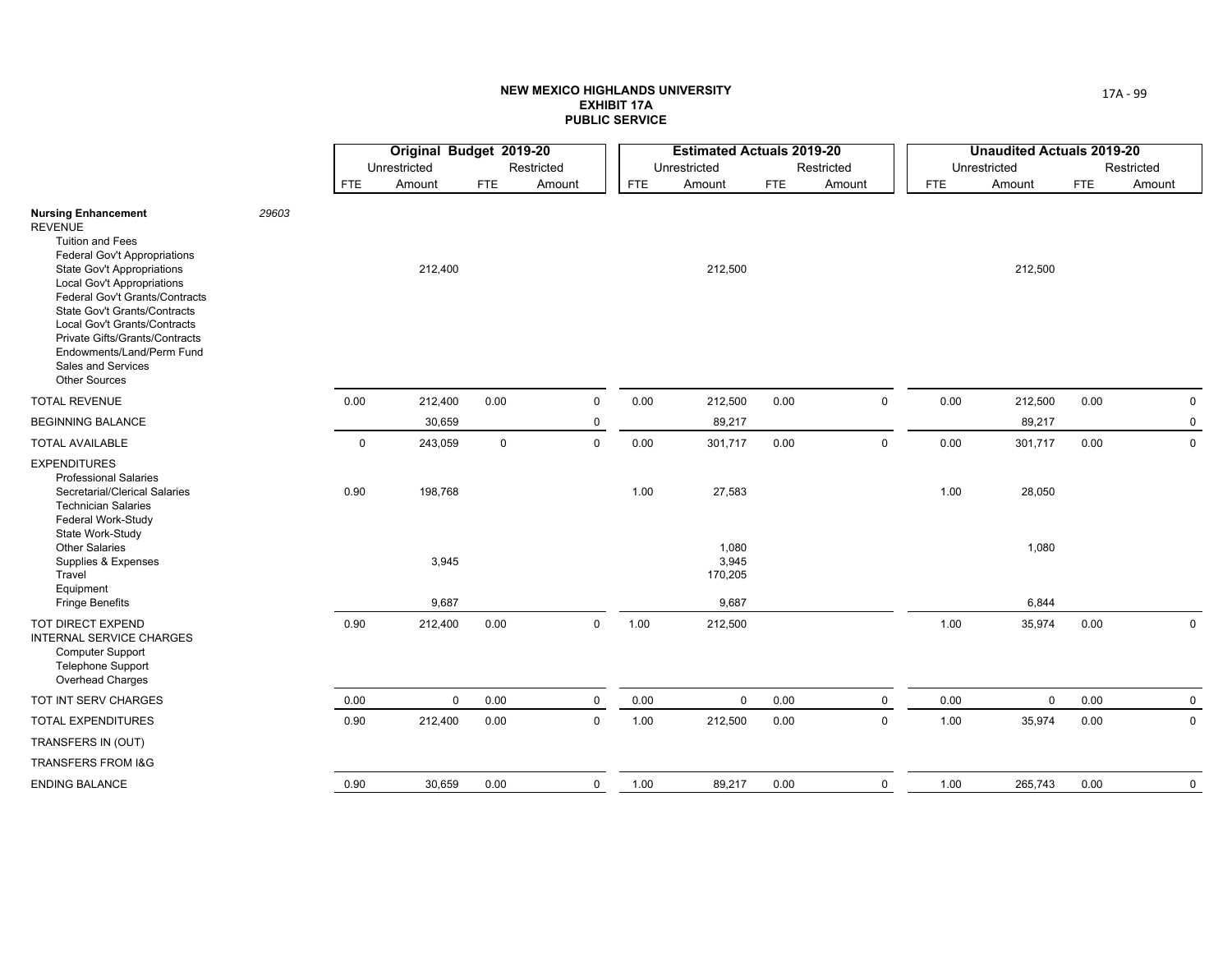<u>and the state</u>

|                                                                                                                                                                                                                                                                                                                                                                                                                                         |       |             | Original Budget 2019-20 |             |              |            | <b>Estimated Actuals 2019-20</b>              |            |             |            | <b>Unaudited Actuals 2019-20</b>            |            |             |
|-----------------------------------------------------------------------------------------------------------------------------------------------------------------------------------------------------------------------------------------------------------------------------------------------------------------------------------------------------------------------------------------------------------------------------------------|-------|-------------|-------------------------|-------------|--------------|------------|-----------------------------------------------|------------|-------------|------------|---------------------------------------------|------------|-------------|
|                                                                                                                                                                                                                                                                                                                                                                                                                                         |       |             | Unrestricted            |             | Restricted   |            | Unrestricted                                  |            | Restricted  |            | Unrestricted                                |            | Restricted  |
|                                                                                                                                                                                                                                                                                                                                                                                                                                         |       | <b>FTE</b>  | Amount                  | FTE         | Amount       | <b>FTE</b> | Amount                                        | <b>FTE</b> | Amount      | <b>FTE</b> | Amount                                      | <b>FTE</b> | Amount      |
| <b>Native American Social Work Institute</b><br><b>REVENUE</b><br><b>Tuition and Fees</b><br><b>Federal Gov't Appropriations</b><br><b>State Gov't Appropriations</b><br><b>Local Gov't Appropriations</b><br><b>Federal Gov't Grants/Contracts</b><br><b>State Gov't Grants/Contracts</b><br><b>Local Gov't Grants/Contracts</b><br>Private Gifts/Grants/Contracts<br>Endowments/Land/Perm Fund<br>Sales and Services<br>Other Sources | 29606 |             | 205,000                 |             |              |            | 205,000                                       |            |             |            | 205,000                                     |            |             |
| <b>TOTAL REVENUE</b>                                                                                                                                                                                                                                                                                                                                                                                                                    |       | 0.00        | 205,000                 | 0.00        | $\mathbf 0$  | 0.00       | 205,000                                       | 0.00       | $\mathsf 0$ | 0.00       | 205,000                                     | 0.00       | $\pmb{0}$   |
| <b>BEGINNING BALANCE</b>                                                                                                                                                                                                                                                                                                                                                                                                                |       |             | $\mathbf 0$             |             |              |            | $\mathbf 0$                                   |            |             |            | 0                                           |            |             |
| <b>TOTAL AVAILABLE</b>                                                                                                                                                                                                                                                                                                                                                                                                                  |       | $\mathbf 0$ | 205,000                 | $\mathbf 0$ | $\mathsf{O}$ | 0.00       | 205,000                                       | 0.00       | $\mathbf 0$ | 0.00       | 205,000                                     | 0.00       | $\mathbf 0$ |
| <b>EXPENDITURES</b><br><b>Professional Salaries</b><br>Secretarial/Clerical Salaries<br><b>Technician Salaries</b><br>Federal Work-Study<br>State Work-Study                                                                                                                                                                                                                                                                            |       |             |                         |             |              |            | 45,400<br>3,818                               |            |             |            |                                             |            |             |
| <b>Other Salaries</b><br>Supplies & Expenses<br>Travel<br>Equipment<br><b>Fringe Benefits</b>                                                                                                                                                                                                                                                                                                                                           |       |             |                         |             |              | 2.00       | 6,755<br>102,605<br>15,505<br>1,454<br>29,463 |            |             | 2.00       | 14,740<br>99,792<br>1,290<br>1,454<br>1,138 |            |             |
| <b>TOT DIRECT EXPEND</b><br><b>INTERNAL SERVICE CHARGES</b><br><b>Computer Support</b><br>Telephone Support<br>Overhead Charges                                                                                                                                                                                                                                                                                                         |       | 0.00        | $\mathbf 0$             | 0.00        | $\mathsf{O}$ | 2.00       | 205,000                                       |            |             | 2.00       | 118,415                                     | 0.00       | $\mathbf 0$ |
| TOT INT SERV CHARGES                                                                                                                                                                                                                                                                                                                                                                                                                    |       | 0.00        | $\mathbf 0$             | 0.00        | $\mathbf 0$  | 0.00       | $\mathbf 0$                                   | 0.00       | $\mathbf 0$ | 0.00       | $\mathbf 0$                                 | 0.00       | $\mathbf 0$ |
| <b>TOTAL EXPENDITURES</b>                                                                                                                                                                                                                                                                                                                                                                                                               |       | 0.00        | $\mathbf 0$             | 0.00        | $\mathbf 0$  | 2.00       | 205,000                                       | 0.00       | $\mathbf 0$ | 2.00       | 118,415                                     | 0.00       | $\mathsf 0$ |
| TRANSFERS IN (OUT)                                                                                                                                                                                                                                                                                                                                                                                                                      |       |             |                         |             |              |            |                                               |            |             |            |                                             |            |             |
| TRANSFERS FROM I&G                                                                                                                                                                                                                                                                                                                                                                                                                      |       |             |                         |             |              |            |                                               |            |             |            |                                             |            |             |
| <b>ENDING BALANCE</b>                                                                                                                                                                                                                                                                                                                                                                                                                   |       | 0.00        | 205,000                 | 0.00        | $\mathbf 0$  | 2.00       | (0)                                           | 0.00       | $\mathbf 0$ | 2.00       | 86,585                                      | 0.00       | $\mathbf 0$ |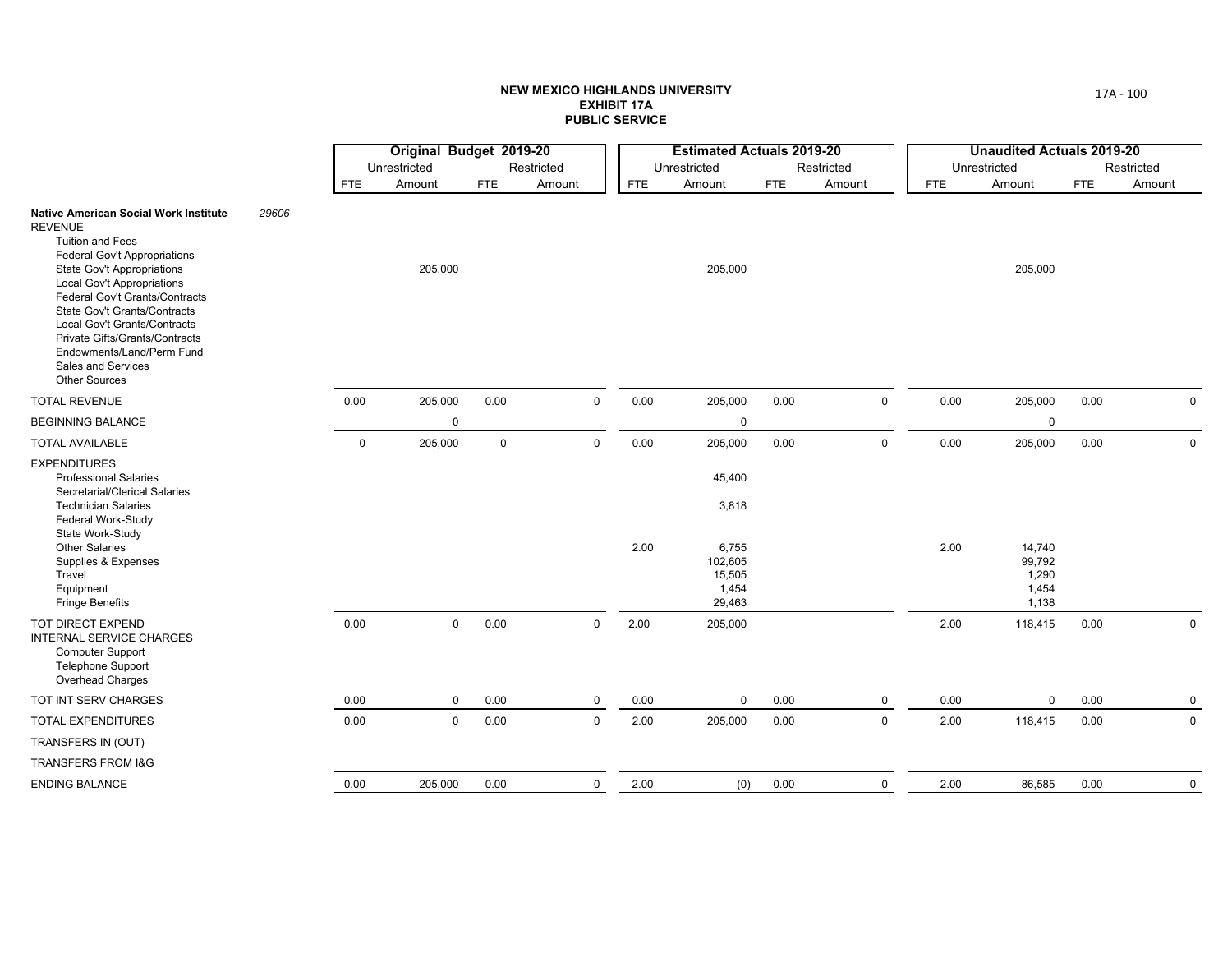|                                                                                                                                                                                                                                                                                                                                                                                                                                       |             | Original Budget 2019-20 |             |             |              | <b>Estimated Actuals 2019-20</b> |            |             |            | <b>Unaudited Actuals 2019-20</b> |      |              |
|---------------------------------------------------------------------------------------------------------------------------------------------------------------------------------------------------------------------------------------------------------------------------------------------------------------------------------------------------------------------------------------------------------------------------------------|-------------|-------------------------|-------------|-------------|--------------|----------------------------------|------------|-------------|------------|----------------------------------|------|--------------|
|                                                                                                                                                                                                                                                                                                                                                                                                                                       |             | Unrestricted            |             | Restricted  | Unrestricted |                                  |            | Restricted  |            | Unrestricted                     |      | Restricted   |
|                                                                                                                                                                                                                                                                                                                                                                                                                                       | <b>FTE</b>  | Amount                  | <b>FTE</b>  | Amount      | <b>FTE</b>   | Amount                           | <b>FTE</b> | Amount      | <b>FTE</b> | Amount                           | FTE  | Amount       |
| <b>Center for Prof Dev &amp; Career Readiness</b><br><b>REVENUE</b><br><b>Tuition and Fees</b><br><b>Federal Gov't Appropriations</b><br><b>State Gov't Appropriations</b><br><b>Local Gov't Appropriations</b><br>Federal Gov't Grants/Contracts<br><b>State Gov't Grants/Contracts</b><br>Local Gov't Grants/Contracts<br>Private Gifts/Grants/Contracts<br>Endowments/Land/Perm Fund<br>Sales and Services<br><b>Other Sources</b> |             |                         |             |             |              |                                  |            |             |            |                                  |      |              |
| <b>TOTAL REVENUE</b>                                                                                                                                                                                                                                                                                                                                                                                                                  | 0.00        | 205,000                 | 0.00        | $\mathbf 0$ | 0.00         | $\mathbf 0$                      | 0.00       | $\mathbf 0$ | 0.00       | 0                                | 0.00 | $\mathbf 0$  |
| <b>BEGINNING BALANCE</b>                                                                                                                                                                                                                                                                                                                                                                                                              |             | $\mathbf 0$             |             |             |              | $\mathbf 0$                      |            |             |            | 0                                |      |              |
| <b>TOTAL AVAILABLE</b>                                                                                                                                                                                                                                                                                                                                                                                                                | $\mathbf 0$ | 205,000                 | $\mathbf 0$ | $\mathsf 0$ | 0.00         | $\mathbf 0$                      | 0.00       | $\mathsf 0$ | $0.00\,$   | $\mathbf 0$                      | 0.00 | $\mathbf 0$  |
| <b>EXPENDITURES</b><br><b>Professional Salaries</b><br>Secretarial/Clerical Salaries<br><b>Technician Salaries</b><br>Federal Work-Study<br>State Work-Study<br>Other Salaries<br>Supplies & Expenses<br>Travel<br>Equipment<br>Fringe Benefits                                                                                                                                                                                       |             |                         |             |             |              |                                  |            |             |            |                                  |      |              |
| TOT DIRECT EXPEND<br>INTERNAL SERVICE CHARGES<br><b>Computer Support</b><br><b>Telephone Support</b><br>Overhead Charges                                                                                                                                                                                                                                                                                                              | 0.00        | $\mathbf 0$             | 0.00        | $\mathbf 0$ | $\mathbf 0$  | $\mathbf 0$                      |            |             | 0.00       | 0                                | 0.00 | $\mathsf{O}$ |
| TOT INT SERV CHARGES                                                                                                                                                                                                                                                                                                                                                                                                                  | 0.00        | $\mathbf 0$             | 0.00        | $\mathbf 0$ | 0.00         | $\mathbf 0$                      | 0.00       | $\mathbf 0$ | 0.00       | $\mathsf{O}$                     | 0.00 | $\mathbf 0$  |
| TOTAL EXPENDITURES                                                                                                                                                                                                                                                                                                                                                                                                                    | 0.00        | $\mathbf 0$             | 0.00        | $\mathbf 0$ | 0.00         | $\pmb{0}$                        | 0.00       | $\mathbf 0$ | 0.00       | 0                                | 0.00 | $\mathbf 0$  |
| TRANSFERS IN (OUT)                                                                                                                                                                                                                                                                                                                                                                                                                    |             |                         |             |             |              |                                  |            |             |            |                                  |      |              |
| <b>TRANSFERS FROM I&amp;G</b>                                                                                                                                                                                                                                                                                                                                                                                                         |             |                         |             |             |              |                                  |            |             |            |                                  |      |              |
| <b>ENDING BALANCE</b>                                                                                                                                                                                                                                                                                                                                                                                                                 | 0.00        | 205,000                 | 0.00        | $\mathbf 0$ | 0.00         | $\mathbf 0$                      | 0.00       | $\mathbf 0$ | 0.00       | 0                                | 0.00 | 0            |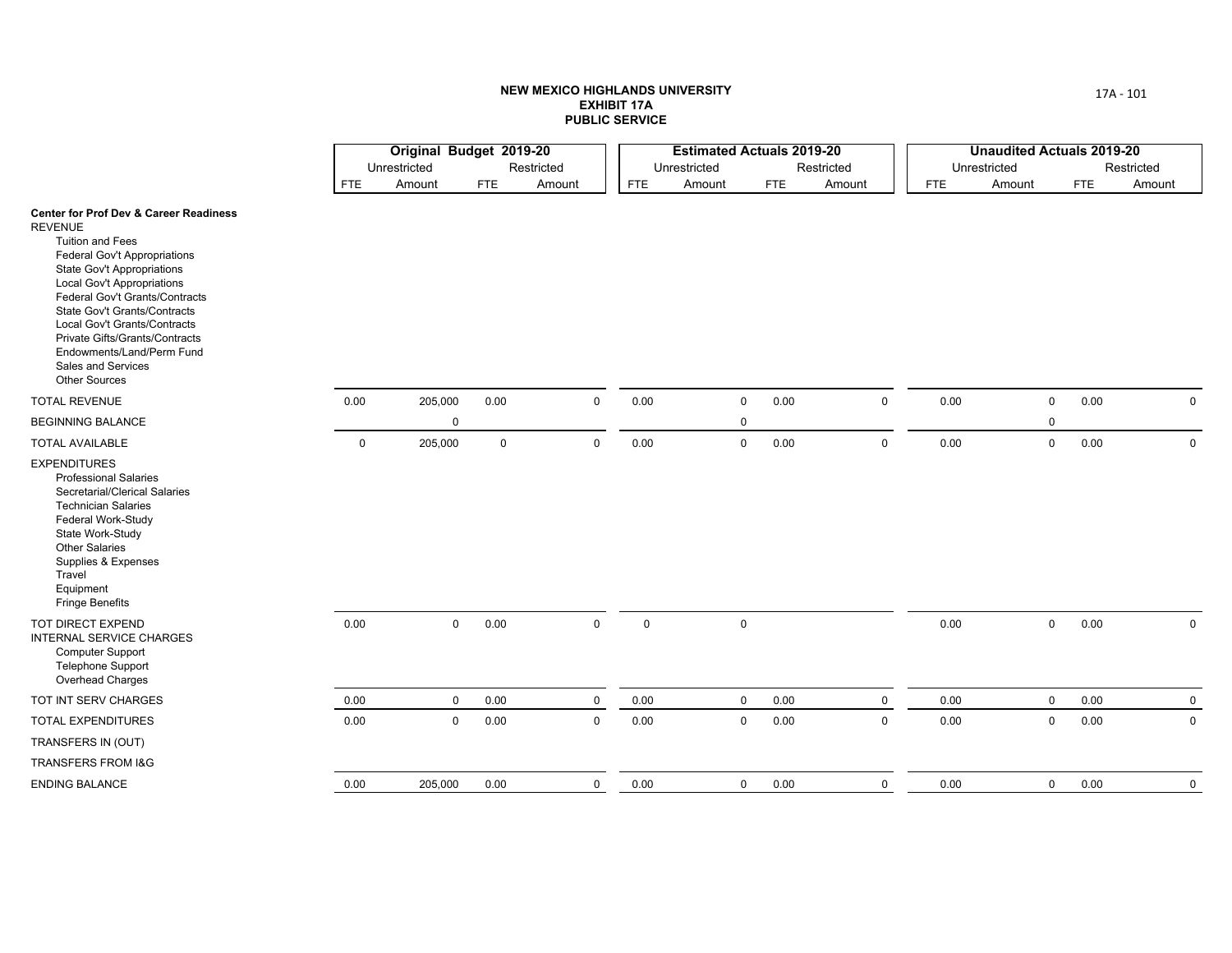|                                                                                                                                                                                                                                                                                                                                                                                                                     |             | Original Budget 2019-20 |             |                     |              | <b>Estimated Actuals 2019-20</b> |            |             |            | <b>Unaudited Actuals 2019-20</b> |            |             |
|---------------------------------------------------------------------------------------------------------------------------------------------------------------------------------------------------------------------------------------------------------------------------------------------------------------------------------------------------------------------------------------------------------------------|-------------|-------------------------|-------------|---------------------|--------------|----------------------------------|------------|-------------|------------|----------------------------------|------------|-------------|
|                                                                                                                                                                                                                                                                                                                                                                                                                     |             | Unrestricted            |             | Restricted          | Unrestricted |                                  |            | Restricted  |            | Unrestricted                     |            | Restricted  |
|                                                                                                                                                                                                                                                                                                                                                                                                                     | <b>FTE</b>  | Amount                  | <b>FTE</b>  | Amount              | <b>FTE</b>   | Amount                           | <b>FTE</b> | Amount      | <b>FTE</b> | Amount                           | <b>FTE</b> | Amount      |
| <b>Doctor of Nurse Practice</b><br><b>REVENUE</b><br><b>Tuition and Fees</b><br><b>Federal Gov't Appropriations</b><br><b>State Gov't Appropriations</b><br><b>Local Gov't Appropriations</b><br>Federal Gov't Grants/Contracts<br><b>State Gov't Grants/Contracts</b><br>Local Gov't Grants/Contracts<br><b>Private Gifts/Grants/Contracts</b><br>Endowments/Land/Perm Fund<br>Sales and Services<br>Other Sources |             |                         |             |                     |              |                                  |            |             |            |                                  |            |             |
| <b>TOTAL REVENUE</b>                                                                                                                                                                                                                                                                                                                                                                                                | 0.00        | 205,000                 | 0.00        | $\mathsf{O}\xspace$ | 0.00         | $\mathbf 0$                      | 0.00       | $\mathsf 0$ | 0.00       | $\mathsf 0$                      | 0.00       | $\mathbf 0$ |
| BEGINNING BALANCE                                                                                                                                                                                                                                                                                                                                                                                                   |             | $\Omega$                |             |                     |              | $\mathbf 0$                      |            |             |            | $\mathbf 0$                      |            |             |
| <b>TOTAL AVAILABLE</b>                                                                                                                                                                                                                                                                                                                                                                                              | $\mathbf 0$ | 205,000                 | $\mathsf 0$ | 0                   | 0.00         | $\mathsf 0$                      | 0.00       | $\mathsf 0$ | 0.00       | $\mathsf 0$                      | $0.00\,$   | $\mathsf 0$ |
| <b>EXPENDITURES</b><br><b>Professional Salaries</b><br>Secretarial/Clerical Salaries<br><b>Technician Salaries</b><br>Federal Work-Study<br>State Work-Study<br><b>Other Salaries</b><br>Supplies & Expenses<br>Travel<br>Equipment<br><b>Fringe Benefits</b>                                                                                                                                                       |             |                         |             |                     |              |                                  |            |             |            |                                  |            |             |
| TOT DIRECT EXPEND<br><b>INTERNAL SERVICE CHARGES</b><br><b>Computer Support</b><br>Telephone Support<br>Overhead Charges                                                                                                                                                                                                                                                                                            | $0.00\,$    | $\mathbf 0$             | 0.00        | $\mathsf 0$         | $\mathsf 0$  | $\mathsf 0$                      |            |             | 0.00       | $\mathbf 0$                      | 0.00       | $\mathbf 0$ |
| TOT INT SERV CHARGES                                                                                                                                                                                                                                                                                                                                                                                                | 0.00        | $\mathbf{0}$            | 0.00        | $\mathbf 0$         | 0.00         | $\mathbf 0$                      | 0.00       | $\mathbf 0$ | 0.00       | $\mathbf 0$                      | 0.00       | $\mathbf 0$ |
| TOTAL EXPENDITURES                                                                                                                                                                                                                                                                                                                                                                                                  | 0.00        | $\mathsf{O}$            | 0.00        | 0                   | 0.00         | $\pmb{0}$                        | 0.00       | $\mathsf 0$ | 0.00       | $\mathsf 0$                      | 0.00       | $\mathbf 0$ |
| TRANSFERS IN (OUT)                                                                                                                                                                                                                                                                                                                                                                                                  |             |                         |             |                     |              |                                  |            |             |            |                                  |            |             |
| TRANSFERS FROM 1&G                                                                                                                                                                                                                                                                                                                                                                                                  |             |                         |             |                     |              |                                  |            |             |            |                                  |            |             |
| <b>ENDING BALANCE</b>                                                                                                                                                                                                                                                                                                                                                                                               | 0.00        | 205,000                 | 0.00        | 0                   | 0.00         | $\mathbf 0$                      | 0.00       | $\mathbf 0$ | 0.00       | $\mathbf 0$                      | 0.00       | $\mathbf 0$ |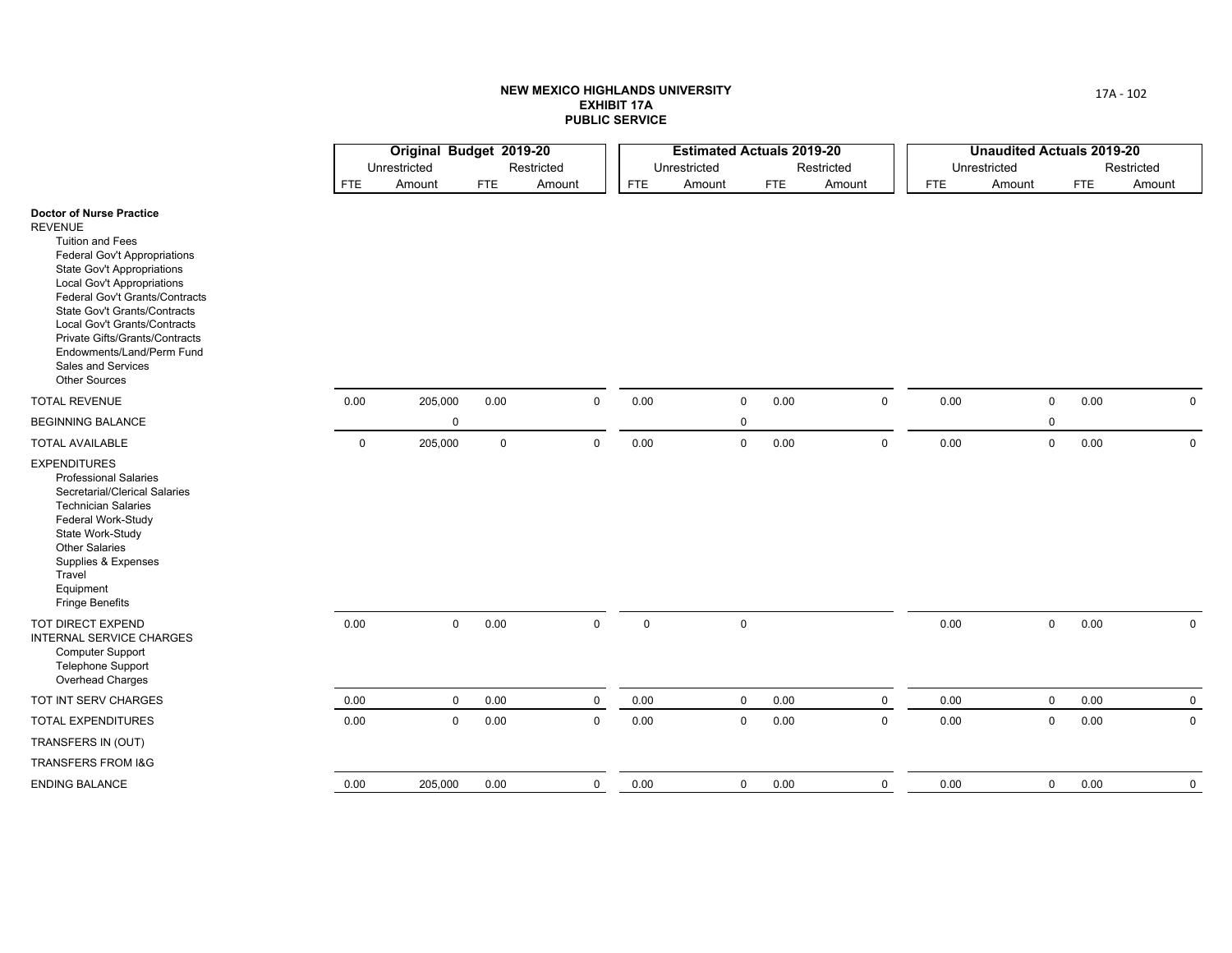|                                                                                                                                                                                                                                                                                                                                                                                                                             |             | Original Budget 2019-20 |             |                     |              | <b>Estimated Actuals 2019-20</b> |            |             |            | <b>Unaudited Actuals 2019-20</b> |            |             |
|-----------------------------------------------------------------------------------------------------------------------------------------------------------------------------------------------------------------------------------------------------------------------------------------------------------------------------------------------------------------------------------------------------------------------------|-------------|-------------------------|-------------|---------------------|--------------|----------------------------------|------------|-------------|------------|----------------------------------|------------|-------------|
|                                                                                                                                                                                                                                                                                                                                                                                                                             |             | Unrestricted            |             | Restricted          | Unrestricted |                                  |            | Restricted  |            | Unrestricted                     |            | Restricted  |
|                                                                                                                                                                                                                                                                                                                                                                                                                             | <b>FTE</b>  | Amount                  | <b>FTE</b>  | Amount              | <b>FTE</b>   | Amount                           | <b>FTE</b> | Amount      | <b>FTE</b> | Amount                           | <b>FTE</b> | Amount      |
| <b>Acequia and Land Grant Education</b><br><b>REVENUE</b><br><b>Tuition and Fees</b><br><b>Federal Gov't Appropriations</b><br><b>State Gov't Appropriations</b><br><b>Local Gov't Appropriations</b><br>Federal Gov't Grants/Contracts<br><b>State Gov't Grants/Contracts</b><br>Local Gov't Grants/Contracts<br>Private Gifts/Grants/Contracts<br>Endowments/Land/Perm Fund<br>Sales and Services<br><b>Other Sources</b> |             |                         |             |                     |              |                                  |            |             |            |                                  |            |             |
| <b>TOTAL REVENUE</b>                                                                                                                                                                                                                                                                                                                                                                                                        | 0.00        | 205,000                 | 0.00        | $\mathsf{O}\xspace$ | 0.00         | $\mathbf 0$                      | 0.00       | $\mathsf 0$ | 0.00       | $\mathbf 0$                      | 0.00       | $\mathbf 0$ |
| <b>BEGINNING BALANCE</b>                                                                                                                                                                                                                                                                                                                                                                                                    |             | $\mathbf 0$             |             |                     |              | 0                                |            |             |            | $\mathbf 0$                      |            |             |
| <b>TOTAL AVAILABLE</b>                                                                                                                                                                                                                                                                                                                                                                                                      | $\mathbf 0$ | 205,000                 | $\mathbf 0$ | $\mathsf 0$         | 0.00         | $\mathbf 0$                      | 0.00       | $\mathsf 0$ | 0.00       | $\mathbf 0$                      | 0.00       | $\mathbf 0$ |
| <b>EXPENDITURES</b><br><b>Professional Salaries</b><br>Secretarial/Clerical Salaries<br><b>Technician Salaries</b><br>Federal Work-Study<br>State Work-Study<br><b>Other Salaries</b><br>Supplies & Expenses<br>Travel<br>Equipment<br><b>Fringe Benefits</b>                                                                                                                                                               |             |                         |             |                     |              |                                  |            |             |            |                                  |            |             |
| TOT DIRECT EXPEND<br><b>INTERNAL SERVICE CHARGES</b><br><b>Computer Support</b><br><b>Telephone Support</b><br>Overhead Charges                                                                                                                                                                                                                                                                                             | 0.00        | $\mathbf 0$             | 0.00        | $\mathsf 0$         | $\mathsf 0$  | $\mathbf 0$                      |            |             | 0.00       | $\mathsf{O}\xspace$              | 0.00       | $\mathbf 0$ |
| TOT INT SERV CHARGES                                                                                                                                                                                                                                                                                                                                                                                                        | 0.00        | $\mathbf 0$             | 0.00        | $\mathbf 0$         | 0.00         | $\mathbf 0$                      | 0.00       | $\mathbf 0$ | 0.00       | $\mathbf 0$                      | 0.00       | $\mathbf 0$ |
| TOTAL EXPENDITURES                                                                                                                                                                                                                                                                                                                                                                                                          | 0.00        | $\mathbf 0$             | 0.00        | $\mathsf 0$         | 0.00         | $\mathbf 0$                      | 0.00       | $\mathsf 0$ | 0.00       | $\mathbf 0$                      | 0.00       | $\mathbf 0$ |
| TRANSFERS IN (OUT)                                                                                                                                                                                                                                                                                                                                                                                                          |             |                         |             |                     |              |                                  |            |             |            |                                  |            |             |
| <b>TRANSFERS FROM I&amp;G</b>                                                                                                                                                                                                                                                                                                                                                                                               |             |                         |             |                     |              |                                  |            |             |            |                                  |            |             |
| <b>ENDING BALANCE</b>                                                                                                                                                                                                                                                                                                                                                                                                       | 0.00        | 205,000                 | 0.00        | $\mathbf 0$         | 0.00         | $\mathbf 0$                      | 0.00       | $\mathbf 0$ | 0.00       | $\mathbf 0$                      | 0.00       | $\mathbf 0$ |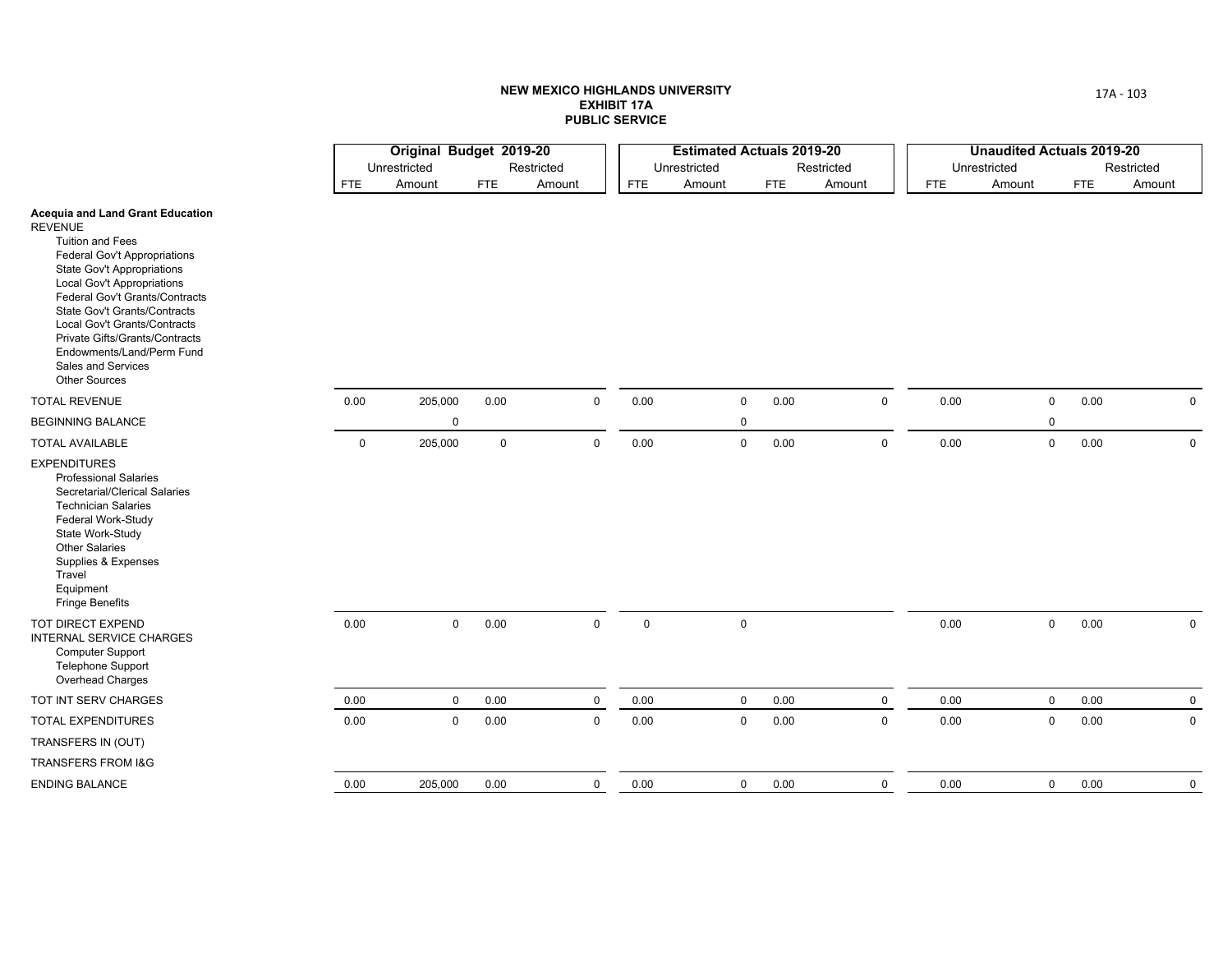|                                                                                                                                                                                                                                                                                                                                                                                                                         |       |             | Original Budget 2019-20 |            |              |            | <b>Estimated Actuals 2019-20</b> |            |             |            | <b>Unaudited Actuals 2019-20</b> |            |             |
|-------------------------------------------------------------------------------------------------------------------------------------------------------------------------------------------------------------------------------------------------------------------------------------------------------------------------------------------------------------------------------------------------------------------------|-------|-------------|-------------------------|------------|--------------|------------|----------------------------------|------------|-------------|------------|----------------------------------|------------|-------------|
|                                                                                                                                                                                                                                                                                                                                                                                                                         |       |             | Unrestricted            |            | Restricted   |            | Unrestricted                     |            | Restricted  |            | Unrestricted                     |            | Restricted  |
|                                                                                                                                                                                                                                                                                                                                                                                                                         |       | <b>FTE</b>  | Amount                  | <b>FTE</b> | Amount       | <b>FTE</b> | Amount                           | <b>FTE</b> | Amount      | <b>FTE</b> | Amount                           | <b>FTE</b> | Amount      |
| <b>Unallocated Contingeny (Public Ser)</b><br><b>REVENUE</b><br><b>Tuition and Fees</b><br><b>Federal Gov't Appropriations</b><br><b>State Gov't Appropriations</b><br><b>Local Gov't Appropriations</b><br>Federal Gov't Grants/Contracts<br>State Gov't Grants/Contracts<br>Local Gov't Grants/Contracts<br>Private Gifts/Grants/Contracts<br>Endowments/Land/Perm Fund<br>Sales and Services<br><b>Other Sources</b> | 29917 |             |                         |            |              |            |                                  |            |             |            |                                  |            |             |
| <b>TOTAL REVENUE</b>                                                                                                                                                                                                                                                                                                                                                                                                    |       | 0.00        | 0                       | 0.00       | 0            | 0.00       | $\mathbf 0$                      | 0.00       | $\mathbf 0$ | 0.00       | 0                                | $0.00\,$   | $\mathsf 0$ |
| <b>BEGINNING BALANCE</b>                                                                                                                                                                                                                                                                                                                                                                                                |       |             | (3,350)                 |            |              |            | 25,370                           |            |             |            | 25,370                           |            |             |
| <b>TOTAL AVAILABLE</b>                                                                                                                                                                                                                                                                                                                                                                                                  |       | $\mathbf 0$ | (3,350)                 | 0          | 0            | 0.00       | 25,370                           | 0.00       | $\mathbf 0$ | 0.00       | 25,370                           | 0.00       | $\mathbf 0$ |
| <b>EXPENDITURES</b><br><b>Professional Salaries</b><br>Secretarial/Clerical Salaries<br><b>Technician Salaries</b><br>Federal Work-Study<br>State Work-Study<br><b>Other Salaries</b><br>Supplies & Expenses<br>Travel                                                                                                                                                                                                  |       |             | 3,350                   |            |              |            | 3,350                            |            |             |            | (432)<br>3,681                   |            |             |
| Equipment<br><b>Fringe Benefits</b>                                                                                                                                                                                                                                                                                                                                                                                     |       |             |                         |            |              |            |                                  |            |             |            | 23,778                           |            |             |
| <b>TOT DIRECT EXPEND</b><br><b>INTERNAL SERVICE CHARGES</b><br>Computer Support<br><b>Telephone Support</b><br>Overhead Charges                                                                                                                                                                                                                                                                                         |       | 0.00        | 3,350                   | 0.00       | $\mathsf{O}$ | 0.00       | 3,350                            | 0.00       | $\mathbf 0$ | 0.00       | 27,027                           | 0.00       | $\mathbf 0$ |
| TOT INT SERV CHARGES                                                                                                                                                                                                                                                                                                                                                                                                    |       | 0.00        | 0                       | 0.00       | 0            | 0.00       | $\mathbf 0$                      | 0.00       | $\mathbf 0$ | 0.00       | $\mathbf 0$                      | 0.00       | $\mathbf 0$ |
| <b>TOTAL EXPENDITURES</b>                                                                                                                                                                                                                                                                                                                                                                                               |       | 0.00        | 3,350                   | 0.00       | $\mathbf 0$  | 0.00       | 3,350                            | 0.00       | $\mathbf 0$ | 0.00       | 27,027                           | 0.00       | $\mathbf 0$ |
| TRANSFERS IN (OUT)                                                                                                                                                                                                                                                                                                                                                                                                      |       |             |                         |            |              |            |                                  |            |             |            |                                  |            |             |
| TRANSFERS FROM I&G                                                                                                                                                                                                                                                                                                                                                                                                      |       |             |                         |            |              |            |                                  |            |             |            |                                  |            |             |
| <b>ENDING BALANCE</b>                                                                                                                                                                                                                                                                                                                                                                                                   |       | 0.00        | (6,700)                 | 0.00       | 0            | 0.00       | 22,020                           | 0.00       | $\mathbf 0$ | 0.00       | (1,657)                          | 0.00       | $\mathbf 0$ |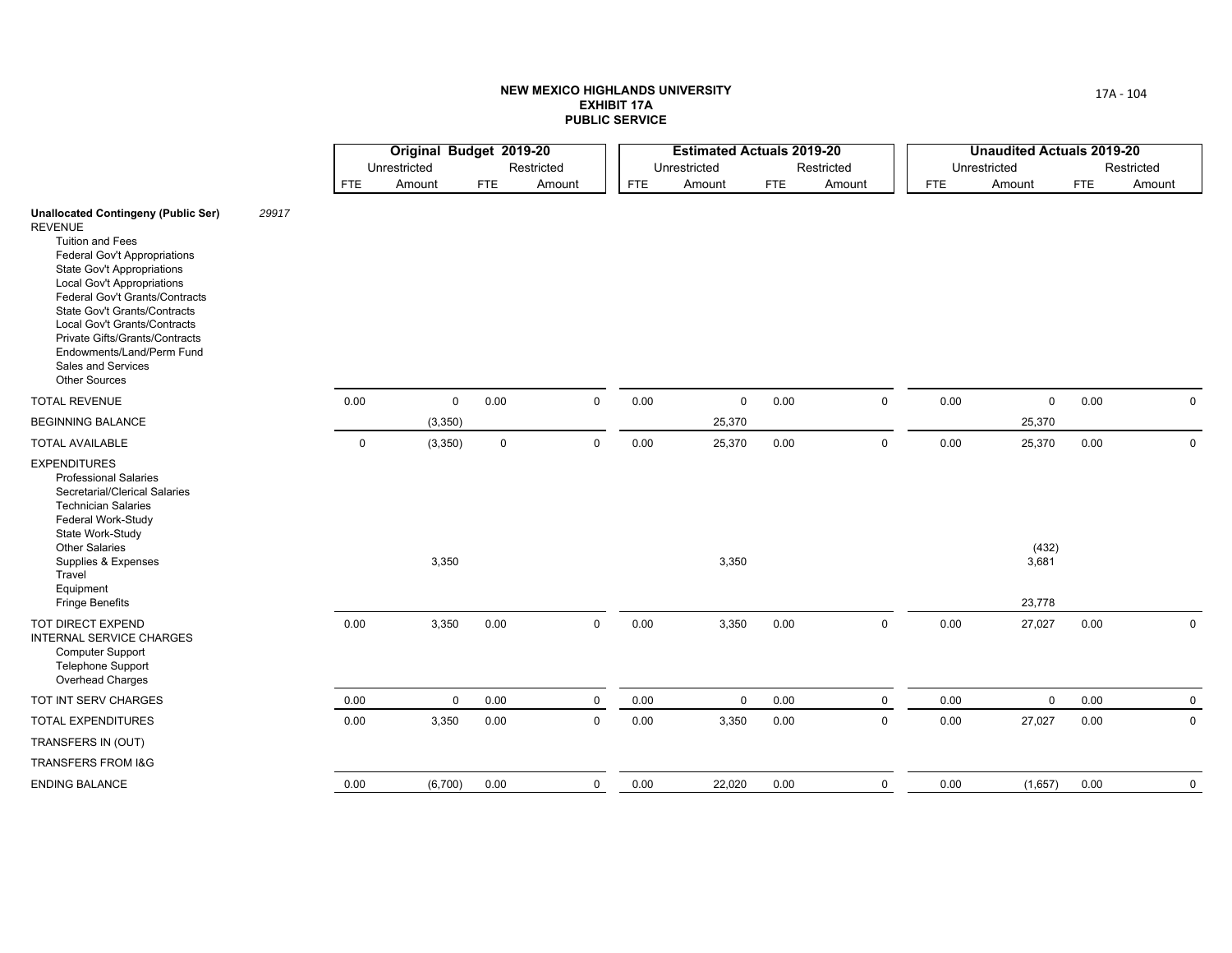|                                                                                                                                                                                                                                                                                                                                                                                                                        |             | Original Budget 2019-20 |                                                                  |                                                                                                                          |            | <b>Estimated Actuals 2019-20</b> |                                                                  |                                                                                                                                  |            | <b>Unaudited Actuals 2019-20</b> |                                                                  |                                                                                                                        |
|------------------------------------------------------------------------------------------------------------------------------------------------------------------------------------------------------------------------------------------------------------------------------------------------------------------------------------------------------------------------------------------------------------------------|-------------|-------------------------|------------------------------------------------------------------|--------------------------------------------------------------------------------------------------------------------------|------------|----------------------------------|------------------------------------------------------------------|----------------------------------------------------------------------------------------------------------------------------------|------------|----------------------------------|------------------------------------------------------------------|------------------------------------------------------------------------------------------------------------------------|
|                                                                                                                                                                                                                                                                                                                                                                                                                        |             | Unrestricted            |                                                                  | Restricted                                                                                                               |            | Unrestricted                     |                                                                  | Restricted                                                                                                                       |            | Unrestricted                     |                                                                  | Restricted                                                                                                             |
|                                                                                                                                                                                                                                                                                                                                                                                                                        | <b>FTE</b>  | Amount                  | <b>FTE</b>                                                       | Amount                                                                                                                   | <b>FTE</b> | Amount                           | <b>FTE</b>                                                       | Amount                                                                                                                           | <b>FTE</b> | Amount                           | <b>FTE</b>                                                       | Amount                                                                                                                 |
| <b>Grants and Contracts</b><br><b>REVENUE</b><br><b>Tuition and Fees</b><br>Federal Gov't Appropriations<br><b>State Gov't Appropriations</b><br><b>Local Gov't Appropriations</b><br>Federal Gov't Grants/Contracts<br><b>State Gov't Grants/Contracts</b><br>Local Gov't Grants/Contracts<br><b>Private Gifts/Grants/Contracts</b><br>Endowments/Land/Perm Fund<br><b>Sales and Services</b><br><b>Other Sources</b> |             |                         |                                                                  | 3,457,083<br>2,128,647<br>2,504,061                                                                                      |            |                                  |                                                                  | 3,548,048<br>1,851,615<br>2,135,607                                                                                              |            |                                  |                                                                  | 1,986,174<br>1,549,064<br>1,068,777                                                                                    |
| <b>TOTAL REVENUE</b>                                                                                                                                                                                                                                                                                                                                                                                                   | 0.00        | $\mathbf 0$             | 0.00                                                             | 8,089,791                                                                                                                | 0.00       | $\mathbf 0$                      | 0.00                                                             | 7,535,271                                                                                                                        | 0.00       |                                  | 0.00<br>$\mathbf 0$                                              | 4,604,016                                                                                                              |
| <b>BEGINNING BALANCE</b>                                                                                                                                                                                                                                                                                                                                                                                               |             | $\mathbf 0$             |                                                                  |                                                                                                                          |            |                                  |                                                                  | 630,698                                                                                                                          |            |                                  | $\mathbf 0$                                                      | 630,698                                                                                                                |
| <b>TOTAL AVAILABLE</b>                                                                                                                                                                                                                                                                                                                                                                                                 | $\mathbf 0$ | $\mathbf 0$             | $\mathbf 0$                                                      | 8,089,791                                                                                                                | 0.00       | $\mathbf 0$                      | 0.00                                                             | 8,165,969                                                                                                                        | 0.00       |                                  | $\mathbf 0$<br>0.00                                              | 5,234,714                                                                                                              |
| <b>EXPENDITURES</b><br><b>Professional Salaries</b><br>Full-Time Faculty<br>Part-Time Faculty<br>Secretarial/Clerical Salaries<br><b>Technician Salaries</b><br>Federal Work-Study<br>State Work-Study<br><b>Other Salaries</b><br>Supplies & Expenses<br>Travel<br>Equipment<br><b>Fringe Benefits</b>                                                                                                                |             |                         | 52.05<br>10.97<br>1.00<br>20.56<br>27.90<br>3.51<br>3.30<br>7.71 | 1,610,097<br>535,140<br>284,850<br>315,067<br>4,585<br>36,942<br>613,911<br>3,170,671<br>304,109<br>125,504<br>1,088,915 |            |                                  | 52.05<br>10.97<br>1.00<br>20.56<br>27.90<br>3.51<br>3.30<br>7.71 | 1,846,429<br>247,839<br>344,442<br>215,258<br>17,622<br>48,993<br>16,434<br>559,876<br>2,854,859<br>328,091<br>92,291<br>963,137 |            |                                  | 52.05<br>10.97<br>1.00<br>20.56<br>27.90<br>3.51<br>3.30<br>7.71 | 1,183,883<br>230,235<br>341,862<br>131,796<br>36,788<br>12,386<br>383,519<br>1,435,157<br>160,646<br>68,683<br>619,060 |
| TOT DIRECT EXPEND<br><b>INTERNAL SERVICE CHARGES</b><br><b>Computer Support</b><br><b>Telephone Support</b><br><b>Overhead Charges</b>                                                                                                                                                                                                                                                                                 | 0.00        |                         | $0$ 127.00                                                       | 8,089,791                                                                                                                | 0.00       |                                  | $0$ 127.00                                                       | 7,535,271                                                                                                                        | 0.00       |                                  | $0$ 127.00                                                       | 4,604,015                                                                                                              |
| TOT INT SERV CHARGES                                                                                                                                                                                                                                                                                                                                                                                                   | 0.00        | $\mathbf 0$             | 0.00                                                             | 0                                                                                                                        | 0.00       | $\mathbf 0$                      | 0.00                                                             | $\mathbf 0$                                                                                                                      | 0.00       |                                  | $\mathbf 0$<br>0.00                                              | $\mathbf 0$                                                                                                            |
| <b>TOTAL EXPENDITURES</b>                                                                                                                                                                                                                                                                                                                                                                                              | 0.00        |                         | $0$ 127.00                                                       | 8,089,791                                                                                                                | 0.00       | $\mathbf 0$                      | 127.00                                                           | 7,535,271                                                                                                                        | 0.00       |                                  | $0$ 127.00                                                       | 4,604,015                                                                                                              |
| TRANSFERS IN (OUT)                                                                                                                                                                                                                                                                                                                                                                                                     |             |                         |                                                                  |                                                                                                                          |            |                                  |                                                                  |                                                                                                                                  |            |                                  |                                                                  |                                                                                                                        |
| TRANSFERS FROM I&G                                                                                                                                                                                                                                                                                                                                                                                                     |             |                         |                                                                  |                                                                                                                          |            |                                  |                                                                  |                                                                                                                                  |            |                                  |                                                                  |                                                                                                                        |
| <b>ENDING BALANCE</b>                                                                                                                                                                                                                                                                                                                                                                                                  | 0.00        |                         | $0$ 127.00                                                       | 0                                                                                                                        | 0.00       |                                  | $0$ 127.00                                                       | 630,698                                                                                                                          | 0.00       |                                  | $0$ 127.00                                                       | 630,699                                                                                                                |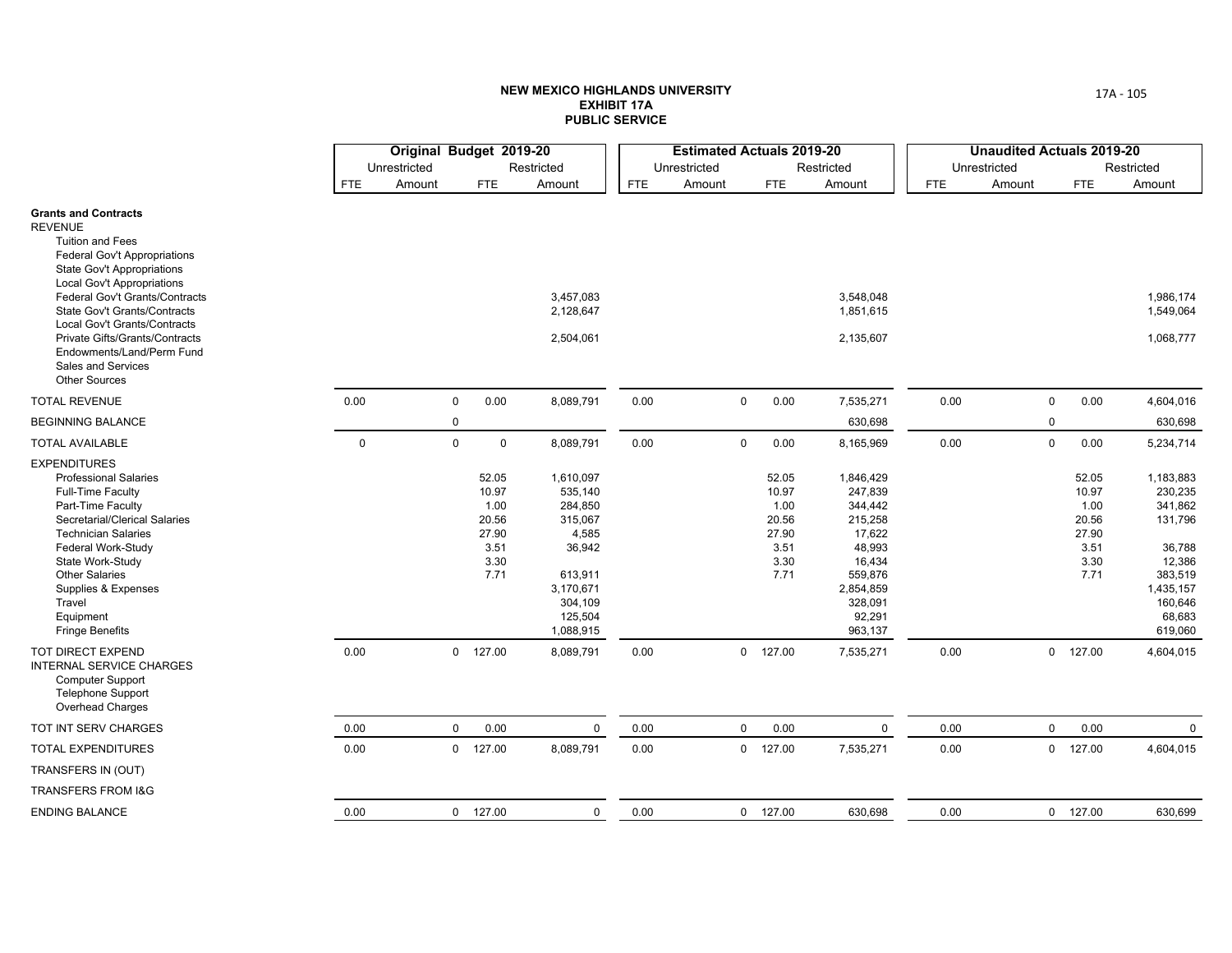#### **NEW MEXICO HIGHLANDS UNIVERSITY EXHIBIT 18AINTERNAL SERVICE DEPARTMENT**

|                                               |         |            | Original Budget 2019-20 |             |             |            | <b>Estimated Actuals 2019-20</b> |            |             |            | <b>Unaudited Actuals 2019-20</b> |            |             |
|-----------------------------------------------|---------|------------|-------------------------|-------------|-------------|------------|----------------------------------|------------|-------------|------------|----------------------------------|------------|-------------|
|                                               |         |            | Unrestricted            |             | Restricted  |            | Unrestricted                     |            | Restricted  |            | Unrestricted                     |            | Restricted  |
|                                               |         | <b>FTE</b> | Amount                  | <b>FTE</b>  | Amount      | <b>FTE</b> | Amount                           | <b>FTE</b> | Amount      | <b>FTE</b> | Amount                           | <b>FTE</b> | Amount      |
| <b>REVENUE</b>                                |         |            |                         |             |             |            |                                  |            |             |            |                                  |            |             |
| <b>Tuition and Fees</b>                       |         |            | 0                       |             | $\Omega$    |            | $\mathbf 0$                      |            | 0           |            | 0                                |            |             |
| Federal Gov't Appropriations                  |         |            | $\Omega$                |             | $\Omega$    |            | $\Omega$                         |            | $\Omega$    |            | $\Omega$                         |            |             |
| State Gov't Appropriations                    |         |            | $\Omega$                |             | $\Omega$    |            | $\Omega$                         |            | $\Omega$    |            | $\Omega$                         |            |             |
| Local Gov't Appropriations                    |         |            | $\Omega$                |             | $\Omega$    |            | $\Omega$                         |            | $\Omega$    |            | $\Omega$                         |            | $\Omega$    |
| Federal Gov't Grants/Contracts                |         |            | $\Omega$                |             | 30,550      |            | $\Omega$                         |            | 30,550      |            | $\Omega$                         |            | 23,127      |
| State Gov't Grants/Contracts                  |         |            | $\Omega$                |             | 10,366      |            | $\Omega$                         |            | 10,366      |            | $\mathbf 0$                      |            | 7,113       |
| Local Gov't Grants/Contracts                  |         |            | $\Omega$                |             | $\Omega$    |            | O                                |            | $\Omega$    |            | $\Omega$                         |            | $\Omega$    |
| Private Gifts/Grants/Contracts                |         |            | $\Omega$                |             | $\Omega$    |            | $\Omega$                         |            | $\Omega$    |            | $\Omega$                         |            | $\Omega$    |
| Endowments/Land/Perm Fund                     |         |            | $\Omega$                |             | $\Omega$    |            | $\Omega$                         |            | $\Omega$    |            | $\Omega$                         |            | $\Omega$    |
| Sales and Services                            |         |            | 13,000                  |             | $\Omega$    |            | 8,500                            |            | $\Omega$    |            | 8,627                            |            | $\Omega$    |
| <b>Other Sources</b>                          |         |            | $\Omega$                |             | $\Omega$    |            | $\Omega$                         |            | $\mathbf 0$ |            | $\Omega$                         |            | $\Omega$    |
| <b>TOTAL REVENUE</b>                          |         |            | 13,000                  |             | 40,916      |            | 8,500                            |            | 40,916      |            | 8,627                            |            | 30,240      |
| <b>BEGINNING BALANCE</b>                      |         |            | 287,745                 |             |             |            | 71,605                           |            | 0           |            | 71,605                           |            | $\Omega$    |
| <b>TOTAL AVAILABLE</b><br><b>EXPENDITURES</b> |         |            | 300,745                 |             | 40,916      |            | 80,105                           |            | 40,916      |            | 80,233                           |            | 30,240      |
| <b>Professional Salaries</b>                  |         | 11.01      | 687,485                 | $\mathbf 0$ | $\Omega$    | 13.00      | 687,567                          | 0.00       | $\Omega$    | 13.00      | 707,068                          | 0.00       | $\Omega$    |
| Secretarial/Clerical Salaries                 |         | 2.00       | 59,442                  | $\mathbf 0$ | $\Omega$    | 2.00       | 60,441                           | 0.00       | $\Omega$    | 2.00       | 60,923                           | 0.00       | $\Omega$    |
| <b>Technician Salaries</b>                    |         | 3.30       | 98,806                  | $\mathbf 0$ | $\Omega$    | 2.00       | 115,176                          | 0.00       | $\Omega$    | 2.00       | 97,351                           | 0.00       | $\Omega$    |
| Federal Work-Study                            |         | 0.00       | 0                       | $\mathbf 0$ | 30,550      | 0.00       | 0                                | 0.00       | 30,550      | 0.00       |                                  | 0 0.00     | 23,127      |
| State Work-Study                              |         | 0.00       | $\Omega$                | 1.2         | 10,366      | 0.00       | 1,756                            | 1.20       | 10,366      | 0.00       | 1,756                            | 1.20       | 7,113       |
| <b>Other Salaries</b>                         |         | 11.00      | 375,159                 | $\mathbf 0$ | $\Omega$    | 25.00      | 347,183                          | 0.00       | $\Omega$    | 25.00      | 152,065                          | 0.00       | $\Omega$    |
| Supplies & Expenses                           |         | 0.00       | 1,843,655               | $\Omega$    | $\Omega$    | 0.00       | 1,827,123                        | 0.00       | $\Omega$    | 0.00       | 1,040,587                        | 0.00       | $\Omega$    |
| Travel                                        |         | 0.00       | 82,704                  | $\mathbf 0$ | $\Omega$    | 0.00       | 72,150                           | 0.00       | $\Omega$    | 0.00       | 13,092                           | 0.00       |             |
| Equipment                                     |         | 0.00       | 36,303                  | $\mathbf 0$ | $\Omega$    | 0.00       | 69,267                           | 0.00       | $\Omega$    | 0.00       | 20,112 0.00                      |            | $\Omega$    |
| <b>Telephone Support</b>                      |         | 0.00       | $\mathbf 0$             | $\Omega$    | $\Omega$    | 0.00       | 0                                | 0.00       | $\Omega$    | 0.00       | 0                                | 0.00       | $\Omega$    |
| <b>Fringe Benefits</b>                        |         | 0.00       | 332,216                 | $\mathbf 0$ | $\mathbf 0$ | 0.00       | 330,539                          | 0.00       | 0           | 0.00       | 333,917                          | 0.00       | $\Omega$    |
| TOT DIRECT EXPEND                             |         | 27.31      | 3,515,771               | 1.2         | 40,916      | 42.00      | 3,511,202                        | 1.20       | 40,916      | 42.00      | 2,426,870 1.20                   |            | 30,240      |
| INTERNAL COMPUTER/TEL LINE CHARGES            |         |            |                         |             |             |            |                                  |            |             |            |                                  |            |             |
| Instruction                                   | Exh. 10 | 0.00       | (174, 842)              | $\mathbf 0$ | $\Omega$    | 0.00       | (174, 842)                       | 0.00       | $\Omega$    | 0.00       | $(43,391)$ 0.00                  |            | $\Omega$    |
| Academic Support                              | Exh. 11 | 0.00       | (16, 492)               | $\mathbf 0$ | $\Omega$    | 0.00       | (16, 492)                        | 0.00       | $\Omega$    | 0.00       | $(4,093)$ 0.00                   |            | $\Omega$    |
| <b>Student Services</b>                       | Exh. 12 | 0.00       | (39, 597)               | $\Omega$    | $\Omega$    | 0.00       | (39, 597)                        | 0.00       | $\Omega$    | 0.00       | $(9,827)$ 0.00                   |            | $\Omega$    |
| Institutional Support                         | Exh. 13 | 0.00       | (40, 861)               | $\mathbf 0$ | $\Omega$    | 0.00       | (40, 861)                        | 0.00       | $\Omega$    | 0.00       | $(10, 141)$ 0.00                 |            | $\Omega$    |
| Oper & Maint of Plant                         | Exh. 14 | 0.00       | (10, 488)               | $\Omega$    | $\Omega$    | 0.00       | (10, 488)                        | 0.00       | $\Omega$    | 0.00       | $(2,603)$ 0.00                   |            | $\Omega$    |
| Student Social & Cultural                     | Exh. 15 | 0.00       | (9,504)                 | $\Omega$    | $\Omega$    | 0.00       | (9,504)                          | 0.00       | $\Omega$    | 0.00       | $(2,359)$ 0.00                   |            | $\Omega$    |
| Research                                      | Exh. 16 | 0.00       | (2, 352)                | $\Omega$    | $\Omega$    | 0.00       | (2, 352)                         | 0.00       | $\Omega$    | 0.00       |                                  | (584) 0.00 |             |
| <b>Public Service</b>                         | Exh. 17 | 0.00       | (11, 920)               | $\Omega$    | $\Omega$    | 0.00       | (11, 920)                        | 0.00       | $\Omega$    | 0.00       | $(2,958)$ 0.00                   |            | $\Omega$    |
| Internal Service Dept.                        | Exh. 18 | 0.00       | (35,000)                | $\Omega$    | $\Omega$    | 0.00       | (35,000)                         | 0.00       | $\Omega$    | 0.00       | 0                                | 0.00       |             |
| Student Financial Aid                         | Exh. 19 | 0.00       | $\mathbf 0$             | $\Omega$    | $\Omega$    | 0.00       | $\Omega$                         | 0.00       | $\Omega$    | 0.00       | $\mathbf{0}$                     | 0.00       |             |
| <b>Auxiliary Enterprises</b>                  | Exh. 20 | 0.00       | (9, 416)                | $\Omega$    | $\Omega$    | 0.00       | (9, 416)                         | 0.00       | $\Omega$    | 0.00       | $(2,337)$ 0.00                   |            | $\Omega$    |
| Intercollegiate Athletics                     | Exh. 21 | 0.00       | (12, 152)               | $\Omega$    | $\Omega$    | 0.00       | (12, 152)                        | 0.00       | $\Omega$    | 0.00       | $(3,016)$ 0.00                   |            | $\Omega$    |
| Other internal Charges                        |         | 0.00       | $\Omega$                | $\Omega$    | $\Omega$    | 0.00       | 0                                | 0.00       | $\Omega$    | 0.00       |                                  | 0 0.00     | $\Omega$    |
| Miscellaneous                                 |         | 0.00       | (179, 376)              | $\mathbf 0$ | $\Omega$    | 0.00       | (179, 376)                       | 0.00       | $\Omega$    | 0.00       | $(44, 517)$ 0.00                 |            | $\Omega$    |
| Restricted & Agency Funds                     |         | 0.00       | (23,000)                | $\mathbf 0$ | $\Omega$    | 0.00       | (23,000)                         | 0.00       | 0           | 0.00       | $(5,708)$ 0.00                   |            | $\mathbf 0$ |
| TOTAL INT COMP/TEL CHARGES                    |         | 0.00       | (565,000)               | $\Omega$    | $\Omega$    | 0.00       | (565,000)                        | 0.00       | $\mathbf 0$ | 0.00       | $(131, 533)$ 0.00                |            | $\mathbf 0$ |
| NET INCREASE(DECREASE)                        |         | 27.31      | (2,650,025)             | 1.2         | $\Omega$    | 42.00      | (2,866,096)                      | 1.20       | $\Omega$    | 42.00      | $(2,215,105)$ 1.20               |            | $\Omega$    |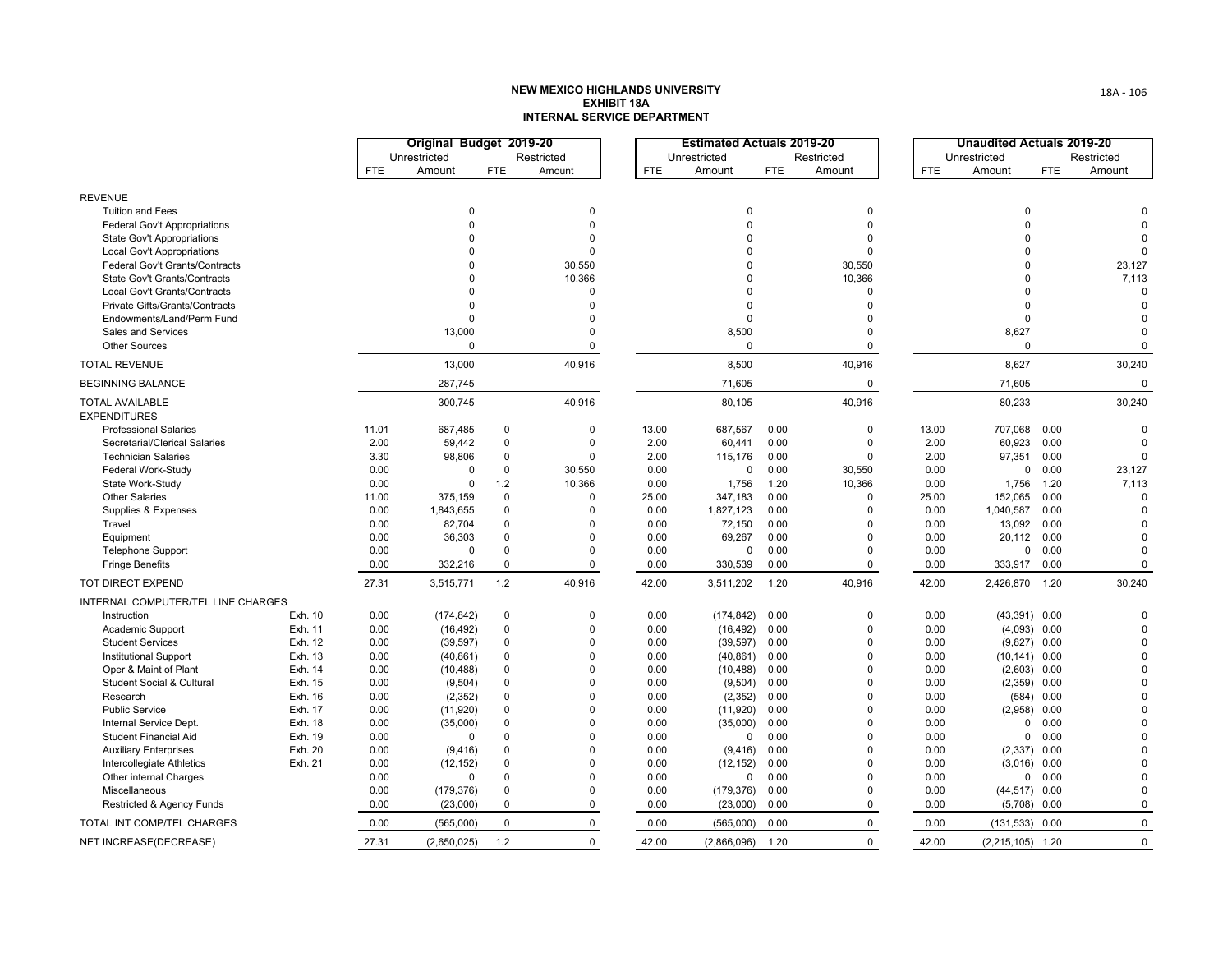#### **NEW MEXICO HIGHLANDS UNIVERSITY EXHIBIT 18AINTERNAL SERVICE DEPARTMENT**

|                                       |         |            | Original Budget 2019-20<br>Unrestricted |             | Restricted  |            | <b>Estimated Actuals 2019-20</b><br>Unrestricted |            | Restricted |            | <b>Unaudited Actuals 2019-20</b><br>Unrestricted |      | Restricted  |
|---------------------------------------|---------|------------|-----------------------------------------|-------------|-------------|------------|--------------------------------------------------|------------|------------|------------|--------------------------------------------------|------|-------------|
|                                       |         | <b>FTE</b> | Amount                                  | <b>FTE</b>  | Amount      | <b>FTE</b> | Amount                                           | <b>FTE</b> | Amount     | <b>FTE</b> | Amount                                           | FTE  | Amount      |
| <b>CHARGES TO DIRECT EXPENDITURES</b> |         |            |                                         |             |             |            |                                                  |            |            |            |                                                  |      |             |
| Instruction                           | Exh. 10 |            | (335,000)                               |             | $\Omega$    |            | (182,000)                                        |            |            |            | (190, 881)                                       |      |             |
| Academic Support                      | Exh. 11 |            |                                         |             |             |            |                                                  |            |            |            |                                                  |      |             |
| <b>Student Services</b>               | Exh. 12 |            |                                         |             |             |            |                                                  |            |            |            |                                                  |      |             |
| <b>Institutional Support</b>          | Exh. 13 |            |                                         |             |             |            |                                                  |            |            |            |                                                  |      |             |
| Oper & Maint of Plant                 | Exh. 14 |            |                                         |             |             |            |                                                  |            |            |            |                                                  |      |             |
| <b>Student Social &amp; Cultural</b>  | Exh. 15 |            |                                         |             |             |            |                                                  |            |            |            |                                                  |      |             |
| Research                              | Exh. 16 |            |                                         |             |             |            |                                                  |            |            |            |                                                  |      |             |
| <b>Public Service</b>                 | Exh. 17 |            |                                         |             |             |            |                                                  |            |            |            |                                                  |      |             |
| Internal Service Dept.                | Exh. 18 |            |                                         |             |             |            |                                                  |            |            |            |                                                  |      |             |
| <b>Student Financial Aid</b>          | Exh. 19 |            |                                         |             |             |            |                                                  |            |            |            |                                                  |      |             |
| <b>Auxiliary Enterprises</b>          | Exh. 20 |            |                                         |             |             |            |                                                  |            |            |            |                                                  |      |             |
| Intercollegiate Athletics             | Exh. 21 |            |                                         |             |             |            |                                                  |            |            |            |                                                  |      |             |
| Other internal Charges                |         |            |                                         |             |             |            |                                                  |            |            |            |                                                  |      |             |
| Miscellaneous                         |         |            |                                         |             |             |            |                                                  |            |            |            |                                                  |      |             |
| Restricted & Agency Funds             |         |            |                                         |             |             |            |                                                  |            |            |            |                                                  |      |             |
| TOTAL CHGS to DIRECT EXP              |         | 0.00       | (335,000)                               | $\mathbf 0$ | $\Omega$    | 0.00       | (182,000)                                        | 0.00       |            | 0.00       | $(190, 881)$ 0.00                                |      | 0           |
| NET INCREASE(DECREASE)                |         | 27.31      | (2,315,025)                             | 1.2         | 0           | 42.00      | $(2,684,096)$ 1.20                               |            |            | 42.00      | $(2,024,224)$ 1.20                               |      | $\Omega$    |
| <b>NET EXPENDITURES</b>               |         | 27.31      | 2,615,771                               | 1.2         | 40,916      | 42.00      | 2,764,202                                        | 1.20       | 40,916     | 42.00      | 2,104,457 1.20                                   |      | 30,240      |
| NET INCREASE (DECREASE)               |         | 27.31      | (2,315,025)                             | 1.20        | $\mathbf 0$ | 42.00      | (2,684,096)                                      | 1.20       | 0          | 42.00      | $(2,024,224)$ 1.20                               |      | $\Omega$    |
| TRANSFERS IN (OUT) - I&G              |         |            | 2,602,770                               |             |             |            | 2,684,096                                        |            |            |            | 2,024,270                                        |      |             |
| <b>ENDING BALANCE</b>                 |         | 27.31      | 287,745                                 | 1.2         | $\Omega$    | 42.00      | (0)                                              | 1.20       | $\Omega$   | 42.00      | 46                                               | 1.20 | $\mathbf 0$ |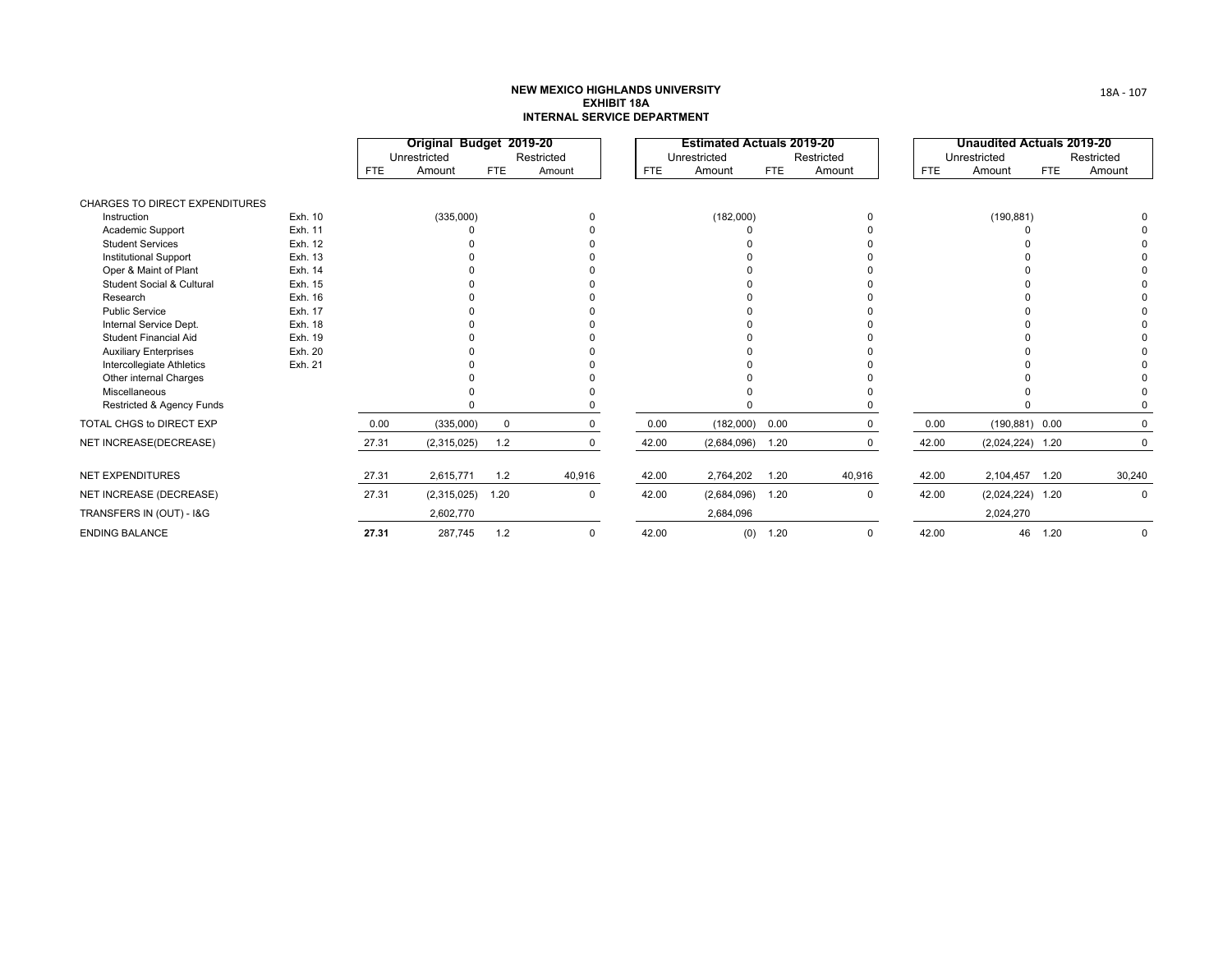#### **NEW MEXICO HIGHLANDS UNIVERSITY EXHIBIT 18AINTERNAL SERVICE DEPARTMENT**

|                                                                                                                                                                                                                                                                                                                                                                                                                                                                                                                                                            | Original Budget 2019-20       |                                                                                    |             |             |                                |    | <b>Estimated Actuals 2019-20</b>                                                            |            |              |                                | <b>Unaudited Actuals 2019-20</b>                                                         |            |                |
|------------------------------------------------------------------------------------------------------------------------------------------------------------------------------------------------------------------------------------------------------------------------------------------------------------------------------------------------------------------------------------------------------------------------------------------------------------------------------------------------------------------------------------------------------------|-------------------------------|------------------------------------------------------------------------------------|-------------|-------------|--------------------------------|----|---------------------------------------------------------------------------------------------|------------|--------------|--------------------------------|------------------------------------------------------------------------------------------|------------|----------------|
|                                                                                                                                                                                                                                                                                                                                                                                                                                                                                                                                                            |                               | Unrestricted                                                                       |             | Restricted  |                                |    | Unrestricted                                                                                |            | Restricted   |                                | Unrestricted                                                                             |            | Restricted     |
|                                                                                                                                                                                                                                                                                                                                                                                                                                                                                                                                                            | <b>FTE</b>                    | Amount                                                                             | <b>FTE</b>  | Amount      | <b>FTE</b>                     |    | Amount                                                                                      | <b>FTE</b> | Amount       | <b>FTE</b>                     | Amount                                                                                   | <b>FTE</b> | Amount         |
| <b>Information Technology Services</b><br>28000<br><b>REVENUE</b><br>Tuition and Fees<br>Federal Gov't Appropriations<br>State Gov't Appropriations<br><b>Local Gov't Appropriations</b><br>Federal Gov't Grants/Contracts<br><b>State Gov't Grants/Contracts</b><br>Local Gov't Grants/Contracts<br>Private Gifts/Grants/Contracts<br>Endowments/Land/Perm Fund<br>Sales and Services<br><b>Other Sources</b>                                                                                                                                             |                               |                                                                                    |             |             |                                |    |                                                                                             |            |              |                                | 20                                                                                       |            |                |
| <b>TOTAL REVENUE</b>                                                                                                                                                                                                                                                                                                                                                                                                                                                                                                                                       | 0.00                          | $\mathsf 0$                                                                        | $\mathsf 0$ | $\mathbf 0$ | 0.00                           |    |                                                                                             | 0 0.00     | $\mathsf 0$  | 0.00                           |                                                                                          | 20  0.00   | $\mathbf 0$    |
| <b>EXPENDITURES</b><br><b>Professional Salaries</b><br>Secretarial/Clerical Salaries<br><b>Technician Salaries</b><br>Federal Work-Study<br>State Work-Study<br>Other Salaries<br>Supplies & Expenses<br>Travel<br>Equipment<br><b>Fringe Benefits</b>                                                                                                                                                                                                                                                                                                     | 11.00<br>2.00<br>2.00<br>7.00 | 680,964<br>59,442<br>61,340<br>178,599<br>1,091,455<br>43,950<br>36,303<br>300,378 |             |             | 12.00<br>2.00<br>2.00<br>19.00 |    | 681,045<br>59,442<br>77,709<br>1,535<br>150,000<br>1,071,455<br>43,950<br>56,303<br>300,000 |            |              | 12.00<br>2.00<br>2.00<br>19.00 | 700,496<br>59,925<br>81,135<br>1,535<br>93,348<br>902,667<br>13,092<br>16,592<br>279,553 |            |                |
| TOT DIRECT EXPEND                                                                                                                                                                                                                                                                                                                                                                                                                                                                                                                                          | 22.00                         | 2,452,431                                                                          | $\mathsf 0$ | $\mathbf 0$ |                                | 35 | 2,441,440                                                                                   |            |              | 35.00                          | 2,148,343 0.00                                                                           |            | $\mathbf 0$    |
| INTERNAL COMPUTER CHARGES:<br>Instruction<br>Exh. 10<br>Exh. 11<br>Academic Support<br><b>Student Services</b><br>Exh. 12<br>Exh. 13<br><b>Institutional Support</b><br>Exh. 14<br>Oper & Maint of Plant<br>Exh. 15<br><b>Student Social &amp; Cultural</b><br>Exh. 16<br>Research<br>Public Service<br>Exh. 17<br>Internal Service Dept.<br>Exh. 18<br>Exh. 19<br><b>Student Financial Aid</b><br>Exh. 20<br><b>Auxiliary Enterprises</b><br>Intercollegiate Athletics<br>Exh. 21<br>Other internal Charges<br>Miscellaneous<br>Restricted & Agency Funds |                               | (35,000)                                                                           |             |             |                                |    | (35,000)                                                                                    |            |              |                                |                                                                                          |            |                |
| TOTAL INT SERV CHARGES                                                                                                                                                                                                                                                                                                                                                                                                                                                                                                                                     | 0.00                          | (35,000)                                                                           | $\mathbf 0$ | $\mathbf 0$ | 0.00                           |    | (35,000)                                                                                    | 0.00       | $\mathsf{O}$ | 0.00                           |                                                                                          | 0 0.00     | $\mathbf 0$    |
| NET INCREASE(DECREASE)                                                                                                                                                                                                                                                                                                                                                                                                                                                                                                                                     | 22.00                         | (2, 417, 431)                                                                      | $\mathbf 0$ | $\mathbf 0$ | 35.00                          |    | (2,406,440)                                                                                 | 0.00       | $\mathbf 0$  | 35.00                          | $(2, 148, 323)$ 0.00                                                                     |            | $\overline{0}$ |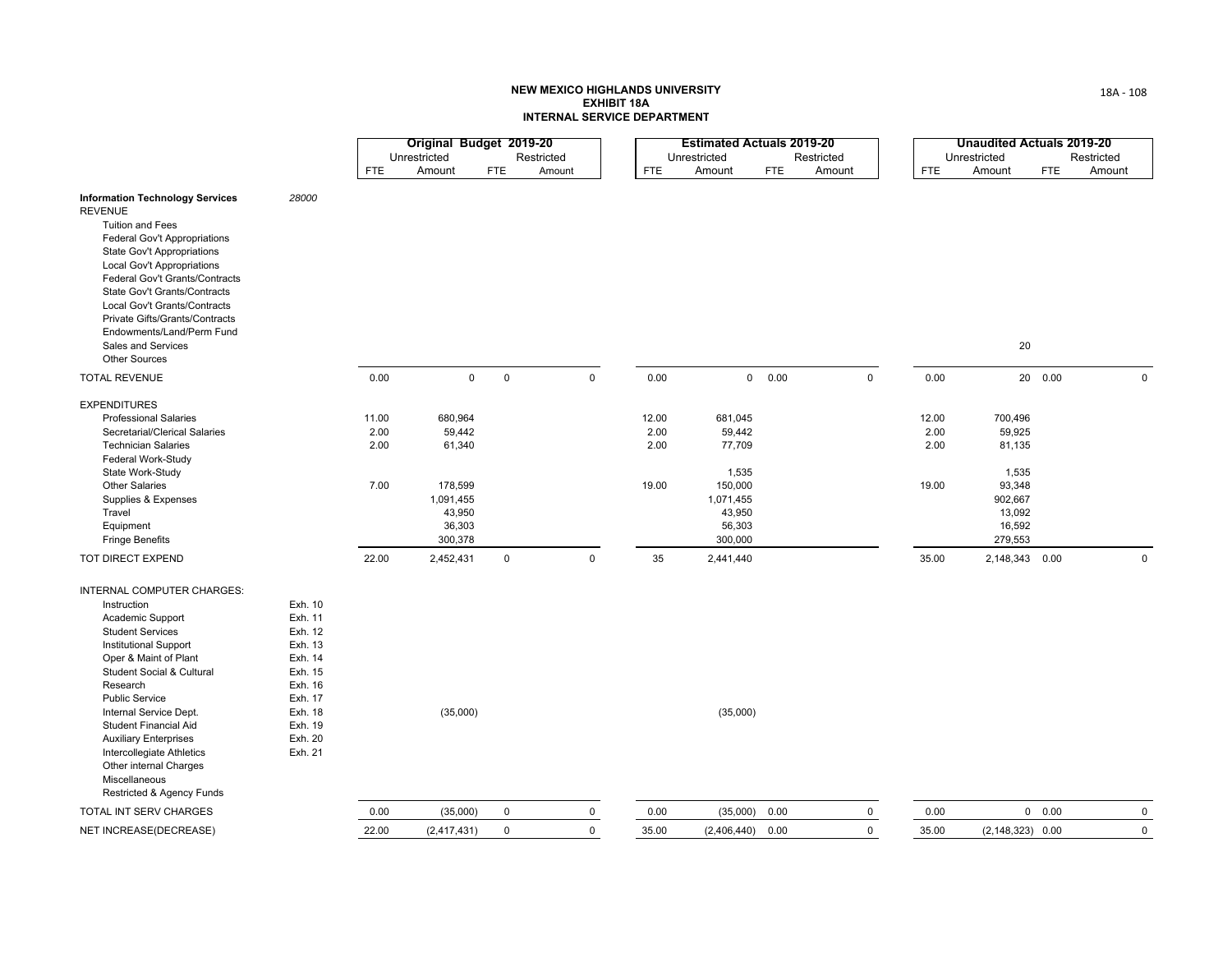|                                                                                                                                                                                                                                                                                                                                                                                                                              |                                                                                                                                  |            | Original Budget 2019-20                                                                                                                               |                                      |            |             |            | <b>Estimated Actuals 2019-20</b>                                                                                                                                                                   |            |             |            | <b>Unaudited Actuals 2019-20</b>                                                                                                       |                                     |             |
|------------------------------------------------------------------------------------------------------------------------------------------------------------------------------------------------------------------------------------------------------------------------------------------------------------------------------------------------------------------------------------------------------------------------------|----------------------------------------------------------------------------------------------------------------------------------|------------|-------------------------------------------------------------------------------------------------------------------------------------------------------|--------------------------------------|------------|-------------|------------|----------------------------------------------------------------------------------------------------------------------------------------------------------------------------------------------------|------------|-------------|------------|----------------------------------------------------------------------------------------------------------------------------------------|-------------------------------------|-------------|
|                                                                                                                                                                                                                                                                                                                                                                                                                              |                                                                                                                                  |            | Unrestricted                                                                                                                                          |                                      | Restricted |             |            | Unrestricted                                                                                                                                                                                       |            | Restricted  |            | Unrestricted                                                                                                                           |                                     | Restricted  |
|                                                                                                                                                                                                                                                                                                                                                                                                                              |                                                                                                                                  | <b>FTE</b> | Amount                                                                                                                                                | <b>FTE</b>                           | Amount     |             | <b>FTE</b> | Amount                                                                                                                                                                                             | <b>FTE</b> | Amount      | <b>FTE</b> | Amount                                                                                                                                 | <b>FTE</b>                          | Amount      |
| <b>Telephone Services</b><br><b>REVENUE</b><br><b>Tuition and Fees</b><br>Federal Gov't Appropriations<br>State Gov't Appropriations<br>Local Gov't Appropriations<br>Federal Gov't Grants/Contracts<br>State Gov't Grants/Contracts<br>Local Gov't Grants/Contracts<br>Private Gifts/Grants/Contracts<br>Endowments/Land/Perm Fund<br>Sales and Services<br><b>Other Sources</b>                                            | 29000                                                                                                                            |            |                                                                                                                                                       |                                      |            |             |            |                                                                                                                                                                                                    |            |             |            |                                                                                                                                        |                                     |             |
| <b>TOTAL REVENUE</b>                                                                                                                                                                                                                                                                                                                                                                                                         |                                                                                                                                  | 0.00       |                                                                                                                                                       | $\mathbf 0$<br>$\mathsf 0$           |            | $\mathbf 0$ | 0.00       | $\mathbf{0}$                                                                                                                                                                                       | 0.00       | $\mathbf 0$ | 0.00       |                                                                                                                                        | 0 0.00                              | $\mathbf 0$ |
| <b>EXPENDITURES</b><br><b>Professional Salaries</b><br>Secretarial/Clerical Salaries<br><b>Technician Salaries</b><br>Federal Work-Study<br>State Work-Study<br><b>Other Salaries</b><br>Supplies & Expenses<br>Travel<br>Equipment<br><b>Fringe Benefits</b>                                                                                                                                                                |                                                                                                                                  |            | 491,246<br>38,754                                                                                                                                     |                                      |            |             |            | 491,246<br>28,200<br>10,554                                                                                                                                                                        |            |             |            | 7,600                                                                                                                                  |                                     |             |
| TOT DIRECT EXPEND                                                                                                                                                                                                                                                                                                                                                                                                            |                                                                                                                                  | 0.00       | 530,000                                                                                                                                               | $\mathbf 0$                          |            | $\mathbf 0$ | 0.00       | 530,000                                                                                                                                                                                            | 0.00       | $\mathbf 0$ | 0.00       |                                                                                                                                        | 7,600 0.00                          | $\mathbf 0$ |
| INTERNAL TELEPHONE LINE CHARGES:<br>Instruction<br>Academic Support<br><b>Student Services</b><br><b>Institutional Support</b><br>Oper & Maint of Plant<br><b>Student Social &amp; Cultural</b><br>Research<br><b>Public Service</b><br>Internal Service Dept.<br>Student Financial Aid<br><b>Auxiliary Enterprises</b><br>Intercollegiate Athletics<br>Other internal Charges<br>Miscellaneous<br>Restricted & Agency Funds | Exh. 10<br>Exh. 11<br>Exh. 12<br>Exh. 13<br>Exh. 14<br>Exh. 15<br>Exh. 16<br>Exh. 17<br>Exh. 18<br>Exh. 19<br>Exh. 20<br>Exh. 21 |            | (174, 842)<br>(16, 492)<br>(39, 597)<br>(40, 861)<br>(10, 488)<br>(9,504)<br>(2, 352)<br>(11, 920)<br>(9, 416)<br>(12, 152)<br>(179, 376)<br>(23,000) | $\Omega$<br>$\pmb{0}$<br>$\mathbf 0$ |            |             |            | (174, 842)<br>(16, 492)<br>(39, 597)<br>(40, 861)<br>(10, 488)<br>(9, 504)<br>(2, 352)<br>(11,920)<br>$\mathbf 0$<br>$\mathbf 0$<br>(9, 416)<br>(12, 152)<br>$\mathbf 0$<br>(179, 376)<br>(23,000) |            |             |            | (43, 391)<br>(4,093)<br>(9,827)<br>(10, 141)<br>(2,603)<br>(2, 359)<br>(584)<br>(2,958)<br>(2, 337)<br>(3,016)<br>(44, 517)<br>(5,708) | $\Omega$<br>$\mathbf 0$<br>$\Omega$ |             |
| TOTAL INT TEL LINE CHARGES                                                                                                                                                                                                                                                                                                                                                                                                   |                                                                                                                                  | 0.00       | (530,000)                                                                                                                                             | $\mathbf 0$                          |            | 0           | 0.00       | (530,000)                                                                                                                                                                                          | 0.00       | 0           | 0.00       |                                                                                                                                        | $(131, 533)$ 0.00                   | $\mathbf 0$ |
| NET INCREASE(DECREASE)                                                                                                                                                                                                                                                                                                                                                                                                       |                                                                                                                                  | 0.00       |                                                                                                                                                       | $\Omega$<br>$\mathbf 0$              |            | $\Omega$    | 0.00       | $\mathbf 0$                                                                                                                                                                                        | 0.00       | $\Omega$    | 0.00       |                                                                                                                                        | 123,933 0.00                        | $\mathbf 0$ |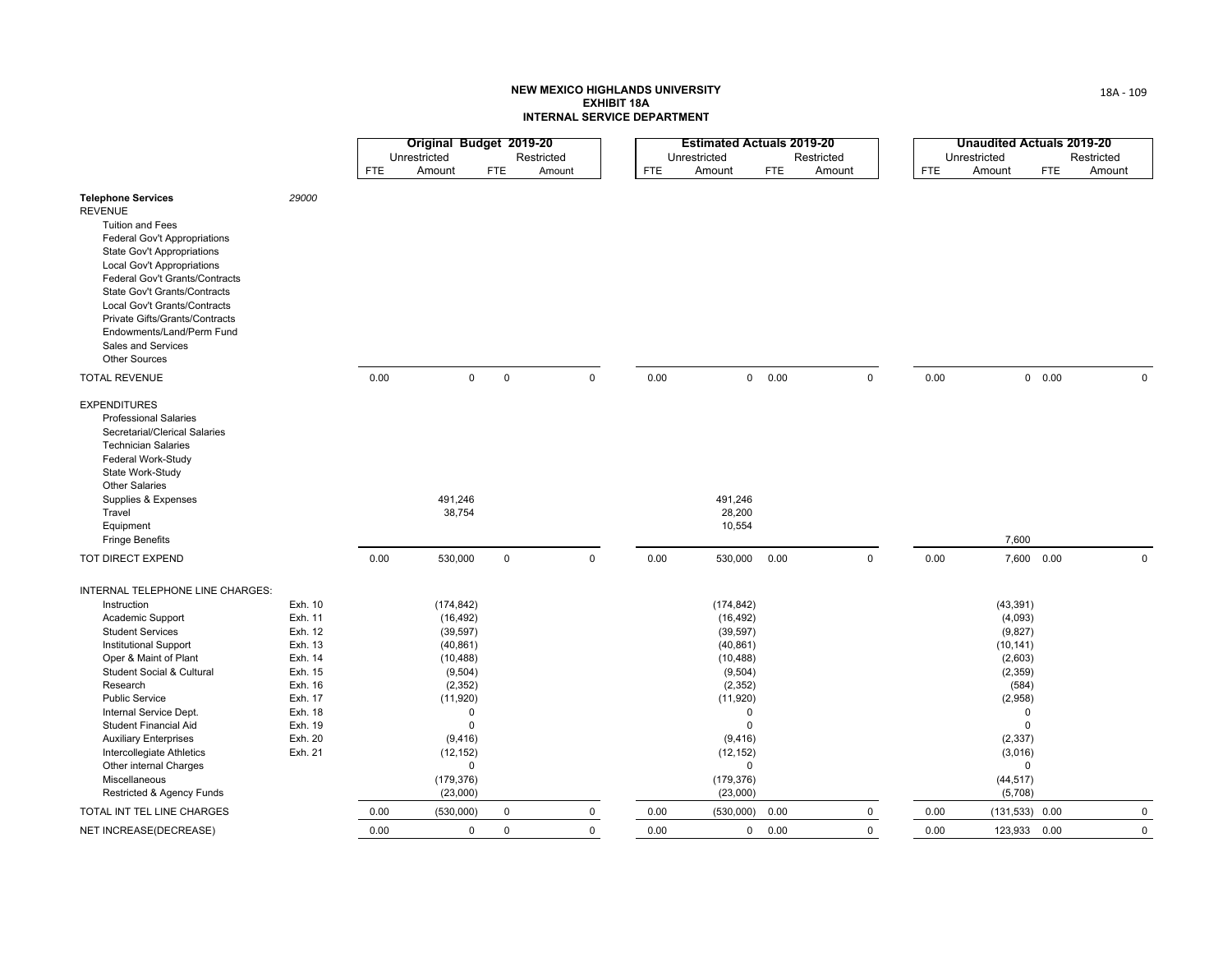|                                                                                                                                                                                                                                                                                                                                                                                                           |                                                                                                                                  |            | Original Budget 2019-20 |                     |            |             |            | <b>Estimated Actuals 2019-20</b>  |            |            |             |      | <b>Unaudited Actuals 2019-20</b>  |            |            |             |
|-----------------------------------------------------------------------------------------------------------------------------------------------------------------------------------------------------------------------------------------------------------------------------------------------------------------------------------------------------------------------------------------------------------|----------------------------------------------------------------------------------------------------------------------------------|------------|-------------------------|---------------------|------------|-------------|------------|-----------------------------------|------------|------------|-------------|------|-----------------------------------|------------|------------|-------------|
|                                                                                                                                                                                                                                                                                                                                                                                                           |                                                                                                                                  |            | Unrestricted            |                     | Restricted |             |            | Unrestricted                      |            | Restricted |             |      | Unrestricted                      |            | Restricted |             |
|                                                                                                                                                                                                                                                                                                                                                                                                           |                                                                                                                                  | <b>FTE</b> | Amount                  | <b>FTE</b>          | Amount     |             | <b>FTE</b> | Amount                            | <b>FTE</b> | Amount     |             | FTE  | Amount                            | <b>FTE</b> | Amount     |             |
| Post Office<br><b>REVENUE</b><br><b>Tuition and Fees</b><br>Federal Gov't Appropriations<br>State Gov't Appropriations<br><b>Local Gov't Appropriations</b><br>Federal Gov't Grants/Contracts<br>State Gov't Grants/Contracts<br>Local Gov't Grants/Contracts<br>Private Gifts/Grants/Contracts<br>Endowments/Land/Perm Fund<br>Sales and Services                                                        | 32700                                                                                                                            |            | 8,000                   |                     |            |             |            | 8,500                             |            |            |             |      | 8,420                             |            |            |             |
| <b>Other Sources</b>                                                                                                                                                                                                                                                                                                                                                                                      |                                                                                                                                  |            |                         |                     |            |             |            |                                   |            |            |             |      |                                   |            |            |             |
| <b>TOTAL REVENUE</b>                                                                                                                                                                                                                                                                                                                                                                                      |                                                                                                                                  | 0.00       | 8,000                   | $\mathsf{O}\xspace$ |            | $\mathbf 0$ | 0.00       | 8,500                             | 0.00       |            | $\mathsf 0$ | 0.00 |                                   | 8,420 0.00 |            | $\mathbf 0$ |
| <b>EXPENDITURES</b><br><b>Professional Salaries</b><br>Secretarial/Clerical Salaries<br><b>Technician Salaries</b><br>Federal Work-Study<br>State Work-Study<br><b>Other Salaries</b><br>Supplies & Expenses<br>Travel<br>Equipment<br><b>Telephone Support</b><br><b>Fringe Benefits</b>                                                                                                                 |                                                                                                                                  |            | 65,276<br>1,353         |                     |            |             |            | 221<br>623<br>68,744<br>200<br>54 |            |            |             |      | 221<br>956<br>44,580<br>456<br>48 |            |            |             |
| TOT DIRECT EXPEND                                                                                                                                                                                                                                                                                                                                                                                         |                                                                                                                                  | 0.00       | 66,629                  | $\mathsf 0$         |            | $\mathbf 0$ | 0.00       | 69,842                            |            |            |             | 0.00 | 46,260 0.00                       |            |            | $\mathbf 0$ |
| INTERNAL SERVICE CHARGES<br>Instruction<br>Academic Support<br><b>Student Services</b><br><b>Institutional Support</b><br>Oper & Maint of Plant<br>Student Social & Cultural<br>Research<br><b>Public Service</b><br>Internal Service Dept.<br>Student Financial Aid<br><b>Auxiliary Enterprises</b><br>Intercollegiate Athletics<br>Other internal Charges<br>Miscellaneous<br>Restricted & Agency Funds | Exh. 10<br>Exh. 11<br>Exh. 12<br>Exh. 13<br>Exh. 14<br>Exh. 15<br>Exh. 16<br>Exh. 17<br>Exh. 18<br>Exh. 19<br>Exh. 20<br>Exh. 21 |            | (95,000)                |                     |            |             |            | (22,000)                          |            |            |             |      | (26, 633)                         |            |            |             |
| TOTAL INT SERV CHARGES                                                                                                                                                                                                                                                                                                                                                                                    |                                                                                                                                  | 0.00       | (95,000)                | $\mathbf 0$         |            | 0           | 0.00       | (22,000)                          | 0.00       |            | $\mathbf 0$ | 0.00 | $(26, 633)$ 0.00                  |            |            | $\mathbf 0$ |
| NET INCREASE(DECREASE)                                                                                                                                                                                                                                                                                                                                                                                    |                                                                                                                                  | 0.00       | 36,371                  | $\mathbf 0$         |            | $\mathbf 0$ | 0.00       | $(39,342)$ 0.00                   |            |            | $\mathbf 0$ | 0.00 | $(11,206)$ 0.00                   |            |            | $\mathsf 0$ |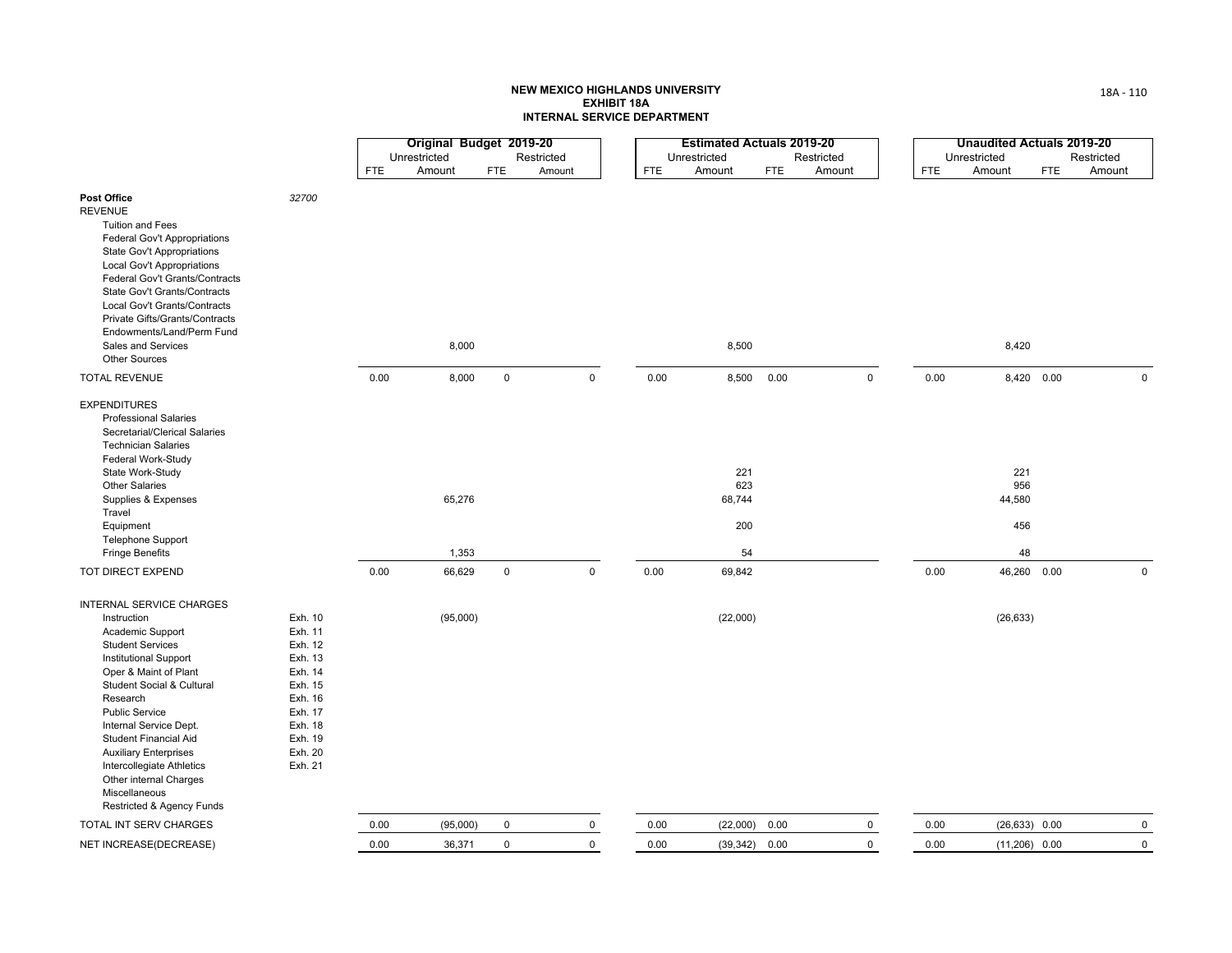|                                                                                                                                                                                                                                                                                                                                                   |                                                                                                            |            | Original Budget 2019-20 |             |            |              |            | <b>Estimated Actuals 2019-20</b> |            |            |              |            | <b>Unaudited Actuals 2019-20</b> |            |             |
|---------------------------------------------------------------------------------------------------------------------------------------------------------------------------------------------------------------------------------------------------------------------------------------------------------------------------------------------------|------------------------------------------------------------------------------------------------------------|------------|-------------------------|-------------|------------|--------------|------------|----------------------------------|------------|------------|--------------|------------|----------------------------------|------------|-------------|
|                                                                                                                                                                                                                                                                                                                                                   |                                                                                                            |            | Unrestricted            |             | Restricted |              |            | Unrestricted                     |            | Restricted |              |            | Unrestricted                     |            | Restricted  |
|                                                                                                                                                                                                                                                                                                                                                   |                                                                                                            | <b>FTE</b> | Amount                  | <b>FTE</b>  | Amount     |              | <b>FTE</b> | Amount                           | <b>FTE</b> | Amount     |              | <b>FTE</b> | Amount                           | <b>FTE</b> | Amount      |
| <b>Motor Pool</b><br><b>REVENUE</b><br>Tuition and Fees<br>Federal Gov't Appropriations<br>State Gov't Appropriations<br>Local Gov't Appropriations<br>Federal Gov't Grants/Contracts<br>State Gov't Grants/Contracts<br>Local Gov't Grants/Contracts<br>Private Gifts/Grants/Contracts<br>Endowments/Land/Perm Fund<br>Sales and Services        | 95000                                                                                                      |            |                         |             |            |              |            |                                  |            |            |              |            |                                  |            |             |
| <b>Other Sources</b>                                                                                                                                                                                                                                                                                                                              |                                                                                                            |            | 5,000                   |             |            |              |            |                                  |            |            |              |            | 187                              |            |             |
| <b>TOTAL REVENUE</b>                                                                                                                                                                                                                                                                                                                              |                                                                                                            | 0.00       | 5,000                   | $\mathsf 0$ |            | $\mathbf 0$  | 0.00       |                                  | 0 0.00     |            | $\mathbf 0$  | 0.00       |                                  | 187 0.00   | $\mathbf 0$ |
| <b>EXPENDITURES</b><br><b>Professional Salaries</b>                                                                                                                                                                                                                                                                                               |                                                                                                            | 0.01       | 6,521                   |             |            |              | 1.00       | 6,521                            |            |            |              | 1.00       | 6,571                            |            |             |
| Secretarial/Clerical Salaries<br><b>Technician Salaries</b><br>Federal Work-Study<br>State Work-Study                                                                                                                                                                                                                                             |                                                                                                            | 1.30       | 37,467                  |             |            |              |            | 999<br>37,467                    |            |            |              |            | 999<br>16,216                    |            |             |
| <b>Other Salaries</b><br>Supplies & Expenses<br>Travel                                                                                                                                                                                                                                                                                            |                                                                                                            | 4.00       | 196,560<br>187,000      |             |            |              | 6.00       | 196,560<br>187,000               |            |            |              | 6.00       | 57,761<br>93,340                 |            |             |
| Equipment<br><b>Fringe Benefits</b>                                                                                                                                                                                                                                                                                                               |                                                                                                            |            | 30,485                  |             |            |              |            | 2,210<br>30,485                  |            |            |              |            | 3,065<br>20,406                  |            |             |
| TOT DIRECT EXPEND                                                                                                                                                                                                                                                                                                                                 |                                                                                                            | 5.31       | 458,033                 | $\mathbf 0$ |            | $\mathbf{0}$ | 7.00       | 461,241                          |            |            |              | 7.00       | 198,358 0.00                     |            | $\Omega$    |
| INTERNAL SERVICE CHARGES<br>Instruction<br>Academic Support                                                                                                                                                                                                                                                                                       | Exh. 10<br>Exh. 11                                                                                         |            | (240,000)               |             |            |              |            | (160,000)                        |            |            |              |            | (164, 248)                       |            |             |
| <b>Student Services</b><br><b>Institutional Support</b><br>Oper & Maint of Plant<br>Student Social & Cultural<br>Research<br><b>Public Service</b><br>Internal Service Dept.<br><b>Student Financial Aid</b><br><b>Auxiliary Enterprises</b><br>Intercollegiate Athletics<br>Other internal Charges<br>Miscellaneous<br>Restricted & Agency Funds | Exh. 12<br>Exh. 13<br>Exh. 14<br>Exh. 15<br>Exh. 16<br>Exh. 17<br>Exh. 18<br>Exh. 19<br>Exh. 20<br>Exh. 21 |            |                         |             |            |              |            |                                  |            |            |              |            |                                  |            |             |
| TOTAL INT SERV CHARGES                                                                                                                                                                                                                                                                                                                            |                                                                                                            | 0.00       | (240,000)               | $\mathbf 0$ |            | $\mathbf 0$  | 0.00       | (160,000)                        | 0.00       |            | $\mathsf{O}$ | 0.00       | $(164, 248)$ 0.00                |            | $\mathsf 0$ |
| NET INCREASE(DECREASE)                                                                                                                                                                                                                                                                                                                            |                                                                                                            | 5.31       | (213, 033)              | $\mathsf 0$ |            | $\mathbf 0$  | 7.00       | (301, 241)                       | 0.00       |            | $\mathbf 0$  | 7.00       | $(33,923)$ 0.00                  |            | $\mathbf 0$ |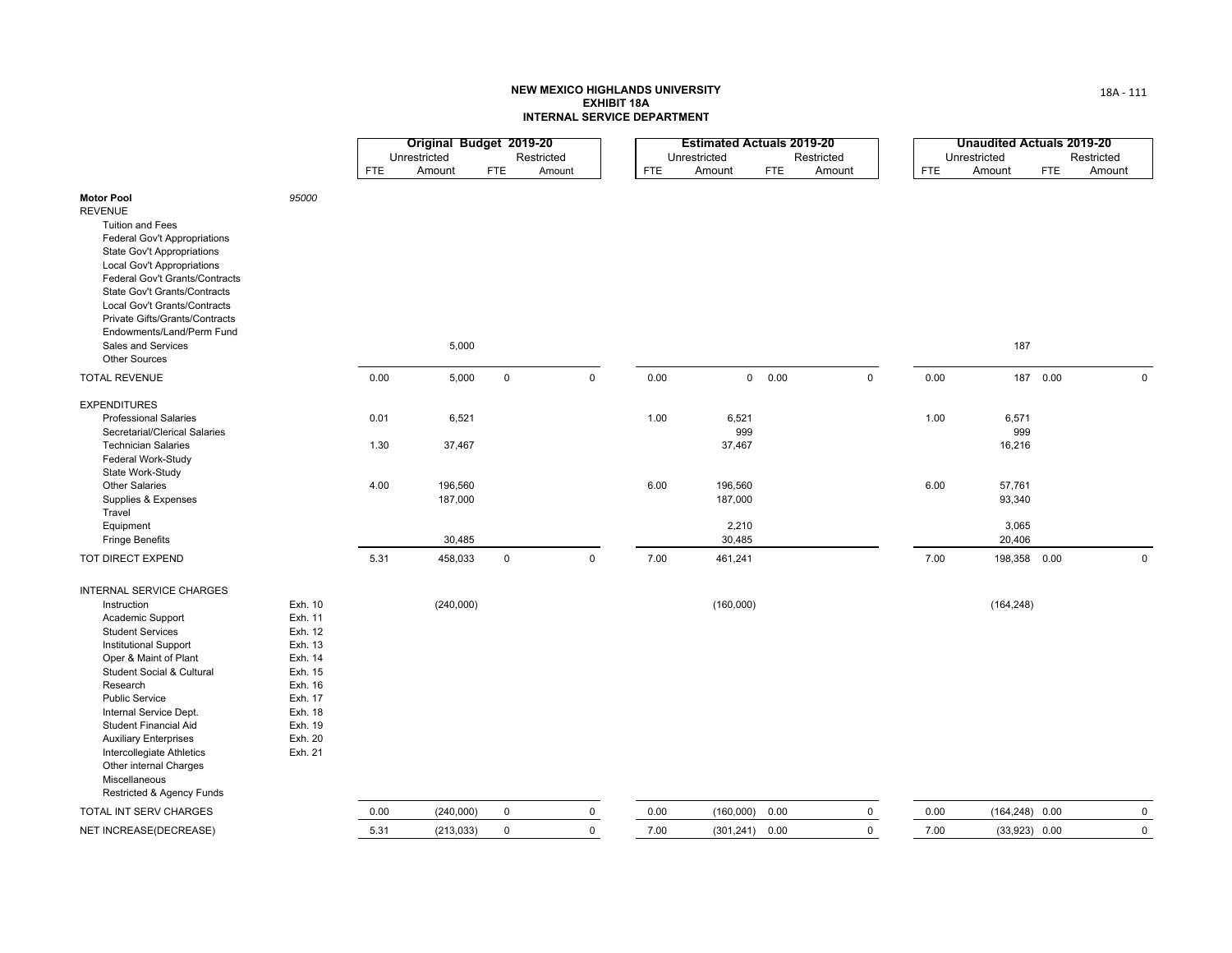|                                                                                                                                                                                                                                                                                                                                                                                                                           |            | Original Budget 2019-20 |                               |            |             |            | <b>Estimated Actuals 2019-20</b> |            |             |            | <b>Unaudited Actuals 2019-20</b> |               |             |
|---------------------------------------------------------------------------------------------------------------------------------------------------------------------------------------------------------------------------------------------------------------------------------------------------------------------------------------------------------------------------------------------------------------------------|------------|-------------------------|-------------------------------|------------|-------------|------------|----------------------------------|------------|-------------|------------|----------------------------------|---------------|-------------|
|                                                                                                                                                                                                                                                                                                                                                                                                                           |            | Unrestricted            |                               | Restricted |             |            | Unrestricted                     |            | Restricted  |            | Unrestricted                     |               | Restricted  |
|                                                                                                                                                                                                                                                                                                                                                                                                                           | <b>FTE</b> | Amount                  | <b>FTE</b>                    | Amount     |             | <b>FTE</b> | Amount                           | <b>FTE</b> | Amount      | <b>FTE</b> | Amount                           | <b>FTE</b>    | Amount      |
| <b>Unallocated Contingeny Internal Ser</b><br>29918<br><b>REVENUE</b><br><b>Tuition and Fees</b><br>Federal Gov't Appropriations<br><b>State Gov't Appropriations</b><br>Local Gov't Appropriations<br>Federal Gov't Grants/Contracts<br><b>State Gov't Grants/Contracts</b><br>Local Gov't Grants/Contracts<br>Private Gifts/Grants/Contracts<br>Endowments/Land/Perm Fund<br>Sales and Services<br><b>Other Sources</b> |            |                         |                               |            |             |            |                                  |            |             |            |                                  |               |             |
| <b>TOTAL REVENUE</b>                                                                                                                                                                                                                                                                                                                                                                                                      | 0.00       |                         | $\mathbf 0$<br>$\overline{0}$ |            | 0           | 0.00       |                                  | 0 0.00     | $\mathbf 0$ | 0.00       |                                  | $0\quad 0.00$ | $\mathbf 0$ |
| <b>EXPENDITURES</b><br><b>Professional Salaries</b><br>Secretarial/Clerical Salaries<br><b>Technician Salaries</b><br>Federal Work-Study<br>State Work-Study<br><b>Other Salaries</b><br>Supplies & Expenses<br>Travel<br>Equipment<br><b>Fringe Benefits</b>                                                                                                                                                             |            | 8,678                   |                               |            |             |            | 8,678                            |            |             |            | 26,310                           |               |             |
| TOT DIRECT EXPEND                                                                                                                                                                                                                                                                                                                                                                                                         | 0.00       | 8,678                   | $\mathbf 0$                   |            | $\mathbf 0$ | 0.00       | 8,678                            | 0.00       | $\Omega$    | 0.00       |                                  | 26,310 0.00   | 0           |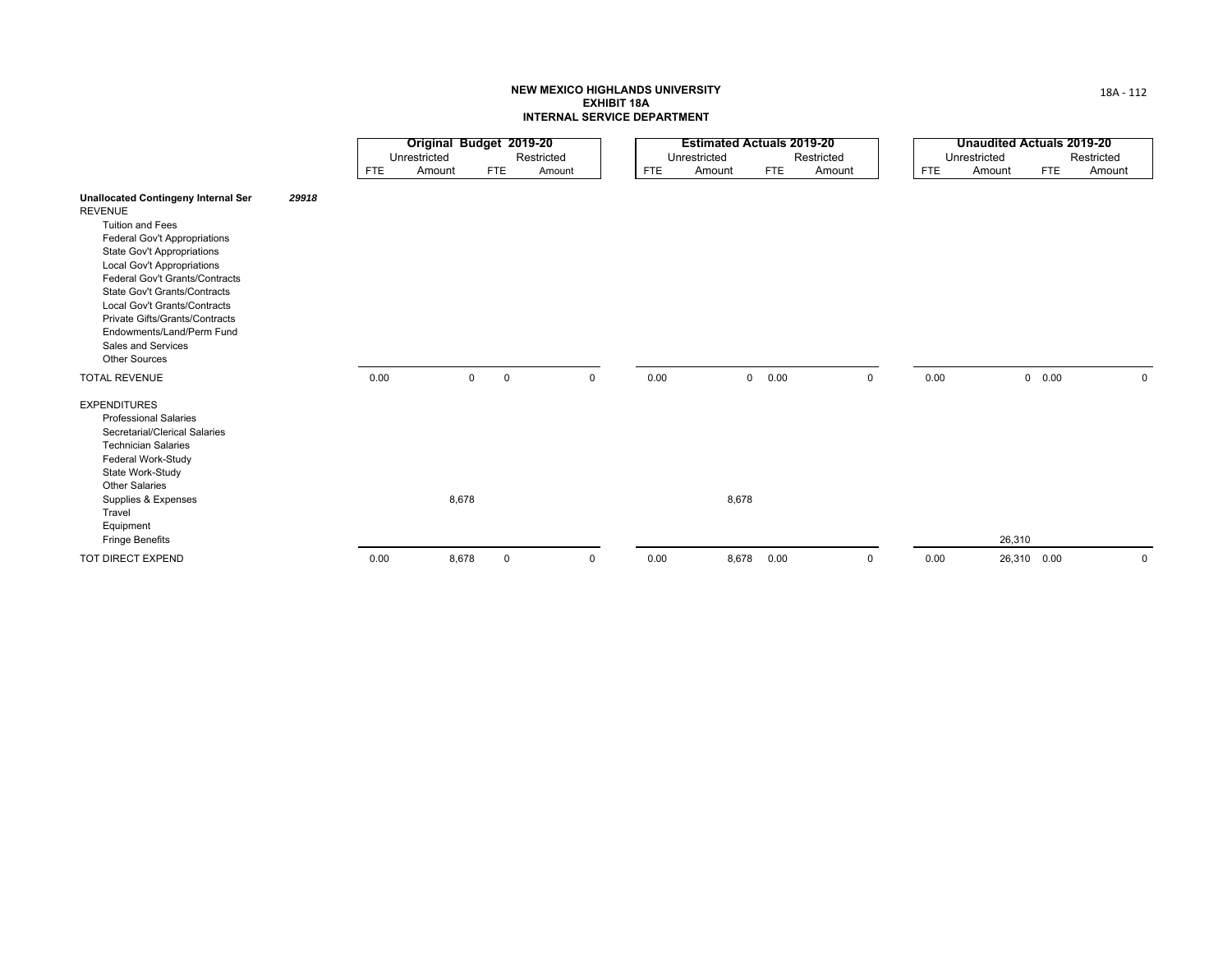|                                                                                                                                                                                                             |            | Original Budget 2019-20 |                            |                  |            | <b>Estimated Actuals 2019-20</b> |                |            |                  |            | <b>Unaudited Actuals 2019-20</b> |          |            |                 |
|-------------------------------------------------------------------------------------------------------------------------------------------------------------------------------------------------------------|------------|-------------------------|----------------------------|------------------|------------|----------------------------------|----------------|------------|------------------|------------|----------------------------------|----------|------------|-----------------|
|                                                                                                                                                                                                             |            | Unrestricted            |                            | Restricted       |            | Unrestricted                     |                |            | Restricted       |            | Unrestricted                     |          |            | Restricted      |
|                                                                                                                                                                                                             | <b>FTE</b> | Amount                  | <b>FTE</b>                 | Amount           | <b>FTE</b> | Amount                           |                | <b>FTE</b> | Amount           | <b>FTE</b> | Amount                           |          | <b>FTE</b> | Amount          |
| <b>Grants and Contracts</b><br><b>REVENUE</b>                                                                                                                                                               |            |                         |                            |                  |            |                                  |                |            |                  |            |                                  |          |            |                 |
| <b>Tuition and Fees</b><br>Federal Gov't Appropriations<br>State Gov't Appropriations<br>Local Gov't Appropriations                                                                                         |            |                         |                            |                  |            |                                  |                |            |                  |            |                                  |          |            |                 |
| Federal Gov't Grants/Contracts<br>State Gov't Grants/Contracts<br>Local Gov't Grants/Contracts<br>Private Gifts/Grants/Contracts<br>Endowments/Land/Perm Fund<br>Sales and Services<br><b>Other Sources</b> |            |                         |                            | 30,550<br>10,366 |            |                                  |                |            | 30,550<br>10,366 |            |                                  |          |            | 23,127<br>7,113 |
| <b>TOTAL REVENUE</b>                                                                                                                                                                                        | 0.00       |                         | $\mathbf 0$<br>$\mathbf 0$ | 40,916           | 0.00       |                                  | $\overline{0}$ | 0.00       | 40,916           | 0.00       |                                  | 0 0.00   |            | 30,240          |
| <b>EXPENDITURES</b><br><b>Professional Salaries</b><br>Secretarial/Clerical Salaries<br><b>Technician Salaries</b><br>Federal Work-Study                                                                    |            |                         |                            | 30,550           |            |                                  |                |            | 30,550           |            |                                  |          |            | 23,127          |
| State Work-Study<br><b>Other Salaries</b><br>Supplies & Expenses<br>Travel<br>Equipment<br><b>Fringe Benefits</b>                                                                                           |            |                         | 1.2                        | 10,366           |            |                                  |                | 1.2        | 10,366           |            |                                  |          | 1.20       | 7,113           |
| TOT DIRECT EXPEND                                                                                                                                                                                           | 0.00       |                         | 1.2<br>$\mathbf 0$         | 40,916           | 0.00       |                                  | $\mathbf{0}$   | 1.20       | 40,916           | 0.00       |                                  | $0$ 1.20 |            | 30,240          |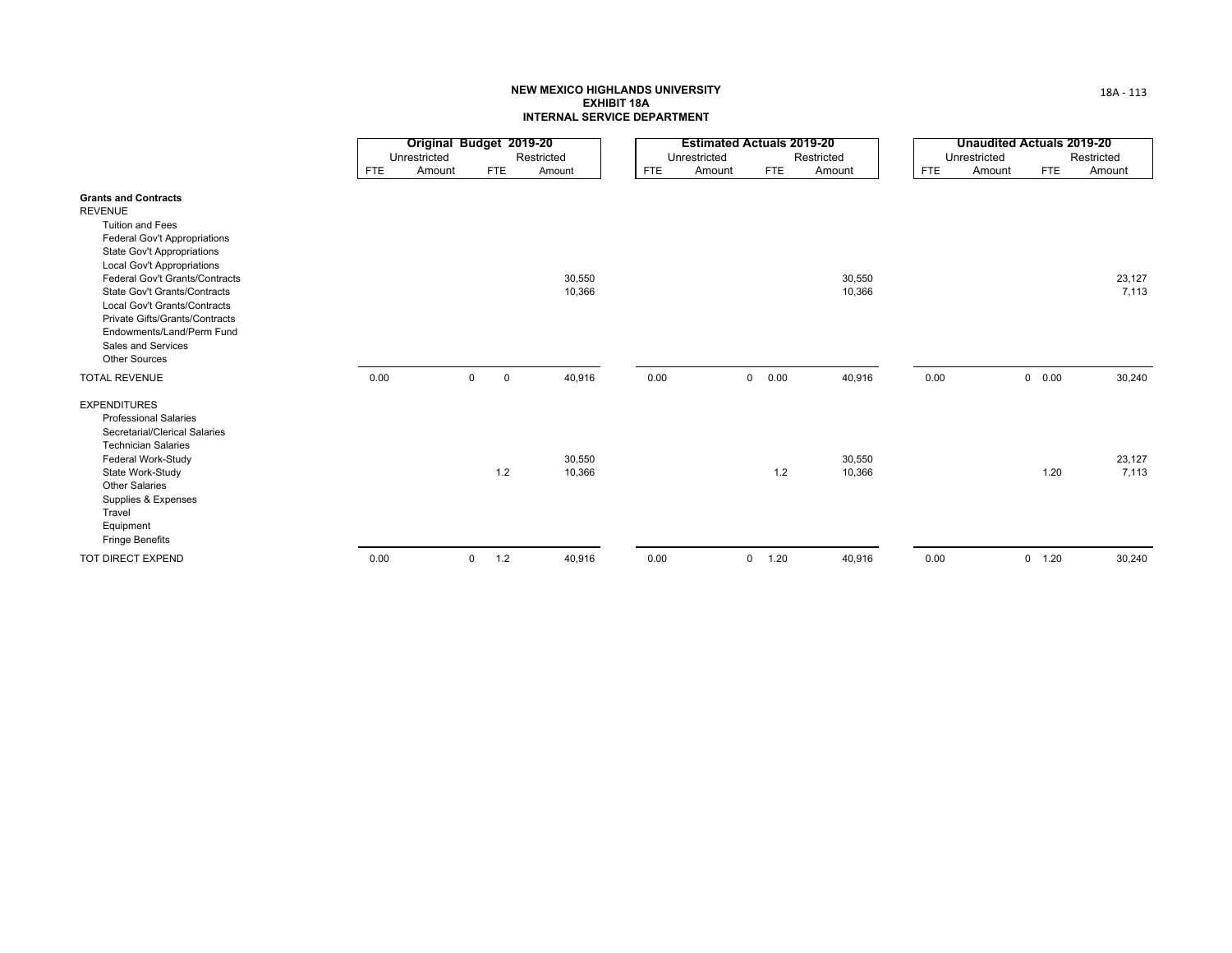#### **NEW MEXICO HIGHLANDS UNIVERSITY EXHIBIT 19STUDENT FINANCIAL AID, GRANTS AND STIPENDS**

|                                                               |                            | Original Budget 2019-20 |             |                     |            | <b>Estimated Actuals 2019-20</b> |             |                      |                      |             | <b>Unaudited Actuals 2019-20</b> |
|---------------------------------------------------------------|----------------------------|-------------------------|-------------|---------------------|------------|----------------------------------|-------------|----------------------|----------------------|-------------|----------------------------------|
|                                                               |                            | Unrestricted            |             | Restricted          |            | Unrestricted                     |             | Restricted           | Unrestricted         |             | Restricted                       |
|                                                               |                            | <b>FTE</b><br>Amount    | <b>FTE</b>  | Amount              | <b>FTE</b> | Amount                           | <b>FTE</b>  | Amount               | <b>FTE</b><br>Amount | FTE         | Amount                           |
| REVENUE:                                                      |                            |                         |             |                     |            |                                  |             |                      |                      |             |                                  |
| <b>FEDERAL</b>                                                |                            |                         |             |                     |            |                                  |             |                      |                      |             |                                  |
| PELL                                                          | 21431-38000                |                         |             | 4,753,421           |            |                                  |             | 4,414,954            |                      |             | 4,313,113                        |
| <b>SEOG</b>                                                   | 21432-38000                |                         |             | 186,633             |            |                                  |             | 186,633              |                      |             | 205,527                          |
| Other                                                         |                            |                         |             | 86,119              |            |                                  |             | 1,804,285            |                      |             | 929,300                          |
| SUBTOT FEDERAL                                                |                            |                         | $\mathbf 0$ | 5,026,173           |            |                                  | $\mathbf 0$ | 6,405,872            |                      | $\mathbf 0$ | 5,447,940                        |
| <b>STATE</b>                                                  |                            |                         |             |                     |            |                                  |             |                      |                      |             |                                  |
| State Student Incentive Grant<br>Lottery Success Scholarships | 22443-38000<br>22733-38000 |                         |             | 433,890<br>768,500  |            |                                  |             | 489,259<br>764,386   |                      |             | 501,499<br>755,630               |
| Grow Your Own Teachers                                        | 22447-38000                |                         |             |                     |            |                                  |             | 46,706               |                      |             | 39,251                           |
| <b>Teacher Preparation Affordability</b>                      | 22448-38000                |                         |             |                     |            |                                  |             | 479,853              |                      |             | 390,665                          |
| Other                                                         |                            |                         |             | 87,626              |            |                                  |             | 172,176              |                      |             | 97,881                           |
| <b>SUBTOT STATE</b>                                           |                            |                         | $\mathbf 0$ | 1,290,016           |            |                                  | $\mathbf 0$ | 1,952,380            |                      | $\mathbf 0$ | 1,784,926                        |
| <b>LOCAL</b>                                                  |                            |                         |             |                     |            |                                  |             |                      |                      |             |                                  |
| <b>PRIVATE &amp; Other</b>                                    |                            |                         |             | 1,094,500           |            |                                  |             | 1,169,540            |                      | 934         | 1,117,096                        |
| TOTAL REVENUE                                                 |                            |                         | $\mathsf 0$ | 7,410,689           |            |                                  | $\pmb{0}$   | 9,527,793            |                      | 934         | 8,349,962                        |
| <b>BEGINNING BALANCE</b>                                      |                            | 249,380                 |             | 0                   |            | 451,164                          |             | 0                    | 451,164              |             | 0                                |
| <b>TOTAL AVAILABLE</b>                                        |                            | 249,380                 |             | 7,410,689           |            | 451,164                          |             | 9,527,793            | 452,098              |             | 8,349,962                        |
| <b>EXPENDITURES:</b>                                          |                            |                         |             |                     |            |                                  |             |                      |                      |             |                                  |
| <b>FEDERAL</b>                                                |                            |                         |             |                     |            |                                  |             |                      |                      |             |                                  |
| PELL                                                          | 21431-38000                |                         |             | 4,753,421           |            |                                  |             | 4,414,954            |                      |             | 4,313,113                        |
| <b>SEOG</b><br>Other                                          | 21432-38000                | 62,211                  |             | 186,633             |            | 62,211                           |             | 186,633<br>1,804,285 |                      | 62,211      | 192,152<br>906,322               |
| <b>SUBTOT FEDERAL</b>                                         |                            | 62,211                  |             | 86,119<br>5,026,173 |            | 62,211                           |             | 6,405,872            |                      | 62,211      | 5,411,587                        |
| <b>STATE</b>                                                  |                            |                         |             |                     |            |                                  |             |                      |                      |             |                                  |
| State Student Incentive Grant                                 | 22443-38000                |                         |             | 433,890             |            |                                  |             | 489,259              |                      |             | 501,499                          |
| Lottery Success Scholarships                                  | 22733-38000                |                         |             | 768,500             |            |                                  |             | 764,386              |                      |             | 755,630                          |
| Grow Your Own Teachers                                        | 22447-38000                |                         |             |                     |            |                                  |             | 46,706               |                      |             | 39,251                           |
| <b>Teacher Preparation Affordability</b>                      | 22448-38000                |                         |             |                     |            |                                  |             | 479,853              |                      |             | 390,665                          |
| 3% Scholarships<br><b>NMHU Scholarships</b>                   | 12500-39020<br>12500-39040 | 343,174<br>600,000      |             |                     |            | 343,174<br>800,000               |             |                      | 646,000<br>433,708   |             |                                  |
| Other                                                         | 12501-12502                |                         |             | 87,626              |            |                                  |             | 172,176              |                      |             | 97,881                           |
| <b>SUBTOT STATE</b>                                           |                            | 943,174                 |             | 1,290,016           |            | 1,143,174                        |             | 1,952,380            | 1,079,708            |             | 1,784,926                        |
| <b>LOCAL</b>                                                  |                            |                         |             |                     |            |                                  |             |                      |                      |             |                                  |
| <b>PRIVATE &amp; Other</b>                                    |                            |                         |             | 1,094,500           |            |                                  |             | 1,169,540            |                      | 1,859       | 1,117,096                        |
| TOTAL EXPENDITURES                                            |                            | 1,005,385               |             | 7,410,689           |            | 1,205,385                        |             | 9,527,793            | 1,143,778            |             | 8,313,609                        |
| TRANSFERS IN (OUT):                                           |                            |                         |             |                     |            |                                  |             |                      |                      |             |                                  |
| <b>SEOG Match</b>                                             |                            | 62,211                  |             |                     |            | 62,211                           |             |                      |                      | 62,211      |                                  |
| 3% Scholarships                                               |                            | 343,174                 |             |                     |            | 343,174                          |             |                      | 343,174              |             |                                  |
| <b>NMHU Scholarships</b><br><b>Athletics Hope</b>             |                            | 600,000                 |             |                     |            | 800,000                          |             |                      | 800,000              |             |                                  |
| <b>TOTAL TRANSFERS</b>                                        |                            | 1,005,385               |             | 0                   |            | 1,205,385                        |             | 0                    | 1,205,385            |             | 0                                |
| ENDING BALANCE                                                |                            | 249,380                 |             | $\mathsf 0$         |            | 451,164                          |             | $\mathbf 0$          | 513,705              |             | 36,353                           |
|                                                               |                            |                         |             |                     |            |                                  |             |                      |                      |             |                                  |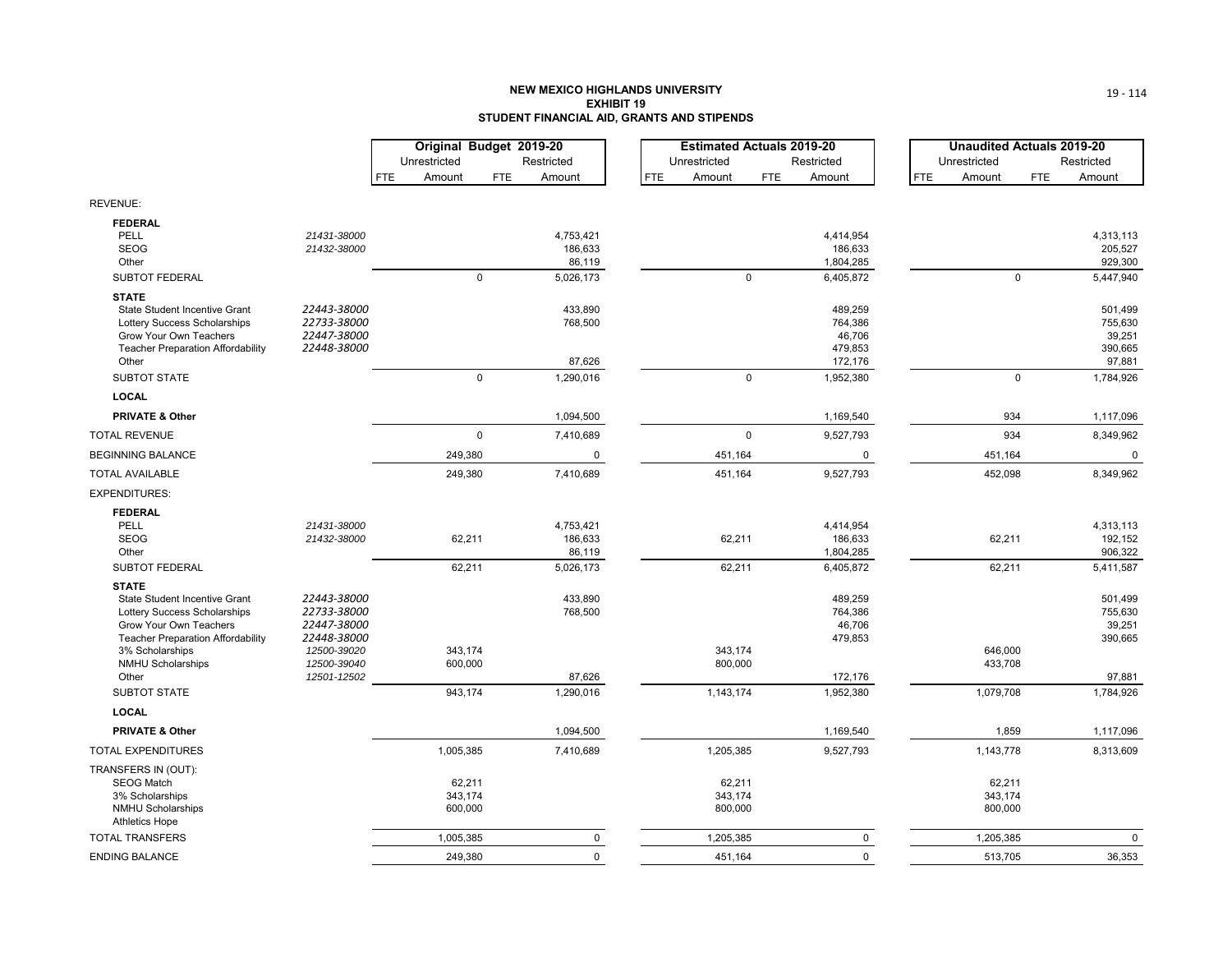|                                                                     |              | Original Budget 2019-20 |              |                      |               | <b>Estimated Actuals 2019-20</b> |              |                          |               | <b>Unaudited Actuals 2019-20</b> |                |                          |
|---------------------------------------------------------------------|--------------|-------------------------|--------------|----------------------|---------------|----------------------------------|--------------|--------------------------|---------------|----------------------------------|----------------|--------------------------|
|                                                                     |              | Unrestricted            |              | Restricted           |               | Unrestricted                     |              | Restricted               |               | Unrestricted                     |                | Restricted               |
|                                                                     | <b>FTE</b>   | Amount                  | <b>FTE</b>   | Amount               | <b>FTE</b>    | Amount                           | <b>FTE</b>   | Amount                   | <b>FTE</b>    | Amount                           | <b>FTE</b>     | Amount                   |
| <b>REVENUE</b>                                                      |              |                         |              |                      |               |                                  |              |                          |               |                                  |                |                          |
| <b>Tuition and Fees</b>                                             |              | $\Omega$                |              | $\Omega$             |               |                                  |              |                          |               |                                  |                |                          |
| <b>Federal Gov't Appropriations</b>                                 |              | $\Omega$                |              | $\Omega$             |               |                                  |              |                          |               |                                  |                |                          |
| <b>State Gov't Appropriations</b>                                   |              |                         |              | $\Omega$             |               |                                  |              |                          |               |                                  |                |                          |
| <b>Local Gov't Appropriations</b>                                   |              | $\Omega$                |              | $\Omega$             |               |                                  |              |                          |               |                                  |                |                          |
| <b>Federal Gov't Grants/Contracts</b>                               |              | $\Omega$                |              | 9,020                |               |                                  |              | 28,655                   |               |                                  |                | 27,939                   |
| <b>State Gov't Grants/Contracts</b><br>Local Gov't Grants/Contracts |              | $\Omega$<br>$\Omega$    |              | $\Omega$<br>$\Omega$ |               |                                  |              | 528                      |               |                                  |                | 528                      |
| Private Gifts/Grants/Contracts                                      |              | 180,000                 |              |                      |               |                                  |              |                          |               |                                  |                |                          |
| Endowments/Land/Perm Fund                                           |              | $\Omega$                |              |                      |               |                                  |              |                          |               |                                  |                |                          |
| <b>Sales and Services</b>                                           |              | 4,055,320               |              | $\Omega$             |               | 3,158,298                        |              |                          |               | 2,999,624                        |                |                          |
| <b>Other Sources</b>                                                |              | 1,000                   |              | $\Omega$             |               |                                  |              |                          |               | 17,597                           |                |                          |
| <b>TOTAL REVENUE</b>                                                | 0.00         | 4,236,320 0.00          |              | 9,020                | 0.00          | 3,158,298                        | 0.00         | 29,183                   | 0.00          | 3,017,221                        | 0.00           | 28,467                   |
| <b>BEGINNING BALANCE</b>                                            |              | (2, 273, 419)           |              | $\pmb{0}$            |               | (2,614,211)                      |              | $\overline{\phantom{a}}$ |               | (2,614,211)                      |                | $\overline{\phantom{0}}$ |
| <b>TOTAL AVAILABLE</b>                                              | 0.00         | 1,962,901               | 0.00         | 9,020                | 0.00          | 544,087                          | 0.00         | 29,183                   | 0.00          | 403,009                          | 0.00           | 28,467                   |
| <b>EXPENDITURES</b>                                                 |              |                         |              |                      |               |                                  |              |                          |               |                                  |                |                          |
| <b>Professional Salaries</b>                                        | 5.50         | 165,552                 | 0.00         | $\mathbf 0$          | 1.00          | 142,726                          | 0.00         |                          | 1.00          | 118,655                          | 0.00           |                          |
| Secretarial/Clerical Salaries                                       | 1.00         | 28,662                  | 0.00         | $\mathbf 0$          | 1.00          | 28,757                           | 0.00         | $\overline{\phantom{a}}$ | 1.00          | 29,255                           | 0.00           |                          |
| <b>Technician Salaries</b>                                          | 6.00         | 140,000                 | 0.00         | $\mathbf 0$          | 5.00          | 133,425                          | 0.00         |                          | 5.00          | 125,874                          | 0.00           |                          |
| Federal Work-Study                                                  | 0.00         | 0                       | 0.00         | 9,020                | 0.00          |                                  | 0.00         | 28,655                   | 0.00          | $\overline{\phantom{a}}$         | 0.00           | 27,939                   |
| State Work-Study                                                    | 0.00         | 0                       | 0.30         | 0                    | 0.00          | 132                              | 0.00         | 528                      | 0.00          | 132                              | 0.00           | 528                      |
| <b>Other Salaries</b><br>Supplies & Expenses                        | 9.50<br>0.00 | 111,066<br>527,472      | 0.00<br>0.00 | $\Omega$<br>$\Omega$ | 26.00<br>0.00 | 120,798<br>543,710               | 0.00<br>0.00 |                          | 26.00<br>0.00 | 141,518<br>433,030               | 0.00<br>0.00   |                          |
| <b>Purchases for Resale</b>                                         | 0.00         | 1,812,000               | 0.00         | $\Omega$             | 0.00          | 1,355,644                        | 0.00         |                          | 0.00          | 1,166,256                        | 0.00           |                          |
| Travel                                                              | 0.00         | 3,500                   | 0.00         | $\Omega$             | 0.00          | 1,653                            | 0.00         |                          | 0.00          | 549                              | 0.00           |                          |
| Equipment                                                           | 0.00         | 14,063                  | 0.00         | $\Omega$             | 0.00          | 20,260                           | 0.00         |                          | 0.00          | 12,908                           | 0.00           |                          |
| <b>Fringe Benefits</b>                                              | 0.00         | 125,401                 | 0.00         | $\mathbf 0$          | 0.00          | 109,819                          | 0.00         |                          | 0.00          | 96,531                           | 0.00           |                          |
| TOT DIRECT EXPEND<br><b>INTERNAL SERVICE CHARGES</b>                | 22.00        | 2,927,715 0.30          |              | 9,020                | 33.00         | 2,456,923                        | 0.00         | 29,183                   | 33.00         | 2,124,709                        | $\overline{a}$ | 28,467                   |
| <b>Computer Support</b>                                             |              | 0                       |              | $\mathbf 0$          |               |                                  |              |                          |               |                                  |                |                          |
| <b>Telephone Support</b>                                            |              | $\Omega$                |              | $\mathbf 0$          |               |                                  |              |                          |               |                                  |                |                          |
| Overhead Charges                                                    |              | 405,000                 |              | $\mathbf 0$          |               |                                  |              |                          |               |                                  |                |                          |
| TOT INT SERV CHARGES                                                | 0.00         | 405,000                 | 0.00         | $\mathbf 0$          | 0.00          | $\blacksquare$                   | 0.00         | $\overline{\phantom{a}}$ | 0.00          | $\overline{\phantom{a}}$         | 0.00           | $\sim$                   |
| <b>TOTAL EXPENDITURES</b><br>TRANSFERS IN (OUT)                     | 22.00        | 3,332,715 0.30          |              | 9,020                | 33.00         | 2,456,923                        | 0.00         | 29,183                   | 33.00         | 2,124,709                        | 0.00           | 28,467                   |
| Non-Mandatory                                                       |              | 297,943                 |              |                      |               | 797,943                          |              |                          |               | 797,943                          |                |                          |
| Retirement of Indebtedness                                          |              | (1, 243, 151)           |              |                      |               | (1,243,151)                      |              |                          |               | (1, 243, 151)                    |                |                          |
| <b>NET TRANSFERS</b>                                                | 0.00         | $(945, 208)$ 0.00       |              | 0                    | 0.00          | (445, 208)                       | 0.00         |                          | 0.00          | (445, 208)                       | 0.00           |                          |
| <b>ENDING BALANCE</b>                                               | 22.00        | $(2,315,023)$ 0.30      |              | $\mathbf 0$          | 33.00         | $(2,358,044)$ 0.00               |              |                          | 33.00         | (2, 166, 907)                    | 0.00           |                          |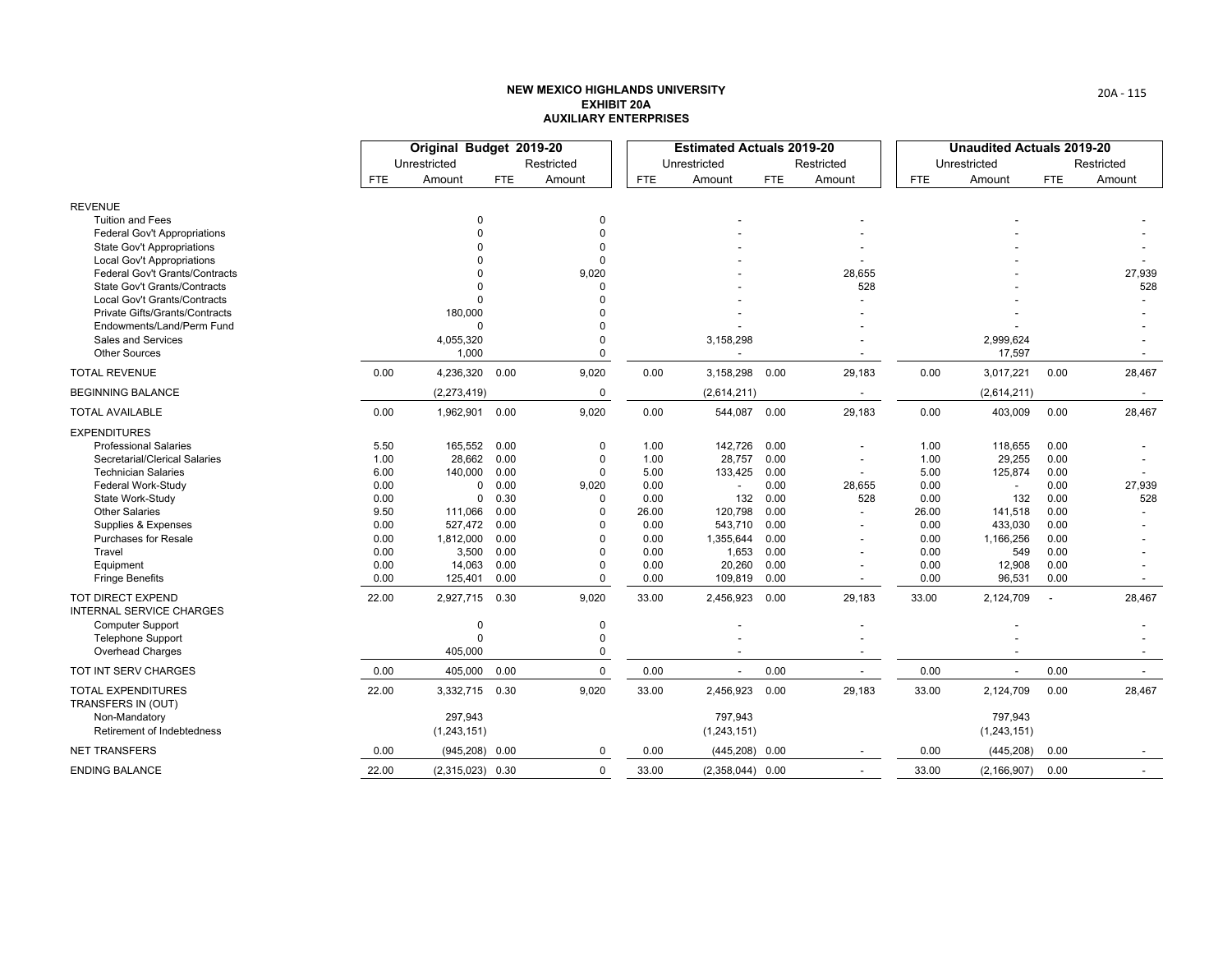|                                                                                                                                                                                                                                                                                       |              |             | Original Budget 2019-20 |             |             |            | <b>Estimated Actuals 2019-20</b> |            |                          |            | <b>Unaudited Actuals 2019-20</b> |            |            |
|---------------------------------------------------------------------------------------------------------------------------------------------------------------------------------------------------------------------------------------------------------------------------------------|--------------|-------------|-------------------------|-------------|-------------|------------|----------------------------------|------------|--------------------------|------------|----------------------------------|------------|------------|
|                                                                                                                                                                                                                                                                                       |              |             | Unrestricted            |             | Restricted  |            | Unrestricted                     |            | Restricted               |            | Unrestricted                     |            | Restricted |
|                                                                                                                                                                                                                                                                                       |              | <b>FTE</b>  | Amount                  | <b>FTE</b>  | Amount      | <b>FTE</b> | Amount                           | <b>FTE</b> | Amount                   | <b>FTE</b> | Amount                           | <b>FTE</b> | Amount     |
| <b>Campus Bookstore</b><br><b>REVENUE</b><br><b>Tuition and Fees</b><br><b>Federal Gov't Appropriations</b><br><b>State Gov't Appropriations</b><br><b>Local Gov't Appropriations</b>                                                                                                 | 32100, 32155 |             |                         |             |             |            |                                  |            |                          |            |                                  |            |            |
| Federal Gov't Grants/Contracts<br>State Gov't Grants/Contracts<br>Local Gov't Grants/Contracts<br>Private Gifts/Grants/Contracts<br>Endowments/Land/Perm Fund<br>Sales and Services<br><b>Other Sources</b>                                                                           |              |             | 600,000                 |             |             |            | 200,725                          |            |                          |            | 30,897                           |            |            |
| <b>TOTAL REVENUE</b>                                                                                                                                                                                                                                                                  |              | 0.00        | 600,000 0.00            |             | $\mathbf 0$ | 0.00       | 200,725 0.00                     |            |                          | 0.00       | 30,897                           | 0.00       |            |
| <b>BEGINNING BALANCE</b>                                                                                                                                                                                                                                                              |              |             | (164, 592)              |             |             |            | (355, 588)                       |            |                          |            | (355, 588)                       |            |            |
| <b>TOTAL AVAILABLE</b>                                                                                                                                                                                                                                                                |              | $\mathbf 0$ | 435,408                 | $\mathbf 0$ | $\mathbf 0$ | 0.00       | $(154, 863)$ 0.00                |            |                          | 0.00       | (324, 691)                       | 0.00       |            |
| <b>EXPENDITURES</b><br><b>Professional Salaries</b><br>Secretarial/Clerical Salaries<br><b>Technician Salaries</b><br>Federal Work-Study<br>State Work-Study<br><b>Other Salaries</b><br>Supplies & Expenses<br>Purchases for Resale<br>Travel<br>Equipment<br><b>Fringe Benefits</b> |              |             | 600,000                 |             |             |            | 172,190                          |            |                          |            | 3,081                            |            |            |
| TOT DIRECT EXPEND<br>INTERNAL SERVICE CHARGES<br>Computer Support<br><b>Telephone Support</b>                                                                                                                                                                                         |              | 0.00        | 600,000 0.00            |             | $\mathsf 0$ | 0.00       | 172,190 0.00                     |            |                          | 0.00       | 3,081                            | 0.00       |            |
| <b>Overhead Charges</b>                                                                                                                                                                                                                                                               |              |             | 100,000                 |             |             |            |                                  |            |                          |            |                                  |            |            |
| TOT INT SERV CHARGES                                                                                                                                                                                                                                                                  |              | 0.00        | 100,000 0.00            |             | $\mathbf 0$ | 0.00       | $\overline{a}$                   | 0.00       | $\overline{\phantom{a}}$ | 0.00       | $\overline{\phantom{a}}$         | 0.00       |            |
| TOTAL EXPENDITURES<br>TRANSFERS IN (OUT)<br>Non-Mandatory<br>Retirement of Indebtedness                                                                                                                                                                                               |              | 0.00        | 700,000 0.00            |             | $\mathbf 0$ | 0.00       | 172,190 0.00                     |            |                          | 0.00       | 3,081                            | 0.00       |            |
| <b>NET TRANSFERS</b>                                                                                                                                                                                                                                                                  |              | 0.00        |                         | 0 0.00      | $\mathbf 0$ | 0.00       |                                  | 0.00       | $\overline{\phantom{a}}$ | 0.00       |                                  | 0.00       |            |
| INCREASE (DECREASE) in NET ASSETS                                                                                                                                                                                                                                                     |              | 0.00        | $(264, 592)$ 0.00       |             | $\mathbf 0$ | 0.00       | $(327,052)$ 0.00                 |            | $\overline{\phantom{a}}$ | 0.00       | (327, 773)                       | 0.00       |            |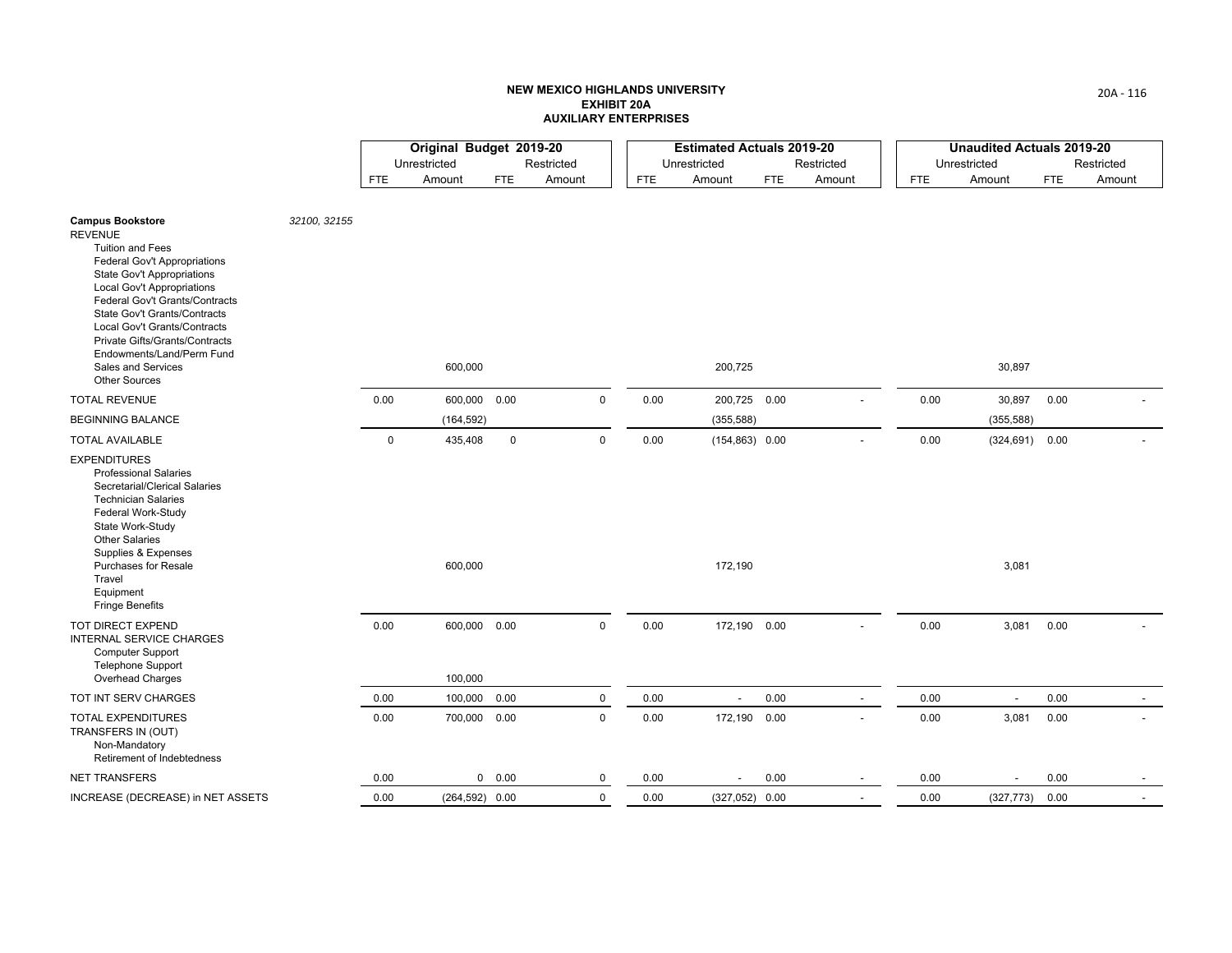|                                                                                                                                                                                                                                                                                                                                                                                                    |       |             | Original Budget 2019-20 |             |             |            | <b>Estimated Actuals 2019-20</b> |      |                          |      | <b>Unaudited Actuals 2019-20</b> |            |            |
|----------------------------------------------------------------------------------------------------------------------------------------------------------------------------------------------------------------------------------------------------------------------------------------------------------------------------------------------------------------------------------------------------|-------|-------------|-------------------------|-------------|-------------|------------|----------------------------------|------|--------------------------|------|----------------------------------|------------|------------|
|                                                                                                                                                                                                                                                                                                                                                                                                    |       |             | Unrestricted            |             | Restricted  |            | Unrestricted                     |      | Restricted               |      | Unrestricted                     |            | Restricted |
|                                                                                                                                                                                                                                                                                                                                                                                                    |       | <b>FTE</b>  | Amount                  | <b>FTE</b>  | Amount      | <b>FTE</b> | Amount                           | FTE  | Amount                   | FTE  | Amount                           | <b>FTE</b> | Amount     |
| <b>AY Conferences</b><br><b>REVENUE</b><br><b>Tuition and Fees</b><br><b>Federal Gov't Appropriations</b><br><b>State Gov't Appropriations</b><br><b>Local Gov't Appropriations</b><br>Federal Gov't Grants/Contracts<br>State Gov't Grants/Contracts<br>Local Gov't Grants/Contracts<br>Private Gifts/Grants/Contracts<br>Endowments/Land/Perm Fund<br>Sales and Services<br><b>Other Sources</b> | 32300 |             | 5,000                   |             |             |            | 8,948                            |      |                          |      | 8,948                            |            |            |
| <b>TOTAL REVENUE</b>                                                                                                                                                                                                                                                                                                                                                                               |       | 0.00        |                         | 5,000 0.00  | $\mathbf 0$ | 0.00       | 8,948 0.00                       |      |                          | 0.00 | 8,948                            | 0.00       |            |
| <b>BEGINNING BALANCE</b>                                                                                                                                                                                                                                                                                                                                                                           |       |             | (349, 846)              |             |             |            | (372, 666)                       |      |                          |      | (372, 666)                       |            |            |
| <b>TOTAL AVAILABLE</b>                                                                                                                                                                                                                                                                                                                                                                             |       | $\mathsf 0$ | (344, 846)              | $\mathsf 0$ | $\mathbf 0$ | 0.00       | $(363,718)$ 0.00                 |      |                          | 0.00 | $(363,718)$ 0.00                 |            |            |
| <b>EXPENDITURES</b><br><b>Professional Salaries</b><br>Secretarial/Clerical Salaries<br><b>Technician Salaries</b><br>Federal Work-Study<br>State Work-Study<br><b>Other Salaries</b><br>Supplies & Expenses<br><b>Purchases for Resale</b><br>Travel<br>Equipment<br><b>Fringe Benefits</b>                                                                                                       |       |             |                         |             |             |            |                                  |      |                          |      |                                  |            |            |
| TOT DIRECT EXPEND<br>INTERNAL SERVICE CHARGES<br><b>Computer Support</b><br><b>Telephone Support</b><br>Overhead Charges                                                                                                                                                                                                                                                                           |       | 0.00        |                         | 0 0.00      | $\mathbf 0$ | 0.00       | $\overline{a}$                   | 0.00 |                          | 0.00 | $\overline{\phantom{a}}$         | 0.00       |            |
| TOT INT SERV CHARGES                                                                                                                                                                                                                                                                                                                                                                               |       | 0.00        |                         | 0 0.00      | $\mathbf 0$ | 0.00       | $\blacksquare$                   | 0.00 | $\overline{\phantom{a}}$ | 0.00 | $\overline{\phantom{a}}$         | 0.00       |            |
| <b>TOTAL EXPENDITURES</b><br>TRANSFERS IN (OUT)<br>Non-Mandatory<br>Retirement of Indebtedness                                                                                                                                                                                                                                                                                                     |       | 0.00        |                         | 0 0.00      | $\mathbf 0$ | 0.00       |                                  | 0.00 |                          | 0.00 |                                  | 0.00       |            |
| <b>NET TRANSFERS</b>                                                                                                                                                                                                                                                                                                                                                                               |       | 0.00        |                         | 0 0.00      | 0           | 0.00       | $\overline{\phantom{0}}$         | 0.00 | $\overline{\phantom{a}}$ | 0.00 |                                  | 0.00       |            |
| INCREASE (DECREASE) in NET ASSETS                                                                                                                                                                                                                                                                                                                                                                  |       | 0.00        | $(344, 846)$ 0.00       |             | $\mathbf 0$ | 0.00       | $(363,718)$ 0.00                 |      |                          | 0.00 | (363, 718)                       | 0.00       |            |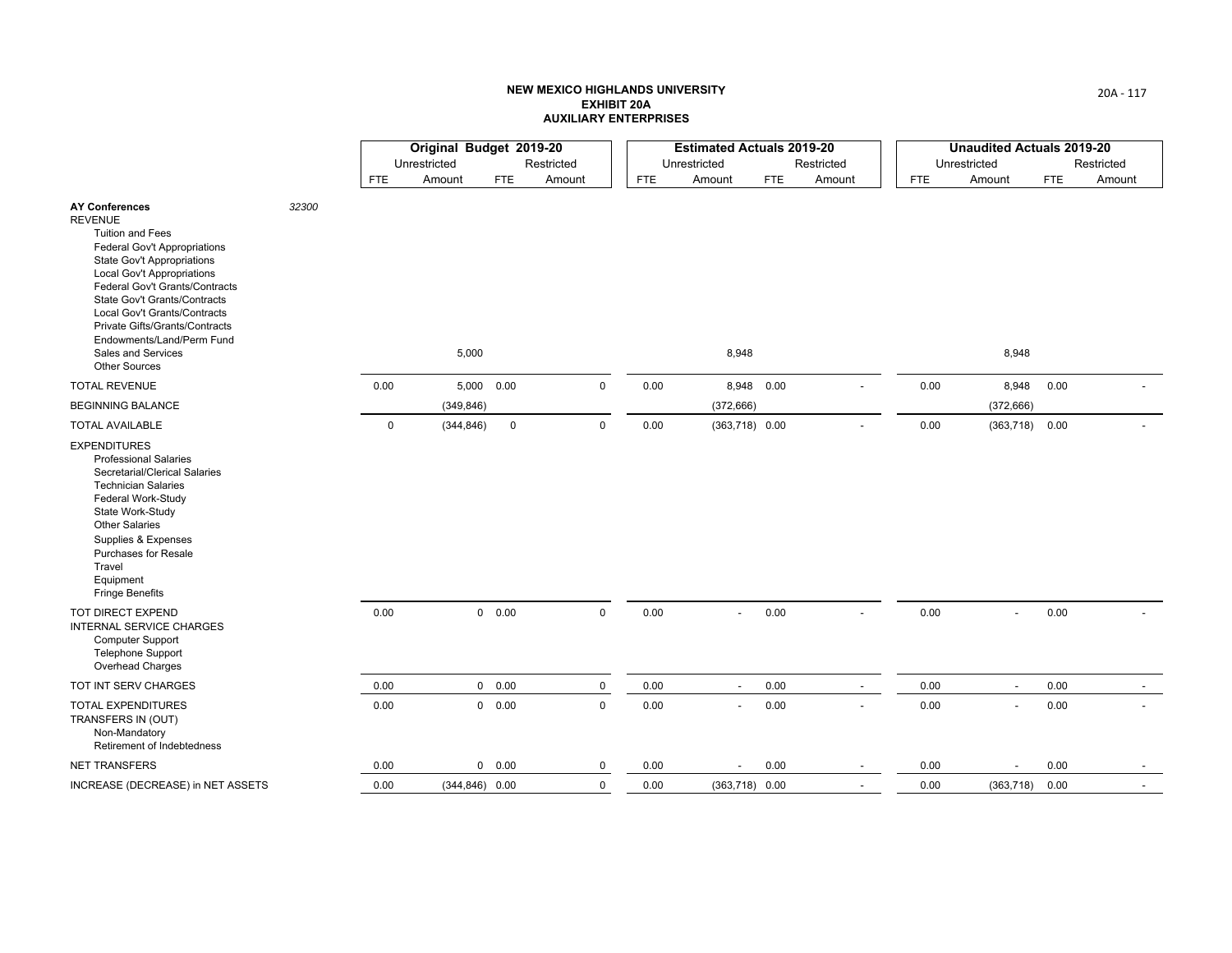|                                                                                                                                                                                                                                                                                                                                                                                              |       |             | Original Budget 2019-20   |             |             |            | <b>Estimated Actuals 2019-20</b> |            |                          |      | <b>Unaudited Actuals 2019-20</b> |            |            |
|----------------------------------------------------------------------------------------------------------------------------------------------------------------------------------------------------------------------------------------------------------------------------------------------------------------------------------------------------------------------------------------------|-------|-------------|---------------------------|-------------|-------------|------------|----------------------------------|------------|--------------------------|------|----------------------------------|------------|------------|
|                                                                                                                                                                                                                                                                                                                                                                                              |       |             | Unrestricted              |             | Restricted  |            | Unrestricted                     |            | Restricted               |      | Unrestricted                     |            | Restricted |
|                                                                                                                                                                                                                                                                                                                                                                                              |       | FTE         | Amount                    | <b>FTE</b>  | Amount      | <b>FTE</b> | Amount                           | <b>FTE</b> | Amount                   | FTE  | Amount                           | <b>FTE</b> | Amount     |
| <b>Dining Services</b><br><b>REVENUE</b><br><b>Tuition and Fees</b><br><b>Federal Gov't Appropriations</b><br><b>State Gov't Appropriations</b><br>Local Gov't Appropriations<br>Federal Gov't Grants/Contracts<br>State Gov't Grants/Contracts<br>Local Gov't Grants/Contracts<br>Private Gifts/Grants/Contracts<br>Endowments/Land/Perm Fund<br>Sales and Services<br><b>Other Sources</b> | 32400 |             | 1,212,000                 |             |             |            | 1,016,781                        |            |                          |      | 1,012,873                        |            |            |
| <b>TOTAL REVENUE</b>                                                                                                                                                                                                                                                                                                                                                                         |       | 0.00        | 1,212,000                 | 0.00        | $\mathbf 0$ | 0.00       | 1,016,781                        | 0.00       |                          | 0.00 | 1,012,873                        | 0.00       |            |
| <b>BEGINNING BALANCE</b>                                                                                                                                                                                                                                                                                                                                                                     |       |             | 522,587                   |             |             |            | 282,827                          |            |                          |      | 282,827                          |            |            |
| <b>TOTAL AVAILABLE</b>                                                                                                                                                                                                                                                                                                                                                                       |       | $\mathbf 0$ | 1,734,587                 | $\mathbf 0$ | $\mathbf 0$ | 0.00       | 1,299,608 0.00                   |            |                          | 0.00 | 1,295,700                        | 0.00       |            |
| <b>EXPENDITURES</b><br><b>Professional Salaries</b><br>Secretarial/Clerical Salaries<br><b>Technician Salaries</b><br>Federal Work-Study<br>State Work-Study<br><b>Other Salaries</b><br>Supplies & Expenses<br><b>Purchases for Resale</b><br>Travel<br>Equipment<br><b>Fringe Benefits</b>                                                                                                 |       |             | 1,212,000                 |             |             |            | 1,212,000                        |            |                          |      | 1,163,174                        |            |            |
| TOT DIRECT EXPEND<br><b>INTERNAL SERVICE CHARGES</b><br>Computer Support<br><b>Telephone Support</b><br><b>Overhead Charges</b>                                                                                                                                                                                                                                                              |       | 0.00        | 1,212,000 0.00<br>130,000 |             | $\mathbf 0$ | 0.00       | 1,212,000 0.00                   |            |                          | 0.00 | 1,163,174                        | 0.00       |            |
| TOT INT SERV CHARGES                                                                                                                                                                                                                                                                                                                                                                         |       | 0.00        | 130,000 0.00              |             | $\pmb{0}$   | 0.00       | $\overline{a}$                   | 0.00       | $\overline{\phantom{a}}$ | 0.00 |                                  | 0.00       |            |
|                                                                                                                                                                                                                                                                                                                                                                                              |       |             |                           |             | $\mathbf 0$ |            | 1,212,000 0.00                   |            |                          |      |                                  |            |            |
| TOTAL EXPENDITURES<br>TRANSFERS IN (OUT)<br>Non-Mandatory<br>Retirement of Indebtedness                                                                                                                                                                                                                                                                                                      |       | 0.00        | 1,342,000 0.00            |             |             | 0.00       |                                  |            |                          | 0.00 | 1,163,174                        | 0.00       |            |
| <b>NET TRANSFERS</b>                                                                                                                                                                                                                                                                                                                                                                         |       | 0.00        |                           | 0 0.00      | 0           | 0.00       |                                  | 0.00       | $\overline{\phantom{a}}$ | 0.00 |                                  | 0.00       |            |
| INCREASE (DECREASE) in NET ASSETS                                                                                                                                                                                                                                                                                                                                                            |       | 0.00        | 392,587                   | 0.00        | $\mathbf 0$ | 0.00       | 87,608 0.00                      |            |                          | 0.00 | 132,525                          | 0.00       |            |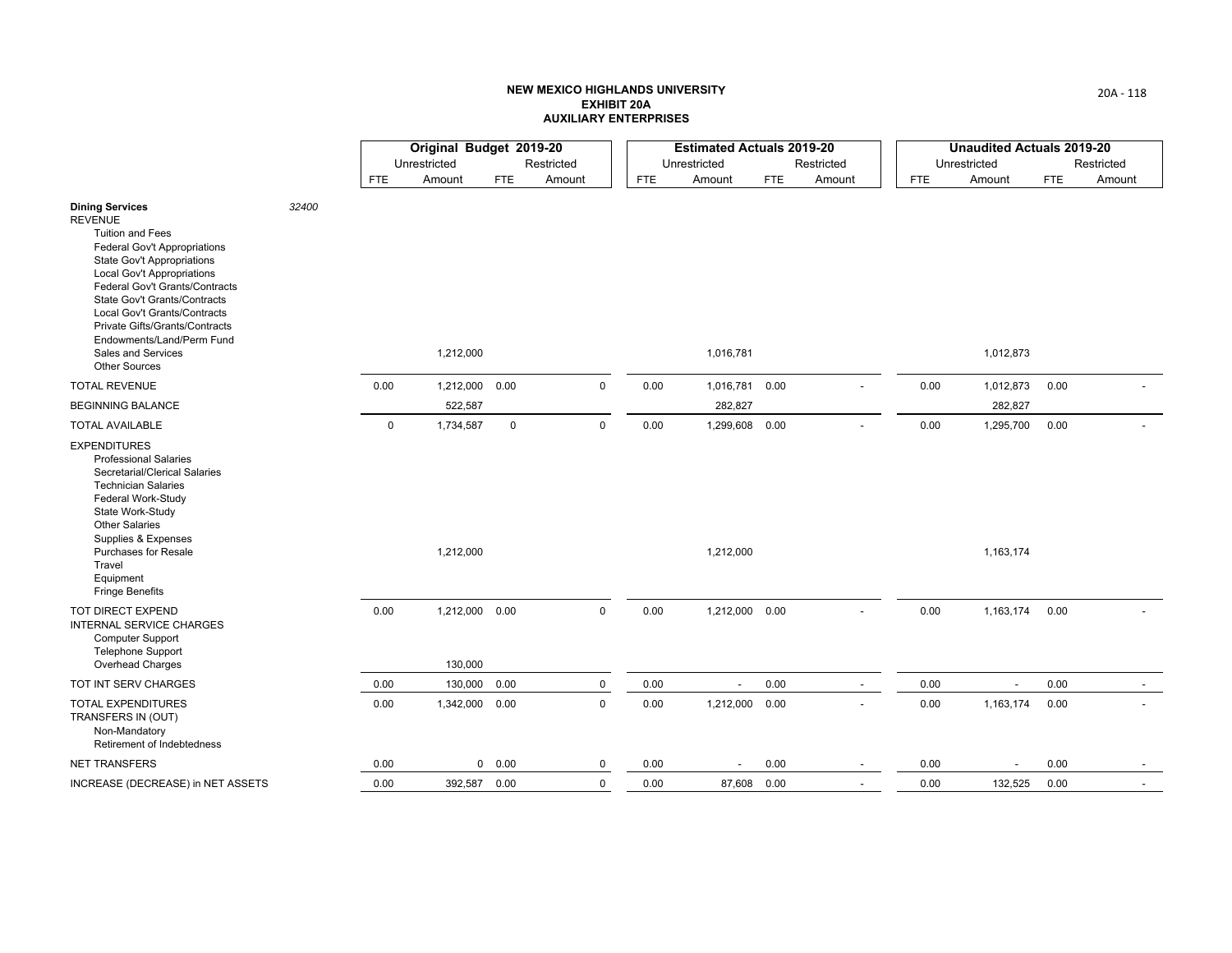|                                                                                                                                                                                                                                                                                                                                                                                                          |       |              | Original Budget 2019-20   |             |             |              | <b>Estimated Actuals 2019-20</b> |      |                          |              | <b>Unaudited Actuals 2019-20</b> |            |            |
|----------------------------------------------------------------------------------------------------------------------------------------------------------------------------------------------------------------------------------------------------------------------------------------------------------------------------------------------------------------------------------------------------------|-------|--------------|---------------------------|-------------|-------------|--------------|----------------------------------|------|--------------------------|--------------|----------------------------------|------------|------------|
|                                                                                                                                                                                                                                                                                                                                                                                                          |       |              | Unrestricted              |             | Restricted  |              | Unrestricted                     |      | Restricted               |              | Unrestricted                     |            | Restricted |
|                                                                                                                                                                                                                                                                                                                                                                                                          |       | <b>FTE</b>   | Amount                    | <b>FTE</b>  | Amount      | FTE          | Amount                           | FTE  | Amount                   | <b>FTE</b>   | Amount                           | <b>FTE</b> | Amount     |
| <b>Housing and Student Conduct</b><br><b>REVENUE</b><br><b>Tuition and Fees</b><br><b>Federal Gov't Appropriations</b><br><b>State Gov't Appropriations</b><br>Local Gov't Appropriations<br>Federal Gov't Grants/Contracts<br>State Gov't Grants/Contracts<br>Local Gov't Grants/Contracts<br>Private Gifts/Grants/Contracts<br>Endowments/Land/Perm Fund<br>Sales and Services<br><b>Other Sources</b> | 32660 |              | 2,072,000                 |             |             |              | 1,809,935                        |      |                          |              | 1,822,261                        |            |            |
| <b>TOTAL REVENUE</b>                                                                                                                                                                                                                                                                                                                                                                                     |       | 0.00         | 2,072,000                 | 0.00        | $\mathbf 0$ | 0.00         | 1,809,935                        | 0.00 |                          | 0.00         | 1,822,261                        | 0.00       |            |
| <b>BEGINNING BALANCE</b>                                                                                                                                                                                                                                                                                                                                                                                 |       |              | 1,912,396                 |             |             |              | 1,999,095                        |      |                          |              | 1,999,095                        |            |            |
| <b>TOTAL AVAILABLE</b>                                                                                                                                                                                                                                                                                                                                                                                   |       | $\mathbf 0$  | 3,984,396                 | $\mathbf 0$ | $\mathbf 0$ | 0.00         | 3,809,029 0.00                   |      |                          | 0.00         | 3,821,356                        | 0.00       |            |
| <b>EXPENDITURES</b><br><b>Professional Salaries</b><br>Secretarial/Clerical Salaries<br><b>Technician Salaries</b>                                                                                                                                                                                                                                                                                       |       | 2.00<br>1.00 | 111,552<br>28,662         |             |             | 1.00<br>1.00 | 111,552<br>28,757                |      |                          | 1.00<br>1.00 | 87,481<br>29,255                 |            |            |
| Federal Work-Study<br>State Work-Study<br><b>Other Salaries</b><br>Supplies & Expenses<br><b>Purchases for Resale</b>                                                                                                                                                                                                                                                                                    |       | 9.50         | 94,031<br>235,152         |             |             | 26.00        | 132<br>102,509<br>312,562        |      |                          | 26.00        | 132<br>118,213<br>275,498        |            |            |
| Travel<br>Equipment<br><b>Fringe Benefits</b>                                                                                                                                                                                                                                                                                                                                                            |       |              | 3,500<br>14,063<br>56,436 |             |             |              | 1,653<br>13,760<br>49,243        |      |                          |              | 549<br>12,908<br>41,936          |            |            |
| TOT DIRECT EXPEND<br><b>INTERNAL SERVICE CHARGES</b><br><b>Computer Support</b><br><b>Telephone Support</b>                                                                                                                                                                                                                                                                                              |       | 12.50        | 543,395 0.00              |             | $\Omega$    | 28.00        | 620,168                          |      |                          | 28.00        | 565,973                          | 0.00       |            |
| <b>Overhead Charges</b><br>TOT INT SERV CHARGES                                                                                                                                                                                                                                                                                                                                                          |       | 0.00         | 175,000<br>175,000 0.00   |             | $\mathbf 0$ | 0.00         |                                  | 0.00 | $\overline{\phantom{a}}$ | 0.00         | $\overline{\phantom{a}}$         | 0.00       |            |
| <b>TOTAL EXPENDITURES</b>                                                                                                                                                                                                                                                                                                                                                                                |       | 12.50        | 718,395 0.00              |             | $\mathbf 0$ | 28.00        | 620,168 0.00                     |      |                          | 28.00        | 565,973                          | 0.00       |            |
| TRANSFERS IN (OUT)<br>Non-Mandatory<br>Retirement of Indebtedness                                                                                                                                                                                                                                                                                                                                        |       |              | (1, 243, 151)             |             |             |              | (80,000)<br>(1, 243, 151)        |      |                          |              | (1, 243, 151)                    |            |            |
| <b>NET TRANSFERS</b>                                                                                                                                                                                                                                                                                                                                                                                     |       | 0.00         | $(1,243,151)$ 0.00        |             | 0           | 0.00         | $(1,323,151)$ 0.00               |      |                          | 0.00         | (1,243,151)                      | 0.00       |            |
| INCREASE (DECREASE) in NET ASSETS                                                                                                                                                                                                                                                                                                                                                                        |       | 12.50        | 2,022,850 0.00            |             | 0           | 28.00        | 1,865,711                        | 0.00 |                          | 28.00        | 2,012,232                        | 0.00       |            |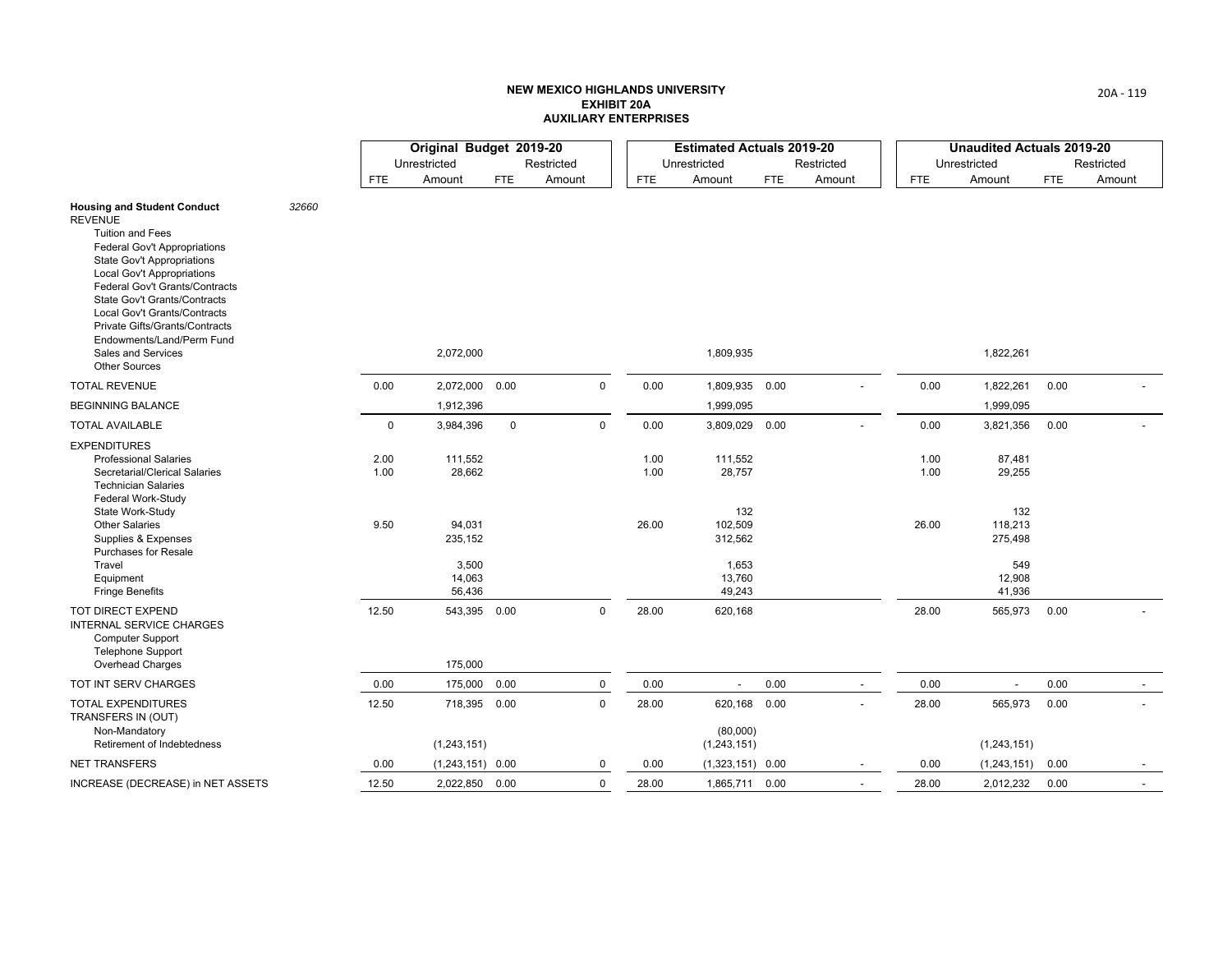|                                                                                                                                                                                                                                                                                                                                                                                    |       |             | Original Budget 2019-20 |             |             |            | <b>Estimated Actuals 2019-20</b> |            |                          |      | <b>Unaudited Actuals 2019-20</b> |            |            |
|------------------------------------------------------------------------------------------------------------------------------------------------------------------------------------------------------------------------------------------------------------------------------------------------------------------------------------------------------------------------------------|-------|-------------|-------------------------|-------------|-------------|------------|----------------------------------|------------|--------------------------|------|----------------------------------|------------|------------|
|                                                                                                                                                                                                                                                                                                                                                                                    |       |             | Unrestricted            |             | Restricted  |            | Unrestricted                     |            | Restricted               |      | Unrestricted                     |            | Restricted |
|                                                                                                                                                                                                                                                                                                                                                                                    |       | FTE         | Amount                  | <b>FTE</b>  | Amount      | <b>FTE</b> | Amount                           | <b>FTE</b> | Amount                   | FTE  | Amount                           | <b>FTE</b> | Amount     |
| <b>RHA Activity</b><br><b>REVENUE</b><br><b>Tuition and Fees</b><br>Federal Gov't Appropriations<br><b>State Gov't Appropriations</b><br>Local Gov't Appropriations<br>Federal Gov't Grants/Contracts<br>State Gov't Grants/Contracts<br>Local Gov't Grants/Contracts<br>Private Gifts/Grants/Contracts<br>Endowments/Land/Perm Fund<br>Sales and Services<br><b>Other Sources</b> | 32670 |             | 23,320                  |             |             |            | 38,380                           |            |                          |      | 39,080                           |            |            |
| <b>TOTAL REVENUE</b>                                                                                                                                                                                                                                                                                                                                                               |       | 0.00        | 23,320                  | 0.00        | $\mathbf 0$ | 0.00       | 38,380                           | 0.00       |                          | 0.00 | 39,080                           | 0.00       |            |
| <b>BEGINNING BALANCE</b>                                                                                                                                                                                                                                                                                                                                                           |       |             | 6,479                   |             |             |            | 22,925                           |            |                          |      | 22,925                           |            |            |
| <b>TOTAL AVAILABLE</b>                                                                                                                                                                                                                                                                                                                                                             |       | $\mathbf 0$ | 29,799                  | $\mathbf 0$ | $\mathbf 0$ | 0.00       | 61,305 0.00                      |            |                          | 0.00 | 62,005                           | 0.00       |            |
| <b>EXPENDITURES</b><br><b>Professional Salaries</b><br>Secretarial/Clerical Salaries<br><b>Technician Salaries</b><br>Federal Work-Study<br>State Work-Study<br><b>Other Salaries</b><br>Supplies & Expenses<br><b>Purchases for Resale</b><br>Travel<br>Equipment<br><b>Fringe Benefits</b>                                                                                       |       |             | 23,320                  |             |             |            | 23,320                           |            |                          |      | 2,455                            |            |            |
| TOT DIRECT EXPEND<br><b>INTERNAL SERVICE CHARGES</b><br>Computer Support<br><b>Telephone Support</b><br><b>Overhead Charges</b>                                                                                                                                                                                                                                                    |       | 0.00        | 23,320 0.00             |             | $\mathbf 0$ | 0.00       | 23,320 0.00                      |            |                          | 0.00 | 2,455                            | 0.00       |            |
| TOT INT SERV CHARGES                                                                                                                                                                                                                                                                                                                                                               |       | 0.00        |                         | 0 0.00      | $\pmb{0}$   | 0.00       | $\overline{\phantom{a}}$         | 0.00       | $\overline{\phantom{a}}$ | 0.00 |                                  | 0.00       |            |
| TOTAL EXPENDITURES<br>TRANSFERS IN (OUT)<br>Non-Mandatory<br>Retirement of Indebtedness                                                                                                                                                                                                                                                                                            |       | 0.00        | 23,320 0.00             |             | $\mathbf 0$ | 0.00       | 23,320 0.00                      |            |                          | 0.00 | 2,455                            | 0.00       |            |
| <b>NET TRANSFERS</b>                                                                                                                                                                                                                                                                                                                                                               |       | 0.00        |                         | 0 0.00      | 0           | 0.00       |                                  | 0.00       | $\overline{\phantom{a}}$ | 0.00 |                                  | 0.00       |            |
| INCREASE (DECREASE) in NET ASSETS                                                                                                                                                                                                                                                                                                                                                  |       | 0.00        |                         | 6,479 0.00  | $\mathbf 0$ | 0.00       | 37,985 0.00                      |            |                          | 0.00 | 59,550                           | 0.00       |            |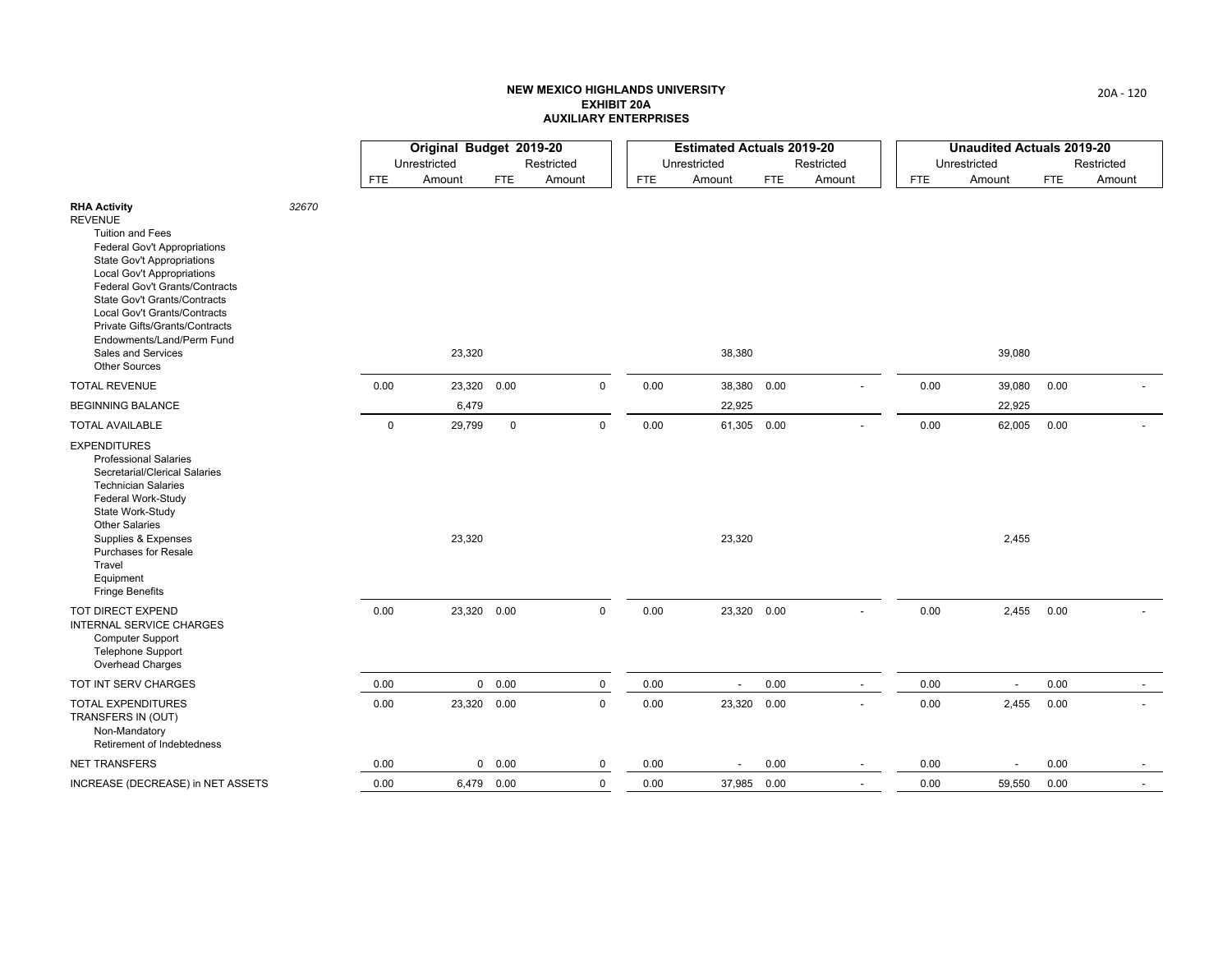|                                                                                                                                                                                                                                                                                                                                                                                                 |                     |            | Original Budget 2019-20 |             |              |      | <b>Estimated Actuals 2019-20</b> |            |                          |            | <b>Unaudited Actuals 2019-20</b> |            |            |
|-------------------------------------------------------------------------------------------------------------------------------------------------------------------------------------------------------------------------------------------------------------------------------------------------------------------------------------------------------------------------------------------------|---------------------|------------|-------------------------|-------------|--------------|------|----------------------------------|------------|--------------------------|------------|----------------------------------|------------|------------|
|                                                                                                                                                                                                                                                                                                                                                                                                 |                     |            | Unrestricted            |             | Restricted   |      | Unrestricted                     |            | Restricted               |            | Unrestricted                     |            | Restricted |
|                                                                                                                                                                                                                                                                                                                                                                                                 |                     | <b>FTE</b> | Amount                  | <b>FTE</b>  | Amount       | FTE  | Amount                           | <b>FTE</b> | Amount                   | <b>FTE</b> | Amount                           | <b>FTE</b> | Amount     |
| <b>Golf Course</b><br><b>REVENUE</b><br><b>Tuition and Fees</b><br>Federal Gov't Appropriations<br><b>State Gov't Appropriations</b><br><b>Local Gov't Appropriations</b><br>Federal Gov't Grants/Contracts<br><b>State Gov't Grants/Contracts</b><br>Local Gov't Grants/Contracts<br>Private Gifts/Grants/Contracts<br>Endowments/Land/Perm Fund<br>Sales and Services<br><b>Other Sources</b> | 64000, 64001, 64002 |            | 90,000                  |             |              |      | 62,361                           |            |                          |            | 62,361                           |            |            |
| <b>TOTAL REVENUE</b>                                                                                                                                                                                                                                                                                                                                                                            |                     | 0.00       | 90,000 0.00             |             | $\mathsf 0$  | 0.00 | 62,361                           | 0.00       |                          | 0.00       | 62,361                           | 0.00       |            |
| <b>BEGINNING BALANCE</b>                                                                                                                                                                                                                                                                                                                                                                        |                     |            | (3, 174, 431)           |             |              |      | (3,350,924)                      |            |                          |            | (3,350,924)                      |            |            |
| <b>TOTAL AVAILABLE</b>                                                                                                                                                                                                                                                                                                                                                                          |                     | 0          | (3,084,431)             | $\mathbf 0$ | $\mathsf 0$  | 0.00 | $(3,288,563)$ 0.00               |            |                          | 0.00       | (3, 288, 563)                    | 0.00       |            |
| <b>EXPENDITURES</b><br><b>Professional Salaries</b><br>Secretarial/Clerical Salaries<br><b>Technician Salaries</b><br>Federal Work-Study<br>State Work-Study                                                                                                                                                                                                                                    |                     | 3.50       | 54,000                  |             |              |      | 31,174                           |            |                          |            | 31,174                           |            |            |
| <b>Other Salaries</b><br>Supplies & Expenses<br><b>Purchases for Resale</b><br>Travel<br>Equipment                                                                                                                                                                                                                                                                                              |                     |            | 17,035                  |             |              |      | 8,503<br>66,152<br>(28, 546)     |            |                          |            | 8,503<br>43,287                  |            |            |
| <b>Fringe Benefits</b>                                                                                                                                                                                                                                                                                                                                                                          |                     |            | 18,965                  |             |              |      | 12,717                           |            |                          |            | 11,127                           |            |            |
| TOT DIRECT EXPEND<br><b>INTERNAL SERVICE CHARGES</b><br><b>Computer Support</b><br><b>Telephone Support</b><br>Overhead Charges                                                                                                                                                                                                                                                                 |                     | 3.50       | 90,000 0.00             |             | $\mathbf 0$  | 0.00 | 90,000                           |            |                          | 0.00       | 94,092                           | 0.00       |            |
| TOT INT SERV CHARGES                                                                                                                                                                                                                                                                                                                                                                            |                     | 0.00       |                         | 0 0.00      | $\mathsf 0$  | 0.00 | $\overline{a}$                   | 0.00       | $\overline{\phantom{a}}$ | 0.00       |                                  | 0.00       |            |
| <b>TOTAL EXPENDITURES</b><br>TRANSFERS IN (OUT)<br>Non-Mandatory<br>Retirement of Indebtedness                                                                                                                                                                                                                                                                                                  |                     | 3.50       | 90,000 0.00             |             | $\mathsf{O}$ | 0.00 | 90,000 0.00<br>500,000           |            |                          | 0.00       | 94,092<br>500,000                | 0.00       |            |
| <b>NET TRANSFERS</b>                                                                                                                                                                                                                                                                                                                                                                            |                     | 0.00       |                         | 0 0.00      | 0            | 0.00 | 500,000 0.00                     |            |                          | 0.00       | 500,000                          | 0.00       |            |
| INCREASE (DECREASE) in NET ASSETS                                                                                                                                                                                                                                                                                                                                                               |                     | 3.50       | $(3, 174, 431)$ 0.00    |             | 0            | 0.00 | $(2,878,563)$ 0.00               |            |                          | 0.00       | (2,882,655)                      | 0.00       |            |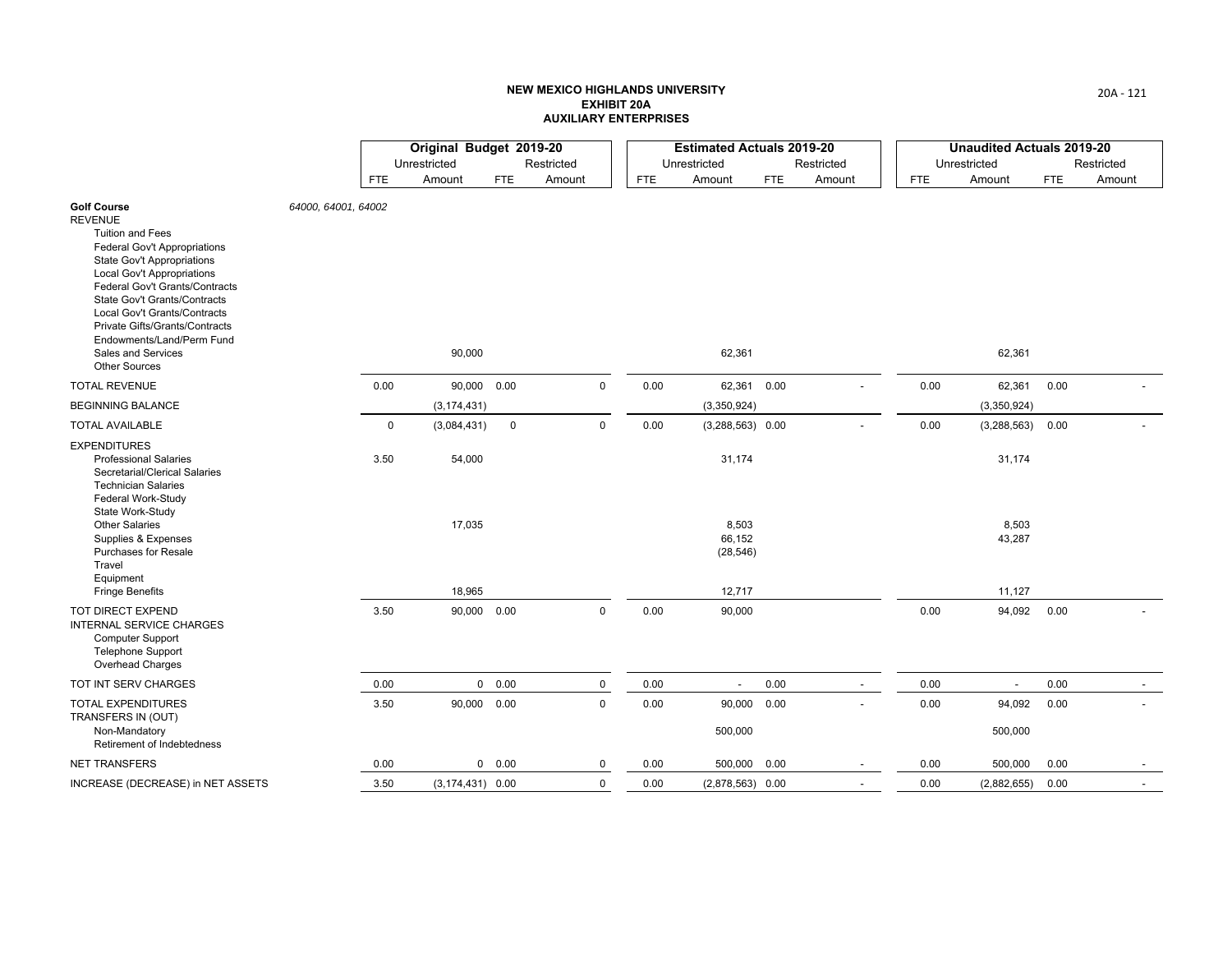|                                                                                                                                                                                                                                                                                                                                                                                                                         |       |             | Original Budget 2019-20 |             |             |            | <b>Estimated Actuals 2019-20</b> |            |                          |            | <b>Unaudited Actuals 2019-20</b> |            |            |
|-------------------------------------------------------------------------------------------------------------------------------------------------------------------------------------------------------------------------------------------------------------------------------------------------------------------------------------------------------------------------------------------------------------------------|-------|-------------|-------------------------|-------------|-------------|------------|----------------------------------|------------|--------------------------|------------|----------------------------------|------------|------------|
|                                                                                                                                                                                                                                                                                                                                                                                                                         |       |             | Unrestricted            |             | Restricted  |            | Unrestricted                     |            | Restricted               |            | Unrestricted                     |            | Restricted |
|                                                                                                                                                                                                                                                                                                                                                                                                                         |       | <b>FTE</b>  | Amount                  | <b>FTE</b>  | Amount      | <b>FTE</b> | Amount                           | <b>FTE</b> | Amount                   | <b>FTE</b> | Amount                           | <b>FTE</b> | Amount     |
| <b>Unallocated Contingency Auxiliaries</b><br><b>REVENUE</b><br><b>Tuition and Fees</b><br><b>Federal Gov't Appropriations</b><br><b>State Gov't Appropriations</b><br><b>Local Gov't Appropriations</b><br>Federal Gov't Grants/Contracts<br>State Gov't Grants/Contracts<br>Local Gov't Grants/Contracts<br>Private Gifts/Grants/Contracts<br>Endowments/Land/Perm Fund<br>Sales and Services<br><b>Other Sources</b> | 32650 |             |                         |             |             |            |                                  |            |                          |            |                                  |            |            |
| <b>TOTAL REVENUE</b>                                                                                                                                                                                                                                                                                                                                                                                                    |       | 0.00        |                         | 0 0.00      | $\mathbf 0$ | 0.00       |                                  | 0.00       | $\blacksquare$           | 0.00       | $\blacksquare$                   | 0.00       |            |
| <b>BEGINNING BALANCE</b>                                                                                                                                                                                                                                                                                                                                                                                                |       |             | 264,829                 |             |             |            | 207,900                          |            |                          |            | 207,900                          |            |            |
| <b>TOTAL AVAILABLE</b>                                                                                                                                                                                                                                                                                                                                                                                                  |       | $\mathbf 0$ | 264,829                 | $\mathbf 0$ | $\mathbf 0$ | 0.00       | 207,900 0.00                     |            |                          | 0.00       | 207,900                          | 0.00       |            |
| <b>EXPENDITURES</b><br><b>Professional Salaries</b><br>Secretarial/Clerical Salaries<br><b>Technician Salaries</b><br>Federal Work-Study<br>State Work-Study<br><b>Other Salaries</b><br>Supplies & Expenses<br><b>Purchases for Resale</b><br>Travel<br>Equipment                                                                                                                                                      |       |             | 1,000                   |             |             |            | 2,500                            |            |                          |            | 1,751                            |            |            |
| <b>Fringe Benefits</b>                                                                                                                                                                                                                                                                                                                                                                                                  |       |             |                         |             |             |            | 1,000                            |            |                          |            | (5,072)                          |            |            |
| TOT DIRECT EXPEND<br>INTERNAL SERVICE CHARGES<br><b>Computer Support</b><br><b>Telephone Support</b><br><b>Overhead Charges</b>                                                                                                                                                                                                                                                                                         |       | 0.00        |                         | 1,000 0.00  | $\mathbf 0$ | 0.00       | 3,500 0.00                       |            |                          | 0.00       | $(3,321)$ 0.00                   |            |            |
| TOT INT SERV CHARGES                                                                                                                                                                                                                                                                                                                                                                                                    |       | 0.00        |                         | 0 0.00      | $\pmb{0}$   | 0.00       | $\overline{\phantom{a}}$         | 0.00       | $\overline{\phantom{a}}$ | 0.00       | $\overline{\phantom{a}}$         | 0.00       |            |
| <b>TOTAL EXPENDITURES</b><br>TRANSFERS IN (OUT)<br>Non-Mandatory<br>Retirement of Indebtedness                                                                                                                                                                                                                                                                                                                          |       | 0.00        |                         | 1,000 0.00  | $\mathbf 0$ | 0.00       | 3,500 0.00                       |            |                          | 0.00       | $(3,321)$ 0.00                   |            |            |
| <b>NET TRANSFERS</b>                                                                                                                                                                                                                                                                                                                                                                                                    |       | 0.00        |                         | 0 0.00      | 0           | 0.00       |                                  | 0.00       |                          | 0.00       |                                  | 0.00       |            |
| INCREASE (DECREASE) in NET ASSETS                                                                                                                                                                                                                                                                                                                                                                                       |       | 0.00        | 263,829 0.00            |             | 0           | 0.00       | 204,400 0.00                     |            |                          | 0.00       | 211,220                          | 0.00       |            |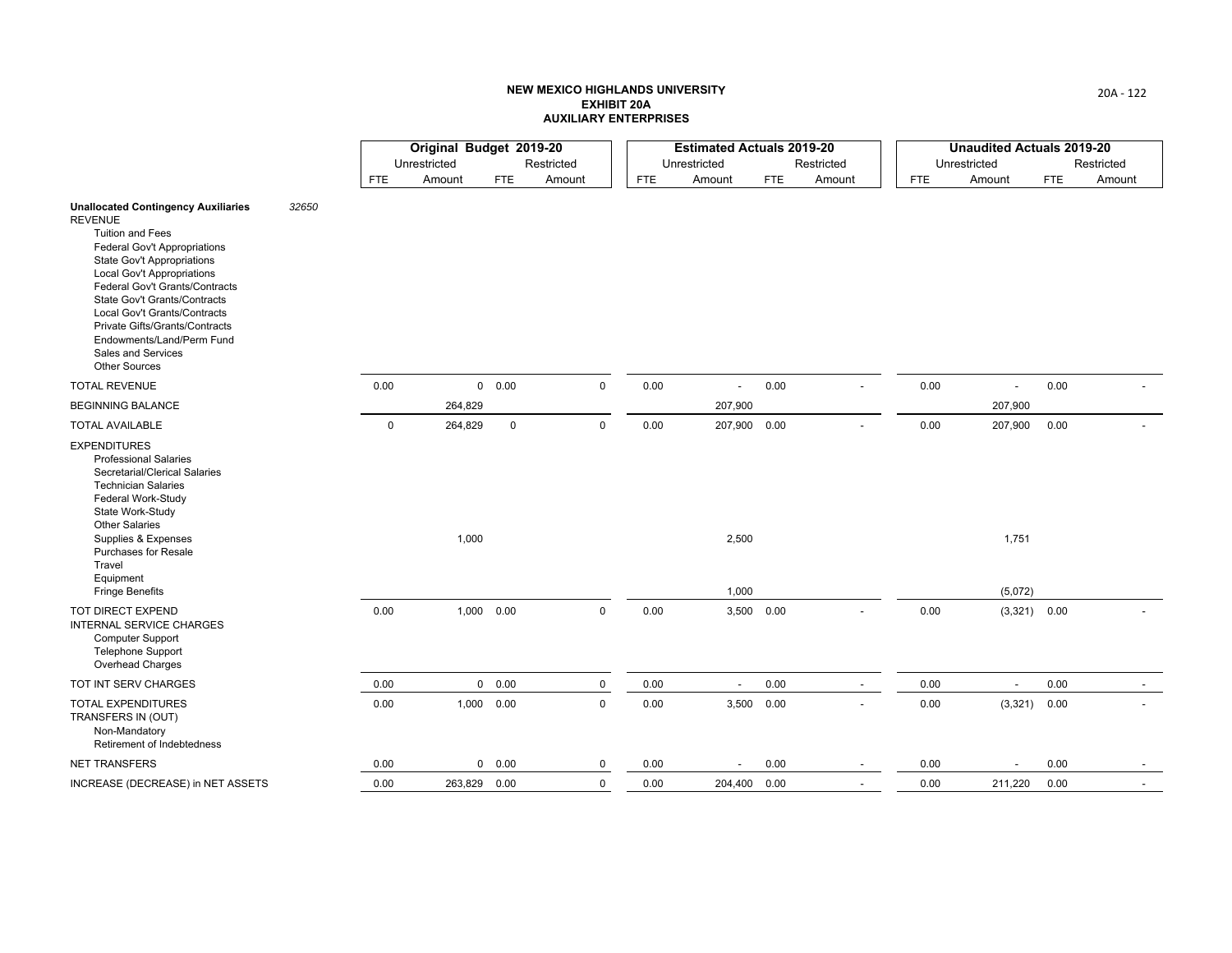|                                                                                                                                                                                                                                                                                                                                                                                       |       |      | Original Budget 2019-20 |               |             |            | <b>Estimated Actuals 2019-20</b> |            |                          |            | <b>Unaudited Actuals 2019-20</b> |      |            |
|---------------------------------------------------------------------------------------------------------------------------------------------------------------------------------------------------------------------------------------------------------------------------------------------------------------------------------------------------------------------------------------|-------|------|-------------------------|---------------|-------------|------------|----------------------------------|------------|--------------------------|------------|----------------------------------|------|------------|
|                                                                                                                                                                                                                                                                                                                                                                                       |       |      | Unrestricted            |               | Restricted  |            | Unrestricted                     |            | Restricted               |            | Unrestricted                     |      | Restricted |
|                                                                                                                                                                                                                                                                                                                                                                                       |       | FTE  | Amount                  | <b>FTE</b>    | Amount      | <b>FTE</b> | Amount                           | <b>FTE</b> | Amount                   | <b>FTE</b> | Amount                           | FTE  | Amount     |
| Day Care Center<br><b>REVENUE</b><br><b>Tuition and Fees</b><br><b>Federal Gov't Appropriations</b><br><b>State Gov't Appropriations</b><br>Local Gov't Appropriations<br>Federal Gov't Grants/Contracts<br>State Gov't Grants/Contracts<br>Local Gov't Grants/Contracts<br>Private Gifts/Grants/Contracts<br>Endowments/Land/Perm Fund<br>Sales and Services<br><b>Other Sources</b> | 12050 |      | 12,000                  |               |             |            | 12,000                           |            |                          |            | 12,000                           |      |            |
| <b>TOTAL REVENUE</b>                                                                                                                                                                                                                                                                                                                                                                  |       | 0.00 |                         | 12,000 0.00   | $\mathbf 0$ | 0.00       | 12,000 0.00                      |            |                          | 0.00       | 12,000                           | 0.00 |            |
| <b>BEGINNING BALANCE</b>                                                                                                                                                                                                                                                                                                                                                              |       |      | (1, 109, 744)           |               |             |            | (1,099,097)                      |            |                          |            | (1,099,097)                      |      |            |
| <b>TOTAL AVAILABLE</b>                                                                                                                                                                                                                                                                                                                                                                |       | 0    | (1,097,744)             | $\mathbf 0$   | $\mathbf 0$ | 0.00       | $(1,087,097)$ 0.00               |            |                          | 0.00       | (1,087,097)                      | 0.00 |            |
| <b>EXPENDITURES</b><br><b>Professional Salaries</b><br>Secretarial/Clerical Salaries<br><b>Technician Salaries</b><br>Federal Work-Study<br>State Work-Study<br><b>Other Salaries</b><br>Supplies & Expenses<br><b>Purchases for Resale</b><br>Travel<br>Equipment<br><b>Fringe Benefits</b>                                                                                          |       |      |                         |               |             |            | 1,176                            |            |                          |            | 1,176                            |      |            |
| TOT DIRECT EXPEND<br><b>INTERNAL SERVICE CHARGES</b><br>Computer Support<br><b>Telephone Support</b><br><b>Overhead Charges</b>                                                                                                                                                                                                                                                       |       | 0.00 |                         | $0\quad 0.00$ | $\mathbf 0$ | 0.00       | 1,176 0.00                       |            |                          | 0.00       | 1,176                            | 0.00 |            |
| TOT INT SERV CHARGES                                                                                                                                                                                                                                                                                                                                                                  |       | 0.00 |                         | 0 0.00        | $\mathsf 0$ | 0.00       | $\overline{\phantom{a}}$         | 0.00       | $\overline{\phantom{a}}$ | 0.00       | $\overline{\phantom{a}}$         | 0.00 |            |
| <b>TOTAL EXPENDITURES</b><br>TRANSFERS IN (OUT)<br>Non-Mandatory<br>Retirement of Indebtedness                                                                                                                                                                                                                                                                                        |       | 0.00 |                         | 0 0.00        | $\mathsf 0$ | 0.00       | 1,176 0.00                       |            |                          | 0.00       | 1,176                            | 0.00 |            |
| <b>NET TRANSFERS</b>                                                                                                                                                                                                                                                                                                                                                                  |       | 0.00 |                         | 0 0.00        | 0           | 0.00       | $\overline{\phantom{0}}$         | 0.00       | $\overline{\phantom{a}}$ | 0.00       |                                  | 0.00 |            |
| INCREASE (DECREASE) in NET ASSETS                                                                                                                                                                                                                                                                                                                                                     |       | 0.00 | $(1,097,744)$ 0.00      |               | 0           | 0.00       | $(1,088,273)$ 0.00               |            |                          | 0.00       | (1,088,273)                      | 0.00 |            |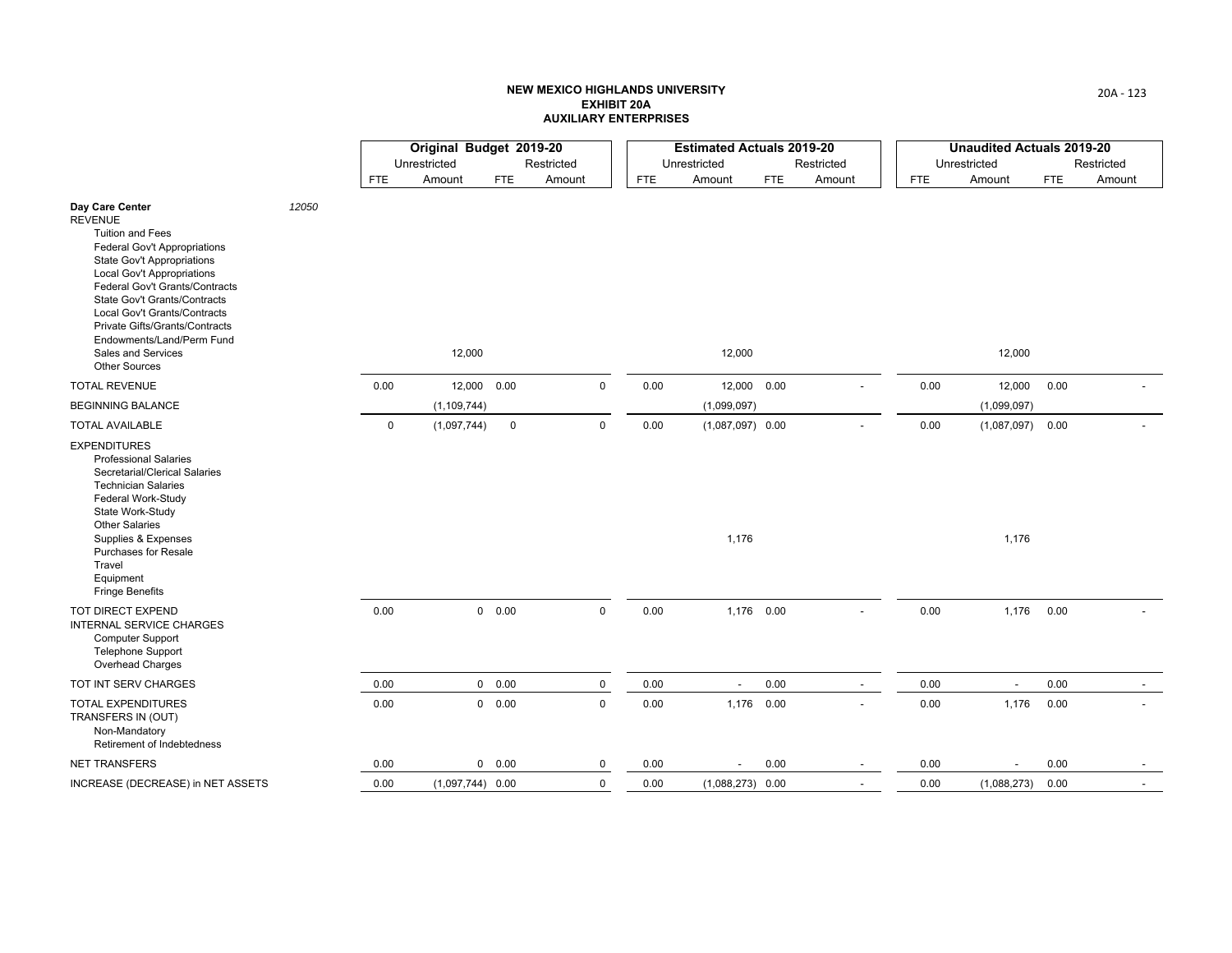|                                                                                                                                                                                                                                                                                                                                                                                                                 |       |             | Original Budget 2019-20 |                            |             |            | <b>Estimated Actuals 2019-20</b> |            |             |              | <b>Unaudited Actuals 2019-20</b> |            |             |
|-----------------------------------------------------------------------------------------------------------------------------------------------------------------------------------------------------------------------------------------------------------------------------------------------------------------------------------------------------------------------------------------------------------------|-------|-------------|-------------------------|----------------------------|-------------|------------|----------------------------------|------------|-------------|--------------|----------------------------------|------------|-------------|
|                                                                                                                                                                                                                                                                                                                                                                                                                 |       |             | Unrestricted            |                            | Restricted  |            | Unrestricted                     |            | Restricted  | Unrestricted |                                  |            | Restricted  |
|                                                                                                                                                                                                                                                                                                                                                                                                                 |       | <b>FTE</b>  | Amount                  | <b>FTE</b>                 | Amount      | <b>FTE</b> | Amount                           | <b>FTE</b> | Amount      | <b>FTE</b>   | Amount                           | <b>FTE</b> | Amount      |
| <b>CESDP Institutes &amp; Conferences</b><br><b>REVENUE</b><br><b>Tuition and Fees</b><br>Federal Gov't Appropriations<br><b>State Gov't Appropriations</b><br><b>Local Gov't Appropriations</b><br>Federal Gov't Grants/Contracts<br>State Gov't Grants/Contracts<br>Local Gov't Grants/Contracts<br>Private Gifts/Grants/Contracts<br>Endowments/Land/Perm Fund<br>Sales and Services<br><b>Other Sources</b> | 29521 |             |                         |                            |             |            |                                  |            |             |              |                                  |            |             |
| <b>TOTAL REVENUE</b>                                                                                                                                                                                                                                                                                                                                                                                            |       | 0.00        |                         | 0 0.00                     | $\mathbf 0$ | 0.00       |                                  | 0 0.00     | $\mathsf 0$ | 0.00         | $\mathbf 0$                      | 0.00       | $\mathbf 0$ |
| <b>BEGINNING BALANCE</b>                                                                                                                                                                                                                                                                                                                                                                                        |       |             |                         |                            |             |            | 0                                |            |             |              | 0                                |            |             |
| <b>TOTAL AVAILABLE</b>                                                                                                                                                                                                                                                                                                                                                                                          |       | $\mathbf 0$ |                         | $\mathbf 0$<br>$\mathbf 0$ | $\mathsf 0$ | 0.00       |                                  | 0 0.00     | $\mathbf 0$ | 0.00         | $\mathbf 0$                      | 0.00       | $\mathbf 0$ |
| <b>EXPENDITURES</b><br><b>Professional Salaries</b><br>Secretarial/Clerical Salaries<br><b>Technician Salaries</b><br>Federal Work-Study<br>State Work-Study<br><b>Other Salaries</b><br>Supplies & Expenses<br>Travel<br>Equipment<br><b>Fringe Benefits</b>                                                                                                                                                   |       |             |                         |                            |             |            | 65,357                           |            |             |              |                                  |            |             |
| TOT DIRECT EXPEND<br>INTERNAL SERVICE CHARGES<br><b>Computer Support</b><br><b>Telephone Support</b><br>Overhead Charges                                                                                                                                                                                                                                                                                        |       | 0.00        |                         | 0 0.00                     | $\mathsf 0$ | 0.00       | 65,357 0.00                      |            | $\mathsf 0$ | 0.00         | $\mathbf 0$                      | 0.00       | $\mathbf 0$ |
| TOT INT SERV CHARGES                                                                                                                                                                                                                                                                                                                                                                                            |       | 0.00        |                         | 0 0.00                     | $\mathsf 0$ | 0.00       |                                  | 0 0.00     | $\mathbf 0$ | 0.00         | $\mathbf 0$                      | 0.00       | $\mathbf 0$ |
| <b>TOTAL EXPENDITURES</b>                                                                                                                                                                                                                                                                                                                                                                                       |       | 0.00        |                         | $0\quad 0.00$              | $\mathsf 0$ | 0.00       | 65,357 0.00                      |            | $\mathbf 0$ | 0.00         | $\mathbf 0$                      | 0.00       | $\mathbf 0$ |
| TRANSFERS IN (OUT)                                                                                                                                                                                                                                                                                                                                                                                              |       |             |                         |                            |             |            |                                  |            |             |              |                                  |            |             |
| <b>TRANSFERS FROM I&amp;G</b>                                                                                                                                                                                                                                                                                                                                                                                   |       |             |                         |                            |             |            |                                  |            |             |              |                                  |            |             |
| <b>ENDING BALANCE</b>                                                                                                                                                                                                                                                                                                                                                                                           |       | 0.00        |                         | $0\quad 0.00$              | $\mathbf 0$ | 0.00       | $(65,357)$ 0.00                  |            | 0           | 0.00         | $\overline{0}$                   | 0.00       | 0           |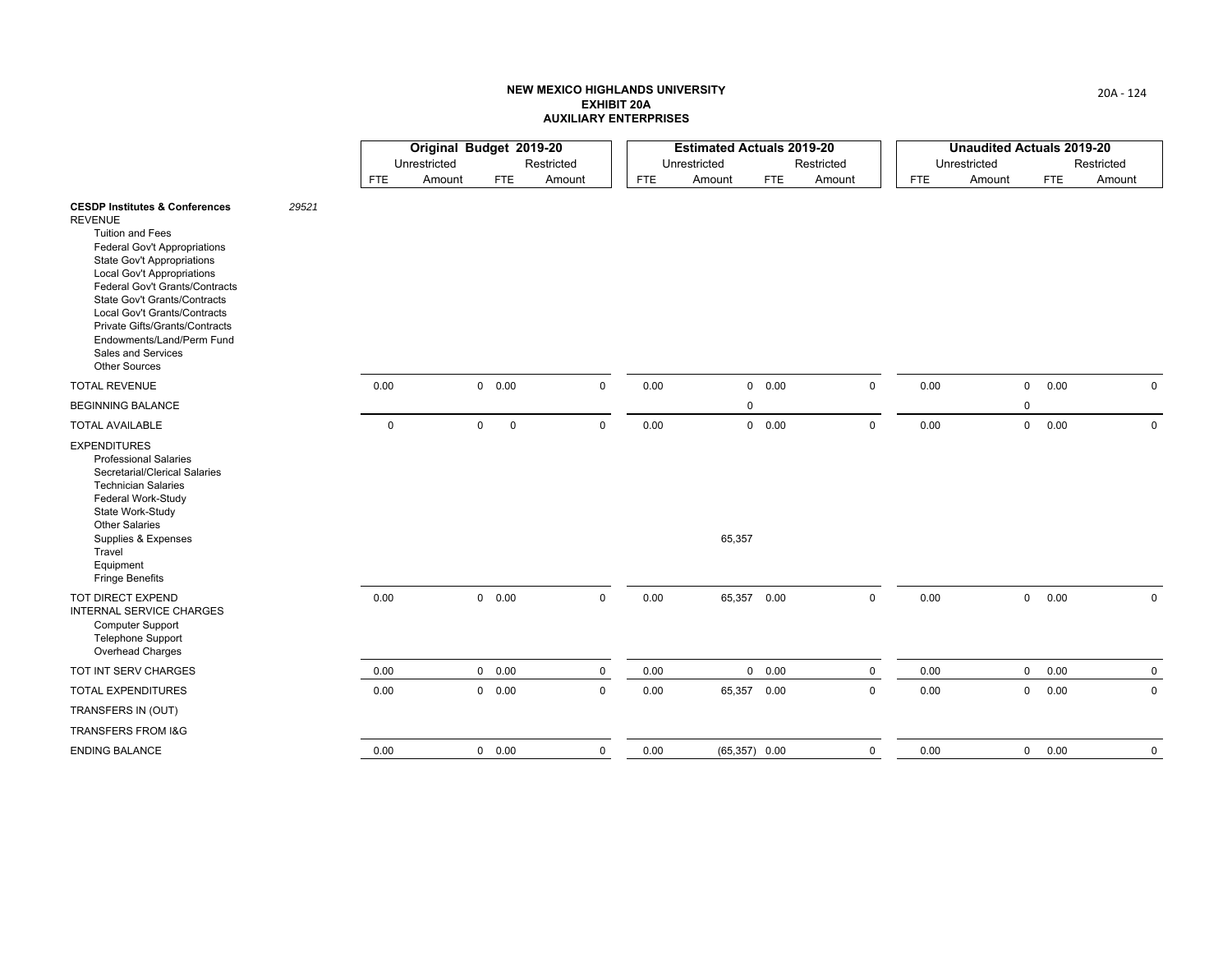|                                                                                                                                                                                                                                                                                                                                                                                   |       |            | Original Budget 2019-20 |               |              |      | <b>Estimated Actuals 2019-20</b> |      |                          |              | <b>Unaudited Actuals 2019-20</b> |            |            |
|-----------------------------------------------------------------------------------------------------------------------------------------------------------------------------------------------------------------------------------------------------------------------------------------------------------------------------------------------------------------------------------|-------|------------|-------------------------|---------------|--------------|------|----------------------------------|------|--------------------------|--------------|----------------------------------|------------|------------|
|                                                                                                                                                                                                                                                                                                                                                                                   |       |            | Unrestricted            |               | Restricted   |      | Unrestricted                     |      | Restricted               | Unrestricted |                                  |            | Restricted |
|                                                                                                                                                                                                                                                                                                                                                                                   |       | <b>FTE</b> | Amount                  | FTE           | Amount       | FTE  | Amount                           | FTE  | Amount                   | FTE          | Amount                           | <b>FTE</b> | Amount     |
| <b>Summer Conferences</b><br><b>REVENUE</b><br><b>Tuition and Fees</b><br>Federal Gov't Appropriations<br>State Gov't Appropriations<br>Local Gov't Appropriations<br>Federal Gov't Grants/Contracts<br>State Gov't Grants/Contracts<br>Local Gov't Grants/Contracts<br>Private Gifts/Grants/Contracts<br>Endowments/Land/Perm Fund<br>Sales and Services<br><b>Other Sources</b> | 32301 |            | 15,000                  |               |              |      | 9,168                            |      |                          |              | 11,203                           |            |            |
| <b>TOTAL REVENUE</b>                                                                                                                                                                                                                                                                                                                                                              |       | 0.00       | 15,000 0.00             |               | $\mathbf 0$  | 0.00 | 9,168 0.00                       |      |                          | 0.00         | 11,203                           | 0.00       |            |
| <b>BEGINNING BALANCE</b>                                                                                                                                                                                                                                                                                                                                                          |       |            | 5,000                   |               |              |      | 46,007                           |      |                          |              | 46,007                           |            |            |
| <b>TOTAL AVAILABLE</b>                                                                                                                                                                                                                                                                                                                                                            |       | 0          | 20,000                  | $\mathbf 0$   | $\mathsf{O}$ | 0.00 | 55,175 0.00                      |      |                          | 0.00         | 57,210                           | 0.00       |            |
| <b>EXPENDITURES</b><br><b>Professional Salaries</b><br>Secretarial/Clerical Salaries<br><b>Technician Salaries</b><br>Federal Work-Study<br>State Work-Study<br><b>Other Salaries</b><br>Supplies & Expenses<br><b>Purchases for Resale</b><br>Travel<br>Equipment<br><b>Fringe Benefits</b>                                                                                      |       |            |                         |               |              |      |                                  |      |                          |              |                                  |            |            |
| TOT DIRECT EXPEND<br><b>INTERNAL SERVICE CHARGES</b><br><b>Computer Support</b><br><b>Telephone Support</b><br>Overhead Charges                                                                                                                                                                                                                                                   |       | 0.00       |                         | 0 0.00        | $\mathsf{O}$ | 0.00 | $\overline{a}$                   | 0.00 |                          | 0.00         |                                  | 0.00       |            |
| TOT INT SERV CHARGES                                                                                                                                                                                                                                                                                                                                                              |       | 0.00       |                         | $0\quad 0.00$ | $\mathsf 0$  | 0.00 | $\overline{\phantom{a}}$         | 0.00 | $\blacksquare$           | 0.00         |                                  | 0.00       |            |
| <b>TOTAL EXPENDITURES</b><br>TRANSFERS IN (OUT)<br>Non-Mandatory<br>Retirement of Indebtedness                                                                                                                                                                                                                                                                                    |       | 0.00       |                         | 0 0.00        | $\mathbf 0$  | 0.00 |                                  | 0.00 | $\overline{a}$           | 0.00         |                                  | 0.00       |            |
| <b>NET TRANSFERS</b>                                                                                                                                                                                                                                                                                                                                                              |       | 0.00       |                         | 0 0.00        | 0            | 0.00 |                                  | 0.00 | $\overline{\phantom{0}}$ | 0.00         |                                  | 0.00       |            |
| INCREASE (DECREASE) in NET ASSETS                                                                                                                                                                                                                                                                                                                                                 |       | 0.00       | 20,000 0.00             |               | 0            | 0.00 | 55,175 0.00                      |      |                          | 0.00         | 57,210                           | 0.00       |            |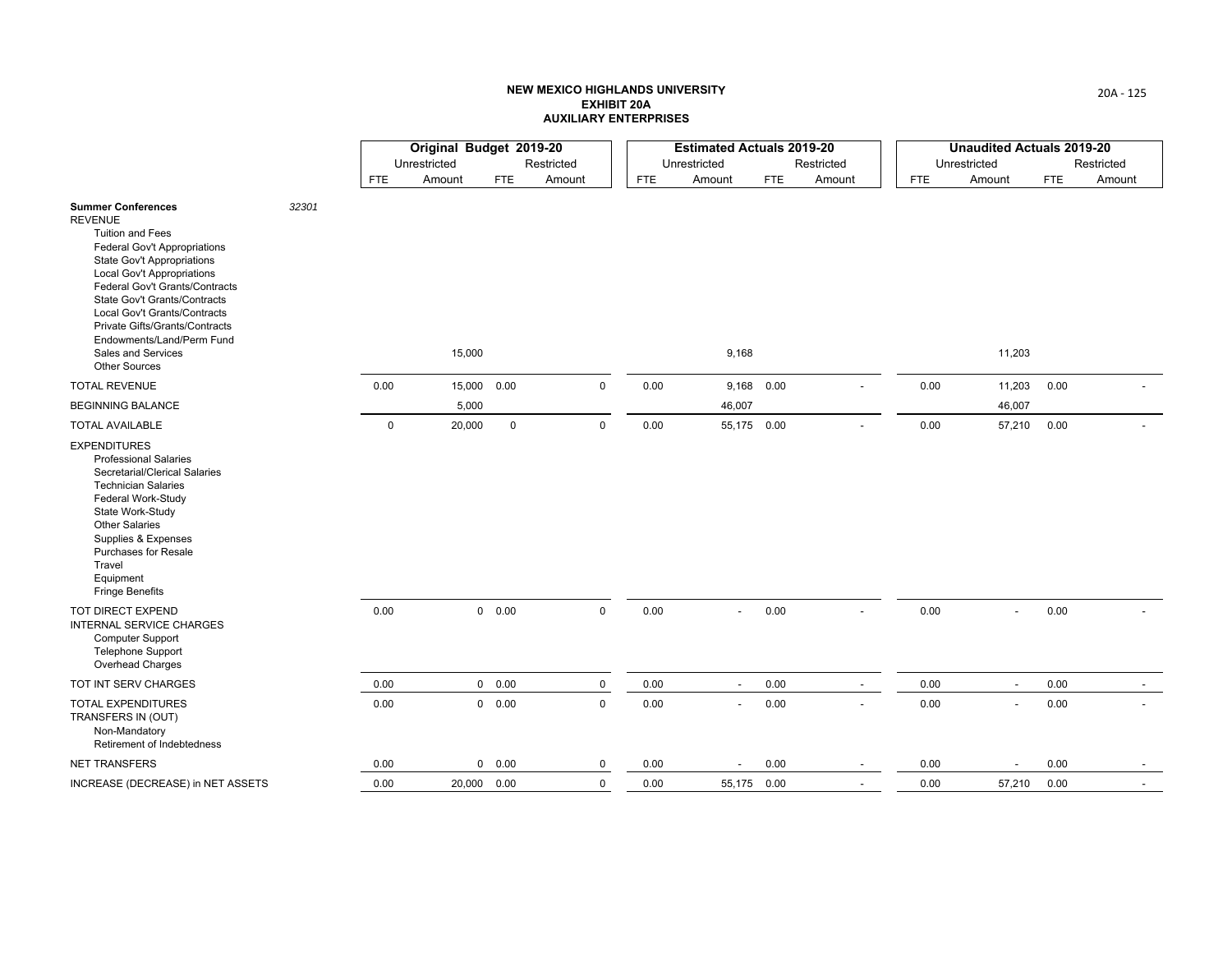|                                                                                                                                                                                                                                                                                                                                                                                                         |       |             | Original Budget 2019-20 |             |             |            | <b>Estimated Actuals 2019-20</b> |            |                          |            | <b>Unaudited Actuals 2019-20</b> |            |            |
|---------------------------------------------------------------------------------------------------------------------------------------------------------------------------------------------------------------------------------------------------------------------------------------------------------------------------------------------------------------------------------------------------------|-------|-------------|-------------------------|-------------|-------------|------------|----------------------------------|------------|--------------------------|------------|----------------------------------|------------|------------|
|                                                                                                                                                                                                                                                                                                                                                                                                         |       |             | Unrestricted            |             | Restricted  |            | Unrestricted                     |            | Restricted               |            | Unrestricted                     |            | Restricted |
|                                                                                                                                                                                                                                                                                                                                                                                                         |       | <b>FTE</b>  | Amount                  | <b>FTE</b>  | Amount      | <b>FTE</b> | Amount                           | <b>FTE</b> | Amount                   | <b>FTE</b> | Amount                           | <b>FTE</b> | Amount     |
| <b>Residence Halls Custodians</b><br><b>REVENUE</b><br><b>Tuition and Fees</b><br>Federal Gov't Appropriations<br><b>State Gov't Appropriations</b><br><b>Local Gov't Appropriations</b><br>Federal Gov't Grants/Contracts<br>State Gov't Grants/Contracts<br>Local Gov't Grants/Contracts<br>Private Gifts/Grants/Contracts<br>Endowments/Land/Perm Fund<br>Sales and Services<br><b>Other Sources</b> | 32661 |             |                         |             |             |            |                                  |            |                          |            |                                  |            |            |
| <b>TOTAL REVENUE</b>                                                                                                                                                                                                                                                                                                                                                                                    |       | 0.00        |                         | 0 0.00      | $\mathbf 0$ | 0.00       |                                  | 0.00       |                          | 0.00       |                                  | 0.00       |            |
| <b>BEGINNING BALANCE</b>                                                                                                                                                                                                                                                                                                                                                                                |       |             | 57,494                  |             |             |            | 104,656                          |            |                          |            | 104,656                          |            |            |
| <b>TOTAL AVAILABLE</b>                                                                                                                                                                                                                                                                                                                                                                                  |       | $\mathbf 0$ | 57,494                  | $\mathbf 0$ | $\mathbf 0$ | 0.00       | 104,656 0.00                     |            |                          | 0.00       | 104,656                          | 0.00       |            |
| <b>EXPENDITURES</b><br><b>Professional Salaries</b><br>Secretarial/Clerical Salaries<br><b>Technician Salaries</b><br>Federal Work-Study<br>State Work-Study<br><b>Other Salaries</b><br>Supplies & Expenses<br>Purchases for Resale                                                                                                                                                                    |       | 6.00        | 140,000<br>35,000       |             |             | 5.00       | 133,425<br>9,786<br>26,000       |            |                          | 5.00       | 125,874<br>14,802<br>16,066      |            |            |
| Travel<br>Equipment<br><b>Fringe Benefits</b>                                                                                                                                                                                                                                                                                                                                                           |       |             | 50,000                  |             |             |            | 6,500<br>46,859                  |            |                          |            | 48,539                           |            |            |
| TOT DIRECT EXPEND<br><b>INTERNAL SERVICE CHARGES</b><br><b>Computer Support</b><br><b>Telephone Support</b><br>Overhead Charges                                                                                                                                                                                                                                                                         |       | 6.00        | 225,000 0.00            |             | $\mathbf 0$ | 5.00       | 222,570                          |            |                          | 5.00       | 205,282                          | 0.00       |            |
| TOT INT SERV CHARGES                                                                                                                                                                                                                                                                                                                                                                                    |       | 0.00        |                         | 0 0.00      | $\mathbf 0$ | 0.00       |                                  | 0.00       | $\overline{\phantom{a}}$ | 0.00       |                                  | 0.00       |            |
| <b>TOTAL EXPENDITURES</b><br>TRANSFERS IN (OUT)<br>Non-Mandatory<br>Retirement of Indebtedness                                                                                                                                                                                                                                                                                                          |       | 6.00        | 225,000 0.00<br>267,943 |             | $\mathbf 0$ | 5.00       | 222,570 0.00<br>267,943          |            |                          | 5.00       | 205,282<br>267,943               | 0.00       |            |
| <b>NET TRANSFERS</b>                                                                                                                                                                                                                                                                                                                                                                                    |       | 0.00        | 267,943 0.00            |             | 0           | 0.00       | 267,943 0.00                     |            |                          | 0.00       | 267,943                          | 0.00       |            |
| INCREASE (DECREASE) in NET ASSETS                                                                                                                                                                                                                                                                                                                                                                       |       | 6.00        | 100,437                 | 0.00        | 0           | 5.00       | 150,030 0.00                     |            |                          | 5.00       | 167,317                          | 0.00       |            |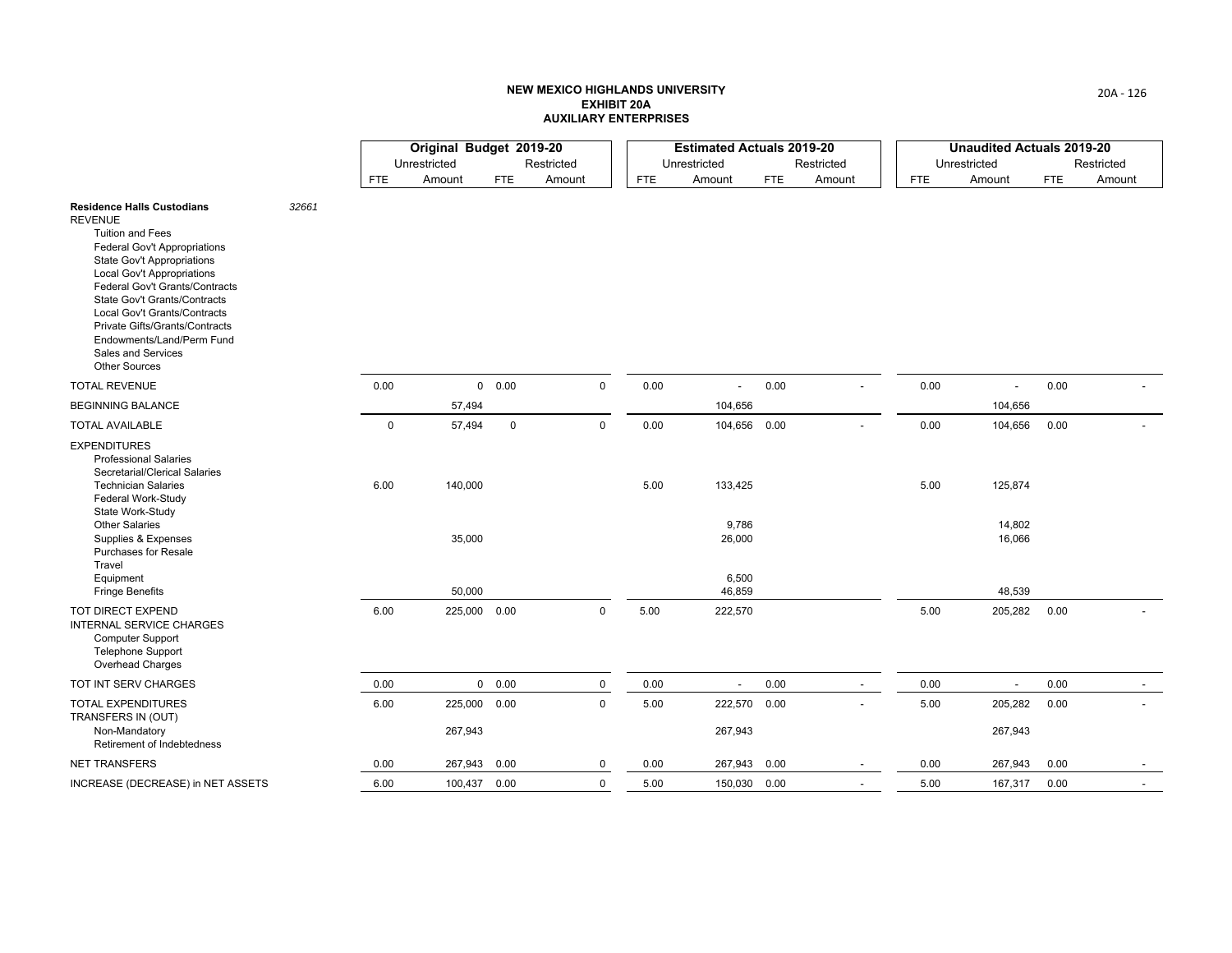|                                                                                                                                                                                                                                                                                                                                                                                                                    |       |            | Original Budget 2019-20 |               |             |            | <b>Estimated Actuals 2019-20</b> |            |                          |            | <b>Unaudited Actuals 2019-20</b> |            |            |
|--------------------------------------------------------------------------------------------------------------------------------------------------------------------------------------------------------------------------------------------------------------------------------------------------------------------------------------------------------------------------------------------------------------------|-------|------------|-------------------------|---------------|-------------|------------|----------------------------------|------------|--------------------------|------------|----------------------------------|------------|------------|
|                                                                                                                                                                                                                                                                                                                                                                                                                    |       |            | Unrestricted            |               | Restricted  |            | Unrestricted                     |            | Restricted               |            | Unrestricted                     |            | Restricted |
|                                                                                                                                                                                                                                                                                                                                                                                                                    |       | <b>FTE</b> | Amount                  | <b>FTE</b>    | Amount      | <b>FTE</b> | Amount                           | <b>FTE</b> | Amount                   | <b>FTE</b> | Amount                           | <b>FTE</b> | Amount     |
| <b>Residence Halls Repairs</b><br><b>REVENUE</b><br><b>Tuition and Fees</b><br><b>Federal Gov't Appropriations</b><br><b>State Gov't Appropriations</b><br><b>Local Gov't Appropriations</b><br>Federal Gov't Grants/Contracts<br>State Gov't Grants/Contracts<br><b>Local Gov't Grants/Contracts</b><br>Private Gifts/Grants/Contracts<br>Endowments/Land/Perm Fund<br>Sales and Services<br><b>Other Sources</b> | 32662 |            | $\mathbf 0$             |               |             |            |                                  |            |                          |            |                                  |            |            |
| <b>TOTAL REVENUE</b>                                                                                                                                                                                                                                                                                                                                                                                               |       | 0.00       |                         | 0 0.00        | $\mathbf 0$ | 0.00       |                                  | 0.00       |                          | 0.00       | $\overline{\phantom{a}}$         | 0.00       |            |
| <b>BEGINNING BALANCE</b>                                                                                                                                                                                                                                                                                                                                                                                           |       |            | (50,000)                |               |             |            | (101, 240)                       |            |                          |            | (101, 240)                       |            |            |
| <b>TOTAL AVAILABLE</b>                                                                                                                                                                                                                                                                                                                                                                                             |       | 0          | (50,000)                | $\mathsf 0$   | $\mathbf 0$ | 0.00       | $(101, 240)$ 0.00                |            |                          | 0.00       | (101, 240)                       | 0.00       |            |
| <b>EXPENDITURES</b><br><b>Professional Salaries</b><br>Secretarial/Clerical Salaries<br><b>Technician Salaries</b><br>Federal Work-Study<br>State Work-Study<br><b>Other Salaries</b><br>Supplies & Expenses<br><b>Purchases for Resale</b><br>Travel<br>Equipment<br><b>Fringe Benefits</b>                                                                                                                       |       |            | 25,000                  |               |             |            | 105,000                          |            |                          |            | 86,269                           |            |            |
| TOT DIRECT EXPEND<br><b>INTERNAL SERVICE CHARGES</b><br><b>Computer Support</b><br><b>Telephone Support</b><br>Overhead Charges                                                                                                                                                                                                                                                                                    |       | 0.00       | 25,000 0.00             |               | $\mathbf 0$ | 0.00       | 105,000 0.00                     |            |                          | 0.00       | 86,269                           | 0.00       |            |
| TOT INT SERV CHARGES                                                                                                                                                                                                                                                                                                                                                                                               |       | 0.00       |                         | $0\quad 0.00$ | $\mathbf 0$ | 0.00       | $\blacksquare$                   | 0.00       | $\overline{\phantom{a}}$ | 0.00       |                                  | 0.00       |            |
| <b>TOTAL EXPENDITURES</b><br>TRANSFERS IN (OUT)<br>Non-Mandatory<br>Retirement of Indebtedness                                                                                                                                                                                                                                                                                                                     |       | 0.00       | 25,000 0.00<br>30,000   |               | $\mathsf 0$ | 0.00       | 105,000 0.00<br>30,000           |            |                          | 0.00       | 86,269<br>30,000                 | 0.00       |            |
| <b>NET TRANSFERS</b>                                                                                                                                                                                                                                                                                                                                                                                               |       | 0.00       | 30,000 0.00             |               | 0           | 0.00       | 30,000 0.00                      |            |                          | 0.00       | 30,000                           | 0.00       |            |
| INCREASE (DECREASE) in NET ASSETS                                                                                                                                                                                                                                                                                                                                                                                  |       | 0.00       | $(45,000)$ 0.00         |               | 0           | 0.00       | $(176, 240)$ 0.00                |            |                          | 0.00       | (157, 509)                       | 0.00       |            |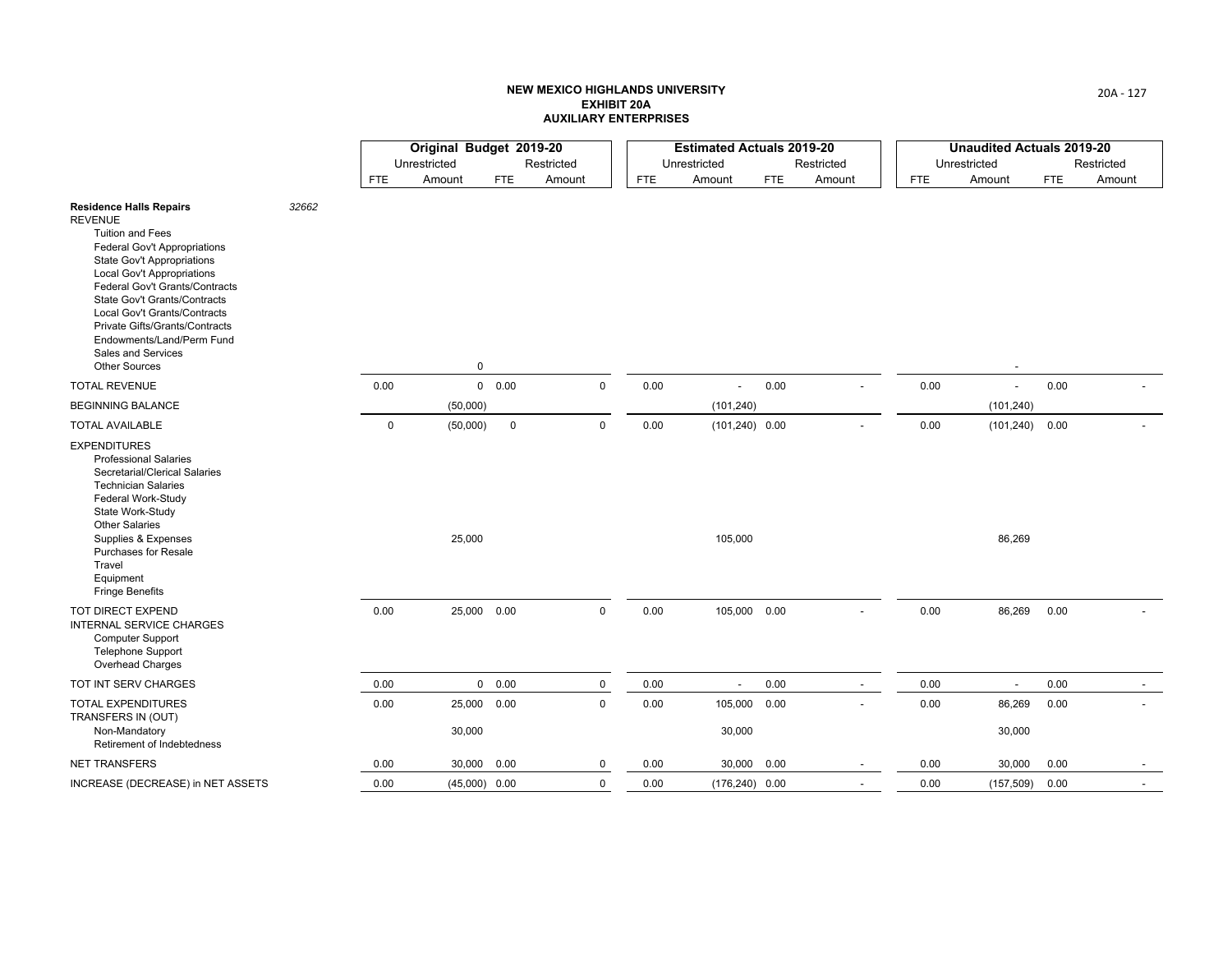|                                                                                                                                                                                                                                                                                                                                                                                                             |       |             | Original Budget 2019-20 |               |             |              | <b>Estimated Actuals 2019-20</b> |            |                          |              | <b>Unaudited Actuals 2019-20</b> |            |            |
|-------------------------------------------------------------------------------------------------------------------------------------------------------------------------------------------------------------------------------------------------------------------------------------------------------------------------------------------------------------------------------------------------------------|-------|-------------|-------------------------|---------------|-------------|--------------|----------------------------------|------------|--------------------------|--------------|----------------------------------|------------|------------|
|                                                                                                                                                                                                                                                                                                                                                                                                             |       |             | Unrestricted            |               | Restricted  | Unrestricted |                                  |            | Restricted               | Unrestricted |                                  |            | Restricted |
|                                                                                                                                                                                                                                                                                                                                                                                                             |       | FTE         | Amount                  | <b>FTE</b>    | Amount      | <b>FTE</b>   | Amount                           | <b>FTE</b> | Amount                   | FTE          | Amount                           | <b>FTE</b> | Amount     |
| <b>Alumni &amp; Foundation</b><br><b>REVENUE</b><br><b>Tuition and Fees</b><br><b>Federal Gov't Appropriations</b><br><b>State Gov't Appropriations</b><br><b>Local Gov't Appropriations</b><br>Federal Gov't Grants/Contracts<br>State Gov't Grants/Contracts<br>Local Gov't Grants/Contracts<br>Private Gifts/Grants/Contracts<br>Endowments/Land/Perm Fund<br>Sales and Services<br><b>Other Sources</b> | 32905 |             | 180,000                 |               |             |              |                                  |            |                          |              |                                  |            |            |
| <b>TOTAL REVENUE</b>                                                                                                                                                                                                                                                                                                                                                                                        |       | 0.00        | 180,000 0.00            |               | $\mathbf 0$ | 0.00         | $\overline{a}$                   | 0.00       | $\overline{\phantom{a}}$ | 0.00         | $\overline{\phantom{a}}$         | 0.00       |            |
| <b>BEGINNING BALANCE</b>                                                                                                                                                                                                                                                                                                                                                                                    |       |             | $\mathbf 0$             |               |             |              |                                  |            |                          |              |                                  |            |            |
| <b>TOTAL AVAILABLE</b>                                                                                                                                                                                                                                                                                                                                                                                      |       | $\mathsf 0$ | 180,000                 | $\mathbf 0$   | $\mathbf 0$ | 0.00         | $\overline{a}$                   | 0.00       |                          | 0.00         | $\sim$                           | 0.00       |            |
| <b>EXPENDITURES</b><br><b>Professional Salaries</b><br>Secretarial/Clerical Salaries<br><b>Technician Salaries</b><br>Federal Work-Study<br>State Work-Study<br><b>Other Salaries</b><br>Supplies & Expenses<br>Purchases for Resale<br>Travel<br>Equipment<br><b>Fringe Benefits</b>                                                                                                                       |       |             | 180,000                 |               |             |              |                                  |            |                          |              |                                  |            |            |
| TOT DIRECT EXPEND<br>INTERNAL SERVICE CHARGES<br><b>Computer Support</b><br><b>Telephone Support</b><br>Overhead Charges                                                                                                                                                                                                                                                                                    |       | 0.00        | 180,000 0.00            |               | $\mathbf 0$ | 0.00         | $\overline{a}$                   | 0.00       |                          | 0.00         |                                  | 0.00       |            |
| TOT INT SERV CHARGES                                                                                                                                                                                                                                                                                                                                                                                        |       | 0.00        |                         | $0\quad 0.00$ | $\mathbf 0$ | 0.00         | $\blacksquare$                   | 0.00       | $\overline{\phantom{a}}$ | 0.00         |                                  | 0.00       |            |
| <b>TOTAL EXPENDITURES</b><br>TRANSFERS IN (OUT)<br>Non-Mandatory<br>Retirement of Indebtedness                                                                                                                                                                                                                                                                                                              |       | 0.00        | 180,000 0.00            |               | $\mathsf 0$ | 0.00         |                                  | 0.00       |                          | 0.00         |                                  | 0.00       |            |
| <b>NET TRANSFERS</b>                                                                                                                                                                                                                                                                                                                                                                                        |       | 0.00        |                         | 0 0.00        | $\mathbf 0$ | 0.00         | $\overline{\phantom{a}}$         | 0.00       | $\overline{\phantom{a}}$ | 0.00         |                                  | 0.00       |            |
| INCREASE (DECREASE) in NET ASSETS                                                                                                                                                                                                                                                                                                                                                                           |       | 0.00        |                         | 0 0.00        | $\mathbf 0$ | 0.00         | $\overline{a}$                   | 0.00       | $\overline{\phantom{a}}$ | 0.00         |                                  | 0.00       |            |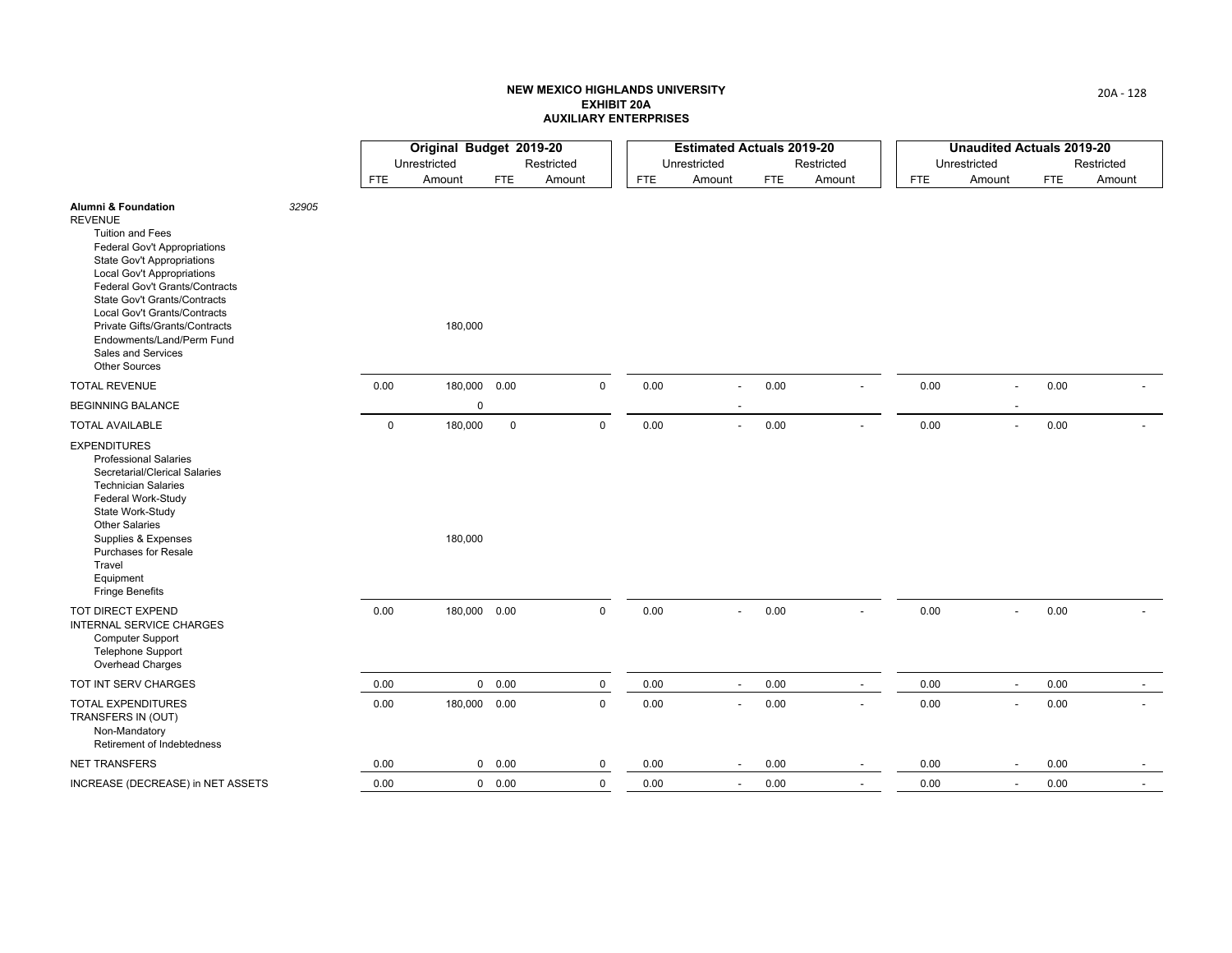|                                                                                                                                                                                                                                                                                                                                                                                                    |       |             | Original Budget 2019-20 |               |             |              | <b>Estimated Actuals 2019-20</b> |            |                          |              | <b>Unaudited Actuals 2019-20</b> |            |            |
|----------------------------------------------------------------------------------------------------------------------------------------------------------------------------------------------------------------------------------------------------------------------------------------------------------------------------------------------------------------------------------------------------|-------|-------------|-------------------------|---------------|-------------|--------------|----------------------------------|------------|--------------------------|--------------|----------------------------------|------------|------------|
|                                                                                                                                                                                                                                                                                                                                                                                                    |       |             | Unrestricted            |               | Restricted  | Unrestricted |                                  |            | Restricted               | Unrestricted |                                  |            | Restricted |
|                                                                                                                                                                                                                                                                                                                                                                                                    |       | <b>FTE</b>  | Amount                  | <b>FTE</b>    | Amount      | <b>FTE</b>   | Amount                           | <b>FTE</b> | Amount                   | <b>FTE</b>   | Amount                           | <b>FTE</b> | Amount     |
| Northeastern Regional Ed Cooperativ<br><b>REVENUE</b><br><b>Tuition and Fees</b><br>Federal Gov't Appropriations<br><b>State Gov't Appropriations</b><br><b>Local Gov't Appropriations</b><br>Federal Gov't Grants/Contracts<br>State Gov't Grants/Contracts<br>Local Gov't Grants/Contracts<br>Private Gifts/Grants/Contracts<br>Endowments/Land/Perm Fund<br>Sales and Services<br>Other Sources | 32907 |             | 6,000                   |               |             |              |                                  |            |                          |              |                                  |            |            |
| <b>TOTAL REVENUE</b>                                                                                                                                                                                                                                                                                                                                                                               |       | 0.00        |                         | 6,000 0.00    | $\mathbf 0$ | 0.00         |                                  | 0.00       | $\overline{\phantom{a}}$ | 0.00         | $\overline{\phantom{a}}$         | 0.00       |            |
| <b>BEGINNING BALANCE</b>                                                                                                                                                                                                                                                                                                                                                                           |       |             | $\pmb{0}$               |               |             |              |                                  |            |                          |              |                                  |            |            |
| <b>TOTAL AVAILABLE</b>                                                                                                                                                                                                                                                                                                                                                                             |       | $\mathbf 0$ | 6,000                   | $\mathsf 0$   | $\mathsf 0$ | 0.00         |                                  | 0.00       |                          | 0.00         |                                  | 0.00       |            |
| <b>EXPENDITURES</b><br><b>Professional Salaries</b><br>Secretarial/Clerical Salaries<br><b>Technician Salaries</b><br>Federal Work-Study<br>State Work-Study<br><b>Other Salaries</b><br>Supplies & Expenses<br><b>Purchases for Resale</b><br>Travel<br>Equipment<br><b>Fringe Benefits</b>                                                                                                       |       |             | 6,000                   |               |             |              |                                  |            |                          |              |                                  |            |            |
| TOT DIRECT EXPEND<br>INTERNAL SERVICE CHARGES<br>Computer Support<br><b>Telephone Support</b><br>Overhead Charges                                                                                                                                                                                                                                                                                  |       | 0.00        |                         | 6,000 0.00    | $\mathsf 0$ | 0.00         | $\blacksquare$                   | 0.00       |                          | 0.00         |                                  | 0.00       |            |
| TOT INT SERV CHARGES                                                                                                                                                                                                                                                                                                                                                                               |       | 0.00        |                         | 0 0.00        | $\pmb{0}$   | 0.00         |                                  | 0.00       | $\overline{\phantom{a}}$ | 0.00         |                                  | 0.00       |            |
| <b>TOTAL EXPENDITURES</b><br>TRANSFERS IN (OUT)<br>Non-Mandatory<br>Retirement of Indebtedness                                                                                                                                                                                                                                                                                                     |       | 0.00        |                         | 6,000 0.00    | $\mathsf 0$ | 0.00         |                                  | 0.00       | $\overline{a}$           | 0.00         |                                  | 0.00       |            |
| <b>NET TRANSFERS</b>                                                                                                                                                                                                                                                                                                                                                                               |       | 0.00        |                         | $0\quad 0.00$ | 0           | 0.00         |                                  | 0.00       | $\overline{\phantom{a}}$ | 0.00         |                                  | 0.00       |            |
| INCREASE (DECREASE) in NET ASSETS                                                                                                                                                                                                                                                                                                                                                                  |       | 0.00        |                         | $0\quad 0.00$ | $\mathbf 0$ | 0.00         |                                  | 0.00       | $\overline{a}$           | 0.00         | $\overline{\phantom{a}}$         | 0.00       |            |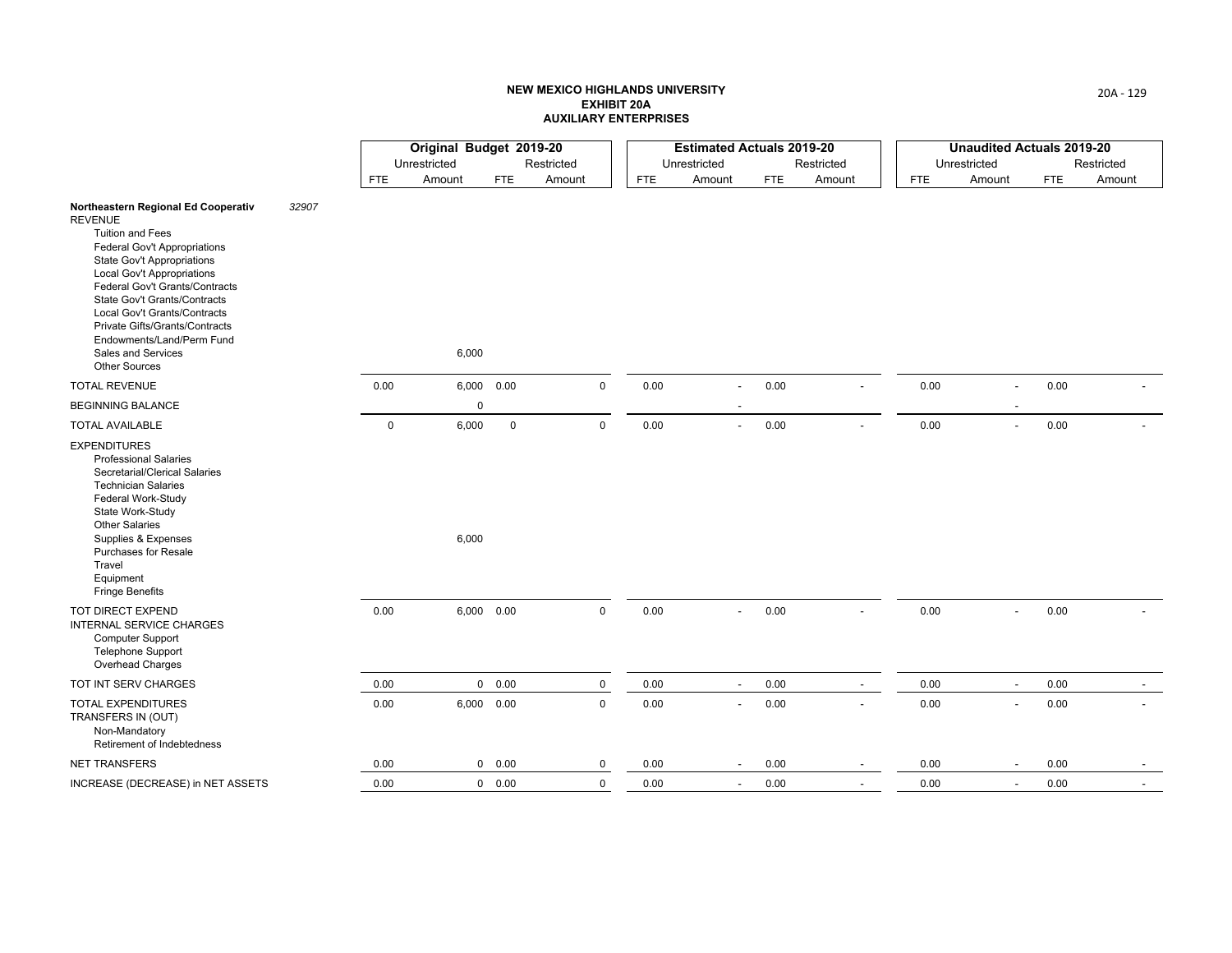|                                                                                                                                                                                                                                                                                                                                                                                       |       |              | Original Budget 2019-20 |             |              |            | <b>Estimated Actuals 2019-20</b> |                          |            |                          |      | <b>Unaudited Actuals 2019-20</b> |            |            |
|---------------------------------------------------------------------------------------------------------------------------------------------------------------------------------------------------------------------------------------------------------------------------------------------------------------------------------------------------------------------------------------|-------|--------------|-------------------------|-------------|--------------|------------|----------------------------------|--------------------------|------------|--------------------------|------|----------------------------------|------------|------------|
|                                                                                                                                                                                                                                                                                                                                                                                       |       |              | Unrestricted            |             | Restricted   |            | Unrestricted                     |                          |            | Restricted               |      | Unrestricted                     |            | Restricted |
|                                                                                                                                                                                                                                                                                                                                                                                       |       | <b>FTE</b>   | Amount                  | <b>FTE</b>  | Amount       | <b>FTE</b> | Amount                           |                          | <b>FTE</b> | Amount                   | FTE  | Amount                           | <b>FTE</b> | Amount     |
| Social Work-CEU<br><b>REVENUE</b><br><b>Tuition and Fees</b><br>Federal Gov't Appropriations<br><b>State Gov't Appropriations</b><br><b>Local Gov't Appropriations</b><br>Federal Gov't Grants/Contracts<br>State Gov't Grants/Contracts<br>Local Gov't Grants/Contracts<br>Private Gifts/Grants/Contracts<br>Endowments/Land/Perm Fund<br>Sales and Services<br><b>Other Sources</b> | 32912 |              | 20,000                  |             |              |            |                                  |                          |            |                          |      |                                  |            |            |
| <b>TOTAL REVENUE</b>                                                                                                                                                                                                                                                                                                                                                                  |       | 0.00         | 20,000 0.00             |             | $\mathsf 0$  | 0.00       |                                  | $\overline{a}$           | 0.00       | $\overline{\phantom{a}}$ | 0.00 | $\overline{\phantom{a}}$         | 0.00       |            |
| <b>BEGINNING BALANCE</b>                                                                                                                                                                                                                                                                                                                                                              |       |              | 0                       |             |              |            |                                  |                          |            |                          |      |                                  |            |            |
| <b>TOTAL AVAILABLE</b>                                                                                                                                                                                                                                                                                                                                                                |       | $\mathbf{0}$ | 20,000                  | $\mathbf 0$ | $\mathbf 0$  | 0.00       |                                  | $\blacksquare$           | 0.00       |                          | 0.00 | $\sim$                           | 0.00       |            |
| <b>EXPENDITURES</b><br><b>Professional Salaries</b><br>Secretarial/Clerical Salaries<br><b>Technician Salaries</b><br>Federal Work-Study<br>State Work-Study<br><b>Other Salaries</b><br>Supplies & Expenses<br><b>Purchases for Resale</b><br>Travel<br>Equipment<br><b>Fringe Benefits</b>                                                                                          |       |              | 20,000                  |             |              |            |                                  |                          |            |                          |      |                                  |            |            |
| TOT DIRECT EXPEND<br><b>INTERNAL SERVICE CHARGES</b><br><b>Computer Support</b><br><b>Telephone Support</b><br><b>Overhead Charges</b>                                                                                                                                                                                                                                                |       | 0.00         | 20,000 0.00             |             | $\mathsf{O}$ | 0.00       |                                  | $\overline{\phantom{a}}$ | 0.00       |                          | 0.00 |                                  | 0.00       |            |
| TOT INT SERV CHARGES                                                                                                                                                                                                                                                                                                                                                                  |       | 0.00         |                         | 0 0.00      | $\pmb{0}$    | 0.00       |                                  | $\blacksquare$           | 0.00       | $\overline{\phantom{a}}$ | 0.00 |                                  | 0.00       |            |
| <b>TOTAL EXPENDITURES</b><br>TRANSFERS IN (OUT)<br>Non-Mandatory<br>Retirement of Indebtedness                                                                                                                                                                                                                                                                                        |       | 0.00         | 20,000 0.00             |             | $\mathbf 0$  | 0.00       |                                  |                          | 0.00       |                          | 0.00 |                                  | $0.00\,$   |            |
| <b>NET TRANSFERS</b>                                                                                                                                                                                                                                                                                                                                                                  |       | 0.00         |                         | 0 0.00      | 0            | 0.00       |                                  | $\overline{\phantom{a}}$ | 0.00       | $\overline{\phantom{a}}$ | 0.00 |                                  | 0.00       |            |
| INCREASE (DECREASE) in NET ASSETS                                                                                                                                                                                                                                                                                                                                                     |       | 0.00         |                         | 0 0.00      | 0            | 0.00       |                                  | $\overline{a}$           | 0.00       | $\overline{a}$           | 0.00 |                                  | 0.00       |            |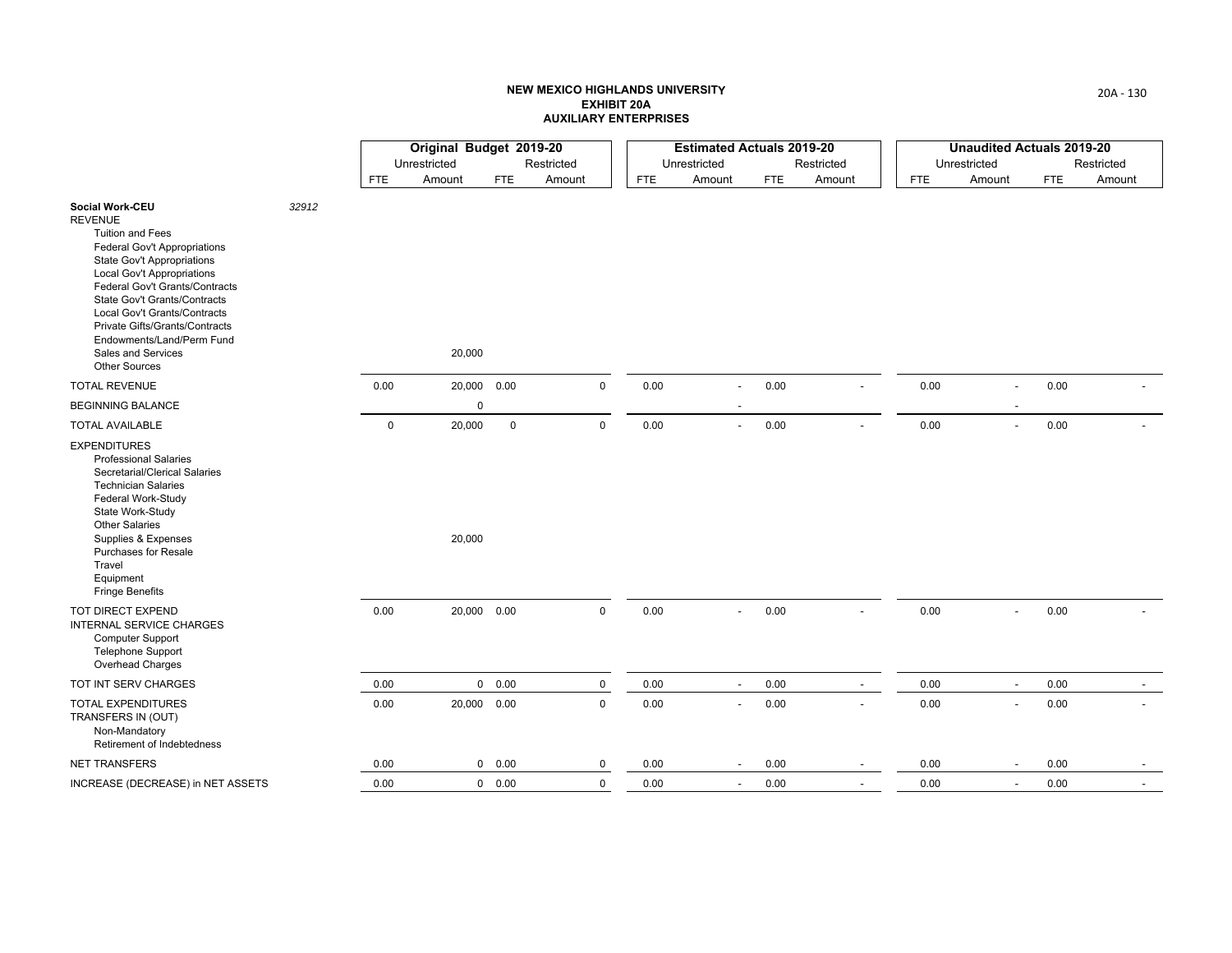|                                                                                                                                                                                                                                                                                                                                                                                      |       |             | Original Budget 2019-20 |             |             |            | <b>Estimated Actuals 2019-20</b> |            |                          |              | <b>Unaudited Actuals 2019-20</b> |            |            |
|--------------------------------------------------------------------------------------------------------------------------------------------------------------------------------------------------------------------------------------------------------------------------------------------------------------------------------------------------------------------------------------|-------|-------------|-------------------------|-------------|-------------|------------|----------------------------------|------------|--------------------------|--------------|----------------------------------|------------|------------|
|                                                                                                                                                                                                                                                                                                                                                                                      |       |             | Unrestricted            |             | Restricted  |            | Unrestricted                     |            | Restricted               | Unrestricted |                                  |            | Restricted |
|                                                                                                                                                                                                                                                                                                                                                                                      |       | <b>FTE</b>  | Amount                  | <b>FTE</b>  | Amount      | <b>FTE</b> | Amount                           | <b>FTE</b> | Amount                   | FTE          | Amount                           | <b>FTE</b> | Amount     |
| <b>NM Mesa</b><br><b>REVENUE</b><br><b>Tuition and Fees</b><br>Federal Gov't Appropriations<br><b>State Gov't Appropriations</b><br><b>Local Gov't Appropriations</b><br>Federal Gov't Grants/Contracts<br>State Gov't Grants/Contracts<br>Local Gov't Grants/Contracts<br>Private Gifts/Grants/Contracts<br>Endowments/Land/Perm Fund<br>Sales and Services<br><b>Other Sources</b> | 32901 |             | 1,000                   |             |             |            |                                  |            |                          |              |                                  |            |            |
| <b>TOTAL REVENUE</b>                                                                                                                                                                                                                                                                                                                                                                 |       | 0.00        | 1,000                   | 0.00        | $\pmb{0}$   | 0.00       | $\overline{\phantom{a}}$         | 0.00       |                          | 0.00         | $\overline{\phantom{a}}$         | 0.00       |            |
| <b>BEGINNING BALANCE</b>                                                                                                                                                                                                                                                                                                                                                             |       |             | $\mathbf 0$             |             |             |            |                                  |            |                          |              |                                  |            |            |
| <b>TOTAL AVAILABLE</b>                                                                                                                                                                                                                                                                                                                                                               |       | $\mathbf 0$ | 1,000                   | $\mathsf 0$ | $\mathbf 0$ | 0.00       | $\overline{a}$                   | 0.00       |                          | 0.00         | $\overline{a}$                   | 0.00       |            |
| <b>EXPENDITURES</b><br><b>Professional Salaries</b><br>Secretarial/Clerical Salaries<br><b>Technician Salaries</b><br>Federal Work-Study<br>State Work-Study<br><b>Other Salaries</b><br>Supplies & Expenses<br>Purchases for Resale<br>Travel<br>Equipment<br><b>Fringe Benefits</b>                                                                                                |       |             | 1,000                   |             |             |            |                                  |            |                          |              |                                  |            |            |
| TOT DIRECT EXPEND<br>INTERNAL SERVICE CHARGES<br>Computer Support<br><b>Telephone Support</b><br>Overhead Charges                                                                                                                                                                                                                                                                    |       | 0.00        |                         | 1,000 0.00  | $\mathbf 0$ | 0.00       | $\overline{a}$                   | 0.00       |                          | 0.00         | $\overline{\phantom{a}}$         | 0.00       |            |
| TOT INT SERV CHARGES                                                                                                                                                                                                                                                                                                                                                                 |       | 0.00        |                         | 0 0.00      | $\pmb{0}$   | 0.00       | $\blacksquare$                   | 0.00       | $\overline{\phantom{a}}$ | 0.00         | $\overline{\phantom{a}}$         | 0.00       |            |
| <b>TOTAL EXPENDITURES</b><br>TRANSFERS IN (OUT)<br>Non-Mandatory<br>Retirement of Indebtedness                                                                                                                                                                                                                                                                                       |       | 0.00        |                         | 1,000 0.00  | $\mathsf 0$ | 0.00       | $\overline{a}$                   | 0.00       | $\overline{a}$           | 0.00         |                                  | 0.00       |            |
| <b>NET TRANSFERS</b>                                                                                                                                                                                                                                                                                                                                                                 |       | 0.00        |                         | 0 0.00      | $\mathbf 0$ | 0.00       | $\overline{\phantom{a}}$         | 0.00       | $\overline{\phantom{a}}$ | 0.00         |                                  | 0.00       |            |
| INCREASE (DECREASE) in NET ASSETS                                                                                                                                                                                                                                                                                                                                                    |       | 0.00        |                         | 0 0.00      | $\mathbf 0$ | 0.00       | $\overline{a}$                   | 0.00       | $\overline{\phantom{a}}$ | 0.00         | $\overline{\phantom{a}}$         | 0.00       |            |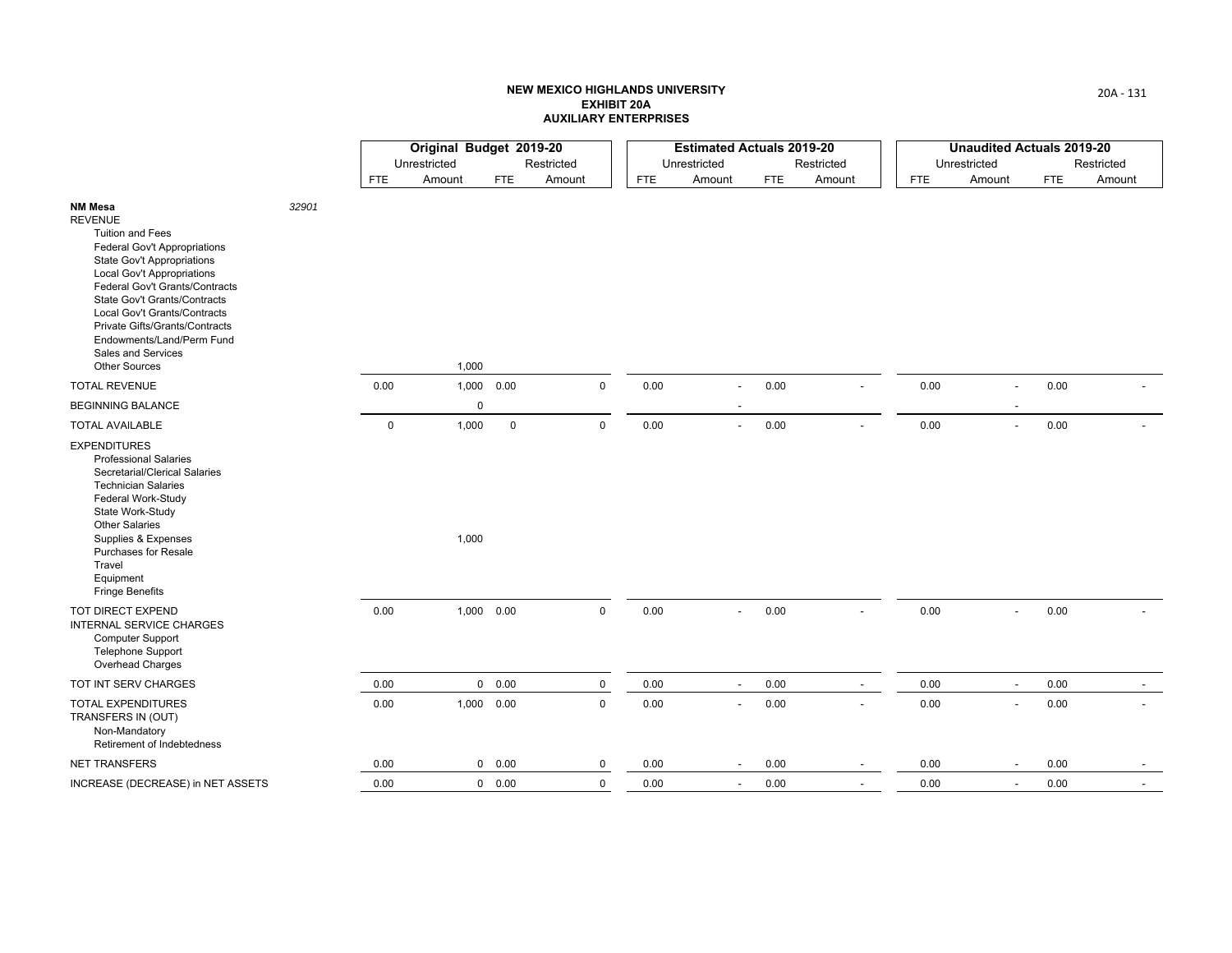|                                                                                                                                                                                                                                                                                                                                                                                                                                  |       |             | Original Budget 2019-20 |                   |                |            | <b>Estimated Actuals 2019-20</b> |            |                |            | <b>Unaudited Actuals 2019-20</b> |            |                          |
|----------------------------------------------------------------------------------------------------------------------------------------------------------------------------------------------------------------------------------------------------------------------------------------------------------------------------------------------------------------------------------------------------------------------------------|-------|-------------|-------------------------|-------------------|----------------|------------|----------------------------------|------------|----------------|------------|----------------------------------|------------|--------------------------|
|                                                                                                                                                                                                                                                                                                                                                                                                                                  |       |             | Unrestricted            |                   | Restricted     |            | Unrestricted                     |            | Restricted     |            | Unrestricted                     |            | Restricted               |
|                                                                                                                                                                                                                                                                                                                                                                                                                                  |       | <b>FTE</b>  | Amount                  | <b>FTE</b>        | Amount         | <b>FTE</b> | Amount                           | <b>FTE</b> | Amount         | <b>FTE</b> | Amount                           | <b>FTE</b> | Amount                   |
| <b>Economic Development Center</b><br><b>REVENUE</b><br><b>Tuition and Fees</b><br>Federal Gov't Appropriations<br><b>State Gov't Appropriations</b><br>Local Gov't Appropriations<br>Federal Gov't Grants/Contracts<br><b>State Gov't Grants/Contracts</b><br>Local Gov't Grants/Contracts<br>Private Gifts/Grants/Contracts<br>Endowments/Land/Perm Fund<br>Sales and Services<br><b>Other Sources</b><br><b>TOTAL REVENUE</b> | 32671 | 0.00        |                         | 0 0.00            | $\overline{0}$ | 0.00       | 15,397<br>15,397                 | 0.00       |                | 0.00       | 17,597<br>17,597                 | 0.00       |                          |
| <b>BEGINNING BALANCE</b>                                                                                                                                                                                                                                                                                                                                                                                                         |       |             | (193, 590)              |                   |                |            | 1,895                            |            |                |            | 1,895                            |            |                          |
| <b>TOTAL AVAILABLE</b>                                                                                                                                                                                                                                                                                                                                                                                                           |       | $\mathbf 0$ | (193, 590)              | $\mathbf 0$       | $\mathbf 0$    | 0.00       | 17,291                           | 0.00       | $\overline{a}$ | 0.00       | 19,492                           | 0.00       |                          |
| <b>EXPENDITURES</b>                                                                                                                                                                                                                                                                                                                                                                                                              |       |             |                         |                   |                |            |                                  |            |                |            |                                  |            |                          |
| <b>Professional Salaries</b><br>Secretarial/Clerical Salaries<br><b>Technician Salaries</b><br>Federal Work-Study<br>State Work-Study<br><b>Other Salaries</b><br>Supplies & Expenses                                                                                                                                                                                                                                            |       |             | 1,000                   |                   |                |            | 7,000                            |            |                |            | 6,527                            |            |                          |
| Purchases for Resale<br>Travel<br>Equipment<br><b>Fringe Benefits</b><br>TOT DIRECT EXPEND                                                                                                                                                                                                                                                                                                                                       |       | 0.00        |                         | $1,000$ $0.00$    | $\overline{0}$ | 0.00       | 7,000                            | 0.00       |                | 0.00       | 6,527                            | 0.00       |                          |
| <b>INTERNAL SERVICE CHARGES</b><br><b>Computer Support</b><br><b>Telephone Support</b><br>Overhead Charges                                                                                                                                                                                                                                                                                                                       |       |             |                         |                   |                |            |                                  |            |                |            |                                  |            |                          |
| TOT INT SERV CHARGES                                                                                                                                                                                                                                                                                                                                                                                                             |       | 0.00        |                         | 0 0.00            | $\overline{0}$ | 0.00       | $\sim$                           | 0.00       | $\sim$         | 0.00       | $\overline{\phantom{a}}$         | 0.00       | $\sim$                   |
| <b>TOTAL EXPENDITURES</b>                                                                                                                                                                                                                                                                                                                                                                                                        |       | 0.00        |                         | 1,000 0.00        | $\mathbf 0$    | 0.00       | 7,000                            | 0.00       | $\overline{a}$ | 0.00       | 6,527                            | 0.00       | $\overline{\phantom{a}}$ |
| TRANSFERS IN (OUT)<br>Non-Mandatory<br>Retirement of Indebtedness                                                                                                                                                                                                                                                                                                                                                                |       |             |                         |                   |                |            |                                  |            |                |            |                                  |            |                          |
| <b>NET TRANSFERS</b>                                                                                                                                                                                                                                                                                                                                                                                                             |       | 0.00        |                         | 0 0.00            | 0              | 0.00       |                                  | 0.00       |                | 0.00       |                                  | 0.00       |                          |
| INCREASE (DECREASE) in NET ASSETS                                                                                                                                                                                                                                                                                                                                                                                                |       | 0.00        |                         | $(194, 590)$ 0.00 | $\mathsf 0$    | 0.00       | 10,291 0.00                      |            | $\overline{a}$ | 0.00       | 12,964                           | 0.00       | $\overline{\phantom{a}}$ |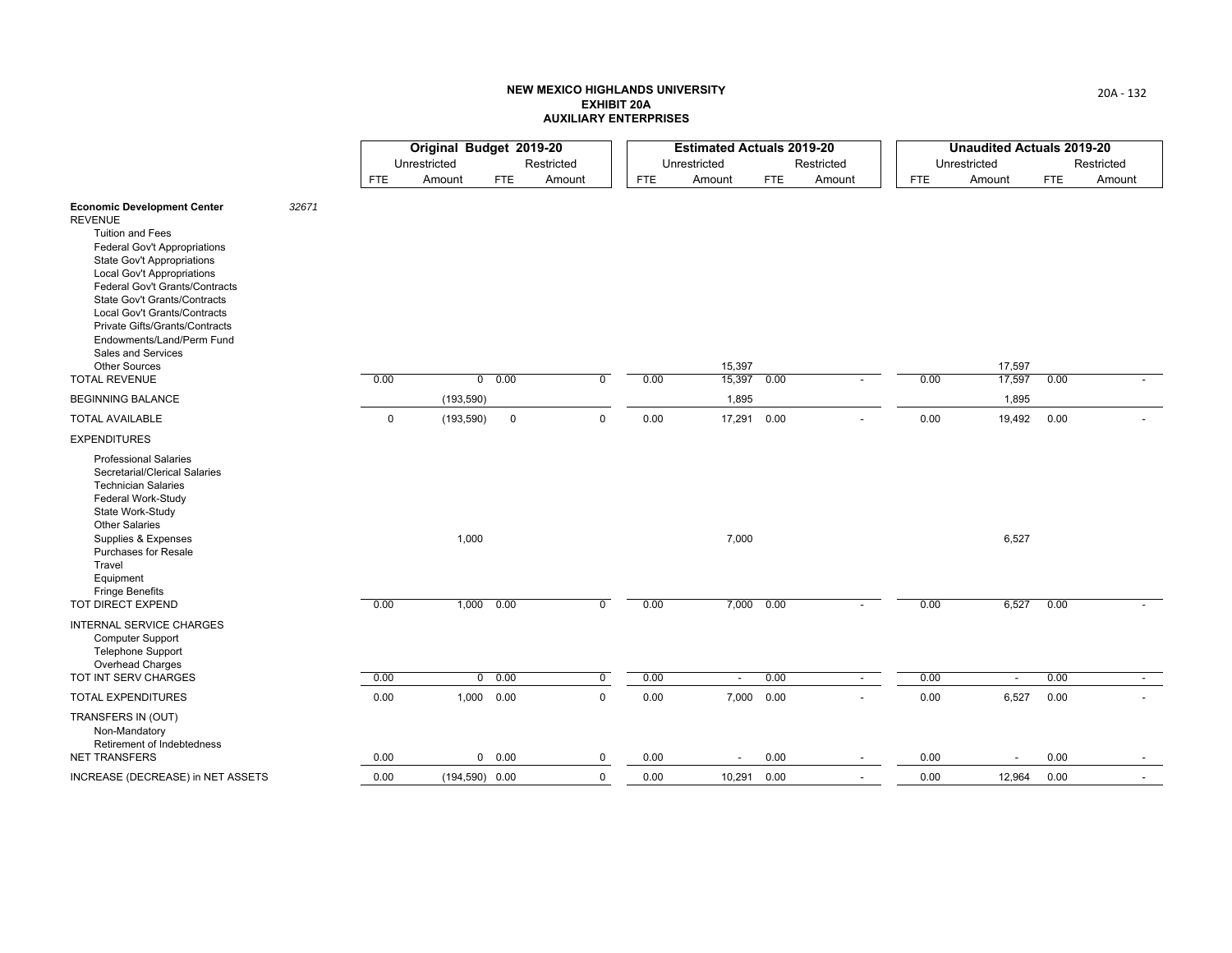|                                               |             | Original Budget 2019-20 |                            |             |              | <b>Estimated Actuals 2019-20</b> |            |                          |              | <b>Unaudited Actuals 2019-20</b> |            |                          |
|-----------------------------------------------|-------------|-------------------------|----------------------------|-------------|--------------|----------------------------------|------------|--------------------------|--------------|----------------------------------|------------|--------------------------|
|                                               |             | Unrestricted            |                            | Restricted  | Unrestricted |                                  |            | Restricted               | Unrestricted |                                  |            | Restricted               |
|                                               | <b>FTE</b>  | Amount                  | <b>FTE</b>                 | Amount      | <b>FTE</b>   | Amount                           | <b>FTE</b> | Amount                   | <b>FTE</b>   | Amount                           | <b>FTE</b> | Amount                   |
| <b>Grants and Contracts</b><br><b>REVENUE</b> |             |                         |                            |             |              |                                  |            |                          |              |                                  |            |                          |
| <b>Tuition and Fees</b>                       |             |                         |                            |             |              |                                  |            |                          |              |                                  |            |                          |
| Federal Gov't Appropriations                  |             |                         |                            |             |              |                                  |            |                          |              |                                  |            |                          |
| State Gov't Appropriations                    |             |                         |                            |             |              |                                  |            |                          |              |                                  |            |                          |
| Local Gov't Appropriations                    |             |                         |                            |             |              |                                  |            |                          |              |                                  |            |                          |
| Federal Gov't Grants/Contracts                |             |                         |                            | 9,020       |              |                                  |            | 28,655                   |              |                                  |            | 27,939                   |
| State Gov't Grants/Contracts                  |             |                         |                            |             |              |                                  |            | 528                      |              |                                  |            | 528                      |
| Local Gov't Grants/Contracts                  |             |                         |                            |             |              |                                  |            |                          |              |                                  |            |                          |
| Private Gifts/Grants/Contracts                |             |                         |                            |             |              |                                  |            |                          |              |                                  |            |                          |
| Endowments/Land/Perm Fund                     |             |                         |                            |             |              |                                  |            |                          |              |                                  |            |                          |
| Sales and Services                            |             |                         |                            |             |              |                                  |            |                          |              |                                  |            |                          |
| Other Sources                                 |             |                         |                            |             |              |                                  |            |                          |              |                                  |            |                          |
| <b>TOTAL REVENUE</b>                          | 0.00        |                         | 0 0.00                     | 9,020       | 0.00         |                                  | 0.00       | 29,183                   | 0.00         | $\overline{a}$                   | 0.00       | 28,467                   |
| <b>BEGINNING BALANCE</b>                      |             |                         | 0                          |             |              |                                  |            |                          |              |                                  |            |                          |
| <b>TOTAL AVAILABLE</b>                        | $\mathbf 0$ |                         | $\mathsf 0$<br>$\mathsf 0$ | 9,020       | 0.00         | $\overline{\phantom{a}}$         | 0.00       | 29,183                   | 0.00         | $\blacksquare$                   | 0.00       | 28,467                   |
| <b>EXPENDITURES</b>                           |             |                         |                            |             |              |                                  |            |                          |              |                                  |            |                          |
| <b>Professional Salaries</b>                  |             |                         |                            |             |              |                                  |            |                          |              |                                  |            |                          |
| Secretarial/Clerical Salaries                 |             |                         |                            |             |              |                                  |            |                          |              |                                  |            |                          |
| <b>Technician Salaries</b>                    |             |                         |                            |             |              |                                  |            |                          |              |                                  |            |                          |
| Federal Work-Study                            |             |                         |                            | 9,020       |              |                                  |            | 28,655                   |              |                                  |            | 27,939                   |
| State Work-Study                              |             |                         | 0.30                       |             |              |                                  |            | 528                      |              |                                  |            | 528                      |
| <b>Other Salaries</b>                         |             |                         |                            |             |              |                                  |            |                          |              |                                  |            |                          |
| Supplies & Expenses                           |             |                         |                            |             |              |                                  |            |                          |              |                                  |            |                          |
| Purchases for Resale                          |             |                         |                            |             |              |                                  |            |                          |              |                                  |            |                          |
| Travel                                        |             |                         |                            |             |              |                                  |            |                          |              |                                  |            |                          |
| Equipment                                     |             |                         |                            |             |              |                                  |            |                          |              |                                  |            |                          |
| <b>Fringe Benefits</b>                        |             |                         |                            |             |              |                                  |            |                          |              |                                  |            |                          |
| TOT DIRECT EXPEND                             | 0.00        |                         | 0 0.30                     | 9,020       | 0.00         |                                  | 0.00       | 29,183                   | 0.00         | $\overline{a}$                   | 0.00       | 28,467                   |
| INTERNAL SERVICE CHARGES                      |             |                         |                            |             |              |                                  |            |                          |              |                                  |            |                          |
| <b>Computer Support</b>                       |             |                         |                            |             |              |                                  |            |                          |              |                                  |            |                          |
| Telephone Support                             |             |                         |                            |             |              |                                  |            |                          |              |                                  |            |                          |
| Overhead Charges                              |             |                         |                            |             |              |                                  |            |                          |              |                                  |            |                          |
| TOT INT SERV CHARGES                          | 0.00        |                         | 0 0.00                     | $\mathsf 0$ | 0.00         | $\overline{\phantom{a}}$         | 0.00       | $\overline{\phantom{a}}$ | 0.00         | $\overline{\phantom{a}}$         | 0.00       | $\sim$                   |
| <b>TOTAL EXPENDITURES</b>                     | 0.00        |                         | $0\quad 0.30$              | 9,020       | 0.00         |                                  | 0.00       | 29,183                   | 0.00         | $\overline{\phantom{a}}$         | 0.00       | 28,467                   |
| TRANSFERS IN (OUT)                            |             |                         |                            |             |              |                                  |            |                          |              |                                  |            |                          |
| Non-Mandatory                                 |             |                         |                            |             |              |                                  |            |                          |              |                                  |            |                          |
| Retirement of Indebtedness                    |             |                         |                            |             |              |                                  |            |                          |              |                                  |            |                          |
| <b>NET TRANSFERS</b>                          | 0.00        |                         | 0 0.00                     | $\mathbf 0$ | 0.00         |                                  | 0.00       |                          | 0.00         |                                  | 0.00       |                          |
| INCREASE (DECREASE) in NET ASSETS             | 0.00        |                         | 0 0.30                     | $\mathsf 0$ | 0.00         | $\overline{\phantom{a}}$         | 0.00       | $\overline{\phantom{a}}$ | 0.00         | $\overline{\phantom{a}}$         | $0.00\,$   | $\overline{\phantom{a}}$ |
|                                               |             |                         |                            |             |              |                                  |            |                          |              |                                  |            |                          |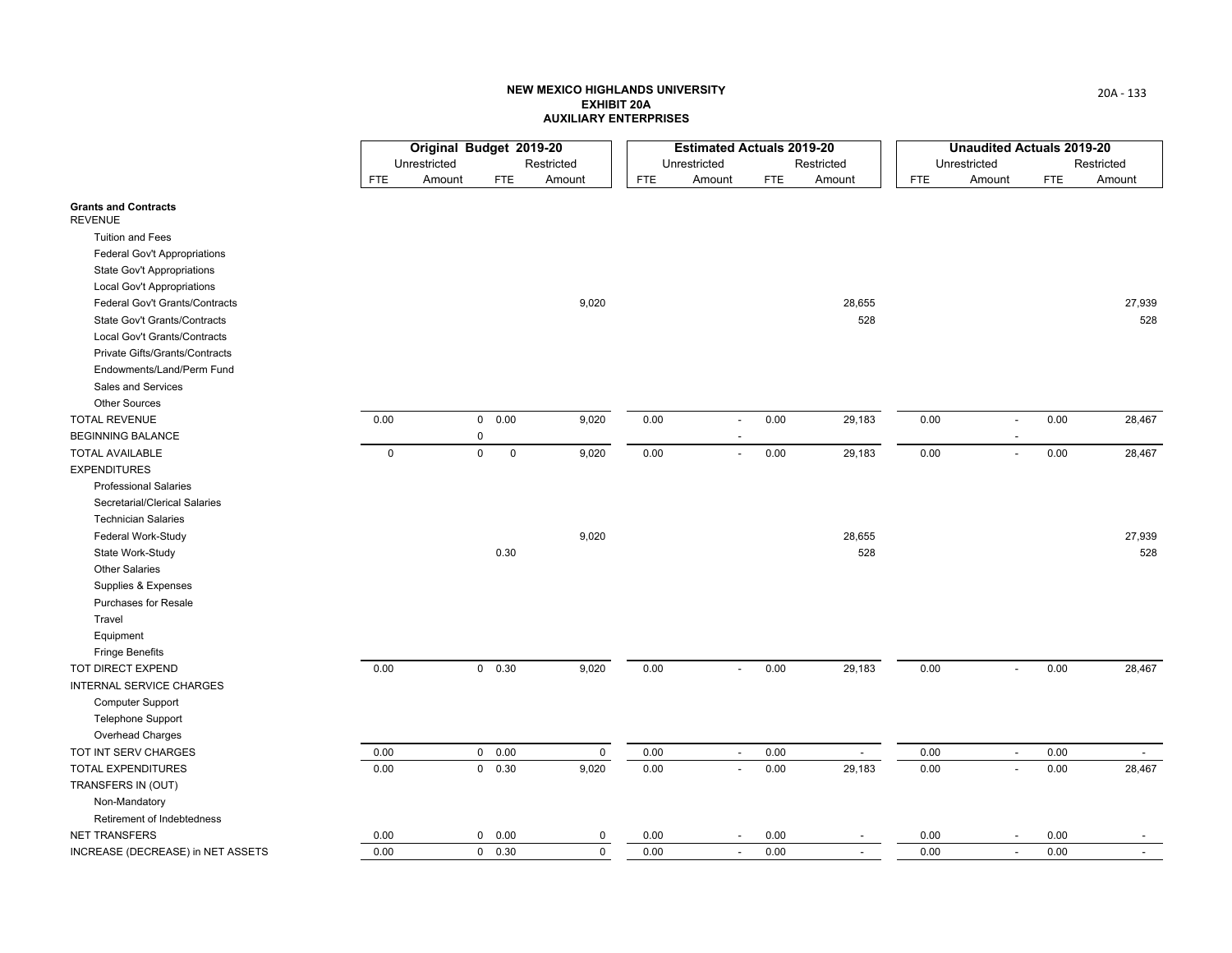|                                                                       |              | Original Budget 2019-20 |               |                      |              | <b>Estimated Actuals 2019-20</b> |              |                                   |              | <b>Unaudited Actuals 2019-20</b> |              |                |
|-----------------------------------------------------------------------|--------------|-------------------------|---------------|----------------------|--------------|----------------------------------|--------------|-----------------------------------|--------------|----------------------------------|--------------|----------------|
|                                                                       |              | Unrestricted            |               | Restricted           |              | Unrestricted                     |              | Restricted                        |              | Unrestricted                     |              | Restricted     |
|                                                                       | <b>FTE</b>   | Amount                  | <b>FTE</b>    | Amount               | FTE.         | Amount                           | <b>FTE</b>   | Amount                            | <b>FTE</b>   | Amount                           | <b>FTE</b>   | Amount         |
| <b>REVENUE</b><br><b>Tuition and Fees</b>                             |              | 694,000                 |               |                      |              | 814,620                          |              |                                   |              | 814,184                          |              |                |
| <b>Federal Gov't Appropriations</b>                                   |              |                         |               |                      |              |                                  |              |                                   |              |                                  |              |                |
| <b>State Gov't Appropriations</b>                                     |              | 2,374,700               |               |                      |              | 2,376,900                        |              |                                   |              | 2,376,900                        |              |                |
| <b>Local Gov't Appropriations</b>                                     |              |                         |               |                      |              |                                  |              |                                   |              |                                  |              |                |
| Federal Gov't Grants/Contracts<br><b>State Gov't Grants/Contracts</b> |              |                         |               | 7,710<br>6,846       |              |                                  |              | 7,710<br>6,846                    |              |                                  |              | 6,312<br>2,423 |
| <b>Local Gov't Grants/Contracts</b>                                   |              |                         |               |                      |              |                                  |              |                                   |              |                                  |              |                |
| <b>Private Gifts/Grants/Contracts</b>                                 |              |                         |               |                      |              |                                  |              |                                   |              |                                  |              |                |
| Endowments/Land/Perm Fund                                             |              |                         |               |                      |              |                                  |              |                                   |              |                                  |              |                |
| Sales and Services<br>Other Sources                                   |              |                         |               |                      |              |                                  |              |                                   |              |                                  |              |                |
|                                                                       |              | 100,000                 |               |                      |              | 78,522                           |              |                                   |              | 78,522                           |              |                |
| <b>TOTAL REVENUE</b>                                                  |              | 3,168,700               |               | 14,556               |              | 3,270,042                        |              | 14,556                            |              | 3,269,606                        |              | 8,734          |
| <b>BEGINNING BALANCE</b>                                              |              | 227,956                 |               | $\Omega$             |              | 68,712                           |              |                                   |              | 68,712                           |              |                |
| <b>TOTAL AVAILABLE</b>                                                |              | 3,396,656               |               | 14,556               |              | 3,338,754                        |              | 14,556                            |              | 3,338,318                        |              | 8,734          |
| <b>EXPENDITURES</b>                                                   |              |                         |               |                      |              |                                  |              |                                   |              |                                  |              |                |
| <b>Professional Salaries</b>                                          | 26.75        | 1,199,052               | 0.00          | $\mathbf 0$          | 33.00        | 1,172,741                        | 0.00         |                                   | 33.00        | 1,173,826                        | 0.00         |                |
| Secretarial/Clerical Salaries                                         | 1.00         | 28,662                  | 0.00          | $\Omega$             | 0.00         | 39,755                           | 0.00         |                                   | 0.00         | 40,665                           | 0.00         |                |
| <b>Technician Salaries</b><br>Federal Work-Study                      | 0.00<br>0.00 | $\Omega$<br>$\mathbf 0$ | 0.00<br>0.00  | $\Omega$<br>7,710    | 0.00<br>0.00 | 1,152                            | 0.00<br>0.00 | $\overline{\phantom{a}}$<br>7,710 | 0.00<br>0.00 | $\blacksquare$                   | 0.00<br>0.00 | 6,312          |
| State Work-Study                                                      | 1.00         | 17,160                  | 0.60          | 6,846                | 0.00         | 606                              | 0.00         | 6,846                             | 0.00         | 606                              | 0.00         | 2,423          |
| <b>Other Salaries</b>                                                 | 15.63        | 265,194                 | 0.00          | $\Omega$             | 0.00         | 188,871                          | 0.00         | $\sim$                            | 0.00         | 168,273                          | 0.00         |                |
| Supplies & Expenses                                                   | 0.00         | 306,462                 | 0.00          | $\Omega$             | 0.00         | 286,562                          | 0.00         |                                   | 0.00         | 952,414                          | 0.00         |                |
| <b>Financial Aid</b>                                                  | 0.00         | 453,534                 | 0.00          | ŋ                    | 0.00         | 660,572                          | 0.00         |                                   | 0.00         | $\blacksquare$                   | 0.00         |                |
| Travel                                                                | 0.00<br>0.00 | 404,348<br>33,260       | 0.00<br>0.00  | $\Omega$<br>$\Omega$ | 0.00<br>0.00 | 318,236                          | 0.00<br>0.00 |                                   | 0.00<br>0.00 | 336,228<br>7,980                 | 0.00<br>0.00 |                |
| Equipment<br><b>Fringe Benefits</b>                                   | 0.00         | 461,028                 | 0.00          | $\Omega$             | 0.00         | 11,974<br>481,791                | 0.00         |                                   | 0.00         | 404,315                          | 0.00         |                |
| TOT DIRECT EXPEND                                                     | 44.38        | 3,168,700               | 0.60          | 14,556               | 33.00        | 3,162,261                        | 0.00         | 14,556                            | 33.00        | 3,084,306                        | 0.00         | 8,734          |
| <b>INTERNAL SERVICE CHARGES</b>                                       |              |                         |               |                      |              |                                  |              |                                   |              |                                  |              |                |
| <b>Computer Support</b>                                               |              |                         |               |                      |              |                                  |              |                                   |              |                                  |              |                |
| <b>Telephone Support</b>                                              |              |                         |               |                      |              |                                  |              |                                   |              |                                  |              |                |
| TOT INT SERV CHARGES                                                  | 0.00         |                         | $0\quad 0.00$ | $\mathbf 0$          | 0.00         | $\sim$                           | 0.00         | $\sim$                            | 0.00         |                                  | 0.00         |                |
| <b>TOTAL EXPENDITURES</b>                                             | 44.38        | 3,168,700 0.60          |               | 14,556               | 33.00        | 3,162,261                        | 0.00         | 14,556                            | 33.00        | 3,084,306                        | 0.00         | 8,734          |
| TRANSFERS IN (OUT)                                                    |              | $\mathbf 0$             |               |                      |              |                                  |              |                                   |              |                                  |              |                |
| <b>ENDING BALANCE</b>                                                 | 44.38        | 227,956 0.60            |               | 0                    | 33.00        | 176,493                          | 0.00         |                                   | 33.00        | 254,012 0.00                     |              |                |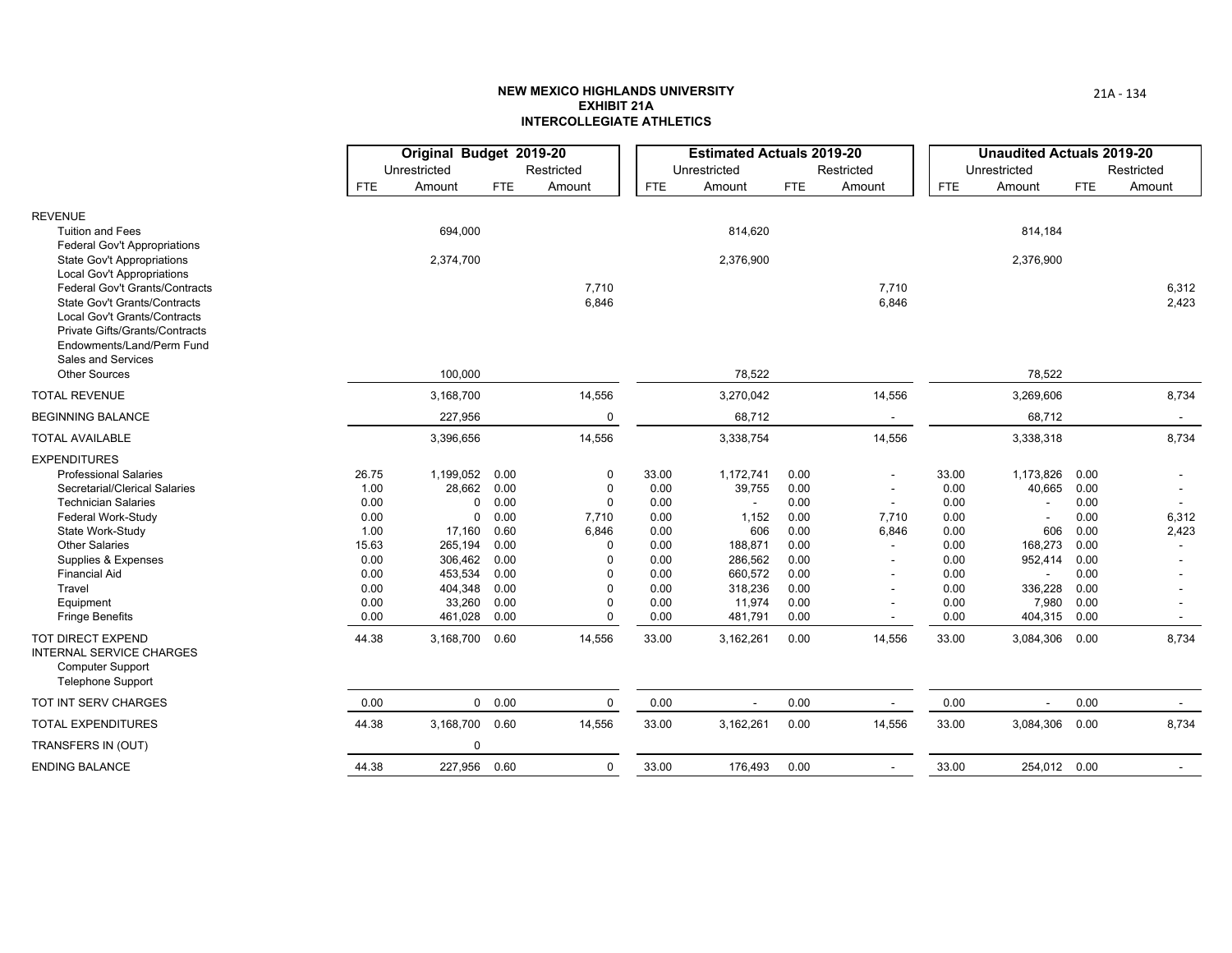|                                                                                             |       |            | Original Budget 2019-20 |            |             |            | <b>Estimated Actuals 2019-20</b> |            |            |            | <b>Unaudited Actuals 2019-20</b> |            |            |
|---------------------------------------------------------------------------------------------|-------|------------|-------------------------|------------|-------------|------------|----------------------------------|------------|------------|------------|----------------------------------|------------|------------|
|                                                                                             |       |            | Unrestricted            |            | Restricted  |            | Unrestricted                     |            | Restricted |            | Unrestricted                     |            | Restricted |
|                                                                                             |       | <b>FTE</b> | Amount                  | <b>FTE</b> | Amount      | <b>FTE</b> | Amount                           | <b>FTE</b> | Amount     | <b>FTE</b> | Amount                           | <b>FTE</b> | Amount     |
| <b>Athletics - Compliance</b><br><b>Professional Salaries</b>                               | 61010 | 2.00       | 70,223                  |            |             | 6.00       | 148,576                          |            |            | 6.00       | 153,946                          |            |            |
| Secretarial/Clerical Salaries<br><b>Technician Salaries</b>                                 |       | 1.00       | 28,662                  |            |             |            | 39,755                           |            |            |            | 40,665                           |            |            |
| Federal Work-Study                                                                          |       |            |                         |            | 7,710       |            | 1,152                            |            | 7,710      |            |                                  |            | 6,312      |
| State Work-Study                                                                            |       | 1.00       | 17,160                  |            | 6,846       |            | 475<br>74,817                    |            | 6,846      |            | 475                              |            | 2,423      |
| <b>Other Salaries</b><br>Supplies & Expenses                                                |       | 11.63      | 220,934<br>206,831      |            |             |            | 124,239                          |            |            |            | 57,831<br>112,237                |            |            |
| <b>Financial Aid</b>                                                                        |       |            | 453534                  |            |             |            |                                  |            |            |            |                                  |            |            |
| Travel                                                                                      |       |            | 9,126                   |            |             |            | 10,091                           |            |            |            | 8,877                            |            |            |
| Equipment                                                                                   |       |            | 2,408                   |            |             |            |                                  |            |            |            |                                  |            |            |
| <b>Fringe Benefits</b>                                                                      |       |            | 61,197                  |            |             |            | 78,940                           |            |            |            | 80,187                           |            |            |
| TOT DIRECT EXPEND                                                                           |       | 15.63      | 1,070,075 0.00          |            | 14,556      | 6.00       | 478,045                          | $\sim$ $-$ | 14,556     | 6.00       | 454,217 0.00                     |            | 8,734      |
| <b>Athletics - Football</b>                                                                 | 61020 |            |                         |            |             |            |                                  |            |            |            |                                  |            |            |
| <b>Professional Salaries</b><br>Secretarial/Clerical Salaries<br><b>Technician Salaries</b> |       | 5.00       | 241,758                 |            |             | 7.00       | 264,796                          |            |            | 7.00       | 261,337                          |            |            |
| Federal Work-Study<br>State Work-Study                                                      |       |            |                         | 0.60       |             |            |                                  |            |            |            |                                  |            |            |
| <b>Other Salaries</b>                                                                       |       |            |                         |            |             |            | 4,800                            |            |            |            | 4,800                            |            |            |
| Supplies & Expenses                                                                         |       |            | 16,316                  |            |             |            | 52,509                           |            |            |            | 217,746                          |            |            |
| <b>Financial Aid</b>                                                                        |       |            |                         |            |             |            | 157,221                          |            |            |            |                                  |            |            |
| Travel                                                                                      |       |            | 113,869                 |            |             |            | 82,086                           |            |            |            | 82,086                           |            |            |
| Equipment                                                                                   |       |            |                         |            |             |            |                                  |            |            |            |                                  |            |            |
| <b>Fringe Benefits</b>                                                                      |       |            | 84,906                  |            |             |            | 89,830                           |            |            |            | 95,308                           |            |            |
| TOT DIRECT EXPEND                                                                           |       | 5.00       | 456,849 0.60            |            | $\mathbf 0$ | 7.00       | 651,242                          |            |            | 7.00       | 661,277 0.00                     |            |            |
| <b>Athletics - Mens' Basketball</b>                                                         | 61030 |            |                         |            |             |            |                                  |            |            |            |                                  |            |            |
| <b>Professional Salaries</b><br>Secretarial/Clerical Salaries<br><b>Technician Salaries</b> |       | 2.00       | 132,600                 |            |             | 2.00       | 92,173                           |            |            | 2.00       | 94,000                           |            |            |
| Federal Work-Study<br>State Work-Study                                                      |       |            |                         |            |             |            |                                  |            |            |            |                                  |            |            |
| <b>Other Salaries</b>                                                                       |       |            |                         |            |             |            | 800                              |            |            |            | 800                              |            |            |
| Supplies & Expenses                                                                         |       |            | 5,785                   |            |             |            | 10,610                           |            |            |            | 102,102                          |            |            |
| <b>Financial Aid</b>                                                                        |       |            |                         |            |             |            | 91,445                           |            |            |            |                                  |            |            |
| Travel<br>Equipment                                                                         |       |            | 54,403                  |            |             |            | 38,653                           |            |            |            | 47,034                           |            |            |
| <b>Fringe Benefits</b>                                                                      |       |            | 46,569                  |            |             |            | 33,364                           |            |            |            | 27,427                           |            |            |
| TOT DIRECT EXPEND                                                                           |       | 2.00       | 239,357 0.00            |            | $\mathbf 0$ | 2.00       | 267,046                          |            |            | 2.00       | 271,363 0.00                     |            |            |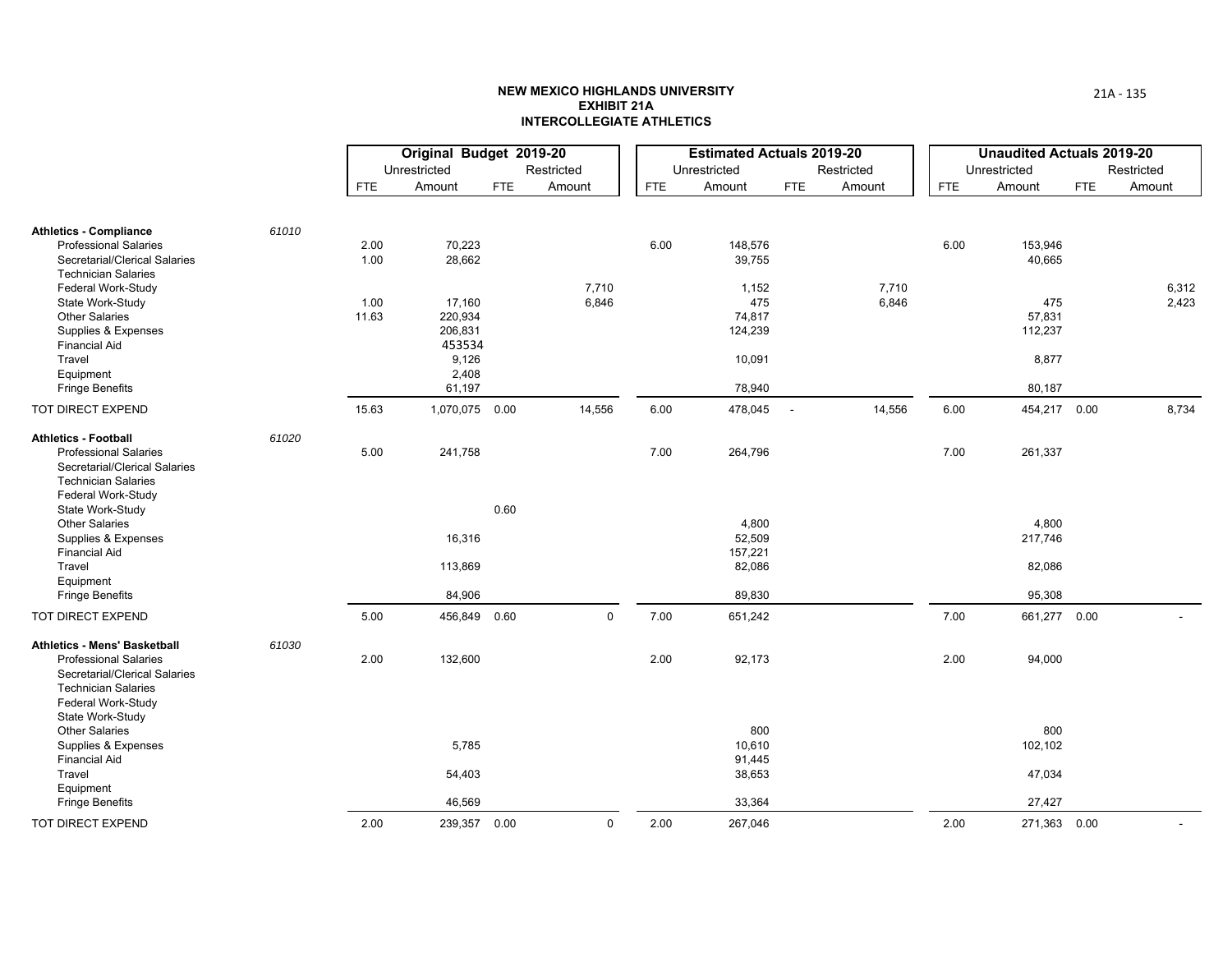|                                                                                                                                                                           |       |            | Original Budget 2019-20 |            |             |      | <b>Estimated Actuals 2019-20</b>   |            |            |            | <b>Unaudited Actuals 2019-20</b> |            |            |
|---------------------------------------------------------------------------------------------------------------------------------------------------------------------------|-------|------------|-------------------------|------------|-------------|------|------------------------------------|------------|------------|------------|----------------------------------|------------|------------|
|                                                                                                                                                                           |       |            | Unrestricted            |            | Restricted  |      | Unrestricted                       |            | Restricted |            | Unrestricted                     |            | Restricted |
|                                                                                                                                                                           |       | <b>FTE</b> | Amount                  | <b>FTE</b> | Amount      | FTE  | Amount                             | <b>FTE</b> | Amount     | <b>FTE</b> | Amount                           | <b>FTE</b> | Amount     |
| <b>Athletics - Baseball</b><br><b>Professional Salaries</b><br>Secretarial/Clerical Salaries<br><b>Technician Salaries</b><br>Federal Work-Study                          | 61040 | 2.00       | 79,560                  |            |             | 2.00 | 78,642                             |            |            | 2.00       | 80,172                           |            |            |
| State Work-Study<br><b>Other Salaries</b><br>Supplies & Expenses<br><b>Financial Aid</b><br>Travel                                                                        |       |            | 12,510<br>26,999        |            |             |      | 1,600<br>9,088<br>43,350<br>19,530 |            |            |            | 1,600<br>52,585<br>14,620        |            |            |
| Equipment<br><b>Fringe Benefits</b>                                                                                                                                       |       |            | 27,941                  |            |             |      | 30,915                             |            |            |            | 34,082                           |            |            |
| TOT DIRECT EXPEND                                                                                                                                                         |       | 2.00       | 147,010 0.00            |            | $\mathbf 0$ | 2.00 | 183,126                            |            |            | 2.00       | 183,059                          | 0.00       |            |
| <b>Athletics - Track</b><br><b>Professional Salaries</b><br>Secretarial/Clerical Salaries<br><b>Technician Salaries</b><br>Federal Work-Study                             | 61050 | 1.00       | 38,480                  |            |             | 0.50 | 38,036                             |            |            | 0.50       | 38,776                           |            |            |
| State Work-Study<br><b>Other Salaries</b><br>Supplies & Expenses<br><b>Financial Aid</b>                                                                                  |       | 0.50       | 3,500<br>3,781          |            |             |      | 800<br>13,076                      |            |            |            | 800<br>12,668                    |            |            |
| Travel<br>Equipment<br><b>Fringe Benefits</b>                                                                                                                             |       |            | 38,151<br>13,782        |            |             |      | 19,509<br>4,979<br>35,994          |            |            |            | 24,207<br>4,979<br>13,011        |            |            |
| TOT DIRECT EXPEND                                                                                                                                                         |       | 1.50       | 97,694 0.00             |            | $\pmb{0}$   | 0.50 | 112,394                            |            |            | 0.50       | 94,441 0.00                      |            |            |
| <b>Athletics - Cross Country</b><br><b>Professional Salaries</b><br>Secretarial/Clerical Salaries<br><b>Technician Salaries</b><br>Federal Work-Study<br>State Work-Study | 61060 | 1.00       | 63,648                  |            |             | 1.50 | 62,914                             |            |            | 1.50       | 64,138                           |            |            |
| <b>Other Salaries</b><br>Supplies & Expenses<br><b>Financial Aid</b><br>Travel<br>Equipment                                                                               |       |            | 2,461<br>14,552         |            |             |      | 3,593<br>105,320<br>8,211          |            |            |            | 108,845<br>8,211                 |            |            |
| <b>Fringe Benefits</b>                                                                                                                                                    |       |            | 22,353                  |            |             |      | 13,737                             |            |            |            | 15,357                           |            |            |
| TOT DIRECT EXPEND                                                                                                                                                         |       | 1.00       | 103,014 0.00            |            | $\mathsf 0$ | 1.50 | 193,775                            | 0.00       |            | 1.50       | 196,551 0.00                     |            |            |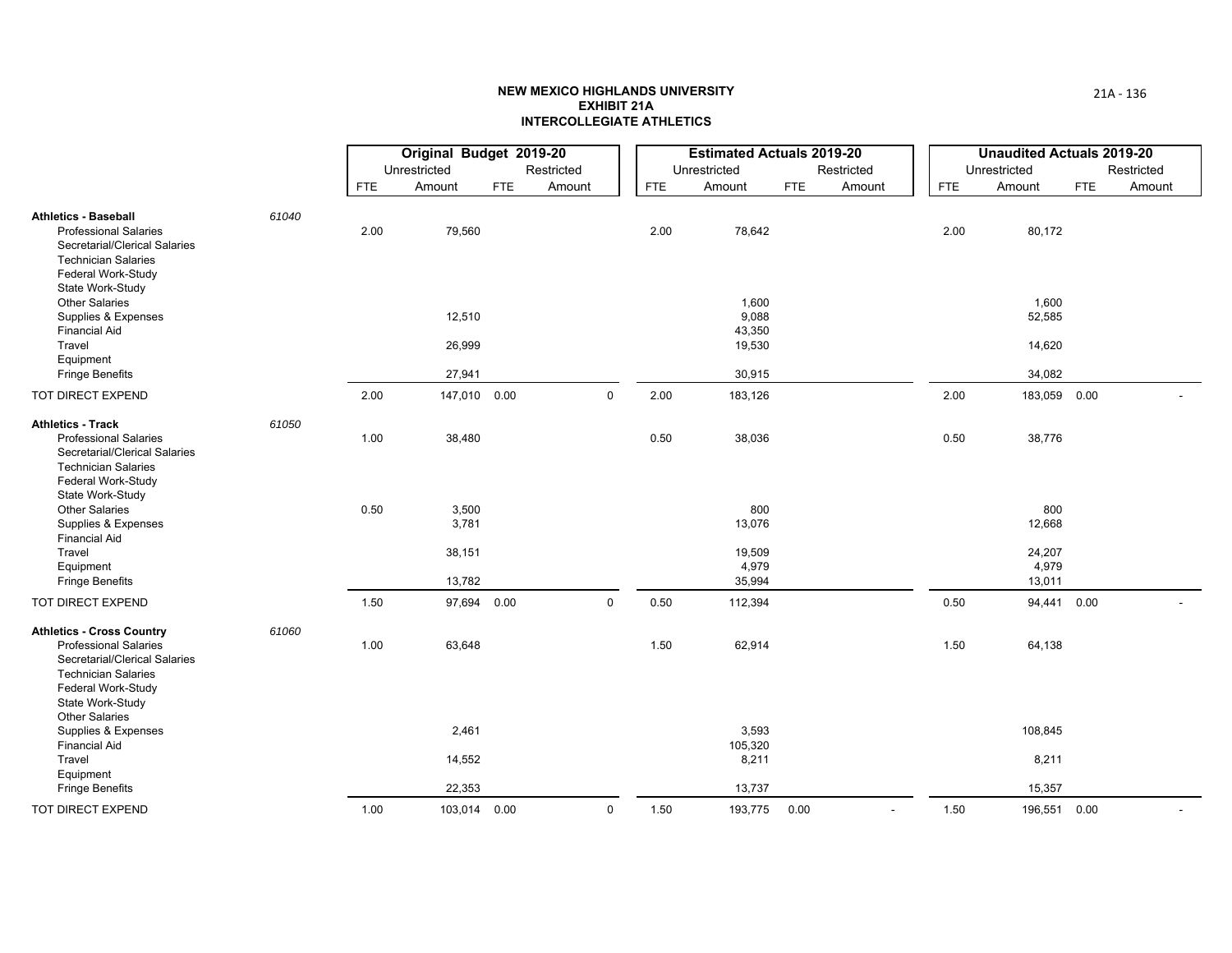|                                                                                                                                                                         |       |            | Original Budget 2019-20 |            |             |      | <b>Estimated Actuals 2019-20</b>   |            |                          |            |      | <b>Unaudited Actuals 2019-20</b> |            |            |
|-------------------------------------------------------------------------------------------------------------------------------------------------------------------------|-------|------------|-------------------------|------------|-------------|------|------------------------------------|------------|--------------------------|------------|------|----------------------------------|------------|------------|
|                                                                                                                                                                         |       |            | Unrestricted            |            | Restricted  |      | Unrestricted                       |            | Restricted               |            |      | Unrestricted                     |            | Restricted |
|                                                                                                                                                                         |       | <b>FTE</b> | Amount                  | <b>FTE</b> | Amount      | FTE  | Amount                             | <b>FTE</b> | Amount                   | <b>FTE</b> |      | Amount                           | <b>FTE</b> | Amount     |
| Athletics - Volleyball (Women)<br><b>Professional Salaries</b><br>Secretarial/Clerical Salaries<br><b>Technician Salaries</b><br>Federal Work-Study                     | 61080 | 2.00       | 70,543                  |            |             | 2.00 | 65,869                             |            |                          |            | 2.00 | 64,869                           |            |            |
| State Work-Study<br><b>Other Salaries</b><br>Supplies & Expenses<br><b>Financial Aid</b>                                                                                |       |            | 2,161                   |            |             |      | 800<br>3,320<br>71,350             |            |                          |            |      | 800<br>74,813                    |            |            |
| Travel<br>Equipment<br><b>Fringe Benefits</b>                                                                                                                           |       |            | 33,945<br>24,775        |            |             |      | 33,495<br>76<br>26,370             |            |                          |            |      | 33,495<br>76<br>21,752           |            |            |
| TOT DIRECT EXPEND                                                                                                                                                       |       | 2.00       | 131,424 0.00            |            | $\mathbf 0$ | 2.00 | 201,279                            | 0.00       | $\overline{\phantom{a}}$ |            | 2.00 | 195,804 0.00                     |            |            |
| Athletics - Softball (Women)<br><b>Professional Salaries</b><br>Secretarial/Clerical Salaries<br><b>Technician Salaries</b><br>Federal Work-Study                       | 61090 | 1.75       | 64,052                  |            |             | 2.00 | 47,893                             |            |                          |            | 2.00 | 47,062                           |            |            |
| State Work-Study<br><b>Other Salaries</b><br>Supplies & Expenses<br><b>Financial Aid</b>                                                                                |       |            | 5,195                   |            |             |      | 800<br>11,386<br>45,350            |            |                          |            |      | 800<br>56,536                    |            |            |
| Travel<br>Equipment                                                                                                                                                     |       |            | 25,173                  |            |             |      | 14,628                             |            |                          |            |      | 17,399                           |            |            |
| <b>Fringe Benefits</b>                                                                                                                                                  |       |            | 22,495                  |            |             |      | 22,285                             |            |                          |            |      | 15,478                           |            |            |
| TOT DIRECT EXPEND                                                                                                                                                       |       | 1.75       | 116,915 0.00            |            | $\mathbf 0$ | 2.00 | 142,342                            |            |                          |            | 2.00 | 137,276 0.00                     |            |            |
| Athletics - Women's Basketball<br><b>Professional Salaries</b><br>Secretarial/Clerical Salaries<br><b>Technician Salaries</b><br>Federal Work-Study<br>State Work-Study | 61100 | 2.00       | 105,456                 |            |             | 2.00 | 106,339                            |            |                          |            | 2.00 | 96,782                           |            |            |
| <b>Other Salaries</b><br>Supplies & Expenses<br><b>Financial Aid</b><br>Travel                                                                                          |       |            | 6,512<br>30,667         |            |             |      | 1,600<br>8,679<br>57,236<br>25,443 |            |                          |            |      | 1,600<br>66,062<br>34,050        |            |            |
| Equipment<br><b>Fringe Benefits</b>                                                                                                                                     |       |            | 37,036                  |            |             |      | 32,859                             |            |                          |            |      | 34,490                           |            |            |
| TOT DIRECT EXPEND                                                                                                                                                       |       | 2.00       | 179,671 0.00            |            | $\pmb{0}$   | 2.00 | 232,156                            |            |                          |            | 2.00 | 232,983 0.00                     |            |            |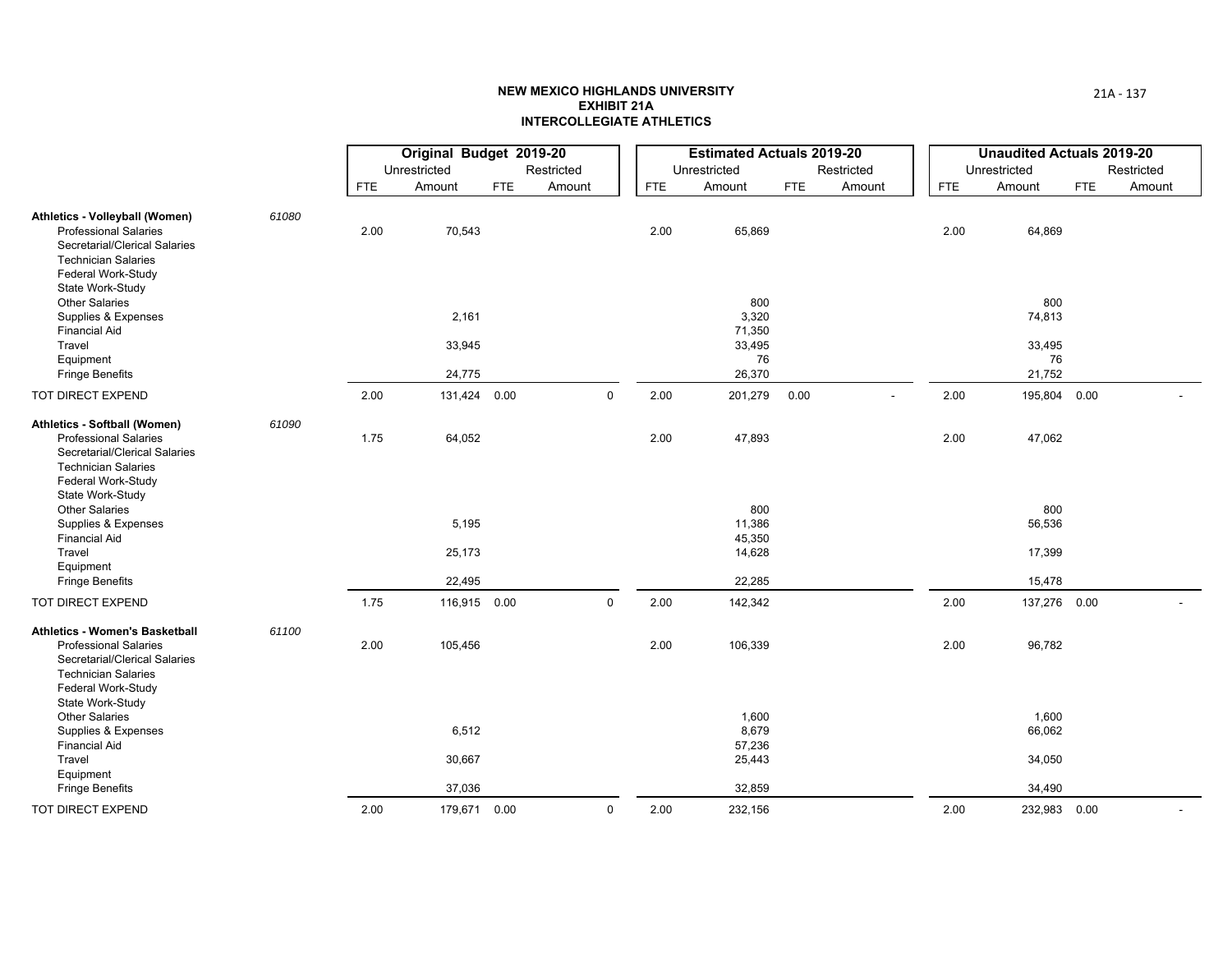|                                                                                                                                                            |       |            | Original Budget 2019-20<br>Unrestricted |     | Restricted  |            | <b>Estimated Actuals 2019-20</b><br>Unrestricted |     | Restricted |      | <b>Unaudited Actuals 2019-20</b><br>Unrestricted |            | Restricted |
|------------------------------------------------------------------------------------------------------------------------------------------------------------|-------|------------|-----------------------------------------|-----|-------------|------------|--------------------------------------------------|-----|------------|------|--------------------------------------------------|------------|------------|
|                                                                                                                                                            |       | <b>FTE</b> | Amount                                  | FTE | Amount      | <b>FTE</b> | Amount                                           | FTE | Amount     | FTE  | Amount                                           | <b>FTE</b> | Amount     |
| <b>Athletics - Sports Medicine</b><br><b>Professional Salaries</b><br>Secretarial/Clerical Salaries<br><b>Technician Salaries</b><br>Federal Work-Study    | 61110 | 4.00       | 167,704                                 |     |             | 5.00       | 118,575                                          |     |            | 5.00 | 120,996                                          |            |            |
| State Work-Study<br><b>Other Salaries</b><br>Supplies & Expenses<br><b>Financial Aid</b>                                                                   |       | 1.50       | 16,080<br>13,648                        |     |             |            | 131<br>2,982<br>15,223                           |     |            |      | 131<br>2,442<br>15,285                           |            |            |
| Travel<br>Equipment<br><b>Fringe Benefits</b>                                                                                                              |       |            | 171<br>60,128                           |     |             |            | 45,018                                           |     |            |      | 36,945                                           |            |            |
| TOT DIRECT EXPEND                                                                                                                                          |       | 5.50       | 257,730 0.00                            |     | $\Omega$    | 5.00       | 181,928                                          |     |            | 5.00 | 175,797 0.00                                     |            |            |
| <b>Athletics - Women's Soccer</b><br><b>Professional Salaries</b><br>Secretarial/Clerical Salaries<br><b>Technician Salaries</b><br>Federal Work-Study     | 61120 | 2.00       | 60,600                                  |     |             | 1.00       | 46,260                                           |     |            | 1.00 | 47,160                                           |            |            |
| State Work-Study<br><b>Other Salaries</b><br>Supplies & Expenses<br><b>Financial Aid</b>                                                                   |       |            | 4,662                                   |     |             |            | 800<br>1,839<br>55,200                           |     |            |      | 800<br>57,186                                    |            |            |
| Travel<br>Equipment<br><b>Fringe Benefits</b>                                                                                                              |       |            | 26,488<br>21,283                        |     |             |            | 43,706<br>15,804                                 |     |            |      | 42,080<br>16,656                                 |            |            |
| TOT DIRECT EXPEND                                                                                                                                          |       | 2.00       | 113,033 0.00                            |     | $\mathbf 0$ | 1.00       | 163,609                                          |     |            | 1.00 | 163,882 0.00                                     |            |            |
| <b>Athletics - Sports Information</b><br><b>Professional Salaries</b><br>Secretarial/Clerical Salaries<br><b>Technician Salaries</b><br>Federal Work-Study | 61130 | 1.00       | 57,200                                  |     |             |            | 40,489                                           |     |            |      | 41,173                                           |            |            |
| State Work-Study<br><b>Other Salaries</b><br>Supplies & Expenses<br><b>Financial Aid</b><br>Travel<br>Equipment                                            |       | 1.50       | 21,180<br>9,582<br>327<br>2,990         |     |             |            | 93,508<br>6,080<br>4,025                         |     |            |      | 90,257<br>6,374<br>2,529                         |            |            |
| <b>Fringe Benefits</b>                                                                                                                                     |       |            | 21,709                                  |     |             |            | 20,089                                           |     |            |      | 13,453                                           |            |            |
| <b>TOT DIRECT EXPEND</b>                                                                                                                                   |       | 2.50       | 112,988 0.00                            |     | $\mathbf 0$ | 0.00       | 164,191                                          |     |            | 0.00 | 153,787 0.00                                     |            |            |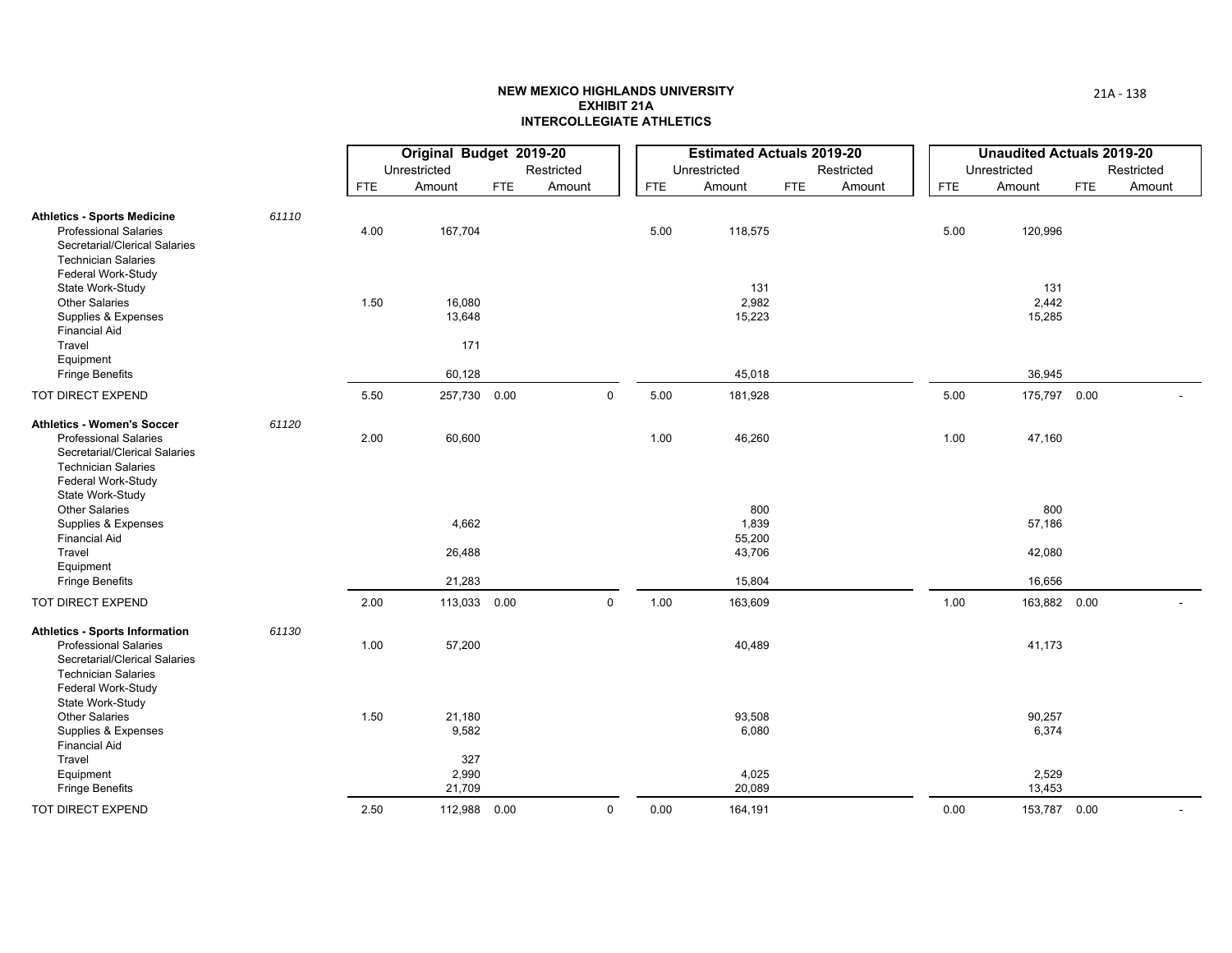|                                                                                                                                                                                                                                                                                                  |       |            | Original Budget 2019-20                     |               |            |             |            | <b>Estimated Actuals 2019-20</b>             |      |                          |      | <b>Unaudited Actuals 2019-20</b>    |            |            |
|--------------------------------------------------------------------------------------------------------------------------------------------------------------------------------------------------------------------------------------------------------------------------------------------------|-------|------------|---------------------------------------------|---------------|------------|-------------|------------|----------------------------------------------|------|--------------------------|------|-------------------------------------|------------|------------|
|                                                                                                                                                                                                                                                                                                  |       |            | Unrestricted                                |               | Restricted |             |            | Unrestricted                                 |      | Restricted               |      | Unrestricted                        |            | Restricted |
|                                                                                                                                                                                                                                                                                                  |       | <b>FTE</b> | Amount                                      | <b>FTE</b>    | Amount     |             | <b>FTE</b> | Amount                                       | FTE  | Amount                   | FTE  | Amount                              | <b>FTE</b> | Amount     |
| <b>Athletics - Men's Wrestling</b><br><b>Professional Salaries</b><br>Secretarial/Clerical Salaries<br><b>Technician Salaries</b><br>Federal Work-Study                                                                                                                                          | 61140 | 1.00       | 47,228                                      |               |            |             | 2.00       | 62,180                                       |      |                          | 2.00 | 63,415                              |            |            |
| State Work-Study<br><b>Other Salaries</b><br>Supplies & Expenses<br><b>Financial Aid</b><br>Travel<br>Equipment<br><b>Fringe Benefits</b>                                                                                                                                                        |       | 0.50       | 3,500<br>3,646<br>30,477<br>6,162<br>16,854 |               |            |             |            | 5,564<br>5,267<br>34,100<br>22,884<br>16,586 |      |                          |      | 5,744<br>39,499<br>24,170<br>15,252 |            |            |
| TOT DIRECT EXPEND                                                                                                                                                                                                                                                                                |       | 1.50       | 107,867 0.00                                |               |            | $\mathbf 0$ | 2.00       | 146,580                                      |      |                          | 2.00 | 148,079 0.00                        |            |            |
| eSports<br><b>Professional Salaries</b><br>Secretarial/Clerical Salaries<br><b>Technician Salaries</b><br>Federal Work-Study<br>State Work-Study<br><b>Other Salaries</b><br>Supplies & Expenses<br><b>Financial Aid</b><br>Travel<br>Equipment<br><b>Fringe Benefits</b>                        | 61160 |            | 7,079<br>21,700                             |               |            |             |            |                                              |      |                          |      |                                     |            |            |
| TOT DIRECT EXPEND                                                                                                                                                                                                                                                                                |       | 0.00       | 28,779 0.00                                 |               |            | $\mathbf 0$ | 0.00       | $\sim$                                       | 0.00 | ÷.                       | 0.00 | $\mathbf{r}$                        | 0.00       |            |
| <b>Athletics - Merchandise</b><br><b>Professional Salaries</b><br>Secretarial/Clerical Salaries<br><b>Technician Salaries</b><br>Federal Work-Study<br>State Work-Study<br><b>Other Salaries</b><br>Supplies & Expenses<br><b>Financial Aid</b><br>Travel<br>Equipment<br><b>Fringe Benefits</b> | 61170 |            |                                             |               |            |             |            | 8,886                                        |      |                          |      | 7,582                               |            |            |
| TOT DIRECT EXPEND                                                                                                                                                                                                                                                                                |       | 0.00       |                                             | $0\quad 0.00$ |            | $\mathbf 0$ | 0.00       | 8,886                                        | 0.00 | $\overline{\phantom{a}}$ | 0.00 | 7,582 0.00                          |            |            |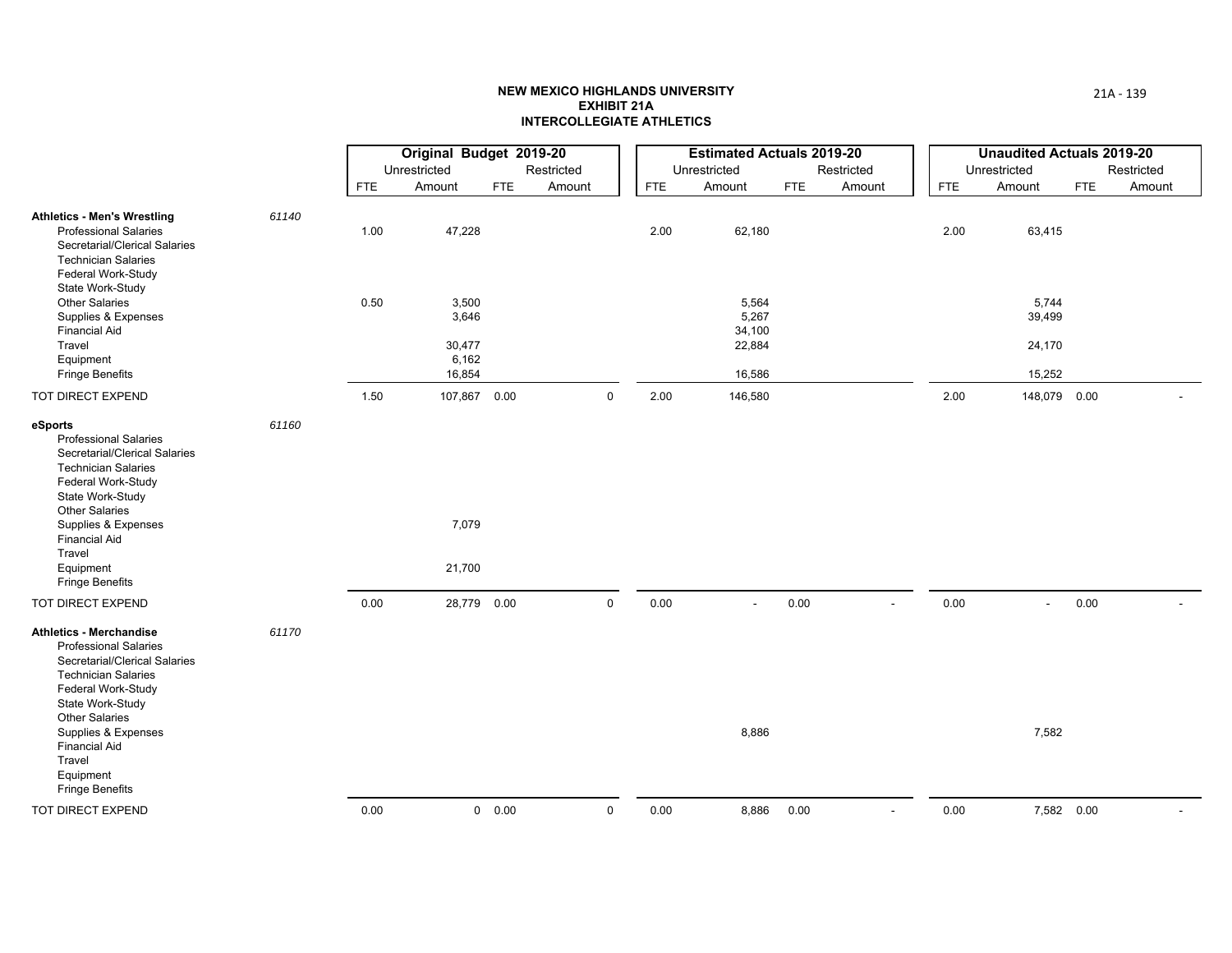|                                                                                                                                                                                                                                                                                                            |       |            | Original Budget 2019-20 |            |            |            | <b>Estimated Actuals 2019-20</b> |            |                |            | <b>Unaudited Actuals 2019-20</b> |            |            |
|------------------------------------------------------------------------------------------------------------------------------------------------------------------------------------------------------------------------------------------------------------------------------------------------------------|-------|------------|-------------------------|------------|------------|------------|----------------------------------|------------|----------------|------------|----------------------------------|------------|------------|
|                                                                                                                                                                                                                                                                                                            |       |            | Unrestricted            |            | Restricted |            | Unrestricted                     |            | Restricted     |            | Unrestricted                     |            | Restricted |
|                                                                                                                                                                                                                                                                                                            |       | <b>FTE</b> | Amount                  | FTE        | Amount     | <b>FTE</b> | Amount                           | <b>FTE</b> | Amount         | <b>FTE</b> | Amount                           | <b>FTE</b> | Amount     |
| <b>Athletics - Concessions</b><br><b>Professional Salaries</b><br>Secretarial/Clerical Salaries<br><b>Technician Salaries</b><br>Federal Work-Study<br>State Work-Study<br><b>Other Salaries</b><br>Supplies & Expenses<br><b>Financial Aid</b><br>Travel<br>Equipment<br><b>Fringe Benefits</b>           | 61180 |            |                         |            |            |            | 12,766                           |            |                |            | 5,962                            |            |            |
| TOT DIRECT EXPEND                                                                                                                                                                                                                                                                                          |       | 0.00       |                         | 0 0.00     | $\Omega$   | 0.00       | 12,766                           | 0.00       | $\blacksquare$ | 0.00       | 5,962 0.00                       |            |            |
| <b>Unallocated Contingency Athletics</b><br><b>Professional Salaries</b><br>Secretarial/Clerical Salaries<br><b>Technician Salaries</b><br>Federal Work-Study<br>State Work-Study<br><b>Other Salaries</b><br>Supplies & Expenses<br><b>Financial Aid</b><br>Travel<br>Equipment<br><b>Fringe Benefits</b> | 61921 |            | 6,293                   |            |            |            | 2,894<br>20,000                  |            |                |            | 16,931<br>396<br>(15,082)        |            |            |
| TOT DIRECT EXPEND                                                                                                                                                                                                                                                                                          |       | 0.00       |                         | 6,293 0.00 | 0          | 0.00       | 22,894                           | 0.00       |                | 0.00       | 2,245 0.00                       |            |            |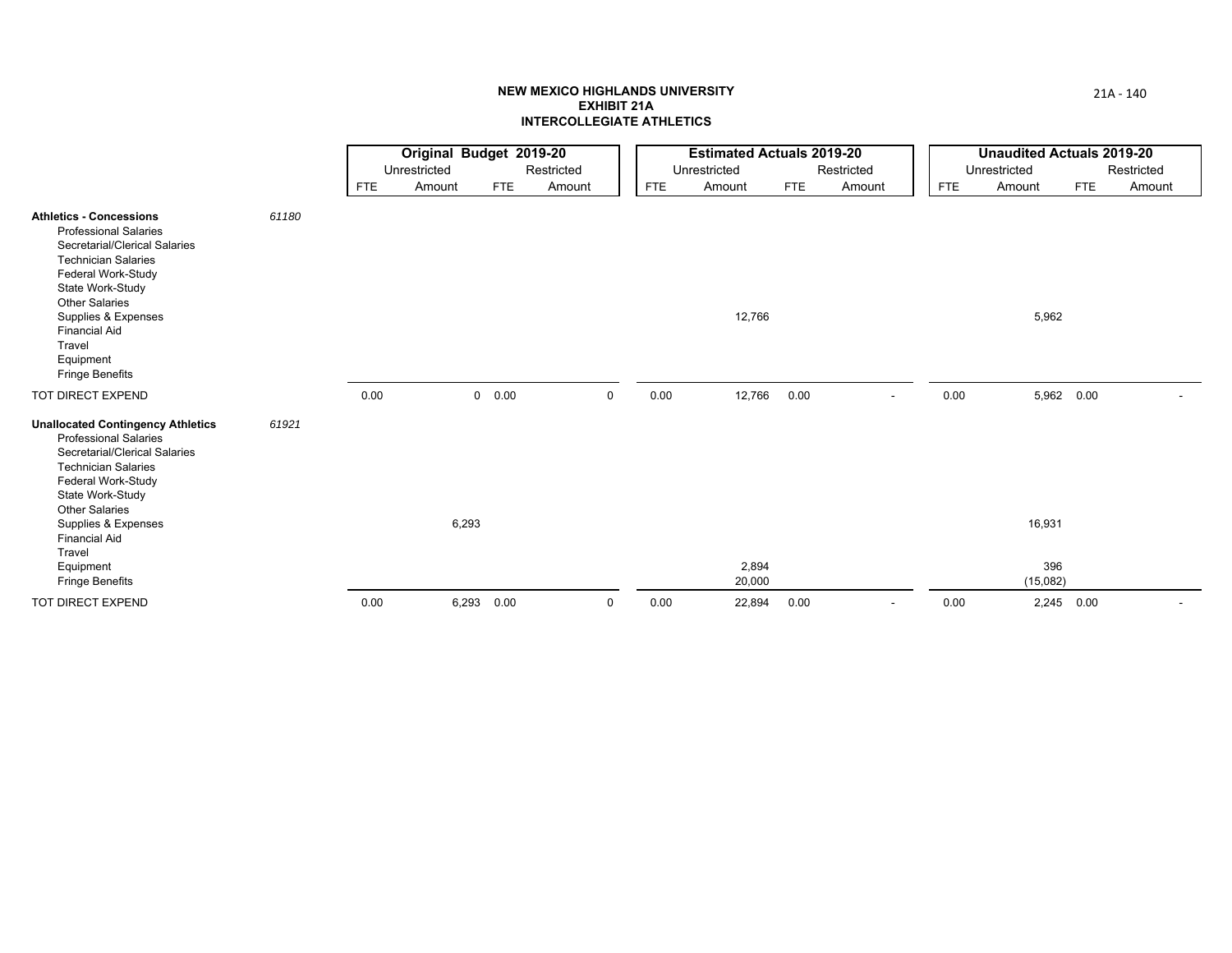## **NEW MEXICO HIGHLANDS UNIVERSITY EXHIBIT ICAPITAL OUTLAY**

|                                       |            | Original Budget 2019-20 |            |            |            |      | <b>Estimated Actuals 2019-20</b> |            |             |            | <b>Unaudited Actuals 2019-20</b> |            |             |
|---------------------------------------|------------|-------------------------|------------|------------|------------|------|----------------------------------|------------|-------------|------------|----------------------------------|------------|-------------|
|                                       |            | Unrestricted            |            | Restricted |            |      | Unrestricted                     |            | Restricted  |            | Unrestricted                     |            | Restricted  |
|                                       | <b>FTE</b> | Amount                  | <b>FTE</b> | Amount     | <b>FTE</b> |      | Amount                           | <b>FTE</b> | Amount      | <b>FTE</b> | Amount                           | <b>FTE</b> | Amount      |
| SUMMARY OF CAPITAL OUTLAY - ALLOCATED |            |                         |            |            |            |      |                                  |            |             |            |                                  |            |             |
| <b>REVENUE:</b>                       |            |                         |            |            |            |      |                                  |            |             |            |                                  |            |             |
| <b>Tuition and Fees</b>               |            |                         |            |            |            |      |                                  |            |             |            |                                  |            |             |
| <b>Federal Gov't Appropriations</b>   |            |                         |            |            |            |      |                                  |            |             |            |                                  |            |             |
| <b>State Gov't Appropriations</b>     |            | 4,000,000               |            |            |            |      | 7,814,670                        |            |             |            | 4,564,747                        |            |             |
| <b>Local Gov't Appropriations</b>     |            |                         |            |            |            |      |                                  |            |             |            |                                  |            |             |
| <b>Federal Gov't Grants/Contracts</b> |            |                         |            |            |            |      |                                  |            |             |            |                                  |            |             |
| <b>State Gov't Grants/Contracts</b>   |            |                         |            |            |            |      |                                  |            |             |            |                                  |            |             |
| Local Gov't Grants/Contracts          |            |                         |            |            |            |      |                                  |            |             |            |                                  |            |             |
| Private Gifts/Grants/Contracts        |            |                         |            |            |            |      |                                  |            |             |            |                                  |            |             |
| Endowment/Land/Perm Fund              |            |                         |            |            |            |      |                                  |            |             |            |                                  |            |             |
| Sales and Services                    |            |                         |            |            |            |      |                                  |            |             |            |                                  |            |             |
| <b>Other Sources</b>                  |            |                         |            |            |            |      |                                  |            |             |            | 105,740                          |            |             |
| <b>TOTAL REVENUE</b>                  |            | 4,000,000               |            | 0          |            |      | 7,814,670                        |            | 0           |            | 4,670,486                        |            | 0           |
| <b>BEGINNING BALANCE</b>              |            | 7,229,317               |            |            |            |      | 4,320,749                        |            |             |            | 4,320,749                        |            |             |
| <b>TOTAL AVAILABLE</b>                |            | 11,229,317              |            | 0          |            |      | 12,135,419                       |            | $\mathbf 0$ |            | 8,991,235                        |            | $\mathbf 0$ |
| <b>EXPENDITURES:</b>                  |            |                         |            |            |            |      |                                  |            |             |            |                                  |            |             |
| Major Projects                        |            | 4,272,385               |            |            |            |      | 10,290,160                       |            |             |            | 5,838,833                        |            |             |
| Minor Projects                        |            |                         |            |            |            |      |                                  |            |             |            |                                  |            |             |
| TOTAL EXPENDITURES                    | 0.00       | 4,272,385               | 0.00       | 0          |            | 0.00 | 10,290,160                       | 0.00       | 0           | 0.00       | 5,838,833                        | 0.00       | 0           |
| TRANSFERS IN (OUT) - I&G              |            | 0                       |            |            |            |      |                                  |            |             |            | 500,000                          |            |             |
| <b>ENDING BALANCE</b>                 |            | 6,956,932               |            |            |            |      | 1,845,259                        |            |             |            | 3.652.402                        |            |             |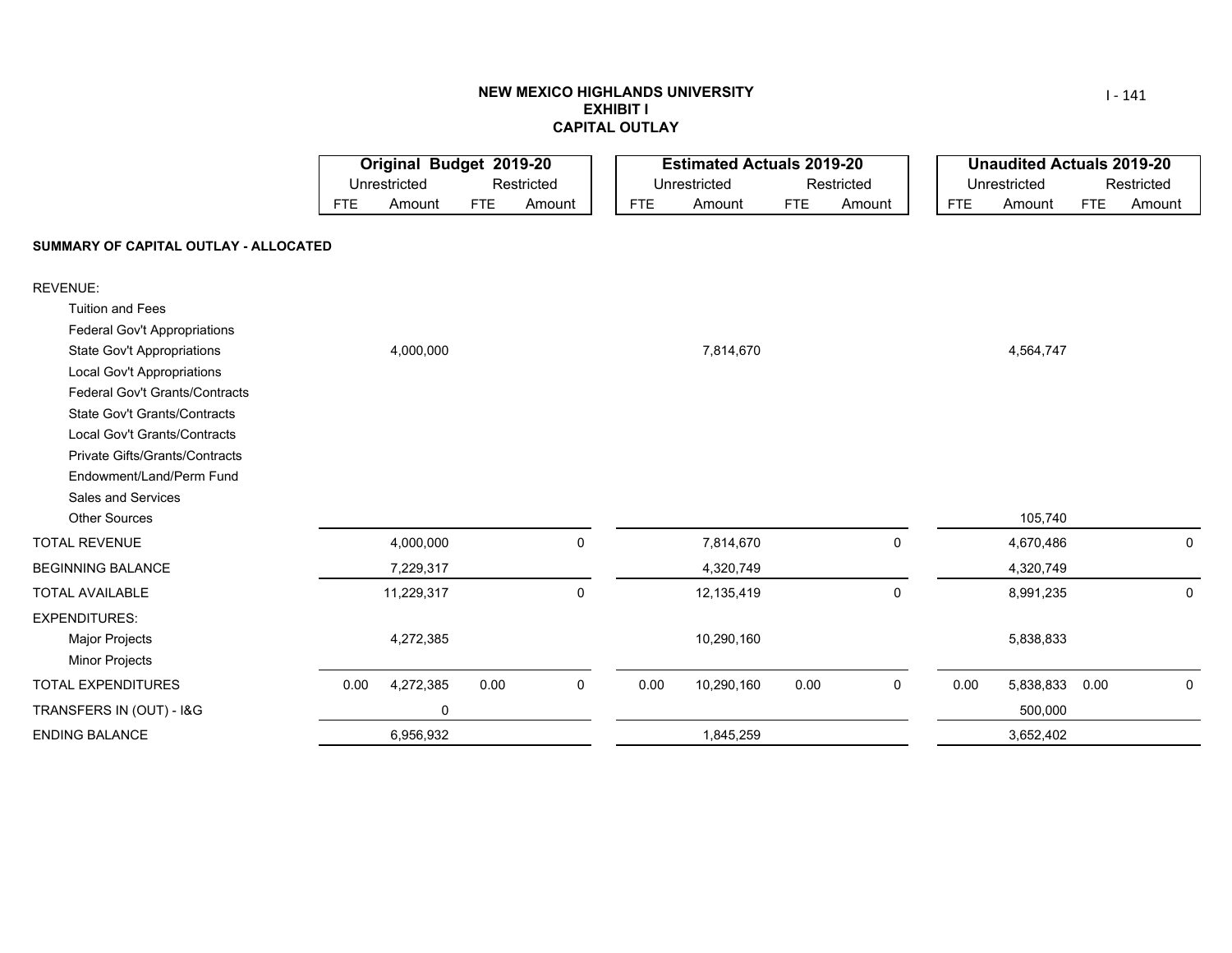## **NEW MEXICO HIGHLANDS UNIVERSITY EXHIBIT IIRENEWALS AND REPLACEMENTS**

|                            | Original Budget 2019-20 |     |        |  |     | <b>Estimated Actuals 2019-20</b> |     |            |            | <b>Unaudited Actuals 2019-20</b> |     |            |
|----------------------------|-------------------------|-----|--------|--|-----|----------------------------------|-----|------------|------------|----------------------------------|-----|------------|
| Restricted<br>Unrestricted |                         |     |        |  |     | Unrestricted                     |     | Restricted |            | Unrestricted                     |     | Restricted |
| FTF                        | Amount                  | FTF | Amount |  | FTE | Amount                           | FTE | Amount     | <b>FTE</b> | Amount                           | FTF | Amount     |

#### **SUMMARY OF R & R**

| <b>REVENUE:</b>                       |      |           |      |           |      |             |      |             |      |             |      |             |
|---------------------------------------|------|-----------|------|-----------|------|-------------|------|-------------|------|-------------|------|-------------|
| <b>Tuition and Fees</b>               |      |           |      |           |      |             |      |             |      |             |      |             |
| Federal Gov't Appropriations          |      |           |      |           |      |             |      |             |      |             |      |             |
| <b>State Gov't Appropriations</b>     |      |           |      |           |      |             |      |             |      |             |      |             |
| <b>Local Gov't Appropriations</b>     |      |           |      |           |      |             |      |             |      |             |      |             |
| <b>Federal Gov't Grants/Contracts</b> |      |           |      |           |      |             |      |             |      |             |      |             |
| <b>State Gov't Grants/Contracts</b>   |      |           |      |           |      |             |      |             |      |             |      |             |
| Local Gov't Grants/Contracts          |      |           |      |           |      |             |      |             |      |             |      |             |
| Private Gifts/Grants/Contracts        |      |           |      |           |      |             |      |             |      |             |      |             |
| Endowment/Land/Perm Fund              |      |           |      |           |      |             |      |             |      |             |      |             |
| Sales and Services                    |      |           |      |           |      |             |      |             |      |             |      |             |
| <b>Other Sources</b>                  |      |           |      |           |      |             |      |             |      |             |      |             |
| <b>TOTAL REVENUE</b>                  |      | 0         |      | 0         |      | $\mathbf 0$ |      | 0           |      | $\mathbf 0$ |      | $\mathbf 0$ |
| <b>BEGINNING BALANCE</b>              |      | 219,187   |      |           |      | 795,119     |      |             |      | 795,119     |      |             |
| <b>TOTAL AVAILABLE</b>                |      | 219,187   |      | $\pmb{0}$ |      | 795,119     |      | $\mathbf 0$ |      | 795,119     |      | $\mathbf 0$ |
| <b>EXPENDITURES:</b>                  |      |           |      |           |      |             |      |             |      |             |      |             |
| <b>Building Renewal</b>               |      | 1,187,527 |      |           |      | 1,649,266   |      |             |      | 1,171,701   |      |             |
| <b>Equipment Replacement</b>          |      | 108,495   |      |           |      | 179,345     |      |             |      | 68,042      |      |             |
| <b>TOTAL EXPENDITURES</b>             | 0.00 | 1,296,022 | 0.00 | 0         | 0.00 | 1,828,611   | 0.00 | 0           | 0.00 | 1,239,743   | 0.00 | 0           |
| TRANSFERS IN (OUT):                   |      |           |      |           |      |             |      |             |      |             |      |             |
| <b>1&amp;G - BR&amp;R</b>             |      | 1,187,527 |      |           |      | 1,187,527   |      |             |      | 1,187,527   |      |             |
| <b>1&amp;G - ER&amp;R</b>             |      | 108,495   |      |           |      | 108,495     |      |             |      | 108,495     |      |             |
| <b>NET TRANSFERS</b>                  |      | 1,296,022 |      | 0         |      | 1,296,022   |      | 0           |      | 1,296,022   |      | 0           |
| <b>ENDING BALANCE</b>                 |      | 219,187   |      | $\pmb{0}$ |      | 262,530     |      | 0           |      | 851,398     |      | 0           |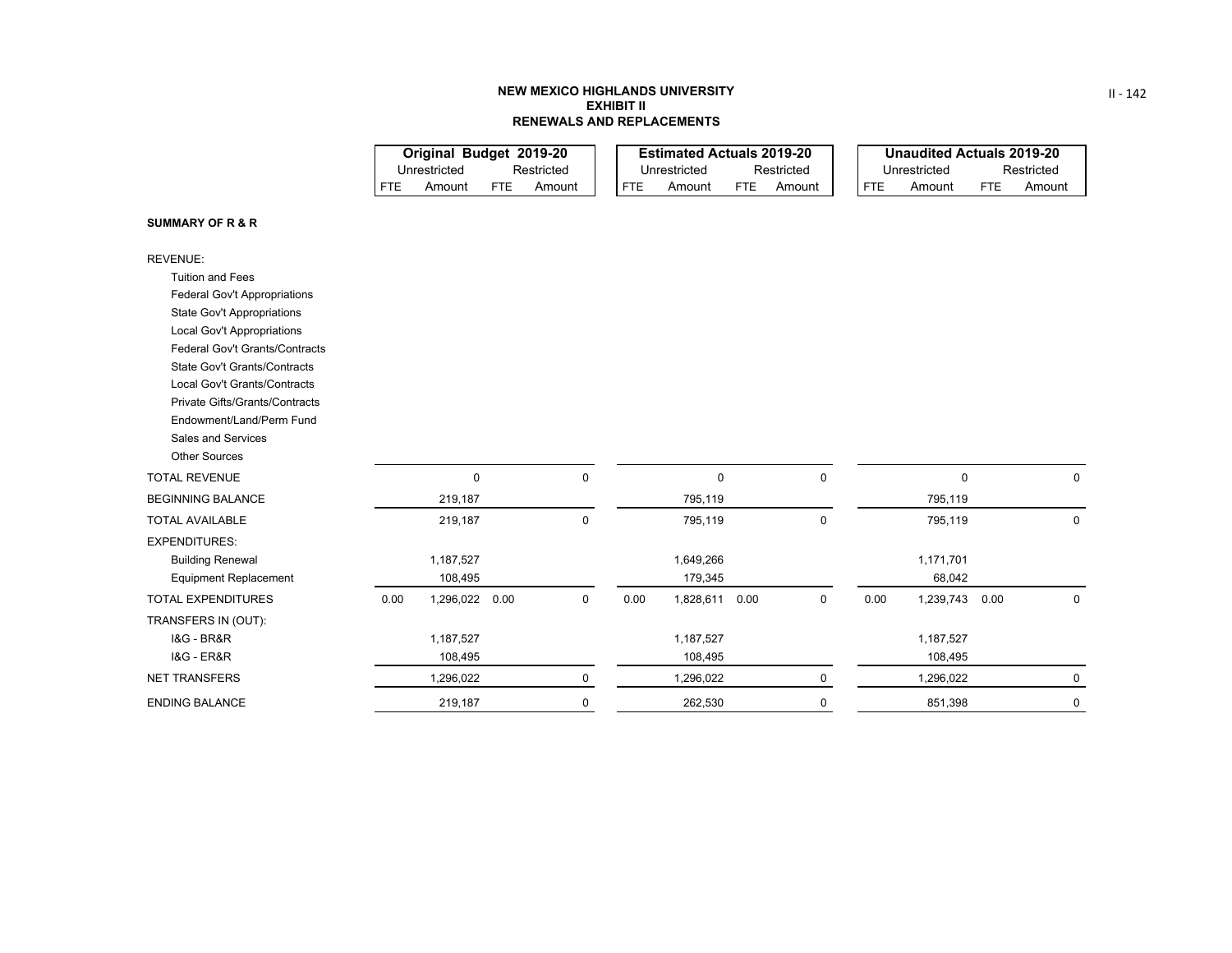## **NEW MEXICO HIGHLANDS UNIVERSITYEXHIBIT III RETIREMENT OF INDEBTEDNESS**

<u>and the state</u>

|                                       |            | Original Budget 2019-20 |            |             |            | <b>Estimated Actuals 2019-20</b> |            |             |            | <b>Unaudited Actuals 2019-20</b> |            |             |
|---------------------------------------|------------|-------------------------|------------|-------------|------------|----------------------------------|------------|-------------|------------|----------------------------------|------------|-------------|
|                                       |            | Unrestricted            |            | Restricted  |            | Unrestricted                     |            | Restricted  |            | Unrestricted                     |            | Restricted  |
|                                       | <b>FTE</b> | Amount                  | <b>FTE</b> | Amount      | <b>FTE</b> | Amount                           | <b>FTE</b> | Amount      | <b>FTE</b> | Amount                           | <b>FTE</b> | Amount      |
| <b>SUMMARY OF DEBT SERVICE</b>        |            |                         |            |             |            |                                  |            |             |            |                                  |            |             |
| <b>REVENUE:</b>                       |            |                         |            |             |            |                                  |            |             |            |                                  |            |             |
| <b>Tuition and Fees</b>               |            | 1,000,000               |            |             |            | 1,106,985                        |            |             |            | 1,106,400                        |            |             |
| Federal Gov't Appropriations          |            |                         |            |             |            |                                  |            |             |            |                                  |            |             |
| <b>State Gov't Appropriations</b>     |            |                         |            |             |            |                                  |            |             |            |                                  |            |             |
| Local Gov't Appropriations            |            |                         |            |             |            |                                  |            |             |            |                                  |            |             |
| <b>Federal Gov't Grants/Contracts</b> |            |                         |            |             |            |                                  |            |             |            |                                  |            |             |
| <b>State Gov't Grants/Contracts</b>   |            |                         |            |             |            |                                  |            |             |            |                                  |            |             |
| Local Gov't Grants/Contracts          |            |                         |            |             |            |                                  |            |             |            |                                  |            |             |
| Private Gifts/Grants/Contracts        |            |                         |            |             |            |                                  |            |             |            |                                  |            |             |
| Endowment/Land/Perm Fund              |            |                         |            |             |            |                                  |            |             |            |                                  |            |             |
| Sales and Services                    |            |                         |            |             |            |                                  |            |             |            |                                  |            |             |
| <b>Other Sources</b>                  |            |                         |            |             |            | 210,451                          |            |             |            | 270,842                          |            |             |
| <b>TOTAL REVENUE</b>                  |            | 1,000,000               |            | 0           |            | 1,317,436                        |            | $\pmb{0}$   |            | 1,377,241                        |            | $\mathbf 0$ |
| <b>BEGINNING BALANCE</b>              |            | 4,552,355               |            |             |            | 5,252,208                        |            |             |            | 5,252,208                        |            |             |
| <b>TOTAL AVAILABLE</b>                |            | 5,552,355               |            | 0           |            | 6,569,644                        |            | 0           |            | 6,629,449                        |            | $\mathbf 0$ |
| <b>EXPENDITURES:</b>                  |            |                         |            |             |            |                                  |            |             |            |                                  |            |             |
| <b>Retirement of Principal</b>        |            | 1,180,000               |            |             |            | 1,180,000                        |            |             |            |                                  |            |             |
| <b>Interest Payments</b>              |            | 1,122,229               |            |             |            | 935,191                          |            |             |            | 1,112,726                        |            |             |
| Amortization of Bond Discount         |            |                         |            |             |            |                                  |            |             |            |                                  |            |             |
| Other                                 |            |                         |            |             |            | 3,150                            |            |             |            | 3,150                            |            |             |
| <b>TOTAL EXPENDITURES</b>             | 0.00       | 2,302,229 0.00          |            | $\mathbf 0$ | 0.00       | 2,118,341 0.00                   |            | $\mathbf 0$ | 0.00       | 1,115,876 0.00                   |            | $\mathbf 0$ |
| TRANSFERS IN (OUT):                   |            |                         |            |             |            |                                  |            |             |            |                                  |            |             |
| 18G                                   |            | $\pmb{0}$               |            |             |            | 0                                |            |             |            | 0                                |            |             |
| Research                              |            | $\mathbf{0}$            |            |             |            | $\mathbf 0$                      |            |             |            | $\Omega$                         |            |             |
| <b>Auxiliary Enterprises</b>          |            | 1,243,151               |            |             |            | 1,243,151                        |            |             |            | 1,243,151                        |            |             |
| <b>NET TRANSFERS</b>                  |            | 1,243,151               |            | $\mathbf 0$ |            | 1,243,151                        |            | $\mathbf 0$ |            | 1,243,151                        |            | $\mathbf 0$ |
| <b>ENDING BALANCE</b>                 |            | 4,493,277               |            | 0           |            | 5,694,454                        |            | $\mathbf 0$ |            | 6,756,724                        |            | 0           |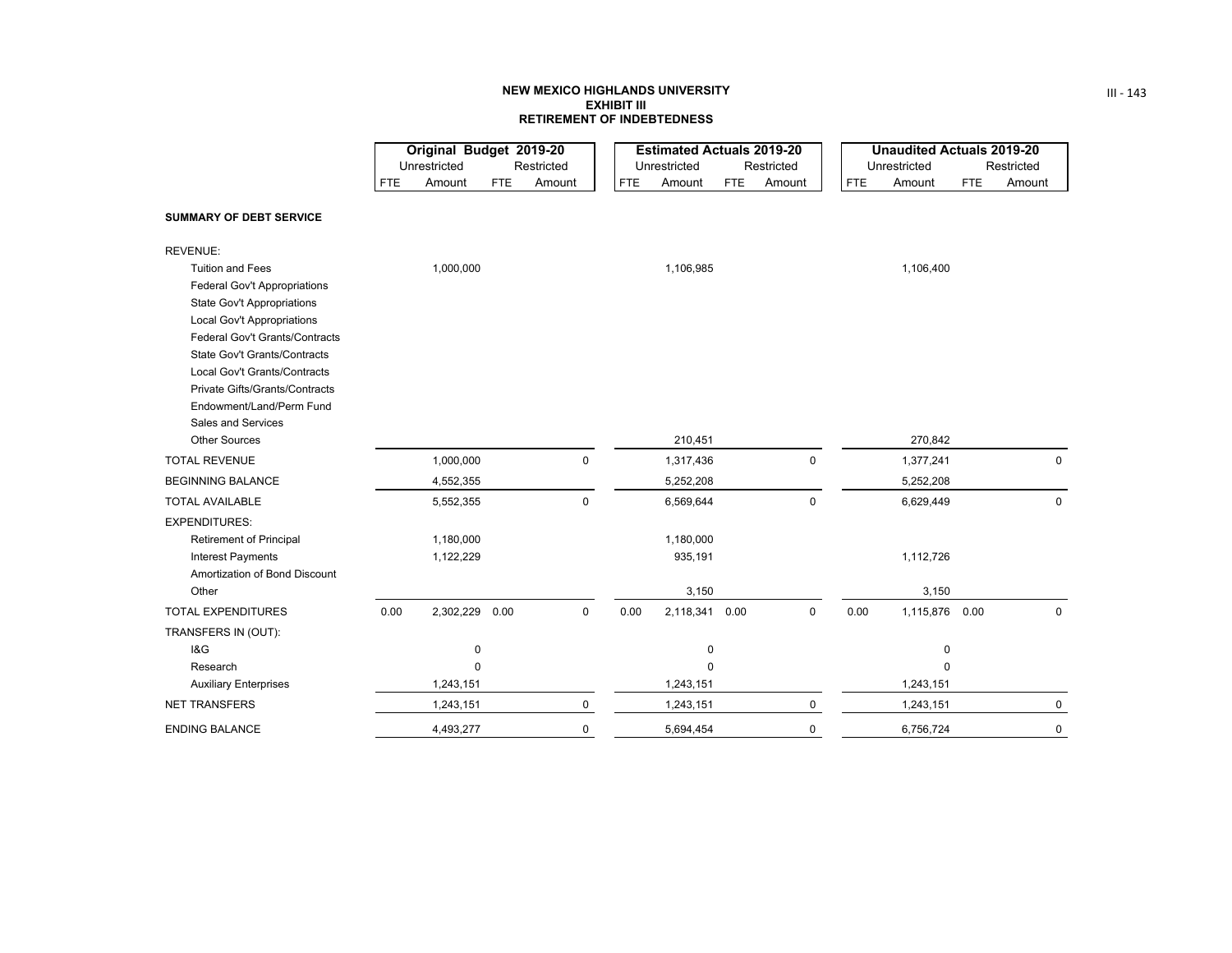# **NEW MEXICO HIGHLANDS UNIVERSITYEXHIBIT aSUMMARY OF CURRENT FUNDS REVENUE BY SOURCE**

|                                                                                                                                                                                                                                                                                            | Original Budget 2019-20<br>Unrestricted<br>Restricted |                      |                      | <b>Estimated Actuals 2019-20</b><br>Unrestricted<br>Restricted |                      | <b>Unaudited Actuals 2019-20</b><br>Unrestricted<br>Restricted |  |
|--------------------------------------------------------------------------------------------------------------------------------------------------------------------------------------------------------------------------------------------------------------------------------------------|-------------------------------------------------------|----------------------|----------------------|----------------------------------------------------------------|----------------------|----------------------------------------------------------------|--|
|                                                                                                                                                                                                                                                                                            |                                                       |                      |                      |                                                                |                      |                                                                |  |
|                                                                                                                                                                                                                                                                                            | Amount<br><b>FTE</b>                                  | Amount<br><b>FTE</b> | <b>FTE</b><br>Amount | Amount<br><b>FTE</b>                                           | <b>FTE</b><br>Amount | Amount<br><b>FTE</b>                                           |  |
| <b>TUITION &amp; FEES</b>                                                                                                                                                                                                                                                                  |                                                       |                      |                      |                                                                |                      |                                                                |  |
| Instruction and General                                                                                                                                                                                                                                                                    | 12,876,400                                            |                      | 13,129,693           |                                                                | 13,220,631           |                                                                |  |
| <b>Student Social and Cultural</b>                                                                                                                                                                                                                                                         | 915,100                                               |                      | 963,383              |                                                                | 939,784              |                                                                |  |
| Research                                                                                                                                                                                                                                                                                   | $\Omega$                                              |                      | 0                    |                                                                | 0                    |                                                                |  |
| <b>Public Service</b>                                                                                                                                                                                                                                                                      | $\Omega$                                              |                      |                      |                                                                |                      |                                                                |  |
| Internal Service Dept.                                                                                                                                                                                                                                                                     | $\Omega$                                              |                      | 0                    |                                                                | $\Omega$             |                                                                |  |
| <b>Student Financial Aid</b>                                                                                                                                                                                                                                                               |                                                       |                      |                      |                                                                |                      |                                                                |  |
| <b>Auxiliary Enterprises</b>                                                                                                                                                                                                                                                               | $\mathbf 0$                                           |                      | 0                    |                                                                | 0                    |                                                                |  |
| Intercollegiate Athletics<br><b>Independent Operations</b>                                                                                                                                                                                                                                 | 694,000                                               |                      | 814,620              |                                                                | 814,184              |                                                                |  |
| TOT TUITION & FEES                                                                                                                                                                                                                                                                         | 14,485,500                                            | 0                    | 14,907,696           | 0                                                              | 14,974,599           | 0                                                              |  |
| FEDERAL GOV'T APPROPRIATIONS<br>Instruction and General<br><b>Student Social and Cultural</b><br>Research<br><b>Public Service</b><br>Internal Service Dept.<br><b>Student Financial Aid</b><br><b>Auxiliary Enterprises</b><br>Intercollegiate Athletics<br><b>Independent Operations</b> |                                                       | $\mathbf 0$          |                      | $\mathbf 0$                                                    |                      |                                                                |  |
| TOT FED GOV'T APPROPR                                                                                                                                                                                                                                                                      |                                                       | $\mathbf 0$          | $\mathbf 0$          |                                                                | $\mathbf 0$          | $\mathbf 0$                                                    |  |
| <b>STATE GOV'T APPROPRIATIONS</b>                                                                                                                                                                                                                                                          |                                                       |                      |                      |                                                                |                      |                                                                |  |
| Instruction and General<br><b>Student Social and Cultural</b><br>Research                                                                                                                                                                                                                  | 28,843,070                                            |                      | 28,839,898           |                                                                | 28,839,899           |                                                                |  |
| <b>Public Service</b><br>Internal Service Dept.<br><b>Student Financial Aid</b><br><b>Auxiliary Enterprises</b>                                                                                                                                                                            | 1,347,830                                             |                      | 1,348,802            |                                                                | 1,348,801            |                                                                |  |
| Intercollegiate Athletics<br><b>Independent Operations</b>                                                                                                                                                                                                                                 | 2,374,700                                             |                      | 2,376,900            |                                                                | 2,376,900            |                                                                |  |
| TOT STATE GOV'T APPROPR                                                                                                                                                                                                                                                                    | 32,565,600                                            | $\mathbf 0$          | 32,565,600           | 0                                                              | 32,565,600           | 0                                                              |  |

a ‐ 144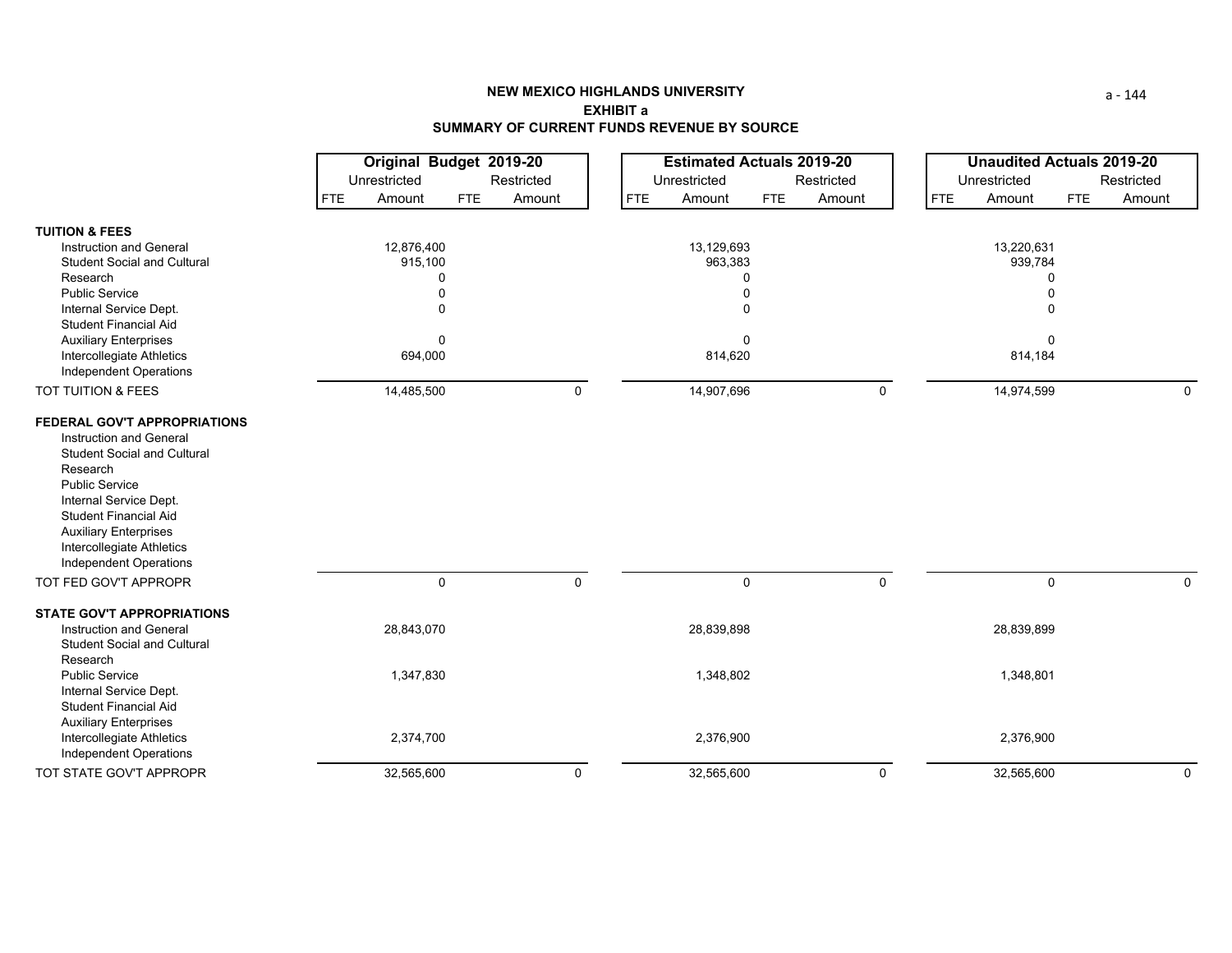|                                                                     |                      | Original Budget 2019-20 |                      | <b>Estimated Actuals 2019-20</b> | <b>Unaudited Actuals 2019-20</b> |                             |  |  |  |
|---------------------------------------------------------------------|----------------------|-------------------------|----------------------|----------------------------------|----------------------------------|-----------------------------|--|--|--|
|                                                                     | Unrestricted         | Restricted              | Unrestricted         | Restricted                       | Unrestricted                     | Restricted                  |  |  |  |
|                                                                     | Amount<br><b>FTE</b> | Amount<br><b>FTE</b>    | <b>FTE</b><br>Amount | Amount<br><b>FTE</b>             | <b>FTE</b><br>Amount             | <b>FTE</b><br>Amount        |  |  |  |
| <b>LOCAL GOV'T APPROPRIATIONS</b><br><b>Instruction and General</b> |                      |                         |                      |                                  |                                  |                             |  |  |  |
| <b>Student Social and Cultural</b>                                  |                      |                         |                      |                                  |                                  |                             |  |  |  |
| Research                                                            |                      |                         |                      |                                  |                                  |                             |  |  |  |
| <b>Public Service</b>                                               |                      |                         |                      |                                  |                                  |                             |  |  |  |
| Internal Service Dept.                                              |                      |                         |                      |                                  |                                  |                             |  |  |  |
| <b>Student Financial Aid</b>                                        |                      |                         |                      |                                  |                                  |                             |  |  |  |
| <b>Auxiliary Enterprises</b><br>Intercollegiate Athletics           |                      |                         |                      |                                  |                                  |                             |  |  |  |
| Independent Operations                                              |                      |                         |                      |                                  |                                  |                             |  |  |  |
| TOT LOCAL GOV'T APPROPR                                             |                      | 0<br>0                  | 0                    | $\mathbf 0$                      |                                  | $\mathbf 0$<br>$\mathbf{0}$ |  |  |  |
|                                                                     |                      |                         |                      |                                  |                                  |                             |  |  |  |
| FEDERAL GOV'T GRANTS/CONTRACTS                                      |                      |                         |                      |                                  |                                  |                             |  |  |  |
| <b>Instruction and General</b>                                      |                      | 352,543                 |                      | 371,120                          |                                  | 246,565                     |  |  |  |
| <b>Student Social and Cultural</b>                                  |                      | 22,263                  |                      | 22,263                           |                                  | 17,874                      |  |  |  |
| Research                                                            |                      | 1,686,782               |                      | 4,389,647                        |                                  | 909,750                     |  |  |  |
| <b>Public Service</b>                                               |                      | 3,457,083               |                      | 3,548,048                        |                                  | 1,986,174                   |  |  |  |
| Internal Service Dept.                                              |                      | 30,550                  |                      | 30,550                           |                                  | 23,127                      |  |  |  |
| <b>Student Financial Aid</b><br><b>Auxiliary Enterprises</b>        |                      | 5,026,173<br>9,020      |                      | 6,405,872<br>28,655              |                                  | 5,447,940<br>27,939         |  |  |  |
| Intercollegiate Athletics                                           |                      | 7,710                   |                      | 7,710                            |                                  | 6,312                       |  |  |  |
| Independent Operations                                              |                      |                         |                      |                                  |                                  |                             |  |  |  |
| TOT FED GRANTS & CONTRACTS                                          |                      | 10,592,124              |                      | 14,803,865                       |                                  | 8,665,680                   |  |  |  |
|                                                                     |                      |                         |                      |                                  |                                  |                             |  |  |  |
| <b>STATE GOV'T GRANTS/CONTRACTS</b>                                 |                      |                         |                      |                                  |                                  |                             |  |  |  |
| <b>Instruction and General</b>                                      |                      | 274,870                 |                      | 286,129                          |                                  | 83,704                      |  |  |  |
| <b>Student Social and Cultural</b>                                  |                      | 10,076                  |                      | 10,076                           |                                  | 3,855                       |  |  |  |
| Research                                                            |                      | 85,719                  |                      | 79,950                           |                                  | 8,212                       |  |  |  |
| <b>Public Service</b>                                               |                      | 2,128,647               |                      | 1,851,615                        |                                  | 1,549,064                   |  |  |  |
| Internal Service Dept.<br><b>Student Financial Aid</b>              |                      | 10,366<br>1,290,016     |                      | 10,366<br>1,952,380              |                                  | 7,113<br>1,784,926          |  |  |  |
| <b>Auxiliary Enterprises</b>                                        |                      | 0                       |                      | 528                              |                                  | 528                         |  |  |  |
| Intercollegiate Athletics                                           |                      | 6,846                   |                      | 6,846                            |                                  | 2,423                       |  |  |  |
| Independent Operations                                              |                      |                         |                      |                                  |                                  |                             |  |  |  |
| TOT STATE GRANTS & CONTR                                            |                      | 3,806,540               |                      | 4,197,890                        |                                  | 3,439,824                   |  |  |  |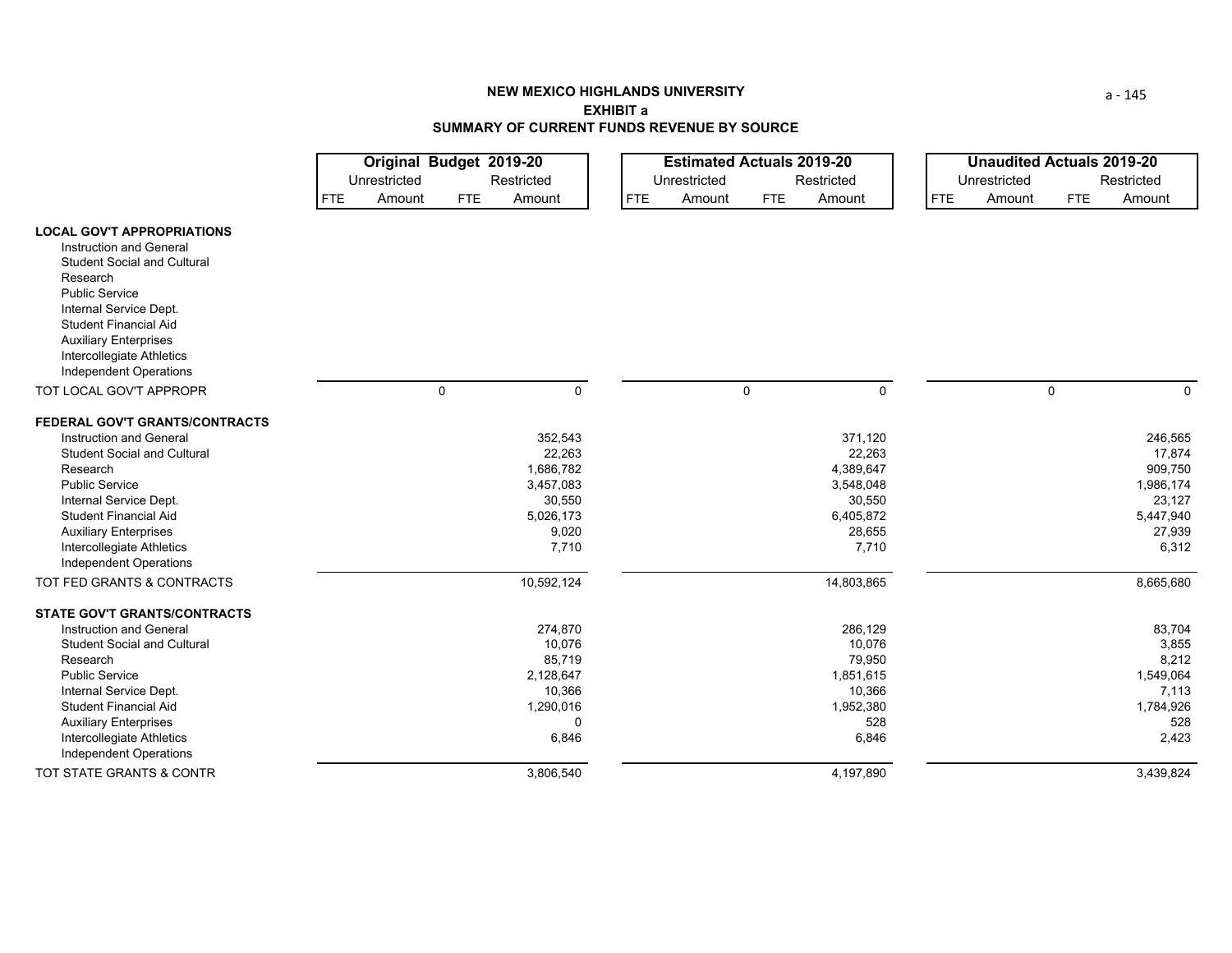|                                                                                                                                                                        |            | <b>Original Budget 2019-20</b> |            |                      | <b>Estimated Actuals 2019-20</b> |             |                      |  |            | <b>Unaudited Actuals 2019-20</b> |             |                      |  |  |
|------------------------------------------------------------------------------------------------------------------------------------------------------------------------|------------|--------------------------------|------------|----------------------|----------------------------------|-------------|----------------------|--|------------|----------------------------------|-------------|----------------------|--|--|
|                                                                                                                                                                        |            | Unrestricted                   |            | Restricted           | Unrestricted<br>Restricted       |             |                      |  |            | Unrestricted                     |             | Restricted           |  |  |
|                                                                                                                                                                        | <b>FTE</b> | Amount                         | <b>FTE</b> | Amount               | <b>FTE</b><br>Amount             | <b>FTE</b>  | Amount               |  | <b>FTE</b> | Amount                           | <b>FTE</b>  | Amount               |  |  |
| <b>LOCAL GOV'T GRANTS/CONTRACTS</b>                                                                                                                                    |            |                                |            |                      |                                  |             |                      |  |            |                                  |             |                      |  |  |
| Instruction and General<br><b>Student Social and Cultural</b><br>Research<br><b>Public Service</b><br>Internal Service Dept.<br><b>Student Financial Aid</b>           |            |                                |            | 0                    |                                  |             | $\mathbf 0$          |  |            |                                  |             | 0                    |  |  |
| <b>Auxiliary Enterprises</b><br>Intercollegiate Athletics<br>Independent Operations                                                                                    |            |                                |            |                      |                                  |             |                      |  |            |                                  |             |                      |  |  |
| TOT LOCAL GRANTS & CONTR                                                                                                                                               |            |                                |            | $\mathbf 0$          |                                  |             | $\mathbf 0$          |  |            |                                  |             | $\Omega$             |  |  |
| <b>PRIVATE GIFTS/GRANTS/CONTRACTS</b>                                                                                                                                  |            |                                |            |                      |                                  |             |                      |  |            |                                  |             |                      |  |  |
| Instruction and General<br><b>Student Social and Cultural</b>                                                                                                          |            |                                |            | 1,000                |                                  |             | $\pmb{0}$            |  |            |                                  |             | 0                    |  |  |
| Research<br><b>Public Service</b><br>Internal Service Dept.                                                                                                            |            |                                |            | 570,810<br>2,504,061 |                                  |             | 625,767<br>2,135,607 |  |            |                                  |             | 174,562<br>1,068,777 |  |  |
| <b>Student Financial Aid</b><br><b>Auxiliary Enterprises</b><br>Intercollegiate Athletics<br>Independent Operations                                                    |            | 180,000                        |            | 1,094,500            |                                  |             | 1,169,540            |  |            | 934                              | $\mathbf 0$ | 1,117,096            |  |  |
| TOT PRIVATE GIFTS & GRANTS                                                                                                                                             |            | 180,000                        |            | 4,170,371            |                                  | $\mathbf 0$ | 3,930,914            |  |            | 934                              |             | 2,360,436            |  |  |
| <b>ENDOWMENT/LAND/PERM FUND</b><br>Instruction and General<br><b>Student Social and Cultural</b><br>Research                                                           |            | 220,801                        |            |                      |                                  | 259,330     |                      |  |            | 300,701                          |             |                      |  |  |
| <b>Public Service</b><br>Internal Service Dept.<br><b>Student Financial Aid</b><br><b>Auxiliary Enterprises</b><br>Intercollegiate Athletics<br>Independent Operations |            |                                |            |                      |                                  |             |                      |  |            |                                  |             |                      |  |  |
| TOT PRIVATE GIFTS & GRANTS                                                                                                                                             |            | 220,801                        |            |                      |                                  | 259,330     |                      |  |            | 300,701                          |             |                      |  |  |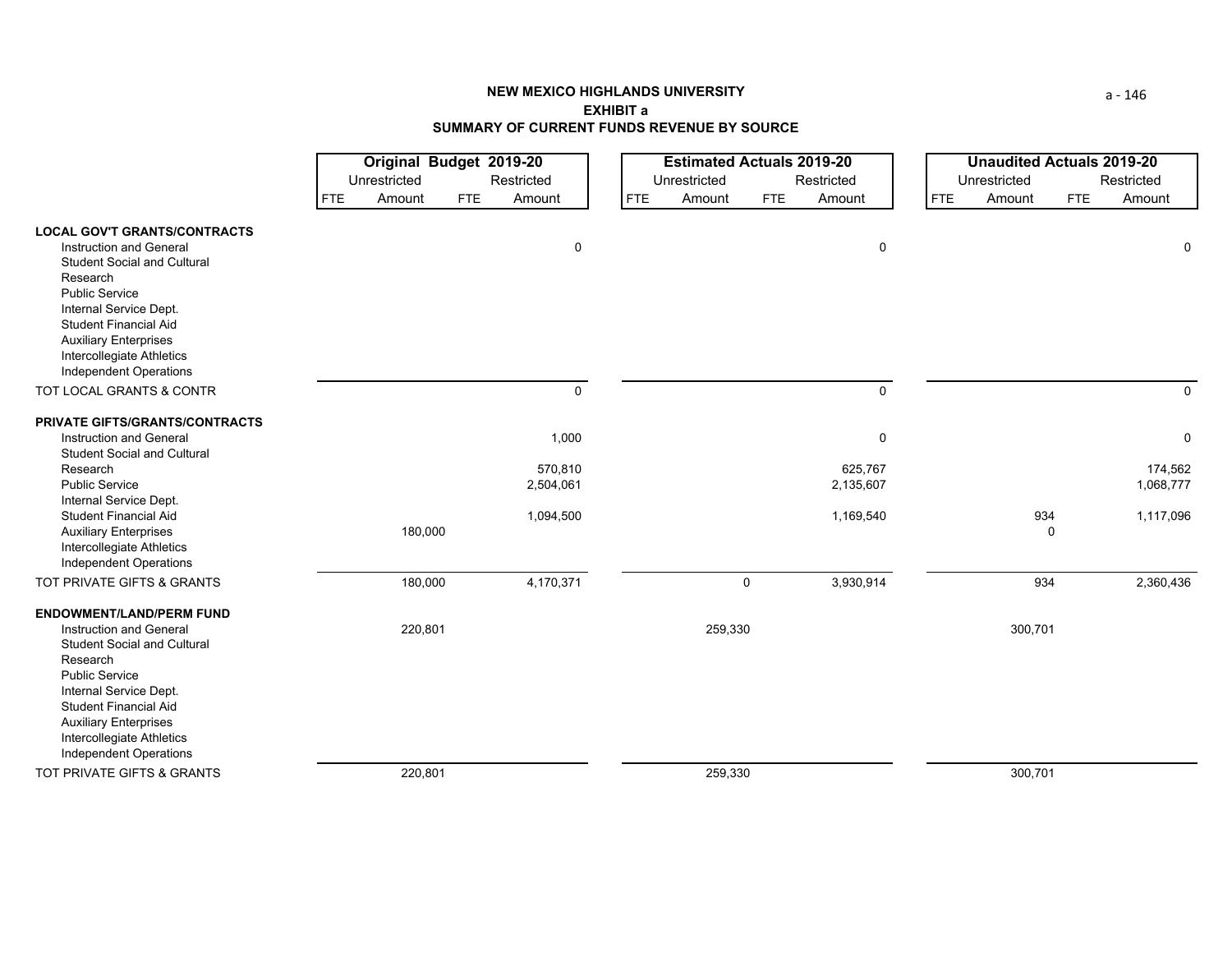|                                                        |            | Original Budget 2019-20 |            |            | <b>Estimated Actuals 2019-20</b> |           |              |        |              |            |           | <b>Unaudited Actuals 2019-20</b> |        |  |
|--------------------------------------------------------|------------|-------------------------|------------|------------|----------------------------------|-----------|--------------|--------|--------------|------------|-----------|----------------------------------|--------|--|
|                                                        |            | Unrestricted            |            | Restricted | Unrestricted<br>Restricted       |           |              |        | Unrestricted |            |           | Restricted                       |        |  |
|                                                        | <b>FTE</b> | Amount                  | <b>FTE</b> | Amount     | <b>FTE</b>                       | Amount    | <b>FTE</b>   | Amount |              | <b>FTE</b> | Amount    | <b>FTE</b>                       | Amount |  |
| <b>SALES &amp; SERVICES</b>                            |            |                         |            |            |                                  |           |              |        |              |            |           |                                  |        |  |
| <b>Instruction and General</b>                         |            | 1,500                   |            |            |                                  | 1,500     |              |        |              |            |           | 0                                |        |  |
| <b>Student Social and Cultural</b><br>Research         |            | 92,500                  |            |            |                                  | 21,254    |              |        |              |            | 22,062    |                                  |        |  |
| <b>Public Service</b>                                  |            |                         |            |            |                                  |           |              |        |              |            |           |                                  |        |  |
| Internal Service Dept.<br><b>Student Financial Aid</b> |            | 13,000                  |            |            |                                  | 8,500     |              |        |              |            | 8,627     |                                  |        |  |
| <b>Auxiliary Enterprises</b>                           |            | 4,055,320               |            |            |                                  | 3,158,298 |              |        |              |            | 2,999,624 |                                  |        |  |
| Intercollegiate Athletics<br>Independent Operations    |            |                         |            |            |                                  |           |              |        |              |            |           |                                  |        |  |
| TOT SALES & SERVICES                                   |            | 4,162,320               |            |            |                                  | 3,189,553 |              |        |              |            | 3,030,313 |                                  |        |  |
| <b>OTHER SOURCES</b>                                   |            |                         |            |            |                                  |           |              |        |              |            |           |                                  |        |  |
| Instruction and General                                |            | 617,000                 |            |            |                                  | 596,280   |              |        |              |            | 702,021   |                                  |        |  |
| <b>Student Social and Cultural</b>                     |            |                         | 0          |            |                                  |           | 0            |        |              |            |           | <sup>0</sup>                     |        |  |
| Research                                               |            |                         | 0          |            |                                  |           | 0            |        |              |            | 282       |                                  |        |  |
| <b>Public Service</b>                                  |            | 4,000                   |            | 0          |                                  | 4,100     |              | 0      |              |            | 4,100     |                                  | 0      |  |
| Internal Service Dept.                                 |            |                         | 0          |            |                                  |           | 0            |        |              |            |           | 0                                |        |  |
| <b>Student Financial Aid</b>                           |            |                         |            |            |                                  |           |              |        |              |            |           |                                  |        |  |
| <b>Auxiliary Enterprises</b>                           |            | 1,000                   |            |            |                                  |           | $\mathbf{0}$ |        |              |            | 17,597    |                                  |        |  |
| Intercollegiate Athletics<br>Independent Operations    |            | 100,000                 |            |            |                                  | 78,522    |              |        |              |            | 78,522    |                                  |        |  |
| TOT OTHER SOURCES                                      |            | 722,000                 |            | 0          |                                  | 678,902   |              | 0      |              |            | 802,522   |                                  | 0      |  |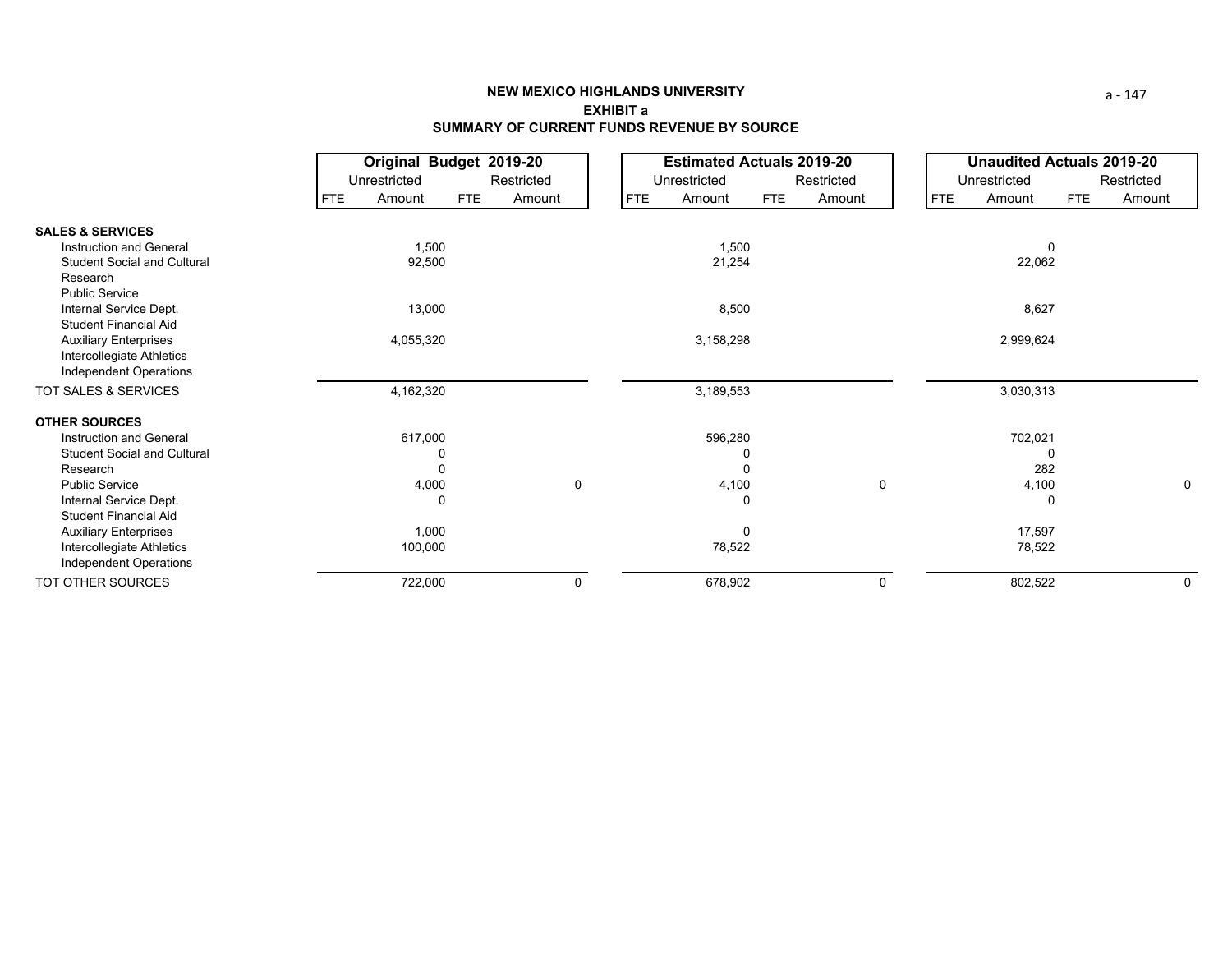|                                       |      | Original Budget 2019-20 |     |            | <b>Estimated Actuals 2019-20</b> |              |            |            |  | <b>Unaudited Actuals 2019-20</b> |              |            |            |
|---------------------------------------|------|-------------------------|-----|------------|----------------------------------|--------------|------------|------------|--|----------------------------------|--------------|------------|------------|
|                                       |      | Unrestricted            |     | Restricted |                                  | Unrestricted |            | Restricted |  |                                  | Unrestricted |            | Restricted |
|                                       | FTE. | Amount                  | FTE | Amount     | <b>FTE</b>                       | Amount       | <b>FTE</b> | Amount     |  | <b>FTE</b>                       | Amount       | <b>FTE</b> | Amount     |
| <b>TOTAL REVENUE BY SOURCE</b>        |      |                         |     |            |                                  |              |            |            |  |                                  |              |            |            |
| <b>Tuition and Fees</b>               |      | 14,485,500              |     |            |                                  | 14,907,696   |            |            |  |                                  | 14,974,599   |            |            |
| Federal Gov't Appropriations          |      |                         |     |            |                                  |              |            |            |  |                                  |              |            |            |
| <b>State Gov't Appropriations</b>     |      | 32,565,600              |     |            |                                  | 32,565,600   |            |            |  |                                  | 32,565,600   |            |            |
| Local Gov't Appropriations            |      |                         |     |            |                                  |              |            |            |  |                                  |              |            |            |
| <b>Federal Gov't Grants/Contracts</b> |      |                         |     | 10,592,124 |                                  |              |            | 14,803,865 |  |                                  |              |            | 8,665,680  |
| <b>State Gov't Grants/Contracts</b>   |      |                         |     | 3,806,540  |                                  |              |            | 4,197,890  |  |                                  |              |            | 3,439,824  |
| Local Gov't Grants/Contracts          |      |                         |     |            |                                  |              |            |            |  |                                  |              |            |            |
| Private Gifts/Grants/Contracts        |      | 180,000                 |     | 4,170,371  |                                  |              |            | 3,930,914  |  |                                  | 934          |            | 2,360,436  |
| Endowment/Land/Perm Fund              |      | 220,801                 |     |            |                                  | 259,330      |            |            |  |                                  | 300,701      |            |            |
| <b>Sales and Services</b>             |      | 4,162,320               |     |            |                                  | 3,189,553    |            |            |  |                                  | 3,030,313    |            |            |
| <b>Other Sources</b>                  |      | 722,000                 |     |            |                                  | 678,902      |            |            |  |                                  | 802,522      |            |            |
| TOT REVENUE BY SOURCE                 |      | 52,336,221              |     | 18,569,035 |                                  | 51,601,080   |            | 22,932,670 |  |                                  | 51,674,670   |            | 14,465,940 |
| <b>TOTAL REVENUE BY EXHIBIT</b>       |      |                         |     |            |                                  |              |            |            |  |                                  |              |            |            |
| Instruction and General               |      | 42.558.771              |     | 628.413    |                                  | 42.826.701   |            | 657,249    |  |                                  | 43.063.252   |            | 330,269    |
| <b>Student Social and Cultural</b>    |      | 1,007,600               |     | 32,339     |                                  | 984,637      |            | 32,339     |  |                                  | 961,846      |            | 21,729     |
| Research                              |      |                         |     | 2,343,311  |                                  |              |            | 5,095,364  |  |                                  | 282          |            | 1,092,525  |
| <b>Public Service</b>                 |      | 1,351,830               |     | 8,089,791  |                                  | 1,352,902    |            | 7,535,270  |  |                                  | 1,352,901    |            | 4,604,015  |
| Internal Service Dept.                |      | 13,000                  |     | 40,916     |                                  | 8,500        |            | 40,916     |  |                                  | 8.627        |            | 30,240     |
| Student Financial Aid                 |      |                         |     | 7,410,689  |                                  |              |            | 9,527,793  |  |                                  | 934          |            | 8,349,962  |
| <b>Auxiliary Enterprises</b>          |      | 4,236,320               |     | 9,020      |                                  | 3,158,298    |            | 29,183     |  |                                  | 3,017,221    |            | 28,467     |
| Intercollegiate Athletics             |      | 3,168,700               |     | 14,556     |                                  | 3,270,042    |            | 14,556     |  |                                  | 3,269,606    |            | 8,734      |
| <b>Independent Operations</b>         |      |                         |     |            |                                  |              |            |            |  |                                  |              |            |            |
| TOT REVENUE BY DIVISION               |      | 52,336,221              |     | 18.569.035 |                                  | 51.601.080   |            | 22.932.670 |  |                                  | 51.674.670   |            | 14.465.940 |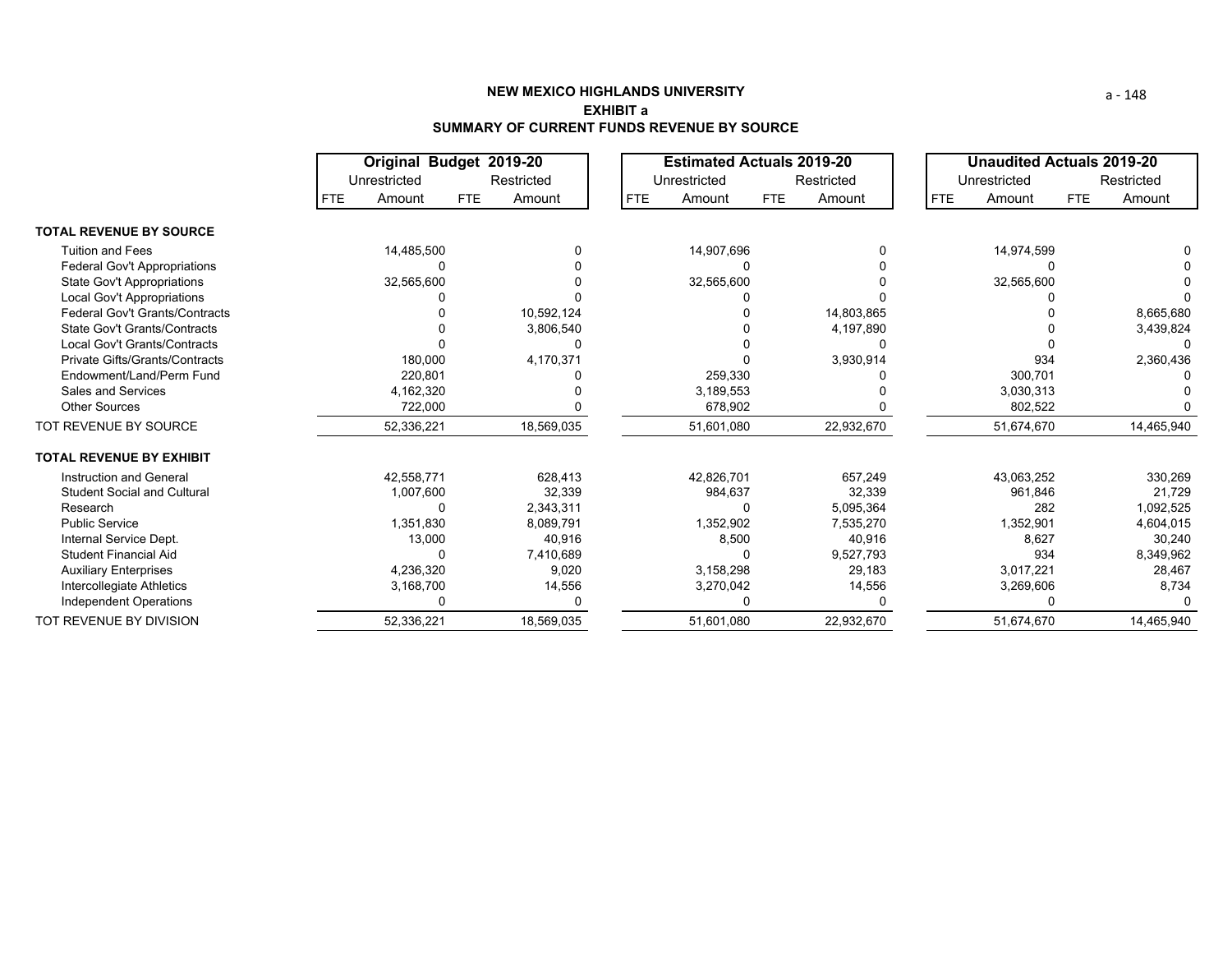|                                                                                                                                                                        |            |              | Original Budget 2019-20 |             |            | <b>Estimated Actuals 2019-20</b> |       |             | <b>Unaudited Actuals 2019-20</b> |              |       |             |  |
|------------------------------------------------------------------------------------------------------------------------------------------------------------------------|------------|--------------|-------------------------|-------------|------------|----------------------------------|-------|-------------|----------------------------------|--------------|-------|-------------|--|
|                                                                                                                                                                        |            | Unrestricted |                         | Restricted  |            | Unrestricted                     |       | Restricted  |                                  | Unrestricted |       | Restricted  |  |
|                                                                                                                                                                        | <b>FTE</b> | Amount       | <b>FTE</b>              | Amount      | <b>FTE</b> | Amount                           | FTE   | Amount      | <b>FTE</b>                       | Amount       | FTE   | Amount      |  |
| <b>PROFESSIONAL SALARIES</b>                                                                                                                                           |            |              |                         |             |            |                                  |       |             |                                  |              |       |             |  |
| Instruction                                                                                                                                                            | 18.97      | 959,192      | 0.00                    | 0           | 26.00      | 1.141.660                        | 0.00  | 0           | 27.00                            | 1,171,274    | 0.00  |             |  |
| Academic Support                                                                                                                                                       | 16.90      | 1,077,261    | 0.00                    | 0           | 21.00      | 1,128,000                        | 0.00  | $\mathbf 0$ | 21.00                            | 1.156.401    | 0.00  |             |  |
| <b>Student Services</b>                                                                                                                                                | 28.00      | 1,492,262    | 0.00                    | $\Omega$    | 33.00      | 1,522,160                        | 0.00  | $\Omega$    | 33.00                            | 1,566,207    | 0.00  |             |  |
| <b>Institutional Support</b>                                                                                                                                           | 36.25      | 2,732,167    | 0.00                    | $\Omega$    | 36.00      | 2,529,551                        | 0.00  | $\Omega$    | 36.00                            | 2,595,840    | 0.00  |             |  |
| Oper & Maint of Plant                                                                                                                                                  | 3.90       | 242,159      | 0.00                    | $\Omega$    | 6.00       | 326.287                          | 0.00  | $\Omega$    | 6.00                             | 332,625      | 0.00  |             |  |
| <b>Student Social and Cultural</b>                                                                                                                                     | 6.00       | 233,365      | 0.00                    | $\Omega$    | 8.00       | 343.804                          | 0.00  | $\Omega$    | 7.00                             | 329,733      | 0.00  | $\Omega$    |  |
| Research                                                                                                                                                               | 1.00       | 50,549       | 1.00                    | 143,193     | 1.00       | 50,549                           | 1.00  | 752,191     | 1.00                             | 50,938       | 1.00  | 92,182      |  |
| <b>Public Service</b>                                                                                                                                                  | 3.60       | 249,061      | 52.05                   | 1,610,097   | 11.00      | 329,134                          | 52.05 | 1,846,429   | 11.00                            | 262,701      | 52.05 | 1,183,883   |  |
| Internal Service Dept.<br><b>Student Financial Aid</b>                                                                                                                 | 11.01      | 687,485      | 0.00                    | $\Omega$    | 13.00      | 687,567                          | 0.00  | 0           | 13.00                            | 707,068      | 0.00  | 0           |  |
| <b>Auxiliary Enterprises</b>                                                                                                                                           | 5.50       | 165,552      | 0.00                    | 0           | 1.00       | 142,726                          | 0.00  | 0           | 1.00                             | 118.655      | 0.00  |             |  |
| Intercollegiate Athletics<br><b>Independent Operations</b>                                                                                                             | 26.75      | 1,199,052    | 0.00                    | $\mathbf 0$ | 33.00      | 1,172,741                        | 0.00  | $\mathbf 0$ | 33.00                            | 1,173,826    | 0.00  | $\mathbf 0$ |  |
| <b>TOT PROF SALARIES</b>                                                                                                                                               | 157.88     | 9,088,105    | 53.05                   | 1,753,290   | 189.00     | 9,374,177                        | 53.05 | 2,598,620   | 189.00                           | 9,465,267    | 53.05 | 1,276,065   |  |
| <b>FULL-TIME FACULTY</b>                                                                                                                                               |            |              |                         |             |            |                                  |       |             |                                  |              |       |             |  |
| Instruction<br>Academic Support<br><b>Student Services</b><br><b>Institutional Support</b><br>Oper & Maint of Plant<br><b>Student Social and Cultural</b>              | 134.38     | 7,725,642    | 0.00                    | 0           | 159.00     | 8,964,211                        | 0.00  | $\mathbf 0$ | 159.00                           | 7,722,181    | 0.00  | 0           |  |
| Research                                                                                                                                                               | 0.75       | 48,827       | 4.93                    | 140,034     | 2.00       | 50,924                           | 4.93  | 140,713     | 2.00                             | 51,752       | 4.93  | 137,941     |  |
| <b>Public Service</b><br>Internal Service Dept.<br>Student Financial Aid<br><b>Auxiliary Enterprises</b><br>Intercollegiate Athletics<br><b>Independent Operations</b> | 0.00       | 0            | 10.97                   | 535,140     | 0.00       | 0                                | 10.97 | 247,839     | 0.00                             | 0            | 10.97 | 230,235     |  |
| TOT FULL-TIME FACULTY                                                                                                                                                  | 135.13     | 7.774.469    | 15.90                   | 675.174     | 161.00     | 9.015.135                        | 15.90 | 388.552     | 161.00                           | 7,773,932    | 15.90 | 368.176     |  |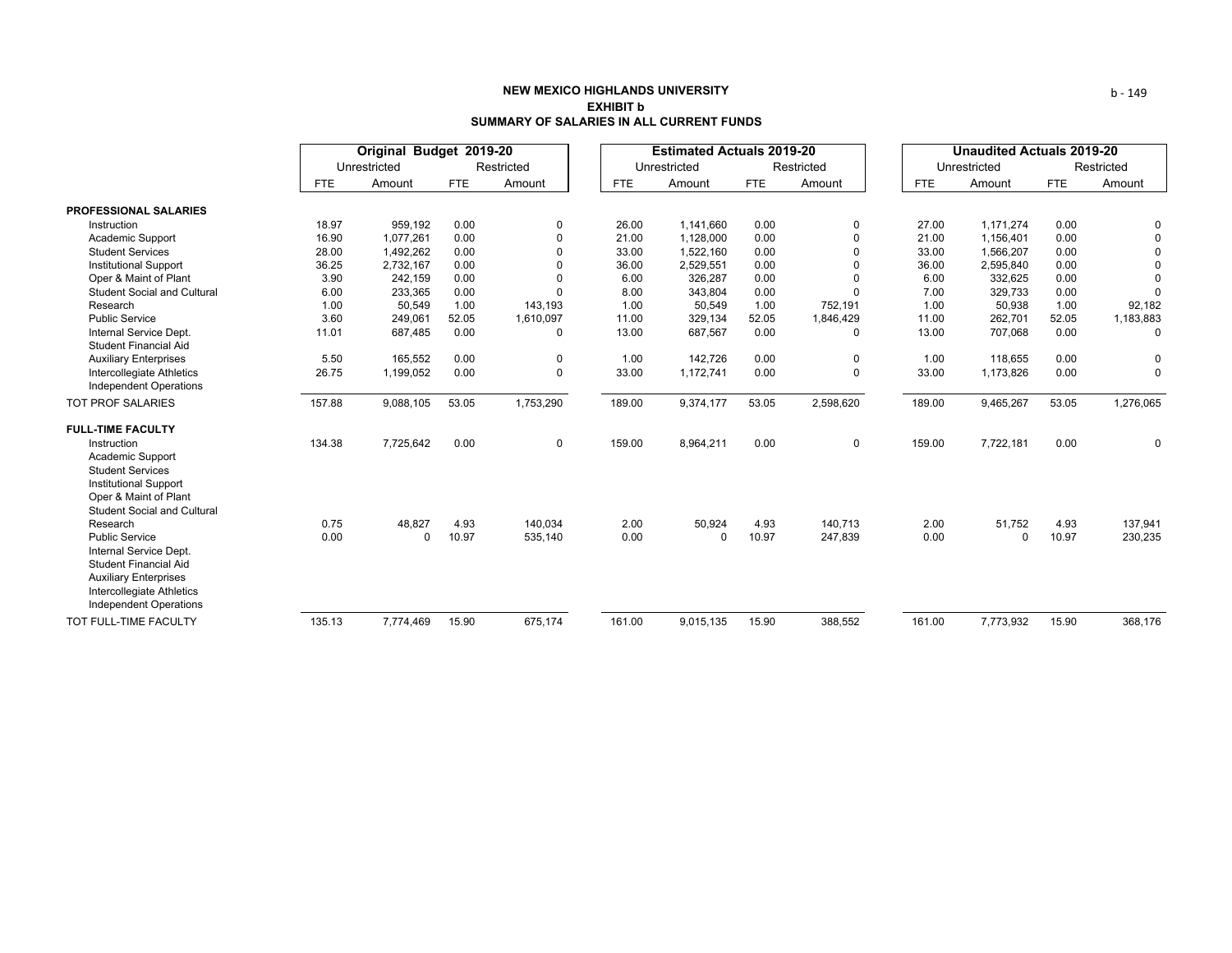|                                                             |            | Original Budget 2019-20 |            |             |            | <b>Estimated Actuals 2019-20</b> |            |              | <b>Unaudited Actuals 2019-20</b> |              |            |             |  |
|-------------------------------------------------------------|------------|-------------------------|------------|-------------|------------|----------------------------------|------------|--------------|----------------------------------|--------------|------------|-------------|--|
|                                                             |            | Unrestricted            |            | Restricted  |            | Unrestricted                     |            | Restricted   |                                  | Unrestricted |            | Restricted  |  |
|                                                             | <b>FTE</b> | Amount                  | <b>FTE</b> | Amount      | <b>FTE</b> | Amount                           | <b>FTE</b> | Amount       | <b>FTE</b>                       | Amount       | <b>FTE</b> | Amount      |  |
| <b>PART-TIME FACULTY</b>                                    |            |                         |            |             |            |                                  |            |              |                                  |              |            |             |  |
| Instruction                                                 | 15.65      | 273,723                 | 0.00       | $\mathbf 0$ | 80.00      | 644,028                          | 0.00       | 0            | 80.00                            | 1,186,780    | 0.00       | 0           |  |
| Academic Support                                            |            |                         |            |             |            |                                  |            |              |                                  |              |            |             |  |
| <b>Student Services</b>                                     |            |                         |            |             |            |                                  |            |              |                                  |              |            |             |  |
| <b>Institutional Support</b>                                |            |                         |            |             |            |                                  |            |              |                                  |              |            |             |  |
| Oper & Maint of Plant<br><b>Student Social and Cultural</b> |            |                         |            |             |            |                                  |            |              |                                  |              |            |             |  |
| Research                                                    |            |                         |            |             |            |                                  |            |              |                                  |              |            |             |  |
| <b>Public Service</b>                                       | 0.00       | $\mathbf 0$             | 1.00       | 284,850     | 0.00       | $\Omega$                         | 1.00       | 344,442      | 0.00                             | $\mathbf 0$  | 1.00       | 341,862     |  |
| Internal Service Dept.                                      |            |                         |            |             |            |                                  |            |              |                                  |              |            |             |  |
| <b>Student Financial Aid</b>                                |            |                         |            |             |            |                                  |            |              |                                  |              |            |             |  |
| <b>Auxiliary Enterprises</b>                                |            |                         |            |             |            |                                  |            |              |                                  |              |            |             |  |
| Intercollegiate Athletics                                   |            |                         |            |             |            |                                  |            |              |                                  |              |            |             |  |
| <b>Independent Operations</b>                               |            |                         |            |             |            |                                  |            |              |                                  |              |            |             |  |
| TOT PART-TIME FACULTY                                       | 15.65      | 273,723                 | 1.00       | 284,850     | 80.00      | 644,028                          | 1.00       | 344,442      | 80.00                            | 1,186,780    | 1.00       | 341,862     |  |
| <b>SECRETARIAL/CLERICAL</b>                                 |            |                         |            |             |            |                                  |            |              |                                  |              |            |             |  |
| Instruction                                                 | 16.17      | 493,012                 | 0.00       | 0           | 24.00      | 492.654                          | 0.00       | 0            | 24.00                            | 504,508      | 0.00       | 0           |  |
| Academic Support                                            | 5.00       | 197,387                 | 0.00       | $\Omega$    | 5.00       | 162.594                          | 0.00       | $\Omega$     | 5.00                             | 167,818      | 0.00       | $\mathbf 0$ |  |
| <b>Student Services</b>                                     | 10.00      | 330,589                 | 0.00       | $\Omega$    | 10.00      | 314,769                          | 0.00       | $\Omega$     | 10.00                            | 322,299      | 0.00       | $\Omega$    |  |
| <b>Institutional Support</b>                                | 12.00      | 314,252                 | 0.00       | $\Omega$    | 12.00      | 325,699                          | 0.00       | O            | 12.00                            | 324,243      | 0.00       | $\Omega$    |  |
| Oper & Maint of Plant                                       | 2.00       | 53,286                  | 0.00       | $\Omega$    | 3.00       | 76,790                           | 0.00       | $\Omega$     | 3.00                             | 78,376       | 0.00       | $\Omega$    |  |
| <b>Student Social and Cultural</b>                          | 1.00       | $\mathbf 0$             | 0.00       | $\Omega$    | 0.00       | 35,390                           | 0.00       | <sup>n</sup> | 0.00                             | 16,220       | 0.00       | $\Omega$    |  |
| Research                                                    | 1.00       | 31,111                  | 0.90       | 32,018      | 1.00       | 31,111                           | 0.90       | 15           | 1.00                             | 31,356       | 0.90       | $\Omega$    |  |
| <b>Public Service</b>                                       | 1.90       | 246,450                 | 20.56      | 315,067     | 4.00       | 116,469                          | 20.56      | 215,258      | 4.00                             | 91,656       | 20.56      | 131,796     |  |
| Internal Service Dept.                                      | 2.00       | 59,442                  | 0.00       | 0           | 2.00       | 60,441                           | 0.00       | $\Omega$     | 2.00                             | 60,923       | 0.00       | $\Omega$    |  |
| <b>Student Financial Aid</b>                                |            |                         | 0.00       |             | 1.00       |                                  |            |              |                                  |              |            |             |  |
| <b>Auxiliary Enterprises</b>                                | 1.00       | 28,662                  |            | 0           |            | 28,757                           | 0.00       | 0            | 1.00                             | 29,255       | 0.00       | 0           |  |
| Intercollegiate Athletics<br><b>Independent Operations</b>  | 1.00       | 28,662                  | 0.00       | 0           | 0.00       | 39,755                           | 0.00       | 0            | 0.00                             | 40,665       | 0.00       | $\mathbf 0$ |  |
| <b>TOT SECRET/CLERICAL</b>                                  | 53.07      | 1,782,855               | 21.46      | 347,085     | 62.00      | 1,684,427                        | 21.46      | 215,273      | 62.00                            | 1,667,319    | 21.46      | 131,796     |  |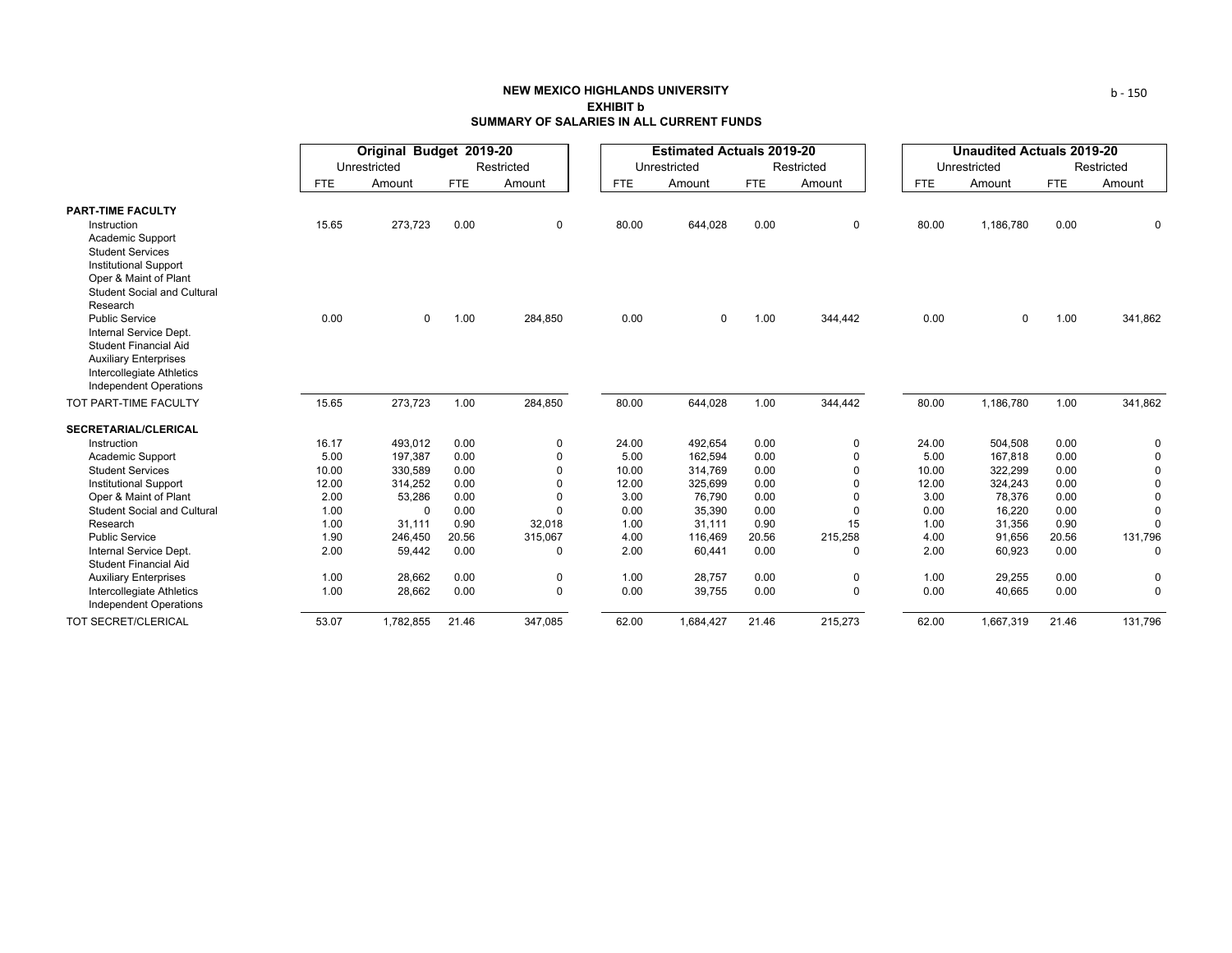|                                                                                                                                                                                    |            |              | Original Budget 2019-20 |             |            | <b>Estimated Actuals 2019-20</b> |            |             | <b>Unaudited Actuals 2019-20</b> |              |            |  |
|------------------------------------------------------------------------------------------------------------------------------------------------------------------------------------|------------|--------------|-------------------------|-------------|------------|----------------------------------|------------|-------------|----------------------------------|--------------|------------|--|
|                                                                                                                                                                                    |            | Unrestricted |                         | Restricted  |            | Unrestricted                     |            | Restricted  |                                  | Unrestricted | Restricted |  |
|                                                                                                                                                                                    | <b>FTE</b> | Amount       | <b>FTE</b>              | Amount      | <b>FTE</b> | Amount                           | <b>FTE</b> | Amount      | <b>FTE</b>                       | Amount       | FTE        |  |
| <b>TECHNICAL SALARIES</b>                                                                                                                                                          |            |              |                         |             |            |                                  |            |             |                                  |              |            |  |
| Instruction                                                                                                                                                                        | 3.25       | 105,690      | 0.00                    | $\mathbf 0$ | 2.00       | 63,363                           | 0.00       | 0           | 2.00                             | 64,551       | 0.00       |  |
| Academic Support                                                                                                                                                                   | 1.00       | 32,678       | 0.00                    | $\Omega$    | 2.00       | 35,537                           | 0.00       | $\Omega$    | 2.00                             | 36,692       | 0.00       |  |
| <b>Student Services</b>                                                                                                                                                            | 0.00       | $\Omega$     | 0.00                    | $\Omega$    | 1.00       | 22,551                           | 0.00       | $\Omega$    | 1.00                             | 19,636       | 0.00       |  |
| <b>Institutional Support</b>                                                                                                                                                       | 12.00      | 386,179      | 0.00                    | $\Omega$    | 16.00      | 563,210                          | 0.00       | $\Omega$    | 16.00                            | 583,228      | 0.00       |  |
| Oper & Maint of Plant                                                                                                                                                              | 55.80      | 1,387,310    | 0.00                    | $\Omega$    | 53.00      | 1,341,972                        | 0.00       | $\Omega$    | 53.00                            | 1,339,591    | 0.00       |  |
| <b>Student Social and Cultural</b>                                                                                                                                                 | 0.00       | $\mathbf 0$  | 0.00                    | $\Omega$    | 0.00       | 32,667                           | 0.00       | $\Omega$    | 0.00                             | 27,026       | 0.00       |  |
| Research                                                                                                                                                                           | 0.00       | 0            | 2.75                    | 4,000       | 0.00       | $\Omega$                         | 2.75       | 4,000       | 0.00                             | $\Omega$     | 2.75       |  |
| <b>Public Service</b>                                                                                                                                                              | 0.00       | 0            | 27.90                   | 4,585       | 0.00       | 9,818                            | 27.90      | 17,622      | 0.00                             | $\Omega$     | 27.90      |  |
| Internal Service Dept.<br><b>Student Financial Aid</b>                                                                                                                             | 3.30       | 98,806       | 0.00                    | $\Omega$    | 2.00       | 115,176                          | 0.00       | $\Omega$    | 2.00                             | 97,351       | 0.00       |  |
| <b>Auxiliary Enterprises</b>                                                                                                                                                       | 6.00       | 140,000      | 0.00                    | 0           | 5.00       | 133,425                          | 0.00       | 0           | 5.00                             | 125,874      | 0.00       |  |
| Intercollegiate Athletics<br><b>Independent Operations</b>                                                                                                                         | 0.00       | $\mathbf 0$  | 0.00                    | $\mathbf 0$ | 0.00       | $\mathbf 0$                      | 0.00       | $\mathbf 0$ | 0.00                             | $\Omega$     | 0.00       |  |
| <b>TOT TECHNICAL</b>                                                                                                                                                               | 81.35      | 2,150,663    | 30.65                   | 8,585       | 81.00      | 2,317,717                        | 30.65      | 21,622      | 81.00                            | 2,293,948    | 30.65      |  |
| <b>GA/TA SALARIES</b>                                                                                                                                                              |            |              |                         |             |            |                                  |            |             |                                  |              |            |  |
| Instruction<br>Academic Support<br><b>Student Services</b><br><b>Institutional Support</b><br>Oper & Maint of Plant<br><b>Student Social and Cultural</b>                          | 39.47      | 1,068,370    | 0.00                    | $\mathbf 0$ | 88.00      | 623,527                          | 0.00       | $\mathbf 0$ | 88.00                            | 641,455      | 0.00       |  |
| Research<br><b>Public Service</b><br>Internal Service Dept.<br>Student Financial Aid<br><b>Auxiliary Enterprises</b><br>Intercollegiate Athletics<br><b>Independent Operations</b> | 0.00       | $\mathbf 0$  | 0.60                    | 104,197     | 0.00       | $\mathbf 0$                      | 0.60       | 208,677     | 0.00                             | 0            | 0.60       |  |
| <b>TOT GA/TA SALARIES</b>                                                                                                                                                          | 39.47      | 1.068.370    | 0.60                    | 104.197     | 88.00      | 623.527                          | 0.60       | 208.677     | 88.00                            | 641.455      | 0.60       |  |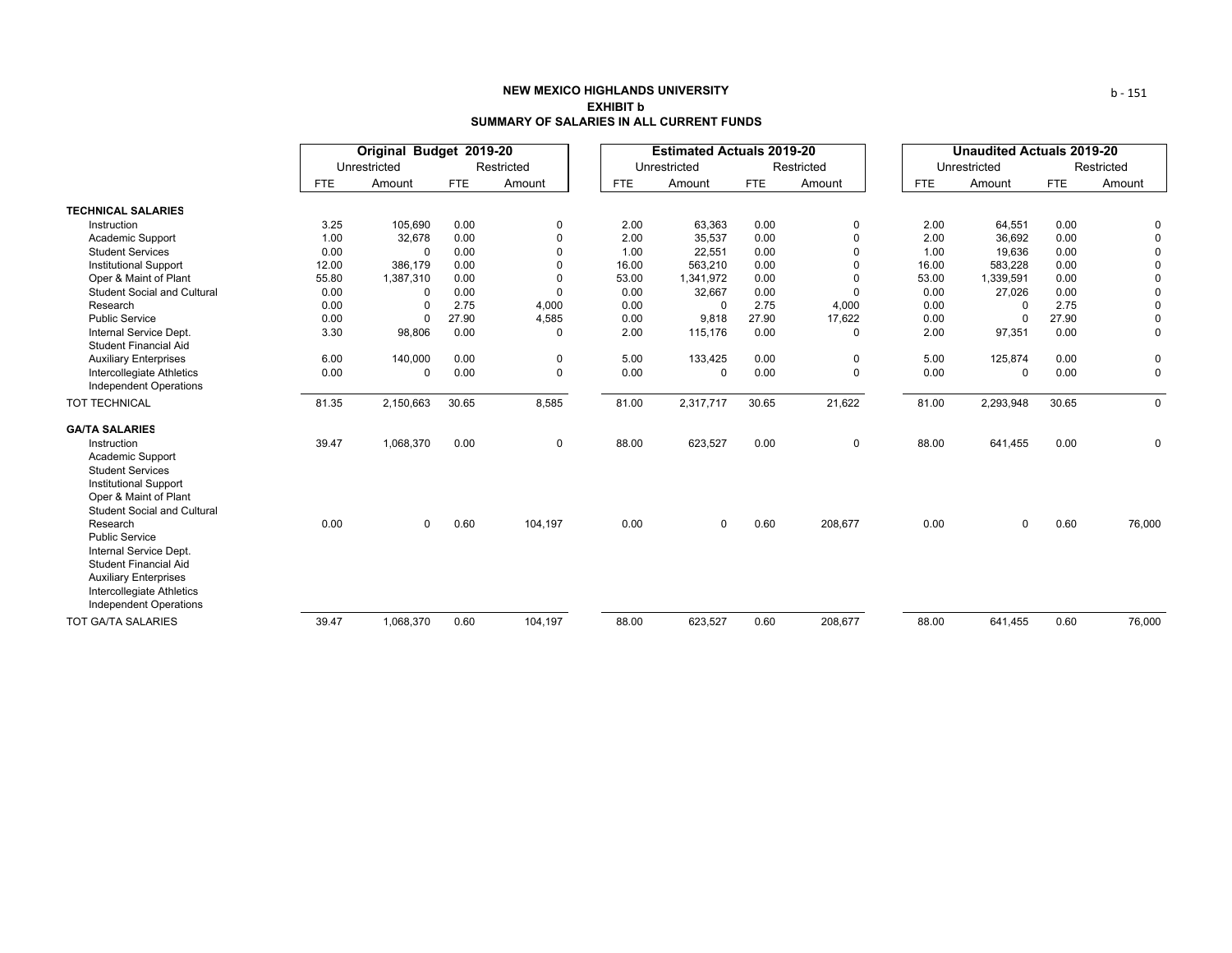|                                                            | Original Budget 2019-20 |              |            | <b>Estimated Actuals 2019-20</b> |            |              |            |             | <b>Unaudited Actuals 2019-20</b> |            |              |            |             |
|------------------------------------------------------------|-------------------------|--------------|------------|----------------------------------|------------|--------------|------------|-------------|----------------------------------|------------|--------------|------------|-------------|
|                                                            |                         | Unrestricted |            | Restricted                       |            | Unrestricted |            | Restricted  |                                  |            | Unrestricted |            | Restricted  |
|                                                            | <b>FTE</b>              | Amount       | <b>FTE</b> | Amount                           | <b>FTE</b> | Amount       | <b>FTE</b> | Amount      |                                  | <b>FTE</b> | Amount       | <b>FTE</b> | Amount      |
| <b>FEDERAL WORK STUDY</b>                                  |                         |              |            |                                  |            |              |            |             |                                  |            |              |            |             |
| Instruction                                                | 0.00                    | $\Omega$     | 2.40       | 200,507                          | 0.00       | 690          | 2.40       | 200,507     |                                  | 0.00       | 0            | 2.40       | 116,052     |
| Academic Support                                           | 0.00                    | $\mathbf 0$  | 1.50       | 19,895                           | 0.00       | $\Omega$     | 1.50       | 32,477      |                                  | 0.00       | $\Omega$     | 1.50       | 25,912      |
| <b>Student Services</b>                                    | 0.00                    | $\Omega$     | 2.10       | 70,003                           | 0.00       | 1,275        | 2.10       | 70,003      |                                  | 0.00       | $\Omega$     | 2.10       | 51,247      |
| <b>Institutional Support</b>                               | 0.50                    | 8,580        | 0.60       | 59,508                           | 0.00       | $\Omega$     | 0.60       | 59,508      |                                  | 0.00       | $\Omega$     | 0.60       | 36,208      |
| Oper & Maint of Plant                                      | 0.00                    | $\mathbf 0$  | 0.00       | 2,630                            | 0.00       | $\mathbf 0$  | 0.00       | 8,625       |                                  | 0.00       | $\mathbf 0$  | 0.00       | 7,397       |
| <b>Student Social and Cultural</b>                         | 0.00                    | 0            | 1.20       | 22,263                           | 0.00       | 0            | 1.20       | 22,263      |                                  | 0.00       | 0            | 1.20       | 17,874      |
| Research                                                   | 0.00                    | $\Omega$     | 0.60       | (324)                            | 0.00       | $\mathbf 0$  | 0.60       | 3,384       |                                  | 0.00       | $\Omega$     | 0.60       | 2,904       |
| <b>Public Service</b>                                      | 0.00                    | $\mathbf 0$  | 3.51       | 36,942                           | 0.00       | $\mathbf 0$  | 3.51       | 48,993      |                                  | 0.00       | $\Omega$     | 3.51       | 36,788      |
| Internal Service Dept.                                     | 0.00                    | $\Omega$     | 0.00       | 30,550                           | 0.00       | $\mathbf 0$  | 0.00       | 30,550      |                                  | 0.00       | $\Omega$     | 0.00       | 23,127      |
| <b>Student Financial Aid</b>                               |                         |              |            |                                  |            |              |            |             |                                  |            |              |            |             |
| <b>Auxiliary Enterprises</b>                               | 0.00                    | $\mathbf 0$  | 0.00       | 9,020                            | 0.00       | $\mathbf 0$  | 0.00       | 28,655      |                                  | 0.00       | 0            | 0.00       | 27,939      |
| Intercollegiate Athletics                                  | 0.00                    | $\Omega$     | 0.00       | 7,710                            | 0.00       | 1,152        | 0.00       | 7,710       |                                  | 0.00       | $\Omega$     | 0.00       | 6,312       |
| <b>Independent Operations</b>                              |                         |              |            |                                  |            |              |            |             |                                  |            |              |            |             |
| TOT FEDERAL WORK STUDY                                     | 0.50                    | 8,580        | 11.91      | 458,704                          | 0.00       | 3,117        | 11.91      | 512,675     |                                  | 0.00       | 0            | 11.91      | 351,758     |
| <b>STATE WORK STUDY</b>                                    |                         |              |            |                                  |            |              |            |             |                                  |            |              |            |             |
| Instruction                                                | 12.50                   | 235,638      | 2.10       | 140,453                          | 0.00       | 8,176        | 2.10       | 140,453     |                                  | 0.00       | 8,176        | 2.10       | 32,935      |
| Academic Support                                           | 1.00                    | 17,160       | 1.20       | 13,681                           | 0.00       | 1,777        | 1.20       | 7,106       |                                  | 0.00       | 1,777        | 1.20       | 7,198       |
| <b>Student Services</b>                                    | 3.90                    | 71,084       | 1.05       | 43,868                           | 0.00       | 4,648        | 1.05       | 43,868      |                                  | 0.00       | 4,231        | 1.05       | 17,129      |
| <b>Institutional Support</b>                               | 2.50                    | 43,940       | 2.40       | 32,729                           | 0.00       | 2,465        | 2.40       | 32,729      |                                  | 0.00       | 2,465        | 2.40       | 10,123      |
| Oper & Maint of Plant                                      | 1.50                    | 25,740       | 0.60       | 15,009                           | 0.00       | 720          | 0.60       | 15,009      |                                  | 0.00       | 720          | 0.00       | 2,935       |
| <b>Student Social and Cultural</b>                         | 0.00                    | 0            | 0.60       | 10,076                           | 0.00       | 938          | 0.60       | 10,076      |                                  | 0.00       | 964          | 0.60       | 3,855       |
| Research                                                   | 0.00                    | $\Omega$     | 0.00       | $\mathbf 0$                      | 0.00       | $\mathbf 0$  | 0.00       | 1,690       |                                  | 0.00       | $\mathbf 0$  | 0.00       | 240         |
| <b>Public Service</b>                                      | 0.00                    | $\mathbf 0$  | 3.30       | $\Omega$                         | 0.00       | $\mathbf 0$  | 3.30       | 16,434      |                                  | 0.00       | $\Omega$     | 3.30       | 12,386      |
| Internal Service Dept.                                     | 0.00                    | $\Omega$     | 1.20       | 10,366                           | 0.00       | 1,756        | 1.20       | 10,366      |                                  | 0.00       | 1,756        | 1.20       | 7,113       |
| <b>Student Financial Aid</b>                               |                         |              |            |                                  |            |              |            |             |                                  |            |              |            |             |
| <b>Auxiliary Enterprises</b>                               | 0.00                    | $\mathbf 0$  | 0.30       | $\mathbf 0$                      | 0.00       | 132          | 0.00       | 528         |                                  | 0.00       | 132          | 0.00       | 528         |
| Intercollegiate Athletics<br><b>Independent Operations</b> | 1.00                    | 17,160       | 0.60       | 6,846                            | 0.00       | 606          | 0.00       | 6,846       |                                  | 0.00       | 606          | 0.00       | 2,423       |
| TOT STATE WORK STUDY                                       | 22.40                   | 410,722      | 13.35      | 273,028                          | 0.00       | 21,217       | 12.45      | 285,105     |                                  | 0.00       | 20,825       | 11.85      | 96,865      |
| <b>OTHER SALARIES</b>                                      |                         |              |            |                                  |            |              |            |             |                                  |            |              |            |             |
| Instruction                                                | 39.83                   | 812,156      | 0.00       | 0                                | 97.00      | 544,826      | 0.00       | $\mathbf 0$ |                                  | 70.00      | 590,101      | 0.00       | 0           |
| Academic Support                                           | 8.75                    | 151,320      | 0.00       | $\Omega$                         | 22.00      | 103,036      | 0.00       | $\Omega$    |                                  | 22.00      | 108,731      | 0.00       | $\mathbf 0$ |
| <b>Student Services</b>                                    | 20.13                   | 388,960      | 0.00       | $\Omega$                         | 51.00      | 245,223      | 0.00       | $\Omega$    |                                  | 29.50      | 252,370      | 0.00       | $\Omega$    |
| <b>Institutional Support</b>                               | 14.34                   | 357,248      | 0.00       | $\Omega$                         | 44.00      | 257,771      | 0.00       | $\Omega$    |                                  | 44.00      | 271,720      | 0.00       | $\Omega$    |
| Oper & Maint of Plant                                      | 7.00                    | 124,254      | 0.00       | $\Omega$                         | 21.00      | 195,269      | 0.00       | $\Omega$    |                                  | 21.00      | 204,589      | 0.00       | $\mathbf 0$ |
| <b>Student Social and Cultural</b>                         | 3.85                    | 73,476       | 0.00       | $\Omega$                         | 25.00      | 131,098      | 0.00       | $\Omega$    |                                  | 19.00      | 79,320       | 0.00       | $\Omega$    |
| Research                                                   | 0.50                    | 4,000        | 0.00       | 82,491                           | 0.00       | 3,285        | 0.00       | 139,202     |                                  | 0.00       | 4,253        | 0.00       | 76,455      |
| <b>Public Service</b>                                      | 1.00                    | 21,183       | 7.71       | 613,911                          | 3.00       | 24,822       | 7.71       | 559,876     |                                  | 3.00       | 28,592       | 7.71       | 383,519     |
| Internal Service Dept.<br><b>Student Financial Aid</b>     | 11.00                   | 375,159      | 0.00       | $\mathbf 0$                      | 25.00      | 347,183      | 0.00       | $\Omega$    |                                  | 25.00      | 152,065      | 0.00       | $\Omega$    |
| <b>Auxiliary Enterprises</b>                               | 9.50                    | 111,066      | 0.00       | $\mathbf 0$                      | 26.00      | 120,798      | 0.00       | $\mathbf 0$ |                                  | 26.00      | 141,518      | 0.00       | 0           |
| Intercollegiate Athletics<br><b>Independent Operations</b> | 15.63                   | 265,194      | 0.00       | $\mathbf{0}$                     | 0.00       | 188,871      | 0.00       | $\Omega$    |                                  | 0.00       | 168,273      | 0.00       | $\Omega$    |
| TOT OTHER SALARIES                                         | 131.52                  | 2.684.016    | 7.71       | 696.402                          | 314.00     | 2.162.181    | 7.71       | 699.078     |                                  | 259.50     | 2.001.531    | 7.71       | 459.974     |

b ‐ 152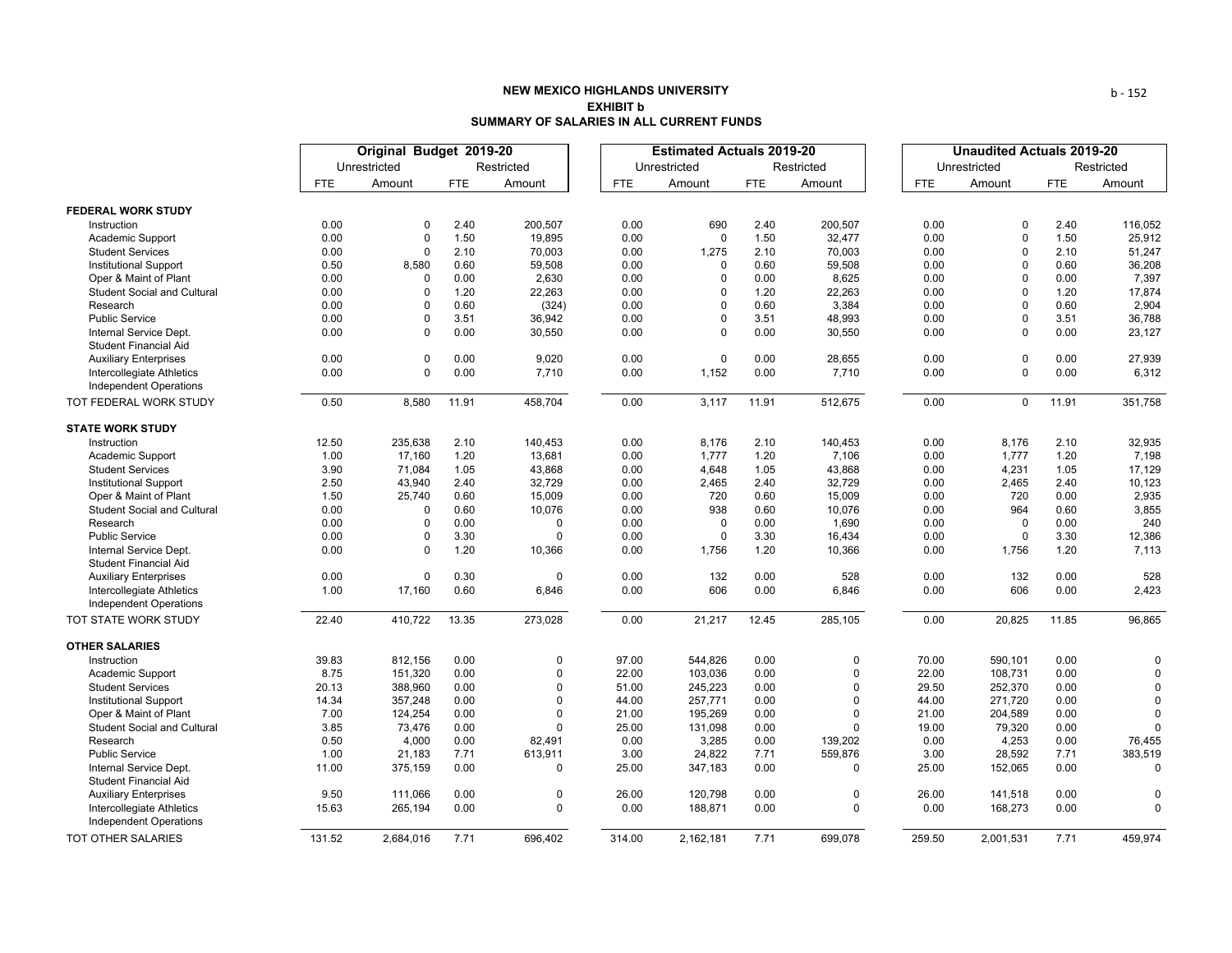|                                    |        | Original Budget 2019-20 |            |            |            | <b>Estimated Actuals 2019-20</b> |            |            | <b>Unaudited Actuals 2019-20</b> |              |            |            |  |
|------------------------------------|--------|-------------------------|------------|------------|------------|----------------------------------|------------|------------|----------------------------------|--------------|------------|------------|--|
|                                    |        | Unrestricted            |            | Restricted |            | Unrestricted                     |            | Restricted |                                  | Unrestricted |            | Restricted |  |
|                                    | FTE    | Amount                  | <b>FTE</b> | Amount     | <b>FTE</b> | Amount                           | <b>FTE</b> | Amount     | <b>FTE</b>                       | Amount       | <b>FTE</b> | Amount     |  |
| <b>TOTAL SALARIES BY CATEGORY</b>  |        |                         |            |            |            |                                  |            |            |                                  |              |            |            |  |
| <b>Professional Salaries</b>       | 157.88 | 9,088,105               | 53.05      | 1,753,290  | 189.00     | 9,374,177                        | 53.05      | 2,598,620  | 189.00                           | 9,465,267    | 53.05      | 1,276,065  |  |
| <b>Full-Time Faculty</b>           | 135.13 | 7,774,469               | 15.90      | 675,174    | 161.00     | 9,015,135                        | 15.90      | 388,552    | 161.00                           | 7,773,932    | 15.90      | 368,176    |  |
| Part-Time Faculty                  | 15.65  | 273,723                 | 1.00       | 284,850    | 80.00      | 644,028                          | 1.00       | 344,442    | 80.00                            | 1,186,780    | 1.00       | 341,862    |  |
| Secretarial/Clerical Salaries      | 53.07  | 1,782,855               | 21.46      | 347,085    | 62.00      | 1,684,427                        | 21.46      | 215,273    | 62.00                            | 1,667,319    | 21.46      | 131,796    |  |
| <b>Technical Salaries</b>          | 81.35  | 2,150,663               | 30.65      | 8,585      | 81.00      | 2,317,717                        | 30.65      | 21,622     | 81.00                            | 2,293,948    | 30.65      | $\Omega$   |  |
| <b>GA/TA Salaries</b>              | 39.47  | 1,068,370               | 0.60       | 104,197    | 88.00      | 623,527                          | 0.60       | 208,677    | 88.00                            | 641,455      | 0.60       | 76,000     |  |
| <b>Federal Work Study</b>          | 0.50   | 8,580                   | 11.91      | 458,704    | 0.00       | 3.117                            | 11.91      | 512,675    | 0.00                             | 0            | 11.91      | 351,758    |  |
| State Work Study                   | 22.40  | 410,722                 | 13.35      | 273,028    | 0.00       | 21,217                           | 12.45      | 285,105    | 0.00                             | 20,825       | 11.85      | 96,865     |  |
| <b>Other Salaries</b>              | 131.52 | 2,684,016               | 7.71       | 696,402    | 314.00     | 2,162,181                        | 7.71       | 699,078    | 259.50                           | 2,001,531    | 7.71       | 459,974    |  |
| TOT SALARIES BY CATEGORY           | 636.97 | 25,241,502              | 155.63     | 4,601,315  | 975.00     | 25,845,525                       | 154.73     | 5,274,044  | 920.50                           | 25,051,058   | 154.13     | 3,102,496  |  |
| <b>TOTAL SALARIES BY EXHIBIT</b>   |        |                         |            |            |            |                                  |            |            |                                  |              |            |            |  |
| Instruction                        | 280.21 | 11,673,423              | 4.50       | 340,960    | 476.00     | 12,483,135                       | 4.50       | 340,960    | 450.00                           | 11,889,026   | 4.50       | 148,987    |  |
| Academic Support                   | 32.65  | 1,475,807               | 2.70       | 33,576     | 50.00      | 1,430,943                        | 2.70       | 39,583     | 50.00                            | 1,471,418    | 2.70       | 33,110     |  |
| <b>Student Services</b>            | 62.03  | 2,282,896               | 3.15       | 113,871    | 95.00      | 2,110,624                        | 3.15       | 113,871    | 73.50                            | 2,164,742    | 3.15       | 68,376     |  |
| <b>Institutional Support</b>       | 77.59  | 3,842,366               | 3.00       | 92,237     | 108.00     | 3,678,695                        | 3.00       | 92,237     | 108.00                           | 3,777,495    | 3.00       | 46,330     |  |
| Oper & Maint of Plant              | 70.20  | 1,832,748               | 0.60       | 17,639     | 83.00      | 1,941,037                        | 0.60       | 23,634     | 83.00                            | 1,955,901    | 0.00       | 10,332     |  |
| <b>Student Social and Cultural</b> | 10.85  | 306,841                 | 1.80       | 32,339     | 33.00      | 543,897                          | 1.80       | 32,339     | 26.00                            | 453,262      | 1.80       | 21,729     |  |
| Research                           | 3.25   | 134,487                 | 10.78      | 505,609    | 4.00       | 135,869                          | 10.78      | 1,249,872  | 4.00                             | 138,299      | 10.78      | 385,722    |  |
| <b>Public Service</b>              | 6.50   | 516,694                 | 127.00     | 3,400,592  | 18.00      | 480,241                          | 127.00     | 3,296,893  | 18.00                            | 382,949      | 127.00     | 2,320,469  |  |
| Internal Service Dept.             | 27.31  | 1,220,893               | 1.20       | 40,916     | 42.00      | 1,212,122                        | 1.20       | 40,916     | 42.00                            | 1,019,162    | 1.20       | 30,240     |  |
| <b>Student Financial Aid</b>       | 0.00   | $\Omega$                | 0.00       | $\Omega$   | 0.00       | $\Omega$                         | 0.00       | $\Omega$   | 0.00                             | $\Omega$     | 0.00       | $\Omega$   |  |
| <b>Auxiliary Enterprises</b>       | 22.00  | 445,279                 | 0.30       | 9,020      | 33.00      | 425.838                          | 0.00       | 29,183     | 33.00                            | 415,434      | 0.00       | 28,467     |  |
| Intercollegiate Athletics          | 44.38  | 1,510,068               | 0.60       | 14,556     | 33.00      | 1,403,125                        | 0.00       | 14,556     | 33.00                            | 1,383,369    | 0.00       | 8,734      |  |
| Independent Operations             | 0.00   | $\Omega$                | 0.00       | $\Omega$   | 0.00       | $\Omega$                         | 0.00       | $\Omega$   | 0.00                             | $\Omega$     | 0.00       | $\Omega$   |  |
| <b>TOT SALARIES BY EXHIBIT</b>     | 636.97 | 25,241,502              | 155.63     | 4.601.315  | 975.00     | 25,845,525                       | 154.73     | 5,274,044  | 920.50                           | 25,051,058   | 154.13     | 3,102,496  |  |

b ‐ 153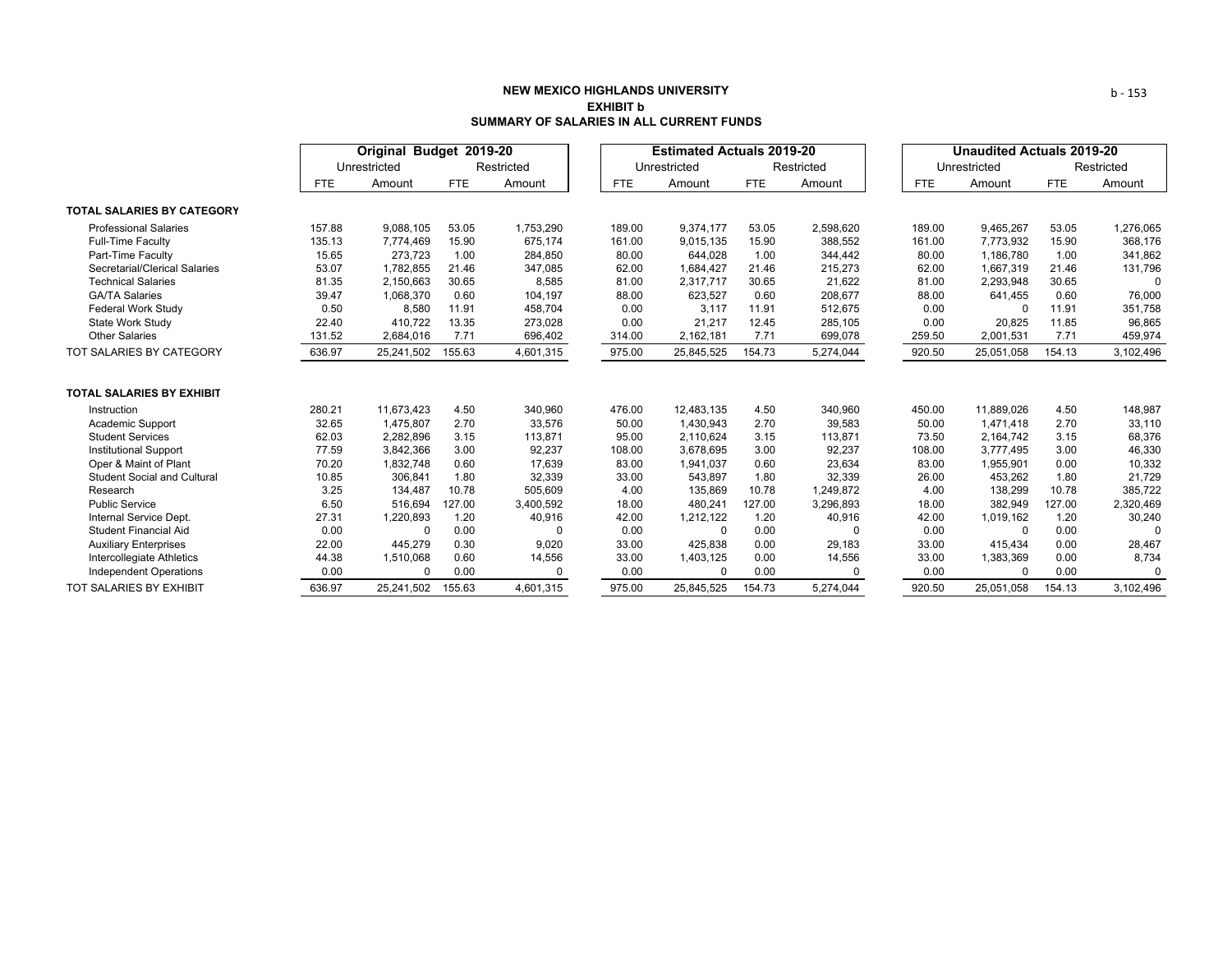|                                                | 2020-21              |
|------------------------------------------------|----------------------|
| <b>Returning Faculty</b>                       | 4%                   |
| <b>Adjunct Faculty</b>                         | \$900/sch            |
| Returning Professional Staff (FLSA exempt)     | 4%                   |
| Returning Professional Staff (FLSA non-exempt) | 4%                   |
| GA/TA                                          | 0%                   |
| Students                                       | \$9/hr to \$10.50/hr |

Note ‐ Faculty, staff and students paid less than \$9 per hour will receive an increase to \$10.50 per hour effective 1/1/2021.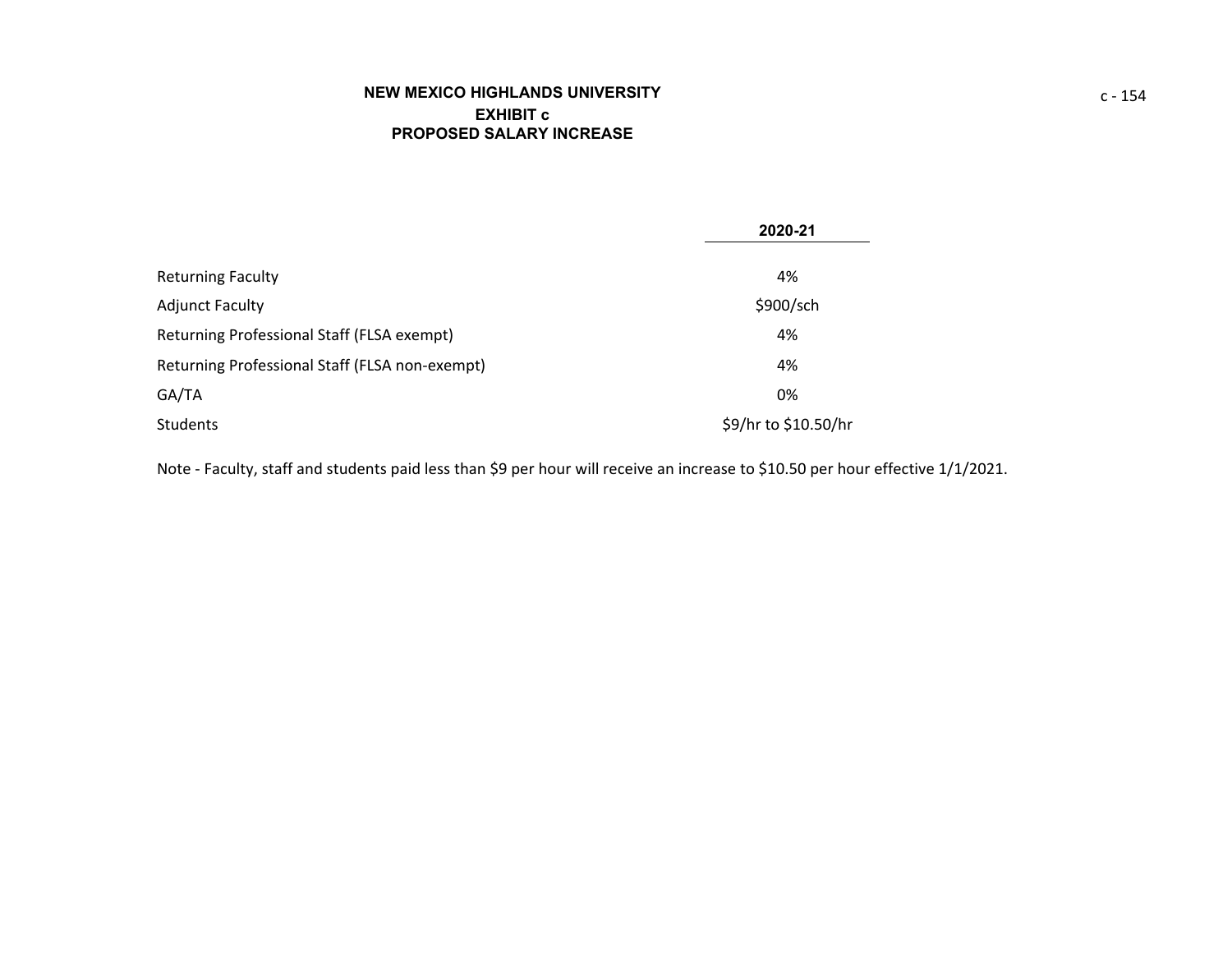# **NEW MEXICO HIGHLANDS UNIVERSITY EXHIBIT d TUITION AND REQUIRED FEES**

|                                      | 2019-20  | 2020-21  |
|--------------------------------------|----------|----------|
| <b>REGULAR SEMESTER</b>              |          |          |
| <b>Undergraduate Tuition</b>         |          |          |
| Part-Time Students (per credit hour) |          |          |
| Resident, Off Campus                 | 185.00   | 192.00   |
| Resident, On Campus                  | 185.00   | 192.00   |
| Non-Resident, Off Campus             | 363.00   | 377.00   |
| Non-Resident, On Campus              | 363.00   | 377.00   |
| <b>Full-Time Students</b>            |          |          |
| Resident, Off Campus                 | 2,220.00 | 2,304.00 |
| Resident, On Campus                  | 2,220.00 | 2,304.00 |
| Non-Resident, Off Campus             | 4,356.00 | 4,524.00 |
| Non-Resident, On Campus              | 4,356.00 | 4,524.00 |
| <b>Summer Session</b>                |          |          |
| <b>Hourly Tuition Rate</b>           | 185.00   | 192.00   |
| <b>Graduate Tuition</b>              |          |          |
| Part-Time Students (per credit hour) |          |          |
| Resident, Off Campus                 | 213.00   | 221.00   |
| Resident, On Campus                  | 213.00   | 221.00   |
| Non-Resident, Off Campus             | 389.00   | 404.00   |
| Non-Resident, On Campus              | 389.00   | 404.00   |
| <b>Full-Time Students</b>            |          |          |
| Resident, Off Campus                 | 2,556.00 | 2,652.00 |
| Resident, On Campus                  | 2,556.00 | 2,652.00 |
| Non-Resident, Off Campus             | 4,668.00 | 4,848.00 |
| Non-Resident, On Campus              | 4,668.00 | 4,848.00 |
| <b>Summer Session</b>                |          |          |
| <b>Hourly Tuition Rate</b>           | 213.00   | 221.00   |
| <b>Required Fees</b>                 |          |          |
| <b>Part-Time Students</b>            | 72.00    | 74.75    |
| <b>Full-Time Students</b>            | 864.00   | 897.00   |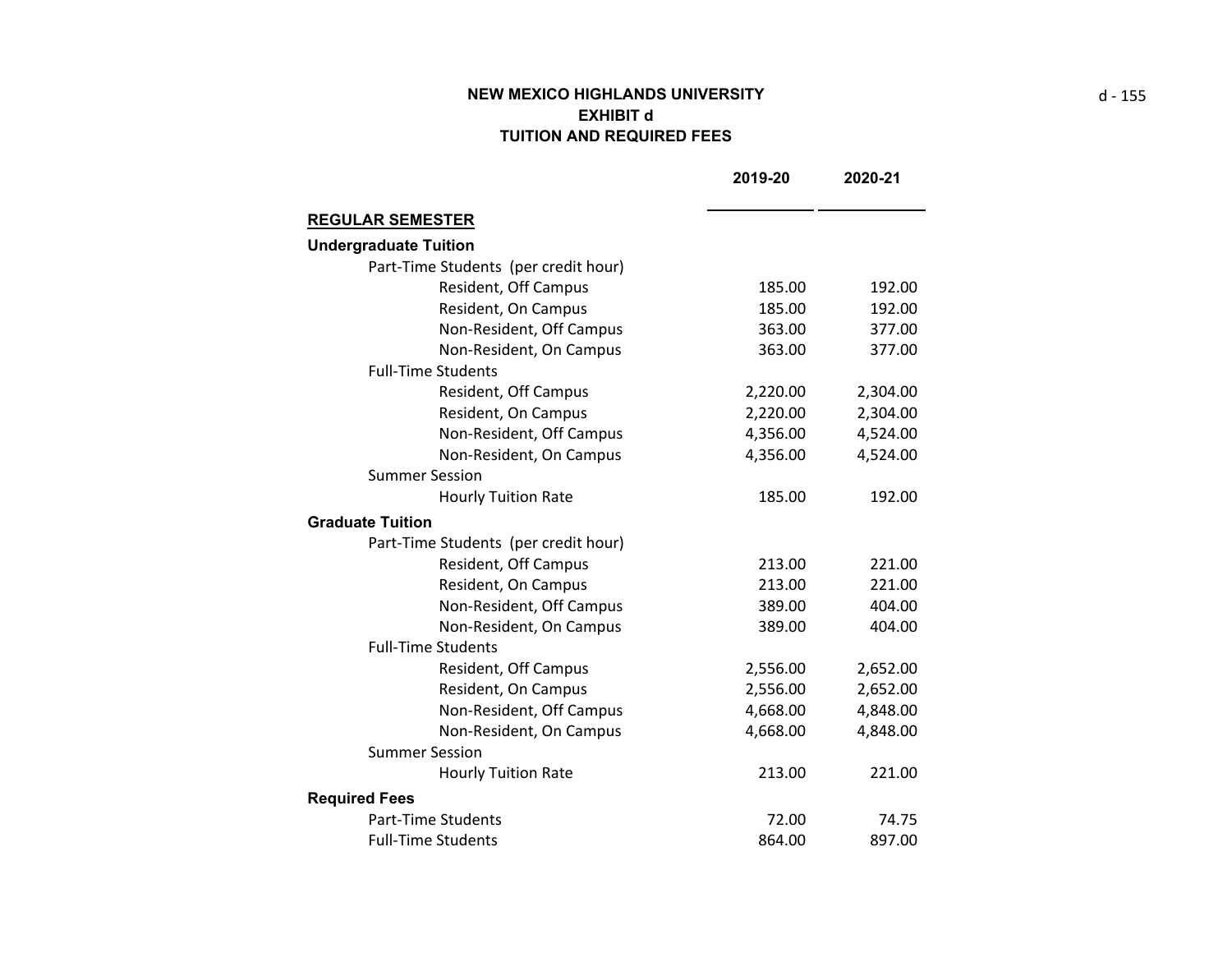# **NEW MEXICO HIGHLANDS UNIVERSITY EXHIBIT d TUITION AND REQUIRED FEES**

|                                        | 2019-20  | 2020-21  |
|----------------------------------------|----------|----------|
|                                        |          |          |
| <b>Total Tuition and Required Fees</b> |          |          |
| <b>Full-Time Undergraduate</b>         |          |          |
| Resident, Off Campus                   | 3,084.00 | 3,201.00 |
| Resident, On Campus                    | 3,084.00 | 3,201.00 |
| Non-Resident, Off Campus               | 5,220.00 | 5,421.00 |
| Non-Resident, On Campus                | 5,220.00 | 5,421.00 |
| <b>Full-Time Graduate</b>              |          |          |
| Resident, Off Campus                   | 3,420.00 | 3,549.00 |
| Resident, On Campus                    | 3,420.00 | 3,549.00 |
| Non-Resident, Off Campus               | 5,532.00 | 5,745.00 |
| Non-Resident, On Campus                | 5,532.00 | 5,745.00 |
| <b>Room Rates</b>                      |          |          |
| Minimum                                | 1,983.00 | 2,028.00 |
| Maximum                                | 3,278.00 | 3,410.00 |
| <b>Board Rates</b>                     |          |          |
| Minimum                                | 1,751.00 | 1,820.00 |
| Maximum                                | 2,399.00 | 2,490.00 |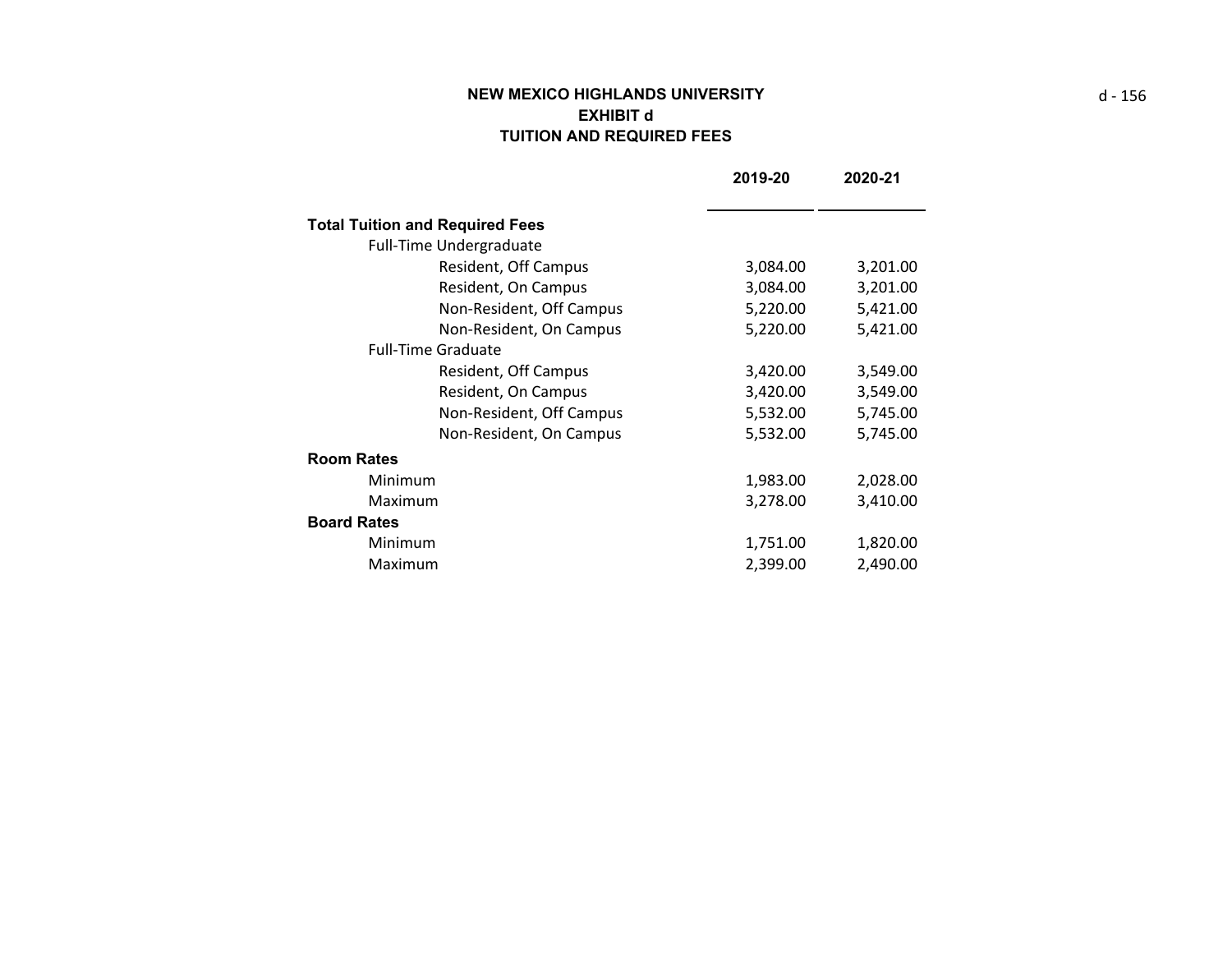# **NEW MEXICO HIGHLANDS UNIVERSITY EXHIBIT eSALARIES OF PRINCIPAL OFFICERS**

| Exhibit    |                                                   | <b>Title</b>                                              | <b>Last Name</b> | 2019-20 | 2020-21 |
|------------|---------------------------------------------------|-----------------------------------------------------------|------------------|---------|---------|
|            |                                                   |                                                           |                  |         |         |
| Exhibit 11 |                                                   |                                                           |                  |         |         |
|            | Chief Librarian                                   | Director of Library Services                              | Aragon           | 89,678  | 93,265  |
|            | Deans of Academic Admin.:                         | Dean, College of Arts & Sciences                          | Kempner          | 111,384 | 115,839 |
|            |                                                   | Interim Dean, School of Education                         | Jederberg        | 107,000 | 111,280 |
|            |                                                   | Dean, School of Business                                  | Tucker           | 107,000 | 111,280 |
|            |                                                   | Dean, School of Social Work                               | Duran            | 112,869 | 117,384 |
|            |                                                   |                                                           |                  |         |         |
| Exhibit 12 |                                                   |                                                           |                  |         |         |
|            | <b>Financial Aid Administration</b>               | Director of Financial Aid                                 | Chavez           | 87,516  | 91,017  |
|            | <b>Student Records/Admissions</b>                 | Registrar/Director for Enrollment                         | Romero           | 81,830  | 80,000  |
|            | Dean of Students                                  | Dean of Students                                          | Blea             | 110,323 | 114,736 |
|            | <b>Strategic Enrollment</b>                       | VP for Student and Donor Engagement                       | $Law*$           | 128,569 | 89,500  |
|            |                                                   |                                                           |                  |         |         |
| Exhibit 13 |                                                   |                                                           |                  |         |         |
|            | President                                         | President                                                 | Minner           | 257,223 | 257,223 |
|            | <b>Chief Academic Officer</b>                     | Provost                                                   | Gonzales-Walker  | 182,458 | 189,756 |
|            | <b>Chief Business Officer</b>                     | VP for Finance & Administration                           | Baca             | 161,704 | 168,172 |
|            | Advancement                                       | VP for Advancement                                        | Law              | 128,569 | 89,500  |
|            |                                                   |                                                           |                  |         |         |
| Exhibit 21 |                                                   |                                                           |                  |         |         |
|            | Director of Athletics/Head Men's Basketball Coach | Interim Director of Athletics/Head Men's Basketball Coach | Ehling           | 100,000 | 104,000 |
|            | <b>Head Football Coach</b>                        | <b>Head Football Coach</b>                                | Kirkland         | 100,000 | 104,000 |

\*Distributed among two divisions

e ‐ 157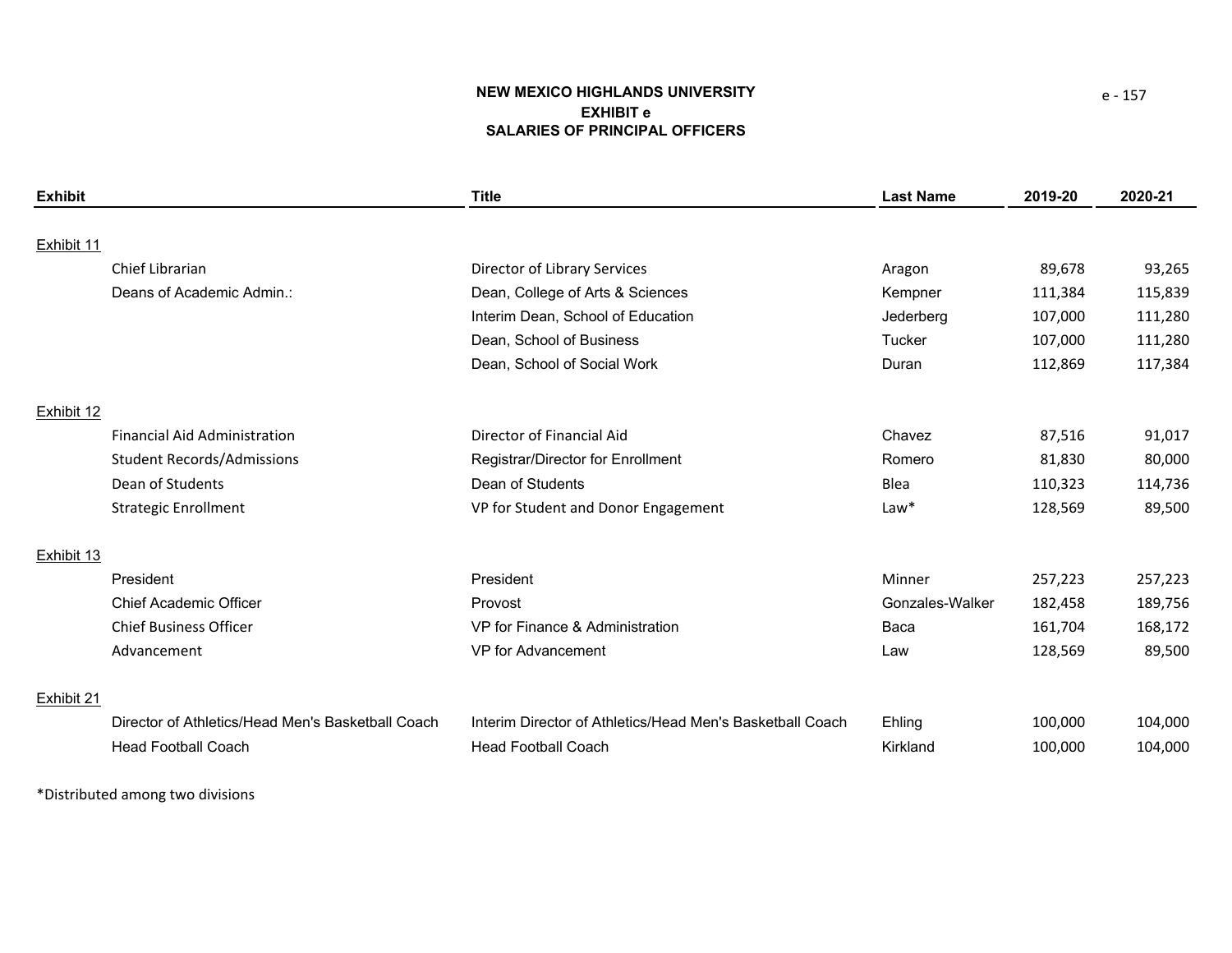|                                                           |            | Original Budget 2019-20 |            |             |            | <b>Estimated Actuals 2019-20</b> |            |             | <b>Unaudited Actuals 2019-20</b> |              |            |             |
|-----------------------------------------------------------|------------|-------------------------|------------|-------------|------------|----------------------------------|------------|-------------|----------------------------------|--------------|------------|-------------|
|                                                           |            | Unrestricted            |            | Restricted  |            | Unrestricted                     |            | Restricted  |                                  | Unrestricted |            | Restricted  |
|                                                           | <b>FTE</b> | Amount                  | <b>FTE</b> | Amount      | <b>FTE</b> | Amount                           | <b>FTE</b> | Amount      | <b>FTE</b>                       | Amount       | <b>FTE</b> | Amount      |
| <b>PROFESSIONAL SALARIES</b>                              |            |                         |            |             |            |                                  |            |             |                                  |              |            |             |
| Instruction                                               | 18.97      | 959,192                 | 0.00       | 0           | 26.00      | 1,141,660                        | 0.00       | 0           | 27.00                            | 1,171,274    | 0.00       | 0           |
| Academic Support                                          | 16.90      | 1,077,261               | 0.00       | $\Omega$    | 21.00      | 1,128,000                        | 0.00       | $\mathbf 0$ | 21.00                            | 1,156,401    | 0.00       | 0           |
| <b>Student Services</b>                                   | 28.00      | 1,492,262               | 0.00       | 0           | 33.00      | 1,522,160                        | 0.00       | 0           | 33.00                            | 1,566,207    | 0.00       | 0           |
| <b>Institutional Support</b>                              | 36.25      | 2,732,167               | 0.00       | 0           | 36.00      | 2,529,551                        | 0.00       | 0           | 36.00                            | 2,595,840    | 0.00       | $\mathbf 0$ |
| Oper & Maint of Plant                                     | 3.90       | 242,159                 | 0.00       | 0           | 6.00       | 326,287                          | 0.00       | 0           | 6.00                             | 332,625      | 0.00       | 0           |
| Subtotal I & G                                            | 104.02     | 6,503,041               | 0.00       | $\Omega$    | 122.00     | 6,647,657                        | 0.00       | $\Omega$    | 123.00                           | 6,822,347    | 0.00       | $\mathbf 0$ |
| <b>Student Social &amp; Cultural</b>                      | 6.00       | 233,365                 | 0.00       | $\mathbf 0$ | 8.00       | 343,804                          | 0.00       | 0           | 7.00                             | 329,733      | 0.00       | 0           |
| Research                                                  | 1.00       | 50,549                  | 1.00       | 143,193     | 1.00       | 50,549                           | 1.00       | 752,191     | 1.00                             | 50,938       | 1.00       | 92,182      |
| <b>Public Service</b>                                     | 3.60       | 249,061                 | 52.05      | 1,610,097   | 11.00      | 329,134                          | 52.05      | 1,846,429   | 11.00                            | 262,701      | 52.05      | 1,183,883   |
| Internal Service Dept.                                    | 11.01      | 687,485                 | 0.00       | $\mathbf 0$ | 13.00      | 687,567                          | 0.00       | $\mathbf 0$ | 13.00                            | 707,068      | 0.00       | 0           |
| <b>Auxiliary Enterprises</b>                              | 5.50       | 165,552                 | 0.00       | 0           | 1.00       | 142,726                          | 0.00       | 0           | 1.00                             | 118,655      | 0.00       | 0           |
| Intercollegiate Athletics                                 | 26.75      | 1,199,052               | 0.00       | 0           | 33.00      | 1,172,741                        | 0.00       | 0           | 33.00                            | 1,173,826    | 0.00       | 0           |
| <b>TOT PROF SALARIES</b>                                  | 157.88     | 9,088,105               | 53.05      | 1,753,290   | 189.00     | 9,374,177                        | 53.05      | 2,598,620   | 189.00                           | 9,465,267    | 53.05      | 1,276,065   |
| <b>FULL-TIME FACULTY</b>                                  |            |                         |            |             |            |                                  |            |             |                                  |              |            |             |
| Instruction                                               | 134.38     | 7,725,642               | 0.00       | $\mathbf 0$ | 159.00     | 8,964,211                        | 0.00       | $\mathbf 0$ | 159.00                           | 7,722,181    | 0.00       | 0           |
| Academic Support                                          |            |                         |            |             |            |                                  |            |             |                                  |              |            |             |
| <b>Student Services</b>                                   |            |                         |            |             |            |                                  |            |             |                                  |              |            |             |
| <b>Institutional Support</b>                              |            |                         |            |             |            |                                  |            |             |                                  |              |            |             |
| Oper & Maint of Plant                                     |            |                         |            |             |            |                                  |            |             |                                  |              |            |             |
| Subtotal I & G                                            | 134.38     | 7,725,642               | 0.00       | $\mathbf 0$ | 159.00     | 8,964,211                        | 0.00       | $\mathbf 0$ | 159.00                           | 7,722,181    | 0.00       | $\mathbf 0$ |
| <b>Student Social &amp; Cultural</b>                      |            |                         |            |             |            |                                  |            |             |                                  |              |            |             |
| Research                                                  | 0.75       | 48,827                  | 4.93       | 140,034     | 2.00       | 50,924                           | 4.93       | 140,713     | 2.00                             | 51,752       | 4.93       | 137,941     |
| <b>Public Service</b>                                     | 0.00       | $\mathbf 0$             | 10.97      | 535,140     | 0.00       | 0                                | 10.97      | 247,839     | 0.00                             | $\mathbf 0$  | 10.97      | 230,235     |
| Internal Service Dept.                                    |            |                         |            |             |            |                                  |            |             |                                  |              |            |             |
| <b>Auxiliary Enterprises</b><br>Intercollegiate Athletics |            |                         |            |             |            |                                  |            |             |                                  |              |            |             |
| TOT FULL-TIME FACULTY                                     | 135.13     |                         | 15.90      |             | 161.00     |                                  | 15.90      |             | 161.00                           |              | 15.90      |             |
|                                                           |            | 7,774,469               |            | 675,174     |            | 9,015,135                        |            | 388,552     |                                  | 7,773,932    |            | 368,176     |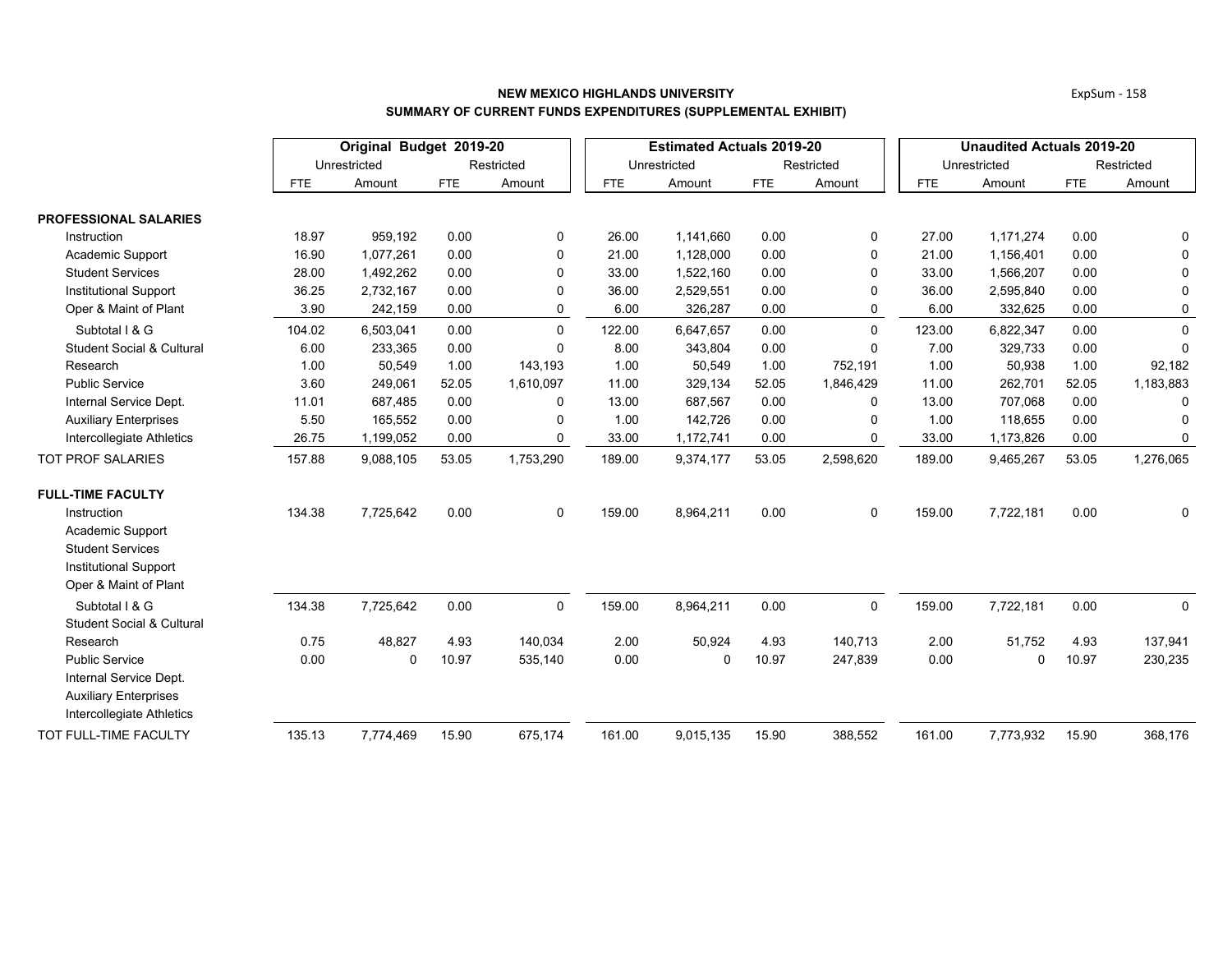## **NEW MEXICO HIGHLANDS UNIVERSITYSUMMARY OF CURRENT FUNDS EXPENDITURES (SUPPLEMENTAL EXHIBIT)**

|                                      |            | Original Budget 2019-20 |       |              |            | <b>Estimated Actuals 2019-20</b> |            |              | <b>Unaudited Actuals 2019-20</b> |              |            |             |  |
|--------------------------------------|------------|-------------------------|-------|--------------|------------|----------------------------------|------------|--------------|----------------------------------|--------------|------------|-------------|--|
|                                      |            | Unrestricted            |       | Restricted   |            | Unrestricted                     |            | Restricted   |                                  | Unrestricted |            | Restricted  |  |
|                                      | <b>FTE</b> | Amount                  | FTE   | Amount       | <b>FTE</b> | Amount                           | <b>FTE</b> | Amount       | <b>FTE</b>                       | Amount       | <b>FTE</b> | Amount      |  |
| <b>PART-TIME FACULTY</b>             |            |                         |       |              |            |                                  |            |              |                                  |              |            |             |  |
| Instruction                          | 15.65      | 273,723                 | 0.00  | 0            | 80.00      | 644,028                          | 0.00       | 0            | 80.00                            | 1,186,780    | 0.00       | $\Omega$    |  |
| Academic Support                     |            |                         |       |              |            |                                  |            |              |                                  |              |            |             |  |
| <b>Student Services</b>              |            |                         |       |              |            |                                  |            |              |                                  |              |            |             |  |
| <b>Institutional Support</b>         |            |                         |       |              |            |                                  |            |              |                                  |              |            |             |  |
| Oper & Maint of Plant                |            |                         |       |              |            |                                  |            |              |                                  |              |            |             |  |
| Subtotal I & G                       | 15.65      | 273,723                 | 0.00  | $\mathbf 0$  | 80.00      | 644,028                          | 0.00       | 0            | 80.00                            | 1,186,780    | 0.00       | 0           |  |
| <b>Student Social &amp; Cultural</b> |            |                         |       |              |            |                                  |            |              |                                  |              |            |             |  |
| Research                             |            |                         |       |              |            |                                  |            |              |                                  |              |            |             |  |
| <b>Public Service</b>                | 0.00       | $\mathbf 0$             | 1.00  | 284,850      | 0.00       | $\mathbf 0$                      | 1.00       | 344,442      | 0.00                             | $\Omega$     | 1.00       | 341,862     |  |
| Internal Service Dept.               |            |                         |       |              |            |                                  |            |              |                                  |              |            |             |  |
| <b>Auxiliary Enterprises</b>         |            |                         |       |              |            |                                  |            |              |                                  |              |            |             |  |
| Intercollegiate Athletics            |            |                         |       |              |            |                                  |            |              |                                  |              |            |             |  |
| TOT PART-TIME FACULTY                | 15.65      | 273,723                 | 1.00  | 284,850      | 80.00      | 644,028                          | 1.00       | 344,442      | 80.00                            | 1,186,780    | 1.00       | 341,862     |  |
| <b>SECRETARIAL/CLERICAL</b>          |            |                         |       |              |            |                                  |            |              |                                  |              |            |             |  |
| Instruction                          | 16.17      | 493,012                 | 0.00  | 0            | 24.00      | 492,654                          | 0.00       | 0            | 24.00                            | 504,508      | 0.00       | 0           |  |
| Academic Support                     | 5.00       | 197,387                 | 0.00  | 0            | 5.00       | 162,594                          | 0.00       | $\mathbf{0}$ | 5.00                             | 167,818      | 0.00       | $\Omega$    |  |
| <b>Student Services</b>              | 10.00      | 330,589                 | 0.00  | $\mathbf{0}$ | 10.00      | 314,769                          | 0.00       | $\Omega$     | 10.00                            | 322,299      | 0.00       | $\Omega$    |  |
| <b>Institutional Support</b>         | 12.00      | 314,252                 | 0.00  | $\Omega$     | 12.00      | 325,699                          | 0.00       | $\Omega$     | 12.00                            | 324,243      | 0.00       | $\Omega$    |  |
| Oper & Maint of Plant                | 2.00       | 53,286                  | 0.00  | $\mathbf{0}$ | 3.00       | 76,790                           | 0.00       | 0            | 3.00                             | 78,376       | 0.00       | 0           |  |
| Subtotal I & G                       | 45.17      | 1,388,528               | 0.00  | $\Omega$     | 54.00      | 1,372,504                        | 0.00       | $\mathbf 0$  | 54.00                            | 1,397,244    | 0.00       | $\pmb{0}$   |  |
| <b>Student Social &amp; Cultural</b> | 1.00       | $\mathbf 0$             | 0.00  | $\Omega$     | 0.00       | 35,390                           | 0.00       | $\Omega$     | 0.00                             | 16,220       | 0.00       | $\Omega$    |  |
| Research                             | 1.00       | 31,111                  | 0.90  | 32,018       | 1.00       | 31,111                           | 0.90       | 15           | 1.00                             | 31,356       | 0.90       | $\Omega$    |  |
| <b>Public Service</b>                | 1.90       | 246,450                 | 20.56 | 315,067      | 4.00       | 116,469                          | 20.56      | 215,258      | 4.00                             | 91,656       | 20.56      | 131,796     |  |
| Internal Service Dept.               | 2.00       | 59,442                  | 0.00  | $\Omega$     | 2.00       | 60,441                           | 0.00       | $\Omega$     | 2.00                             | 60,923       | 0.00       | $\Omega$    |  |
| <b>Auxiliary Enterprises</b>         | 1.00       | 28,662                  | 0.00  | $\Omega$     | 1.00       | 28,757                           | 0.00       | $\Omega$     | 1.00                             | 29,255       | 0.00       | $\Omega$    |  |
| Intercollegiate Athletics            | 1.00       | 28,662                  | 0.00  | $\Omega$     | 0.00       | 39,755                           | 0.00       | $\Omega$     | 0.00                             | 40,665       | 0.00       | $\mathbf 0$ |  |
| TOT SECRET/CLERICAL                  | 53.07      | 1,782,855               | 21.46 | 347,085      | 62.00      | 1,684,427                        | 21.46      | 215,273      | 62.00                            | 1,667,319    | 21.46      | 131,796     |  |

ExpSum ‐ 159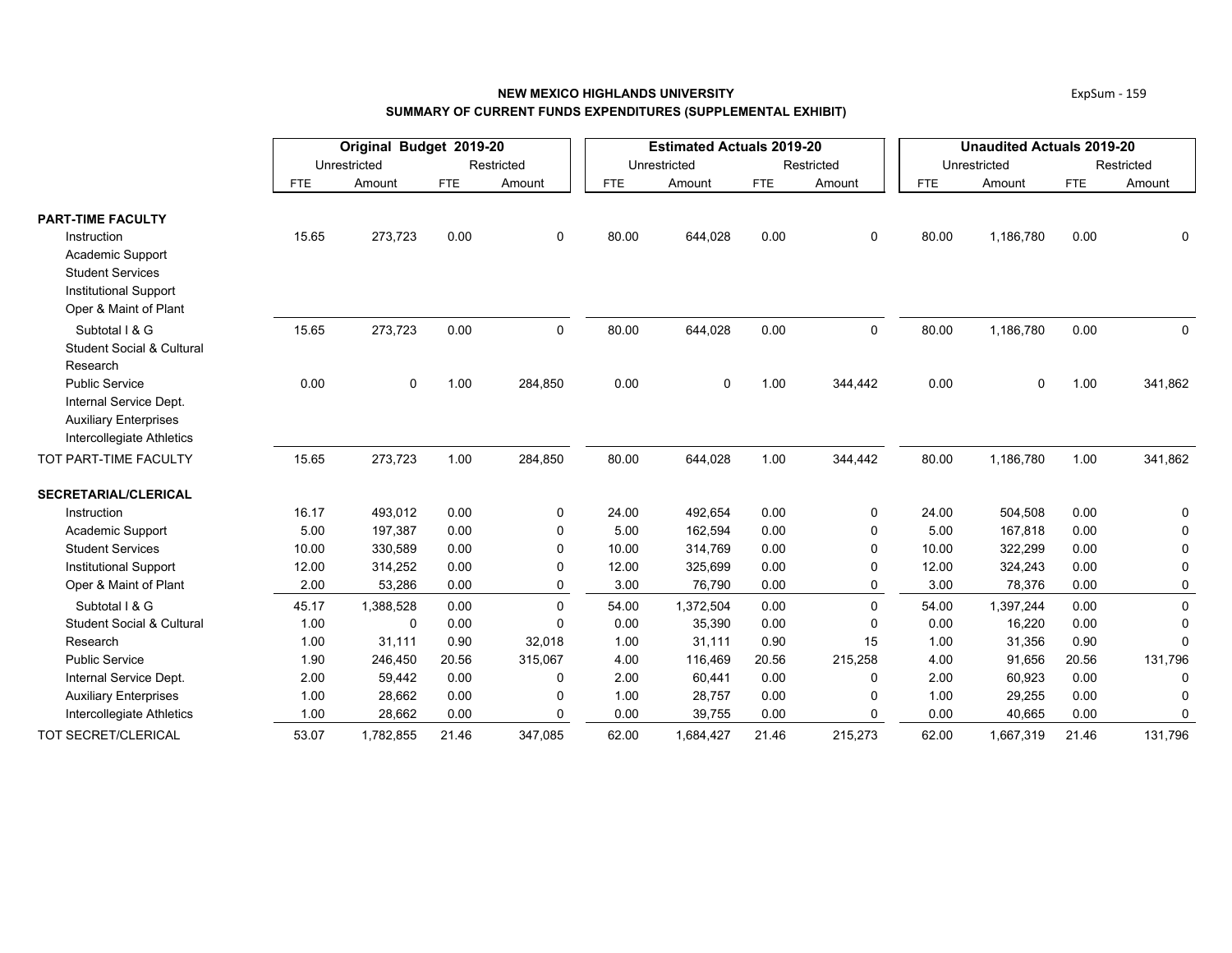|                                                                                                                          |            | Original Budget 2019-20 |            |             |            | <b>Estimated Actuals 2019-20</b> |            |              | <b>Unaudited Actuals 2019-20</b> |              |            |             |  |
|--------------------------------------------------------------------------------------------------------------------------|------------|-------------------------|------------|-------------|------------|----------------------------------|------------|--------------|----------------------------------|--------------|------------|-------------|--|
|                                                                                                                          |            | Unrestricted            |            | Restricted  |            | Unrestricted                     |            | Restricted   |                                  | Unrestricted |            | Restricted  |  |
|                                                                                                                          | <b>FTE</b> | Amount                  | <b>FTE</b> | Amount      | <b>FTE</b> | Amount                           | <b>FTE</b> | Amount       | <b>FTE</b>                       | Amount       | <b>FTE</b> | Amount      |  |
| <b>TECHNICAL SALARIES</b>                                                                                                |            |                         |            |             |            |                                  |            |              |                                  |              |            |             |  |
| Instruction                                                                                                              | 3.25       | 105,690                 | 0.00       | 0           | 2.00       | 63,363                           | 0.00       | 0            | 2.00                             | 64,551       | 0.00       | 0           |  |
| Academic Support                                                                                                         | 1.00       | 32,678                  | 0.00       | $\Omega$    | 2.00       | 35,537                           | 0.00       | $\mathbf{0}$ | 2.00                             | 36,692       | 0.00       | 0           |  |
| <b>Student Services</b>                                                                                                  | 0.00       | 0                       | 0.00       | 0           | 1.00       | 22,551                           | 0.00       | $\Omega$     | 1.00                             | 19,636       | 0.00       | 0           |  |
| <b>Institutional Support</b>                                                                                             | 12.00      | 386,179                 | 0.00       | 0           | 16.00      | 563,210                          | 0.00       | $\Omega$     | 16.00                            | 583,228      | 0.00       | 0           |  |
| Oper & Maint of Plant                                                                                                    | 55.80      | 1,387,310               | 0.00       | 0           | 53.00      | 1,341,972                        | 0.00       | $\Omega$     | 53.00                            | 1,339,591    | 0.00       | 0           |  |
| Subtotal I & G                                                                                                           | 72.05      | 1,911,856               | 0.00       | 0           | 74.00      | 2,026,632                        | 0.00       | $\mathbf 0$  | 74.00                            | 2,043,698    | 0.00       | $\mathbf 0$ |  |
| <b>Student Social &amp; Cultural</b>                                                                                     | 0.00       | 0                       | 0.00       | 0           | 0.00       | 32,667                           | 0.00       | $\Omega$     | 0.00                             | 27,026       | 0.00       | 0           |  |
| Research                                                                                                                 | 0.00       | 0                       | 2.75       | 4,000       | 0.00       | 0                                | 2.75       | 4,000        | 0.00                             | $\Omega$     | 2.75       | $\mathbf 0$ |  |
| <b>Public Service</b>                                                                                                    | 0.00       | $\mathbf 0$             | 27.90      | 4,585       | 0.00       | 9,818                            | 27.90      | 17,622       | 0.00                             | $\mathbf 0$  | 27.90      | 0           |  |
| Internal Service Dept.                                                                                                   | 3.30       | 98,806                  | 0.00       | 0           | 2.00       | 115,176                          | 0.00       | 0            | 2.00                             | 97,351       | 0.00       | 0           |  |
| <b>Auxiliary Enterprises</b>                                                                                             | 6.00       | 140,000                 | 0.00       | 0           | 5.00       | 133,425                          | 0.00       | $\mathbf{0}$ | 5.00                             | 125,874      | 0.00       | 0           |  |
| Intercollegiate Athletics                                                                                                | 0.00       | 0                       | 0.00       | 0           | 0.00       | 0                                | 0.00       | 0            | 0.00                             | 0            | 0.00       | 0           |  |
| <b>TOT TECHNICAL</b>                                                                                                     | 81.35      | 2,150,663               | 30.65      | 8,585       | 81.00      | 2,317,717                        | 30.65      | 21,622       | 81.00                            | 2,293,948    | 30.65      | $\mathbf 0$ |  |
| <b>GA/TA SALARIES</b>                                                                                                    |            |                         |            |             |            |                                  |            |              |                                  |              |            |             |  |
| Instruction<br>Academic Support<br><b>Student Services</b><br><b>Institutional Support</b>                               | 39.47      | 1,068,370               | 0.00       | $\mathbf 0$ | 88.00      | 623,527                          | 0.00       | $\mathbf 0$  | 88.00                            | 641,455      | 0.00       | 0           |  |
| Oper & Maint of Plant                                                                                                    |            |                         |            |             |            |                                  |            |              |                                  |              |            |             |  |
| Subtotal I & G<br><b>Student Social &amp; Cultural</b>                                                                   | 39.47      | 1,068,370               | 0.00       | 0           | 88.00      | 623,527                          | 0.00       | $\mathbf 0$  | 88.00                            | 641,455      | 0.00       | $\mathbf 0$ |  |
| Research<br><b>Public Service</b><br>Internal Service Dept.<br><b>Auxiliary Enterprises</b><br>Intercollegiate Athletics | 0.00       | 0                       | 0.60       | 104,197     | 0.00       | 0                                | 0.60       | 208,677      | 0.00                             | 0            | 0.60       | 76,000      |  |
| <b>TOT GA/TA</b>                                                                                                         | 39.47      | 1,068,370               | 0.60       | 104,197     | 88.00      | 623,527                          | 0.60       | 208,677      | 88.00                            | 641,455      | 0.60       | 76,000      |  |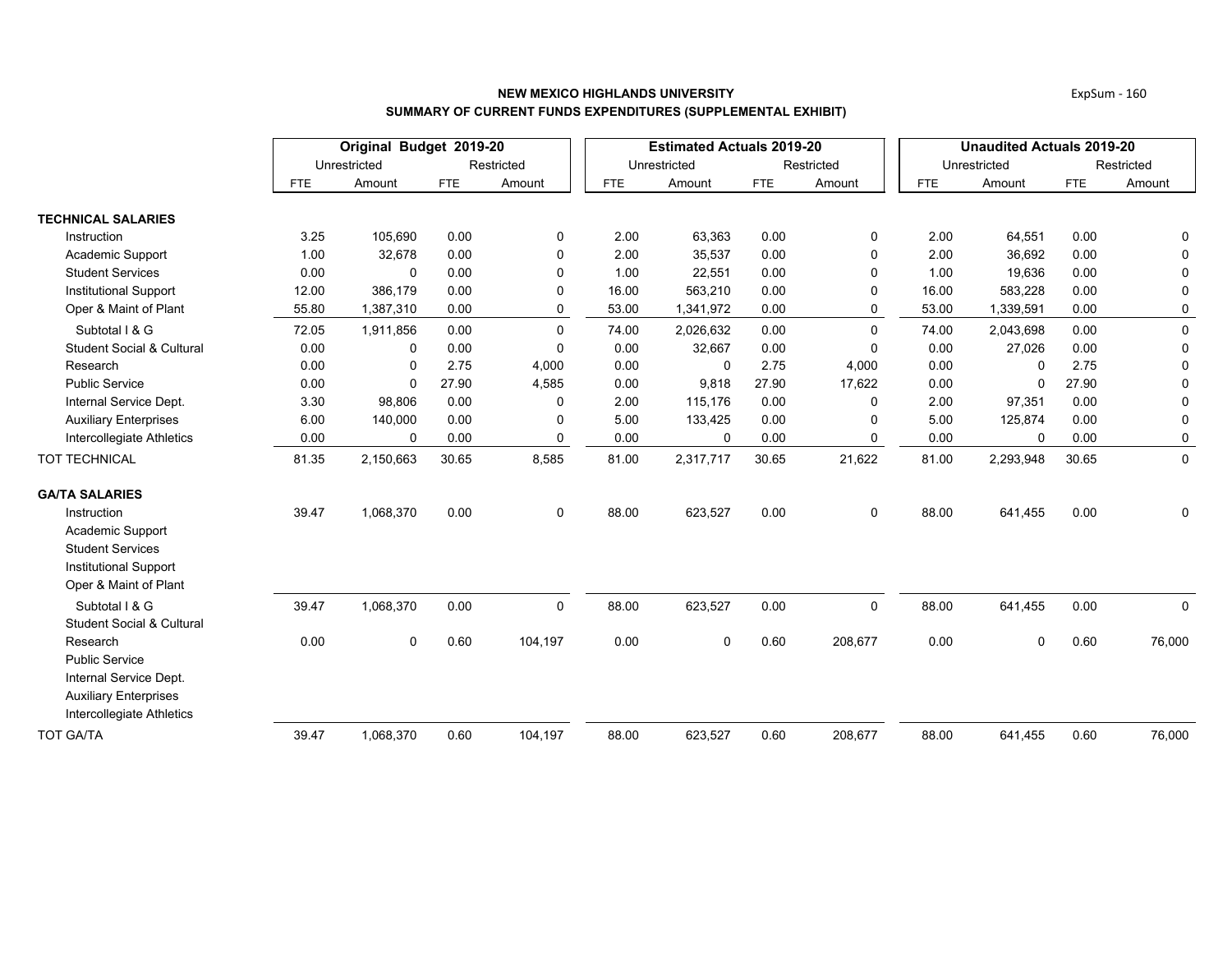|                                      |       | Original Budget 2019-20 |            |            |            | <b>Estimated Actuals 2019-20</b> |            |            | <b>Unaudited Actuals 2019-20</b> |              |            |            |
|--------------------------------------|-------|-------------------------|------------|------------|------------|----------------------------------|------------|------------|----------------------------------|--------------|------------|------------|
|                                      |       | Unrestricted            |            | Restricted |            | Unrestricted                     |            | Restricted |                                  | Unrestricted |            | Restricted |
|                                      | FTE   | Amount                  | <b>FTE</b> | Amount     | <b>FTE</b> | Amount                           | <b>FTE</b> | Amount     | <b>FTE</b>                       | Amount       | <b>FTE</b> | Amount     |
| <b>FEDERAL WORK STUDY</b>            |       |                         |            |            |            |                                  |            |            |                                  |              |            |            |
| Instruction                          | 0.00  | 0                       | 2.40       | 200,507    | 0.00       | 690                              | 2.40       | 200,507    | 0.00                             | 0            | 2.40       | 116,052    |
| Academic Support                     | 0.00  | $\mathbf 0$             | 1.50       | 19,895     | 0.00       | 0                                | 1.50       | 32,477     | 0.00                             | $\mathbf 0$  | 1.50       | 25,912     |
| <b>Student Services</b>              | 0.00  | $\mathbf 0$             | 2.10       | 70,003     | 0.00       | 1,275                            | 2.10       | 70,003     | 0.00                             | $\Omega$     | 2.10       | 51,247     |
| <b>Institutional Support</b>         | 0.50  | 8,580                   | 0.60       | 59,508     | 0.00       | 0                                | 0.60       | 59,508     | 0.00                             | $\Omega$     | 0.60       | 36,208     |
| Oper & Maint of Plant                | 0.00  | $\mathbf 0$             | 0.00       | 2,630      | 0.00       | 0                                | 0.00       | 8,625      | 0.00                             | $\mathbf 0$  | 0.00       | 7,397      |
| Subtotal I & G                       | 0.50  | 8,580                   | 6.60       | 352,543    | 0.00       | 1,965                            | 6.60       | 371,120    | 0.00                             | $\mathbf 0$  | 6.60       | 236,815    |
| <b>Student Social &amp; Cultural</b> | 0.00  | 0                       | 1.20       | 22,263     | 0.00       | 0                                | 1.20       | 22,263     | 0.00                             | 0            | 1.20       | 17,874     |
| Research                             | 0.00  | 0                       | 0.60       | (324)      | 0.00       | 0                                | 0.60       | 3,384      | 0.00                             | $\Omega$     | 0.60       | 2,904      |
| <b>Public Service</b>                | 0.00  | $\mathbf 0$             | 3.51       | 36,942     | 0.00       | 0                                | 3.51       | 48,993     | 0.00                             | $\Omega$     | 3.51       | 36,788     |
| Internal Service Dept.               | 0.00  | $\mathbf 0$             | 0.00       | 30,550     | 0.00       | 0                                | 0.00       | 30,550     | 0.00                             | $\Omega$     | 0.00       | 23,127     |
| <b>Auxiliary Enterprises</b>         | 0.00  | 0                       | 0.00       | 9,020      | 0.00       | 0                                | 0.00       | 28,655     | 0.00                             | 0            | 0.00       | 27,939     |
| Intercollegiate Athletics            | 0.00  | 0                       | 0.00       | 7,710      | 0.00       | 1,152                            | 0.00       | 7,710      | 0.00                             | $\Omega$     | 0.00       | 6,312      |
| TOT FEDERAL WORK STUDY               | 0.50  | 8,580                   | 11.91      | 458,704    | 0.00       | 3,117                            | 11.91      | 512,675    | 0.00                             | $\mathbf 0$  | 11.91      | 351,758    |
| <b>STATE WORK STUDY</b>              |       |                         |            |            |            |                                  |            |            |                                  |              |            |            |
| Instruction                          | 12.50 | 235,638                 | 2.10       | 140,453    | 0.00       | 8,176                            | 2.10       | 140,453    | 0.00                             | 8,176        | 2.10       | 32,935     |
| Academic Support                     | 1.00  | 17,160                  | 1.20       | 13,681     | 0.00       | 1,777                            | 1.20       | 7,106      | 0.00                             | 1,777        | 1.20       | 7,198      |
| <b>Student Services</b>              | 3.90  | 71,084                  | 1.05       | 43,868     | 0.00       | 4,648                            | 1.05       | 43,868     | 0.00                             | 4,231        | 1.05       | 17,129     |
| <b>Institutional Support</b>         | 2.50  | 43,940                  | 2.40       | 32,729     | 0.00       | 2,465                            | 2.40       | 32,729     | 0.00                             | 2,465        | 2.40       | 10,123     |
| Oper & Maint of Plant                | 1.50  | 25,740                  | 0.60       | 15,009     | 0.00       | 720                              | 0.60       | 15,009     | 0.00                             | 720          | 0.00       | 2,935      |
| Subtotal I & G                       | 21.40 | 393,562                 | 7.35       | 245,740    | 0.00       | 17,785                           | 7.35       | 239,165    | 0.00                             | 17,368       | 6.75       | 70,320     |
| <b>Student Social &amp; Cultural</b> | 0.00  | 0                       | 0.60       | 10,076     | 0.00       | 938                              | 0.60       | 10,076     | 0.00                             | 964          | 0.60       | 3,855      |
| Research                             | 0.00  | 0                       | 0.00       | 0          | 0.00       | 0                                | 0.00       | 1,690      | 0.00                             | 0            | 0.00       | 240        |
| <b>Public Service</b>                | 0.00  | $\mathbf 0$             | 3.30       | $\Omega$   | 0.00       | 0                                | 3.30       | 16,434     | 0.00                             | $\Omega$     | 3.30       | 12,386     |
| Internal Service Dept.               | 0.00  | $\mathbf 0$             | 1.20       | 10,366     | 0.00       | 1,756                            | 1.20       | 10,366     | 0.00                             | 1,756        | 1.20       | 7,113      |
| <b>Auxiliary Enterprises</b>         | 0.00  | $\Omega$                | 0.30       | $\Omega$   | 0.00       | 132                              | 0.00       | 528        | 0.00                             | 132          | 0.00       | 528        |
| Intercollegiate Athletics            | 1.00  | 17,160                  | 0.60       | 6,846      | 0.00       | 606                              | 0.00       | 6,846      | 0.00                             | 606          | 0.00       | 2,423      |
| TOT STATE WORK STUDY                 | 22.40 | 410.722                 | 13.35      | 273.028    | 0.00       | 21,217                           | 12.45      | 285.105    | 0.00                             | 20,825       | 11.85      | 96,865     |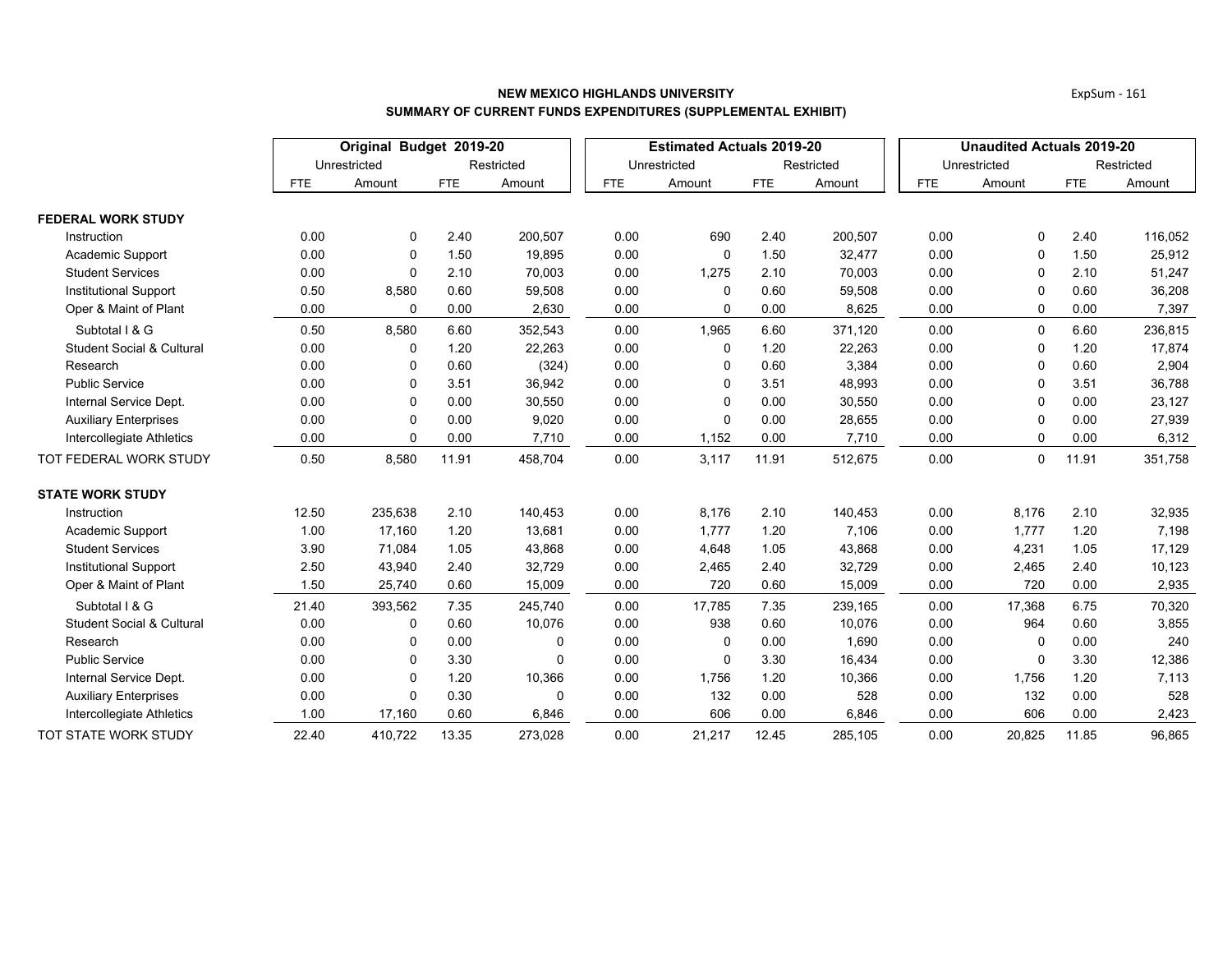|                                      |            | Original Budget 2019-20 |            |              |        | <b>Estimated Actuals 2019-20</b> |            |            | <b>Unaudited Actuals 2019-20</b> |              |            |              |
|--------------------------------------|------------|-------------------------|------------|--------------|--------|----------------------------------|------------|------------|----------------------------------|--------------|------------|--------------|
|                                      |            | Unrestricted            |            | Restricted   |        | Unrestricted                     |            | Restricted |                                  | Unrestricted |            | Restricted   |
|                                      | <b>FTE</b> | Amount                  | <b>FTE</b> | Amount       | FTE    | Amount                           | <b>FTE</b> | Amount     | <b>FTE</b>                       | Amount       | <b>FTE</b> | Amount       |
| <b>OTHER SALARIES</b>                |            |                         |            |              |        |                                  |            |            |                                  |              |            |              |
| Instruction                          | 39.83      | 812,156                 | 0.00       | 0            | 97.00  | 544,826                          | 0.00       | 0          | 70.00                            | 590,101      | 0.00       | 0            |
| Academic Support                     | 8.75       | 151,320                 | 0.00       | $\Omega$     | 22.00  | 103,036                          | 0.00       | $\Omega$   | 22.00                            | 108,731      | 0.00       | $\Omega$     |
| <b>Student Services</b>              | 20.13      | 388,960                 | 0.00       | $\Omega$     | 51.00  | 245,223                          | 0.00       | 0          | 29.50                            | 252,370      | 0.00       | 0            |
| <b>Institutional Support</b>         | 14.34      | 357,248                 | 0.00       | $\Omega$     | 44.00  | 257,771                          | 0.00       | $\Omega$   | 44.00                            | 271,720      | 0.00       | $\Omega$     |
| Oper & Maint of Plant                | 7.00       | 124,254                 | 0.00       | 0            | 21.00  | 195,269                          | 0.00       | 0          | 21.00                            | 204,589      | 0.00       | 0            |
| Subtotal I & G                       | 90.05      | 1,833,938               | 0.00       | $\mathbf{0}$ | 235.00 | 1,346,125                        | 0.00       | $\Omega$   | 186.50                           | 1,427,510    | 0.00       | $\Omega$     |
| <b>Student Social &amp; Cultural</b> | 3.85       | 73,476                  | 0.00       | $\Omega$     | 25.00  | 131,098                          | 0.00       | $\Omega$   | 19.00                            | 79,320       | 0.00       | $\Omega$     |
| Research                             | 0.50       | 4,000                   | 0.00       | 82,491       | 0.00   | 3,285                            | 0.00       | 139,202    | 0.00                             | 4,253        | 0.00       | 76,455       |
| <b>Public Service</b>                | 1.00       | 21,183                  | 7.71       | 613,911      | 3.00   | 24,822                           | 7.71       | 559,876    | 3.00                             | 28,592       | 7.71       | 383,519      |
| Internal Service Dept.               | 11.00      | 375,159                 | 0.00       | $\Omega$     | 25.00  | 347,183                          | 0.00       | $\Omega$   | 25.00                            | 152,065      | 0.00       | 0            |
| <b>Auxiliary Enterprises</b>         | 9.50       | 111,066                 | 0.00       | 0            | 26.00  | 120,798                          | 0.00       | $\Omega$   | 26.00                            | 141,518      | 0.00       | $\Omega$     |
| Intercollegiate Athletics            | 15.63      | 265,194                 | 0.00       | 0            | 0.00   | 188,871                          | 0.00       | 0          | 0.00                             | 168,273      | 0.00       | $\mathbf{0}$ |
| TOT OTHER SALARIES                   | 131.52     | 2,684,016               | 7.71       | 696,402      | 314.00 | 2,162,181                        | 7.71       | 699,078    | 259.50                           | 2,001,531    | 7.71       | 459,974      |
| <b>SUPPLIES &amp; EXPENSES</b>       |            |                         |            |              |        |                                  |            |            |                                  |              |            |              |
| Instruction                          |            | 6,158,115               |            | 680          |        | 5,537,878.57                     |            | 13,750     |                                  | 2,332,640    |            | 9,750        |
| Academic Support                     |            | 577,456                 |            | $\mathbf 0$  |        | 568,425.89                       |            | $\Omega$   |                                  | 488,142      |            |              |
| <b>Student Services</b>              |            | 1,032,631               |            | $\Omega$     |        | 1,123,786.01                     |            | $\Omega$   |                                  | 1,024,593    |            |              |
| <b>Institutional Support</b>         |            | 2,245,921               |            | 12,214       |        | 1,644,136.05                     |            | 22,177     |                                  | 1,306,291    |            | 4,553        |
| Oper & Maint of Plant                |            | 276,914                 |            | 0            |        | 317,719.90                       |            | $\Omega$   |                                  | 256,432      |            | $\Omega$     |
| Subtotal I & G                       |            | 10,291,037              |            | 12,894       |        | 9,191,946.42                     |            | 35,927     |                                  | 5,408,097    |            | 14,303       |
| <b>Student Social &amp; Cultural</b> |            | 663,634                 |            | $\Omega$     |        | 740,420.55                       |            | $\Omega$   |                                  | 530,776      |            |              |
| Research                             |            | 108,381                 |            | 1,066,166    |        | 110,429.97                       |            | 3,020,630  |                                  | 44,883       |            | 353,227      |
| <b>Public Service</b>                |            | 103,422                 |            | 3,170,671    |        | 401,655.84                       |            | 2,854,859  |                                  | 300,405      |            | 1,435,157    |
| Internal Service Dept.               |            | 1,843,655               |            | 0            |        | 1,827,123.45                     |            | $\Omega$   |                                  | 1,040,587    |            |              |
| <b>Auxiliary Enterprises</b>         |            | 527,472                 |            | 0            |        | 543,709.58                       |            | $\Omega$   |                                  | 433,030      |            |              |
| Intercollegiate Athletics            |            | 306,462                 |            | $\Omega$     |        | 286,562.19                       |            |            |                                  | 952,414      |            |              |
| TOT SUPPLIES & EXPENSES              |            | 13,844,063              |            | 4,249,731    |        | 13,101,848.00                    |            | 5,911,416  |                                  | 8,710,193    |            | 1,802,687    |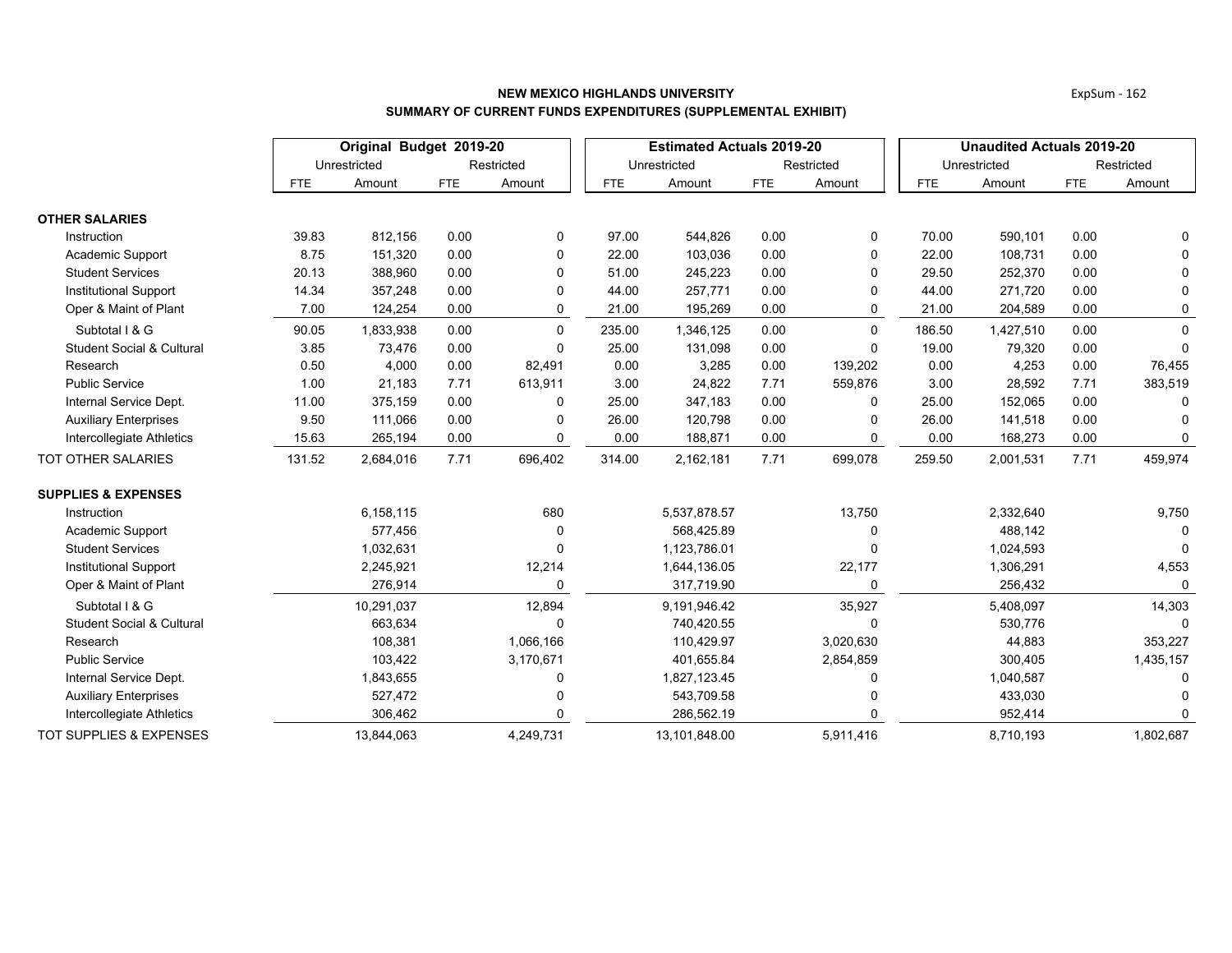|                                      |                      | Original Budget 2019-20 | <b>Estimated Actuals 2019-20</b> |                      | <b>Unaudited Actuals 2019-20</b> |              |            |              |
|--------------------------------------|----------------------|-------------------------|----------------------------------|----------------------|----------------------------------|--------------|------------|--------------|
|                                      | Unrestricted         | Restricted              | Unrestricted                     | Restricted           |                                  | Unrestricted |            | Restricted   |
|                                      | Amount<br><b>FTE</b> | Amount<br><b>FTE</b>    | Amount<br><b>FTE</b>             | <b>FTE</b><br>Amount | <b>FTE</b>                       | Amount       | <b>FTE</b> | Amount       |
| <b>TRAVEL</b>                        |                      |                         |                                  |                      |                                  |              |            |              |
| Instruction                          | 454,952              | 320                     | 487,797                          |                      |                                  | 183,086      |            |              |
| Academic Support                     | 19,275               | $\Omega$                | 20,495                           |                      |                                  | 6,210        |            | 0            |
| <b>Student Services</b>              | 141,931              | $\Omega$                | 173,568                          |                      |                                  | 110,695      |            | $\Omega$     |
| <b>Institutional Support</b>         | 119,881              | 5,185                   | 139,594                          | 11,037               |                                  | 73,117       |            | 4,359        |
| Oper & Maint of Plant                | 16,360               | $\mathbf{0}$            | 15,660                           | $\Omega$             |                                  | 4,366        |            | $\Omega$     |
| Subtotal I & G                       | 752,399              | 5,505                   | 837,114                          | 11,037               |                                  | 377,473      |            | 4,359        |
| <b>Student Social &amp; Cultural</b> | 38,979               | $\Omega$                | 21,643                           |                      |                                  | 9,129        |            | 0            |
| Research                             | 15,500               | 170,560                 | 26,773                           | 193,561              |                                  | 8,039        |            | 35,175       |
| <b>Public Service</b>                | 37,123               | 304,109                 | 240,686                          | 328,091              |                                  | 18,648       |            | 160,646      |
| Internal Service Dept.               | 82,704               | U                       | 72,150                           |                      |                                  | 13,092       |            | ∩            |
| <b>Auxiliary Enterprises</b>         | 3,500                |                         | 1,653                            |                      |                                  | 549          |            |              |
| Intercollegiate Athletics            | 404,348              | n                       | 318,236                          |                      |                                  | 336,228      |            | $\Omega$     |
| <b>TOT TRAVEL</b>                    | 1,334,553            | 480,174                 | 1,518,255                        | 532,689              |                                  | 763,159      |            | 200,180      |
| <b>EQUIPMENT</b>                     |                      |                         |                                  |                      |                                  |              |            |              |
| Instruction                          | 71,645               | 0                       | 260,658                          | 0                    |                                  | 241,741      |            |              |
| Academic Support                     | 2,764                |                         | 10,539                           |                      |                                  | 1,261        |            |              |
| <b>Student Services</b>              | 8,573                |                         | 26,917                           |                      |                                  | 21,639       |            | $\mathbf{0}$ |
| <b>Institutional Support</b>         | 17,488               | 11,731                  | 97,499                           |                      |                                  | 92,232       |            | 4,472        |
| Oper & Maint of Plant                | 31,340               | 0                       | 38,849                           | 0                    |                                  | 39,805       |            | 0            |
| Subtotal I & G                       | 131,810              | 11,731                  | 434,462                          | $\Omega$             |                                  | 396,679      |            | 4,472        |
| <b>Student Social &amp; Cultural</b> | 5,164                | 0                       | 3,342                            | $\Omega$             |                                  | 2,528        |            | $\mathbf 0$  |
| Research                             | 15,618               | 457,092                 | 22,617                           | 291,867              |                                  | 25,313       |            | 221,029      |
| <b>Public Service</b>                | 389                  | 125,504                 | 86,454                           | 92,291               |                                  | 55,472       |            | 68,683       |
| Internal Service Dept.               | 36,303               |                         | 69,267                           |                      | 20,112                           | 0            |            |              |
| <b>Auxiliary Enterprises</b>         | 14,063               |                         | 20,260                           |                      |                                  | 12,908       |            |              |
| Intercollegiate Athletics            | 33,260               |                         | 11,974                           |                      |                                  | 7,980        |            | $\Omega$     |
| <b>TOT EQUIPMENT</b>                 | 236,607              | 594,327                 | 648,376                          | 384,158              |                                  | 520,991      |            | 294,183      |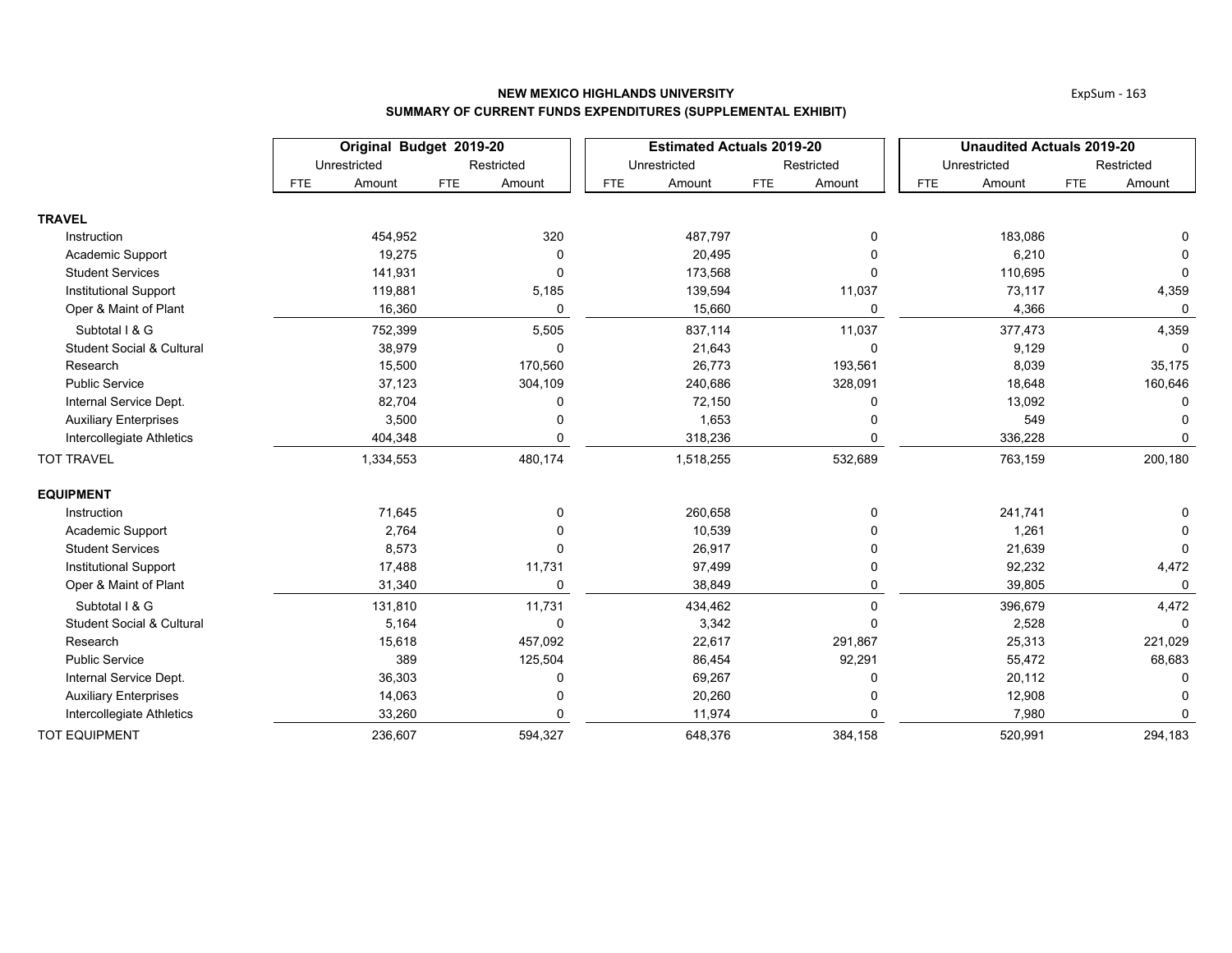|                                      |            | Original Budget 2019-20 |            |             |            | <b>Estimated Actuals 2019-20</b> |            |            | <b>Unaudited Actuals 2019-20</b> |              |            |            |
|--------------------------------------|------------|-------------------------|------------|-------------|------------|----------------------------------|------------|------------|----------------------------------|--------------|------------|------------|
|                                      |            | Unrestricted            |            | Restricted  |            | Unrestricted                     |            | Restricted |                                  | Unrestricted |            | Restricted |
|                                      | <b>FTE</b> | Amount                  | <b>FTE</b> | Amount      | <b>FTE</b> | Amount                           | <b>FTE</b> | Amount     | <b>FTE</b>                       | Amount       | <b>FTE</b> | Amount     |
| <b>INDIRECT COST</b>                 |            |                         |            |             |            |                                  |            |            |                                  |              |            |            |
| Instruction                          |            | 0                       |            | $\mathbf 0$ |            | 0                                |            | 0          |                                  | $\mathbf 0$  |            | 0          |
| Academic Support                     |            |                         |            |             |            |                                  |            |            |                                  |              |            |            |
| <b>Student Services</b>              |            |                         |            |             |            |                                  |            |            |                                  |              |            |            |
| <b>Institutional Support</b>         |            |                         |            |             |            |                                  |            |            |                                  |              |            |            |
| Oper & Maint of Plant                |            |                         |            |             |            |                                  |            |            |                                  |              |            |            |
| Subtotal I & G                       | 0.00       | 0                       | 0.00       | 0           | 0.00       | 0                                | 0.00       | 0          | 0.00                             | 0            | 0.00       | 0          |
| <b>Student Social &amp; Cultural</b> |            |                         |            |             |            |                                  |            |            |                                  |              |            |            |
| Research                             |            |                         |            |             |            |                                  |            |            |                                  |              |            |            |
| <b>Public Service</b>                |            |                         |            |             |            |                                  |            |            |                                  |              |            |            |
| Internal Service Dept.               |            |                         |            |             |            |                                  |            |            |                                  |              |            |            |
| <b>Auxiliary Enterprises</b>         |            |                         |            |             |            |                                  |            |            |                                  |              |            |            |
| Intercollegiate Athletics            |            |                         |            |             |            |                                  |            |            |                                  |              |            |            |
| <b>TOT INDIRECT COST</b>             | 0.00       | 0                       | 0.00       | 0           | 0.00       | 0                                | 0.00       | 0          | 0.00                             | $\mathbf 0$  | 0.00       | $\Omega$   |
| <b>MISCELLANEOUS</b>                 |            |                         |            |             |            |                                  |            |            |                                  |              |            |            |
| O & M of Plant - Utilities           |            | 2,585,800               |            | 0           |            | 2,615,151                        |            | $\Omega$   |                                  | 1,998,788    |            | 0          |
| <b>Student Financial Aid</b>         |            | 1,005,385               |            | 7,410,689   |            | 1,205,385                        |            | 9,527,793  |                                  | 1,143,778    |            | 8,313,609  |
| Auxil. - Purch. f. Resale            |            | 1,812,000               |            | 0           |            | 1,355,644                        |            | 0          |                                  | 1,166,256    |            | 0          |
| Athletics - Financial Aid            |            | 453,534                 |            | $\Omega$    |            | 660,572                          |            | $\Omega$   |                                  | $\Omega$     |            | $\Omega$   |
| <b>TOT MISCELLANEOUS</b>             | 0.00       | 5,856,719               | 0.00       | 7,410,689   | 0.00       | 5,836,751                        | 0.00       | 9,527,793  | 0.00                             | 4,308,822    | 0.00       | 8,313,609  |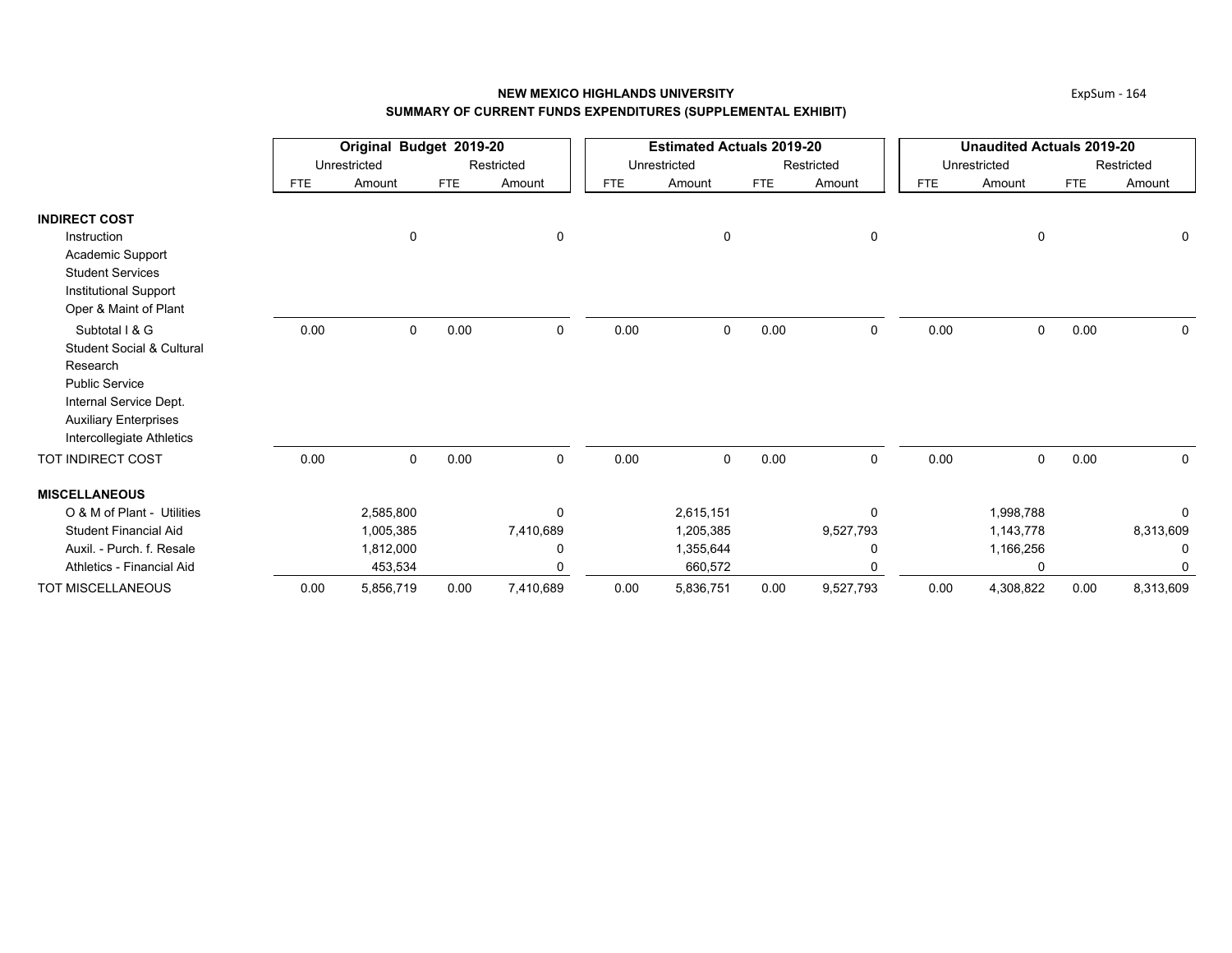|                                      |            | Original Budget 2019-20 |            |            |      | <b>Estimated Actuals 2019-20</b> |            |              | <b>Unaudited Actuals 2019-20</b> |              |            |              |
|--------------------------------------|------------|-------------------------|------------|------------|------|----------------------------------|------------|--------------|----------------------------------|--------------|------------|--------------|
|                                      |            | Unrestricted            |            | Restricted |      | Unrestricted                     |            | Restricted   |                                  | Unrestricted |            | Restricted   |
|                                      | <b>FTE</b> | Amount                  | <b>FTE</b> | Amount     | FTE  | Amount                           | <b>FTE</b> | Amount       | <b>FTE</b>                       | Amount       | <b>FTE</b> | Amount       |
| <b>FRINGE BENEFITS</b>               |            |                         |            |            |      |                                  |            |              |                                  |              |            |              |
| Instruction                          |            | 3,697,318               |            | 0          |      | 3,416,178                        |            | 0            |                                  | 4,036,380    |            | 0            |
| Academic Support                     |            | 472,022                 |            | $\Omega$   |      | 459,169                          |            |              |                                  | 490,214      |            | $\Omega$     |
| <b>Student Services</b>              |            | 675,379                 |            | 0          |      | 640,397                          |            |              |                                  | 656,870      |            |              |
| <b>Institutional Support</b>         |            | 1,238,131               |            |            |      | 1,215,060                        |            |              |                                  | 1,231,335    |            | 0            |
| Oper & Maint of Plant                |            | 602,458                 |            | 0          |      | 618,071                          |            |              |                                  | 713,126      |            | 0            |
| Subtotal I & G                       |            | 6,685,307               |            | $\Omega$   |      | 6,348,876                        |            | $\Omega$     |                                  | 7,127,925    |            | $\Omega$     |
| <b>Student Social &amp; Cultural</b> |            | 67,209                  |            | $\Omega$   |      | 147,567                          |            | $\Omega$     |                                  | 124,591      |            | $\Omega$     |
| Research                             |            | 46,133                  |            | 143,884    |      | 46,691                           |            | 339,435      |                                  | 54,814       |            | 97,372       |
| <b>Public Service</b>                |            | 116,486                 |            | 1,088,915  |      | 176,597                          |            | 963,137      |                                  | 146,969      |            | 619,060      |
| Internal Service Dept.               |            | 332,216                 |            | 0          |      | 330,539                          |            |              |                                  | 333,917      |            | 0            |
| <b>Auxiliary Enterprises</b>         |            | 125,401                 |            |            |      | 109,819                          |            |              |                                  | 96,531       |            |              |
| Intercollegiate Athletics            |            | 461,028                 |            | 0          |      | 481,791                          |            |              |                                  | 404,315      |            | 0            |
| TOT FRINGE BENEFITS                  | 0.00       | 7,833,781               | 0.00       | 1,232,799  | 0.00 | 7,641,881                        | 0.00       | 1,302,572    | 0.00                             | 8,289,062    | 0.00       | 716,432      |
| <b>INTERNAL SERVICE CHARGES</b>      |            |                         |            |            |      |                                  |            |              |                                  |              |            |              |
| Instruction                          | 0.00       | 174,842                 | 0.00       | 0          | 0.00 | 0                                | 0.00       | 0            | 0.00                             | 0            | 0.00       | 0            |
| Academic Support                     | 0.00       | 16,492                  | 0.00       | $\Omega$   | 0.00 | 0                                | 0.00       | $\Omega$     | 0.00                             | 0            | 0.00       | $\Omega$     |
| <b>Student Services</b>              | 0.00       | 39,597                  | 0.00       | 0          | 0.00 | $\mathbf 0$                      | 0.00       | $\Omega$     | 0.00                             | 0            | 0.00       | 0            |
| <b>Institutional Support</b>         | 0.00       | 9,761                   | 0.00       | 0          | 0.00 | (31, 100)                        | 0.00       |              | 0.00                             | 0            | 0.00       | 0            |
| Oper & Maint of Plant                | 0.00       | (394, 512)              | 0.00       | 0          | 0.00 | (375,000)                        | 0.00       | $\mathbf{0}$ | 0.00                             | $\mathbf 0$  | 0.00       | 0            |
| Subtotal I & G                       | 0.00       | (153, 820)              | 0.00       | $\Omega$   | 0.00 | (406, 100)                       | 0.00       | $\Omega$     | 0.00                             | $\mathbf 0$  | 0.00       | $\mathbf 0$  |
| <b>Student Social &amp; Cultural</b> | 0.00       | 0                       | 0.00       | $\Omega$   | 0.00 | 0                                | 0.00       | 0            | 0.00                             | 0            | 0.00       | $\mathbf 0$  |
| Research                             | 0.00       | 0                       | 0.00       | $\Omega$   | 0.00 | 0                                | 0.00       | $\Omega$     | 0.00                             | $\mathbf 0$  | 0.00       | 0            |
| <b>Public Service</b>                | 0.00       | $\Omega$                | 0.00       | $\Omega$   | 0.00 | $\Omega$                         | 0.00       | $\Omega$     | 0.00                             | $\Omega$     | 0.00       | $\Omega$     |
| Internal Service Dept.               |            | (900,000)               |            | 0          |      | (747,000)                        |            | $\Omega$     |                                  | (322, 414)   |            | 0            |
| <b>Auxiliary Enterprises</b>         | 0.00       | 405,000                 | 0.00       | 0          | 0.00 | 0                                | 0.00       |              | 0.00                             | 0            | 0.00       | 0            |
| Intercollegiate Athletics            | 0.00       | 0                       | 0.00       | $\Omega$   | 0.00 | 0                                | 0.00       | $\Omega$     | 0.00                             | $\mathbf 0$  | 0.00       | 0            |
| TOT INT SERVICE CHARGES              | 0.00       | (648, 820)              | 0.00       | $\Omega$   | 0.00 | (1, 153, 100)                    | 0.00       | $\Omega$     | 0.00                             | (322, 414)   | 0.00       | $\mathbf{0}$ |